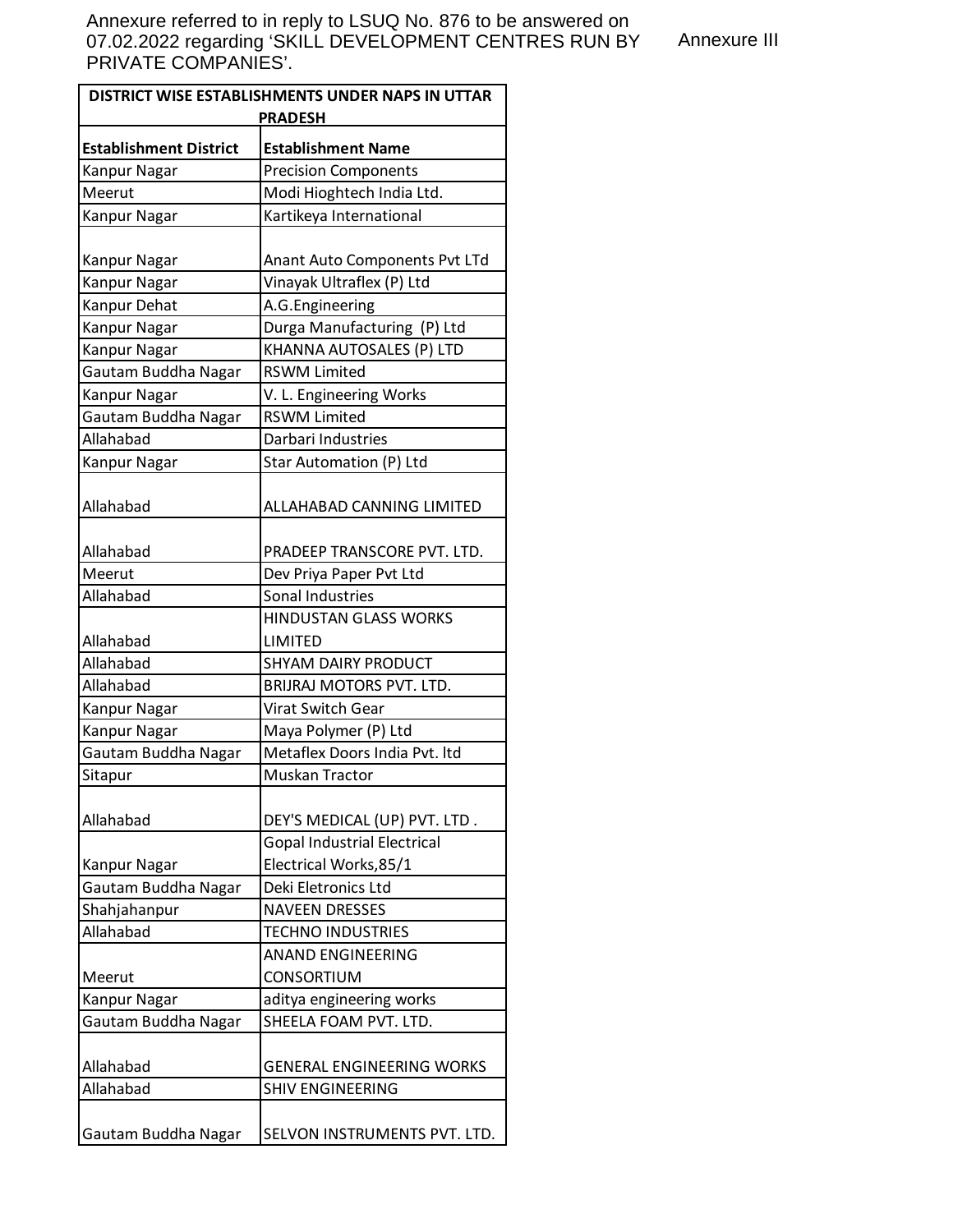| Allahabad           | Tirupati Bakers Pvt. Ltd.           |
|---------------------|-------------------------------------|
|                     | M/S SHREE BAIDYANATH                |
|                     | <b>AYURVED BHAWAN PRIVATE</b>       |
| Allahabad           | <b>LIMITED</b>                      |
| Meerut              | Dev Priya Products Ltd.             |
| Allahabad           | as enterprises                      |
| Allahabad           | <b>AMIT SANGANERIA</b>              |
| Sitapur             | <b>Suman Motors</b>                 |
| Allahabad           | <b>BRIJRAJ AUTO PVT.LTD.</b>        |
| Gautam Buddha Nagar | Meenakshi Associates Pvt Ltd        |
| Kanpur Nagar        | Asian Switch Gear (P) Ltd.          |
|                     |                                     |
| Allahabad           | <b>G.P.MOTORS PRIVATE LIMITED</b>   |
| Meerut              | DAYAL FERTILIZERS PVT LTD.          |
| Lucknow             | Computer Studies of India           |
| Gautam Buddha Nagar | <b>VEIRA ELECTRONICS PVT. LTD</b>   |
|                     | DCM Shriram Limited, Sugar &        |
| Kheri               | Distillery Unit: Ajbapur            |
| Ghaziabad           | GOYAL MG GASS PVT. LTD.             |
|                     |                                     |
| Ghaziabad           | GEE CEE CYCLE BALLS PVT. LTD.       |
|                     |                                     |
|                     | AMKO EXPORTS A-1 BS ROAD            |
| Ghaziabad           | <b>INDUSTRIAL AREA GHAZIABAD</b>    |
| Aligarh             | MANAV SAMMAN SEVA SAMITI            |
| Sitapur             | Maa Lalita Automobiles              |
|                     |                                     |
| Gautam Buddha Nagar | <b>SAGAR TOOLS AND MACHINES</b>     |
|                     |                                     |
|                     | <b>Indian Farmers Fertiliser</b>    |
| <b>Bareilly</b>     | Cooperative Limited, Aonla Unit     |
| Kanpur Nagar        | ceas computers                      |
| Kanpur Nagar        | a.k export                          |
| Lucknow             | TATA CONSULTANCY SERVICE            |
| Lalitpur            | aman e tech                         |
|                     | <b>EVEREADY INDUSTRIES INDIA</b>    |
| Lucknow             | LIMITED                             |
|                     |                                     |
| Lucknow             | Encardio-rite Electronics Pvt. Ltd. |
|                     | HONDA SIEL POWER PRODUCTS           |
| Gautam Buddha Nagar | LIMITED                             |
|                     | EVEREADY INDUSTRIES INDIA           |
| Lucknow             | LIMITED                             |
| Allahabad           | ALSTOM T & D INDIA LIMITED          |
|                     | KIRTIKUNJ AUTOMOBILES PVT           |
| Jaunpur             | <b>LTD</b>                          |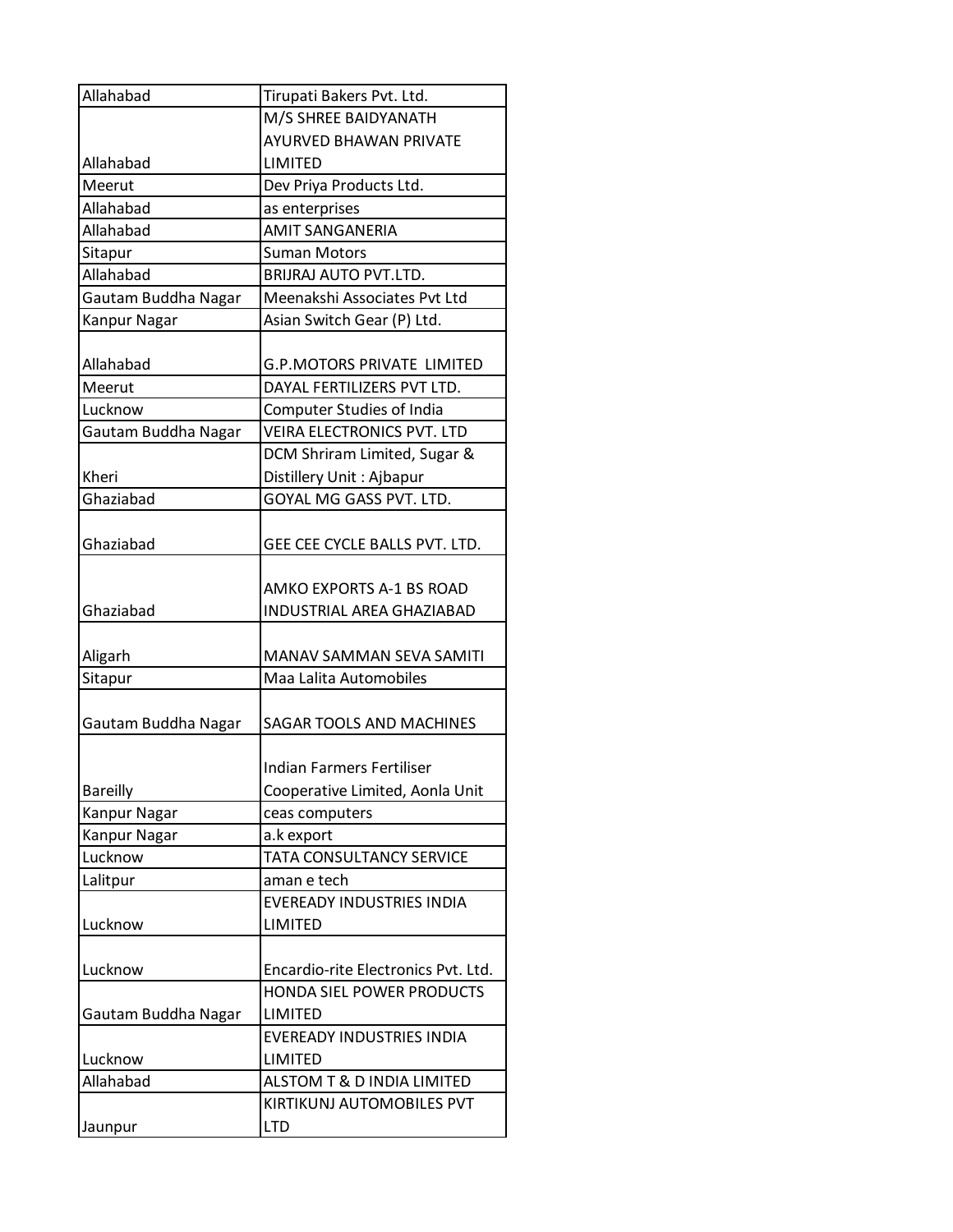| Allahabad           | giti                                                        |
|---------------------|-------------------------------------------------------------|
|                     |                                                             |
| Allahabad           | JAYPEE CEMET BLENDING UNIT                                  |
| Allahabad           | JAYPEE CEMENT PRODUCTS                                      |
| Jhansi              | <b>Diamond Cement</b>                                       |
| Gautam Buddha Nagar | <b>BURDA DRUCK INDIA PVT LTD</b>                            |
| Gautam Buddha Nagar | FlaktWoodsACS(India)Pvt Ltd                                 |
| Ghaziabad           | Aditya Birla Retail Ltd                                     |
| Gautam Buddha Nagar | ELENTEC INDIA PVT. LTD.                                     |
|                     | COMMERCIAL AUTOMOBILES P                                    |
| Kanpur Nagar        | <b>LTD</b>                                                  |
| Gautam Buddha Nagar | <b>BURDA DRUCK INDIA PVT LTD</b>                            |
|                     | PRIME COMFORT PRODUCTS (P)                                  |
| Gautam Buddha Nagar | LTD.                                                        |
| Lalitpur            | ENGINEER INDIA                                              |
| Hapur               | <b>NCML INDUSTRIES LIMITED</b>                              |
| Gautam Buddha Nagar | <b>EXEDY INDIA LIMITED</b>                                  |
| Gautam Buddha Nagar | ANG INDUSTRIES LIMITED                                      |
|                     | Graziano Trasmissioni India Pvt.                            |
|                     | Ltd., Plot No 14, Udyog Kendra,                             |
| Gautam Buddha Nagar | Ecotech-III                                                 |
|                     | PRIME COMFORT PRODUCTS (P)                                  |
| Gautam Buddha Nagar | LTD.                                                        |
| Gautam Buddha Nagar | Jakson Engineers Limited                                    |
|                     |                                                             |
|                     |                                                             |
|                     | Reliance Industries Limited,                                |
| Barabanki           | <b>Barabanki Manufacturing Division</b>                     |
| Gautam Buddha Nagar | vivo Mobile India Pvt. Ltd.                                 |
| Gautam Buddha Nagar | Jakson Engineers Limited                                    |
|                     | <b>SUNCHIRIN AUTOPARTS INDIA</b>                            |
| Gautam Buddha Nagar | <b>PVT LTD</b>                                              |
| Gautam Buddha Nagar | C&S Electric Limited.                                       |
| Hardoi              | <b>DSCL SUGAR HARIAWAN</b>                                  |
|                     | <b>VICTOR COMPONENT SYSTEMS</b>                             |
| Gautam Buddha Nagar | <b>PVT LTD</b>                                              |
| Lucknow             | <b>Tata Motors Limited</b>                                  |
|                     | PARK PLAZA NOIDA                                            |
| Gautam Buddha Nagar |                                                             |
|                     | Avadh Sugar and Energy Limited<br>Unit Seohara              |
| Bijnor              |                                                             |
|                     | UPPER GANGES SUGAR & IND.                                   |
|                     |                                                             |
| Bijnor              | LTD., SEOHARA DISTILLERY<br><b>MAHLE BEHR INDIA PRIVATE</b> |
|                     | LIMITED                                                     |
| Gautam Buddha Nagar |                                                             |
| Bijnor              | Dwarikesh Sugar Industries<br>Limited, Dwarikesh Puram      |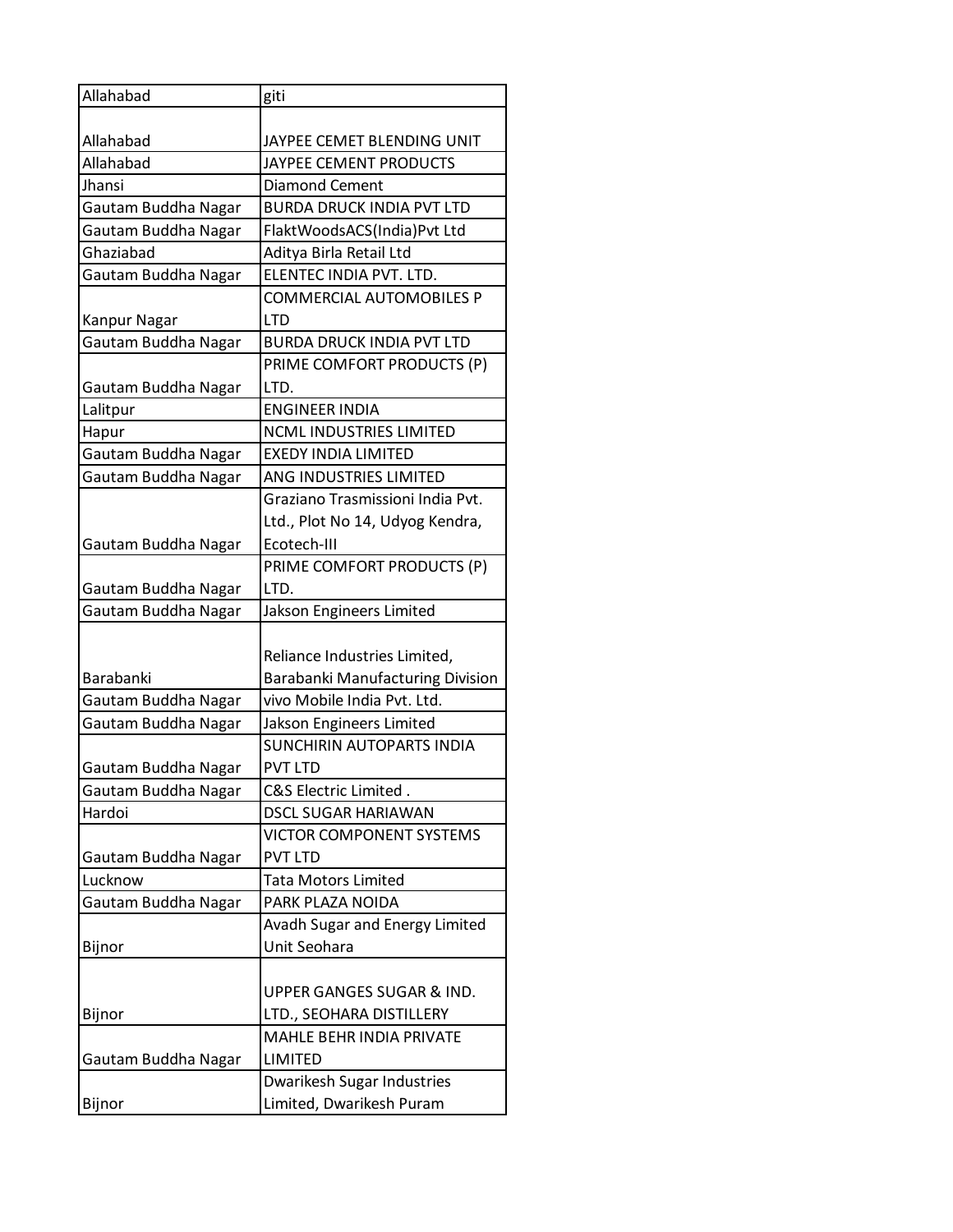|                     | Dwarikesh Sugar Industries          |
|---------------------|-------------------------------------|
| Bijnor              | Limited                             |
| Gautam Buddha Nagar | vivo Mobile India Pvt. Ltd.         |
| Hardoi              | <b>DSCL SUGAR HARIAWAN</b>          |
|                     |                                     |
| Faizabad            | PRAYAG UDYOG PRIVATE LIMITED        |
|                     |                                     |
| Gautam Buddha Nagar | CNH Industrial (India) Pvt. Ltd.    |
| Gautam Buddha Nagar | Varun Beverages Limited             |
|                     |                                     |
| Sonbhadra           | LANCO ANPARA POWER LIMITED          |
| Faizabad            | Yash Papers Ltd                     |
|                     | M/s Crowne Plaza Greater            |
|                     | Noida(A unit of Aakriti Hotels Pvt  |
| Gautam Buddha Nagar | Ltd)                                |
|                     | <b>BRINDAVAN BOTTLERS PVT</b>       |
| <b>Barabanki</b>    | LIMITED                             |
| Meerut              | Modi Mundi Pharma Pvt Ltd           |
| Rampur              | ompal singh                         |
|                     | AZAD ASOCIAT GULGARDAN              |
| <b>Bulandshahr</b>  | <b>BULANDSAHR</b>                   |
|                     | <b>FRENDS REFRIGENATION</b>         |
|                     | MANUFACURERS SYANA ROAD             |
| <b>Bulandshahr</b>  | <b>BULANDSHAHR</b>                  |
|                     |                                     |
|                     | <b>BAJAJ HINDUSTHAN SUGAR LTD.</b>  |
| Rae Bareli          | <b>BIRLA CORPORATION LTD</b>        |
| Gautam Buddha Nagar | India Yamaha Motor Pvt Ltd          |
|                     | SHREE DEV WHEELS PRIVATE            |
| Faizabad            | LIMITED                             |
|                     | <b>SHAMLI DISTILLERY AND</b>        |
| Shamli              | <b>CAMICAL WORKS</b>                |
| Hardoi              | <b>DSCL Sugar Hariawan</b>          |
|                     | <b>INTEX TECHNOLOGIES INDIA</b>     |
| Gautam Buddha Nagar | LIMITED                             |
|                     | S.K.& COMP.RAJEBABU ROAD            |
| <b>Bulandshahr</b>  | <b>BULANDSHAHR</b>                  |
|                     | MOHAN MILK & FOOD;S SYANA           |
| Bulandshahr         | ROAD BULANDSHAHR                    |
| Meerut              | Win Medicare Pvt. Ltd.              |
|                     | <b>VICTOR COMPONENT SYSTEMS</b>     |
| Gautam Buddha Nagar | <b>PVT LTD</b>                      |
| Gautam Buddha Nagar | India Yamaha motor Pvt Ltd          |
| Gautam Buddha Nagar | MINDA CORPORATION LTD               |
|                     | <b>GOBIND INDUSTRIES (A UNIT OF</b> |
| Barabanki           | <b>GOBIND ALLOYS LIMITED)</b>       |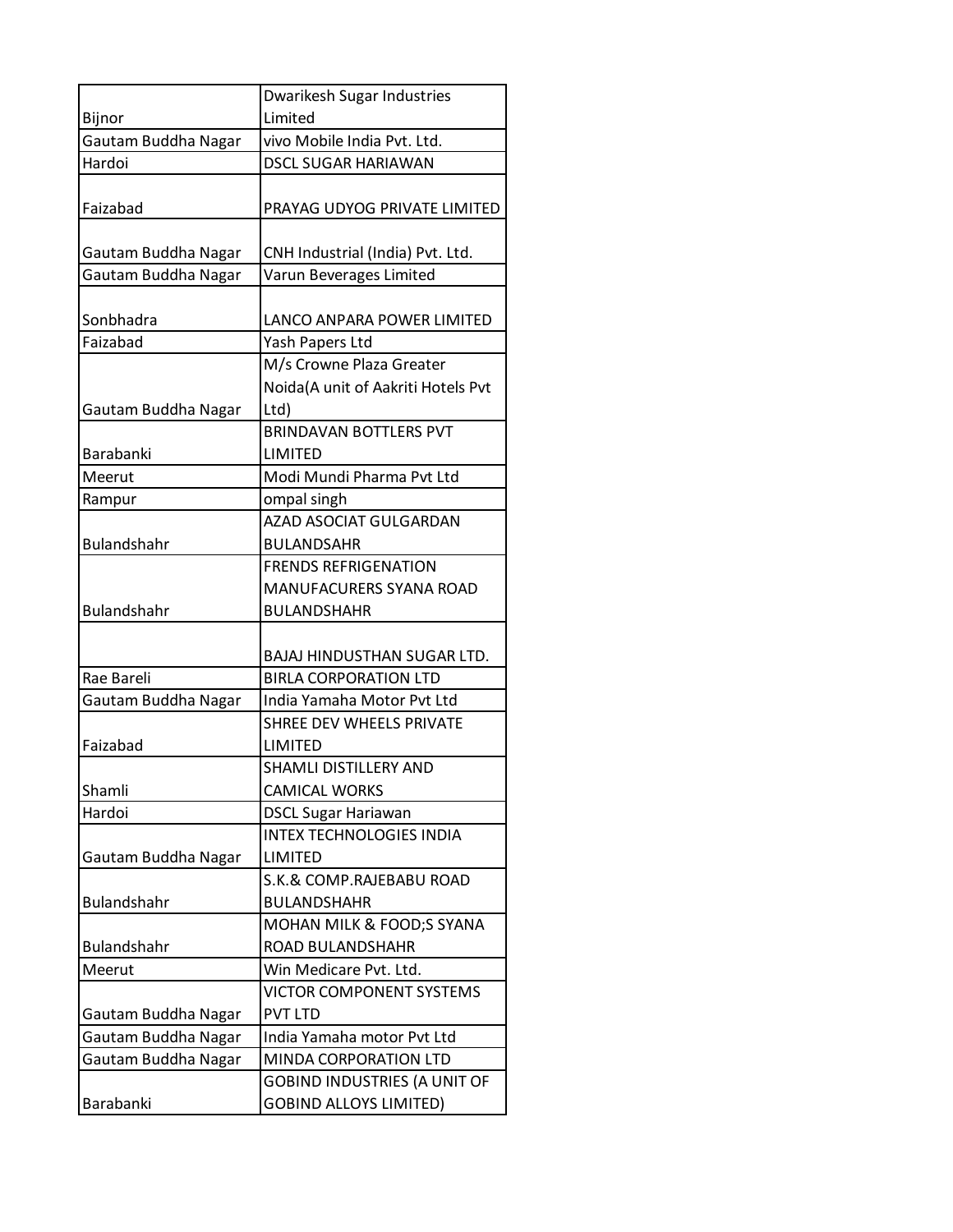|                     | <b>NIRMAL UTILITY SERVICES</b>                             |
|---------------------|------------------------------------------------------------|
| Gautam Buddha Nagar | PRIVATE LIMITED                                            |
| Gorakhpur           | <b>INDIA GLYCOLS LIMITED</b>                               |
| Faizabad            | K.M.Sugar Mills Ltd.                                       |
| Gautam Buddha Nagar | Minda SAI Limited                                          |
|                     | <b>TRANSTRON ELECTRICALS</b>                               |
| Meerut              | PRIVATE LIMITED                                            |
|                     | CAPARO ENGINEERING INDIA                                   |
| Gautam Buddha Nagar | LIMITED                                                    |
|                     |                                                            |
| Gautam Buddha Nagar | LAVA INTERNATIONAL LIMITED                                 |
| Meerut              | <b>B S ENTERPRISES</b>                                     |
|                     |                                                            |
| Pilibhit            | Laxmi Electro Applinces P LTD                              |
|                     | <b>SUNCHIRIN AUTOPARTS INDIA</b>                           |
| Gautam Buddha Nagar | <b>PVT LTD</b>                                             |
|                     |                                                            |
| Gautam Buddha Nagar | M/S MOON BEVERAGES LIMITED                                 |
|                     | TRELLEBORG AUTOMOTIVE INDIA                                |
| Gautam Buddha Nagar | PVT.LTD                                                    |
|                     | VICTOR COMPONENT SYSTEMS                                   |
| Gautam Buddha Nagar | <b>PVT LTD</b>                                             |
|                     |                                                            |
| Gautam Buddha Nagar | BRIGHT ENTERPRISES PVT. LTD.<br><b>GLOBAL AUTOTECH LTD</b> |
| Gautam Buddha Nagar | Triveni Engineering & Industries                           |
| Kushi Nagar         | Limited                                                    |
|                     | SKI CARBON BLACK INDIA Pvt.Ltd.                            |
|                     | (unit HI-TECH CARBON                                       |
| Sonbhadra           | RENUKOOT)                                                  |
| Kushi Nagar         | SDFGHJKL;;LKJHGFDZ                                         |
|                     | MORIROKU TECHNOLOGY INDIA                                  |
| Gautam Buddha Nagar | PVT. LTD                                                   |
| Gautam Buddha Nagar | <b>NOIDA ELECTRONICS</b>                                   |
|                     | WHEELS INDIA LIMITED RAMPUR                                |
| Rampur              | <b>DIVISION</b>                                            |
|                     | <b>Hindalco Industries Limited</b>                         |
| Sonbhadra           | (Renusagar Power Division)                                 |
| Amethi              | A B METAL CASTERS PVT LTD                                  |
|                     |                                                            |
| Amethi              | A. B. METAL FORMERS PVT. LTD.                              |
|                     |                                                            |
| Sonbhadra           | HINDALCO INDUSTRIES LIMITED                                |
| Gonda               | <b>Aman Motors</b>                                         |
| Rae Bareli          | <b>NEW DUA INDUSTRIES</b>                                  |
| Kanpur Nagar        | vibha pal                                                  |
| Amethi              | M/S GAYATRI DAL MILL                                       |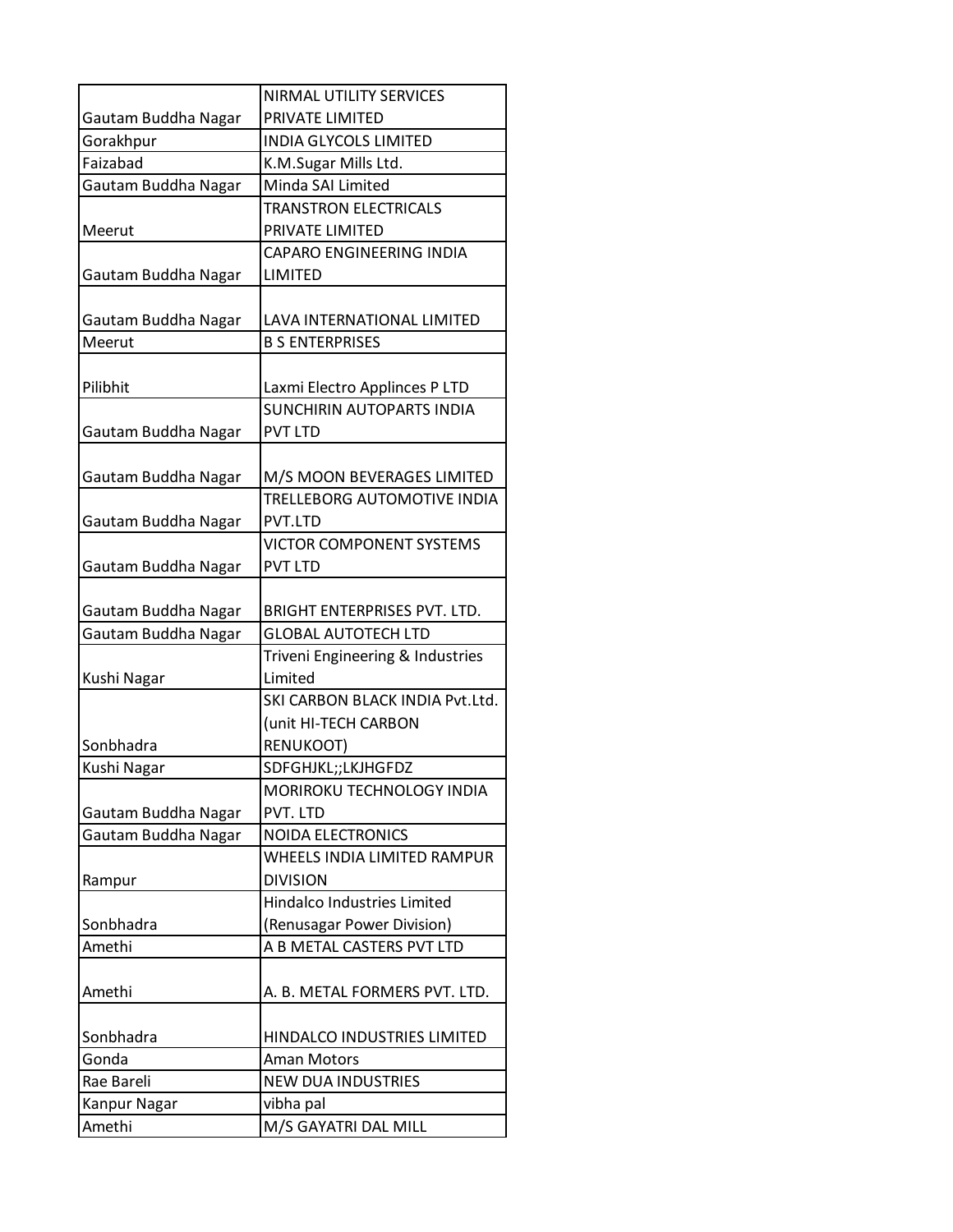| Saharanpur          | Star Paper Mills Ltd. Saharanpur         |
|---------------------|------------------------------------------|
| Amethi              | SHALIMAR PELLET FEEDS LTD                |
|                     | HINDUSTAN COCA-COLA                      |
| Hapur               | <b>BEVERAGES PVT LTD.</b>                |
| Hardoi              | <b>DSCL Sugar - Rupapur</b>              |
|                     |                                          |
|                     | <b>QUALITY PACKAGINGS (A UNIT</b>        |
| Amethi              | OF GANGA BAG UDYOG PVT LTD)              |
| Amethi              | ALVI PACKAGING INDUSTRIES                |
|                     | <b>NAFIS ENGINRRING WORKS</b>            |
| Amethi              | PVT.LTD.                                 |
| Gautam Buddha Nagar | <b>STARION INDIA PVT LTD</b>             |
|                     | <b>GURUKUL COMPUTER</b>                  |
| Bijnor              | <b>EDUCATION</b>                         |
| Amethi              | SHALIMAR PELLET FEEDS LTD                |
|                     | The West India Power                     |
| Amethi              | <b>Equipments Pvt Ltd</b>                |
|                     |                                          |
| Amethi              | Nafis Engineering Works Pvt. Ltd.        |
|                     | <b>BAJAJ HINDUSTHAN SUGAR</b>            |
|                     | LIMITED GOLA GOKARAN NATH                |
|                     | <b>LAKHIMPUR KHERI</b>                   |
|                     | <b>BAJAJ HINDUSTHAN SUGAR</b>            |
| Kheri               | LIMITED PALIA KALAN                      |
|                     |                                          |
|                     | Centre of technology and                 |
| Amethi              | <b>Entrepreneurship Development</b>      |
|                     | Moser Baer India Limited SEZ             |
| Gautam Buddha Nagar | <b>Division</b>                          |
|                     | <b>Continental Electrical Industries</b> |
| Lucknow             | Pvt Ltd                                  |
| Gautam Buddha Nagar | Moser Baer India Limited                 |
|                     | SHREE DEV WHEELS PVT. LTD.               |
| Gonda               | <b>TATA MOTORS</b>                       |
| Shamli              | MARUTI PAPERS LTD.                       |
|                     | Vivanta By Taj - Gomti Nagar,            |
| Lucknow             | Lucknow                                  |
|                     | <b>GOLDEN TULIP - AWADH</b>              |
| Lucknow             | PROJECTS LTD                             |
| Meerut              | Daurala Sugar Works                      |
|                     | Ishwar Packaging products pvt.           |
| Amethi              | Ltd.                                     |
| Gautam Buddha Nagar | SD Logitrade India Pvt. Ltd.             |
| Rampur              | Radico Khaitan Ltd                       |
|                     | Triveni Engineering & Industries         |
| Rampur              | Limited                                  |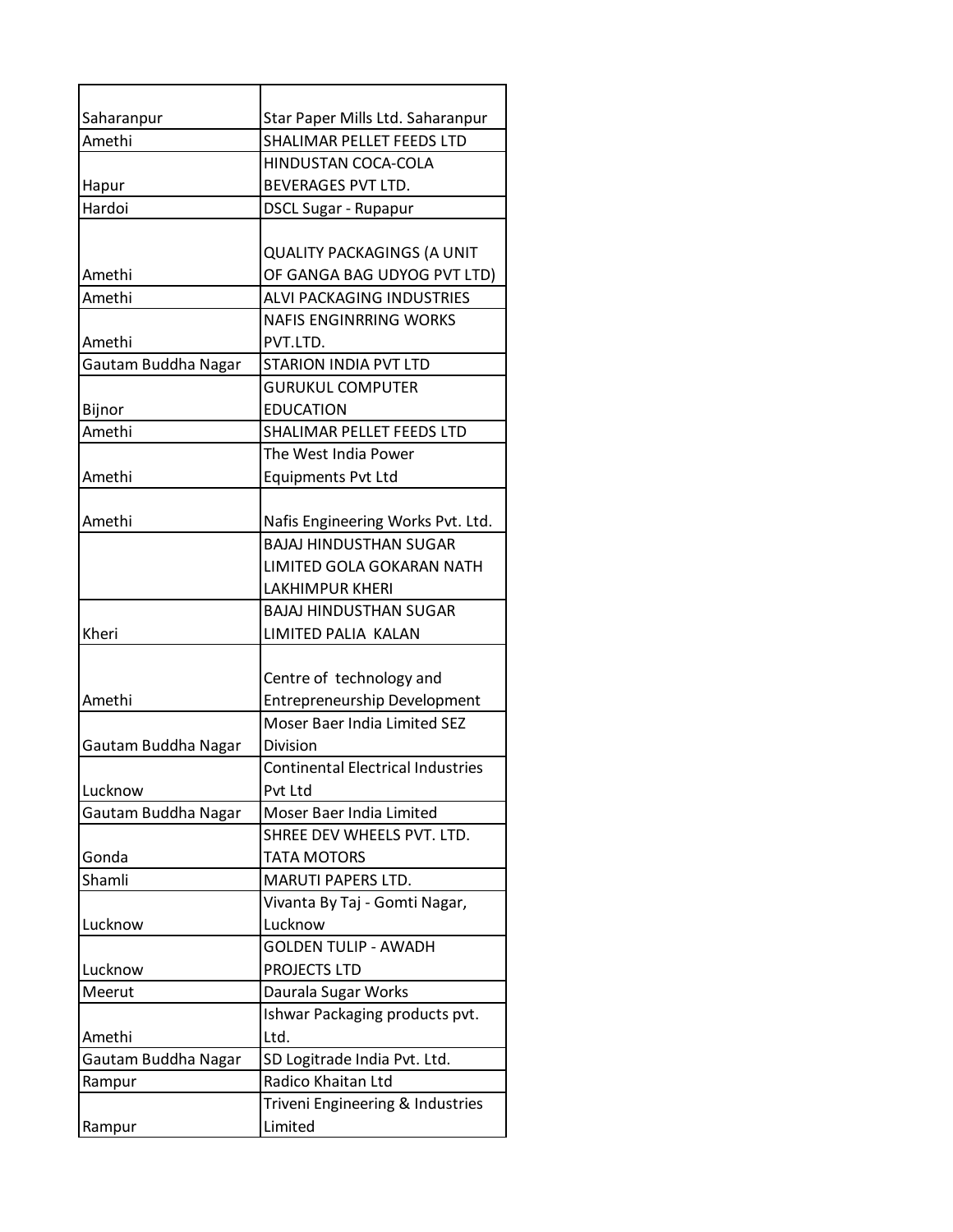| Amethi              | STAR ENGINEERING INDUSTRIES       |
|---------------------|-----------------------------------|
|                     | MINDA FURUKAWA ELECTRIC PVT       |
| Gautam Buddha Nagar | <b>LTD</b>                        |
| <b>Bareilly</b>     | Kesar Enterprises Limited         |
| <b>Bareilly</b>     | <b>AKC Alliance</b>               |
|                     | THE INDIAN WOOD PRODUCTS          |
| <b>Bareilly</b>     | CO. LTD.                          |
|                     |                                   |
|                     | Dwarikesh Sugar Industries        |
| <b>Bareilly</b>     | Limited, Unit- Dwarikesh Dham     |
|                     | <b>CAMPHOR AND ALLIED</b>         |
| <b>Bareilly</b>     | PRODUCTS LIMITED                  |
|                     |                                   |
| <b>Bareilly</b>     | Ramaa Shyama Papers Pvt. Ltd.     |
| Lucknow             | Tata Marcopolo Motors Ltd.        |
| Amethi              | Gak Plast Containers Pvt. Ltd.    |
| <b>Bareilly</b>     | <b>B.L. AGRO OILS LTD</b>         |
|                     | <b>BAJAJ HINDUSTHAN SUGAR</b>     |
| Meerut              | LIMITED - UNIT KINAUNI            |
| <b>Bulandshahr</b>  | M/S SANAT PRODUCTS LTD            |
|                     |                                   |
| Jalaun              | HINDUSTAN UNILEVER LIMITED        |
| Hamirpur            | RIMJHIM ISPAT LIMITED             |
| <b>Bareilly</b>     | <b>VADILAL INDUSTRIES LIMITED</b> |
| <b>Bareilly</b>     | <b>BLAGRO OILS LTD</b>            |
| <b>Bareilly</b>     | coral motors p. ltd.              |
| <b>Bulandshahr</b>  | <b>VISHAL PIPES LIMITED</b>       |
|                     |                                   |
| Hamirpur            | HINDUSTAN UNILEVER LIMITED        |
|                     |                                   |
| <b>Bareilly</b>     | M.S.G.R. AUTOMOBILES PVT. LTD.    |
|                     | KANPUR FERTILIZERS AND            |
| Kanpur Nagar        | <b>CEMENT LIMITED</b>             |
| <b>Bulandshahr</b>  | vectus industries Itd             |
|                     |                                   |
| <b>Bareilly</b>     | NATASHA AUTOMOBILES PVT LTD       |
| Bulandshahr         | vectus industries Itd             |
| Pilibhit            | L.H. SUGAR FACTORIES LTD          |
|                     | <b>BRINDAVAN BEVERAGES PVT.</b>   |
| <b>Bareilly</b>     | LTD.                              |
|                     |                                   |
|                     | M. MANKOO AGRO INDUSTRIES         |
|                     |                                   |
| Faizabad            | AMIT MOTORS PRIVATE LIMITED       |
|                     | SHAMLI DISTILLERY AND             |
| Shamli              | CHEMICAL WORKS SHAMLI             |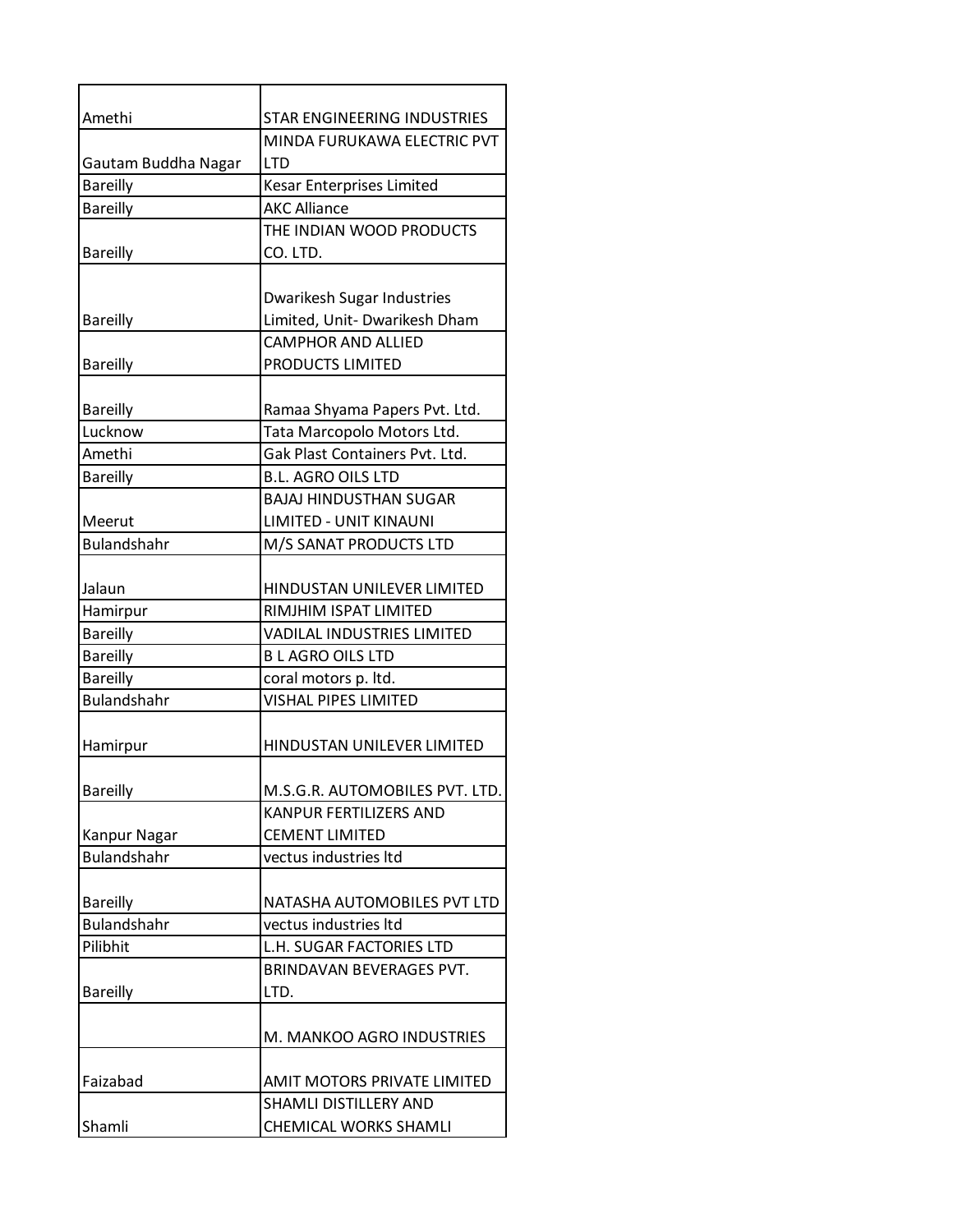|                     | NELCO INDIA PVT.LTD. B-15-16         |
|---------------------|--------------------------------------|
|                     | SPORTS GOODS COMPLEX, DELHI          |
|                     | ROAD, MEERUT 250002 U.P.             |
| Meerut              | <b>INDIA</b>                         |
|                     | THE MAHABIR JUTE MILLS LTD,          |
| Gorakhpur           | SAHJANWA                             |
| Ghaziabad           | ON SPOT AIR CONDITIONING             |
|                     | Hindustan Unilever Limited,          |
| Etah                | Village Asrauli G T Road Etah        |
| <b>Bulandshahr</b>  | <b>KAJARIA CERAMICS LTD</b>          |
| Jhansi              | Balls & Cylpebs Ltd                  |
|                     | <b>L.H.SUGAR FACTORIES LTD CIVIL</b> |
| Pilibhit            | <b>LINES PILIBHIT</b>                |
| Barabanki           | M/S SHRI DURGA MOTERS                |
| Bijnor              | MOHIT PAPER MILLS LTD.               |
|                     |                                      |
| Faizabad            | Jai Hanuman Plywood Industries       |
|                     |                                      |
| Jhansi              | THE INDIAN HUME PIPE CO. LTD         |
|                     | <b>GOURAV ENERGEN INDIA PVT</b>      |
| <b>Bareilly</b>     | LTD.                                 |
| <b>Bulandshahr</b>  | Hi-Tech Surfactants (P) Ltd.         |
| Bulandshahr         | M/S. APL APOLLO TUBES LTD            |
| Sultanpur           | R K ENGINEERING WORKS                |
| <b>Bareilly</b>     | <b>GROVER TATA MOTORS</b>            |
|                     | Dscl sugar ajbapur                   |
| Bulandshahr         | <b>GOODLUCK STEEL TUBES LTD.</b>     |
|                     |                                      |
| Lucknow             | Encardio-rite Electronics Pvt. Ltd.  |
|                     | Indian Potash Limited, Sugar Unit:   |
| Kushi Nagar         | Khadda, Kushinagar.                  |
| <b>Baghpat</b>      | Sangam Agro Industries.              |
| Gorakhpur           | Milk Co.                             |
| <b>Bulandshahr</b>  | KAJARIA CERAMICS LTD                 |
| <b>Bareilly</b>     | kavisha motors pvt ltd               |
| Meerut              | <b>B S enterprises</b>               |
|                     | THE UNITED PROVINCES SUGAR           |
|                     | <b>COMPONY LIMITED SEORAHI</b>       |
| Kushi Nagar         | KUSHINAGAR (U.P.)                    |
| Meerut              | <b>MAWANA SUGAR WORKS</b>            |
|                     | Dscl sugar ajbapur                   |
| <b>Bareilly</b>     | kavisha motors pvt ltd               |
| <b>Bulandshahr</b>  | KAJARIA CERAMICS LTD                 |
| <b>Bulandshahr</b>  | tirupati container pvt ltd           |
| Gautam Buddha Nagar | MALHOTRA RUBBERS LIMITED             |
| <b>Bareilly</b>     | Vastra MAhal                         |
| Faizabad            | Sardar auto engg. co.                |
|                     |                                      |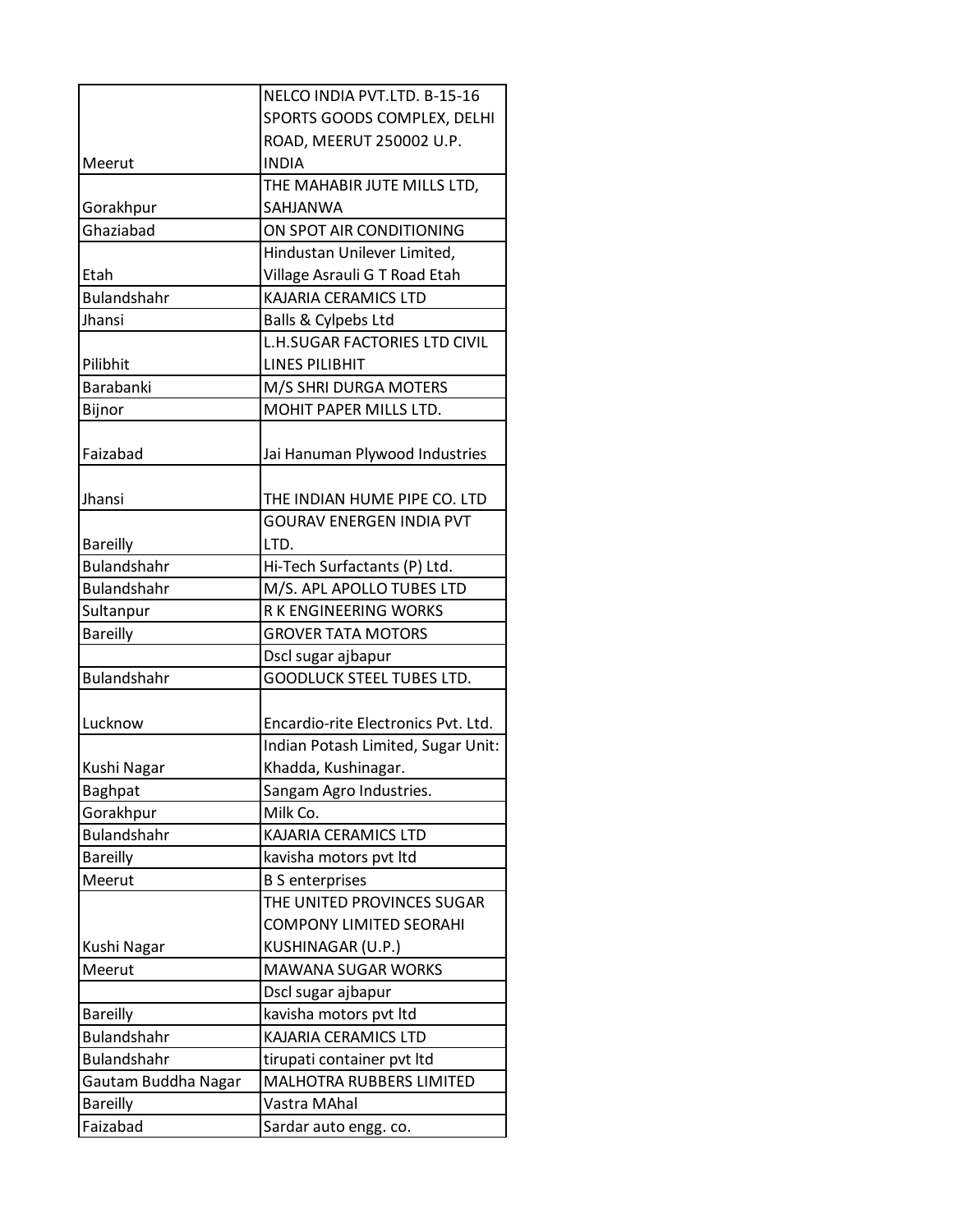|                     | UPPER DOAB SUGAR MILLS,             |
|---------------------|-------------------------------------|
| Shamli              | SHAMLI                              |
|                     | <b>SHALIMAR PAINTS LIMITED</b>      |
| <b>Bulandshahr</b>  | SIKANDRABAD                         |
| Gautam Buddha Nagar | <b>INDOSOLAR LIMITED</b>            |
| <b>Barabanki</b>    | Gobind Industries Pvt. Ltd.         |
| Faizabad            | TRIBHUWAN ENTERPRISES               |
| Faizabad            | RISHI AUTO SALES (P) LTD            |
|                     | SAI ELECTRICALS A UNIT OF SAI       |
| Meerut              | <b>COMPUTERS LTD</b>                |
|                     | BENARA UDYOGE LTD. BODLA            |
| Agra                | AGRA                                |
| <b>Barabanki</b>    | <b>WABCO India Ltd</b>              |
| Faizabad            | A.auto motors                       |
| Moradabad           | PASUPATI ACRYLON LIMITED            |
|                     | <b>AMRIT BOTTLERS PRIVATE</b>       |
| Faizabad            | LIMITED                             |
|                     | Kalyan Healthcare Product and       |
| <b>Baghpat</b>      | Pharmaceuticalss                    |
| Barabanki           | Anand Wheelers Pvt. Ltd.            |
| Hardoi              | <b>DSCL Sugar - Loni</b>            |
| Lucknow             | <b>CENTURY SOLUTION</b>             |
| Etah                | Unilever India Exports Limited      |
|                     |                                     |
|                     | Chandan Diagnostic Centre(A unit    |
|                     | of Chandan HealthcareLtd)           |
| Shamli              | Bajaj Hindusthan Sugar Ltd          |
| Faizabad            | PRAYAG UDYOG PVT LTD.               |
|                     | Jaypee Sikandrabad Cement           |
| Bulandshahr         | <b>Grinding Unit</b>                |
| <b>Bulandshahr</b>  | KAJARIA CERAMICS LTD                |
|                     |                                     |
| Meerut              | SHREE VASU AUTOMOBILES LTD          |
|                     | TRAFF POWER PVT.LTD                 |
|                     | <b>INDUSTRIAL AREA NH 2 PLOT NO</b> |
| Agra                | 22 AGRA                             |
| Shamli              | NIKITA PAPERS Ltd.                  |
| Allahabad           | Anu Engineering                     |
| Shamli              | <b>U P Cotten Yarn Industries</b>   |
| Allahabad           | Anu Engineering                     |
|                     | Anamika Sugar Mills Private         |
| Bulandshahr         | limited                             |
| Pilibhit            | <b>SHYAM COLD STOREGE</b>           |
| Pilibhit            | CORAL MOTORS PVT LTD                |
| Faizabad            | <b>GEETA AUTO SAELS</b>             |
| Meerut              | <b>JCL INFRA LTD</b>                |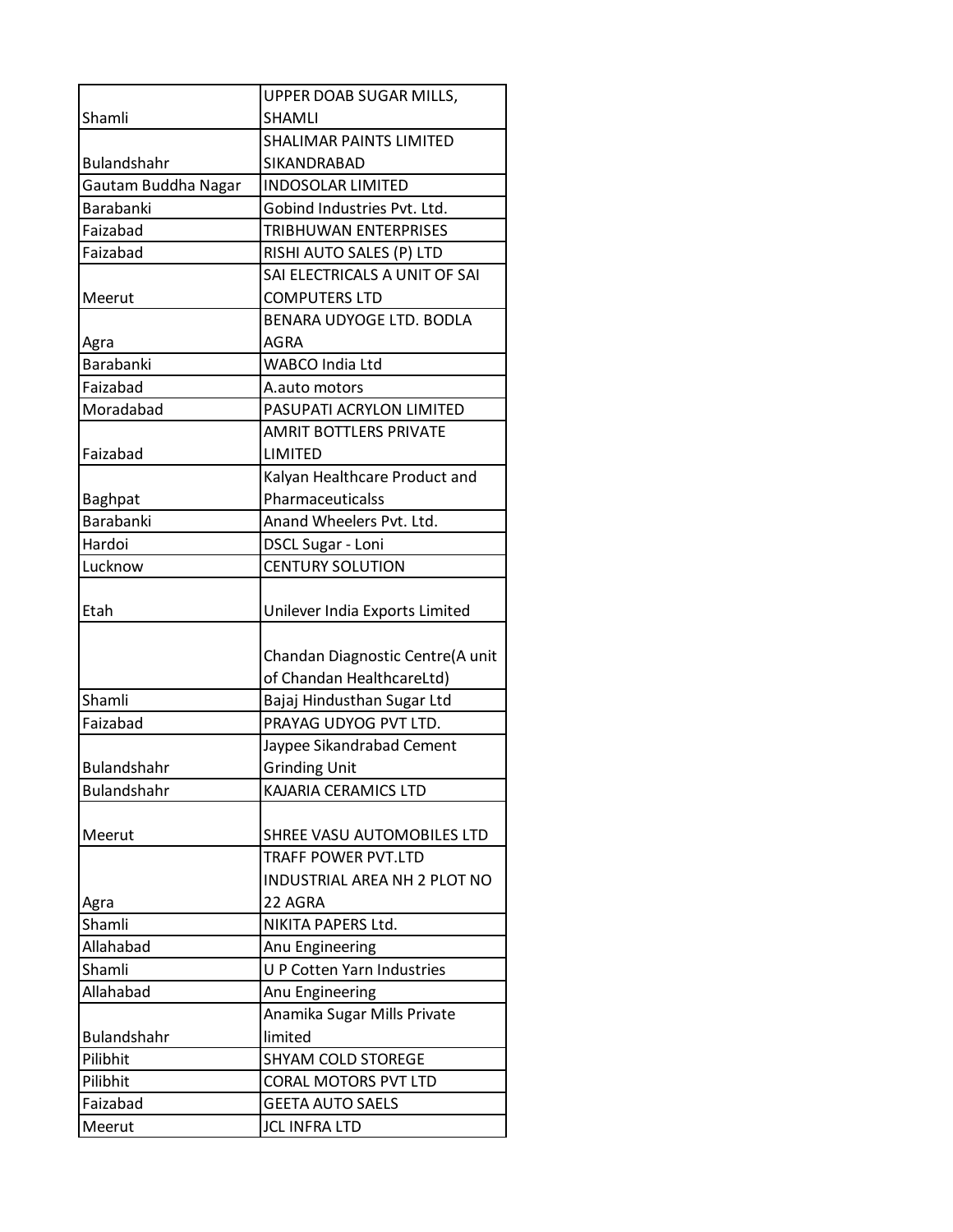|                     | SHRI SHANKAR POWER SYSTEM       |
|---------------------|---------------------------------|
| Mainpuri            | <b>MAINPURI</b>                 |
| Gautam Buddha Nagar | JBJ TECHNOLOGIES LIMITED        |
| <b>Bulandshahr</b>  | Kajaria Ceramics Ltd            |
| Ghaziabad           | <b>BGM HOLDING COMPANY</b>      |
| <b>Bulandshahr</b>  | Kajaria Ceramics Ltd            |
| Faizabad            | bonanza enterprises             |
|                     |                                 |
| Kanpur Nagar        | Equiplus India Export Pvt. Ltd. |
| <b>Bareilly</b>     | Kapilmuni Enterprises           |
|                     | <b>VISHWAKARMA ENGINEERING</b>  |
| Amethi              | <b>WORKS</b>                    |
|                     |                                 |
| Mainpuri            | santlal industries Itd mainpuri |
| Rae Bareli          | OM AUTO Private LTD             |
|                     |                                 |
| Aligarh             | ARCHITECTS TECHNOCONSULT        |
| Ghaziabad           | Delhi Press Bhawan              |
| Faizabad            | <b>AADITYA ENTERPRISES</b>      |
| <b>Bareilly</b>     | Param Engineers (P) Ltd         |
| Amethi              | <b>AQUANIX BEVERAGES</b>        |
|                     | LA PLACE SAROVAR PORTICO        |
| Lucknow             | LUCKNOW                         |
|                     |                                 |
| Pilibhit            | BAJAJ HINDUSTHAN SUGAR LTD      |
| Gautam Buddha Nagar | Resistoflex pvt ltd             |
| Pilibhit            | <b>SHYAM COLD STORAGE</b>       |
|                     | <b>NARAYAN ENTERPRISES</b>      |
| Mainpuri            | <b>MAINPURI</b>                 |
|                     | grasim industries limited (Unit |
| Amethi              | indo gulf fertilizer)           |
|                     |                                 |
| <b>Bareilly</b>     | VAT MOTORS PVT.LTD BAREILLY     |
| Ghaziabad           | <b>MOON BEVERAGES LIMITED</b>   |
|                     | ingersoll rand techonologies &  |
| Ghaziabad           | services pvt Itd                |
| Pilibhit            | PRASHANTI AUTOMOBILE            |
|                     | <b>SWASTIK SOLVENT PRODUCTS</b> |
| Rampur              | (INDIA) LIMITED                 |
| Ghaziabad           | Himgiri Autompbiles (P) Ltd     |
| <b>Bareilly</b>     | HOTEL SWARN TOWERS              |
| Kushi Nagar         | NEW INDIA SUGAR MILL LTD.       |
| Kanpur Nagar        | U P PUMPS PVT LTD               |
|                     | NATASHA AUTOMOBILES             |
| <b>Bareilly</b>     | PRIVATE LIMITED                 |
|                     | PICCADILY HOLIDAY RESORTS       |
| Lucknow             | <b>LIMITED</b>                  |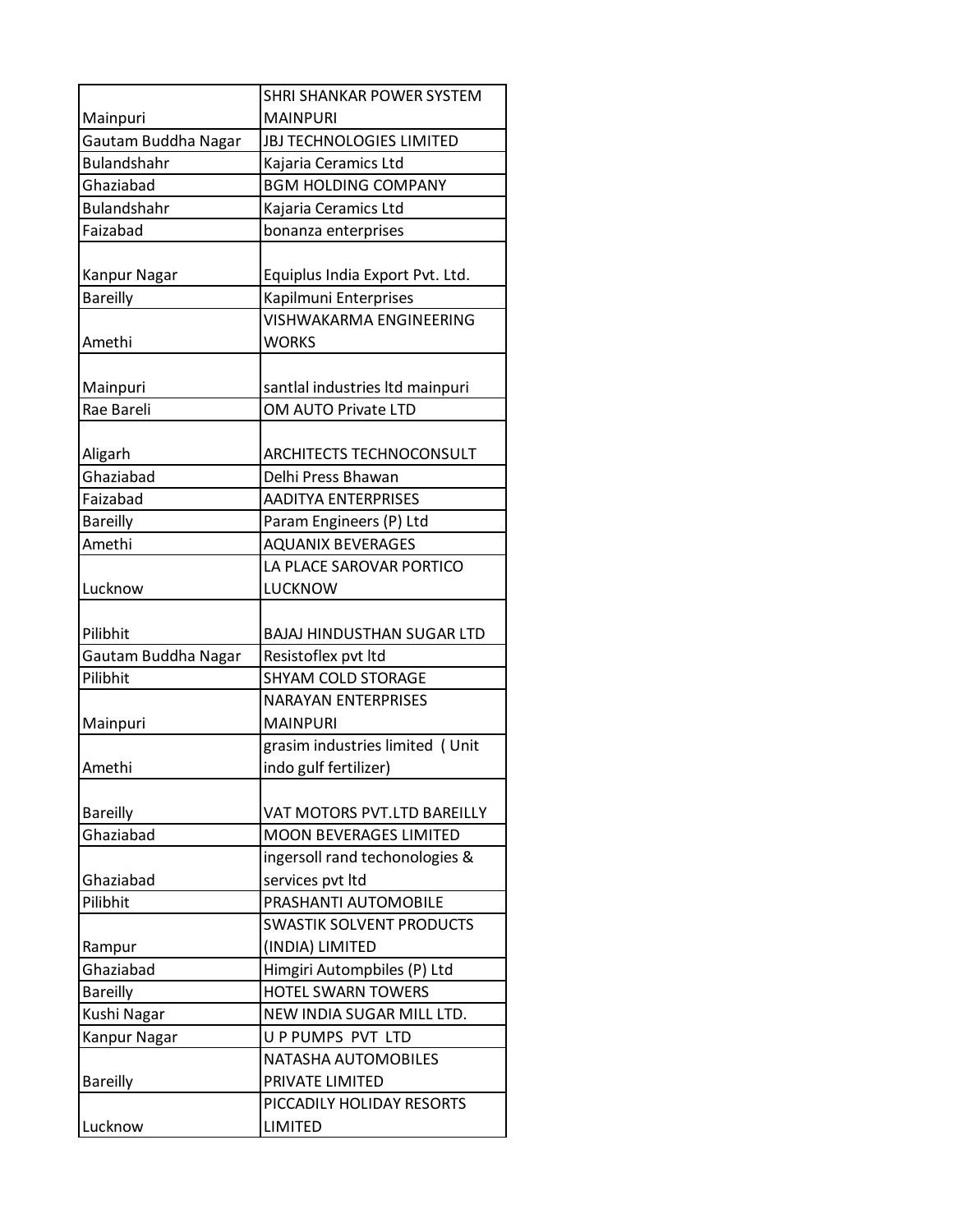|                     | KANORIA SUGAR & GEN. MFG.           |
|---------------------|-------------------------------------|
| Kushi Nagar         | CO. LTD.                            |
|                     | I.T. Energy Services (Unit of Sai   |
| Meerut              | Computers Ltd)                      |
| <b>Bareilly</b>     | AMBAY MOTORS PVT. LTD.              |
|                     |                                     |
|                     | <b>BGM TELECOMMUNICATIONS</b>       |
| Ghaziabad           | PRIVATE LIMITED                     |
|                     |                                     |
| Shamli              | Carrier Wheels Private Limited      |
|                     | YASH PLYWOOD PVT.LTD.               |
| Mainpuri            | <b>MAINPURI</b>                     |
| Kanpur Dehat        | Varun Beverages Limited             |
| Mainpuri            | <b>Shree Ambica Rice Mill</b>       |
|                     | THE GATEWAY HOTEL                   |
| Agra                | FATEHABAD ROAD AGRA                 |
|                     |                                     |
|                     | Rajsneh auto india pvt ltd          |
| Meerut              | mohakampur delhi road meerut        |
|                     | Allahabad Enterprises Private       |
| Allahabad           | Limited                             |
|                     |                                     |
|                     | DSM SUGAR MEERGANJ (A UNIT          |
| <b>Bareilly</b>     | OF DHAMPUR SUGAR MILLS LTD.)        |
|                     | <b>FAST TRACK AUTO CARE INDIA</b>   |
| Gautam Buddha Nagar | <b>PVT LTD</b>                      |
|                     | <b>SHRI BALAJI TRACTORS</b>         |
| Kanpur Dehat        | Varun Beverages Limited             |
|                     |                                     |
|                     | SRINATH JI ISPAT LTD.A-5, South     |
|                     | Site G.T.ROAD, Industrial           |
| Ghaziabad           | Area.Ghaziabad                      |
| Ghaziabad           | <b>ECE INDUSTRIES LTD</b>           |
| Saharanpur          | GITA PUMPS INDIA PVT. LTD.          |
|                     |                                     |
| Gautam Buddha Nagar | RESISTOFLEX DYNAMICS PVT.LTD.       |
| Mirzapur            | AGRAWAL MOTORS(TYRES)               |
| Amethi              | <b>SHRI ENTERPRICES</b>             |
|                     |                                     |
|                     | M/S Narain Indus D-1 Industrial     |
| Gorakhpur           | Estate Gorakhnath Gorakhpur         |
| Gautam Buddha Nagar | ANG INDUSTRIES LTD.                 |
|                     | M/S Narain Industries D-1           |
|                     | <b>Industrial Estate Gorakhnath</b> |
| Gorakhpur           | Gorakhpur                           |
| Gorakhpur           | Deo Industries                      |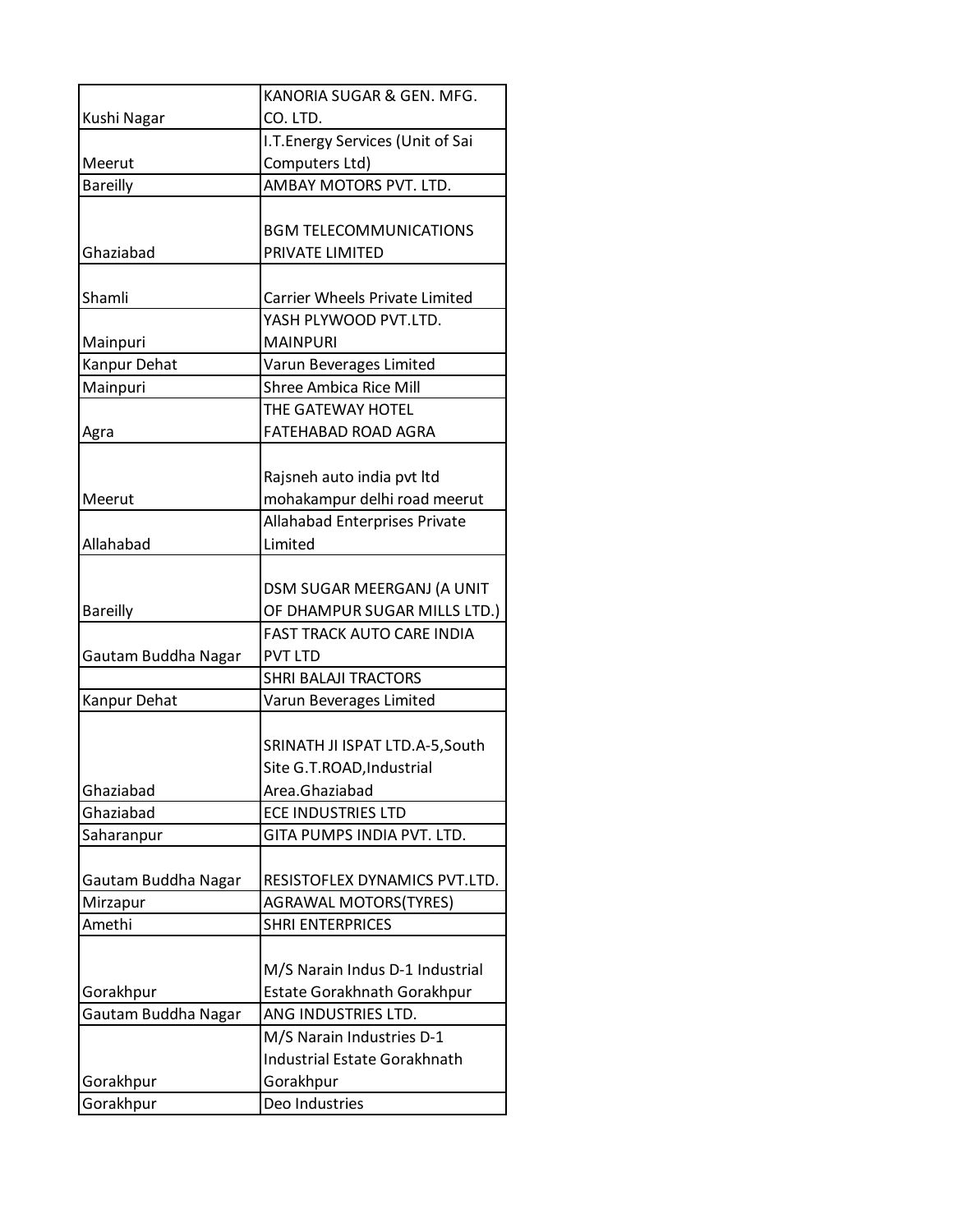|                            | Smartwheels PVT Ltd (RKBK                         |
|----------------------------|---------------------------------------------------|
| Gorakhpur                  | Automobiles)                                      |
| Deoria                     | DEORIA PAPER MILLS LTD.                           |
|                            | KISANTECH AUTO ENGINEERS                          |
|                            | <b>PVT LTD</b>                                    |
|                            | <b>CAPITAL AUTOMOTIVES PRIVATE</b>                |
| Gautam Buddha Nagar        | LIMITED                                           |
|                            | MANISH INTERNATIONAL ITI                          |
| Aligarh                    | <b>ROAD ALIGARH</b>                               |
|                            | TRIVENI ENGINEERING &                             |
|                            | INDUSTRIES LTD SUGAR UNIT                         |
| Muzaffarnagar              | KHATAULI                                          |
|                            |                                                   |
| Agra                       | Sincere Developer Private Limited                 |
| Amethi                     | M/S SULTAN ENTERPRISES                            |
|                            |                                                   |
| Gorakhpur                  | Moter & General Sales PVT Ltd                     |
| <b>Budaun</b>              | Welga Foods Ltd                                   |
| Gorakhpur                  | Antifriction Bearings (India)                     |
|                            | M/S Laxmi Metal Industries                        |
| Gorakhpur                  | Gorakhnath Gorakhpur                              |
|                            | MERINO INDUSTRIES LTD. DELHI                      |
| Hapur                      | <b>ROAD HAPUR</b>                                 |
|                            |                                                   |
|                            | <b>ROMSONS SCIENTIFIC &amp;</b>                   |
| Agra<br><b>Bulandshahr</b> | SURGICAL INDUSTRIES PVT. LTD.                     |
|                            | I b s motor                                       |
| Deoria                     | M/S CLASSIC MOTORS<br>Simbhaoli Power Pvt Limited |
| Hapur<br>Aligarh           |                                                   |
|                            | <b>BUCKEYE MACHINES PVT.LTD</b>                   |
| Aligarh                    | SHRI BALAJI PRESSES PVT. LTD.                     |
| Muzaffarnagar              | <b>BINDLAS DUPLUX LIMITED</b>                     |
| Aligarh                    | shri balaji engg. works                           |
| Allahabad                  | <b>Urban Services And Sales</b>                   |
|                            |                                                   |
| Kanpur Dehat               | <b>GANESHA ECOSPHERE LIMITED</b>                  |
|                            |                                                   |
| Deoria                     | M/S HEERA NUTRITECH Pvt. Ltd                      |
|                            |                                                   |
| Gautam Buddha Nagar        | VICTORA HOSPITALITIES PVT. LTD.                   |
| Mathura                    | JINDAL SAW LTD.                                   |
|                            |                                                   |
| Kanpur Dehat               | <b>GANESHA ECOSPHERE LIMITED</b>                  |
|                            | M/S DEORAHIN SOLVENT                              |
| Deoria                     | <b>EXTRACTION Pvt. Ltd</b>                        |
|                            |                                                   |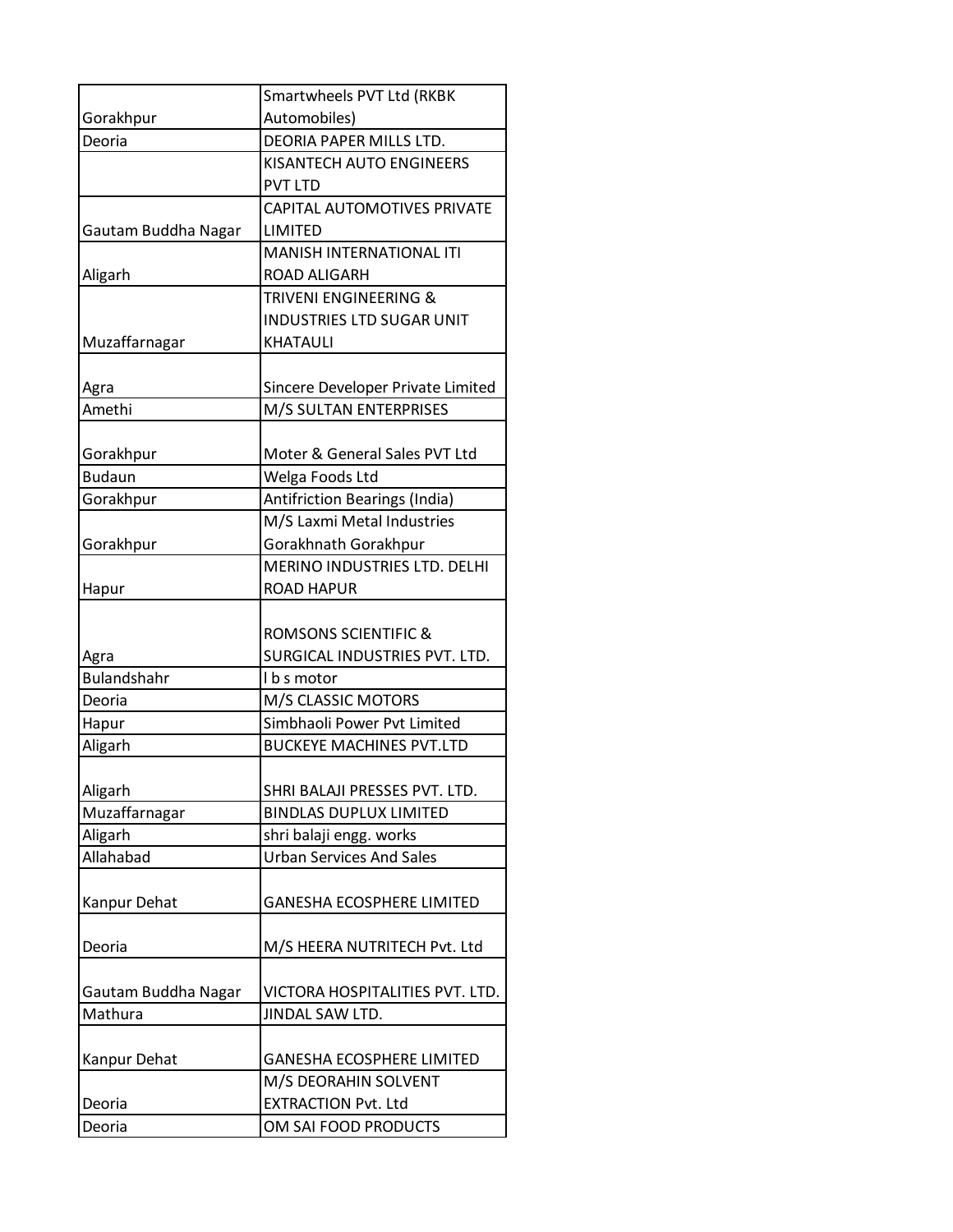| Aligarh             | <b>AMBEY ENTERPRISES</b>             |
|---------------------|--------------------------------------|
| Agra                | <b>HOWARD HOTELS LTD</b>             |
| Mathura             | <b>BRIJBASI HI-TECH UDYOG LTD</b>    |
| Gautam Buddha Nagar | MIRZA INTERNATIONAL LTD.             |
|                     | JINDAL SAW LTD, A-1, UPSIDC          |
|                     | INDL.AREA.NAND GAON                  |
| Mathura             | ROAD, KOSI KALAN.                    |
| Mathura             | PAUPATI FABRICS LTD                  |
| Deoria              | <b>MANISH INTERPRASIS</b>            |
|                     |                                      |
|                     | sri krishn straw board industries    |
| Deoria              | pvt. Ltd. Baitaalpur ,Deoria         |
| Agra                | Ramada Plaza Agra                    |
|                     | jaypee palace hotel & convention     |
| Agra                | centre                               |
|                     | JINDAL SAW LTD, A-1, UPSIDC          |
|                     | <b>INDL.AREA.NAND GAON</b>           |
| Mathura             | ROAD, KOSI KALAN.                    |
|                     |                                      |
| Gautam Buddha Nagar | STATCON POWER CONTROLS LTD.          |
|                     | AGRAWAL DUPLEX BOARD MILLS           |
| Muzaffarnagar       | LIMITED                              |
|                     | <b>MENTHA AND ALLIED PRODUCTS</b>    |
| Rampur              | PRIVATE LIMITED                      |
|                     |                                      |
| Kanpur Dehat        | Kansai Nerolac Paints Limited        |
|                     | INDIAN HERBS SPECIALITIES PVT.       |
| Saharanpur          | <b>LTD</b>                           |
|                     | JINDAL SAW LTD, A-1, UPSIDC          |
|                     | <b>INDL.AREA.NAND GAON</b>           |
| Mathura             | ROAD, KOSI KALAN.                    |
|                     | <b>ITC THE MUGHAL HOTEL</b>          |
| Agra                | <b>FATEHABAD ROAD AGRA</b>           |
|                     |                                      |
|                     | <b>GANGETIC HOTELS PVT LTD (UNIT</b> |
| Agra                | COURTYARD MARRIOTT AGRA)             |
| Agra                | Hotel Royale Residency               |
| Agra                | The Oberoi Amarvilas                 |
| Agra                | DoubleTree by Hilton Agra            |
|                     | JINDAL SAW LTD, A-1, UPSIDC          |
|                     | <b>INDL.AREA.NAND GAON</b>           |
| Mathura             | ROAD, KOSI KALAN.                    |
|                     |                                      |
|                     | SHREE SHARANAM REAT ESTATE           |
|                     | PVT LTD (UNIT HOTEL CRYSTAL          |
| Agra                | SAROVAR PREMIERE AGRA)               |
| Agra                | Yugal Precision pvt Ltd              |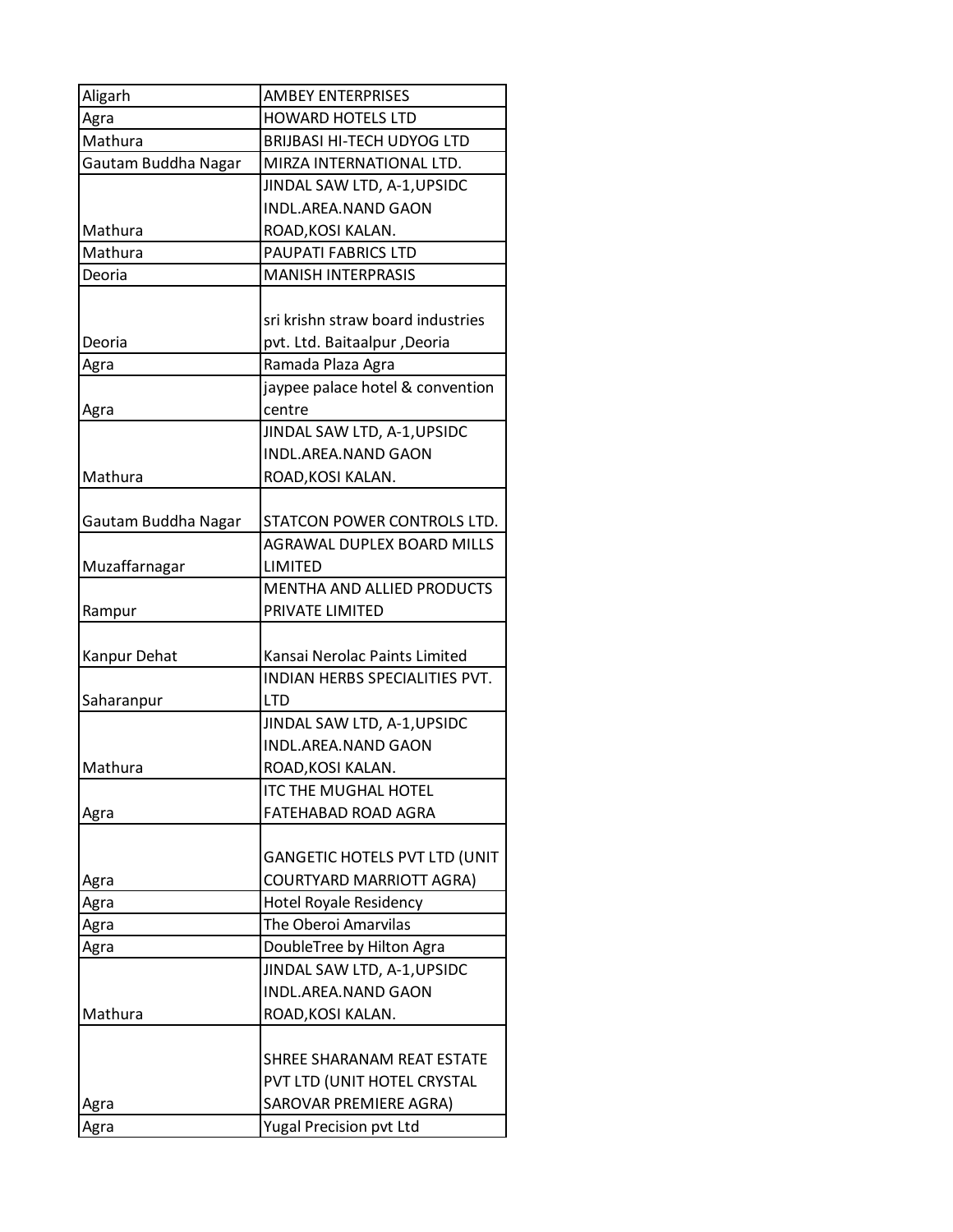| <b>Budaun</b>       | PANCHAM AUTOMOBILES                 |
|---------------------|-------------------------------------|
|                     | JINDAL SAW LTD.A-1 UPSIDC           |
|                     | INDL.AREA, NANDGAON                 |
| Mathura             | ROAD, KOSI KALAN                    |
|                     | hospitality training & placement    |
| Lucknow             | services                            |
| Agra                | Hotel Clarks Shiraz, Agra           |
|                     |                                     |
| Muzaffarnagar       | Bajaj Hindusthan Sugar Limited      |
| Saharanpur          | <b>ITC LIMITED</b>                  |
| Kannauj             | Kailash Moters Kannauj              |
| <b>Basti</b>        | M/S SUYASH PAPER MILL               |
| Kannauj             | Kailash Moters Kannauj              |
| Siddharth Nagar     | <b>S R Automobiles</b>              |
|                     |                                     |
| Gorakhpur           | <b>GORAKHPUR MOTERS PVT LTD</b>     |
| Gautam Buddha Nagar | Honda Cars India Ltd.               |
|                     | <b>ASHIYANA BANO COLD STORE</b>     |
| Kannauj             | <b>KANNAUJ</b>                      |
| Agra                | s.r.enterprises                     |
| Shahjahanpur        | UNITED SPIRITS LIMITED              |
|                     | <b>SUKRITI VIDYUT UDYOG PRIVATE</b> |
| Ghaziabad           | LIMITED                             |
|                     | <b>BALRAMPUR CHINI MILLS LTD</b>    |
| Kheri               | <b>UNIT - KUMBHI</b>                |
|                     | KUMAUN DIESEL SERVICE CENTER        |
| Rampur              | PVT. LTD.                           |
| Sultanpur           | singh autoparts                     |
| Sultanpur           | MISHRA SERVICE CENTER               |
| Gorakhpur           | V. A. MOTORS                        |
| Mathura             | prabhat rotopack Pvt. Ltd.          |
| Faizabad            | <b>SAKET BAJAJ</b>                  |
|                     |                                     |
| Maharajganj         | SMARTWHEELS PVT LTD (RKBK)          |
| Allahabad           | Rajit Enterprises                   |
| Saharanpur          | UNITECH MACHINES LIMITED            |
| Faizabad            | abha hotel                          |
| Deoria              | <b>MANISH INTERPRAISES</b>          |
| Kannauj             | SURAJ COLD STORE KANNAUJ            |
| Shahjahanpur        | UNITED SPIRITS LIMITED              |
|                     |                                     |
| Kannauj             | SATISH COLD STORE KANNAUAJ          |
|                     | RAM CHANDRA COLD STORE              |
| Kannauj             | KANNAUJ                             |
|                     |                                     |
| Kannauj             | SATISH COLD STORE KANNAUJ           |
| Faizabad            | <b>GEETA TRACTROS</b>               |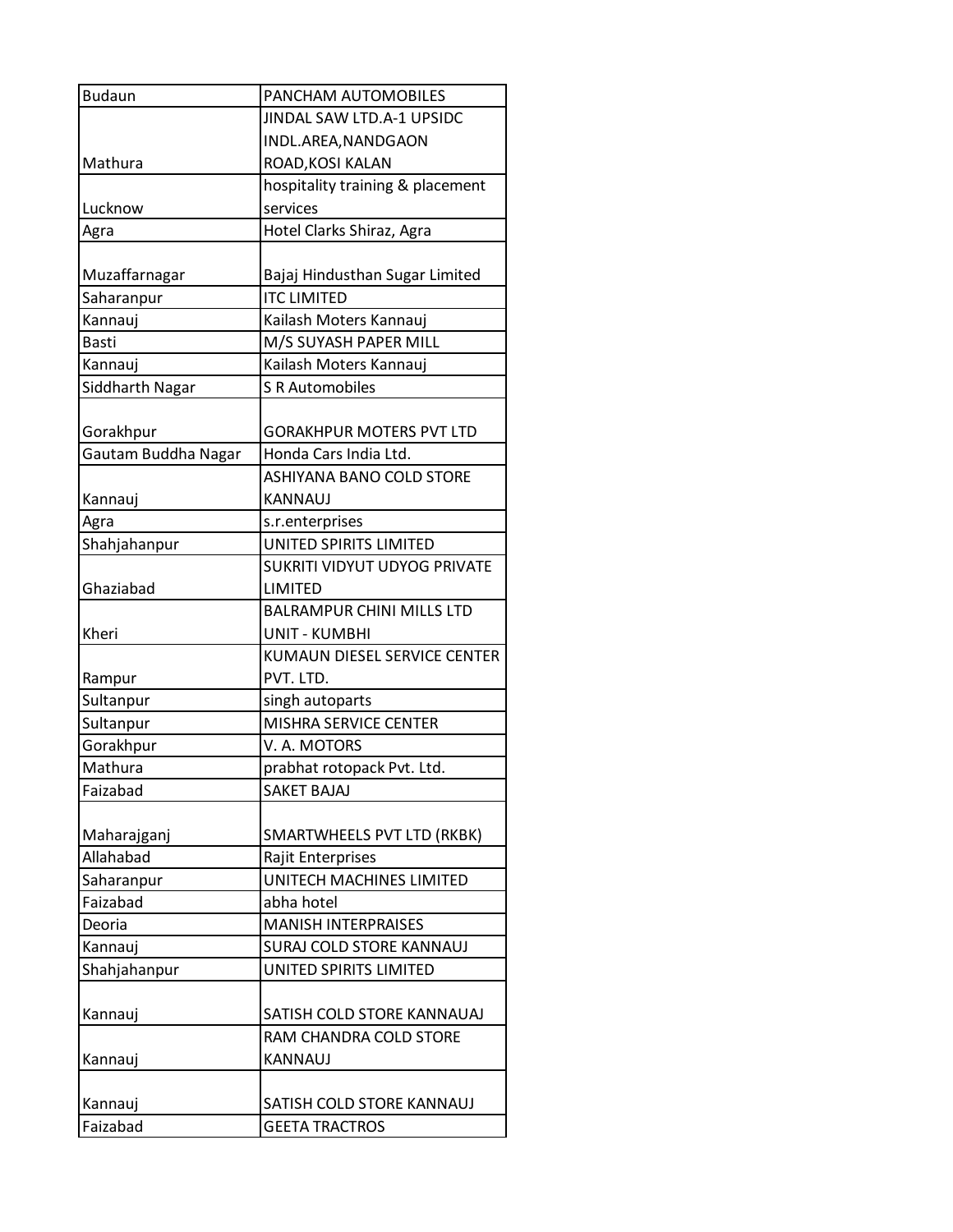| Kannauj             | SIMLA COLD STORE                   |
|---------------------|------------------------------------|
|                     |                                    |
| Kannauj             | SAROJANI COLD STORE KANNAUJ        |
| Kannauj             | M.L. TVS kannauj                   |
| Lucknow             | STAMBH SERVICES INC.               |
|                     |                                    |
|                     | <b>GLOBAL RURAL DEVELOPMENT</b>    |
| Farrukhabad         | <b>ORGANIZATION</b>                |
|                     |                                    |
| Sant Kabeer Nagar   | Holistic Infratech Private Limited |
|                     | LA PLACE SAROVAR PORTICO           |
| Lucknow             | LUCKNOW                            |
| Shahjahanpur        | <b>ROSA SUGAR WORKS</b>            |
|                     | ASHIYANA BANO COLD STORE           |
| Kannauj             | <b>KANNAUJ</b>                     |
|                     |                                    |
| Shahjahanpur        | KRIBHCO SHYAM FERTILIZER LTD       |
| Allahabad           | <b>Untied Automobiles</b>          |
|                     | RAJENDRA AUTO WHEELS PVT           |
| Kannauj             | <b>LTD KANNAUJ</b>                 |
|                     |                                    |
| Saharanpur          | UNITECH MACHINES LIMITERD          |
|                     |                                    |
| Gautam Buddha Nagar | AZAD AUTOMOBILES PVT.LTD.          |
| Kannauj             | PRAKASH COLD STORE KANNAUJ         |
|                     | Anik Industries Limited, Kasganj   |
| Etah                | Road, Etah                         |
|                     | Khaitan Chemicals & Fertilizers    |
| Fatehpur            | Ltd.                               |
| Faizabad            | <b>SAKET BAJAJ</b>                 |
|                     |                                    |
| Gautam Buddha Nagar | RESISTOFLEX DYNAMICS PVT.LTD.      |
| Etah                | <b>ANIK INDUSTRIES LIMITED</b>     |
| Agra                | <b>BENARA UDYOG LIMITED</b>        |
| Kanpur Nagar        | MY CAR PRIVATE LIMITED             |
| Kannauj             | shimla cold store kannauj          |
|                     | Hero Motots (A Division Of Hero    |
| Gautam Buddha Nagar | Cycles Ltd)                        |
| Faizabad            | chawla riders {royal enfield}      |
| Agra                | ASHOK AUTO SALES LTD.              |
|                     |                                    |
| Kannauj             | NARAYAN COLD STORE KANNAUJ         |
|                     |                                    |
| Agra                | b.s.agriculture industries (india) |
| Sultanpur           | durgaenterprises                   |
| Faizabad            | A P House                          |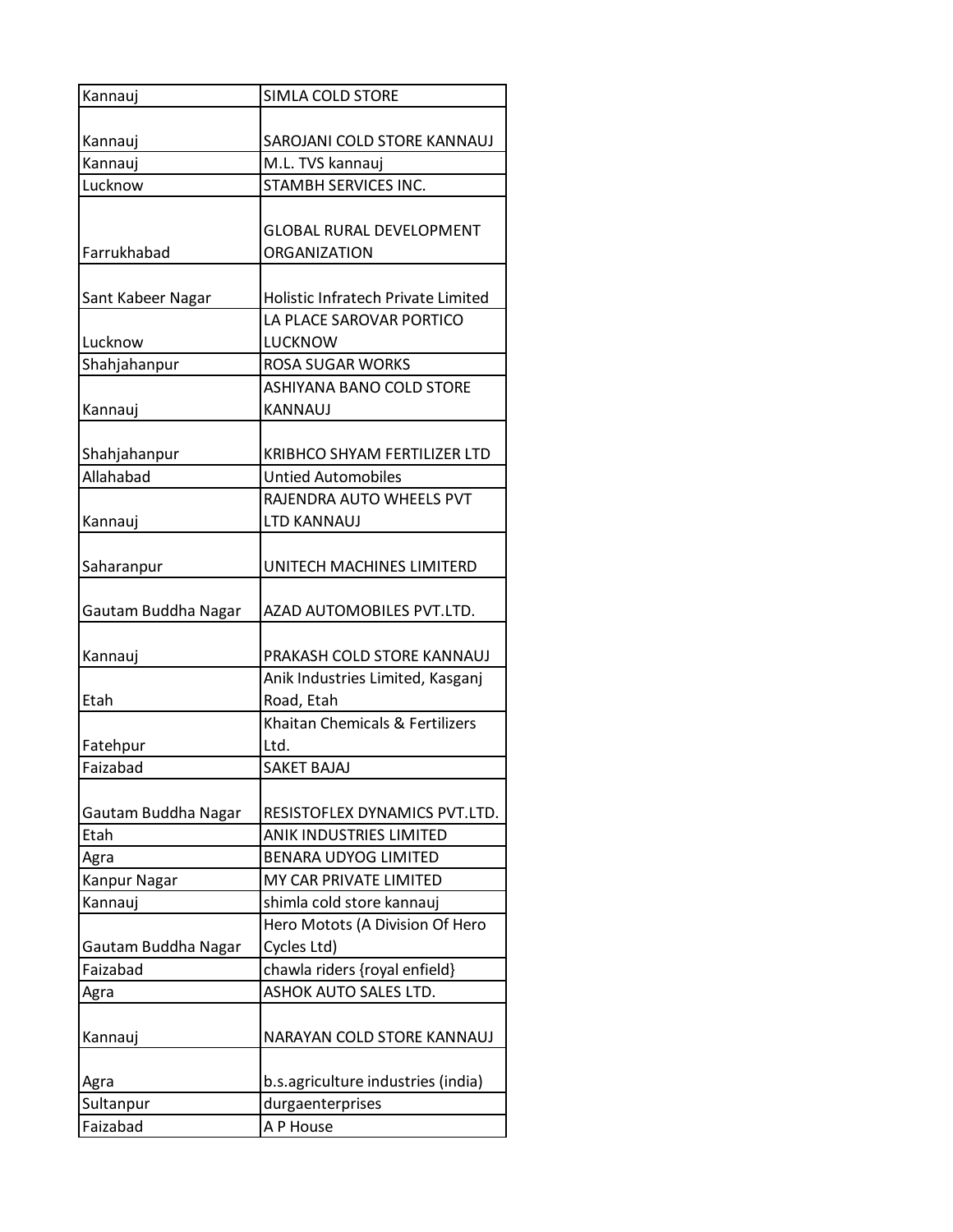| Kannauj             | SARVEN COLD STORE KANNAUJ                           |
|---------------------|-----------------------------------------------------|
| Kannauj             | ANPAMA COLD STORE KANNAUJ                           |
| Kannauj             | SARVEN COLD STORE KANNAUJ                           |
| Kannauj             | M L TVS KANNAUJ                                     |
| Faizabad            | jantaprinting press                                 |
| Kannauj             | MUKHYA COLD STORE KANNAUJ                           |
| Kannauj             | NAMSTE INDIA KANNAUJ                                |
| Allahabad           | Gururaj Radiators Pvt. Ltd.                         |
| Kheri               | M/s Ajay motors                                     |
| <b>Bulandshahr</b>  | kanodia cement limited                              |
| Kannauj<br>Kannauj  | MANIMOU COLD STORE KANNAUJ<br>MS COLD STORE KANNAUJ |
|                     |                                                     |
| Deoria              | BAJAJ HINDUSTHAN SUGAR LTD.                         |
|                     | ASTHALAKSHMI AGROTECH PVT                           |
| <b>Hathras</b>      | <b>LTD</b>                                          |
| <b>Hathras</b>      | RAMESHWAR DALL MILL                                 |
| Ghaziabad           | Vinapar Private Limited                             |
| <b>Banda</b>        | Jay Motars Chilla Road Banda                        |
|                     | Kamdhenu Moters(TATA                                |
|                     | MOTERS) AUTHORISED SERVICE                          |
| <b>Hathras</b>      | <b>STATION</b>                                      |
| Sultanpur           | <b>ADARSH ELECTRICALS</b>                           |
|                     | M/S Urban Marketing and                             |
| Allahabad           | services                                            |
|                     | Asthalakshmi Agrotech Private                       |
| <b>Hathras</b>      | Limited                                             |
| Hathras             | ROSHAN LAL NAVIN KUMAR                              |
| Gautam Buddha Nagar | <b>WAGO PRIVATE LIMITED</b>                         |
| Hathras             | <b>AMRAT FOOD</b>                                   |
|                     | GULARIA CHINI MILL, GULARIA                         |
|                     |                                                     |
| Lucknow             | STALLION AUTO PART PVT.LTD                          |
| Etah                | R A MOTORS PVT LTD.                                 |
|                     | Triveni Engineering & Industries                    |
|                     | Ltd. Sugar Unit-Chandanpur, Post-                   |
|                     | Chhapna, District-Amroha                            |
| Amroha              | 244255                                              |
| Amroha              | <b>INSILCO LIMITED</b>                              |
| Allahabad           | M/S Vasu Appliance Services                         |
|                     | <b>SHWETA DAIRY &amp; AGRO</b>                      |
| Etawah              | <b>PRODUCTS</b>                                     |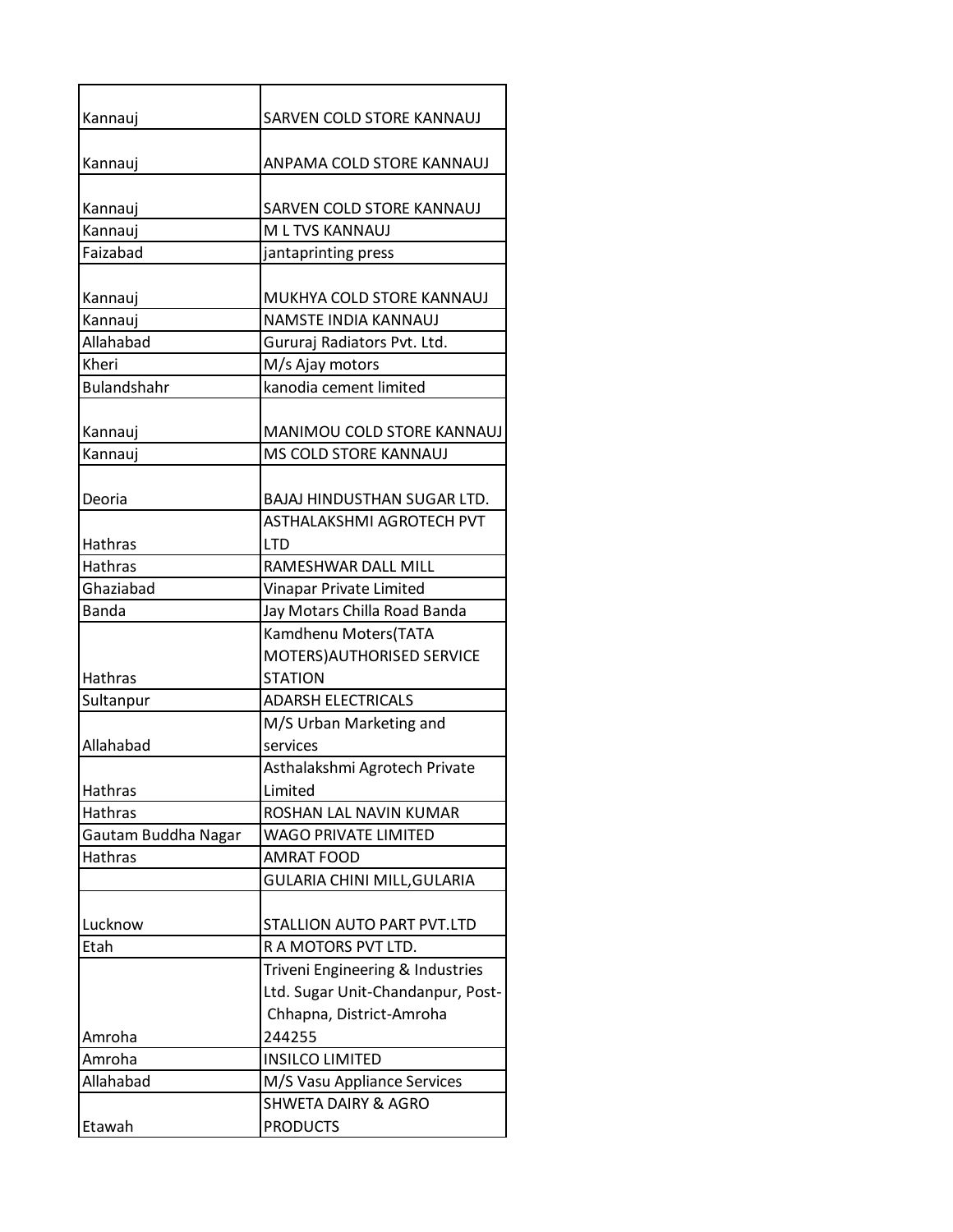|                     | <b>EPOTHANE CIVELEC ENGINEERS</b>  |
|---------------------|------------------------------------|
| Ghaziabad           | <b>PVT LTD</b>                     |
|                     | SMARTWHEEL PVT LTD JANKI           |
| Gonda               | <b>NAGAR GONDA</b>                 |
|                     |                                    |
| Pilibhit            | SHRI BAJRANG AGRO INDUSTRIES       |
|                     | KAMDHENU MOTERS (TATA              |
| Hathras             | <b>MOTERS)</b>                     |
|                     | AGARWAL DUPLEX BOARD MILLS         |
| Muzaffarnagar       | LIMITED                            |
| Balrampur           | <b>TULSIPUR SUGAR COMPANY</b>      |
|                     |                                    |
| Gonda               | Bajaj Hindusthan Sugar Limited     |
| Kanpur Nagar        | <b>QUALITY PUMPS PVT LTD</b>       |
| <b>Hathras</b>      | Roshan Lal Naveen kumar            |
| Sultanpur           | Govind Iron & Foundry Works        |
| Sonbhadra           | Dalla Cement Factory               |
| <b>Bareilly</b>     | <b>COMMERCIAL MOTORS</b>           |
|                     |                                    |
| Sitapur             | SETHIA OIL INDUSTRIES LIMITED      |
|                     | The Seksaria Biswan Sugar          |
| Sitapur             | Factory Ltd.                       |
|                     | Dalmia Bharat Sugar and            |
|                     | Industries Limited, Unit           |
| Sitapur             | Jawaharpur                         |
|                     | HINDUSTAN UNILEVER LIMITED         |
| Jalaun              | ,ORAI                              |
| Gautam Buddha Nagar | <b>Automobile Sterling</b>         |
|                     | <b>ACC Limited, Tikaria Cement</b> |
| Amethi              | Works<br>PAHAWA AGENCIES           |
| Balrampur           |                                    |
| Sitapur             | Dalmia Sugar Mills, Unit Ramgarh   |
| Sitapur             | THE OUDH SUGAR MILLS LTD.          |
|                     | HINDUSTAN UNILEVER LIMITED         |
| Jalaun              | ,ORAI                              |
| Gautam Buddha Nagar | <b>CALCOM VISION LTD</b>           |
|                     |                                    |
|                     | VIKAS AUTO WHEELES SHIVAM          |
| Aligarh             | PLAZA GT ROAD ALIGARH              |
|                     | Avadh Sugar & Energy Limited :     |
| Sitapur             | Hargaon (Sitapur)                  |
| Amethi              | <b>FINE JOB WORKS</b>              |
| Aligarh             | <b>VIKAS AUTO WHEELS</b>           |
|                     | Rajput Refrigeration and           |
| Kanpur Nagar        | Airconditioner                     |
| Jhansi              | <b>SURI AUTOMOBILES</b>            |
|                     |                                    |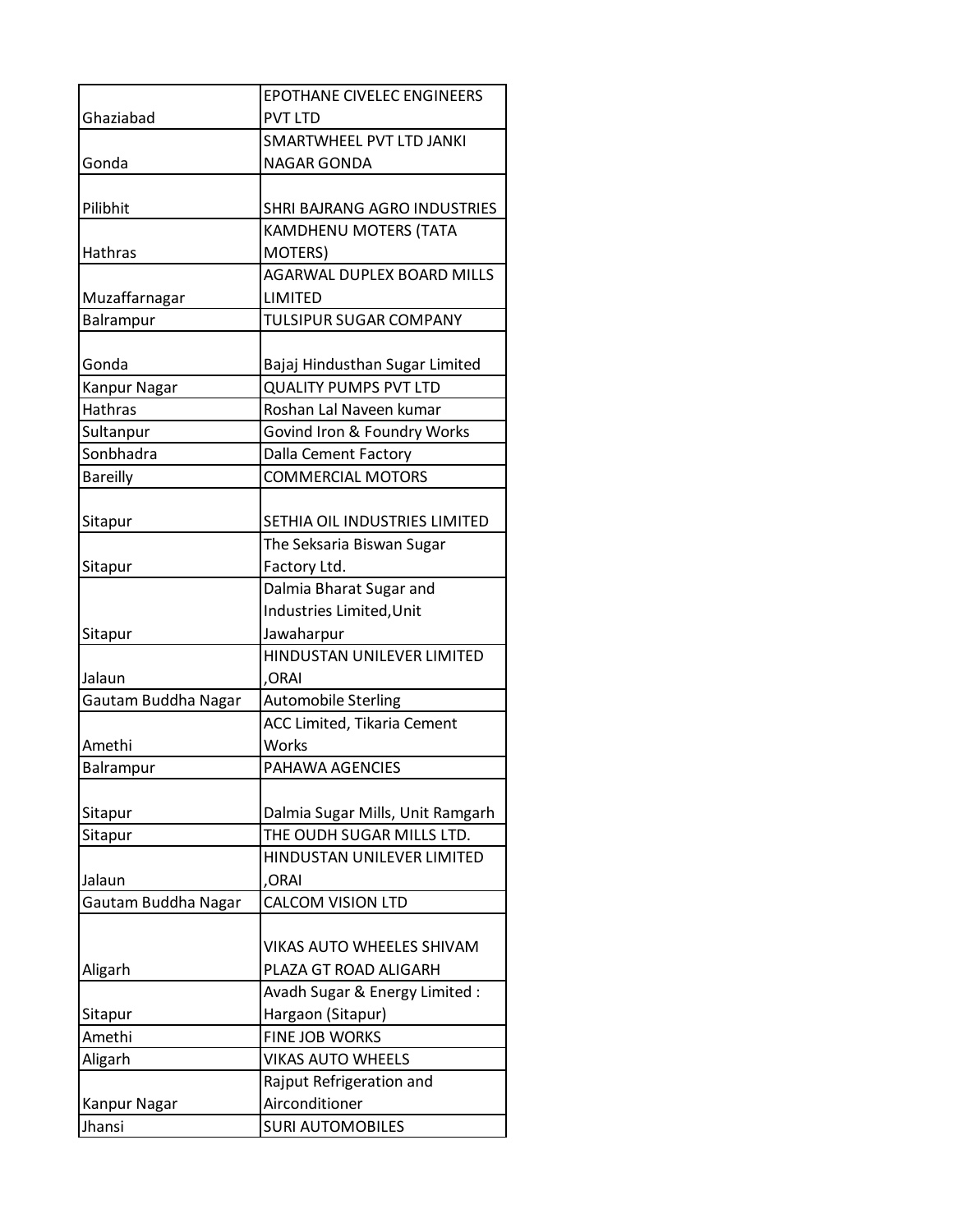|                     | M/S G.B. Rice Mill Pvt Ltd               |
|---------------------|------------------------------------------|
| Amethi              | Jagdishpur Amithi                        |
| Amethi              | <b>Farco Foods Private Limited</b>       |
| Jalaun              | natraj auto mobile                       |
| Jalaun              | <b>KUMAR MOTORS</b>                      |
| Etah                | R A MOTORS PVT LTD                       |
| Saharanpur          | TEIL SUGAR UNIT DEOBAND                  |
| Jalaun              | <b>S B CARS PVT LTD ORAI</b>             |
| Meerut              | Transtron Electricals pvt Ltd            |
|                     | NIPRO PHARMA PACKAGING                   |
| Meerut              | <b>INDIA PRIVATE LIMITED</b>             |
| Muzaffarnagar       | Silvertoan Papers Limited                |
| Sultanpur           | <b>SHYAM ROLLER FLOUR MILL</b>           |
| <b>Banda</b>        | Ms. Brajesh Trali workshop               |
| Faizabad            | taraji resort                            |
| Agra                | upkar prakashan                          |
|                     |                                          |
| Faizabad            | <b>Bharat Engineering &amp; Castings</b> |
|                     | TRIVENI ENGINEERING &                    |
| Muzaffarnagar       | <b>INDUSTRIES LIMITED</b>                |
| Saharanpur          | TEIL SUGAR UNIT DEOBAND                  |
| Balrampur           | TITU PLYWOOD FACTORY                     |
|                     | SIMBHAOLI SUGARS LTD                     |
| <b>Bahraich</b>     | CHILWARIA                                |
| Jalaun              | natraj mobiles p.v.t l.t.d               |
| Meerut              | <b>R.G.COMPUTER SERVICES</b>             |
| Kanpur Nagar        | SHIVAM SPRINGS PVT LTD                   |
| Gautam Buddha Nagar | VARUN BEVERAGES LIMITED                  |
| Gautam Buddha Nagar | <b>INVENTA CLEANTEC PVT LTD</b>          |
|                     |                                          |
|                     | <b>INDIAN POTASH LIMITTED UNIT</b>       |
| Muzaffarnagar       | ROHANA KALA MUZAFFARNAGAR                |
|                     |                                          |
| Gautam Buddha Nagar | OPTIEMUS ELECTRONICS LIMITED             |
| <b>Kanpur Nagar</b> | LOHIA CORP LIMITED                       |
| Jalaun              | jaiswal honda                            |
| Lucknow             | <b>HOTEL CLARKS AVADH</b>                |
|                     | PADGET ELECTRONIC B-18 PHASE-            |
|                     | II NOIDA G.B. NAGAR (U.P.)               |
| Gautam Buddha Nagar | 201305                                   |
| Shamli              | Amar Splints Pvt. Ltd                    |
| Gautam Buddha Nagar | Mobase India Private Limited             |
| Varanasi            | <b>BANARAS BEADS LTD</b>                 |
| Gautam Buddha Nagar | <b>ESS KAY FABRICATIONS</b>              |
|                     | Shriram Piston & Rings Ltd.              |
| Ghaziabad           | Ghaziabad                                |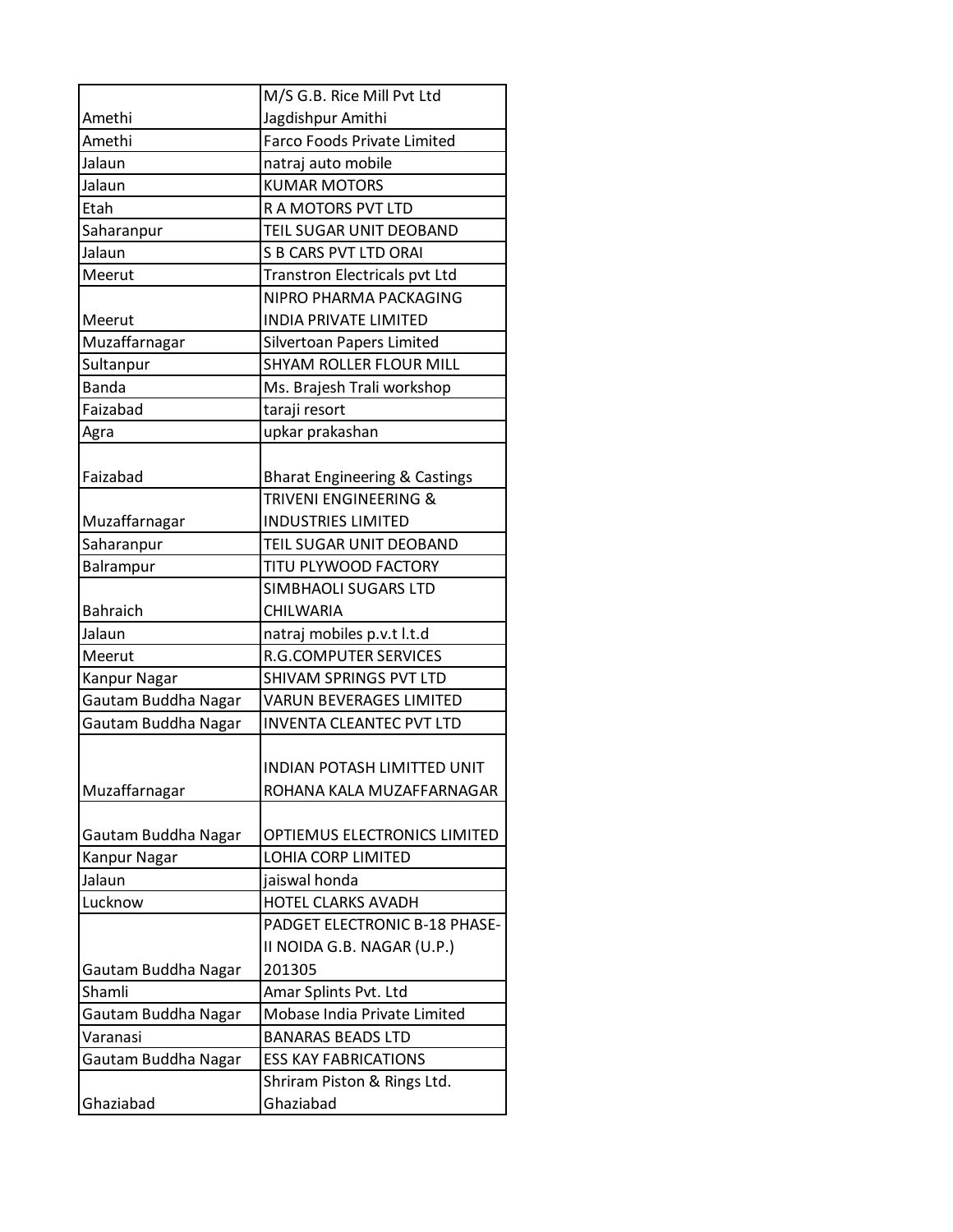|                     | <b>SWASTIK GRAINS PRODUCTS PVT</b>  |
|---------------------|-------------------------------------|
| Chandauli           | <b>LTD</b>                          |
|                     | <b>DSM SUGAR MANSURPUR (A</b>       |
|                     | UNIT OF DHAMPUR SUGAR MILLS         |
| Muzaffarnagar       | LTD.,                               |
|                     |                                     |
| Lucknow             | <b>GREEN BIRD IRRIGATION SYSTEM</b> |
|                     | SINGHAL MOTORS KEDAR                |
|                     | PURAM HARR KI CHUNGI                |
| Azamgarh            | <b>AZAMGARH</b>                     |
| Azamgarh            | <b>SINGHAL MOTORS</b>               |
| Sonbhadra           | <b>GRASIM INDUSTRIES LTD</b>        |
| Azamgarh            | M/S Riyadh Auto Mobiles             |
| Sitapur             | <b>KUMAR STEEL INDUSTRY</b>         |
| Ghazipur            | <b>LORDS DISTILLERY LIMITED</b>     |
| <b>Bulandshahr</b>  | <b>GOODLUCK INDIA LIMITED</b>       |
| Azamgarh            | RIYADH AUTOMOBILES                  |
|                     |                                     |
| Gautam Buddha Nagar | VISION INDIA SERVICES PVT LTD       |
| Azamgarh            | <b>GALAXY MOTORS</b>                |
|                     | MAS CALLNET INDIA PRIVATE           |
| Gautam Buddha Nagar | LIMITED                             |
| Aligarh             | Heinz India Pvt. Ltd.               |
| Lucknow             | <b>GALAXY POWER SERVICES</b>        |
| Azamgarh            | PUNEET AUTOMOBILE                   |
|                     |                                     |
|                     | SINGHAL MOTORS KEDARPURAM-          |
| Azamgarh            | HARRA KI CHUNGI AZAMGARH            |
| Shamli              | Rubber pvt. Ltd                     |
| Jaunpur             | <b>VARUN BEVERAGES LIMITED</b>      |
| Azamgarh            | <b>HIMALAY SCOOTER</b>              |
|                     | <b>GLOBAL AUTOTECH LTD.6-F</b>      |
| Gautam Buddha Nagar | Sector 40/41 Greater Noida          |
|                     | <b>MAS CALLNET INDIA PRIVATE</b>    |
| Gautam Buddha Nagar | LIMITED                             |
|                     |                                     |
|                     | SINGHAL MOTORS KEDARPURAM-          |
| Azamgarh            | HARRA KI CHUNGI, AZAMGARH           |
|                     | SPACK AUTOMOTIVES PRIVATE           |
| Gautam Buddha Nagar | LIMITED                             |
| Azamgarh            | <b>GALAXY MOTORS</b>                |
|                     | LAKSHMI INDUSTRIAL                  |
| Meerut              | <b>CORPORATION</b>                  |
| Jaunpur             | <b>HAWKINS COOKERS LIMITED</b>      |
|                     |                                     |
| Gautam Buddha Nagar | Covestro (India) Private Limited    |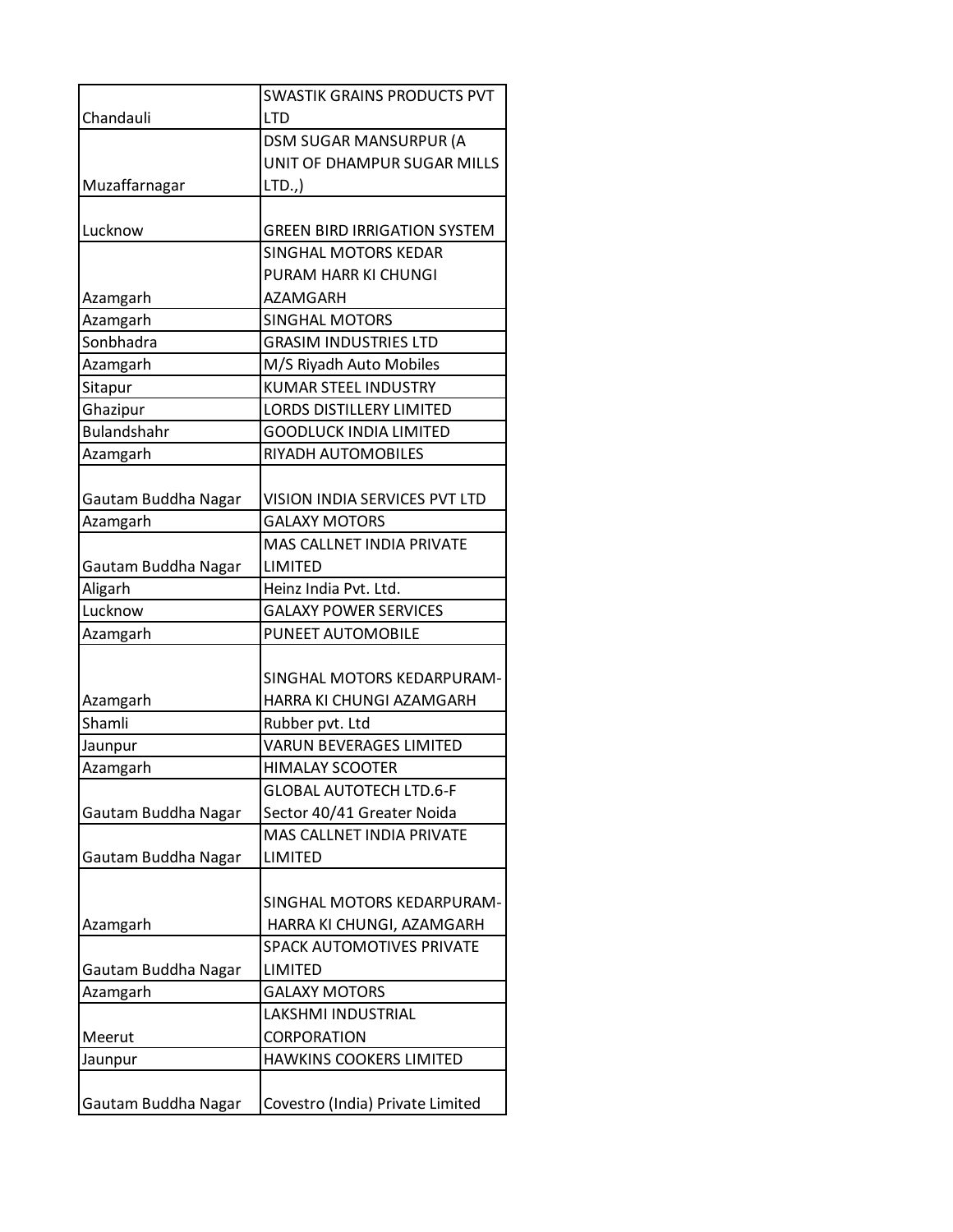|                     | <b>MAS CALLNET INDIA PRIVATE</b>     |
|---------------------|--------------------------------------|
| Meerut              | LIMITED                              |
| Meerut              | M/s Expert Car scanner               |
|                     | M/s Quality Hi tech automotives      |
| Meerut              | Pvt Ltd                              |
| Meerut              | m/S Muktesh Tractors                 |
| Meerut              | Hi Tech Enterprises                  |
| Meerut              | <b>Hotage Corporation India</b>      |
| Gautam Buddha Nagar | GDN ENTERPRISES PVT. LTD.            |
|                     | Shree Murli Cold Storage             |
| Azamgarh            | Icefactory                           |
|                     | Shree Murli Cold Storage             |
| Azamgarh            | Icefactory                           |
|                     | Shree Murli Cold Storage             |
| Azamgarh            | Icefactory                           |
| Azamgarh            | <b>GOENKAMOTARS PVTLTD</b>           |
| Lucknow             | <b>TATA Marcopolo Motors Limited</b> |
| Amroha              | M/s Coral Newsprints Ltd             |
| Gautam Buddha Nagar | MOSER BAER SOLAR LIMITED             |
|                     | <b>JUBILANT AGRI &amp; CONSUMER</b>  |
| Amroha              | PRODUCTS LTD                         |
| Aligarh             | <b>KAY HARDWARE</b>                  |
| Azamgarh            | <b>Eastern Distributors</b>          |
| Azamgarh            | QJ Motor Pvt Ltd                     |
|                     | <b>MANSI GANGA BUILDERS &amp;</b>    |
| Aligarh             | ENGINEERS PVT. LTD.                  |
| Pilibhit            | Agarwal Honda                        |
| Azamgarh            | <b>Eastern Distributors</b>          |
|                     | HICKS THERMOMETERS (INDIA)           |
| Aligarh             | <b>LIMITED</b>                       |
| Azamgarh            | <b>National Idustries</b>            |
| Azamgarh            | <b>Eastern Distributors</b>          |
|                     |                                      |
| Gautam Buddha Nagar | HELIOS PHOTO VOLTAIC LIMITED         |
| Azamgarh            | QJ Motor Pvt Ltd                     |
| Azamgarh            | <b>National Idustries</b>            |
| Aligarh             | <b>ASHOK AUTO SALES</b>              |
| Aligarh             | RAY INTERNATIONAL                    |
| Gautam Buddha Nagar | ELCOMPONICS SALES PVT LTD            |
| Lucknow             | MIS RONALD AGENCY                    |
|                     |                                      |
| Ghaziabad           | K.R. FOODS LIMITED GHAZIABAD         |
| Allahabad           | Jyoti Fabricators                    |
| Gautam Buddha Nagar | KNITPRO INTERNATIONAL                |
|                     | DR. WILLMAR SCHWABE INDIA            |
| Gautam Buddha Nagar | <b>PVT LTD</b>                       |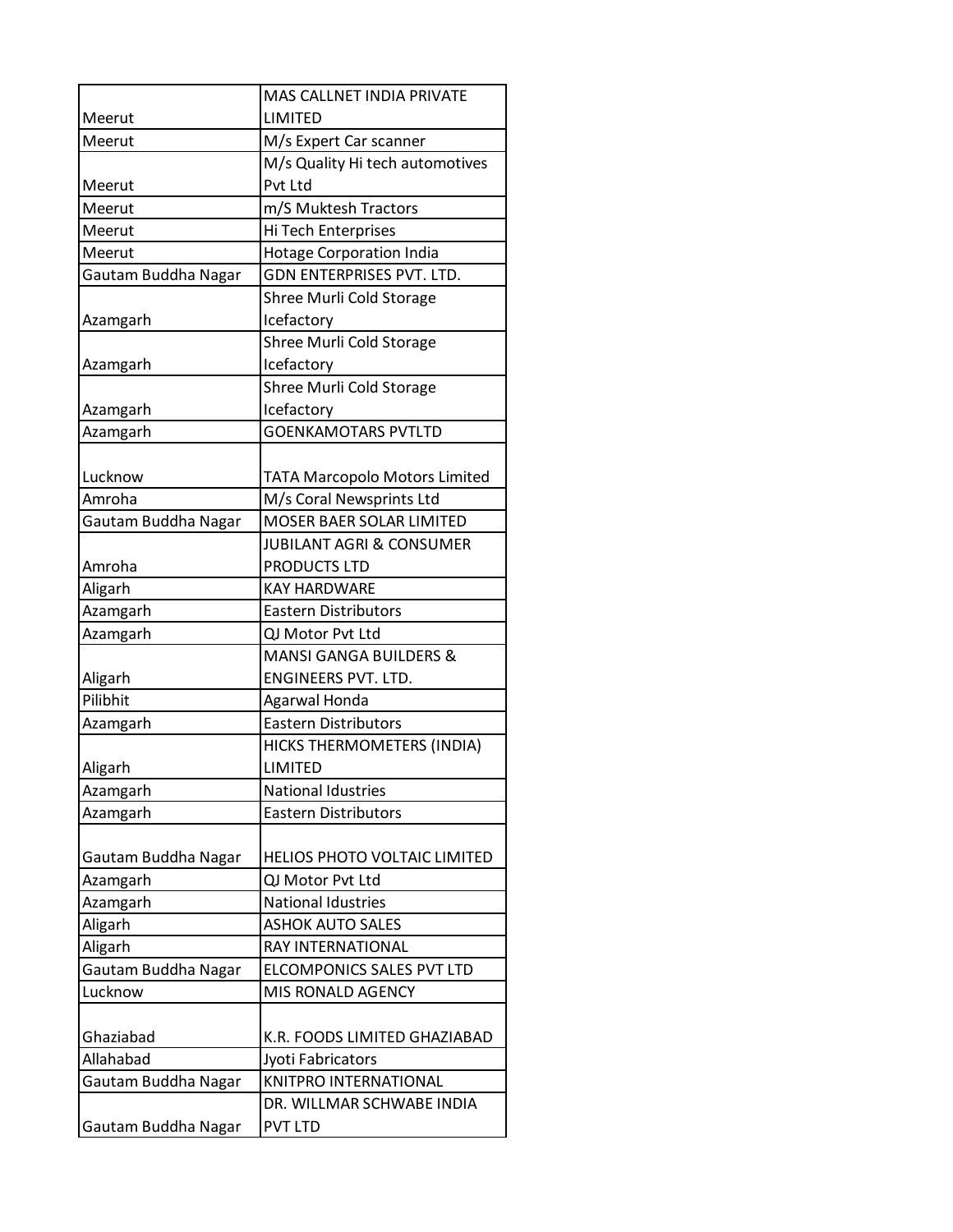|                     | Sir Shadilal Distillery & Chemical |
|---------------------|------------------------------------|
| Muzaffarnagar       | Works                              |
| Jalaun              | shyam motoras rath road orai       |
|                     |                                    |
| Amroha              | TEVA API INDIA PRIVATE LIMITED.    |
|                     | <b>JAGJIT ENTERPRISES PRIVATE</b>  |
| Lucknow             | LIMITED                            |
| Meerut              | <b>Floral Electrical Pvt Ltd</b>   |
| Gautam Buddha Nagar | Uniparts India Limited             |
| Gautam Buddha Nagar | kunstocom india limited            |
| Gautam Buddha Nagar | <b>AVISOR INDIA PVT LTD</b>        |
| Gautam Buddha Nagar | HALDIRAM SNACKS PVT LTD            |
|                     | UTTAM SUGAR MILLS LTD.             |
| Bijnor              | <b>BARKATPUR, BIJNOR</b>           |
| Gautam Buddha Nagar | jktools                            |
|                     |                                    |
| Gautam Buddha Nagar | <b>SUNSTAR PRECISION FORGE LTD</b> |
|                     |                                    |
| Gautam Buddha Nagar | advance metering technology Itd    |
|                     | MAKINO AUTO INDUSTRIES PVT         |
| Gautam Buddha Nagar | <b>LTD</b>                         |
| Amroha              | MADHUR CERAMICS PVT. LTD           |
|                     | WAVE INDUSTRIES PVT. LTD.          |
| Bijnor              | <b>SUGAR DIVISION BIJNOR</b>       |
|                     |                                    |
|                     | Madhu India Deco Limited, Vill .-  |
|                     | Heerpur, P.O.-Ataria, District -   |
| Sitapur             | Sitapur, U.P. Pin261303            |
|                     |                                    |
| Bijnor              | PBS FOODS PVT LTD. CHANDPUR        |
|                     | Rasandik Engineering Industries    |
| Gautam Buddha Nagar | (I) Ltd.                           |
|                     |                                    |
| Gautam Buddha Nagar | M. R. UTILITY PRODUCTS PVT LTD     |
|                     | TI CYCLES OF INDA, A-32,           |
|                     | <b>HOSIERY COMPLEX PHASE-2</b>     |
| Gautam Buddha Nagar | <b>NOIDA</b>                       |
|                     |                                    |
| Gautam Buddha Nagar | NTL ELECTRONICS INDIA LIMITED      |
|                     | R AND N TECHAUTO INDUSTRIES        |
| Gautam Buddha Nagar | PVT. LTD.                          |
| Meerut              | SUPERTECH INTERNATIONAL            |
|                     | <b>DIAMOND AUTO INDUSTRIES</b>     |
| Ghaziabad           | <b>GHAZIABAD</b>                   |
| Gautam Buddha Nagar | KUNTA INTERNATIONAL LTD            |
|                     | <b>STATCON POWER CONTROLS</b>      |
| Hapur               | <b>LIMITED</b>                     |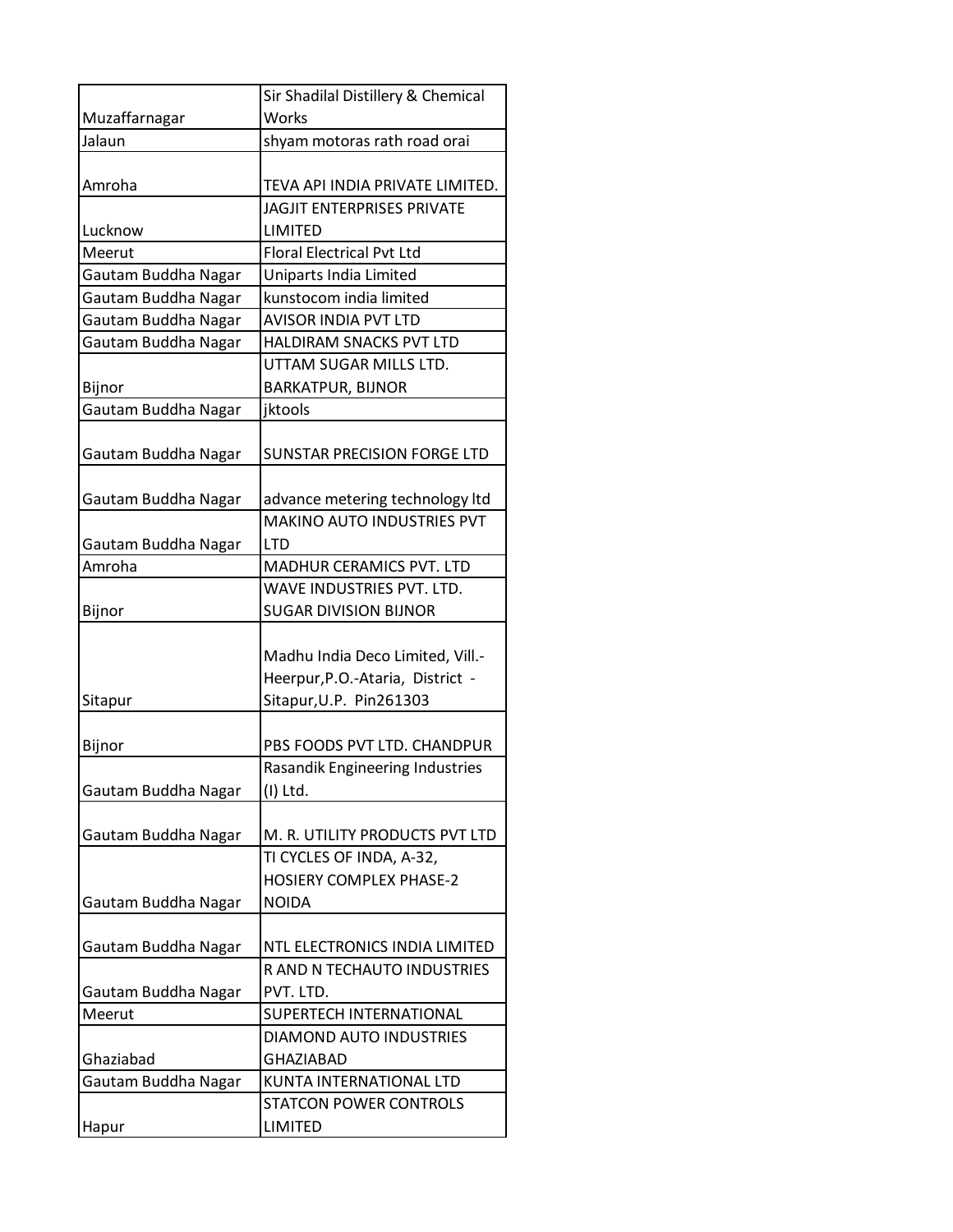| Amroha              | <b>UMANG DAIRIES LIMITED</b>      |
|---------------------|-----------------------------------|
|                     |                                   |
| Gautam Buddha Nagar | NTL ELECTRONICS INDIA LIMITED     |
| Gautam Buddha Nagar | PPAP AUTOMOTIVE LIMITED           |
| Allahabad           | shree grand auto                  |
| Lucknow             | <b>MODERN SWITCHGEARS</b>         |
| Lucknow             | <b>MAK ENGINEERS</b>              |
| Sultanpur           | <b>CALCUTTA AUTO MOBILES</b>      |
| Hapur               | SIMBHAOLI SUGARS LIMITED          |
|                     |                                   |
|                     | SHREE RAM MURTI ICE & COLD        |
| Mainpuri            | <b>STORAGE LTD. MAINPURI</b>      |
|                     | <b>HOTLINE SWITCHGEAR &amp;</b>   |
| Gautam Buddha Nagar | <b>CONTROLS</b>                   |
| Gautam Buddha Nagar | <b>SURYA PROCESSORS PVT LTD</b>   |
| Gautam Buddha Nagar | GEETU ELECTRONICS PVT.LTD.        |
| Meerut              | SUPERTECH INTERNATIONAL           |
| Gautam Buddha Nagar | Bikanervala foods pvt.ltd         |
|                     | SHRI SHRI BABAJI EARTH MOVERS     |
| Jalaun              | PRIVATE LIMITED                   |
| Gautam Buddha Nagar | R L INDUSTRIES                    |
|                     |                                   |
|                     | ASP SEALING PRODUCTS LTD A-7      |
| Amroha              | <b>INDUSTRIAL AREA GAJRAULA</b>   |
|                     | MOHIT PETRO CHEMICALS PVT         |
| Bijnor              | <b>LTD</b>                        |
| Gautam Buddha Nagar | <b>HEUER INTERNATIONAL</b>        |
|                     |                                   |
| Allahabad           | harsh Refrigeration & Electricals |
| Gautam Buddha Nagar | <b>NOBLE MOULDS PVT LTD</b>       |
|                     | M/S SIMBHAOLI SUGARS              |
| Hapur               | LIMITED, SIMBHAOLI                |
| Allahabad           | UNNAT FEEDS PVT. LTD.             |
| Gautam Buddha Nagar | Terex Equipment Pvt. Ltd.         |
|                     | UTTAM SUGAR MILLS LTD.            |
| Muzaffarnagar       | KHAIKHERI (UP)                    |
|                     | LUXOR INTERNATIONAL PRIVATE       |
| Gautam Buddha Nagar | <b>LIMITTED</b>                   |
|                     |                                   |
| Allahabad           | TRIVENI ELECTROPLAST PVT. LTD.    |
| Jalaun              | <b>SRI BABAJI TRACTORS</b>        |
| Aligarh             | RADISH TECHNOLOGIES               |
| Lucknow             | Idjoshiandcompany                 |
| Lucknow             | Idjoshiandcompany                 |
| Allahabad           | asia engineering works            |
|                     | Samsung India Electronics Private |
| Gautam Buddha Nagar | Limited                           |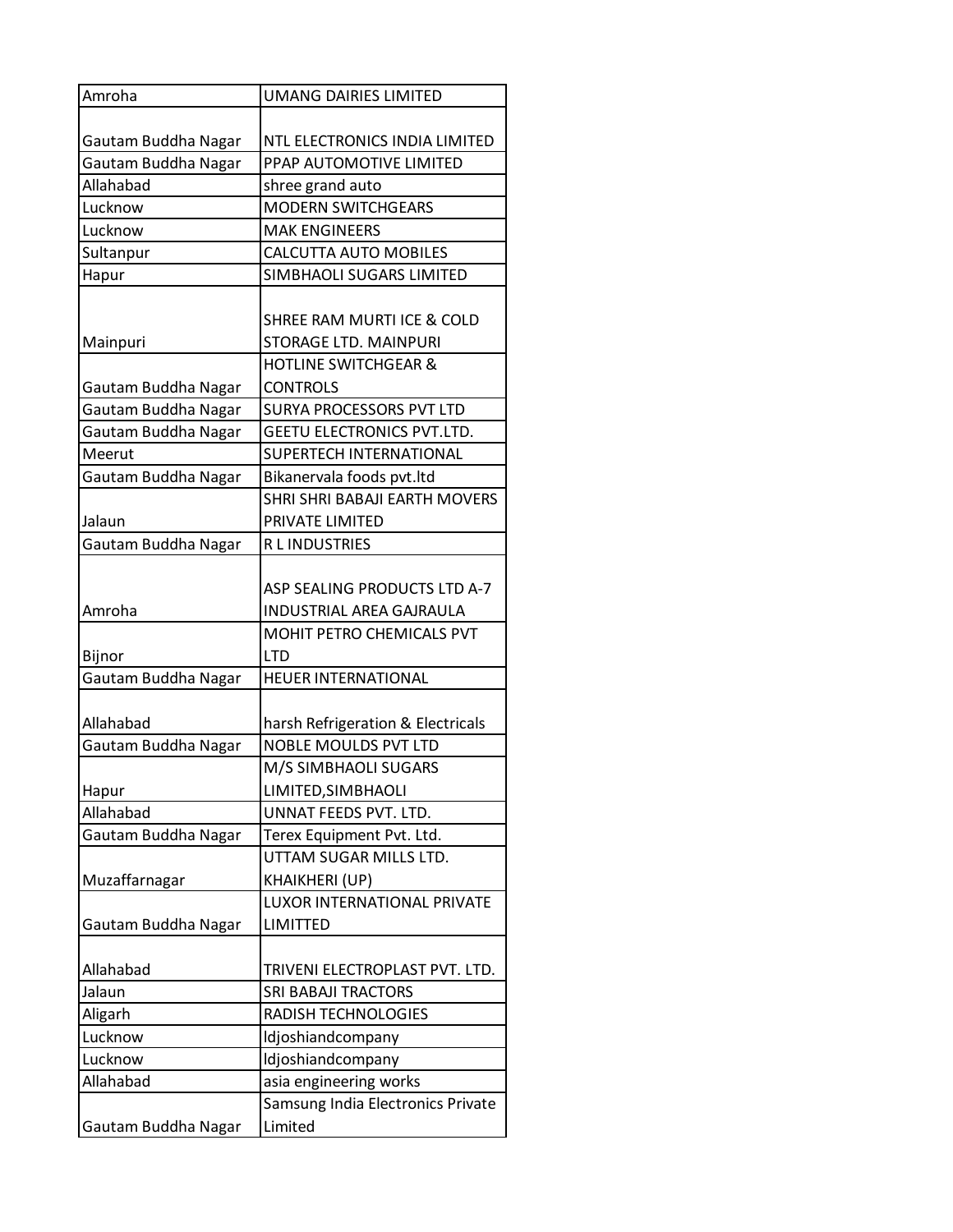|                     | RATHI STEEL AND POWER LTD.           |
|---------------------|--------------------------------------|
| Ghaziabad           | <b>GHAZIABAD</b>                     |
|                     | <b>SHREE RAGHUNATH ROLLER</b>        |
| Mainpuri            | FLOUR MILL (P) LTD.                  |
|                     |                                      |
| Hapur               | M/S SIMBHAOLI SUGARS LIMITED         |
| Gautam Buddha Nagar | Gripwel Fasteners Pvt. Ltd.          |
| Gautam Buddha Nagar | TRISTAR PRODUCTS PVT LTD             |
|                     | <b>BAJAJ HINDUSTHAN SUGAR LTD.</b>   |
| Bijnor              | <b>BILAI</b>                         |
| Meerut              | Raj sneh auto india pvt ltd          |
| Gautam Buddha Nagar | <b>EVEREADY Industries india ltd</b> |
| Jalaun              | universal solar energy system        |
| Gautam Buddha Nagar | <b>CHW FORGE PRIVATE LIMITED</b>     |
| Gautam Buddha Nagar | NTL ELECTRONICS INDIA LIMITED        |
| Gautam Buddha Nagar | Moobase India Private Limited        |
|                     | TITAWI SUGAR COMPLEX (A UNIT         |
| Muzaffarnagar       | OF MAWANA SUGARS LTD)                |
| Gautam Buddha Nagar | <b>JKM MOTORS PRIVATE LIMITED</b>    |
|                     | SHREE OM RICE MILL LTD.              |
| Mainpuri            | <b>MAINPURI</b>                      |
| Meerut              | <b>SAB Miller india LTD</b>          |
|                     | ShriMurli cold storage & Ice         |
| Azamgarh            | factory                              |
|                     | ShriMurli cold storage & Ice         |
| Azamgarh<br>Bijnor  | factory<br>TIRUPATI VEHICLES PVT LTD |
| Bijnor              | Rama Paper Mills Ltd.                |
| Gautam Buddha Nagar | jktools                              |
| Gautam Buddha Nagar | <b>AUTOMETERS ALLIANCE LTD</b>       |
|                     | M/S GSP ELECTRONICS PRIVATE          |
| Gautam Buddha Nagar | LIMITED                              |
|                     | DEEPAK AGRO PVT. LTD.                |
| Mainpuri            | <b>MAINPURI</b>                      |
| Gautam Buddha Nagar | VARROC POLYMERS PVT.LTD              |
| Meerut              | hotage corporation india ltd         |
| <b>Bulandshahr</b>  | s.k. GUPTA                           |
|                     | Climatizers Engineers &              |
| Meerut              | Contractors                          |
| Meerut              | sandeep industries                   |
| Meerut              | Continental India Pvt Ltd            |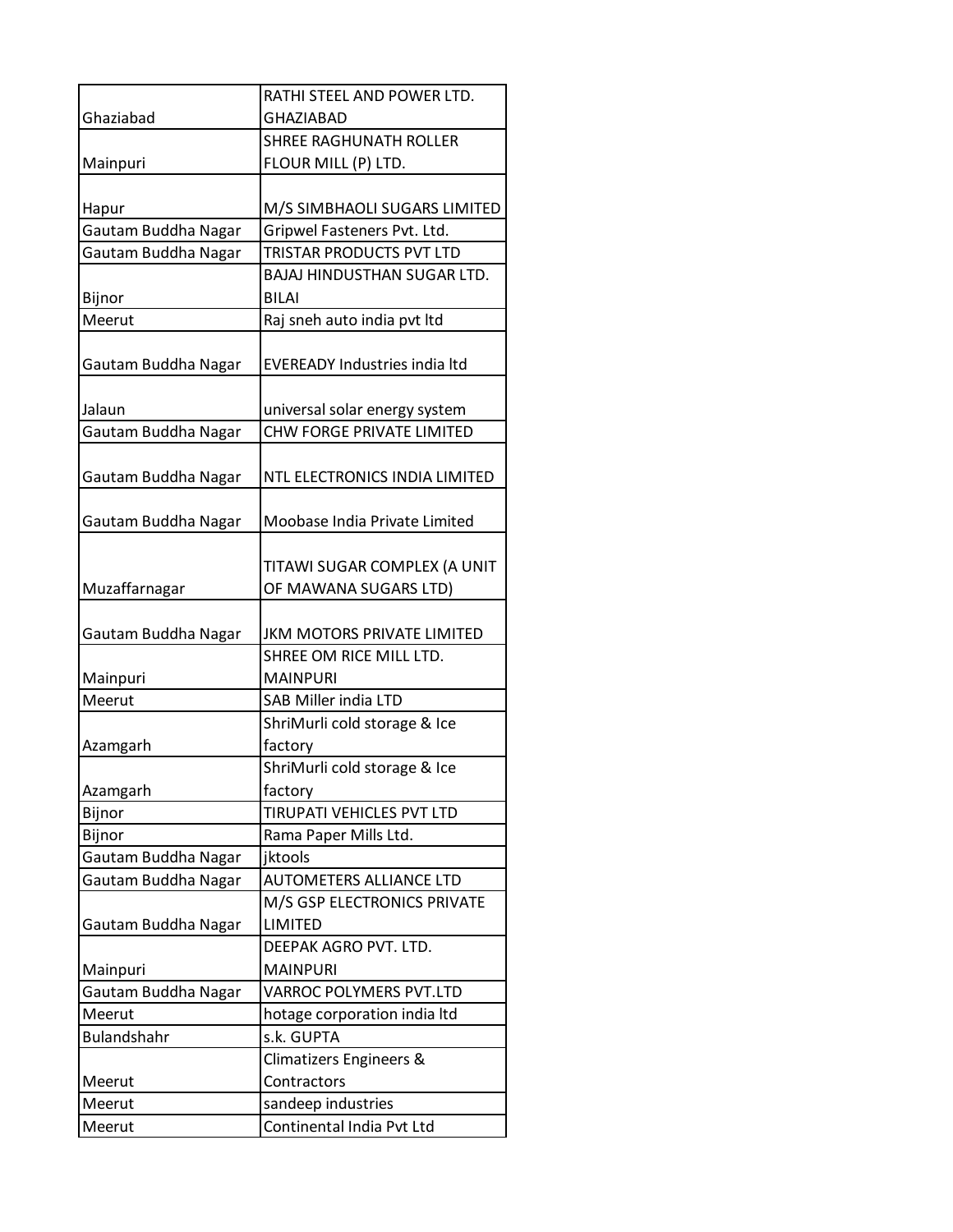| Gautam Buddha Nagar | PHOENIX LAMPS LIMITED             |
|---------------------|-----------------------------------|
| Muzaffarnagar       | Tikaula Distillery                |
| Gautam Buddha Nagar | LINKWELL ENTERPRISES              |
| Gautam Buddha Nagar | choice chemtech pvt ltd           |
|                     | <b>GEETU ELECTRICAL SYSTEMS</b>   |
| Gautam Buddha Nagar | PVT.LTD                           |
|                     |                                   |
| Gautam Buddha Nagar | TRIVENI ELECTROPLAST PVT LTD      |
| Gautam Buddha Nagar | TRISTAR PRODUCTS PVT LTD          |
| Gautam Buddha Nagar | MINDA SAI LIMITED                 |
| Meerut              | <b>ANAND DUPLEX LIMITED</b>       |
|                     | DR. WILLMAR SCHWABE INDIA         |
| Gautam Buddha Nagar | <b>PVT LTD</b>                    |
| Gautam Buddha Nagar | <b>SAMTEX DESINZ</b>              |
| Gautam Buddha Nagar | MALHOTRA ELECTRONICS PVT LTD      |
| Gautam Buddha Nagar | LG ELECTRONICS INDIA PVT LTD      |
|                     |                                   |
|                     | <b>ELCOMPONICS TECHNOLOGIES</b>   |
| Gautam Buddha Nagar | <b>INDIA PRIVATE LIMITED</b>      |
| Gautam Buddha Nagar | BSN Industries Pvt. Ltd.          |
| Lucknow             | <b>MODERN SWITCHGEARS</b>         |
|                     | SHREE BADRI KEDAR PAPERS PVT.     |
| Bijnor              | LTD.<br>MINDA SILCA ENGINEERING   |
|                     | PRIVATE LIMITED                   |
| Gautam Buddha Nagar | DEEPAK AGRO PVT. LTD.             |
| Mainpuri            | <b>MAINPURI</b>                   |
| Gautam Buddha Nagar | <b>Northern Plastics</b>          |
| Meerut              | submiller india Itd               |
|                     | MOTHERSON AUTOMOTIVE              |
| Gautam Buddha Nagar | <b>ELASTOMERS TECHNOLOGY</b>      |
|                     | KISAAN STEELS PVT. LTD.           |
| Ghaziabad           | <b>GHAZIABAD</b>                  |
| Gautam Buddha Nagar | Advance Valves Pvt. Ltd.          |
|                     | Gajroula Spinning Mills (Unit: TT |
| Amroha              | Limited)                          |
| Amroha              | RACL GEARTECH LTD.                |
|                     |                                   |
| Gautam Buddha Nagar | SYSCOM CORPORATION PVT LTD        |
| Gautam Buddha Nagar | TS TECH SUN INDIA PVT LTD         |
|                     | Panasonic AVC Networks India Co   |
| Gautam Buddha Nagar | Ltd                               |
| Bijnor              | Rama Paper Mills Ltd.             |
|                     | DR. WILLMAR SCHWABE INDIA         |
| Gautam Buddha Nagar | <b>PVT LTD</b>                    |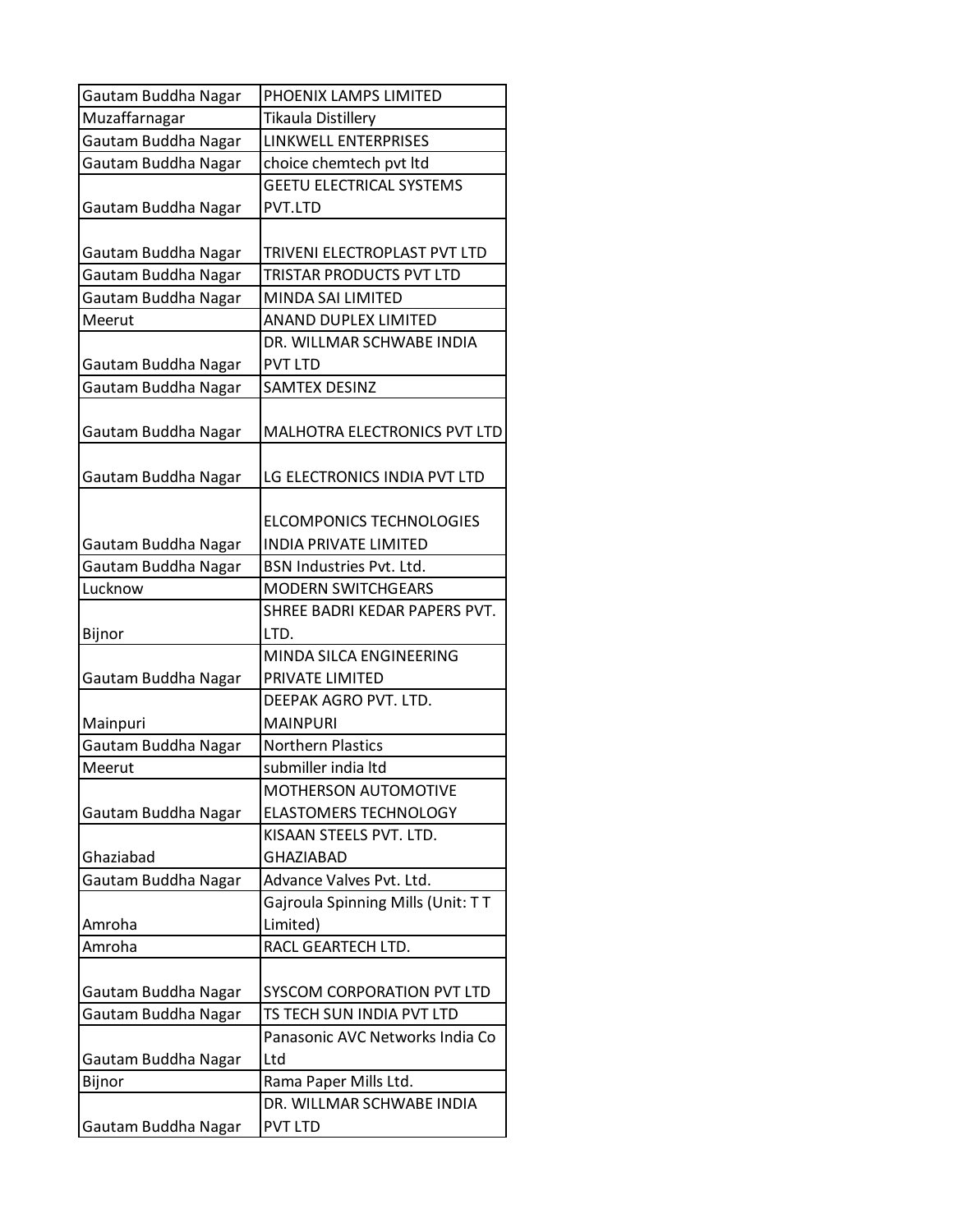|                     | SINTECH PRECISION PRODUCTS             |
|---------------------|----------------------------------------|
| Ghaziabad           | LTD. GHAZIABAD                         |
|                     | <b>S3 ELECTRICAL AND ELECTRONICS</b>   |
| Gautam Buddha Nagar | <b>PVT LTD</b>                         |
| Gautam Buddha Nagar | NEPTUNE SYSTEMS PVT LTD                |
| Lucknow             | SAI NATH INDUSTRIES                    |
|                     | <b>TITAWI SUGAR COMPLEX VILL &amp;</b> |
| Muzaffarnagar       | PO TITAWI                              |
| Hapur               | JINDAL PIPES LIMITED                   |
| Gautam Buddha Nagar | UNIWORD TELECOM LIMITED                |
| Gautam Buddha Nagar | ELCOMPONICS SALES PVT LTD              |
|                     | CONTINENTAL CARBON INDIA               |
| Ghaziabad           | LTD. GHAZIABAD                         |
|                     | <b>CONTINENTAL CARBON INDIA</b>        |
| Ghaziabad           | <b>LIMITED</b>                         |
|                     | DR. WILLMAR SCHWABE INDIA              |
| Gautam Buddha Nagar | <b>PVT LTD</b>                         |
| Gautam Buddha Nagar | DENSO INDIA PVT. LTD.                  |
| Gautam Buddha Nagar | DELTA FACTOR (I) PVT LTD               |
| Meerut              | <b>HI TECH ENTERPRISES</b>             |
|                     |                                        |
| Gautam Buddha Nagar | ILJIN ELECTRONICS INDIA PVT LTD        |
| <b>Bulandshahr</b>  | s.k.&company                           |
|                     | RR MACHINE TOOLS INDUSTRIES            |
| Ghaziabad           | <b>GHAZIABAD</b>                       |
| Meerut              | NSI EQUIPMENTS PVT LTD                 |
| Meerut              | M/S EXPERT CAR SCANNER                 |
| Bijnor              | TIRUPATI VEHICLES PVT. LTD.            |
|                     | <b>CHANDRA KATTHA INDUSTRIES</b>       |
| Bijnor              | PVT. LTD.                              |
| Gautam Buddha Nagar | UFLEX LIMITED                          |
|                     |                                        |
| Gautam Buddha Nagar | NTL ELECTRONICS INDIA LIMITED          |
|                     | SINTECH PRECISION PRODUCTS             |
| Ghaziabad           | LTD. GHAZIABAD                         |
| Gautam Buddha Nagar | HITCO ELECTRICALS PVT LTD              |
|                     | <b>Shriram Veritech Solutions</b>      |
| Gautam Buddha Nagar | <b>Private Limited</b>                 |
| Gautam Buddha Nagar | KALCO TRADING PVT. LTD                 |
|                     | TRIVENI ELECTROPLAST PVT.              |
| Allahabad           | LTD.(UNIT NO.3)                        |
| Jalaun              | <b>SHRI BABAJI AUTOMOBILES</b>         |
| Meerut              | M/S MUKTESH TRACTORS                   |
|                     | VANDANA PACKAGING PRIVATE              |
| Meerut              | <b>LIMITED</b>                         |
| Bijnor              | TIRUPATI VEHICLES PVT. LTD.            |
| Gautam Buddha Nagar | ATPL Manufacturing Pvt. Ltd.           |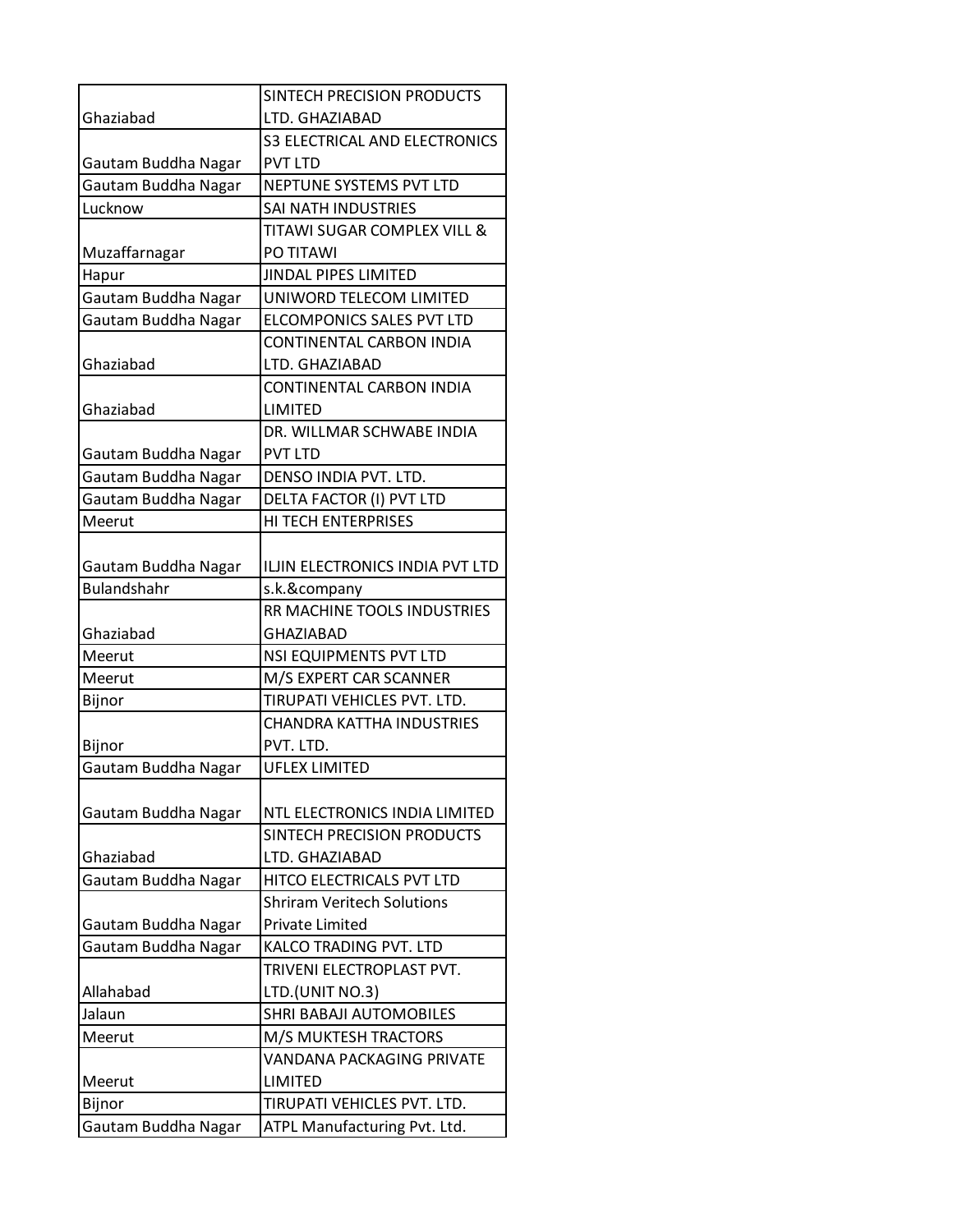| Jhansi              | <b>KANAL FORD</b>                |
|---------------------|----------------------------------|
| Gautam Buddha Nagar | HI-TECH TOOLS                    |
|                     | UTTAM SUGAR MILLS LTD.           |
| Muzaffarnagar       | KHAIKHERI (UP)                   |
| Gautam Buddha Nagar | Rohan Motors Ltd.                |
| Gautam Buddha Nagar | PG ELECTROPLAST LIMITED          |
| Ghaziabad           | <b>KR FOODS LTD. GHAZIABAD</b>   |
|                     | <b>CONTINENTAL CARBON INDIA</b>  |
| Ghaziabad           | LIMITED                          |
|                     | ANKUR HERBAL PRODUCTS PVT.       |
| Mainpuri            | LTD. MAINPURI                    |
| Gautam Buddha Nagar | <b>ANMOL BAKERS PVT LTD</b>      |
| Gautam Buddha Nagar | <b>INDEUTSCH INTERNATIONAL</b>   |
| Gautam Buddha Nagar | TAURUS ENGLOBE LIMITED           |
|                     | LAXMI REMOTE (INDIA) PRIVATE     |
| Gautam Buddha Nagar | LIMITED                          |
| Ghaziabad           | <b>ELECTROMACH ENGINEERING</b>   |
| Gautam Buddha Nagar | UKB ELECTRONICS PVT LTD.         |
| Lucknow             | Idjoshiandcompany                |
|                     |                                  |
| Rampur              | FAIR EXPORTS INDIA PVT. LIMITED  |
|                     |                                  |
|                     | ALBA POWERSPACK TOOLING          |
| Gautam Buddha Nagar | <b>INDIA PRIVATE LIMITED</b>     |
|                     | NANGLAMAL SUGAR COMPLEX -        |
| Meerut              | NANGLAMAL                        |
| Gautam Buddha Nagar | Air Vision India pvt Itd         |
|                     | <b>EAST INDIA TECHNOLOGIES</b>   |
| Gautam Buddha Nagar | PRIVATE LIMITED                  |
|                     | Wellmed International Industries |
| Gautam Buddha Nagar | <b>Private Limited</b>           |
|                     | DR. WILLMAR SCHWABE INDIA        |
| Gautam Buddha Nagar | <b>PVT LTD</b>                   |
| Gautam Buddha Nagar | hitech ultravision               |
| Gautam Buddha Nagar | INDUTSCH INTERNATIONAL           |
|                     |                                  |
| Muzaffarnagar       | BINDALS PAPERS MILLS LIMITED     |
|                     | <b>GURUAMARDASS</b>              |
| Gautam Buddha Nagar | INTERNATIONAL (P) LTD.           |
|                     | DELHI CONTROL AND DEVICES        |
| Gautam Buddha Nagar | <b>PVT LTD</b>                   |
|                     | TECNOMAT COMPOSHEET PVT          |
| Gautam Buddha Nagar | <b>LTD</b>                       |
| Gautam Buddha Nagar | <b>INDUS TUBES LIMITED</b>       |
|                     |                                  |
|                     | SHIMBA FRP PVT LTD A-24          |
| Bulandshahr         | SIKANDRABAD BULANDSHAHR          |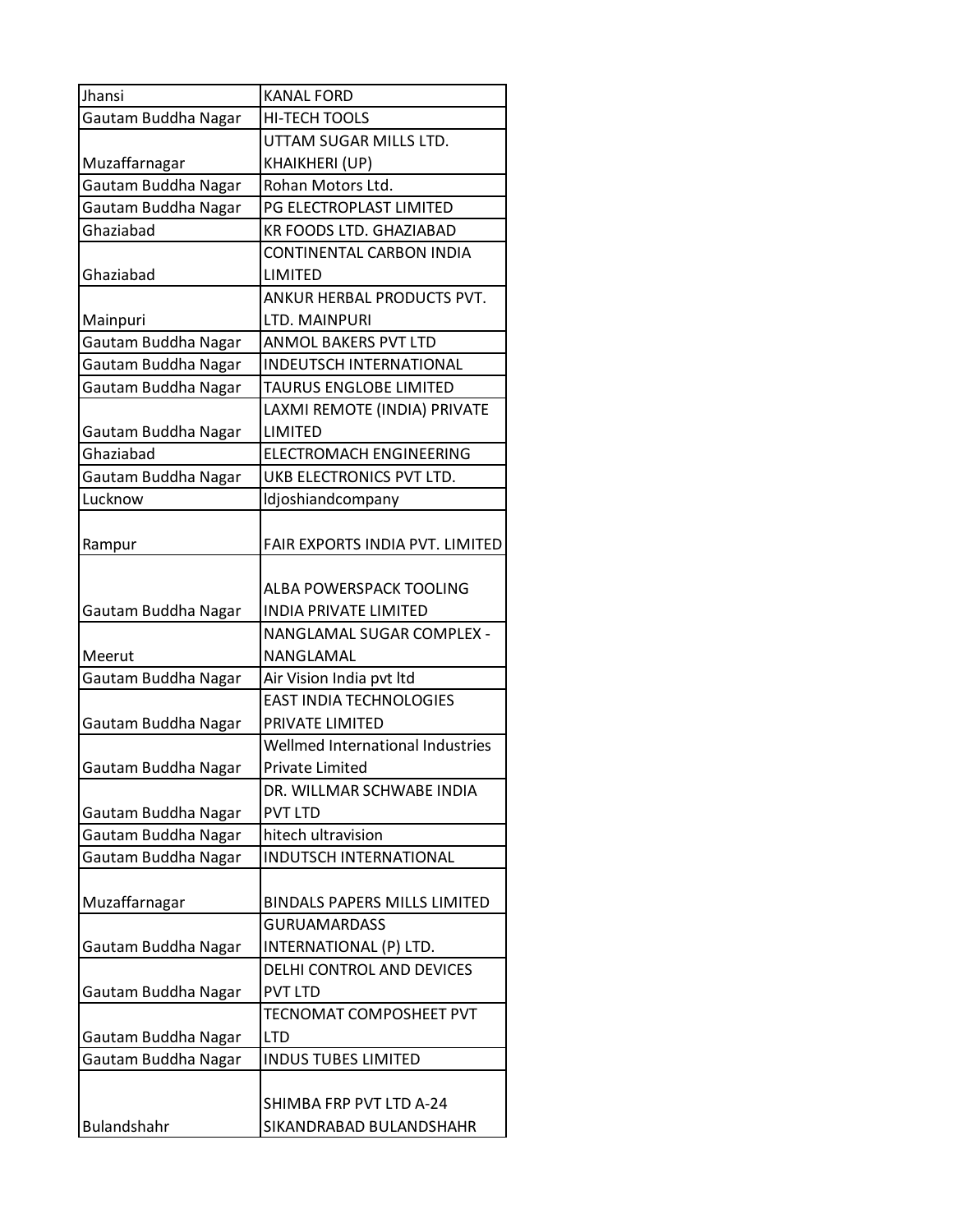| Gautam Buddha Nagar | AMBIT SWITCHGEAR PVT LTD         |
|---------------------|----------------------------------|
| Gautam Buddha Nagar | shiv shant enterprises           |
|                     | <b>MISHRA REFRIGERATION</b>      |
| Gautam Buddha Nagar | ENGINEERS PVT. LTD.              |
|                     | PROTONICS SYSTEM INDIA           |
| Gautam Buddha Nagar | PRIVATE LIMITED                  |
| Gautam Buddha Nagar | Maxis Motors Pvt. Ltd.           |
| Meerut              | <b>JANKI NEWS PRINT LTD</b>      |
|                     | Dayachand Engineering Industries |
| Muzaffarnagar       | Pvt Ltd                          |
| Gautam Buddha Nagar | Assomac Machines Ltd.            |
|                     | Motherson Sumi Systems limited   |
| Gautam Buddha Nagar | C-14 SEC-01                      |
| Meerut              | adonis electronic pvt ltd        |
|                     | PTC ENGINEERING (INDIA) PVT      |
| Gautam Buddha Nagar | <b>LTD</b>                       |
|                     |                                  |
|                     | SMIIEL (A UNIT OF MOTHERSON      |
| Gautam Buddha Nagar | SUMI SYSTEMS LIMITED.)           |
| Gautam Buddha Nagar | AHUJA RADIOS                     |
| Lucknow             | NPS Power Solution Pvt Ltd       |
| Lucknow             | Fatima Hospita                   |
| Amroha              | Jubilant life sciences Itd       |
| Gautam Buddha Nagar | <b>NOIDA GENSETS SERVICES</b>    |
| Gautam Buddha Nagar | <b>SUNSHINE INDUSTRIES</b>       |
|                     |                                  |
|                     | DAIRY INDIA PVT.LTD CHAUBARA     |
|                     | LINK ROAD GAJRAULA, DISTT-       |
| Amroha              | <b>AMROHA 244235</b>             |
|                     | RAJESH ENGINEERING               |
| Allahabad           | <b>INDUSTRIES</b>                |
| Gautam Buddha Nagar | TRUSOUND PRIVATE LIMITED         |
|                     |                                  |
|                     | Sterling agro industries limited |
|                     |                                  |
|                     | U. P. TWIGA FIBER GLASS 9-       |
| <b>Bulandshahr</b>  | SIKANDRABAD BULANDSHAHR          |
| Meerut              | <b>JANKI NEWS PRINT LTD</b>      |
|                     | <b>SMR AUTOMOTIIVE SYSTEMS</b>   |
| Gautam Buddha Nagar | <b>INDIA LIMITED</b>             |
| Gautam Buddha Nagar | <b>FRIENDS METAL INDUSTRIES</b>  |
|                     | PRAKASH WOOLLEN & SYNTHETIC      |
| Amroha              | <b>MILLS LTD</b>                 |
| Gautam Buddha Nagar | ZESTHA DEVELOPERS LIMITED        |
|                     |                                  |
| Gautam Buddha Nagar | P2 POWER SOLUTIONS PVT LTD       |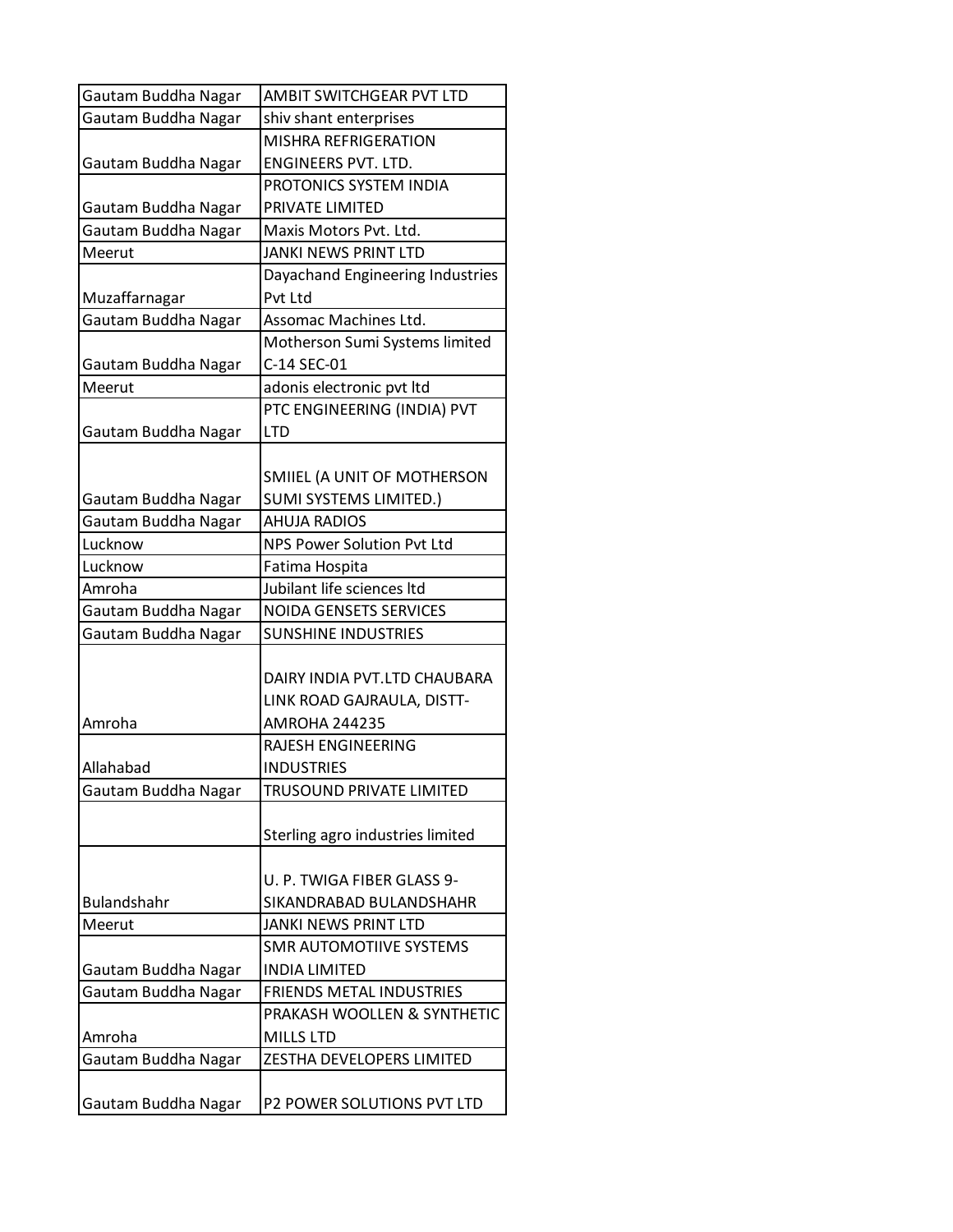|                               | Sarkar Medical Diagnostic Centre                       |
|-------------------------------|--------------------------------------------------------|
| Lucknow                       | Private Limited                                        |
| Gautam Buddha Nagar           | TRI STAR PRODUCTS LTD                                  |
| Deoria                        | star auto mobiles                                      |
| Gautam Buddha Nagar           | shiv shant enterprises                                 |
| Meerut                        | ANAND TRIPLEX BOARD LIMITED                            |
| Ghaziabad                     | Bhartiya Vehicles & Engg Co Ltd                        |
| Amroha                        | MADHUR CERAMICS PVT. LTD.                              |
| Allahabad                     | SHREE GRAND AUTO                                       |
|                               | <b>BAJAJ HINDUATHAN SUGAR</b>                          |
|                               | LIMITED, UNIT UTRAULA,                                 |
| Balrampur                     | <b>BALRAMPUR (UP)</b>                                  |
| Amroha                        | Shreedhar Milk Foods Ltd.                              |
| Allahabad                     | <b>SHREE GRAND AUTO</b>                                |
| <b>Bulandshahr</b>            | KOTHARI FARMANTATION                                   |
| Lucknow                       | Sthaayitva Blue                                        |
|                               | INTERNATIONAL TOBACCO CO.                              |
| Ghaziabad                     | LTD. GHAZIABAD                                         |
| Gautam Buddha Nagar           | NAWAB MOTORS PVT LTD                                   |
| <b>Bulandshahr</b><br>Lucknow | PARAM DAIRY LTD<br>P.T.C Industries Ltd.               |
| Hardoi                        |                                                        |
| Shamli                        | concept cars pvt. ltd. hardoi<br>Maruti Papers Limited |
| <b>Bulandshahr</b>            | Mohan Milk & Foods                                     |
|                               | GPL POLYFILS ( A DIV. OF                               |
| Kanpur Dehat                  | <b>GANESHA ECOSPHERE LTD.)</b>                         |
| <b>Bulandshahr</b>            | Libramattres Intter Itd                                |
| Deoria                        | <b>GANESH AUTO SALES</b>                               |
|                               | <b>Friends Refrigeration</b>                           |
| <b>Bulandshahr</b>            | Manufacturess                                          |
| Lucknow                       | Premier Car Sales Itd.                                 |
| Lucknow                       | Premier Car Sales Ltd.                                 |
|                               | BRIGHT FOUR WHEEL SALES PVT.                           |
| Lucknow                       | LTD.                                                   |
| Lucknow                       | VIJAY PARADISE HOTELS PVT. LTD                         |
| <b>Bulandshahr</b>            | U P TWIGA FIBERGLASS LIMITED                           |
| Amroha                        | NIRMAL FIBERS PVT LTD.                                 |
| Agra                          | Howard Plaza The Fern Agra                             |
| Lucknow                       | <b>JSV HYUNDAI</b>                                     |
| Lucknow                       | <b>HI-TECH MOTORS</b>                                  |
|                               | <b>INDIAN TONERS &amp; DEVELOPERS</b>                  |
| Rampur                        | <b>LTD</b>                                             |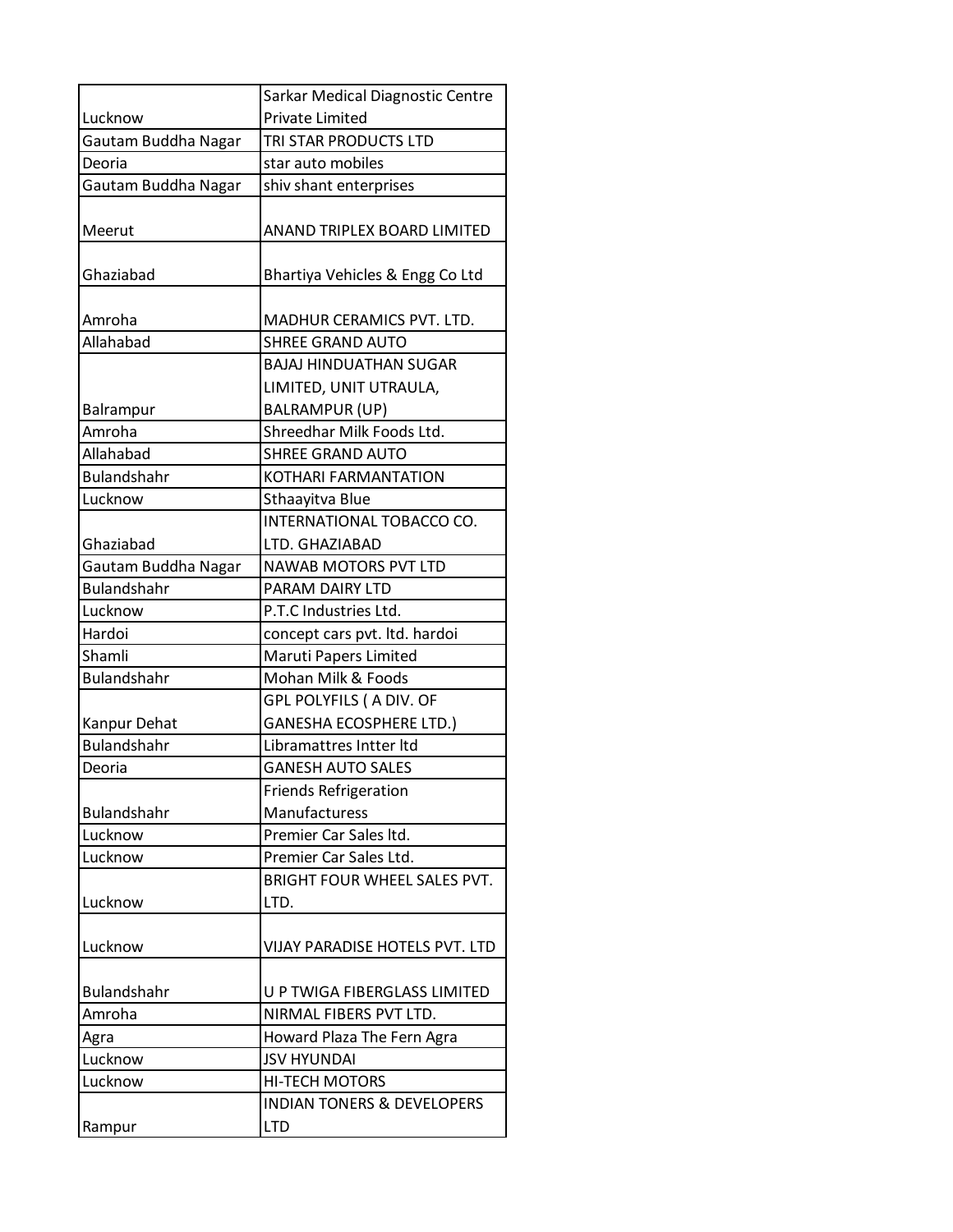|                     | The Oberoi Amarvilas, C/O             |
|---------------------|---------------------------------------|
| Agra                | Mumtaz Hotel Limited                  |
| Gautam Buddha Nagar | <b>ESS KAY FABRICATIONS</b>           |
| Deoria              | JAY SHRI WELDING WORKS                |
| Ghaziabad           | <b>SSG PHARMA PVT LTD</b>             |
| Moradabad           | <b>GENUS PAPER &amp; BOARDS LTD.</b>  |
| Saharanpur          | PRANJUL ENGINEERS                     |
| Deoria              | <b>MINTO WELDING WORKS</b>            |
|                     | POWERSPACK AUTOMATION                 |
| Gautam Buddha Nagar | PRIVATE LIMITED                       |
|                     | <b>SWITZER PROCESS INSTRUMENTS</b>    |
| Ghaziabad           | PVT. LTD                              |
| Meerut              | shivam enterprises                    |
| Pilibhit            | <b>MODI NATURALS LIMITED</b>          |
|                     |                                       |
| Ghaziabad           | <b>G.S.Pharmbutor Private Limited</b> |
| Allahabad           | <b>GE T&amp;D INDIA LIMITED</b>       |
| Meerut              | UNIQUE QUALITY EXPERTS                |
| Allahabad           | Someshwar Castings Pvt Ltd            |
| Ghazipur            | <b>BRYPLAST PVT.LTD</b>               |
| Kanpur Nagar        | J.K. INDUSTRIES                       |
| Kanpur Nagar        | <b>Smart Cars Private Limited</b>     |
|                     |                                       |
| Ghazipur            | SUKHBIR AGRO ENERGY LIMITED           |
|                     | TRIVENI ENGINEERING &                 |
| Saharanpur          | <b>INDUSTRIES LTD</b>                 |
| Agra                | Ramada Plaza Agra                     |
|                     | PRABHUNATH & CO.                      |
| Ghazipur            | SAKLENABAD GHAZIPUR                   |
| Agra                | ktl pvt.ltd                           |
| Agra                | asb projects ltd.                     |
|                     |                                       |
| Ghaziabad           | HAMDARD LABORATORIES (INDIA)          |
| Chandauli           | M P Biscuits Pvt Ltd                  |
| Chandauli           | M P Biscuits Pvt Ltd                  |
|                     | <b>BRINDAVAN AGRO INDUSTRIES</b>      |
| Mathura             | PRIVE LIMITED                         |
| <b>Bhadohi</b>      | Obeetee Private Limited               |
|                     | <b>WAVE DISTILLERIES &amp;</b>        |
| Aligarh             | <b>BREWERIES LTD</b>                  |
| Agra                | <b>HOTEL ATITHI</b>                   |
|                     | Hindustan Coca-Cola Beverages         |
| Varanasi            | <b>Private Limited</b>                |
|                     |                                       |
| Fatehpur            | SAGAR KRISHI YANTRA PVT. LTD.         |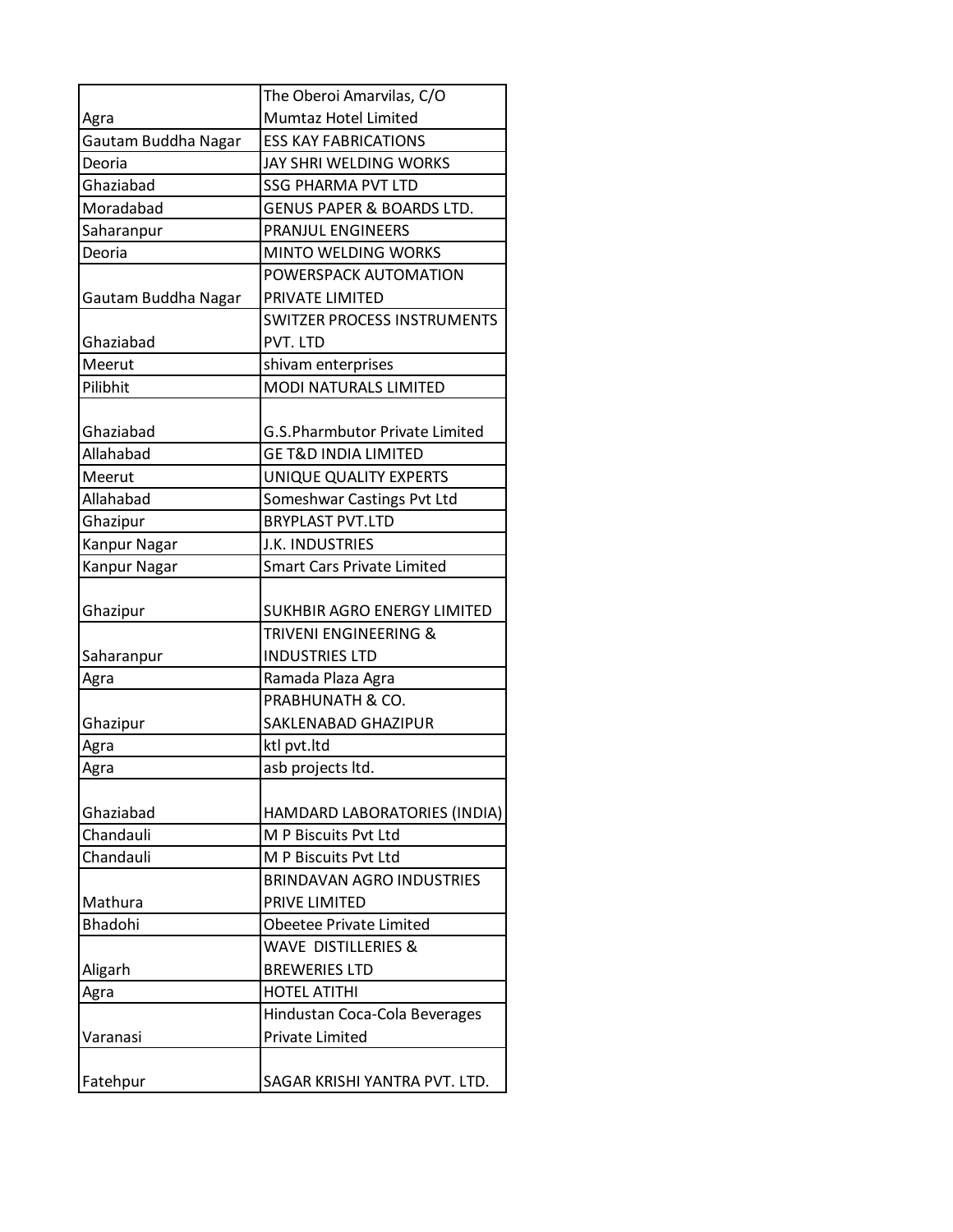|                     | M/S HINDUSTAN MINT & AGRO              |
|---------------------|----------------------------------------|
|                     | PRODUCTS PVT. LTD,                     |
| Sambhal             | CHANDAUSI, (SAMBHAL) UP                |
|                     |                                        |
|                     | DCM SHRIRAM INDUSTRIES LTD.            |
| Meerut              | UNIT DAURALA ORGANICS                  |
|                     | <b>Yotech Engineering Private</b>      |
| Kanpur Nagar        | Limited                                |
|                     | E PACK POLYMERS PVT LTD 61B &          |
|                     | Cudyog vihar kasna road greater        |
| Gautam Buddha Nagar | noida up                               |
| Azamgarh            | deepak kumar patel                     |
| Pratapgarh          | <b>AVADH REFRIGERATION</b>             |
| Ghaziabad           | <b>ALBERT DAVID LIMITED</b>            |
| Gautam Buddha Nagar | <b>VERTAX MOTOR PVT.LTD.</b>           |
|                     | DCM SHRIRAM INDUSTRIES LTD             |
|                     | UNIT DAURALA ORGANICS,                 |
| Meerut              | DAURALA                                |
|                     | M/S SHIV HARI ELECTRONICS              |
| Sambhal             | CHANDAUSI                              |
|                     | (EIH Associated Hotels Limited)        |
| Agra                | <b>TRIDENT AGRA</b>                    |
|                     | <b>Four Points Care of Prime Plaza</b> |
| Agra                | Hotels                                 |
|                     | Balrampur Sugar Mills Ltd. Unit -      |
| Gonda               | Babhnan                                |
|                     | Triveni Engg. & Industries Limited     |
| <b>Bulandshahr</b>  | Sugar Unit sabitgarh                   |
| Mathura             | <b>GINNI FILAMENTS LTD.</b>            |
| Mathura             | Varun beverages Ltd                    |
|                     | <b>TRAFO POWER &amp; ELECTRICALS</b>   |
| Agra                | PVT. LTD.                              |
| Amethi              | M/s Bajrangbali Enterprises            |
| Lucknow             | <b>SUNNY MOTORS PVT.LTD.</b>           |
|                     |                                        |
| Mathura             | DEVYANI FOOD INDUSTRIES LTD            |
|                     | M/S DSM SUGAR MILL LTD.,               |
| Sambhal             | <b>ASMOLI</b>                          |
| Mathura             | <b>USHER AGRO LTD</b>                  |
| Mathura             | <b>VACMET INDIA LIMITED</b>            |
|                     | ELIN ELECTRONICS LTD.                  |
| Ghaziabad           | <b>GHAZIABAD</b>                       |
|                     |                                        |
| Mathura             | DEVYANI FOOD INDUSTRIES LTD            |
| Mathura             | <b>BAJAJ ELECTRICALS LTD</b>           |
| Sitapur             | CONCEPTCARS PVT. LTD.                  |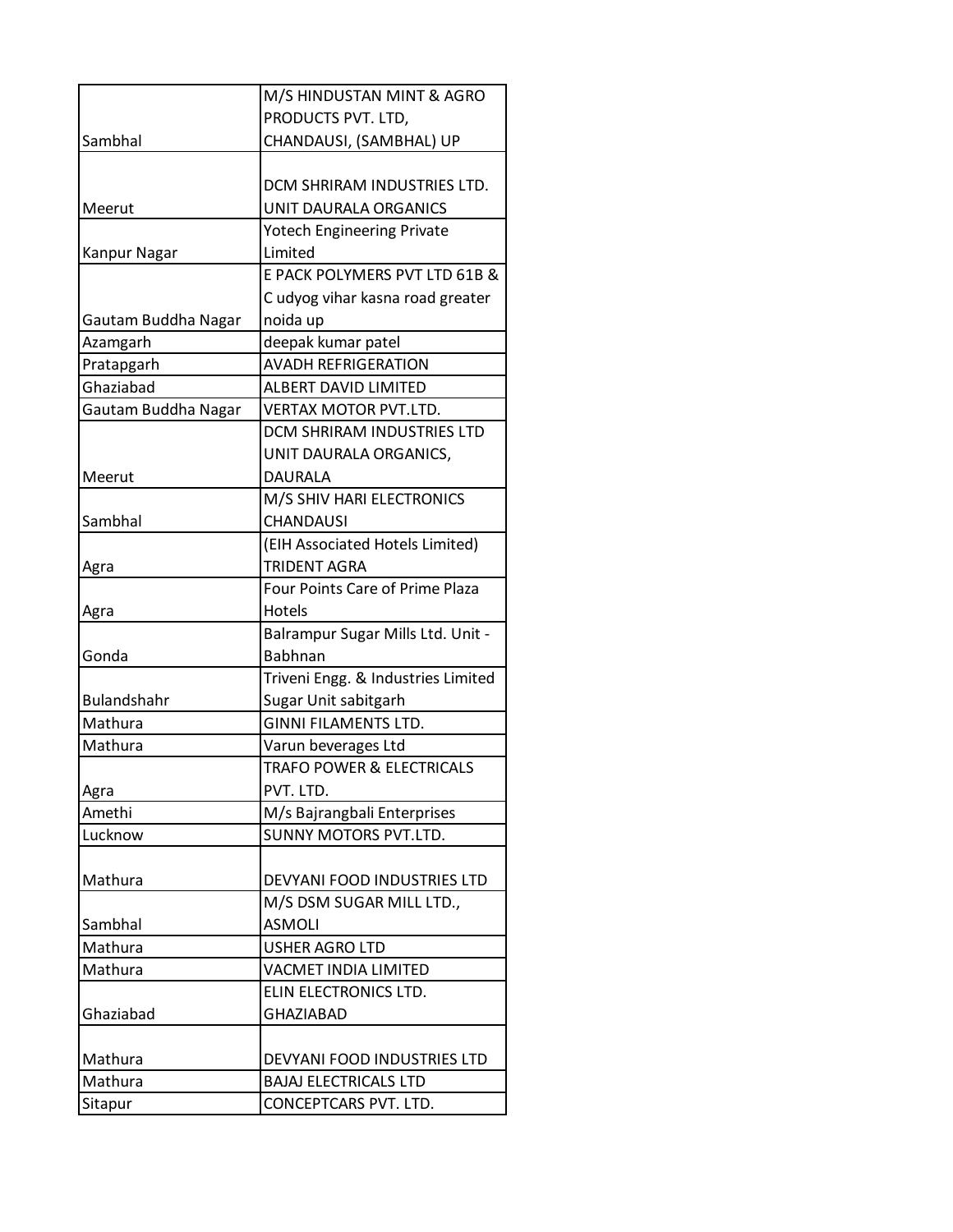|                     | <b>SUNNY MOTORS PRIVATE</b>   |
|---------------------|-------------------------------|
|                     | LIMITED NEAR AMAUSI AIRPORT   |
| Lucknow             | KANPUR ROAD LUCKNOW           |
|                     | MEGHA AUTO DEALERS (I) PVT    |
| Lucknow             | LTD.                          |
| Agra                | <b>Kotsons Privet Limited</b> |
|                     | MEGHA AUTO DEALERS (I) PVT    |
| Lucknow             | LTD.                          |
| Gautam Buddha Nagar | RATHI INDUSTRIES LTD          |
| Lucknow             | Sapna Continental Pvt. Ltd.   |
|                     |                               |
| Mathura             | DEVYANI FOOD INDUSTRIES LTD   |
|                     | MEGHA AUTO DEALERS (I) PVT    |
| Lucknow             | LTD.                          |
| Sultanpur           | ROHIT TRACTORS                |
| Pratapgarh          | OM SANT AUTOMOBILE            |
| Mathura             | girraj foils pvt ltd          |
| Pratapgarh          | OM SHANT AUTO                 |
| Sultanpur           | ROHIT TRACTORS                |
| Mathura             | girraj foils pvt ltd          |
| Pratapgarh          | OM SANT AUTOMOBILE            |
| Pratapgarh          | <b>UNIQUE MOTERS</b>          |
|                     | PUSPANJALI GRAMOUDYOG         |
| Pratapgarh          | <b>SEWA SAMITI</b>            |
| Mathura             | girraj foils pvt ltd          |
| Mathura             | girraj foils pvt ltd          |
| Mathura             | girraj foils pvt ltd          |
| Pratapgarh          | OM SHANT AUTO                 |
| Sultanpur           | <b>ROHIT TRACTORS</b>         |
| Mathura             | girraj foils pvt ltd          |
|                     |                               |
| Gautam Buddha Nagar | Motherson Sumi Electric Wires |
|                     | PUSPANJALI GRAMOUDYOG         |
| Pratapgarh          | <b>SEWA SAMITI</b>            |
| Sultanpur           | ROHIT TRACTORS                |
| Pratapgarh          | <b>APNA REFRIGERESTION</b>    |
| Pratapgarh          | OM SHANT AUTO                 |
|                     | PUSPANJALI GRAMOUDYOG         |
| Pratapgarh          | <b>SEWA SAMITI</b>            |
| Gautam Buddha Nagar | <b>Alcozin Alloy Castings</b> |
| Gautam Buddha Nagar | <b>Alcozin Alloy Castings</b> |
| Gautam Buddha Nagar | <b>Alcozin Alloy Castings</b> |
|                     | UNITED SPIRITS LIMITED MEERUT |
| Meerut              | <b>CANTT</b>                  |
|                     | UNITED SPIRITS LIMITED MEERUT |
| Meerut              | CANTT                         |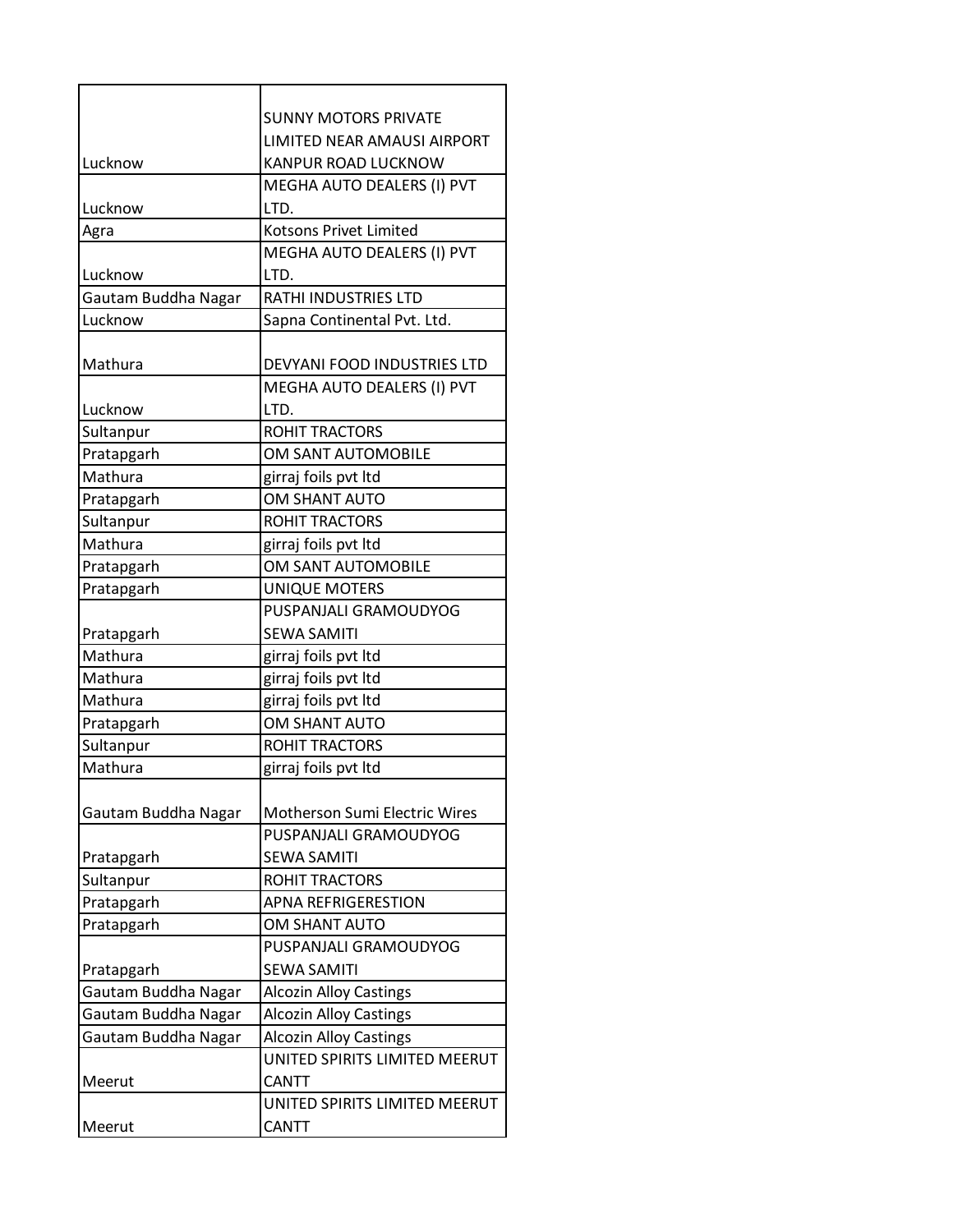|                     | UNITED SPIRITS LIMITED MEERUT   |
|---------------------|---------------------------------|
| Meerut              | <b>CANTT</b>                    |
| Gautam Buddha Nagar | <b>Alcozin Alloy Castings</b>   |
|                     | PUSPANJALI GRAMOUDYOG           |
| Pratapgarh          | <b>SEWA SAMITI</b>              |
| Gautam Buddha Nagar | <b>Alcozin Alloy Castings</b>   |
|                     | PUSPANJALI GRAMOUDYOG           |
| Pratapgarh          | <b>SEWA SAMITI</b>              |
|                     |                                 |
| Fatehpur            | KHAITAN FERTILIZERS LIMITED     |
|                     | UNITED SPIRITS LIMITED MEERUT   |
| Meerut              | <b>CANTT</b>                    |
|                     |                                 |
| Fatehpur            | KHAITAN FERTILIZERS LIMITED     |
|                     |                                 |
| Fatehpur            | KHAITAN FERTILIZERS LIMITED     |
| Balrampur           | <b>D M AUTO SALES</b>           |
| Ghaziabad           | Progressive Stamping Pvt Ltd    |
|                     | SOHAN LAL & SONS BAHJOI ROAD    |
| Sambhal             | CHANDAUSI SAMBHAL               |
| Balrampur           | D M AUTO SALES                  |
| Balrampur           | D M AUTO SALES                  |
| Ghaziabad           | Progressive Stamping Pvt Ltd    |
| Ghaziabad           | Progressive Stamping Pvt Ltd    |
|                     | <b>SUPER SEAL FLEXIBLE HOSE</b> |
| Gautam Buddha Nagar | LIMITED                         |
| <b>Balrampur</b>    | D M AUTO SALES                  |
| Balrampur           | D M AUTO SALES                  |
| Ghaziabad           | Progressive Stamping Pvt Ltd    |
| Pratapgarh          | <b>UNIQUE MOTORS</b>            |
| Balrampur           | D M AUTO SALES                  |
| Pratapgarh          | OM SHANT AUTOMOBILE             |
|                     | ELIN ELECTRONIC LTD.            |
| Ghaziabad           | <b>GHAZIABAD</b>                |
| Balrampur           | D M AUTO SALES                  |
| Lucknow             | SRM Motors Pvt. Ltd.            |
|                     | ELIN ELECTRONIC LTD.            |
| Ghaziabad           | <b>GHAZIABAD</b>                |
| <b>Balrampur</b>    | <b>D M AUTO SALES</b>           |
| Balrampur           | D M AUTO SALES                  |
| Ghaziabad           | Progressive Stamping Pvt Ltd    |
|                     | Sahara India Medical Institute  |
| Lucknow             | Limited                         |
| <b>Balrampur</b>    | <b>D M AUTO SALES</b>           |
| Lucknow             | Bright4wheel Sales PVT LTD      |
|                     | <b>SUPER SEAL FLEXIBLE HOSE</b> |
| Gautam Buddha Nagar | <b>LIMITED</b>                  |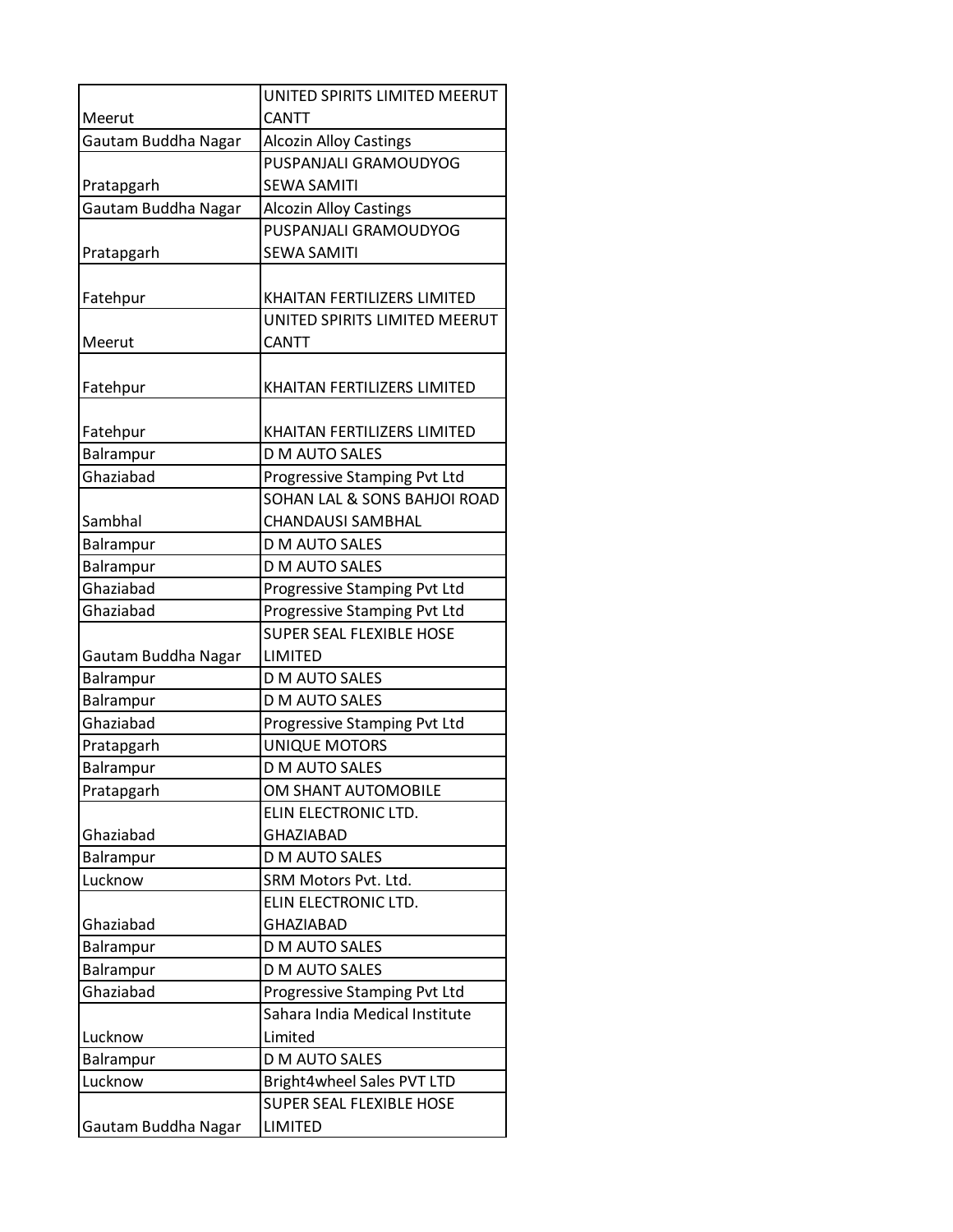| Balrampur           | D M AUTO SALES                                 |
|---------------------|------------------------------------------------|
|                     | SOHAN LAL & SONS BAHJOI ROAD                   |
| Sambhal             | <b>CHANDAUSI SAMBHAL</b>                       |
| Balrampur           | D M AUTO SALES                                 |
| Lucknow             | Bright4wheel Sales PVT LTD                     |
|                     | <b>SUPER SEAL FLEXIBLE HOSE</b>                |
| Gautam Buddha Nagar | LIMITED                                        |
| Ghaziahad           | Progressive Stamping Pvt Ltd                   |
| Balrampur           | D M AUTO SALES                                 |
| Ghaziabad           | Progressive Stamping Pvt Ltd                   |
|                     | SOHAN LAL & SONS BAHJOI ROAD                   |
| Sambhal             | <b>CHANDAUSI SAMBHAL</b>                       |
|                     | ELIN ELECTRONIC LTD.                           |
| Ghaziabad           | <b>GHAZIABAD</b>                               |
| Lucknow             | Bright4wheel Sales PVT LTD                     |
| Balrampur           | <b>D M AUTO SALES</b>                          |
| Balrampur           | <b>D M AUTO SALES</b>                          |
|                     | PUSHPANJALI GRAMOUDYOG                         |
| Pratapgarh          | <b>SEWA SAMITI</b>                             |
|                     | Sahara India Medical Institute                 |
| Lucknow             | Limited                                        |
| Balrampur           | <b>D M AUTO SALES</b>                          |
| Lucknow             | Bright4wheel Sales PVT LTD                     |
| Lucknow             | premier car sales vikas nagar                  |
| Pratapgarh          | <b>APNA REFRIGERATION</b>                      |
| Faizabad            | AIFSO TECHNOLOGY                               |
|                     | JAYPEE CHUNAR CEMENT                           |
| Mirzapur            | <b>PRODUCTS</b>                                |
| Ghaziabad           |                                                |
| Faizabad            | DABUR INDIA LTD. GHAZIABAD<br>AIFSO TECHNOLOGY |
| Lucknow             | OneupMotorsIndia Pvt.Ltd.                      |
|                     |                                                |
| Fatehpur            | SHRI LAKSHMI COTSYN LIMITED                    |
|                     |                                                |
|                     | AIFSO TECHNOLOGY HARIPUR                       |
| Faizabad            | <b>JALALABAD FAIZABAD</b>                      |
|                     |                                                |
| Ghaziabad           | DABUR INDIA LTD. GHAZIABAD                     |
| Lucknow             | premier car sales vikas nagar                  |
|                     |                                                |
| Ghaziabad           | DABUR INDIA LTD. GHAZIABAD                     |
|                     | ROLL TUBES LIMITED BINDKI                      |
| Fatehpur            | ROAD CHAUDGRA FATEHPUR                         |
| Mirzapur            | <b>CHUNAR CEMENT FACTORY</b>                   |
| Pratapgarh          | <b>APNA REFRIGERATION</b>                      |
| Agra                | TEJ SHOE TECH                                  |
|                     |                                                |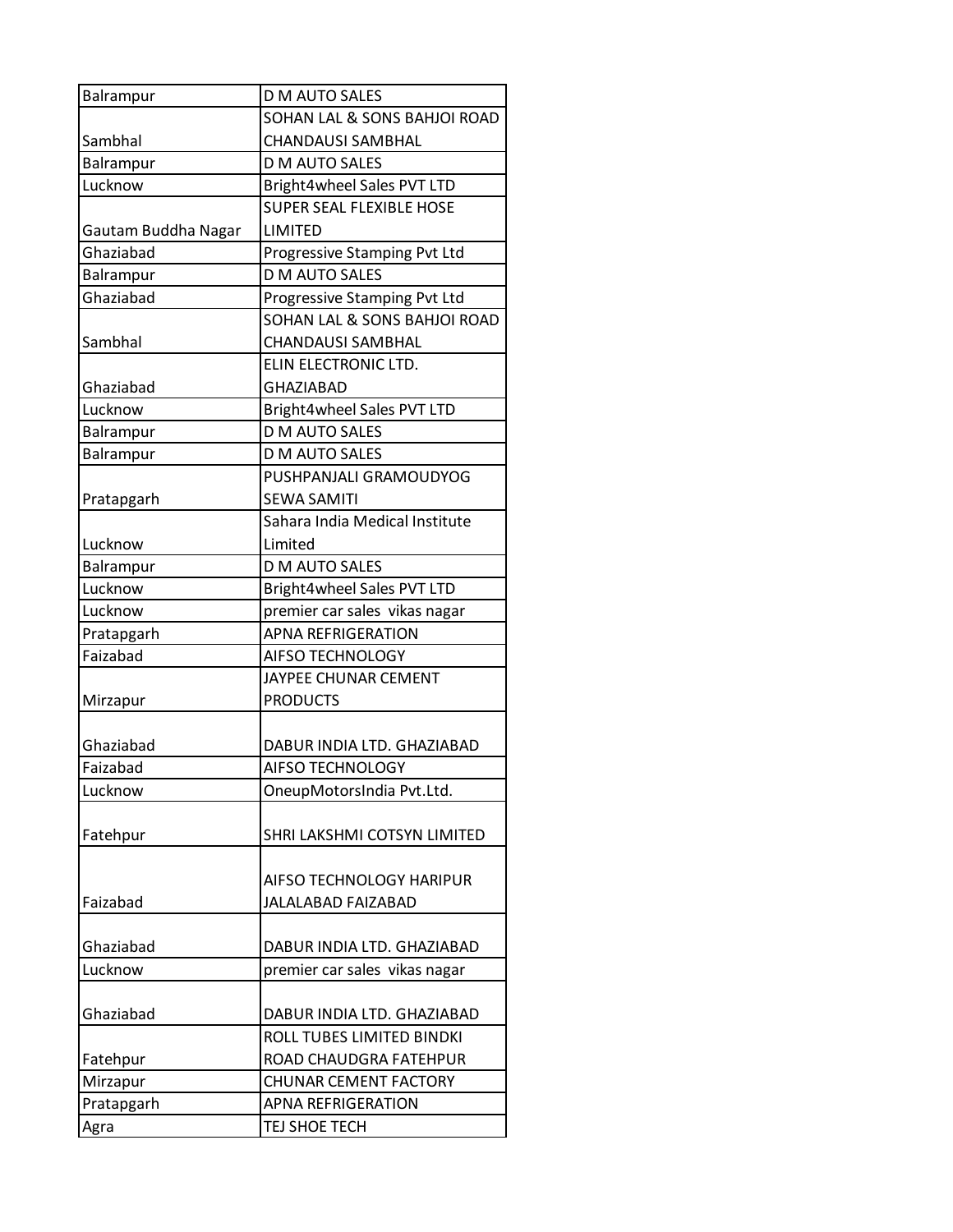|              | chandan diagnostic centre (A unit    |
|--------------|--------------------------------------|
|              | of chandan health care ltd)          |
| Lucknow      | premier car sales vikas nagar        |
|              |                                      |
| Ghaziabad    | DABUR INDIA LTD. GHAZIABAD           |
|              | SARDAR MOTARS 2/1/16 CIVIL           |
| Faizabad     | <b>LINES FAIZABAD</b>                |
| Agra         | SIYARAM MOTORS PVT LTD               |
| Agra         | TEJ SHOE TECH                        |
| Lucknow      | premier car sales vikas nagar        |
| Ghaziabad    | DABUR INDIA LTD. GHAZIABAD           |
|              | SARDAR MOTARS 2/1/16 CIVIL           |
| Faizabad     | <b>LINES FAIZABAD</b>                |
|              |                                      |
| Ghaziabad    | <b>G.S.NUTRITION PRIVATE LIMITED</b> |
| Ghaziabad    |                                      |
|              | DABUR INDIA LTD. GHAZIABAD           |
| Ghaziabad    | DABUR INDIA LTD. GHAZIABAD           |
|              | <b>A-ONE TAILORS FOUNTAIN</b>        |
| Sambhal      | <b>CHOWK CHANDAUSI</b>               |
|              |                                      |
| Ghaziabad    | DABUR INDIA LTD. GHAZIABAD           |
| Lucknow      | <b>INDIA HOUSING</b>                 |
| Ghaziabad    | Spark Engineering Pvt Ltd            |
| Lucknow      | OneupMotorsIndia Pvt.Ltd.            |
| Kanpur Nagar | <b>Raman Electricals</b>             |
| Lucknow      | premier car sales vikas nagar        |
|              |                                      |
| Ghaziabad    | DABUR INDIA LTD. GHAZIABAD           |
| Mirzapur     | <b>CHUNAR CEMENT FACTORY</b>         |
| Mirzapur     | <b>CHUNAR CEMENT FACTORY</b>         |
| Pratapgarh   | <b>APNA REFRIGERATION</b>            |
| Pratapgarh   | <b>APNA REFRIGERATION</b>            |
| Lucknow      | OneupMotorsIndia Pvt.Ltd.            |
|              |                                      |
|              | chandan diagnostic centre (A         |
|              | unit of chandan Helth Care Ltd)      |
|              | chandan diagnostic centre (A         |
|              | unit of chandan Helth Care Ltd)      |
|              |                                      |
| Baghpat      | PADMINI INDUSTRIES LIMITED           |
|              | A-ONE TAILORS FOUNTAIN               |
| Sambhal      | <b>CHOWK CHANDAUSI</b>               |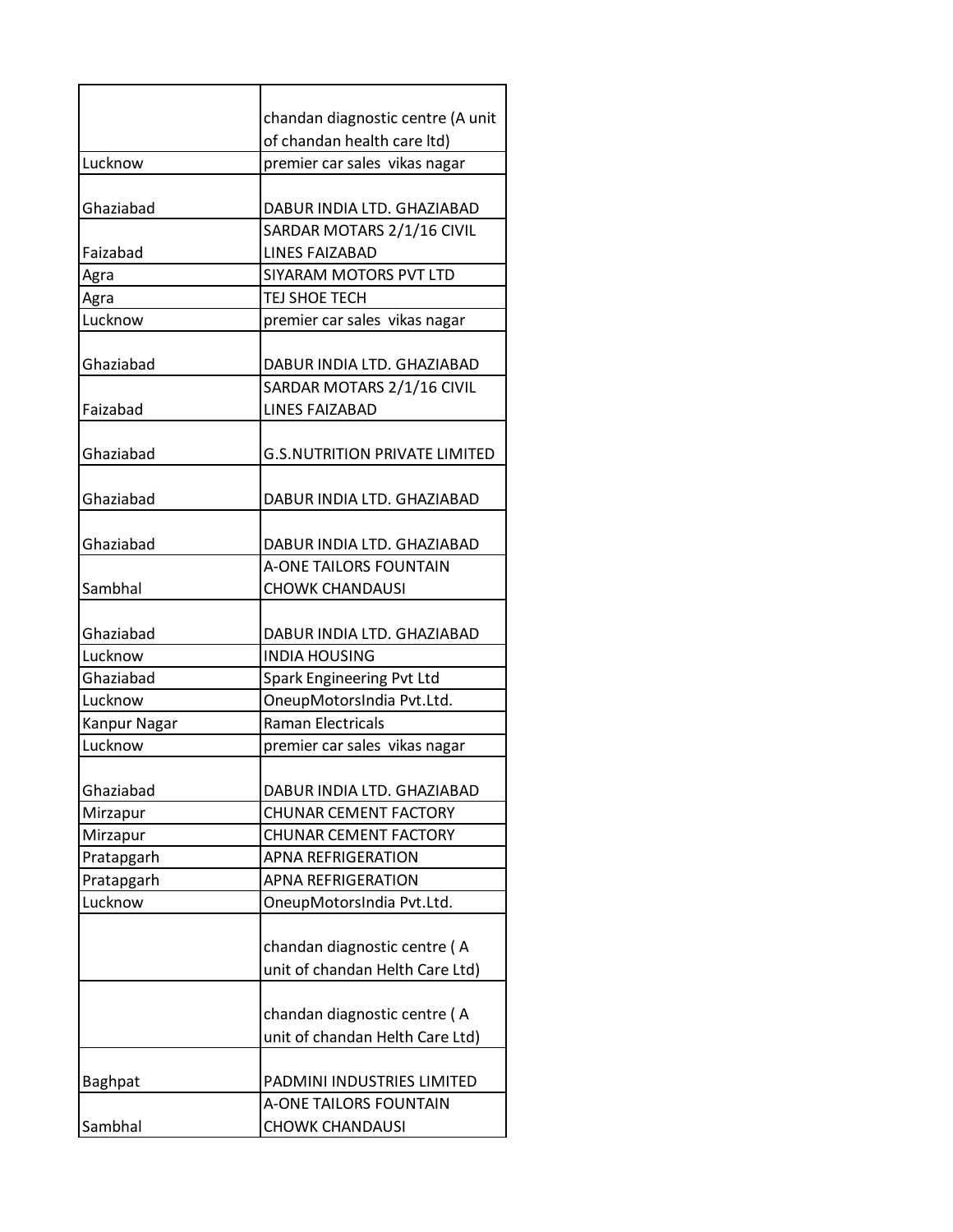| Lucknow             | premier car sales vikas nagar        |
|---------------------|--------------------------------------|
|                     | <b>A-ONE TAILORS FOUNTAIN</b>        |
| Sambhal             | <b>CHOWK CHANDAUSI</b>               |
|                     |                                      |
| Fatehpur            | SHRI LAKSHMI COTSYN LIMITED          |
| Agra                | TEJ SHOE TECH                        |
|                     |                                      |
|                     | AIFSO TECHNOLOGY HARIPUR             |
| Faizabad            | JALALABAD FAIZABAD                   |
| <b>Kanpur Nagar</b> | <b>SHIVAM SPRINGS</b>                |
| Kanpur Nagar        | <b>SHIVAM SPRINGS</b>                |
| Kanpur Nagar        | shivam springs pvt ltd               |
|                     |                                      |
|                     | chandan diagnostic centre (A         |
|                     | unit of chandan Helth Care Ltd)      |
|                     |                                      |
| <b>Baghpat</b>      | PADMINI INDUSTRIES LIMITED           |
| Lucknow             | <b>INDIA HOUSING</b>                 |
| Pratapgarh          | <b>APNA REFRIGERATION</b>            |
|                     | <b>NEW FRIENDS REFRIGETION</b>       |
| Jalaun              | <b>SERVICE CENTER ORAI</b>           |
| Agra                | The Grand Imperial                   |
| Faizabad            | HOTEL KRISHNA PALACA                 |
| Lucknow             | OneupMotorsIndia Pvt.Ltd.            |
|                     |                                      |
|                     | chandan diagnostic centre (A         |
|                     | unit of chandan Helth Care Ltd)      |
|                     |                                      |
| <b>Baghpat</b>      | PADMINI INDUSTRIES LIMITED           |
|                     |                                      |
| Ghaziabad           | DABUR INDIA LTD. GHAZIABAD           |
| Faizabad            | HOTEL KRISHNA PALACA                 |
|                     |                                      |
| Ghaziabad           | <b>G.S.NUTRITION PRIVATE LIMITED</b> |
| Sultanpur           | S.D. Alluminium industries           |
| Pratapgarh          | OM SANT AUTOMOBILE                   |
|                     |                                      |
| Ghaziabad           | DABUR INDIA LTD. GHAZIABAD           |
|                     |                                      |
|                     | chandan diagnostic centre (A         |
|                     | unit of chandan Helth Care Ltd)      |
|                     | ROLL TUBES LIMITED BINDKI            |
| Fatehpur            | ROAD CHAUDGRA FATEHPUR               |
| Faizabad            | HOTEL KRISHNA PALACA                 |
| Pratapgarh          | OM SANT AUTOMOBILE                   |
| Pratapgarh          | <b>APNA REFRIGERATION</b>            |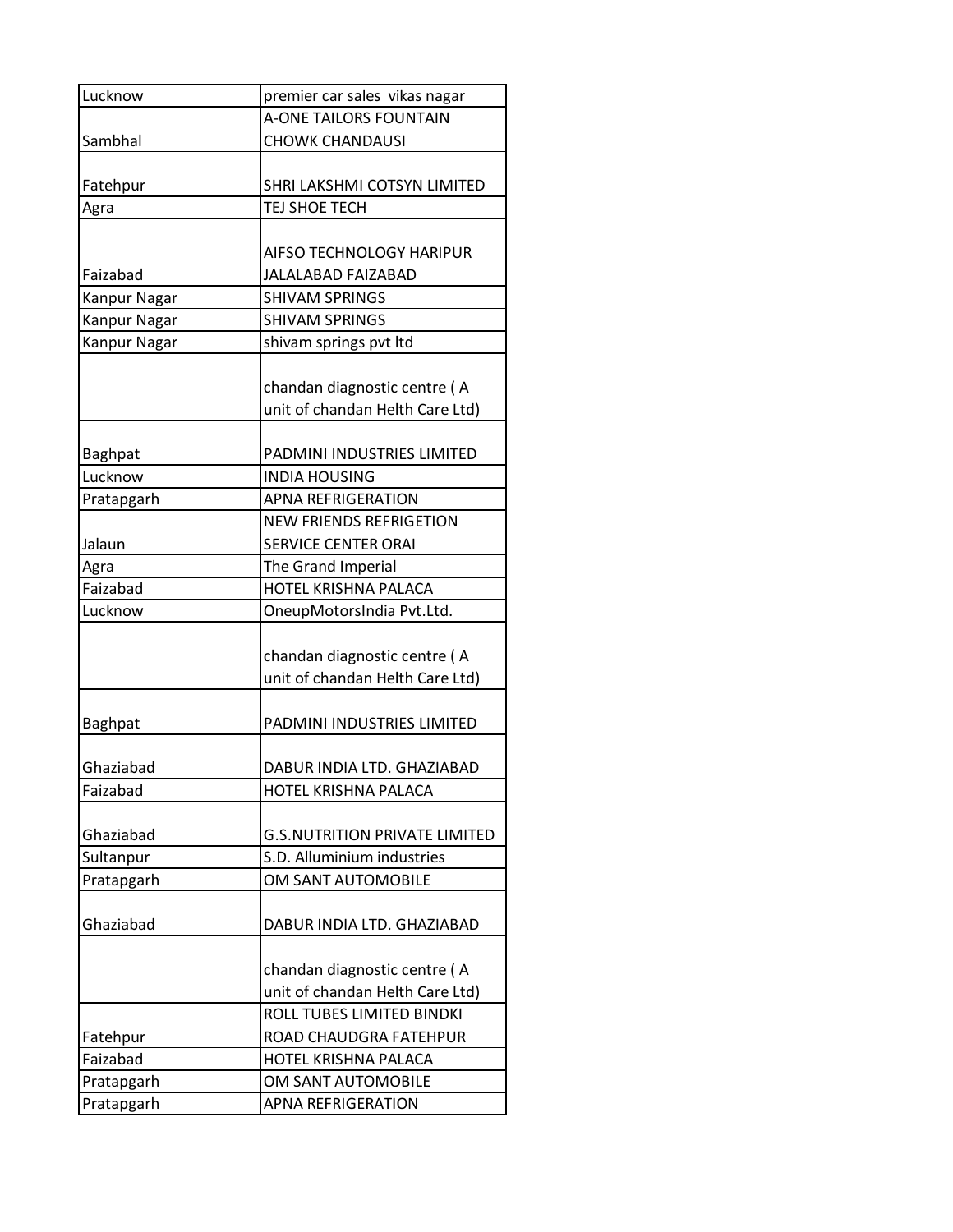|                       | <b>JAYPEE CHUNAR CEMENT</b>                                 |
|-----------------------|-------------------------------------------------------------|
| Mirzapur              | <b>PRODUCTS</b>                                             |
|                       |                                                             |
|                       | AIFSO TECHNOLOGY HARIPUR                                    |
| Faizabad              | <b>JALALABAD FAIZABAD</b>                                   |
|                       |                                                             |
|                       | AIFSO TECHNOLOGY HARIPUR                                    |
| Faizabad              | <b>JALALABAD FAIZABAD</b>                                   |
| Faizabad              | <b>AIFSO TECHNOLOGY</b>                                     |
| Lucknow               | OneupMotorsIndia Pvt.Ltd.                                   |
| Lucknow               | premier car sales vikas nagar                               |
| Faizabad              | HOTEL KRISHNA PALACA                                        |
| Agra                  | TEJ SHOE TECH                                               |
| <b>Kanpur Nagar</b>   | shivam springs pvt ltd                                      |
| Faizabad              | <b>AZANS ENTERPRISES</b>                                    |
| Varanasi              | <b>BENARES HOTELS LIMITED</b>                               |
| Varanasi              | <b>Benares Hotels Limited</b>                               |
|                       |                                                             |
| Ghaziabad             | DABUR INDIA LTD. GHAZIABAD                                  |
|                       |                                                             |
| Ghaziabad<br>Varanasi | DABUR INDIA LTD. GHAZIABAD<br><b>Benares Hotels Limited</b> |
|                       |                                                             |
| Ghaziabad             | DABUR INDIA LTD. GHAZIABAD                                  |
|                       | Luxor Writing Instruments Pvt.                              |
| Gautam Buddha Nagar   | Ltd.                                                        |
| Varanasi              | <b>Benares Hotels Limited</b>                               |
| Varanasi              | <b>Benares Hotels Limited</b>                               |
|                       | Luxor Writing Instruments Pvt.                              |
| Gautam Buddha Nagar   | Ltd.                                                        |
|                       | Vishnu Engreening Co. Bareilly                              |
| <b>Bareilly</b>       |                                                             |
|                       |                                                             |
| <b>Bareilly</b>       | Vishnu Engreening Co. Bareilly                              |
| <b>Bareilly</b>       | Vishnu Engreening Co. Bareilly                              |
|                       |                                                             |
| <b>Bareilly</b>       | Vishnu Engreening Co. Bareilly                              |
| Varanasi              | <b>BENARES HOTELS LIMITED</b>                               |
|                       | Luxor Writing Instruments Pvt.                              |
| Gautam Buddha Nagar   | Ltd.                                                        |
| Meerut                | Angel Enterprises                                           |
|                       |                                                             |
|                       | JYOTI MANUFACTURING CO. (A                                  |
| Meerut                | UNIT OF S T PRODUCTS PVT. LTD.)                             |
| Ghaziabad             | <b>MODI SUGAR MILL</b>                                      |
| Agra                  | <b>HOTEL AMAR</b>                                           |
|                       |                                                             |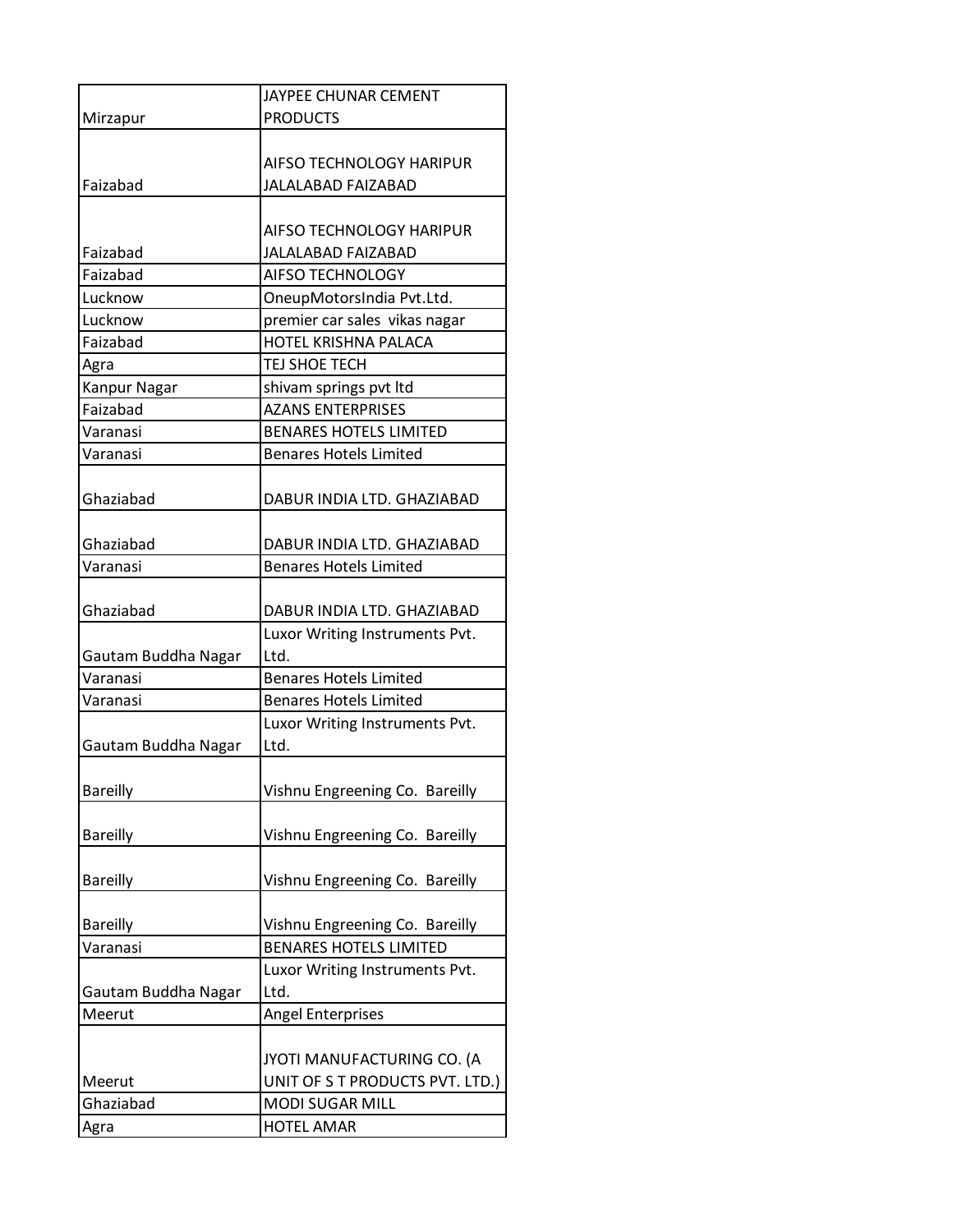| Varanasi  | <b>BENARES HOTELS LIMITED</b>   |
|-----------|---------------------------------|
| Faizabad  | HINDUSTAN ELECTRIC WORKS        |
| Ghaziabad | <b>WPIL LTD</b>                 |
| Ghaziabad | <b>WPIL LTD</b>                 |
|           | PRAYAG UDYOG PVT. LTD (TATA     |
| Faizabad  | MOTARS)                         |
| Varanasi  | <b>BENARES HOTELS LIMITED</b>   |
| Faizabad  | <b>KARUNA ASSOCIATE</b>         |
| Ghaziabad | ECE INDUSTRIES LTD GHAZIABAD    |
| Hardoi    | CONCEPT AUTOMOBILES HERO        |
| Varanasi  | <b>Benares Hotels Limited</b>   |
| Varanasi  | <b>Benares Hotels Limited</b>   |
| Faizabad  | <b>HINDUSTAN ELECTRIC WORKS</b> |
| Ghaziabad | <b>MODI SUGAR MILL</b>          |
| Varanasi  | <b>BENARES HOTELS LIMITED</b>   |
|           | <b>SMART WHEELS PVT. LTD</b>    |
|           | FAIZABAD (RKBK AUTO PVT. LTD    |
| Faizabad  | <b>FAIZABAD)</b>                |
| Ghaziabad | ECE INDUSTRIES LTD GHAZIABAD    |
| Ghaziabad | ECE INDUSTRIES LTD GHAZIABAD    |
|           | JYOTI MANUFACTURING CO. (A      |
| Meerut    | UNIT OF S T PRODUCTS PVT. LTD.) |
| Agra      | <b>HOTEL AMAR</b>               |
| Varanasi  | <b>BENARES HOTELS LIMITED</b>   |
| Meerut    | <b>Colter Automobiles</b>       |
| Ghaziabad | ECE INDUSTRIES LTD GHAZIABAD    |
| Ghaziabad | DABUR INDIA LTD GHAZIABAD       |
| Ghaziabad | <b>WPIL LTD</b>                 |
| Ghaziabad | ECE INDUSTRIES LTD GHAZIABAD    |
| Agra      | <b>HOTEL AMAR</b>               |
| Agra      | <b>HOTEL AMAR</b>               |
| Faizabad  | <b>KARUNA ASSOCIATES</b>        |
| Faizabad  | <b>HINDUSTAN ELECTRIC WORKS</b> |
|           |                                 |
|           | JYOTI MANUFACTURING CO. (A      |
| Meerut    | UNIT OF S T PRODUCTS PVT. LTD.) |
|           |                                 |
|           | JYOTI MANUFACTURING CO. (A      |
| Meerut    | UNIT OF S T PRODUCTS PVT. LTD.) |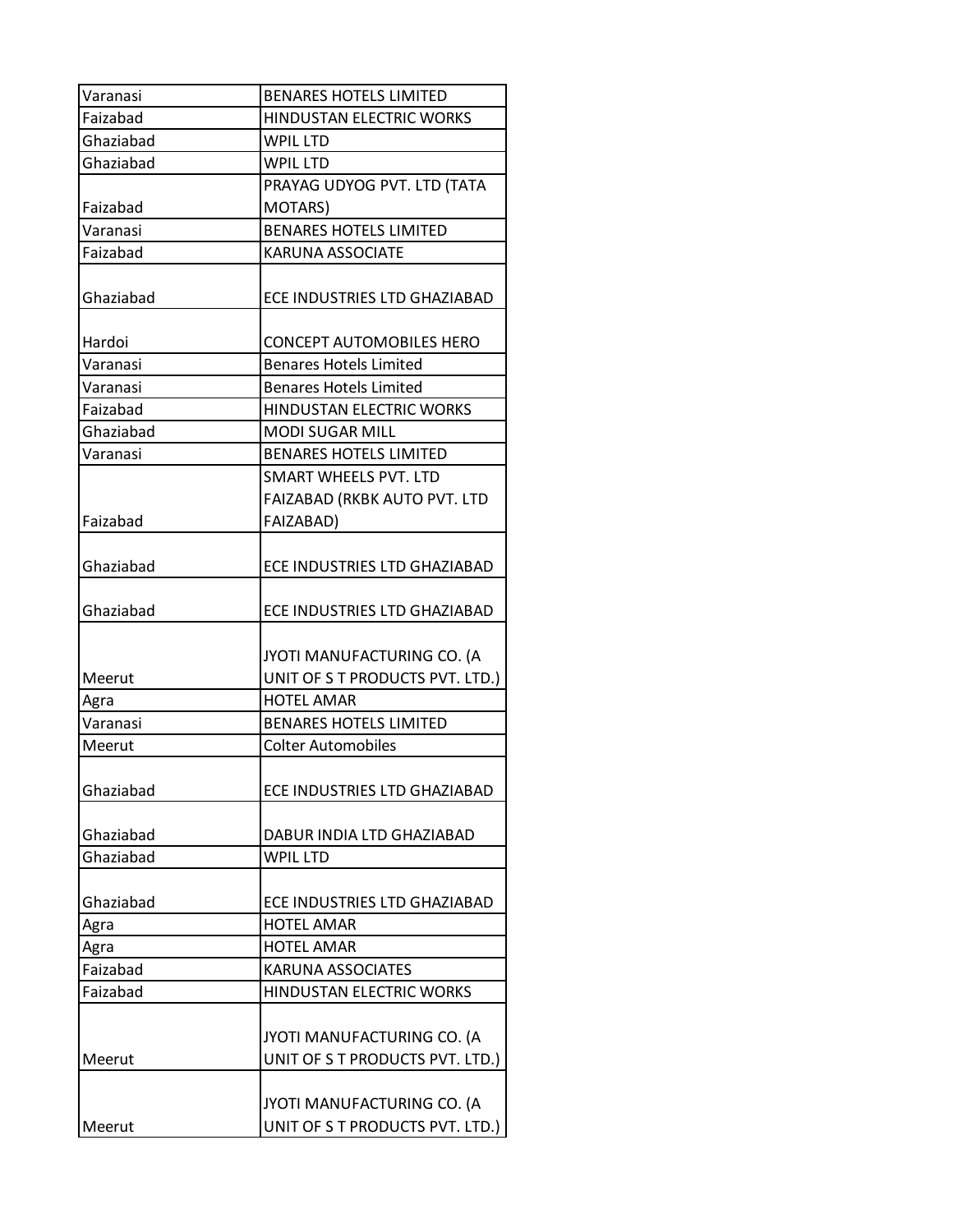| Meerut              | <b>Angel Enterprises</b>        |
|---------------------|---------------------------------|
|                     |                                 |
| Ghaziabad           | DABUR INDIA LTD GHAZIABAD       |
| Ghaziabad           | <b>WPIL LTD</b>                 |
|                     |                                 |
| Ghaziabad           | ECE INDUSTRIES LTD GHAZIABAD    |
| Meerut              | <b>Angel Enterprises</b>        |
| Varanasi            | <b>Benares Hotels Limited</b>   |
| Agra                | <b>HOTEL AMAR</b>               |
| Varanasi            | <b>Benares Hotels Limited</b>   |
| Faizabad            | <b>KARUNA ASSOCIATE</b>         |
|                     |                                 |
|                     | JYOTI MANUFACTURING CO. (A      |
| Meerut              | UNIT OF S T PRODUCTS PVT. LTD.) |
| Agra                | <b>HOTEL AMAR</b>               |
| Faizabad            | HINDUSTAN ELECTRIC WORKS        |
| Faizabad            | <b>KARUNA ASSOCIATE</b>         |
|                     | Luxor Writing Instruments Pvt.  |
| Gautam Buddha Nagar | Ltd.                            |
| Agra                | <b>HOTEL AMAR</b>               |
| Agra                | <b>HOTEL AMAR</b>               |
| Agra                | <b>HOTEL AMAR</b>               |
| Faizabad            | <b>KARUNA ASSOCIATES</b>        |
|                     |                                 |
|                     | JYOTI MANUFACTURING CO. (A      |
| Meerut              | UNIT OF S T PRODUCTS PVT. LTD.) |
|                     |                                 |
| Hardoi              | <b>CONCEPT AUTOMOBILES HERO</b> |
|                     | SMRITI PLASTC AND METAL         |
| Varanasi            | <b>INDUSTRIES</b>               |
| <b>Kanpur Nagar</b> | <b>VISHAL INDUSTRIES</b>        |
|                     |                                 |
|                     | PREMIER PIPIS LTD BINKI ROAD    |
| Fatehpur            | <b>CHAUDAGRA FATEHPUR</b>       |
|                     | singhal motors harra ki chungi  |
| Azamgarh            | azamgarh                        |
| Gautam Buddha Nagar | HITCO ELECTRICALS PVT LTD       |
|                     |                                 |
|                     | DEWAN SUGARS LTD AGWANPUR       |
| Moradabad           | HARIDWAR ROAD MORADABAD         |
| Moradabad           | DEWAN SUGARS LTD.               |
| Ghaziabad           | <b>DABUR INDIA LTD</b>          |
| Gautam Buddha Nagar | HITCO ELECTRICALS PVT LTD       |
|                     | THE STANDARD TYPE FOUNDRY P.    |
| Ghaziabad           | LTD.                            |
| Kanpur Nagar        | SHIVAM SPRING PVT LTD           |
|                     |                                 |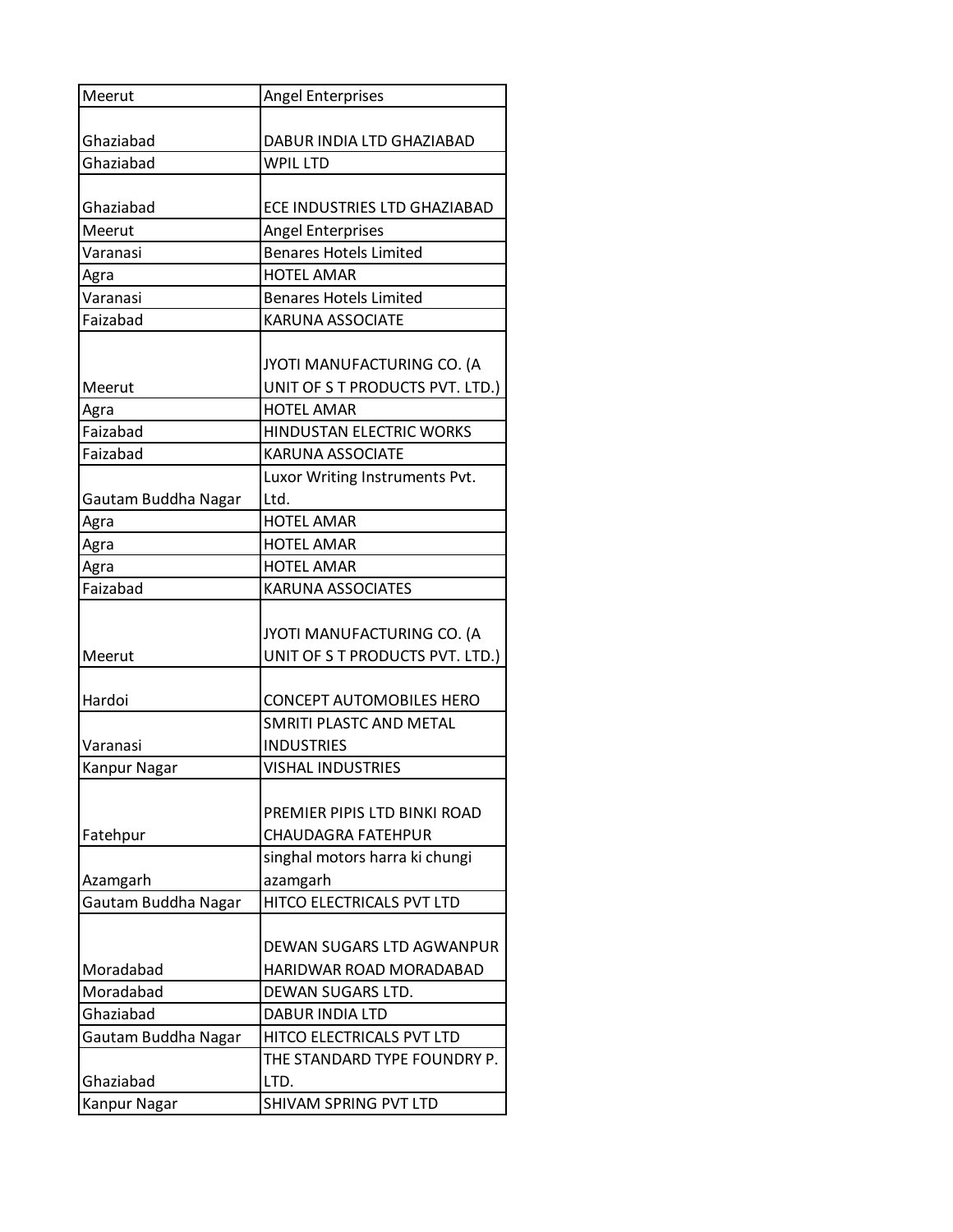|                     | DEWAN SUGARS LTD AGWANPUR        |
|---------------------|----------------------------------|
| Moradabad           | HARIDWAR ROAD MORADABAD          |
|                     | THE STANDARD TYPE FOUNDRY P.     |
| Ghaziabad           | LTD.                             |
| Varanasi            | KISHAN ENGINEERING WORKS         |
| Gautam Buddha Nagar | HITCO ELECTRICALS PVT LTD        |
| Rae Bareli          | <b>RAJSHI PROCESSORS</b>         |
| Rae Bareli          | <b>RAJSHI PROCESSORS</b>         |
| Rae Bareli          | RAJSHI PROCESSORS                |
| Rae Bareli          | <b>SANWARIA FOODS</b>            |
| Bijnor              | <b>AMIT KUMAR</b>                |
| Allahabad           | KANHA MOTORS PVT. LTD.           |
|                     |                                  |
| Ghaziabad           | SPARK ENGINEERING PVT. LTD       |
|                     | SULTANPUR INGEENIARING           |
| Sultanpur           | <b>WORKS</b>                     |
| Rae Bareli          | <b>SANWARIA FOODS</b>            |
|                     |                                  |
| Ghaziabad           | SPARK ENGINEERING PVT. LTD       |
| Fatehpur            | Premier Pipe Pvt. Ltd.           |
|                     | M/s Friends Refrigeration        |
| Bulandshahr         | Manufacturers                    |
|                     | <b>SULTANPUR INGEENIARING</b>    |
| Sultanpur           | <b>WORKS</b>                     |
| Fatehpur            | Premier Pipe Pvt. Ltd.           |
|                     | <b>SULTANPUR INGEENIARING</b>    |
| Sultanpur           | <b>WORKS</b>                     |
| Fatehpur            | Premier Pipe Pvt. Ltd.           |
|                     |                                  |
| Ghaziabad           | SPARK ENGINEERING PVT. LTD       |
|                     | SULTANPUR INGEENIARING           |
| Sultanpur           | <b>WORKS</b>                     |
| Fatehpur            | Premier Pipe Pvt. Ltd.           |
| Gautam Buddha Nagar | MINDA CORPORATION LTD.           |
| Allahabad           | shivani motors Itd               |
| Sultanpur           | <b>IT WORLD</b>                  |
| Rae Bareli          | <b>SANWARIA FOODS</b>            |
| Rae Bareli          | <b>SANWARIA FOODS</b>            |
|                     | <b>MOHAN NAGAR BREWERY &amp;</b> |
|                     | ALLIED INDUSTIES, MOHAN          |
| Ghaziabad           | <b>MEAKIN LIMITED</b>            |
| Rae Bareli          | RAJSHI PROCESSORS                |
| Sultanpur           | JAI BAJRANG ASSOCIATES           |
| Allahabad           | UNNAT FEEDS LTD.                 |
| Allahabad           | shivani motors Itd               |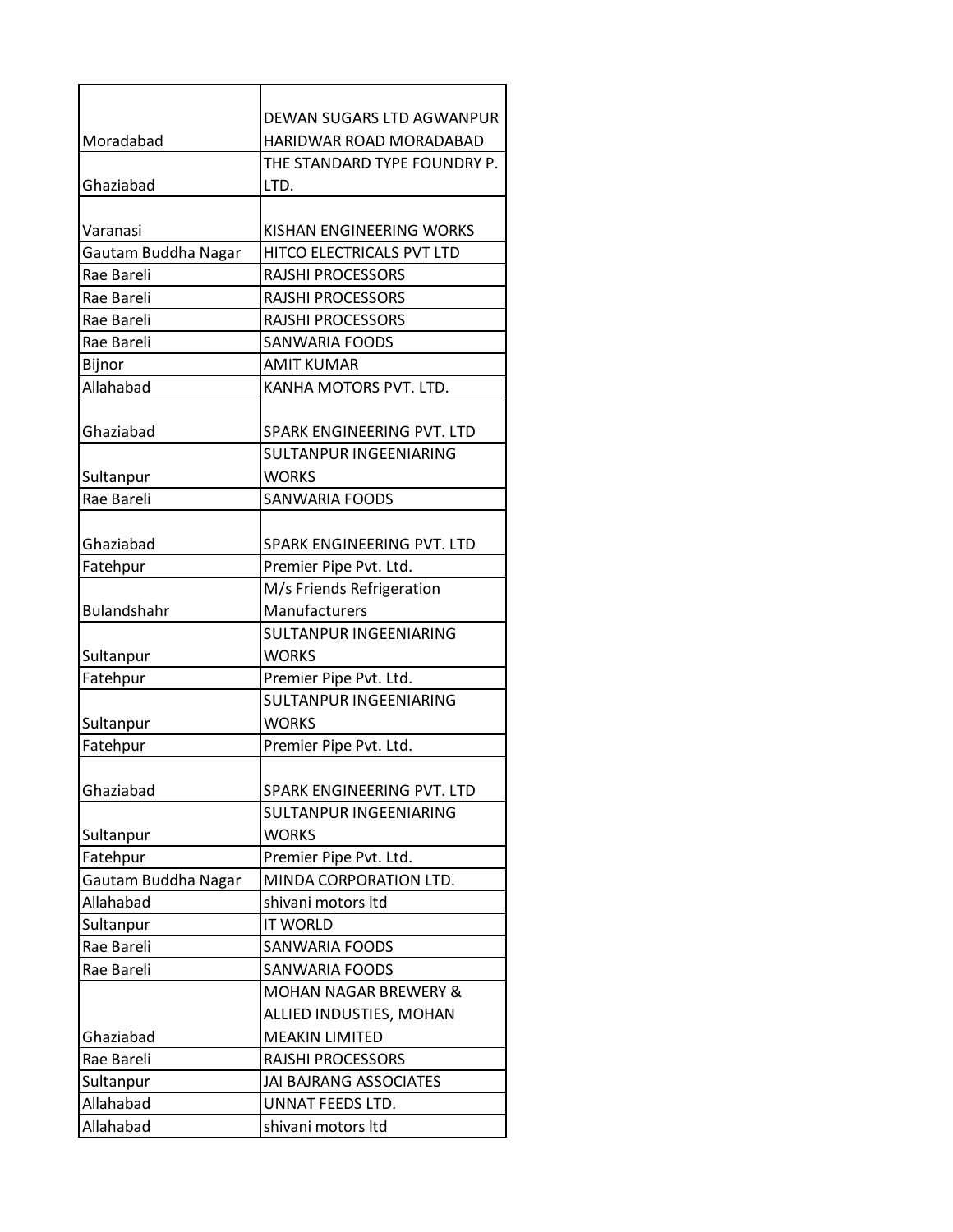| Bulandshahr         | Mohan Milkfoods Pvt. Ltd.         |
|---------------------|-----------------------------------|
| <b>Bulandshahr</b>  | Mohan Milkfoods Pvt. Ltd.         |
|                     | M/s Friends Refrigeration         |
| <b>Bulandshahr</b>  | Manufacturers                     |
| Gautam Buddha Nagar | MINDA CORPORATION LTD.            |
|                     |                                   |
| Ghaziabad           | SPARK ENGINEERING PVT. LTD        |
| Gautam Buddha Nagar | TRIPPLE ESS TOYS PVT. LTD.        |
| Gautam Buddha Nagar | MINDA CORPORATION LTD.            |
| Faizabad            | RADHEY AUTO MOBILES               |
| Rae Bareli          | <b>SANWARIA FOODS</b>             |
| Rae Bareli          | <b>VISAKA INDUSTRIES LIMITED</b>  |
| Ghaziabad           | SPARK ENGINEERING PVT. LTD        |
| Gautam Buddha Nagar | SYSTEMAIR INDIA PVT.LTD.          |
|                     |                                   |
| Gautam Buddha Nagar | <b>ACTION AUTOMOTIVES PVT LTD</b> |
| Gautam Buddha Nagar | SYSTEMAIR INDIA PVT.LTD.          |
| Gautam Buddha Nagar | SYSTEMAIR INDIA PVT.LTD.          |
|                     |                                   |
| Gautam Buddha Nagar | <b>ACTION AUTOMOTIVES PVT LTD</b> |
| Ghaziabad           | special Tools Pvt Ltd             |
| Ghaziabad           | special Tools Pvt Ltd             |
| Allahabad           | <b>VED ASSOCIATES</b>             |
| Rae Bareli          | Sanwaria Foods                    |
| Allahabad           | <b>VED ASSOCIATES</b>             |
| Allahabad           | <b>VED ASSOCIATES</b>             |
| Gautam Buddha Nagar | <b>ACTION AUTOMOTIVES PVT LTD</b> |
| Ghaziabad           | motormagicautozone                |
| Ghaziabad           | motormagicautozone                |
|                     |                                   |
| Gautam Buddha Nagar | <b>ACTION AUTOMOTIVES PVT LTD</b> |
| Gautam Buddha Nagar | SYSTEMAIR INDIA PVT. LTD.         |
| Allahabad           | <b>VED ASSOCIATES</b>             |
| Gautam Buddha Nagar | SYSTEMAIR INDIA PVT. LTD.         |
|                     |                                   |
| Gautam Buddha Nagar | <b>ACTION AUTOMOTIVES PVT LTD</b> |
|                     |                                   |
| Gautam Buddha Nagar | <b>ACTION AUTOMOTIVES PVT LTD</b> |
|                     |                                   |
| Gautam Buddha Nagar | <b>ACTION AUTOMOTIVES PVT LTD</b> |
| Ghaziabad           | Special tools Pvt Ltd             |
|                     |                                   |
| Mau                 | Kautuki Agro Products Pvt.Ltd.    |
| Allahabad           | PRAKHAR SOLUTION                  |
| Allahabad           | PRAKHAR SOLUTION                  |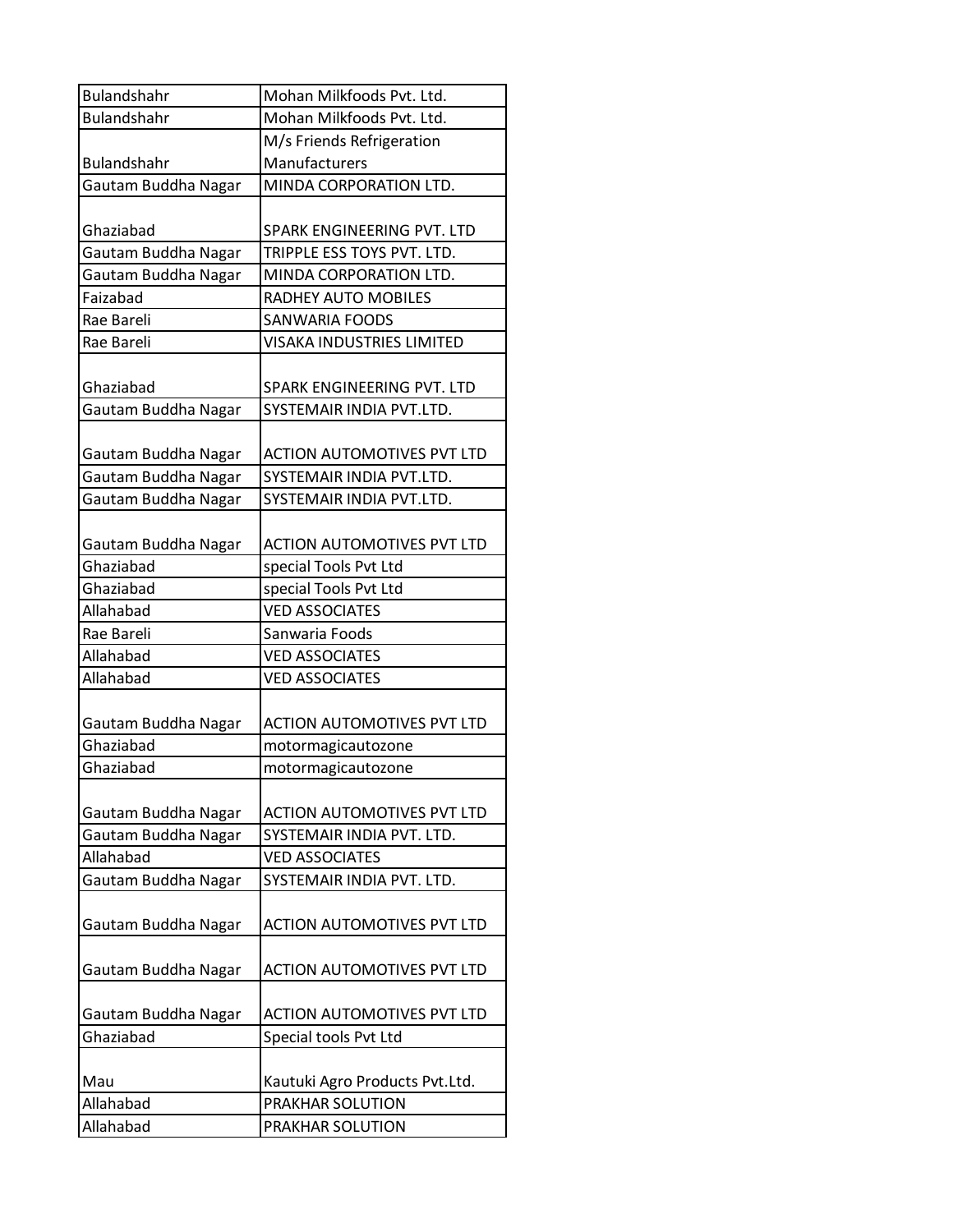| Gautam Buddha Nagar | <b>ACTION AUTOMOTIVES PVT LTD</b> |
|---------------------|-----------------------------------|
|                     |                                   |
| Gautam Buddha Nagar | <b>ACTION AUTOMOTIVES PVT LTD</b> |
| Ghaziabad           | Special tools Pvt Ltd             |
| Unnao               | melody polyplast p.ltd.           |
| Allahabad           | PRAKHAR SOLUTION                  |
| Allahabad           | PRAKHAR SOLUTION                  |
| Gautam Buddha Nagar | <b>ACTION AUTOMOTIVES PVT LTD</b> |
| Gautam Buddha Nagar | <b>ACTION AUTOMOTIVES PVT LTD</b> |
|                     | <b>SHRI GANGA PAPER MILLS</b>     |
| Hapur               | Pvt.Ltd.                          |
| Allahabad           | SUREKHA SALES PRIVATE LIMITED     |
| Gautam Buddha Nagar | <b>ACTION AUTOMOTIVES PVT LTD</b> |
| Gautam Buddha Nagar | <b>ACTION AUTOMOTIVES PVT LTD</b> |
| Mainpuri            | cloud blue                        |
| Ghaziabad           | Modern Industries                 |
|                     |                                   |
| Gautam Buddha Nagar | <b>ACTION AUTOMOTIVES PVT LTD</b> |
| Allahabad           | PRAKHAR SOLUTION                  |
|                     |                                   |
| Gautam Buddha Nagar | <b>ACTION AUTOMOTIVES PVT LTD</b> |
|                     | <b>SHRI GANGA PAPER MILLS</b>     |
| Hapur               | Pvt.Ltd.                          |
| Allahabad           | PRAKHAR SOLUTION                  |
| Allahabad           | <b>PRAKHAR SOLUTION</b>           |
| Gautam Buddha Nagar | <b>ACTION AUTOMOTIVES PVT LTD</b> |
| Gautam Buddha Nagar | <b>ACTION AUTOMOTIVES PVT LTD</b> |
| Ghaziabad           | RST ELECTRICALS PVT.LTD.          |
| Gautam Buddha Nagar | <b>ACTION AUTOMOTIVES PVT LTD</b> |
| Gautam Buddha Nagar | <b>ACTION AUTOMOTIVES PVT LTD</b> |
| Ghaziabad           | Special tools Pvt Ltd             |
| Ghaziabad           | Special tools Pvt Ltd             |
| Ghaziabad           | Special tools Pvt Ltd             |
|                     |                                   |
| Allahabad           | SUREKHA SALES PRIVATE LIMITED     |
| Allahabad           | ELECTROCON INDUSTRIES             |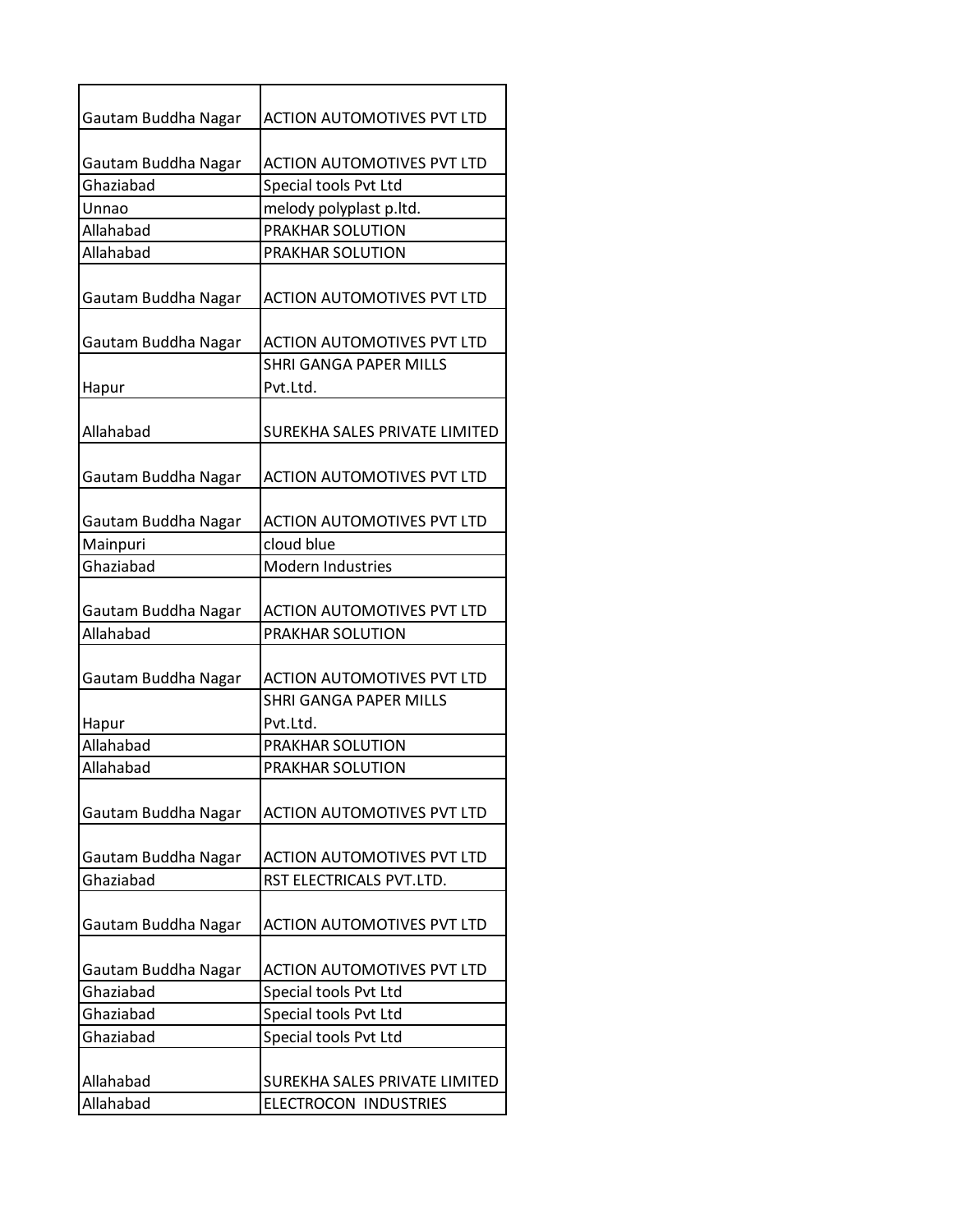| Mau                 | Kautuki Agro Products Pvt.Ltd.    |
|---------------------|-----------------------------------|
| Allahabad           | <b>PRAKHAR SOLUTION</b>           |
| Allahabad           | PRAKHAR SOLUTION                  |
| Gautam Buddha Nagar | <b>ACTION AUTOMOTIVES PVT LTD</b> |
| Gautam Buddha Nagar | <b>ACTION AUTOMOTIVES PVT LTD</b> |
| Allahabad           | SUREKHA SALES PRIVATE LIMITED     |
| Ghaziabad           | Special tools Pvt Ltd             |
| Ghaziabad           | RST ELECTRICALS PVT.LTD.          |
| Ghaziabad           | Special tools Pvt Ltd             |
| Ghaziabad           | Special tools Pvt Ltd             |
| Allahabad           | PRAKHAR SOLUTION                  |
| Allahabad           | SUREKHA SALES PRIVATE LIMITED     |
| Allahabad           | SUREKHA SALES PRIVATE LIMITED     |
| Allahabad           | <b>Ashish Engineering Works</b>   |
| Moradabad           | <b>MILK FOOD LIMITED</b>          |
| Allahabad           | Auto Lubes & Engines              |
| Allahabad           | <b>Shree Grand Honda</b>          |
| Moradabad           | MILKFOOD LTD                      |
| Allahabad           | Auto Lubes & Engines              |
| Allahabad           | Suvidha Movers Pvt. Ltd.          |
| Allahabad           | <b>Shree Grand Honda</b>          |
| Lucknow             | <b>EXCEL PLASTICS</b>             |
| Allahabad           | Ashish Engineering Works          |
| Allahabad           | Auto Lubes & Engines              |
| Allahabad           | kanhashyamhotelallahabad          |
| Allahabad           | Suvidha Movers Pvt. Ltd.          |
| Allahabad           | Auto Lubes & Engines              |
| Allahabad           | <b>Shree Grand Honda</b>          |
| Allahabad           | kanhashyamhotelallahabad          |
| Allahabad           | <b>Shree Grand Honda</b>          |
| Lucknow             | <b>Pratap Motors</b>              |
| Moradabad           | MILKFOOD LIMITED                  |
| Allahabad           | kanhashyamhotelallahabad          |
| Moradabad           | MILKFOOD LTD                      |
| Allahabad           | Auto Lubes & Engines              |
| Allahabad           | <b>Shree Grand Honda</b>          |
| Allahabad           | <b>Shree Grand Honda</b>          |
| Allahabad           | <b>Allahabad Services Centre</b>  |
| Allahabad           | kanhashyamhotelallahabad          |
| Allahabad           | <b>Shree Grand Honda</b>          |
| Allahabad           | Auto Lubes & Engines              |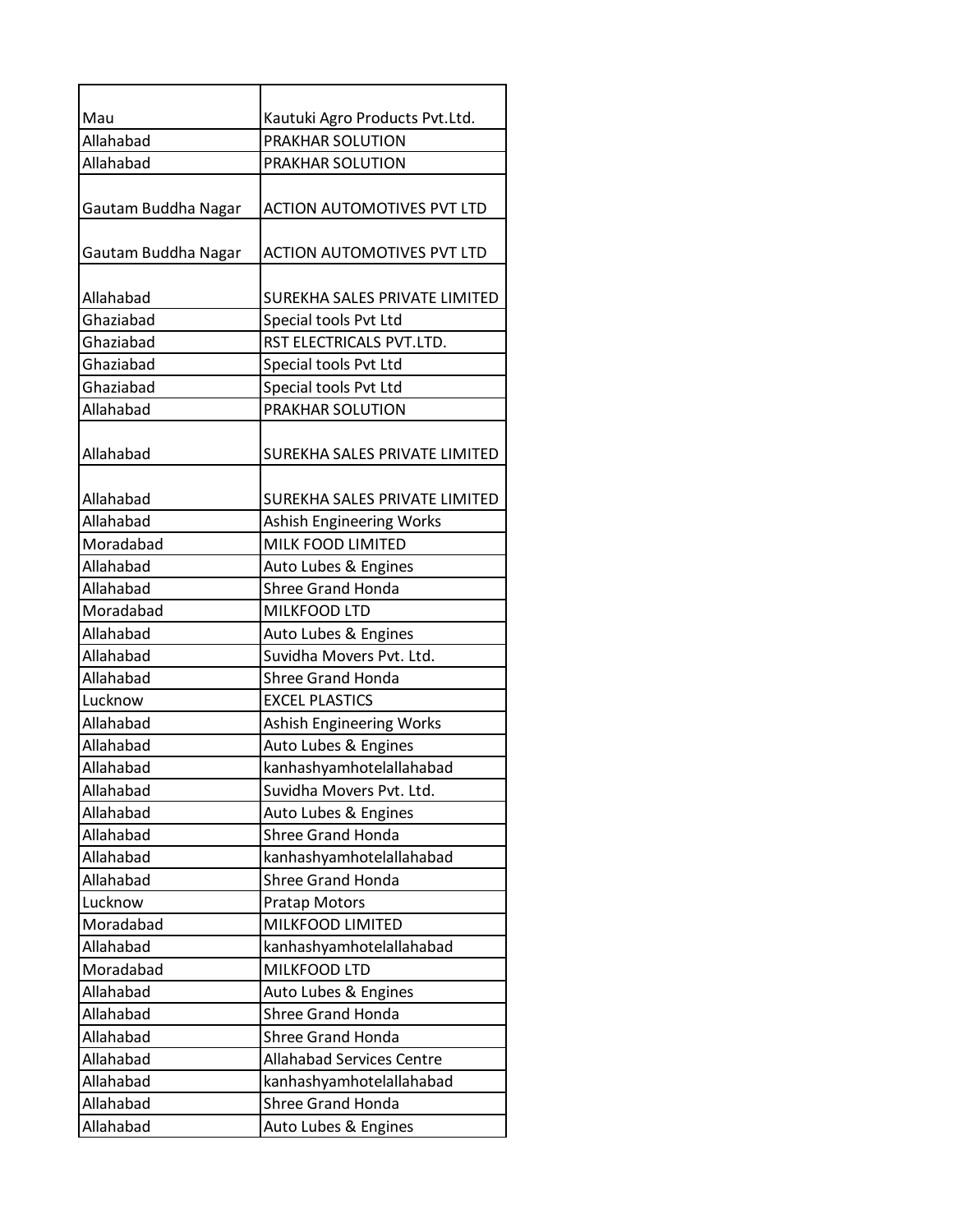| Allahabad           | Suvidha Movers Pvt. Ltd.         |
|---------------------|----------------------------------|
| Moradabad           | MILKFOOD LIMITED                 |
| Lucknow             | <b>EXCEL PLASTICS</b>            |
| Allahabad           | Auto Lubes & Engines             |
| Allahabad           | Suvidha Movers Pvt. Ltd.         |
| Allahabad           | Suvidha Movers Pvt. Ltd.         |
| Allahabad           | <b>Shree Grand Honda</b>         |
| Allahabad           | Ashish Engineering Works         |
| Allahabad           | <b>Allahabad Services Centre</b> |
| Allahabad           | Suvidha Movers Pvt. Ltd.         |
| Allahabad           | <b>Allahabad Services Centre</b> |
| Moradabad           | MILKFOOD LIMITED                 |
| Sitapur             | CONCEPT CARS LTD.                |
| Sitapur             | CONCEPT CARS LTD.                |
| Sitapur             | CONCEPT CARS LTD.                |
|                     | <b>ROSA SUGAR WORKS</b>          |
| Shahjahanpur        | <b>SHAHJAHANPUR</b>              |
| Meerut              | SHREE SHIV SHAKTI MOTORS         |
|                     | Allahabad Dugdh Utpadak          |
| Allahabad           | Sahakari Sangh Ltd.              |
| Varanasi            | S.K.ELECTRICALS                  |
| Meerut              | URJEX BOILERS PVT.LTD.           |
| Ghaziabad           | GMG Industries (automobile unit) |
| Allahabad           | <b>SUN ENTERPRISES</b>           |
|                     | MOTHERSON SUMI SYSTEMS           |
| Gautam Buddha Nagar | LIMITED                          |
| Sitapur             | concept cars pvt. Itd. sitapur   |
| Allahabad           | <b>BOMABY INDUSTRIES</b>         |
| Sitapur             | concept cars pvt. Itd. sitapur   |
| Sitapur             | concept cars pvt. Itd. sitapur   |
| Allahabad           | <b>BOMABY INDUSTRIES</b>         |
| Varanasi            | S.K.ELECTRICALS                  |
| Sitapur             | concept cars pvt. Itd. sitapur   |
|                     |                                  |
| Ghaziabad           | GMG Industries (automobile unit) |
|                     | RST ELECTRICALS PVT. LTD.        |
| Ghaziabad           | <b>GHAZIABAD</b>                 |
| Fatehpur            | RAJ DAIRY PVT. LTD.              |
|                     | MOTHERSON SUMI SYSTEMS           |
| Gautam Buddha Nagar | LIMITED                          |
| Allahabad           | <b>SUN ENTERPRISES</b>           |
| Varanasi            | S.K.ELECTRICALS                  |
|                     | MOTHERSON SUMI SYSTEMS           |
| Gautam Buddha Nagar | LIMITED                          |
| Meerut              | SHREE SHIV SHAKTI MOTORS         |
| Varanasi            | S.K.ELECTRICALS                  |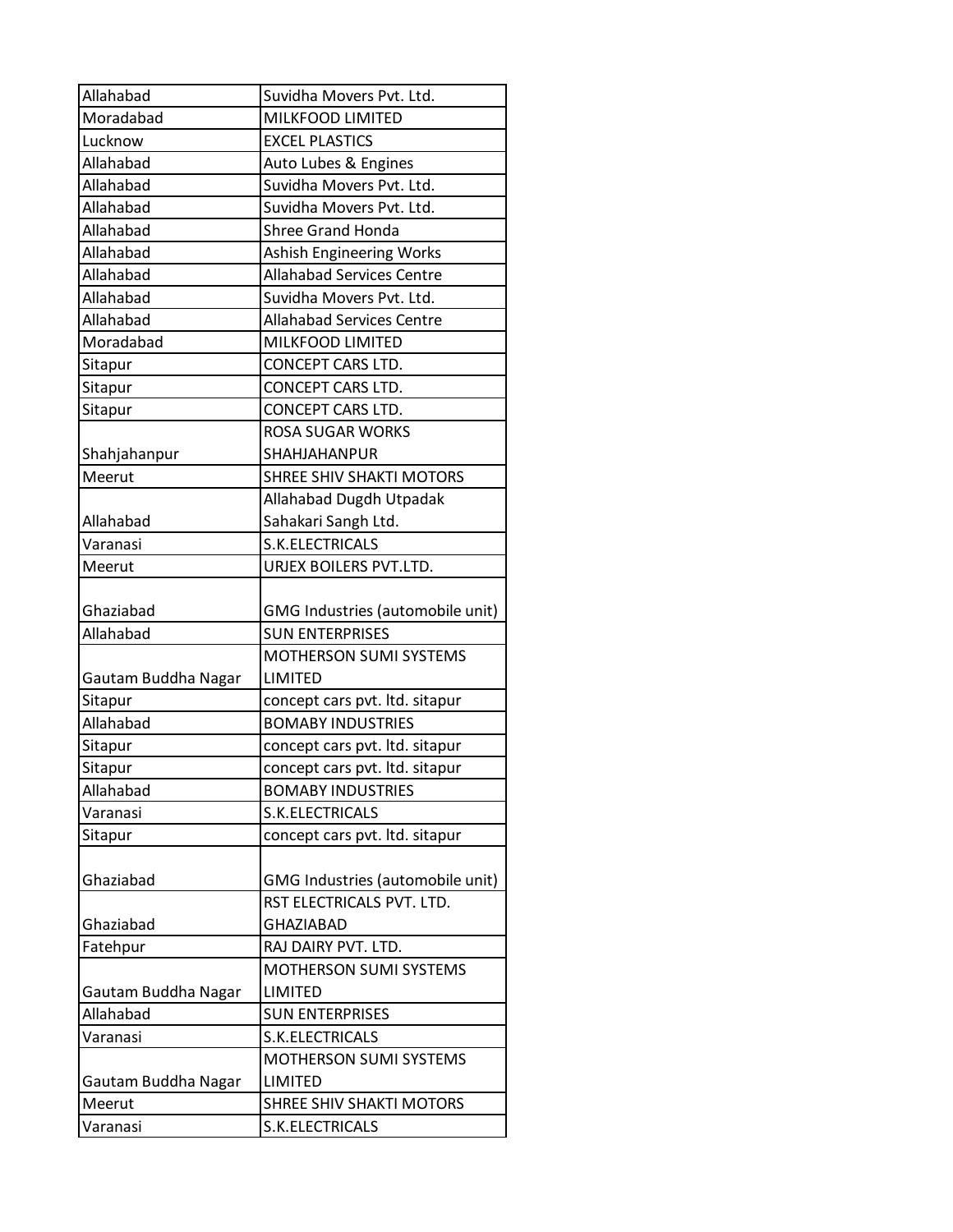|                     | RST ELECTRICALS PVT. LTD.       |
|---------------------|---------------------------------|
| Ghaziabad           | <b>GHAZIABAD</b>                |
| Meerut              | <b>SHREE SHIV SHAKTI MOTORS</b> |
|                     | RST ELECTRICALS PVT. LTD.       |
| Ghaziabad           | <b>GHAZIABAD</b>                |
| Fatehpur            | RAJ DAIRY PVT. LTD.             |
| Varanasi            | S.K.ELECTRICALS                 |
| Sitapur             | concept cars pvt. Itd. sitapur  |
| Allahabad           | <b>SUN ENTERPRISES</b>          |
|                     | KEEN & ABLE COMPUTERS PVT.      |
| Gautam Buddha Nagar | LTD.                            |
|                     |                                 |
|                     | PREMIER PIPE PVT. LTD.          |
| Fatehpur            | CHAUDAGRA BINDKI FATEHPUR       |
|                     | RST ELECTRICALS PVT. LTD.       |
| Ghaziabad           | <b>GHAZIABAD</b>                |
| Agra                | <b>Shivam Enterprises</b>       |
| Chandauli           | Godrej Agrovet Ltd              |
| Varanasi            | TIWARI MOTORS (P) LTD.          |
|                     |                                 |
| Varanasi            | TIWARI TRACTORS F.E. DIVISION   |
|                     |                                 |
| Varanasi            | TIWARI TRACTORS F.E. DIVISION   |
|                     |                                 |
| Varanasi            | TIWARI TRACTORS F.E. DIVISION   |
| Agra                | <b>Shivam Enterprises</b>       |
| Agra                | <b>Shivam Enterprises</b>       |
| Agra                | <b>Shivam Enterprises</b>       |
| Barabanki           | WABCO INDIA LTD.                |
|                     | <b>MOTHERSON SUMI SYSTEMS</b>   |
| Gautam Buddha Nagar | LIMITED                         |
|                     |                                 |
| Varanasi            | TIWARI TRACTORS F.E. DIVISION   |
| Varanasi            | TIWARI MOTORS (P) LTD.          |
| Chandauli           | Godrej Agrovet Ltd              |
|                     | <b>MOTHERSON TECHNO TOOLS</b>   |
| Gautam Buddha Nagar | <b>LIMITED</b>                  |
|                     |                                 |
| Varanasi            | TIWARI TRACTORS F.E. DIVISION   |
| Barabanki           | WABCO INDIA LTD.                |
| Varanasi            | TIWARI MOTORS (P) LTD.          |
| Varanasi            | <b>NEW ERA ELECTRICO</b>        |
|                     |                                 |
|                     |                                 |
| Varanasi            | TIWARI TRACTORS F.E. DIVISION   |
|                     |                                 |
| Varanasi            | TIWARI TRACTORS F.E. DIVISION   |
| Varanasi            | <b>TIWARI TRACTORS</b>          |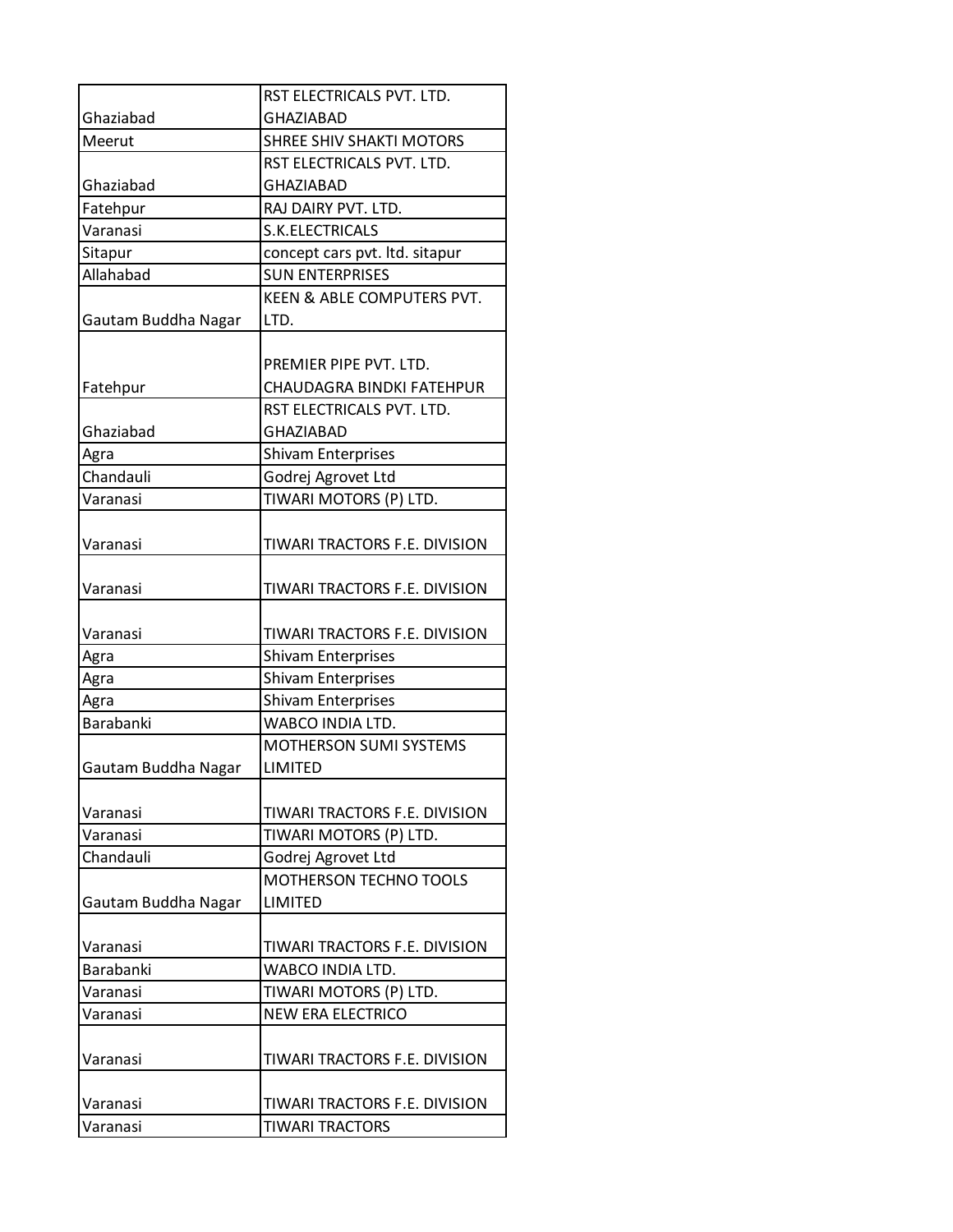| Varanasi            | <b>NEW ERA ELECTRICO</b>       |
|---------------------|--------------------------------|
|                     |                                |
| Gautam Buddha Nagar | Motherson Techno Tools Limited |
|                     |                                |
| Varanasi            | TIWARI TRACTORS F.E. DIVISION  |
| Agra                | <b>Shivam Enterprises</b>      |
| Agra                | <b>Shivam Enterprises</b>      |
| Chandauli           | Godrej Agrovet Ltd             |
|                     |                                |
| Varanasi            | TIWARI TRACTORS F.E. DIVISION  |
|                     |                                |
| Varanasi            | TIWARI TRACTORS F.E. DIVISION  |
| Chandauli           | Godrej Agrovet Ltd             |
| Chandauli           | Godrej Agrovet Ltd             |
| Barabanki           | WABCO INDIA LTD.               |
|                     | PRAG INDUSTRIES (INDIA)        |
| Lucknow             | PVT.LTD.                       |
|                     | PRAG INDUSTRIES (INDIA)        |
| Lucknow             | PVT.LTD.                       |
|                     | PRAG INDUSTRIES (INDIA)        |
| Lucknow             | PVT.LTD.                       |
|                     | PRAG INDUSTRIES (INDIA)        |
| Lucknow             | PVT.LTD.                       |
|                     |                                |
| Varanasi            | TIWARI TRACTORS F.E. DIVISION  |
| Agra                | <b>Shivam Enterprises</b>      |
| Agra                | <b>Shivam Enterprises</b>      |
| Chandauli           | Godrej Agrovet Ltd             |
| Agra                | <b>Shivam Enterprises</b>      |
| Varanasi            | TIWARI MOTORS (P) LTD.         |
|                     |                                |
| Varanasi            | TIWARI TRACTORS F.E. DIVISION  |
|                     |                                |
| Varanasi            | TIWARI TRACTORS F.E. DIVISION  |
| Chandauli           | Godrej Agrovet Ltd             |
| Varanasi            | TIWARI MOTORS (P) LTD.         |
|                     | PRAG INDUSTRIES (INDIA)        |
| Lucknow             | PVT.LTD.                       |
|                     | PRAG INDUSTRIES (INDIA)        |
| Lucknow             | PVT.LTD.                       |
|                     |                                |
| Varanasi            | TIWARI TRACTORS F.E. DIVISION  |
| Agra                | <b>Shivam Enterprises</b>      |
| Agra                | <b>Shivam Enterprises</b>      |
| Chandauli           | Godrej Agrovet Ltd             |
|                     | PRAG INDUSTRIES (INDIA)        |
| Lucknow             | PVT.LTD.                       |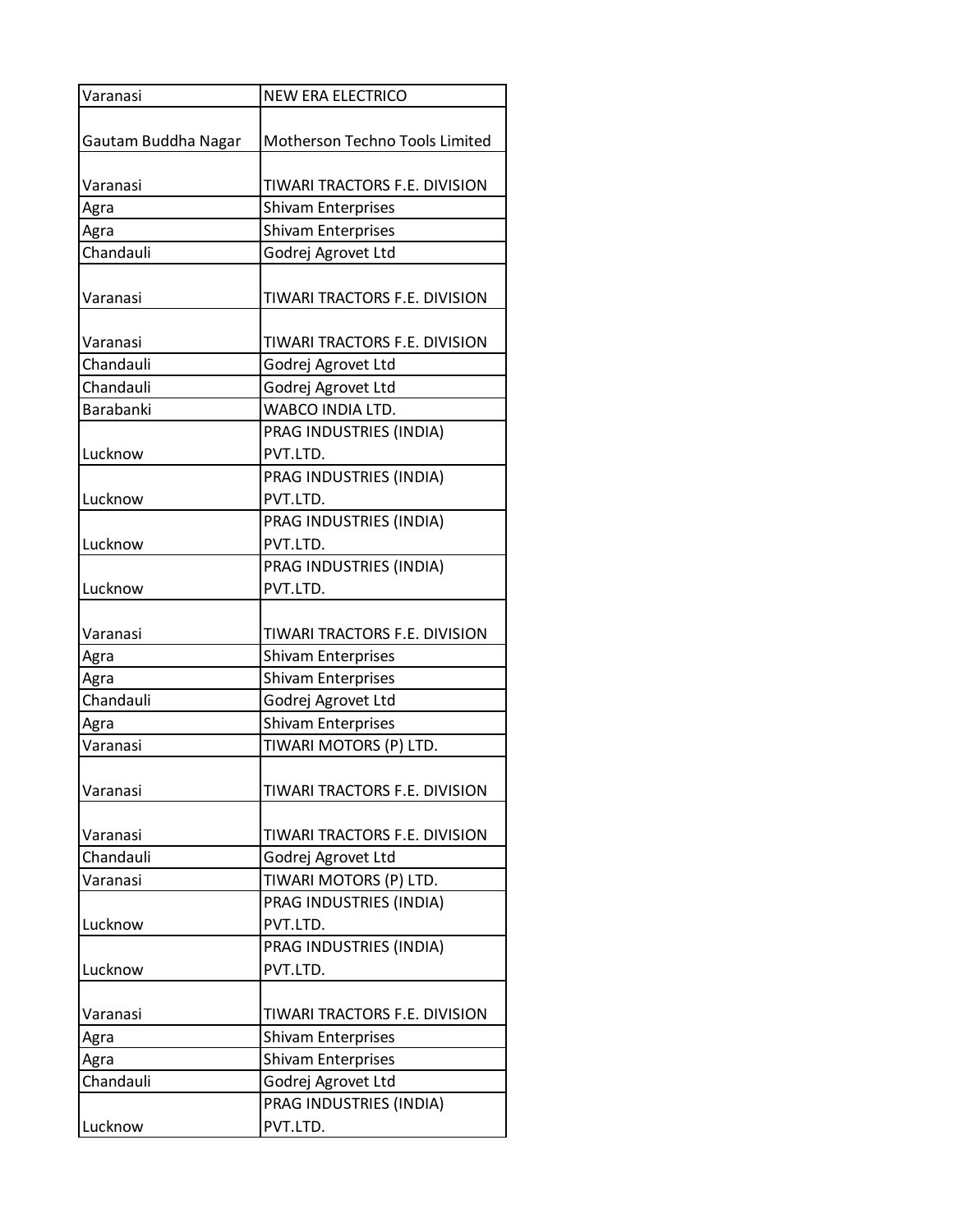|                     | PRAG INDUSTRIES (INDIA)        |
|---------------------|--------------------------------|
| Lucknow             | PVT.LTD.                       |
| Varanasi            | NEW ERA ELECTRICAL CO.         |
| Barabanki           | WABCO INDIA LTD.               |
| Varanasi            | TIWARI MOTORS (P) LTD.         |
| Chandauli           | Godrej Agrovet Ltd             |
| Varanasi            | NEW ERA ELECTRICAL CO.         |
|                     |                                |
| Varanasi            | TIWARI TRACTORS F.E. DIVISION  |
| Chandauli           | Godrej Agrovet Ltd             |
| Chandauli           | Godrej Agrovet Ltd             |
| Varanasi            | TIWARI MOTORS (P) LTD.         |
| Varanasi            | TIWARI TRACTORS F.E. DIVISION  |
| Varanasi            | TIWARI TRACTORS F.E. DIVISION  |
| Gautam Buddha Nagar | Motherson Techno Tools Limited |
| Agra                | <b>Shivam Enterprises</b>      |
| Chandauli           | Godrej Agrovet Ltd             |
| Agra                | <b>Shivam Enterprises</b>      |
| Varanasi            | <b>TIWARI TRACTORS</b>         |
| Sitapur             | <b>MOHANKA BROTHERS</b>        |
| Sitapur             | <b>MOHANKA BROTHERS</b>        |
| Varanasi            | NEW ERA ELECTRICAL CO.         |
|                     |                                |
| Varanasi            | TIWARI TRACTORS F.E. DIVISION  |
| Agra                | <b>Shivam Enterprises</b>      |
|                     | PRAG INDUSTRIES (INDIA)        |
| Lucknow             | PVT.LTD.                       |
|                     | PRAG INDUSTRIES (INDIA)        |
| Lucknow             | PVT.LTD.                       |
| Chandauli           | Godrej Agrovet Ltd             |
| Varanasi            | TIWARI TRACTORS F.E. DIVISION  |
|                     |                                |
| Gautam Buddha Nagar | Motherson Sumi Systems Limited |
| Sitapur             | <b>MOHANKA BROTHERS</b>        |
|                     |                                |
| Gautam Buddha Nagar | Mptherson Sumi Systems Limited |
| Varanasi            | TIWARI MOTORS (P) LTD.         |
|                     |                                |
| Gautam Buddha Nagar | Motherson Techno Tools Limited |
|                     |                                |
| Varanasi            | TIWARI TRACTORS F.E. DIVISION  |
|                     |                                |
| Gautam Buddha Nagar | Mptherson Sumi Systems Limited |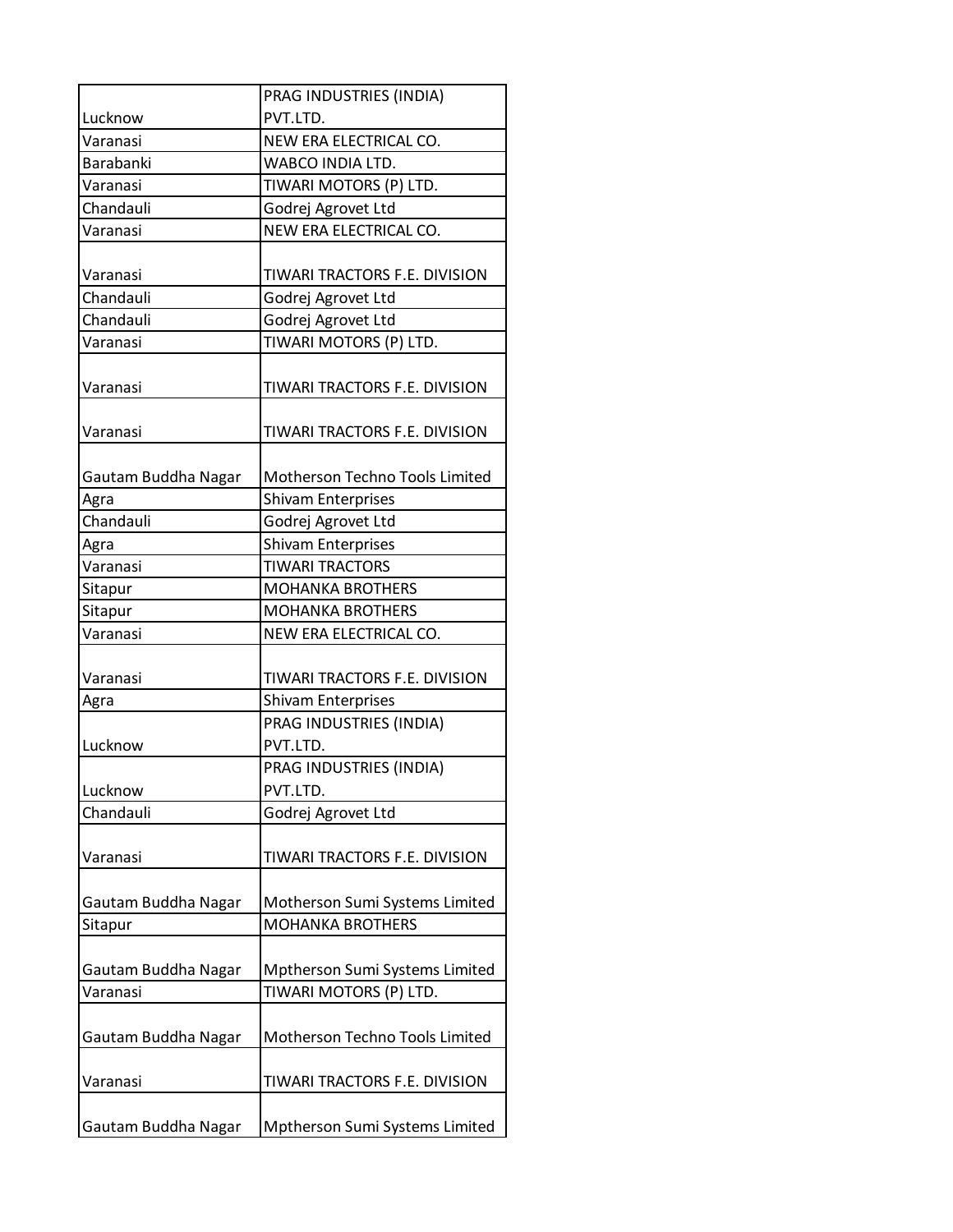| Chandauli          | Godrej Agrovet Ltd                                             |
|--------------------|----------------------------------------------------------------|
| Varanasi           | TIWARI MOTORS (P) LTD.                                         |
| Varanasi           | TIWARI TRACTORS F.E. DIVISION                                  |
| Varanasi           | TIWARI TRACTORS F.E. DIVISION                                  |
| Chandauli          | Godrej Agrovet Ltd                                             |
| Varanasi           | <b>NEW ERA ELECTRICO</b>                                       |
| Varanasi           | <b>NEW ERA ELECTRICO</b>                                       |
| Varanasi           | <b>NEW ERA ELECTRICO</b>                                       |
| <b>Bareilly</b>    | KISAN SAHKARI CHINI MILLS LTD.,<br>SEMIKHERA - BAREILLY (U.P.) |
| Varanasi           | <b>NEW ERA ELECTRICO</b>                                       |
| <b>Bareilly</b>    | KISAN SAHKARI CHINI MILLS LTD.,<br>SEMIKHERA - BAREILLY (U.P.) |
| <b>Bareilly</b>    | KISAN SAHKARI CHINI MILLS LTD.,<br>SEMIKHERA - BAREILLY (U.P.) |
| Lucknow            | MOTHERSON SUMI SYSTEMS LTD.                                    |
| Sitapur            | MOSARAM ENTERPRISES LIMITED                                    |
| <b>Bulandshahr</b> | S K UNIVERSE AUTO PRIVATE<br>LIMITED                           |
| <b>Bulandshahr</b> | S K UNIVERSE AUTO PRIVATE<br>LIMITED                           |
| Varanasi           | TIWARI MOTOR PVT. LIMITED                                      |
| Varanasi           | <b>NEW ERA ELECTRICO</b>                                       |
| Varanasi           | <b>NEW ERA ELECTRICO</b>                                       |
| Varanasi           | <b>NEW ERA ELECTRICO</b>                                       |
| Lucknow            | MOTHERSON SUMI SYSTEMS LTD.                                    |
| Varanasi           | TIWARI MOTOR PVT. LIMITED                                      |
| Deoria             | Sri Durga Electric Works                                       |
| Varanasi           | <b>NEW ERA ELECTRICO</b>                                       |
| <b>Bareilly</b>    | KISAN SAHKARI CHINI MILLS LTD.,<br>SEMIKHERA - BAREILLY (U.P.) |
| Lucknow            | MOTHERSON SUMI SYSTEMS LTD.                                    |
| Sitapur            | MOSARAM ENTERPRISES LIMITED                                    |
| Sitapur            | MOSARAM ENTERPRISES LIMITED                                    |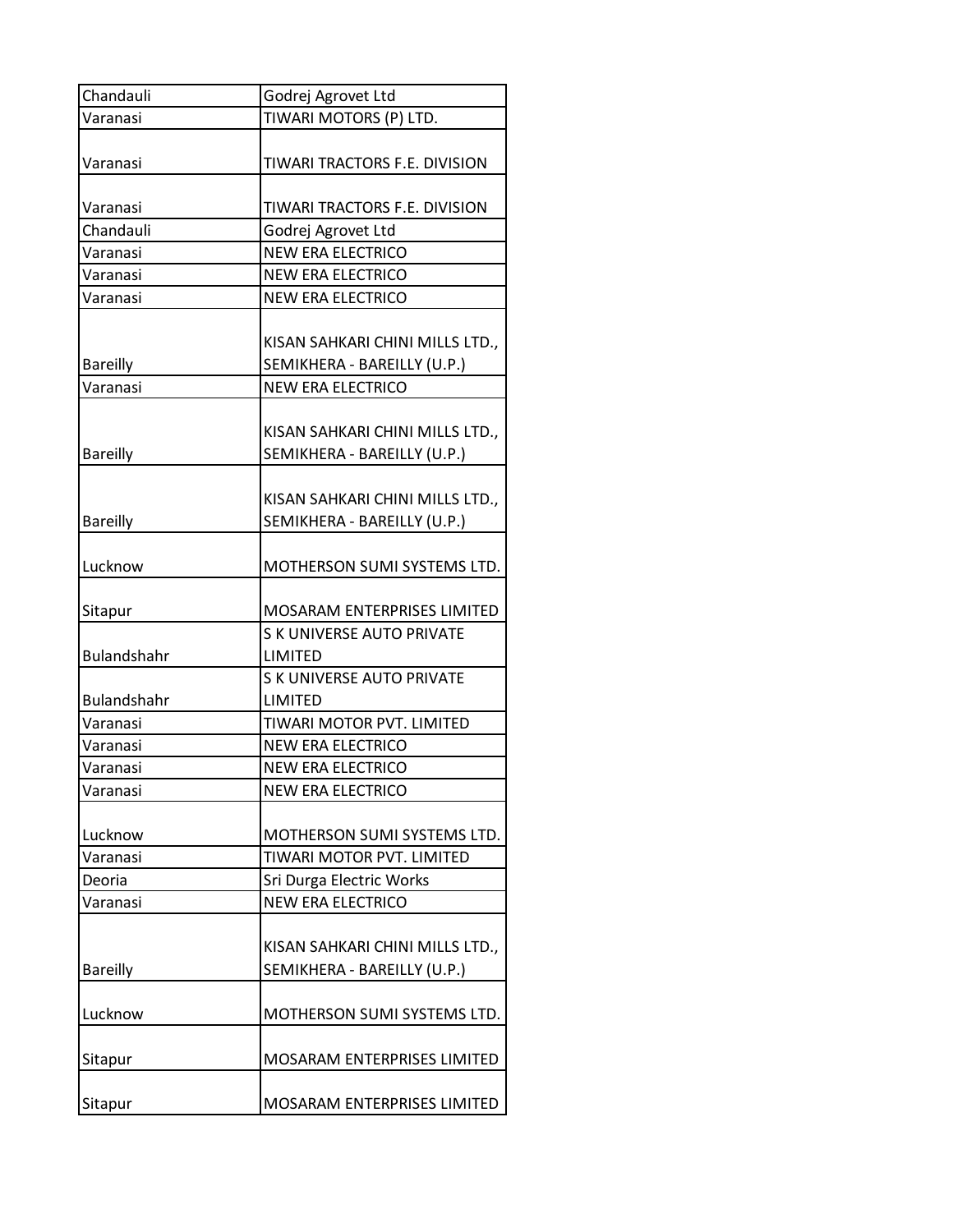| Lucknow            | <b>MOTHERSON SUMI SYSTEMS LTD.</b>            |
|--------------------|-----------------------------------------------|
|                    |                                               |
| Sitapur            | <b>MOSARAM ENTERPRISES LIMITED</b>            |
|                    | <b>S K UNIVERSE AUTO PRIVATE</b>              |
| <b>Bulandshahr</b> | LIMITED                                       |
| Varanasi           | <b>NEW ERA ELECTRICO</b>                      |
| Varanasi           | <b>NEW ERA ELECTRICO</b>                      |
| Lucknow            | <b>MOTHERSON SUMI SYSTEMS LTD.</b>            |
| Lucknow            | MOTHERSON SUMI SYSTEMS LTD.                   |
| <b>Bareilly</b>    | KISHAN SAHKARI CHINI MILLS<br>LTD. SEMI KHEDA |
| Lucknow            | MOTHERSON SUMI SYSTEMS LTD.                   |
|                    | Kishan Sahkari Chini Mills Ltd                |
| <b>Bareilly</b>    | Semi Kheda                                    |
| Varanasi           | <b>BHADOHI HOTELS LIMITED</b>                 |
|                    | <b>S K UNIVERSE AUTO PRIVATE</b>              |
| <b>Bulandshahr</b> | LIMITED                                       |
|                    | <b>S K UNIVERSE AUTO PRIVATE</b>              |
| <b>Bulandshahr</b> | LIMITED                                       |
| Varanasi           | TIWARI MOTOR PVT. LIMITED                     |
| Varanasi           | TIWARI MOTOR PVT. LIMITED                     |
| <b>Bulandshahr</b> | S k universe auto pvt ltd                     |
| Varanasi           | <b>NEW ERA ELECTRICO</b>                      |
| Varanasi           | <b>NEW ERA ELECTRICO</b>                      |
| Varanasi           | <b>NEW ERA ELECTRICO</b>                      |
| Lucknow            | MOTHERSON SUMI SYSTEMS LTD.                   |
| Varanasi           | <b>NEW ERA ELECTRICO</b>                      |
| Varanasi           | TIWARI MOTOR PVT. LIMITED                     |
| Bulandshahr        | S k universe auto pvt ltd                     |
|                    | pappu gairaj service denting                  |
| Allahabad          | centre                                        |
| Varanasi           | <b>NEW ERA ELECTRICO</b>                      |
| Varanasi           | <b>NEW ERA ELECTRICO</b>                      |
| Lucknow            | MOTHERSON SUMI SYSTEMS LTD.                   |
| Varanasi           | <b>NEW ERA ELECTRICO</b>                      |
|                    |                                               |
| <b>Bareilly</b>    | KISHAN SAHKARI CHINI MILLS LTD                |
| Lucknow            | MOTHERSON SUMI SYSTEMS LTD.                   |
| Lucknow            | MOTHERSON SUMI SYSTEMS LTD.                   |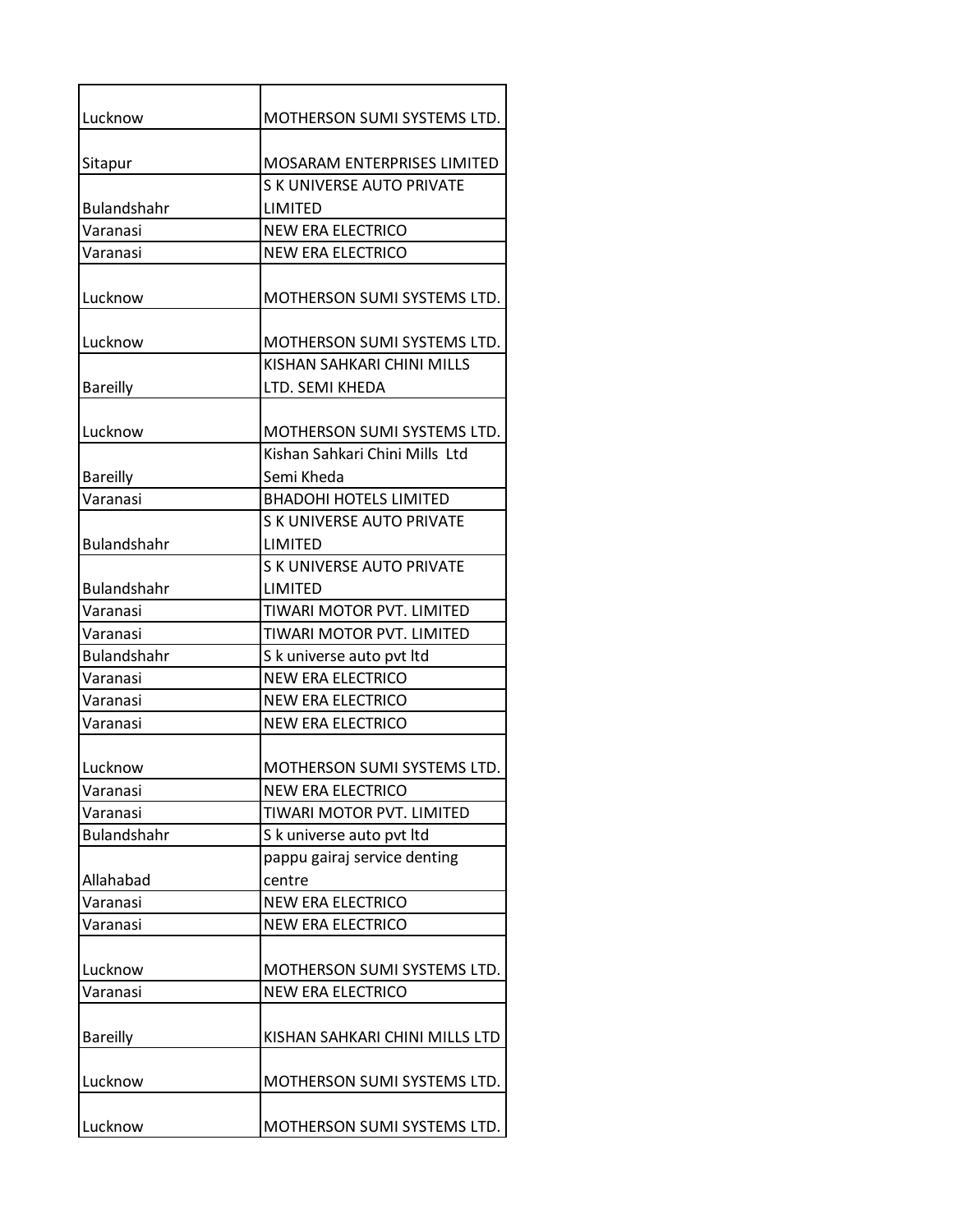| Lucknow            | MOTHERSON SUMI SYSTEMS LTD.        |
|--------------------|------------------------------------|
|                    | KISHAN SAHKARI CHINI MILLS         |
| <b>Bareilly</b>    | LTD. SEMI KHEDA                    |
| Varanasi           | <b>NEW ERA ELECTRICO</b>           |
|                    | S K UNIVERSE AUTO PRIVATE          |
| Bulandshahr        | LIMITED                            |
| Varanasi           | TIWARI MOTOR PVT. LIMITED          |
| Varanasi           | TIWARI MOTOR PVT. LIMITED          |
| Varanasi           | <b>NEW ERA ELECTRICO</b>           |
| Varanasi           | <b>NEW ERA ELECTRICO</b>           |
| Varanasi           | <b>NEW ERA ELECTRICO</b>           |
| Varanasi           | <b>NEW ERA ELECTRICO</b>           |
| Varanasi           | <b>BHADOHI HOTELS LIMITED</b>      |
| Bulandshahr        | S k universe auto pvt ltd          |
| Varanasi           | <b>NEW ERA ELECTRICO</b>           |
| Varanasi           | <b>NEW ERA ELECTRICO</b>           |
|                    |                                    |
|                    | KISAN SAHKARI CHINI MILLS LTD.,    |
| <b>Bareilly</b>    | SEMIKHERA - BAREILLY (U.P.)        |
|                    | Kishan Sahkari Chini Mills Ltd     |
| <b>Bareilly</b>    | Semi Kheda                         |
|                    |                                    |
| Sitapur            | <b>MOSARAM ENTERPRISES LIMITED</b> |
|                    | <b>S K UNIVERSE AUTO PRIVATE</b>   |
| <b>Bulandshahr</b> | LIMITED                            |
| Varanasi           | TIWARI MOTOR PVT. LIMITED          |
|                    |                                    |
|                    | KISAN SAHKARI CHINI MILLS LTD.,    |
| <b>Bareilly</b>    | SEMIKHERA - BAREILLY (U.P.)        |
| Varanasi           | BHADOHI HOTELS LIMITED             |
|                    |                                    |
| Sitapur            | <b>MOSARAM ENTERPRISES LIMITED</b> |
|                    | S K UNIVERSE AUTO PRIVATE          |
| <b>Bulandshahr</b> | LIMITED                            |
| Varanasi           | <b>NEW ERA ELECTRICO</b>           |
| Varanasi           | TIWARI MOTOR PVT. LIMITED          |
| Varanasi           | TIWARI MOTOR PVT. LIMITED          |
| Varanasi           | TIWARI MOTOR PVT. LIMITED          |
| Varanasi           | <b>NEW ERA ELECTRICO</b>           |
| Varanasi           | <b>NEW ERA ELECTRICO</b>           |
| Varanasi           | <b>NEW ERA ELECTRICO</b>           |
|                    |                                    |
| Lucknow            | <b>MOTHERSON SUMI SYSTEMS LTD.</b> |
|                    |                                    |
|                    | KISAN SAHKARI CHINI MILLS LTD.,    |
| <b>Bareilly</b>    | SEMIKHERA - BAREILLY (U.P.)        |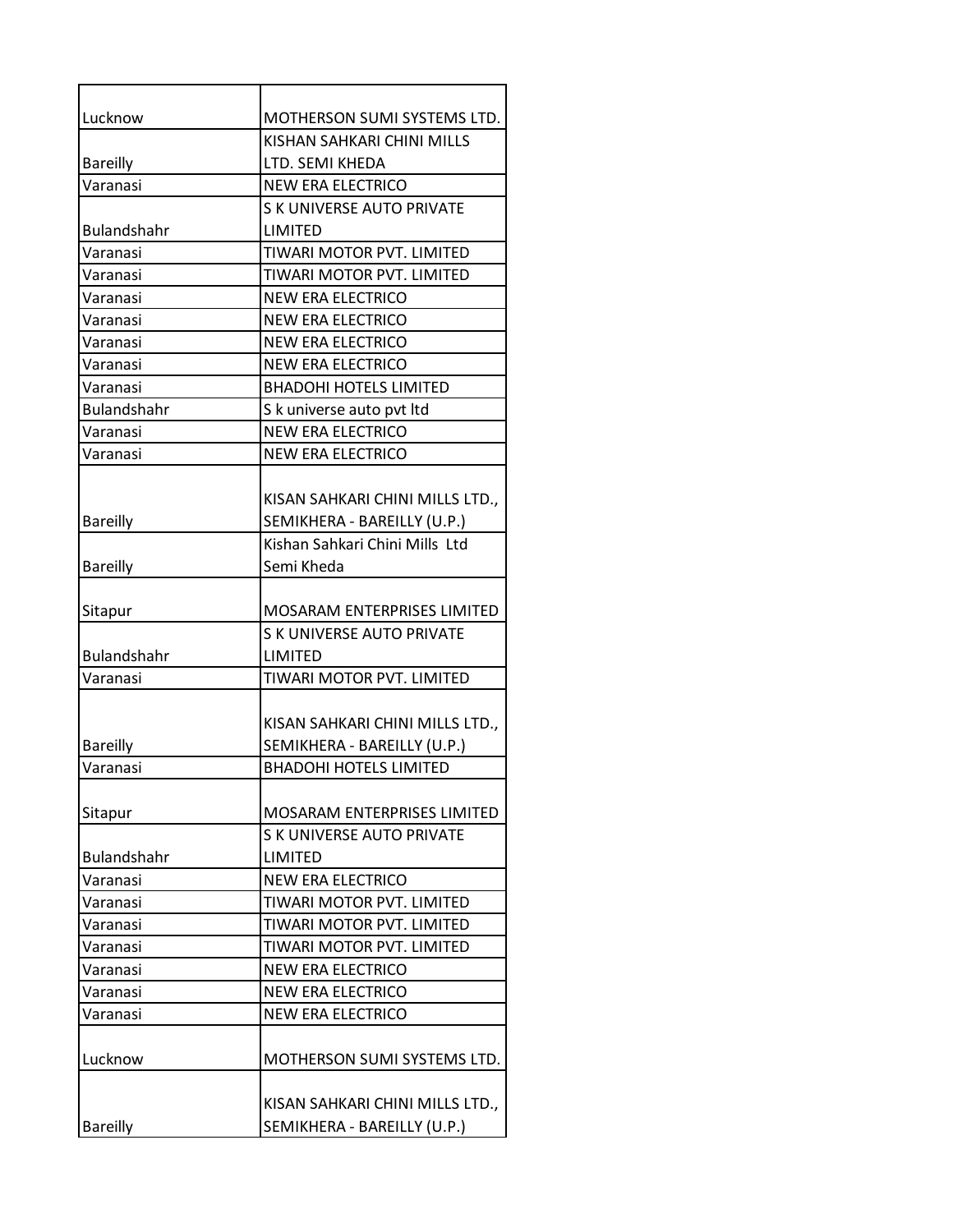| Lucknow            | MOTHERSON SUMI SYSTEMS LTD.        |
|--------------------|------------------------------------|
| Lucknow            | MOTHERSON SUMI SYSTEMS LTD.        |
|                    | KISHAN SAHKARI CHINI MILLS         |
| <b>Bareilly</b>    | LTD.                               |
| Lucknow            | <b>MOTHERSON SUMI SYSTEMS LTD.</b> |
| Sitapur            | <b>MOSARAM ENTERPRISES LIMITED</b> |
|                    | <b>S K UNIVERSE AUTO PRIVATE</b>   |
| <b>Bulandshahr</b> | LIMITED                            |
| Varanasi           | TIWARI MOTOR PVT. LIMITED          |
| Varanasi           | TIWARI MOTOR PVT. LIMITED          |
| Lucknow            | MOTHERSON SUMI SYSTEMS LTD.        |
|                    | KISHAN SAHKARI CHINI MILLS         |
| <b>Bareilly</b>    | LTD., SEMIKHERA                    |
| Lucknow            | MOTHERSON SUMI SYSTEMS LTD.        |
| Varanasi           | <b>BHADOHI HOTELS LIMITED</b>      |
|                    |                                    |
| Sitapur            | <b>MOSARAM ENTERPRISES LIMITED</b> |
|                    | <b>S K UNIVERSE AUTO PRIVATE</b>   |
| <b>Bulandshahr</b> | LIMITED                            |
| Sitapur            | <b>MOSARAM ENTERPRISES LIMITED</b> |
| Varanasi           | TIWARI MOTOR PVT. LIMITED          |
| Varanasi           | TIWARI MOTOR PVT. LIMITED          |
| Varanasi           | NEW ERA ELECTRICO                  |
| Varanasi           | <b>NEW ERA ELECTRICO</b>           |
| Varanasi           | <b>NEW ERA ELECTRICO</b>           |
|                    |                                    |
| Lucknow            | MOTHERSON SUMI SYSTEMS LTD.        |
| Sitapur            | MOSARAM ENTERPRISES LIMITED        |
|                    | Kishan Sahkari Chini Mills Ltd     |
| <b>Bareilly</b>    | Semi Kheda                         |
|                    |                                    |
| Sitapur            | MOSARAM ENTERPRISES LIMITED        |
| Varanasi           | <b>NEW ERA ELECTRICO</b>           |
|                    | <b>S K UNIVERSE AUTO PRIVATE</b>   |
| <b>Bulandshahr</b> | LIMITED                            |
|                    | <b>S K UNIVERSE AUTO PRIVATE</b>   |
| <b>Bulandshahr</b> | LIMITED                            |
| Varanasi           | <b>NEW ERA ELECTRICO</b>           |
| Varanasi           | <b>NEW ERA ELECTRICO</b>           |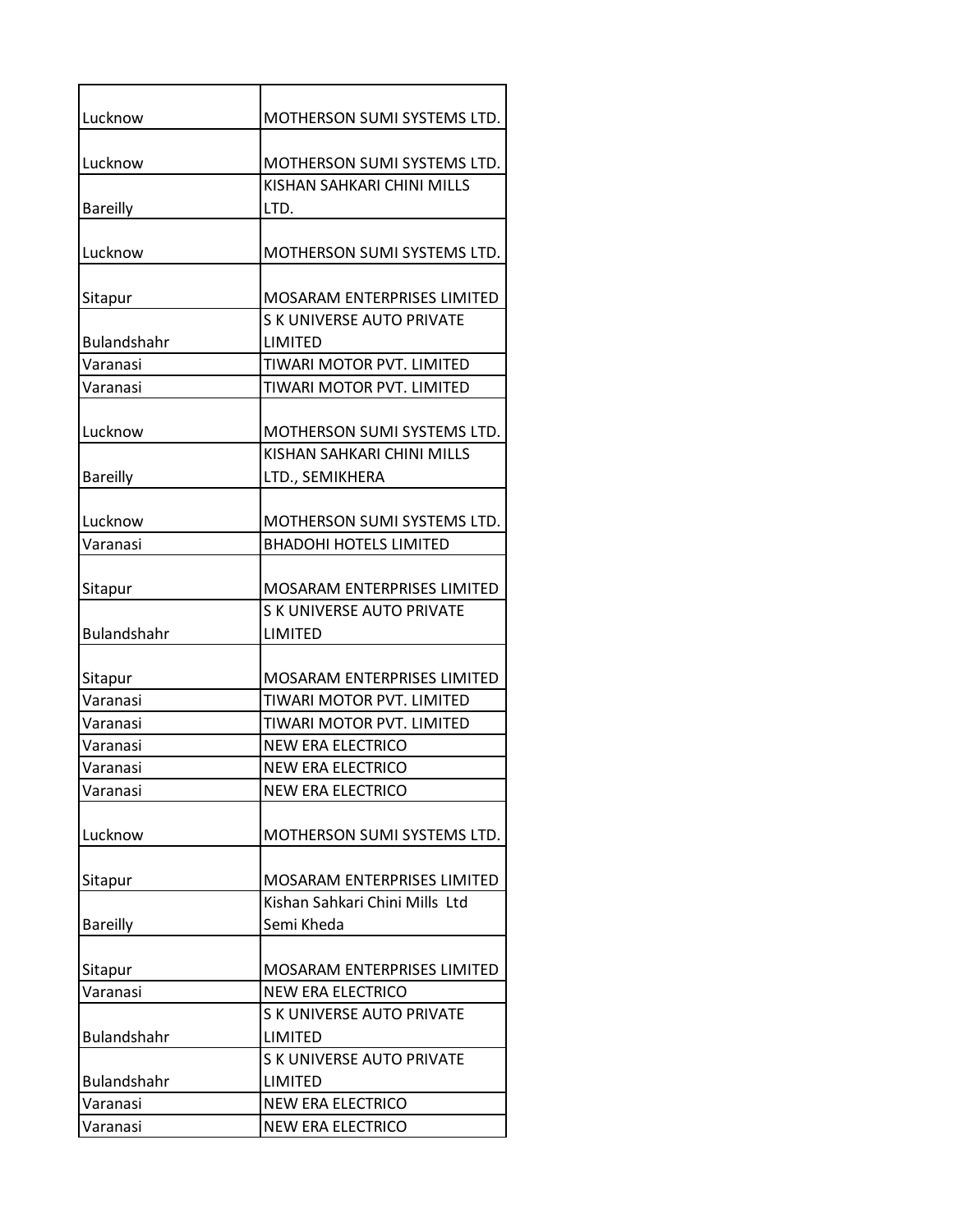| Varanasi           | TIWARI MOTOR PVT. LIMITED          |
|--------------------|------------------------------------|
| Varanasi           | <b>Bhadohi Hotels Limited</b>      |
|                    |                                    |
| Lucknow            | MOTHERSON SUMI SYSTEMS LTD.        |
| Varanasi           | <b>NEW ERA ELECTRICO</b>           |
| Varanasi           | TIWARI MOTOR PVT. LIMITED          |
| <b>Bulandshahr</b> | S k universe auto pvt ltd          |
| Deoria             | Sri Durga Electric Works           |
|                    |                                    |
| Lucknow            | MOTHERSON SUMI SYSTEMS LTD.        |
| Varanasi           | <b>NEW ERA ELECTRICO</b>           |
|                    |                                    |
| Sitapur            | MOSARAM ENTERPRISES LIMITED        |
|                    | <b>S K UNIVERSE AUTO PRIVATE</b>   |
| Bulandshahr        | LIMITED                            |
|                    | <b>S K UNIVERSE AUTO PRIVATE</b>   |
| <b>Bulandshahr</b> | LIMITED                            |
|                    | <b>S K UNIVERSE AUTO PRIVATE</b>   |
| Bulandshahr        | LIMITED                            |
| Varanasi           | TIWARI MOTOR PVT. LIMITED          |
| Varanasi           | TIWARI MOTOR PVT. LIMITED          |
| Varanasi           | TIWARI MOTOR PVT. LIMITED          |
| Varanasi           | <b>Bhadohi Hotels Limited</b>      |
| Varanasi           | <b>Bhadohi Hotels Limited</b>      |
| Deoria             | Sri Durga Electric Works           |
|                    |                                    |
|                    | R K INDUSTRIES A UNIT OF S R       |
| <b>Bareilly</b>    | CHADDHA INDUSTRIES LIMITED         |
|                    |                                    |
| Sitapur            | <b>MOSARAM ENTERPRISES LIMITED</b> |
|                    |                                    |
| Sitapur            | MOSARAM ENTERPRISES LIMITED        |
| Varanasi           | TIWARI MOTOR PVT. LIMITED          |
| Varanasi           | TIWARI MOTOR PVT. LIMITED          |
| Varanasi           | <b>NEW ERA ELECTRICO</b>           |
| Varanasi           | <b>NEW ERA ELECTRICO</b>           |
| Varanasi           | <b>NEW ERA ELECTRICO</b>           |
|                    |                                    |
|                    | KISAN SAHKARI CHINI MILLS LTD.,    |
| <b>Bareilly</b>    | SEMIKHERA - BAREILLY (U.P.)        |
|                    |                                    |
|                    | MOSARAM ENTERPRISES LIMITED        |
|                    |                                    |
| Lucknow            | MOTHERSON SUMI SYSTEMS LTD.        |
|                    | Kishan Sahkari Chini Mills Ltd     |
| <b>Bareilly</b>    | Semi Kheda                         |
| Varanasi           | <b>BHADOHI HOTELS LIMITED</b>      |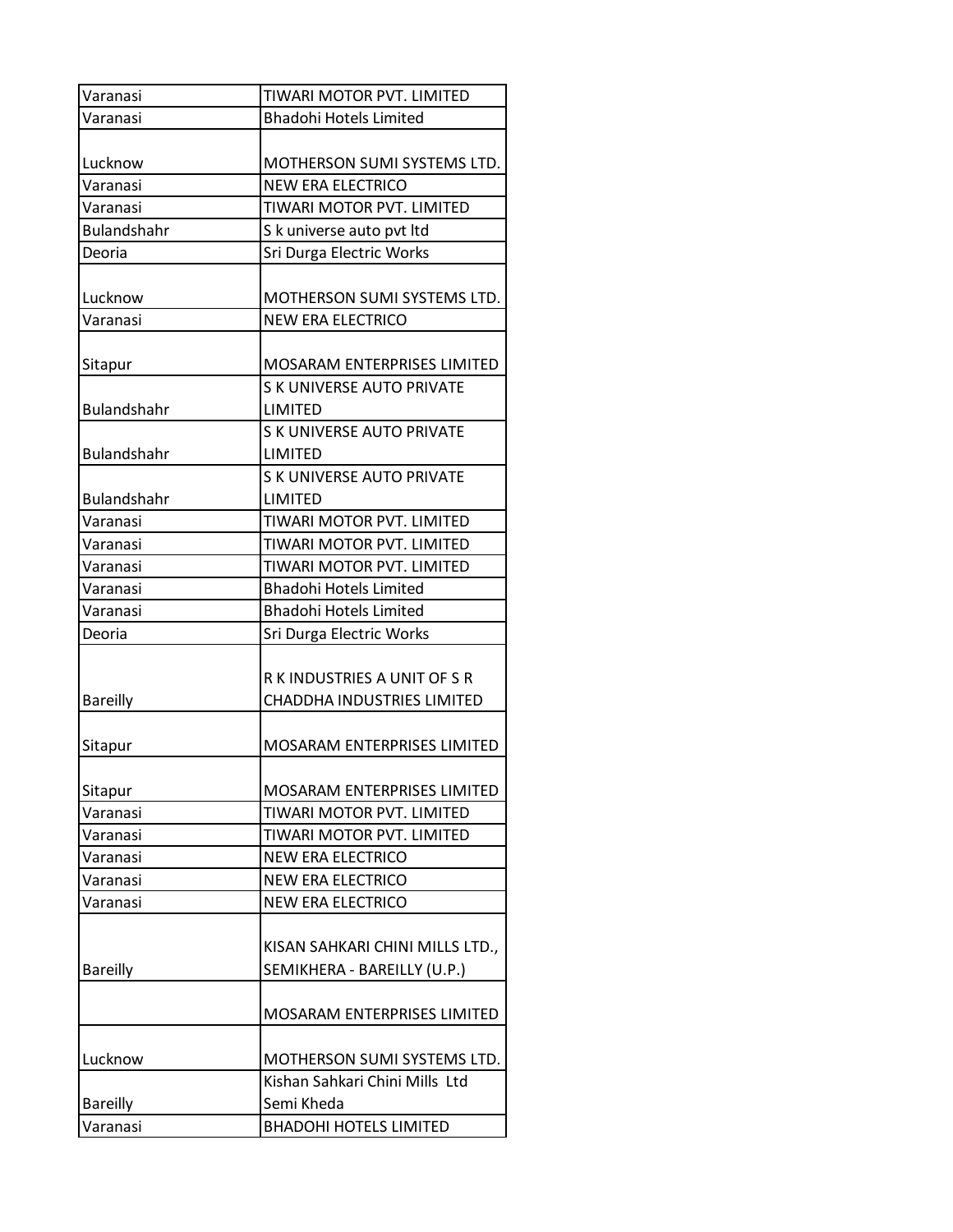| Varanasi        | TIWARI MOTOR PVT. LIMITED          |
|-----------------|------------------------------------|
| Varanasi        | TIWARI MOTOR PVT. LIMITED          |
| Varanasi        | TIWARI MOTOR PVT. LIMITED          |
| Sitapur         | MOSARAM ENTERPRISES LIMITED        |
| Sitapur         | <b>MOSARAM ENTERPRISES LIMITED</b> |
| Sitapur         | MOSARAM ENTERPRISES LIMITED        |
| Sitapur         | <b>MOSARAM ENTERPRISES LIMITED</b> |
| Sitapur         | <b>MOSARAM ENTERPRISES LIMITED</b> |
| Sitapur         | MOSARAM ENTERPRISES LIMITED        |
| Sitapur         | <b>MOSARAM ENTERPRISES LIMITED</b> |
| Sitapur         | MOSARAM ENTERPRISES LIMITED        |
| Chandauli       | Godrej Agrovet Ltd                 |
|                 | MOTHERSON SUMI SYSTEM              |
| Lucknow         | LUCKNOW                            |
|                 |                                    |
| <b>Bareilly</b> | <b>KISHAN SAHKARI CHINI MILL</b>   |
| Varanasi        | <b>BRIJLAX MOTORS PVT.LTD</b>      |
| Sitapur         | <b>MOSARAM ENTERPRISES LIMITED</b> |
|                 | KISHAN SAHKARI CHINI MILLS         |
| <b>Bareilly</b> | LTD. SEMI KHEDA                    |
| Chandauli       | Godrej Agrovet Ltd                 |
|                 | MOTHERSON SUMI SYSTEM              |
| Lucknow         | LIMITED                            |
|                 | <b>DURGA ELECTRIC WORKS</b>        |
| Deoria          | RUDRAPUR ROAD, DEORIA              |
|                 | MOTHERSON SUMI SYSTEM              |
| Lucknow         | LUCKNOW                            |
|                 | MOTHERSON SUMI SYSTEM              |
| Lucknow         | LIMITED                            |
|                 | <b>MOTHERSON SUMI SYSTEM</b>       |
| Lucknow         | LIMITED                            |
|                 | MOTHERSON SUMI SYSTEM              |
| Lucknow         | LIMITED                            |
|                 |                                    |
| Sitapur         | <b>MOSARAM ENTERPRISES LIMITED</b> |
| Baghpat         | Continental home furnishing        |
|                 |                                    |
| Sitapur         | MOSARAM ENTERPRISES LIMITED        |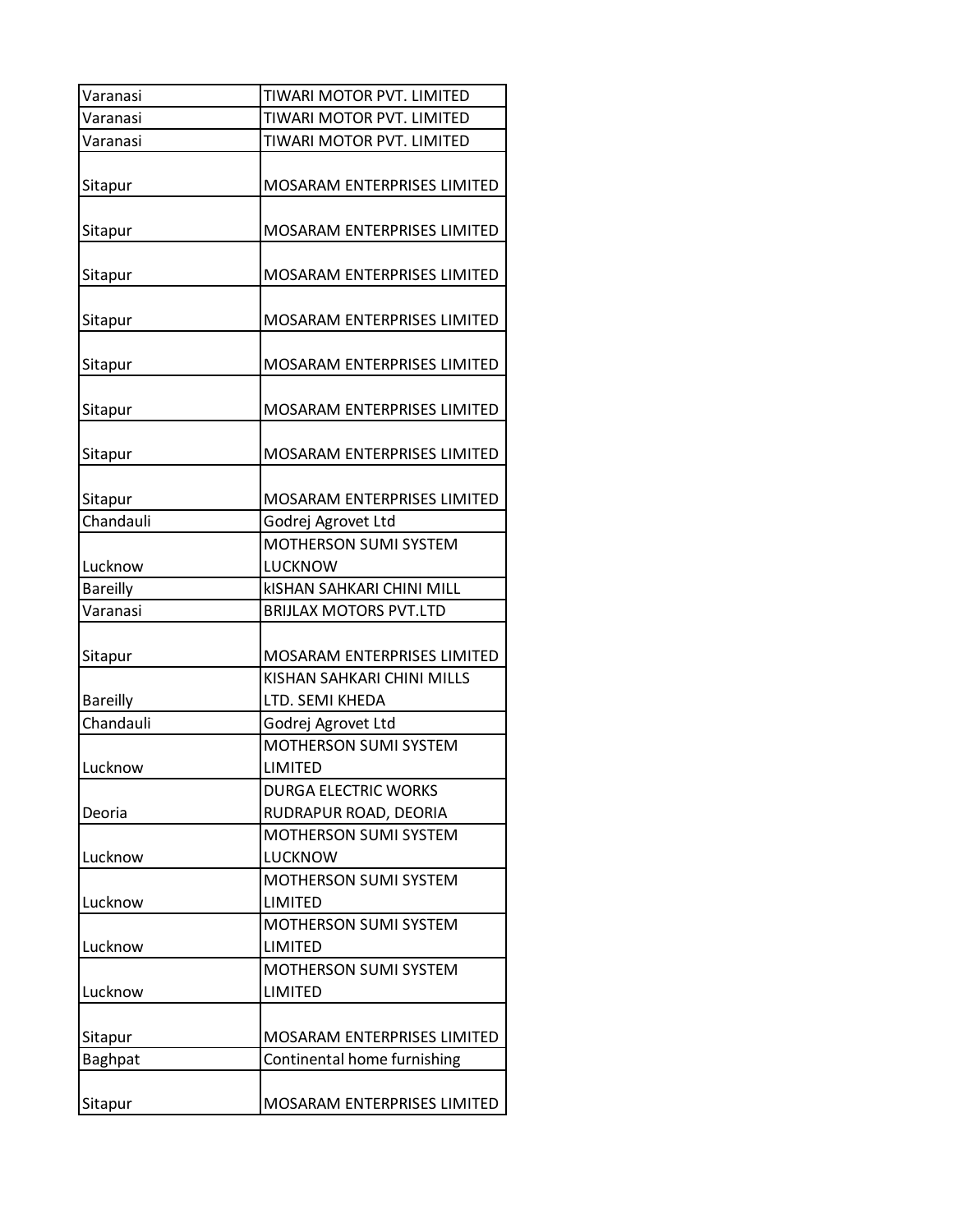| Sitapur         | MOSARAM ENTERPRISES LIMITED             |
|-----------------|-----------------------------------------|
| Chandauli       | Godrej Agrovet Ltd                      |
|                 | MOTHERSON SUMI SYSTEM                   |
| Lucknow         | LIMITED                                 |
| Baghpat         | continental home furnishings            |
| Sitapur         | MOSARAM ENTERPRISES LIMITED             |
| Sitapur         | MOSARAM ENTERPRISES LIMITED             |
| <b>Bareilly</b> | <b>kISHAN SAHKARI CHINI MILL</b>        |
|                 | <b>MOTHERSON SUMI SYSTEM</b>            |
| Lucknow         | LUCKNOW                                 |
|                 | MOTHERSON SUMI SYSTEM                   |
| Lucknow         | LIMITED                                 |
| Chandauli       | Godrej Agrovet Ltd                      |
|                 |                                         |
| Sitapur         | <b>MOSARAM ENTERPRISES LIMITED</b>      |
|                 | <b>MOTHERSON SUMI SYSTEM</b>            |
| Lucknow         | LIMITED<br><b>MOTHERSON SUMI SYSTEM</b> |
| Lucknow         | LIMITED                                 |
|                 |                                         |
| Sitapur         | MOSARAM ENTERPRISES LIMITED             |
| Varanasi        | <b>BRIJLAX MOTORS PVT.LTD</b>           |
|                 |                                         |
| Sitapur         | <b>MOSARAM ENTERPRISES LIMITED</b>      |
|                 | <b>DURGA ELECTRIC WORKS</b>             |
| Deoria          | RUDRAPUR ROAD, DEORIA                   |
|                 | <b>DURGA ELECTRIC WORKS</b>             |
| Deoria          | RUDRAPUR ROAD, DEORIA                   |
|                 | <b>MOTHERSON SUMI SYSTEM</b>            |
| Lucknow         | LIMITED                                 |
| Varanasi        | <b>BRIJLAX MOTORS PVT.LTD</b>           |
|                 | <b>DURGA ELECTRIC WORKS</b>             |
| Deoria          | RUDRAPUR ROAD, DEORIA                   |
| Varanasi        | <b>BRIJLAX MOTORS PVT.LTD</b>           |
|                 |                                         |
| Sitapur         | MOSARAM ENTERPRISES LIMITED             |
|                 | <b>MOTHERSON SUMI SYSTEM</b>            |
| Lucknow         | LUCKNOW                                 |
|                 | MOTHERSON SUMI SYSTEM                   |
| Lucknow         | LIMITED                                 |
|                 | <b>DURGA ELECTRIC WORKS</b>             |
| Deoria          | RUDRAPUR ROAD, DEORIA                   |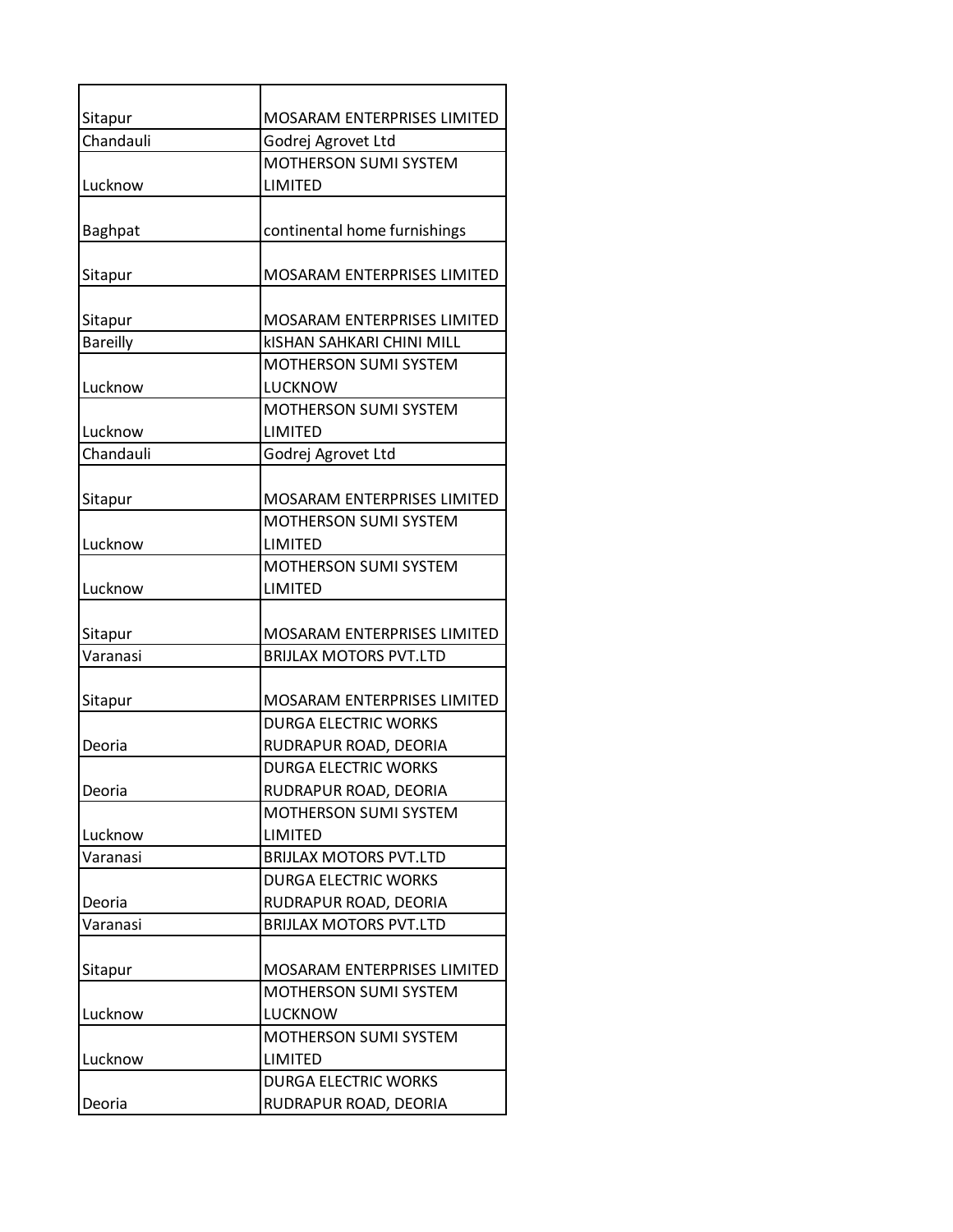|                     | KISHAN SAHKARI CHINI MILLS         |
|---------------------|------------------------------------|
| <b>Bareilly</b>     | LTD. SEMI KHEDA                    |
|                     | <b>MOTHERSON SUMI SYSTEM</b>       |
| Lucknow             | LUCKNOW                            |
|                     | <b>MOTHERSON SUMI SYSTEM</b>       |
| Lucknow             | LUCKNOW                            |
|                     |                                    |
| Sitapur             | <b>MOSARAM ENTERPRISES LIMITED</b> |
|                     | <b>MOTHERSON SUMI SYSTEM</b>       |
| Lucknow             | LUCKNOW                            |
|                     | <b>MOTHERSON SUMI SYSTEM</b>       |
| Lucknow             | LIMITED                            |
|                     | MOTHERSON SUMI SYSTEM              |
| Lucknow             | <b>LUCKNOW</b>                     |
|                     | <b>MOTHERSON SUMI SYSTEM</b>       |
| Lucknow             | LIMITED                            |
| Varanasi            | <b>BRIJLAX MOTORS PVT.LTD</b>      |
| Varanasi            | <b>BRIJLAX MOTORS PVT.LTD</b>      |
| Varanasi            | <b>BRIJLAX MOTORS PVT.LTD</b>      |
|                     | KISHAN SAHKARI CHINI MILLS         |
| <b>Bareilly</b>     | LTD. SEMIKHEDA                     |
|                     |                                    |
| Sitapur             | <b>MOSARAM ENTERPRISES LIMITED</b> |
| Sitapur             | MOSARAM ENTERPRISES LIMITED        |
| Varanasi            | <b>BRIJLAX MOTORS PVT.LTD</b>      |
| Varanasi            | <b>BRIJLAX MOTORS PVT.LTD</b>      |
| Varanasi            | <b>BRIJLAX MOTORS PVT.LTD</b>      |
| Varanasi            | <b>BRIJLAX MOTORS PVT.LTD</b>      |
|                     |                                    |
| Sitapur             | <b>MOSARAM ENTERPRISES LIMITED</b> |
| Varanasi            | <b>BRIJLAX MOTORS PVT. LTD.</b>    |
| Varanasi            | <b>BRIJLAX MOTORS PVT.LTD</b>      |
|                     |                                    |
| Sitapur             | MOSARAM ENTERPRISES LIMITED        |
|                     |                                    |
| Sitapur             | MOSARAM ENTERPRISES LIMITED        |
|                     |                                    |
| Gautam Buddha Nagar | Motherson Techno ToolsLimited      |
|                     |                                    |
| Sitapur             | <b>MOSARAM ENTERPRISES LIMITED</b> |
|                     |                                    |
| Sitapur             | <b>MOSARAM ENTERPRISES LIMITED</b> |
| Rae Bareli          | <b>SANWARIA FOODS</b>              |
| Rae Bareli          | <b>SANWARIA FOODS</b>              |
|                     |                                    |
| Gautam Buddha Nagar | Motherson Techno ToolsLimited      |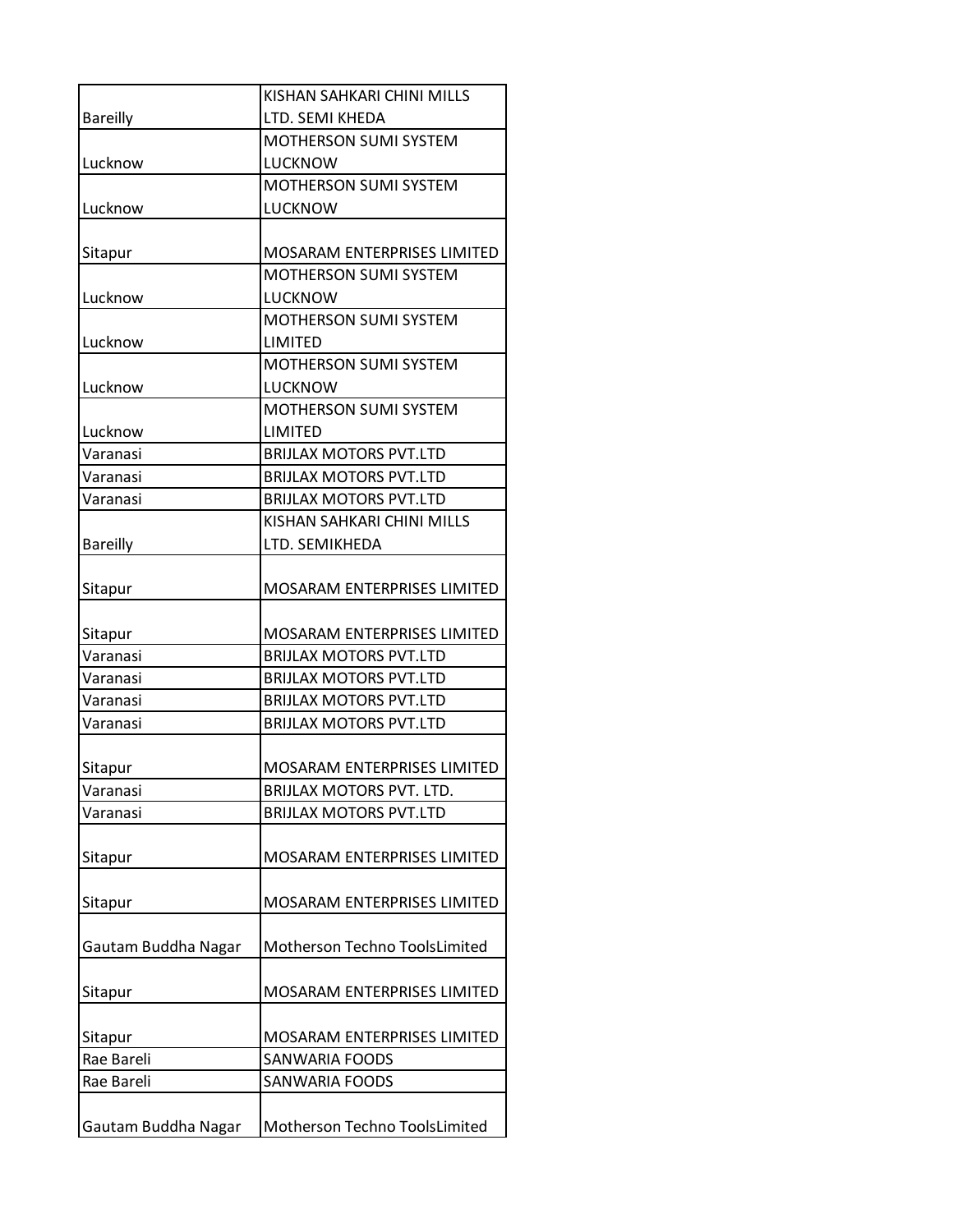| Varanasi            | <b>BRIJLAX MOTORS PVT. LTD.</b>    |
|---------------------|------------------------------------|
| Rae Bareli          | <b>SANWARIA FOODS</b>              |
|                     |                                    |
| Sitapur             | MOSARAM ENTERPRISES LIMITED        |
|                     | <b>BRIJLAX MOTOR PVT LTD</b>       |
|                     | PHOOLWARIYA ROAD LAHARTARA         |
| Varanasi            | VARANASI                           |
| Varanasi            | BRIJLAX MOTORS PVT. LTD.           |
|                     |                                    |
| Sitapur             | <b>MOSARAM ENTERPRISES LIMITED</b> |
| Varanasi            | BRIJLAX MOTORS PVT. LTD.           |
|                     |                                    |
| Gautam Buddha Nagar | Motherson Techno Tools Limited     |
|                     |                                    |
| Gautam Buddha Nagar | Motherson Techno Tools Limited     |
|                     | <b>BRIJLAX MOTOR PVT LTD</b>       |
|                     | PHOOLWARIYA ROAD LAHARTARA         |
| Varanasi            | VARANASI                           |
|                     | <b>BRIJLAX MOTOR PVT LTD</b>       |
|                     | PHOOLWARIYA ROAD LAHARTARA         |
| Varanasi            | VARANASI                           |
| Varanasi            | <b>Bhadohi Hotels Limited</b>      |
|                     | <b>BRIJLAX MOTOR PVT LTD</b>       |
|                     | PHOOLWARIYA ROAD LAHARTARA         |
| Varanasi            | VARANASI                           |
| Varanasi            | <b>Bhadohi Hotels Limited</b>      |
|                     |                                    |
| Gautam Buddha Nagar | Motherson Techno Tools Limited     |
|                     | <b>BRIJLAX MOTOR PVT LTD</b>       |
|                     | PHOOLWARIYA ROAD LAHARTARA         |
| Varanasi            | VARANASI                           |
|                     | <b>BRIJLAX MOTOR PVT LTD</b>       |
|                     | PHOOLWARIYA ROAD LAHARTARA         |
| Varanasi            | VARANASI                           |
|                     | <b>BRIJLAX MOTOR PVT LTD</b>       |
|                     | PHOOLWARIYA ROAD LAHARTARA         |
| Varanasi            | VARANASI                           |
| Agra                | HOTEL MANSINGH PALACE              |
|                     | BRIJLAX MOTORS PVT. LTD. (TATA     |
| Varanasi            | <b>AUTHORISED DEALER)</b>          |
|                     | Brijlax Motors Pvt. Ltd.           |
| Varanasi            | (Authirised TATA)                  |
| Kanpur Nagar        | <b>ANSHU METAL&amp; POLYMERS</b>   |
| Sambhal             | TATA CHEMICALS LIMITED             |
|                     |                                    |
| Gautam Buddha Nagar | Motherson Techno Tools Limited     |
| Kanpur Nagar        | <b>ANSHU METAL&amp; POLYMERS</b>   |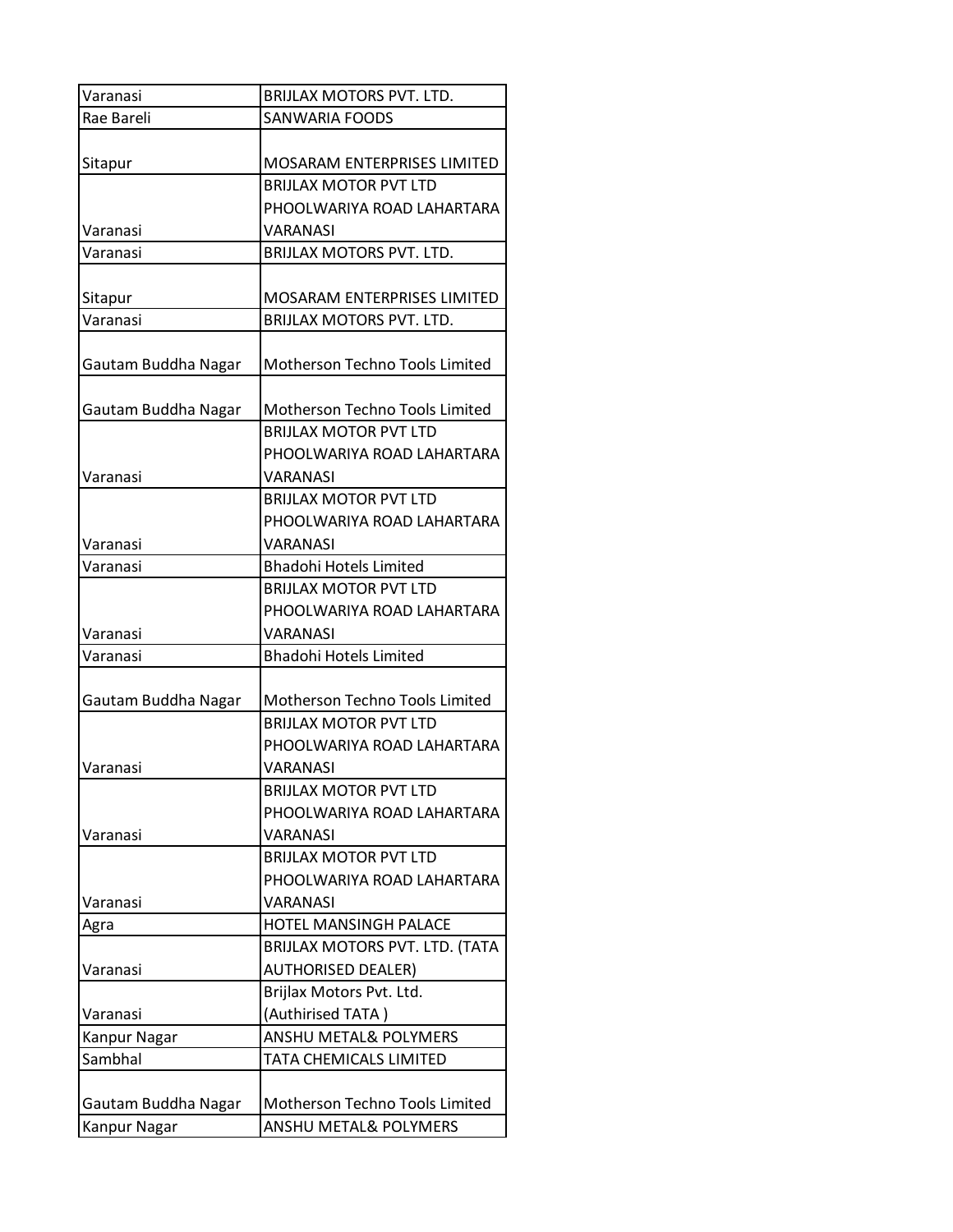| <b>Kanpur Nagar</b> | ANSHU METAL AND POLYMERS             |
|---------------------|--------------------------------------|
|                     | BRIJLAX MOTORS PVT. LTD. (TATA       |
| Varanasi            | <b>AUTHORISED DEALER)</b>            |
|                     |                                      |
| Gautam Buddha Nagar | Motherson Techno Tools Limited       |
|                     | BRIJLAX MOTORS PVT. LTD. (TATA       |
| Varanasi            | <b>AUTHORISED DEALER)</b>            |
| Sambhal             | <b>TATA CHEMICALS LIMITED</b>        |
|                     | BRIJLAX MOTORS PVT. LTD. (TATA       |
| Varanasi            | <b>AUTHORISED DEALER)</b>            |
|                     | Brijlax Motors Pvt. Ltd.             |
| Varanasi            | (Authirised TATA)                    |
| Sambhal             | TATA CHEMICALS LIMITED               |
|                     |                                      |
| Gautam Buddha Nagar | Motherson Techno Tools Limited       |
| <b>Kanpur Nagar</b> | <b>ANSHU METAL&amp; POLYMERS</b>     |
|                     |                                      |
| Gautam Buddha Nagar | Motherson Techno Tools Limited       |
| Sambhal             | TATA CHEMICALS LIMITED               |
| Sambhal             | TATA CHEMICALS LIMITED               |
| Sambhal             | TATA CHEMICALS LIMITED               |
|                     | BRIJLAX MOTORS PVT. LTD. (TATA       |
| Varanasi            | <b>AUTHORISED DEALER)</b>            |
|                     | Brijlax Motor Private Limited        |
|                     | Phulwariya Road Lahartara            |
| Varanasi            | Varanasi                             |
|                     | Brijlax Motor Private Limited        |
|                     | Phulwariya Road Lahartara            |
| Varanasi            | Varanasi                             |
| Faizabad            | SARDAR AUTO ENGG. CO.                |
|                     | <b>Brijlax Motor Private Limited</b> |
|                     | Phulwariya Road Lahartara            |
| Varanasi            | Varanasi                             |
| Faizabad            | SARDAR AUTO ENGG. CO.                |
|                     | Brijlax Motor Private Limited        |
|                     | Phulwariya Road Lahartara            |
| Varanasi            | Varanasi                             |
| Faizabad            | SARDAR AUTO ENGG. CO.                |
| Faizabad            | SARDAR AUTO ENGG. CO.                |
| Deoria              | Sri Durga Electric Works             |
| Deoria              | Sri Durga Electric Works             |
| Faizabad            | SARDAR AUTO ENGG. CO.                |
| Faizabad            | SARDAR AUTO ENGG. CO.                |
| Kanpur Dehat        | ANSHU METAL & POLYMERS               |
|                     |                                      |
| Rae Bareli          | Shree Man Mohan Foods Pvt Ltd        |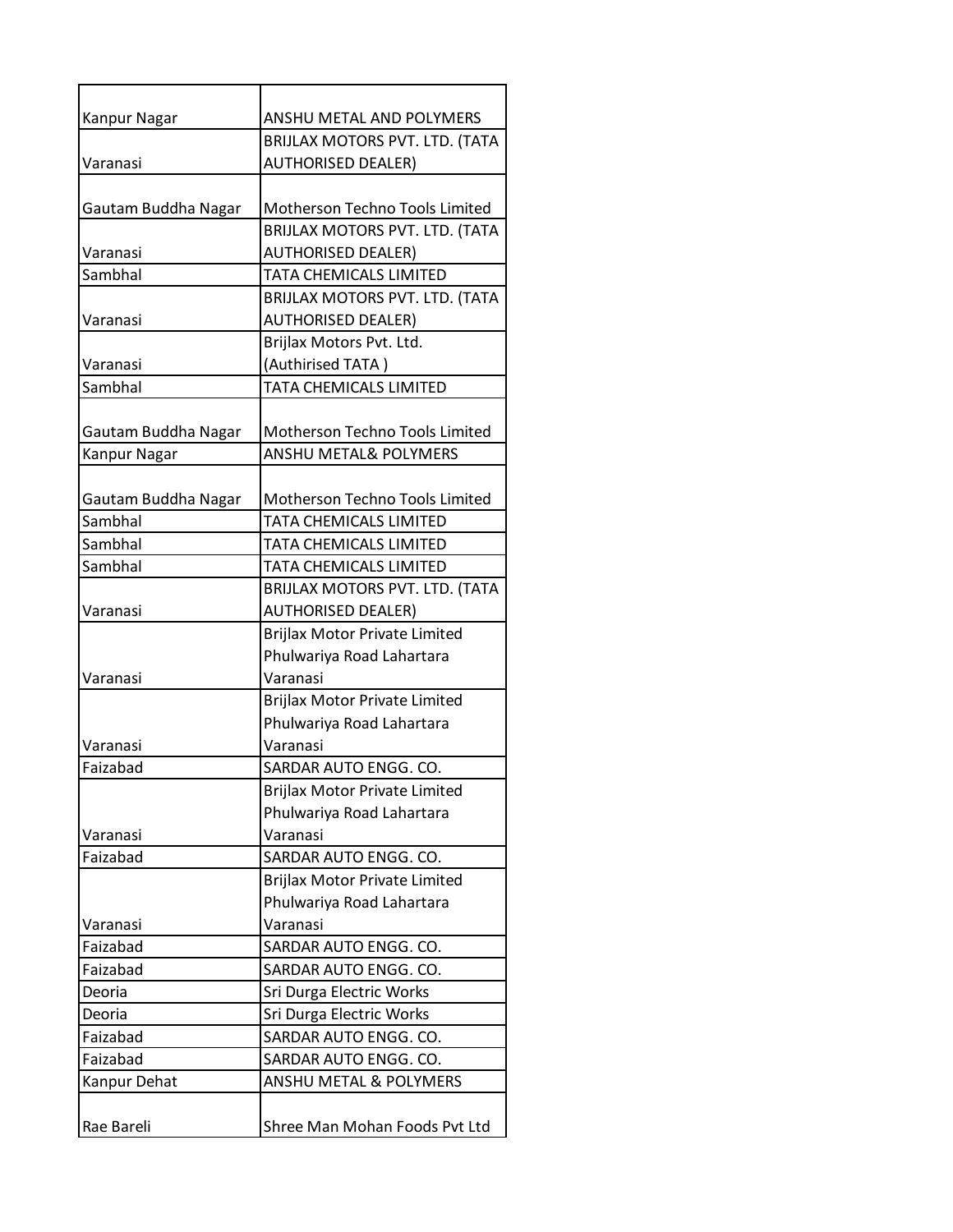| Faizabad     | SARDAR AUTO ENGG.                 |
|--------------|-----------------------------------|
| Deoria       | Sri Durga Electric Works          |
| Agra         | <b>Shivam Enterprises</b>         |
| Deoria       | Sri Durga Electric Works          |
| Deoria       | SRI DURGA ELECTRIC WORKS          |
| Deoria       | SriDurgaElecricWorks              |
| Faizabad     | SARDAR AUTO ENGG.                 |
| Deoria       | Sri Durga Electric Works          |
| Deoria       | Sri Durga Electric Works          |
| Deoria       | Sri Durga Electric Works          |
| Deoria       | SriDurgaElecricWorks              |
| Agra         | <b>Shivam Enterprises</b>         |
| Agra         | <b>Shivam Enterprises</b>         |
|              | MOTHERSON SUMI SYSTEMS            |
| Lucknow      | <b>UNIT LUCKNOW</b>               |
| Rae Bareli   | Shree Man Mohan Foods Pvt Ltd     |
| Faizabad     | SARDAR AUTO ENGG.                 |
| Kanpur Nagar | <b>ANSHU METAL &amp; POLYMERS</b> |
|              |                                   |
| Rae Bareli   | Shree Man Mohan Foods Pvt Ltd     |
| Kanpur Nagar | ANSHU METAL & POLYMERS            |
|              | KAUTUKI AGRO PRODUCTS PVT.        |
| Mau          | LTD.                              |
| Kanpur Nagar | Navjeet Industries                |
| Faizabad     | SARDAR AUTO ENGG.                 |
|              |                                   |
| Rae Bareli   | Shree Man Mohan Foods Pvt Ltd     |
| Faizabad     | SARDAR AUTO ENGG.                 |
| Faizabad     | SARDAR AUTO ENGG. CO.             |
| Faizabad     | SARDAR AUTO ENGG. CO.             |
| Faizabad     | SARDAR AUTO ENGG. CO.             |
| Faizabad     | SARDAR AUTO ENGG. CO.             |
|              | SARDAR AUTO ENGG. CO. CIVIL       |
| Faizabad     | LINES FAIZABAD                    |
| Faizabad     | SARDAR AUTO ENGG. CO.             |
| Faizabad     | SARDAR AUTO ENGG. CO.             |
| Faizabad     | SARDAR AUTO ENGG. CO.             |
|              |                                   |
|              | MORADABAD DUGDH UTPADAK           |
| Moradabad    | SAHKARI SANGH LTD.                |
|              |                                   |
|              | MORADABAD DUGDH UTPADAK           |
| Moradabad    | SAHKARI SANGH LTD.                |
|              |                                   |
|              | MORADABAD DUGDH UTPADAK           |
| Moradabad    | SAHKARI SANGH LTD.                |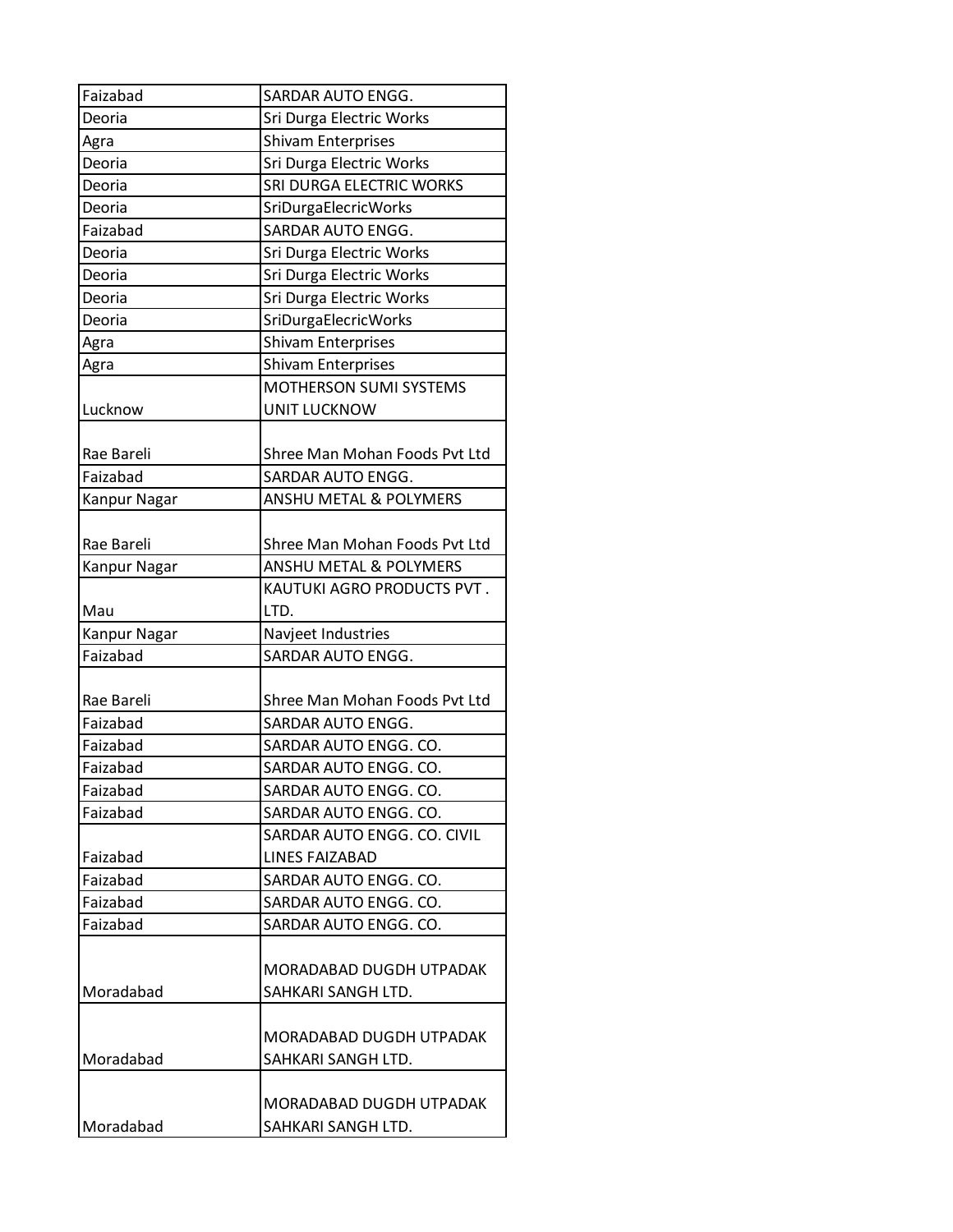|               | MORADABAD DUGDH UTPADAK            |
|---------------|------------------------------------|
| Moradabad     | SAHKARI SANGH LTD.                 |
|               |                                    |
|               | MORADABAD DUGDH UTPADAK            |
| Moradabad     | SAHKARI SANGH LTD.                 |
| Jhansi        | PRINCE ELECTRONICS                 |
|               |                                    |
| Allahabad     | RELIANCE INDUSTRIES LIMITED        |
| Allahabad     | <b>Premier Conductors Pvt Ltd</b>  |
| Mau           | SANJEEV KUMAR SINGH                |
|               |                                    |
| Allahabad     | AVADH BUILDING CONSTRUCTION        |
| Jhansi        | PRINCE ELECTRONICS                 |
| Allahabad     | <b>AVADH BUILDING CONSTRUCTION</b> |
| Allahabad     | AVADH BUILDING CONSTRUCTION        |
| Jhansi        | PRINCE ELECTRONICS                 |
|               | Cinni Eng Works Korouta Lohta      |
| Varanasi      | Varanasi                           |
| <b>Budaun</b> | raj gupta                          |
| Jhansi        | PRINCE ELECTRONICS                 |
| Jhansi        | PRINCE ELECTRONICS                 |
| Allahabad     | AVADH BUILDING CONSTRUCTION        |
|               | Cinni Eng Works Korouta Lohta      |
| Varanasi      | Varanasi                           |
|               | Cinni Eng Works Korouta Lohta      |
| Varanasi      | Varanasi                           |
| Deoria        | SRI DURGA ELECTRIC WORKS           |
| Jhansi        | PRINCE ELECTRONICS                 |
| Allahabad     | <b>AVADH BUILDING CONSTRUCTION</b> |
| Jhansi        | PRINCE ELECTRONICS                 |
| Jhansi        | PRINCE ELECTRONICS                 |
|               |                                    |
| Allahabad     | AVADH BUILDING CONSTRUCTION        |
| Mirzapur      | sokhi Engineering                  |
| Allahabad     | RELIANCE INDUSTRIES LIMITED        |
| Deoria        | SRI DURGA ELECTRIC WORKS           |
| Deoria        | SRI DURGA ELECTRIC WORKS           |
|               | Tiger Sons Glass Industries Pvt.   |
| Firozabad     | Ltd.                               |
|               | Tiger Sons Glass Industries Pvt.   |
| Firozabad     | Ltd.                               |
|               |                                    |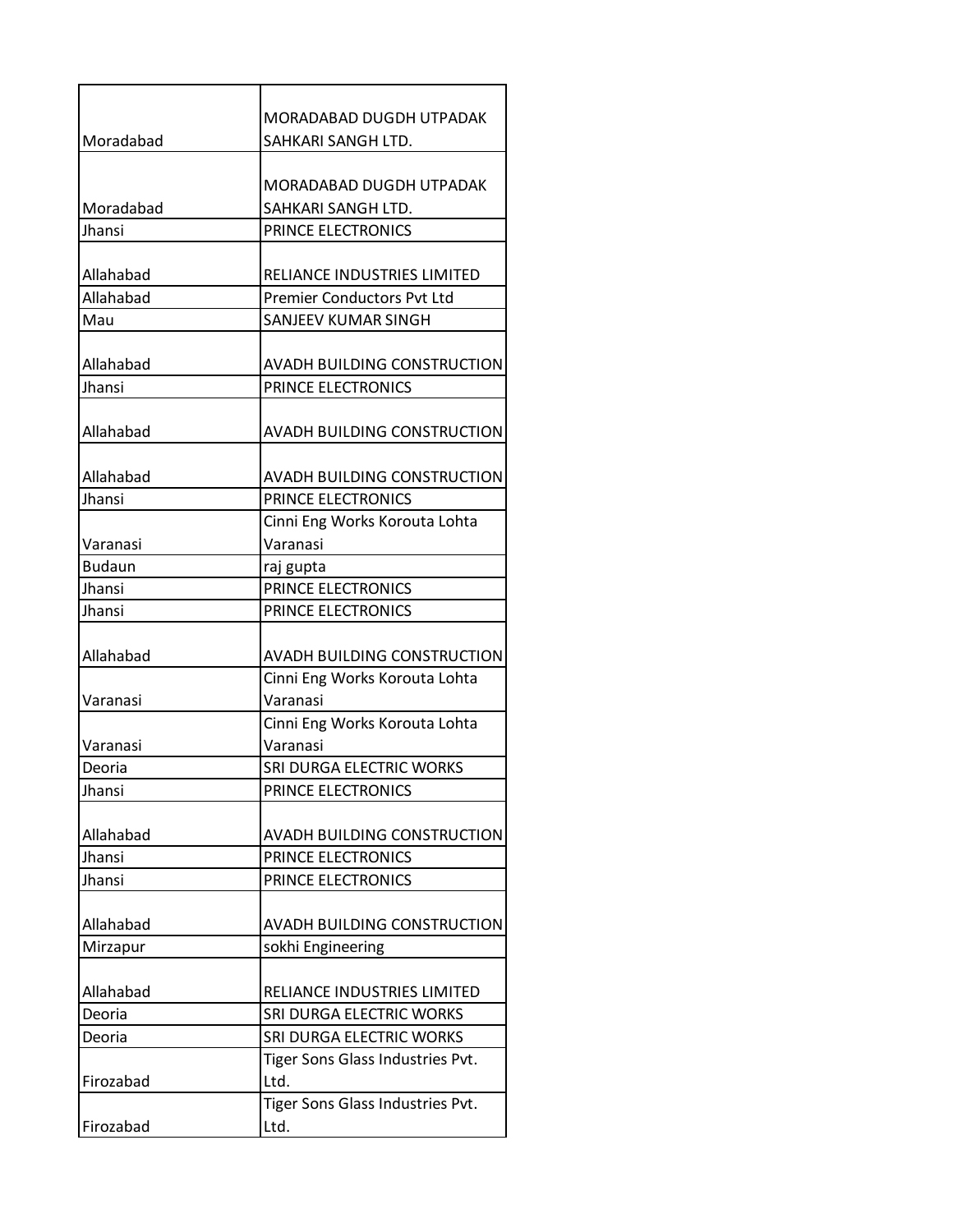|            | Cinni Eng Works Korouta Lohta    |
|------------|----------------------------------|
| Varanasi   | Varanasi                         |
|            | Tiger Sons Glass Industries Pvt. |
| Firozabad  | Ltd.                             |
|            | Tiger Sons Glass Industries Pvt. |
| Firozabad  | Ltd.                             |
|            | Tiger Sons Glass Industries Pvt. |
| Firozabad  | Ltd.                             |
|            | Tiger Sons Glass Industries Pvt. |
| Firozabad  | Ltd.                             |
| Mirzapur   | <b>GO ELECTRICALS</b>            |
| Mirzapur   | <b>GO ELECTRICALS</b>            |
| Mirzapur   | <b>Thakur Engineering</b>        |
| Mirzapur   | <b>Thakur Engineering</b>        |
|            | <b>BAJAJ HINDUSTHAN SUGAR</b>    |
| Saharanpur | LIMITED, UNIT- GANGNAULI         |
| Mirzapur   | <b>GO ELECTRICALS</b>            |
| Mirzapur   | <b>Thakur Engineering</b>        |
|            |                                  |
|            | <b>BAJAJ HINDUSTHAN SUGAR</b>    |
|            | LIMITED, GANGNAULI, POST-        |
| Saharanpur | TANSHIPUR, DISTT. - SAHARANPUR   |
| Mirzapur   | <b>GO ELECTRICALS</b>            |
|            | <b>BAJAJ HINDUSTHAN SUGAR</b>    |
| Saharanpur | LIMITED, UNIT- GANGNAULI         |
| Mirzapur   | <b>Thakur Engineering</b>        |
| Mirzapur   | <b>Thakur Engineering</b>        |
| Mirzapur   | <b>Thakur Engineering</b>        |
| Mirzapur   | <b>GO ELECTRICALS</b>            |
| Mirzapur   | <b>GO ELECTRICALS</b>            |
| Ghaziabad  | ALIEN ENERGY PVT LTD.            |
| Mirzapur   | <b>Thakur Engineering</b>        |
| Mirzapur   | <b>Thakur Engineering</b>        |
| Mirzapur   | <b>Thakur Engineering</b>        |
| Mirzapur   | <b>THAKUR ENGINEERING</b>        |
| Mirzapur   | <b>GO ELECTRICALS</b>            |
| Mirzapur   | <b>THAKUR ENGINEERING</b>        |
| Mirzapur   | <b>GO ELECTRICALS</b>            |
| Mirzapur   | <b>THAKUR ENGINEERING</b>        |
| Mirzapur   | <b>THAKUR ENGINEERING</b>        |
| Mirzapur   | <b>GO ELECTRICALS</b>            |
| Ghaziabad  | ALIEN ENERGY PVT LTD             |
|            | <b>BAJAJ HINDUSTHAN SUGAR</b>    |
| Saharanpur | <b>LIMITED</b>                   |
|            | <b>BAJAJ HINDUSTHAN SUGAR</b>    |
| Saharanpur | <b>LIMITED</b>                   |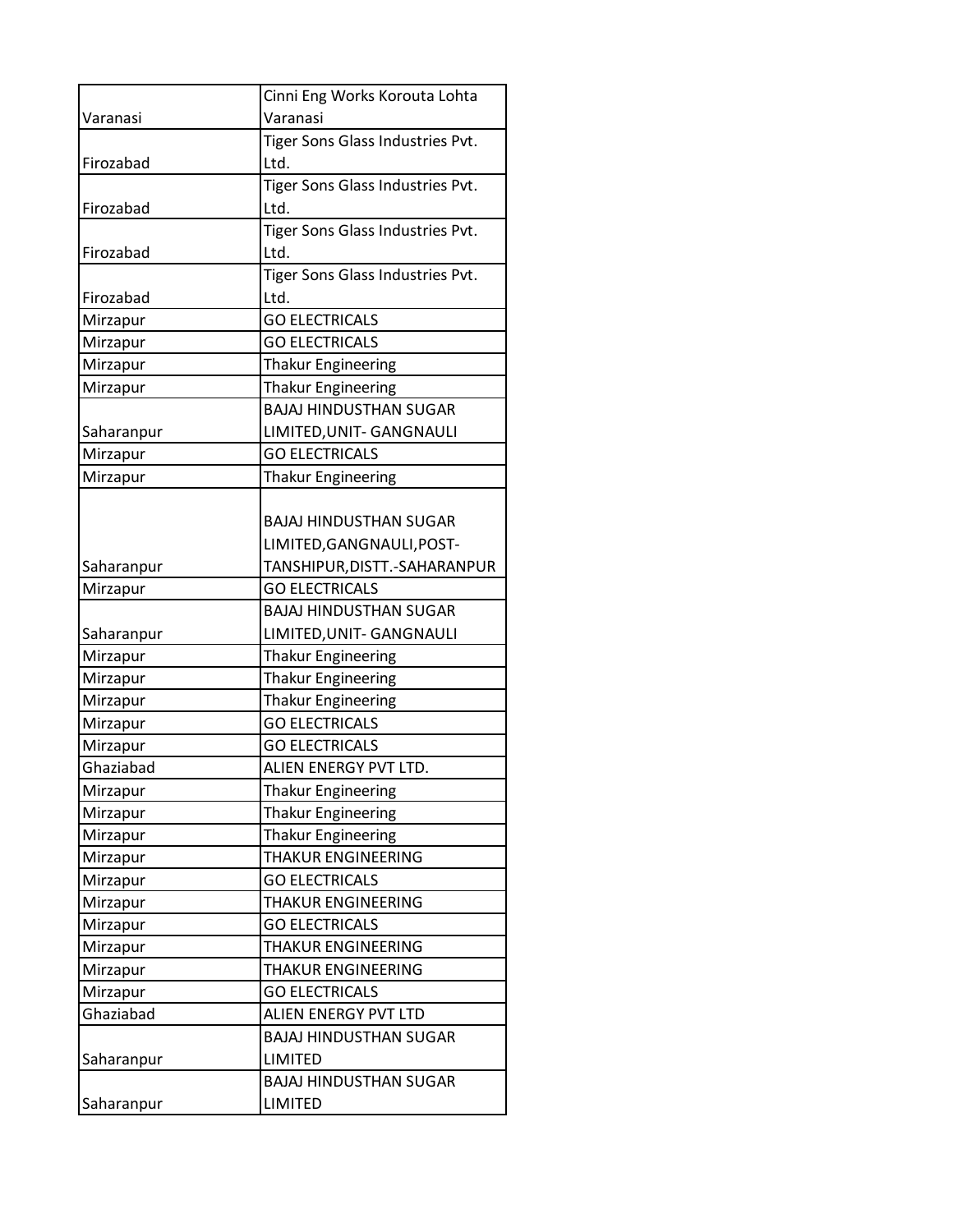|            | <b>BAJAJ HINDUSTHAN SUGAR</b> |
|------------|-------------------------------|
| Saharanpur | LIMITED                       |
| Mirzapur   | <b>GO ELECTRICALS</b>         |
| Mirzapur   | <b>Thakur Engineering</b>     |
| Mirzapur   | <b>Thakur Engineering</b>     |
| Ghaziabad  | ALIEN ENERGY PVT LTD          |
| Ghaziabad  | <b>ALIEN ERERGY PVT LTD</b>   |
| Mirzapur   | <b>Thakur Engineering</b>     |
| Lucknow    | <b>BOBY ELECTRONICS</b>       |
| Lucknow    | <b>Boby Electronics</b>       |
| Lucknow    | <b>Boby Electronics</b>       |
| Lucknow    | <b>Boby Electronics</b>       |
| Rae Bareli | <b>Techno Enterprises</b>     |
| Rae Bareli | <b>Techno Enterprises</b>     |
| Lucknow    | <b>BOBY ELECTRONICS</b>       |
| Rae Bareli | <b>Techno Enterprises</b>     |
| Lucknow    | <b>Boby Electronics</b>       |
| Lucknow    | <b>BOBY ELECTRONICS</b>       |
| Lucknow    | <b>BOBY ELECTRONICS</b>       |
|            |                               |
| Ghaziabad  | SPARK ENGINEERING PVT. LTD.   |
| Lucknow    | <b>Boby Electronics</b>       |
| Lucknow    | <b>Boby Electronics</b>       |
| Lucknow    | <b>BOBY ELECTRONICS</b>       |
| Lucknow    | <b>Boby Electronics</b>       |
| Lucknow    | <b>Boby Electronics</b>       |
| Lucknow    | <b>Boby Electronics</b>       |
| Lucknow    | <b>Boby Electronics</b>       |
| Lucknow    | <b>Boby Electronics</b>       |
| Lucknow    | <b>BOBY ELECTRONICS</b>       |
| Rae Bareli | <b>Techno Enterprises</b>     |
| Lucknow    | <b>Boby Electronics</b>       |
| Lucknow    | <b>BOBY ELECTRONICS</b>       |
| Lucknow    | <b>BOBY ELECTRONICS</b>       |
|            |                               |
| Ghaziabad  | SPARK ENGINEERING PVT. LTD.   |
|            |                               |
| Ghaziabad  | SPARK ENGINEERING PVT. LTD.   |
| Lucknow    | <b>Boby Electronics</b>       |
| Lucknow    | <b>Boby Electronics</b>       |
|            |                               |
| Ghaziabad  | SPARK ENGINEERING PVT. LTD.   |
| Lucknow    | <b>Boby Electronics</b>       |
|            | Cinni Eng Works Korouta Lohta |
| Varanasi   | Varanasi                      |
| Lucknow    | <b>Boby Electronics</b>       |
| Lucknow    | <b>Boby Electronics</b>       |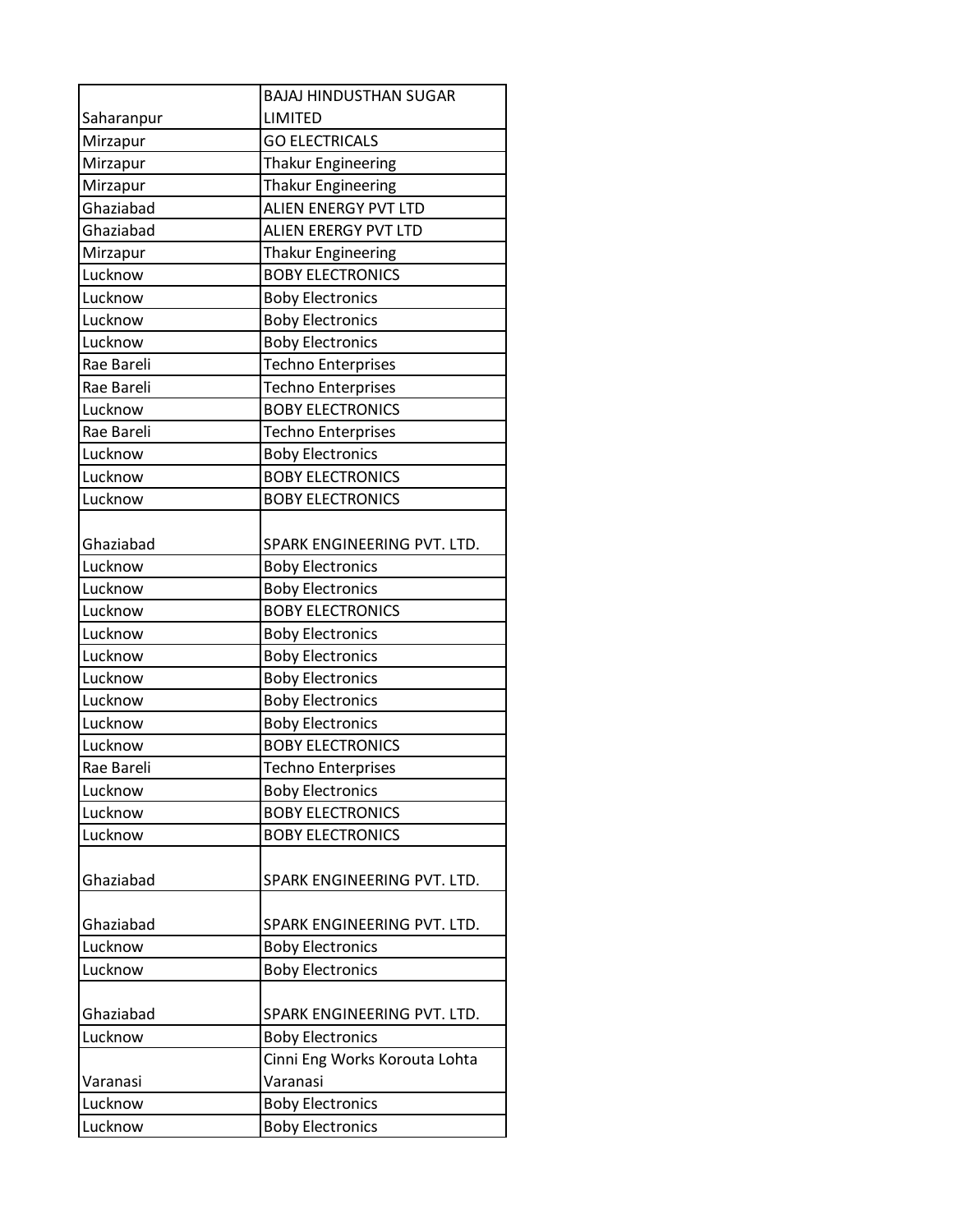|           | Cinni Eng Works Korouta Lohta |
|-----------|-------------------------------|
| Varanasi  | Varanasi                      |
| Lucknow   | <b>Boby Electronics</b>       |
| Lucknow   | <b>Boby Electronics</b>       |
| Lucknow   | <b>Boby Electronics</b>       |
| Lucknow   | <b>Boby Electronics</b>       |
| Lucknow   | <b>Boby Electronics</b>       |
|           | Cinni Eng Works Korouta Lohta |
| Varanasi  | Varanasi                      |
|           | Cinni Eng Works Korouta Lohta |
| Varanasi  | Varanasi                      |
|           | Cinni Eng Works Korouta Lohta |
| Varanasi  | Varanasi                      |
| Lucknow   | <b>Boby Electronics</b>       |
|           | Cinni Eng Works Korouta Lohta |
| Varanasi  | Varanasi                      |
|           | Cinni Eng Works Korouta Lohta |
| Varanasi  | Varanasi                      |
| Lucknow   | <b>Boby Electronics</b>       |
| Lucknow   | <b>Boby Electronics</b>       |
| Lucknow   | <b>Boby Electronics</b>       |
| Lucknow   | <b>Boby Electronics</b>       |
| Ghaziabad | <b>BHUSHAN STEEL LIMITED</b>  |
| Allahabad | <b>SUN ENTERPRISES</b>        |
| Lucknow   | <b>Boby Electronics</b>       |
| Lucknow   | <b>Boby Electronics</b>       |
| Lucknow   | <b>Boby Electronics</b>       |
| Lucknow   | <b>Boby Electronics</b>       |
|           | Cinni Eng Works Korouta Lohta |
| Varanasi  | Varanasi                      |
| Lucknow   | <b>Boby Electronics</b>       |
| Ghaziabad | <b>BHUSHAN STEEL LIMITED</b>  |
|           | Cinni Eng Works Korouta Lohta |
| Varanasi  | Varanasi                      |
| Lucknow   | <b>Boby Electronics</b>       |
| Lucknow   | <b>Boby Electronics</b>       |
| Ghaziabad | <b>BHUSHAN STEEL LIMITED</b>  |
|           | Cinni Eng Works Korouta Lohta |
| Varanasi  | Varanasi                      |
|           | Cinni Eng Works Korouta Lohta |
| Varanasi  | Varanasi                      |
| Lucknow   | <b>Boby Electronics</b>       |
|           | Cinni Eng Works Korouta Lohta |
| Varanasi  | Varanasi                      |
| Lucknow   | <b>Boby Electronics</b>       |
| Lucknow   | <b>Boby Electronics</b>       |
| Lucknow   | <b>Boby Electronics</b>       |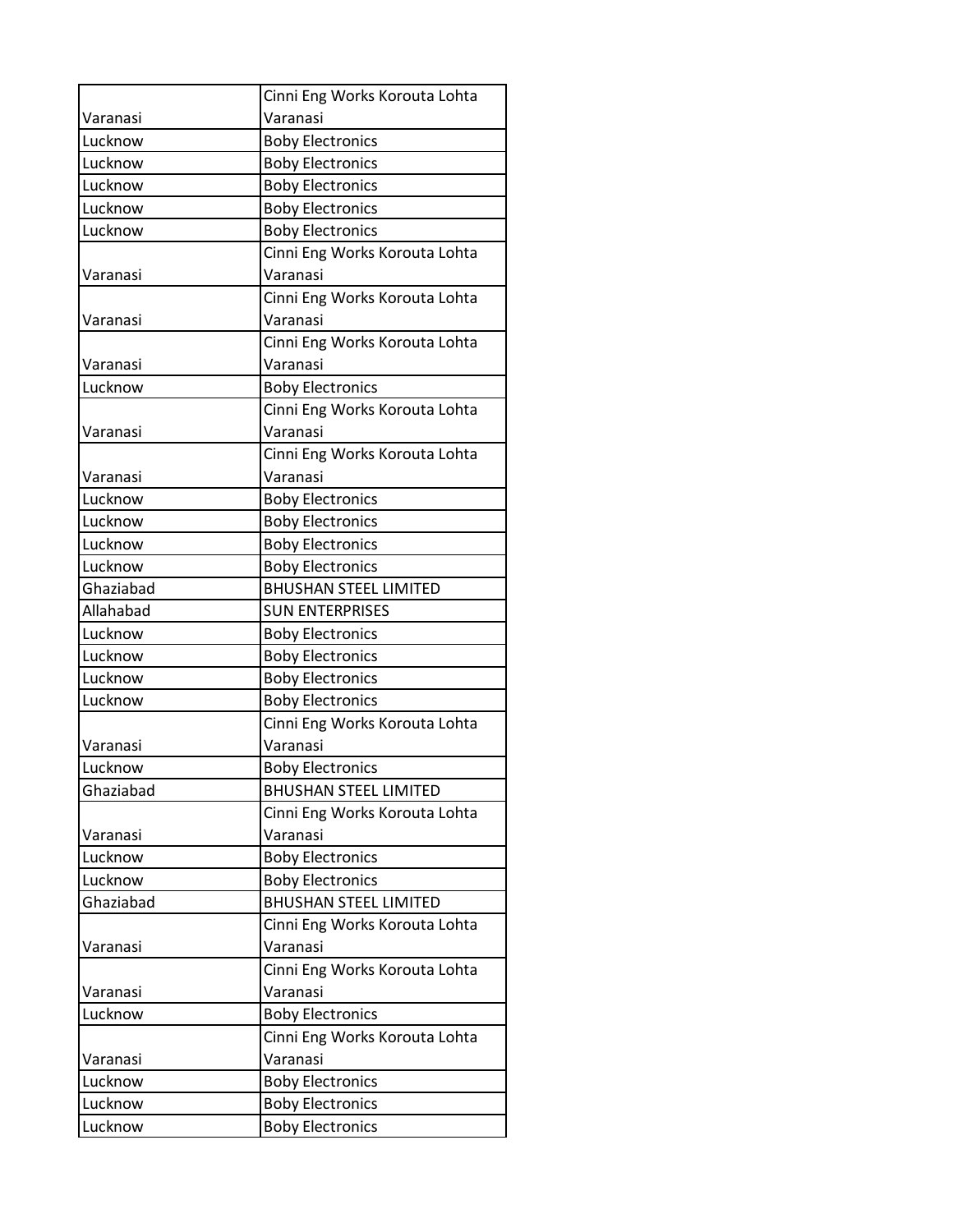|                     | Cinni Eng Works Korouta Lohta             |
|---------------------|-------------------------------------------|
| Varanasi            | Varanasi                                  |
| Lucknow             | <b>Boby Electronics</b>                   |
|                     | Cinni Eng Works Korouta Lohta             |
| Varanasi            | Varanasi                                  |
|                     | Cinni Eng Works Korouta Lohta             |
| Varanasi            | Varanasi                                  |
|                     | Cinni Eng Works Korouta Lohta             |
| Varanasi            | Varanasi                                  |
|                     | Cinni Eng Works Korouta Lohta             |
| Varanasi            | Varanasi                                  |
|                     | Cinni Eng Works Korouta Lohta             |
| Varanasi            | Varanasi                                  |
|                     | Cinni Eng Works Korouta Lohta             |
| Varanasi            | Varanasi                                  |
| Varanasi            | Cinni Eng Works Korouta Lohta<br>Varanasi |
|                     | Cinni Eng Works Korouta Lohta             |
| Varanasi            | Varanasi                                  |
|                     | Cinni Eng Works Korouta Lohta             |
| Varanasi            | Varanasi                                  |
|                     | Cinni Eng Works Korouta Lohta             |
| Varanasi            | Varanasi                                  |
|                     | Cinni Eng Works Korouta Lohta             |
| Varanasi            | Varanasi                                  |
|                     | Cinni Eng Works Korouta Lohta             |
| Varanasi            | Varanasi                                  |
|                     | Cinni Eng Works Korouta Lohta             |
| Varanasi            | Varanasi                                  |
|                     | Cinni Eng Works Korouta Lohta             |
| Varanasi            | Varanasi                                  |
|                     | Cinni Eng Works Korouta Lohta             |
| Varanasi            | Varanasi                                  |
|                     | Cinni Eng Works Korouta Lohta             |
| Varanasi            | Varanasi<br>Cinni Eng Works Korouta Lohta |
| Varanasi            | Varanasi                                  |
|                     | Cinni Eng Works Korouta Lohta             |
| Varanasi            | Varanasi                                  |
| Allahabad           | sun enterprises                           |
|                     | NIRULAS CORNER HOUSE PVT.                 |
| Gautam Buddha Nagar | LTD.                                      |
|                     |                                           |
| Ghaziabad           | SPARK ENGINEERING PVT. LTD.               |
|                     | NIRULAS CORNER HOUSE PVT.                 |
| Gautam Buddha Nagar | LTD.                                      |
| Meerut              | M/S Urjex Boilers Pvt. Ltd.               |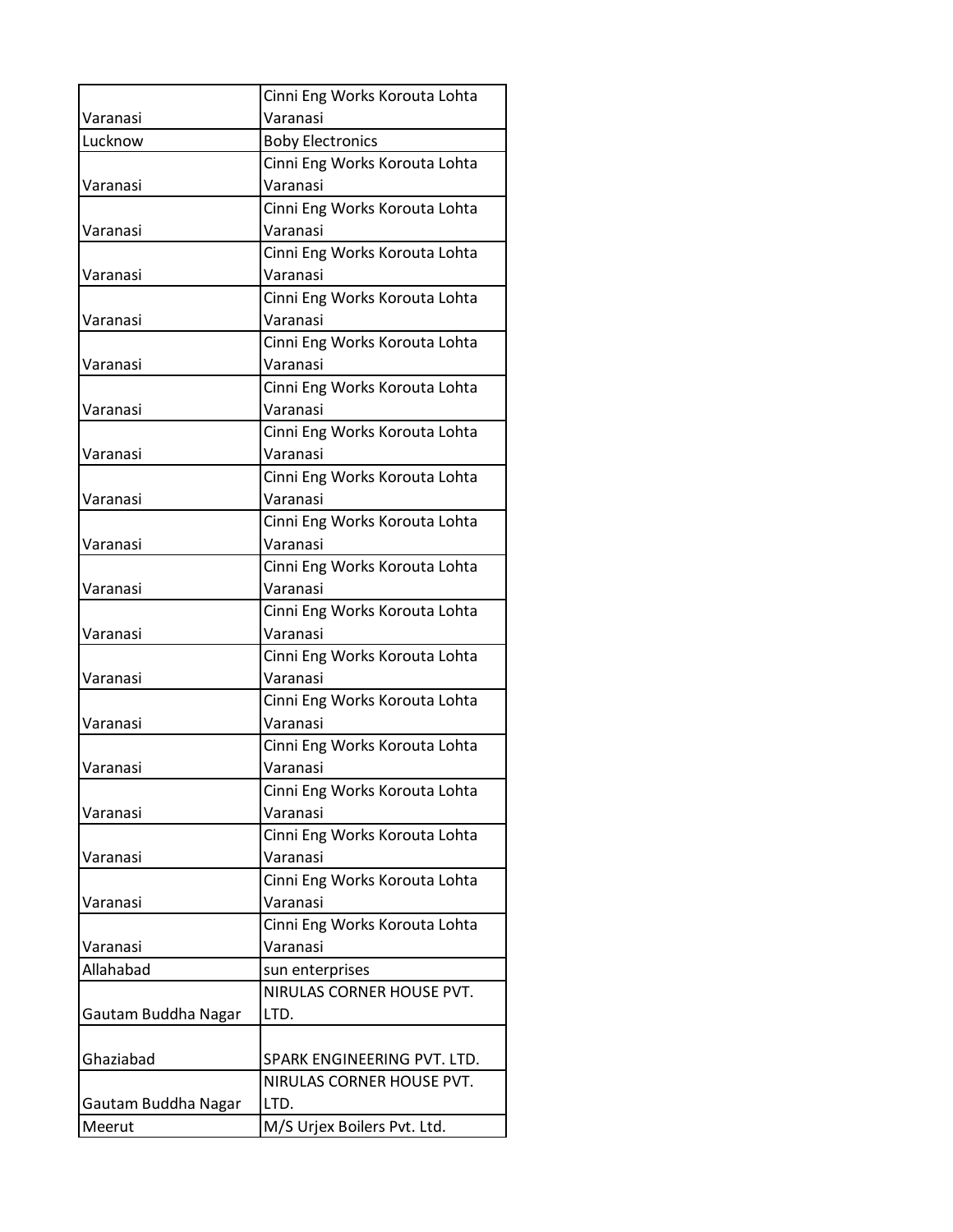| Meerut              | M/S Urjex Boilers Pvt. Ltd.    |
|---------------------|--------------------------------|
|                     | NIRULAS CORNER HOUSE PVT.      |
| Gautam Buddha Nagar | LTD.                           |
|                     | NIRULAS CORNER HOUSE PVT.      |
| Gautam Buddha Nagar | LTD.                           |
| Meerut              | M/S Urjex Boilers Pvt. Ltd.    |
| Meerut              | M/S Urjex Boilers Pvt. Ltd.    |
| Meerut              | M/S Urjex Boilers Pvt. Ltd.    |
|                     | NIRULAS CORNER HOUSE PVT.      |
| Gautam Buddha Nagar | LTD.                           |
|                     | NIRULAS CORNER HOUSE PVT.      |
| Gautam Buddha Nagar | LTD.                           |
| Varanasi            | <b>METAL CRAFT ENGINEERING</b> |
| Meerut              | M/S Urjex Boilers Pvt. Ltd.    |
|                     | NIRULAS CORNER HOUSE PVT.      |
| Gautam Buddha Nagar | LTD.                           |
| Meerut              | M/S Urjex Boilers Pvt. Ltd.    |
|                     | NIRULAS CORNER HOUSE PVT.      |
| Gautam Buddha Nagar | LTD.                           |
|                     |                                |
| Ghaziabad           | SPARK ENGINEERING PVT. LTD.    |
|                     |                                |
| Ghaziabad           | SPARK ENGINEERING PVT. LTD.    |
|                     | NIRULAS CORNER HOUSE PVT.      |
| Gautam Buddha Nagar | LTD.                           |
| Meerut              | M/S Urjex Boilers Pvt. Ltd.    |
| Varanasi            | Shri Gopal Das                 |
| Varanasi            | Shri Gopal Das                 |
| Varanasi            | Shri Gopal Das                 |
| Varanasi            | Shri Gopal Das                 |
| Varanasi            | Shri Gopal Das                 |
| Kanpur Nagar        | Navjeet Industries             |
| Kanpur Nagar        | Navjeet Industries             |
| Kanpur Nagar        | ROTOMARK SYSTEMS LLP           |
| Sambhal             | TATA CHEMICALS LTD.            |
| Jaunpur             | <b>VARUN BEVERAGES LIMITED</b> |
| Sambhal             | TATA CHEMICALS LIMITED         |
| Jaunpur             | <b>VARUN BEVERAGES LIMITED</b> |
| Kanpur Nagar        | ROTOMARK SYSTEMS LLP           |
| Jaunpur             | <b>VARUN BEVERAGES LIMITED</b> |
| Sambhal             | TATA CHEMICALS LTD.            |
| Sambhal             | TATA CHEMICALS LTD.            |
| Sambhal             | TATA CHEMICALS LIMITED         |
| Jaunpur             | <b>VARUN BEVERAGES LIMITED</b> |
| Sambhal             | TATA CHEMICALS LIMITED         |
| Sambhal             | TATA CHEMICALS LIMITED         |
| Gautam Buddha Nagar | KNITPRO INTERNATIONAL          |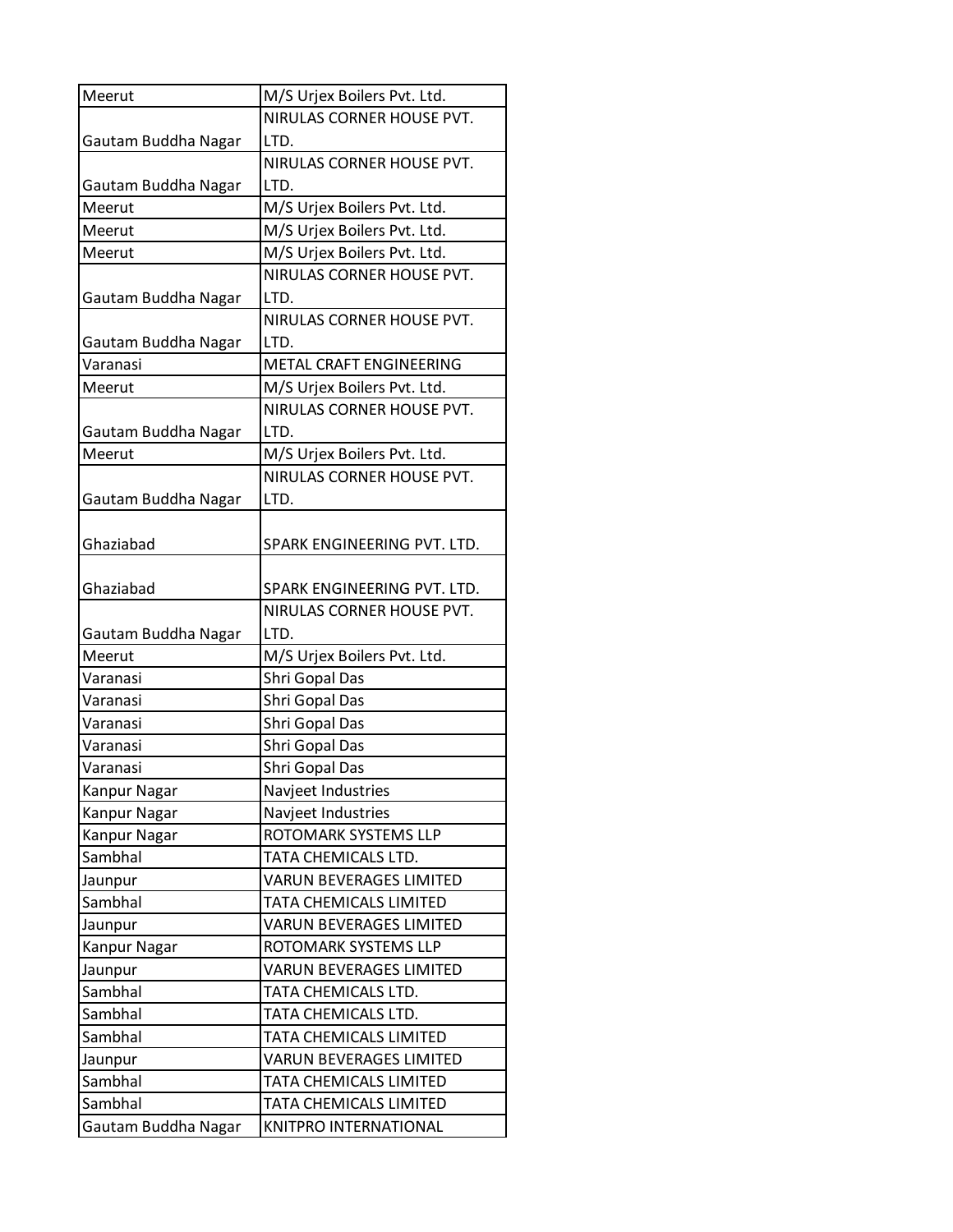| Sambhal             | TATA CHEMICALS LIMITED         |
|---------------------|--------------------------------|
| Jaunpur             | <b>VARUN BEVERAGES LIMITED</b> |
| Jaunpur             | <b>VARUN BEVERAGES LIMITED</b> |
| Jaunpur             | <b>VARUN BEVERAGES LIMITED</b> |
| Sambhal             | TATA CHEMICALS LTD.            |
| <b>Kanpur Nagar</b> | ROTOMARK SYSTEMS LLP           |
| Sambhal             | TATA CHEMICALS LIMITED         |
| Varanasi            | <b>SHRI GOPAL DAS</b>          |
| Sambhal             | TATA CHEMICALS LTD.            |
| Sambhal             | TATA CHEMICALS LIMITED         |
| Kanpur Nagar        | ROTOMARK SYSTEMS LLP           |
| Jaunpur             | <b>VARUN BEVERAGES LIMITED</b> |
| Sambhal             | TATA CHEMICALS LIMITED         |
| Sambhal             | TATA CHEMICALS LTD.            |
| Sambhal             | TATA CHEMICALS LIMITED         |
| Agra                | <b>Shivam Enterprises</b>      |
|                     | <b>CONTINENTAL HOME</b>        |
| Baghpat             | <b>FURNISHING</b>              |
| Agra                | <b>Shivam Enterprises</b>      |
|                     | <b>CONTINENTAL HOME</b>        |
| <b>Baghpat</b>      | <b>FURNISHING</b>              |
|                     | <b>CONTINENTAL HOME</b>        |
| <b>Baghpat</b>      | <b>FURNISHING</b>              |
|                     | Progrrdsive Toold & Componrntd |
| Ghaziabad           | Privste Limitrd                |
|                     | <b>PROGRESSIVE TOOLS &amp;</b> |
| Ghaziabad           | <b>COMPONENTS (p)LTD</b>       |
|                     | Progrrdsive Toold & Componrntd |
| Ghaziabad           | <b>Privste Limitrd</b>         |
|                     | <b>CONTINENTAL HOME</b>        |
| <b>Baghpat</b>      | <b>FURNISHING</b>              |
|                     | <b>PROGRESSIVE TOOLS &amp;</b> |
| Ghaziabad           | <b>COMPONENTS (P)LTD</b>       |
|                     | Progrrdsive Toold & Componrntd |
| Ghaziabad           | Privste Limitrd                |
| <b>Bareilly</b>     | <b>LOVEE ELECTRICALS</b>       |
|                     | Progrrdsive Toold & Componrntd |
| Ghaziabad           | Privste Limitrd                |
| Gautam Buddha Nagar | Vigas Pvt Ltd                  |
|                     | <b>PROGRESSIVE TOOLS &amp;</b> |
| Ghaziabad           | <b>COMPONENTS (P)LTD</b>       |
|                     | <b>CONTINENTAL HOME</b>        |
| <b>Baghpat</b>      | <b>FURNISHING</b>              |
| <b>Bareilly</b>     | LOVEE ELECTRICALS              |
| <b>Bareilly</b>     | LOVEE ELECTRICALS              |
|                     | <b>PROGRESSIVE TOOLS &amp;</b> |
| Ghaziabad           | <b>COMPONENTS (P)LTD</b>       |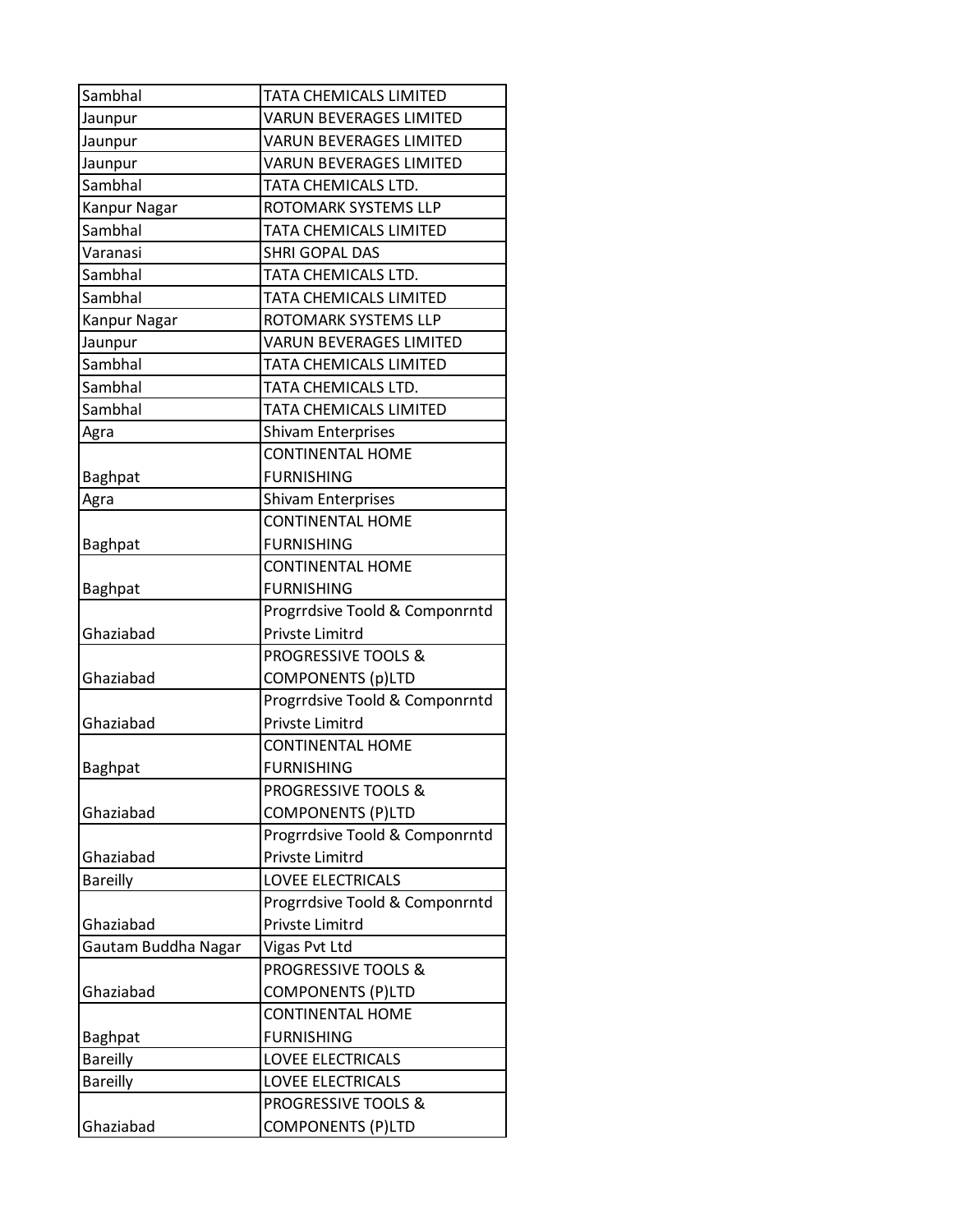|                     | <b>PROGRESSIVE TOOLS &amp;</b> |
|---------------------|--------------------------------|
| Ghaziabad           | <b>COMPONENTS (p)LTD</b>       |
|                     | <b>PROGRESSIVE TOOLS &amp;</b> |
| Ghaziabad           | <b>COMPONENTS (P)LTD</b>       |
| Gautam Buddha Nagar | Vigas Pvt Ltd                  |
| <b>Bareilly</b>     | <b>LOVEE ELECTRICALS</b>       |
|                     | Progrrdsive Toold & Componrntd |
| Ghaziabad           | Privste Limitrd                |
|                     | <b>PROGRESSIVE TOOLS &amp;</b> |
| Ghaziabad           | <b>COMPONENTS (P)LTD</b>       |
| <b>Bareilly</b>     | <b>LOVEE ELECTRICALS</b>       |
|                     | <b>PROGRESSIVE TOOLS &amp;</b> |
| Ghaziabad           | <b>COMPONENTS (P)LTD</b>       |
|                     | Progrrdsive Toold & Componrntd |
| Ghaziabad           | Privste Limitrd                |
| Gautam Buddha Nagar | Vigas Pvt Ltd                  |
| <b>Bareilly</b>     | <b>LOVEE ELECTRICALS</b>       |
| <b>Bareilly</b>     | <b>LOVEE ELECTRICALS</b>       |
| <b>Bareilly</b>     | <b>LOVEE ELECTRICALS</b>       |
|                     | Progrrdsive Toold & Componrntd |
| Ghaziabad           | Privste Limitrd                |
| <b>Bareilly</b>     | <b>LOVEE ELECTRICALS</b>       |
|                     | <b>CONTINENTAL HOME</b>        |
| <b>Baghpat</b>      | <b>FURNISHING</b>              |
|                     | <b>PROGRESSIVE TOOLS &amp;</b> |
| Ghaziabad           | COMPONENTS (p)LTD              |
|                     | Progrrdsive Toold & Componrntd |
| Ghaziabad           | Privste Limitrd                |
|                     | Progrrdsive Toold & Componrntd |
| Ghaziabad           | Privste Limitrd                |
|                     | PROGRESSIVE TOOLS &            |
| Ghaziabad           | <b>COMPONENTS (P)LTD</b>       |
|                     | <b>CONTINENTAL HOME</b>        |
| <b>Baghpat</b>      | <b>FURNISHING</b>              |
|                     | <b>PROGRESSIVE TOOLS &amp;</b> |
| Ghaziabad           | <b>COMPONENTS (p)LTD</b>       |
|                     | PROGRESSIVE TOOLS &            |
| Ghaziabad           | <b>COMPONENTS (p)LTD</b>       |
|                     | Progrrdsive Toold & Componrntd |
| Ghaziabad           | Privste Limitrd                |
|                     | <b>PROGRESSIVE TOOLS &amp;</b> |
| Ghaziabad           | <b>COMPONENTS (P)LTD</b>       |
| <b>Bareilly</b>     | LOVEE ELECTRICALS              |
|                     | <b>PROGRESSIVE TOOLS &amp;</b> |
| Ghaziabad           | <b>COMPONENTS (P)LTD</b>       |
| Gautam Buddha Nagar | Vigas Pvt Ltd                  |
| Allahabad           | <b>COMMERCIAL AUTO SELS</b>    |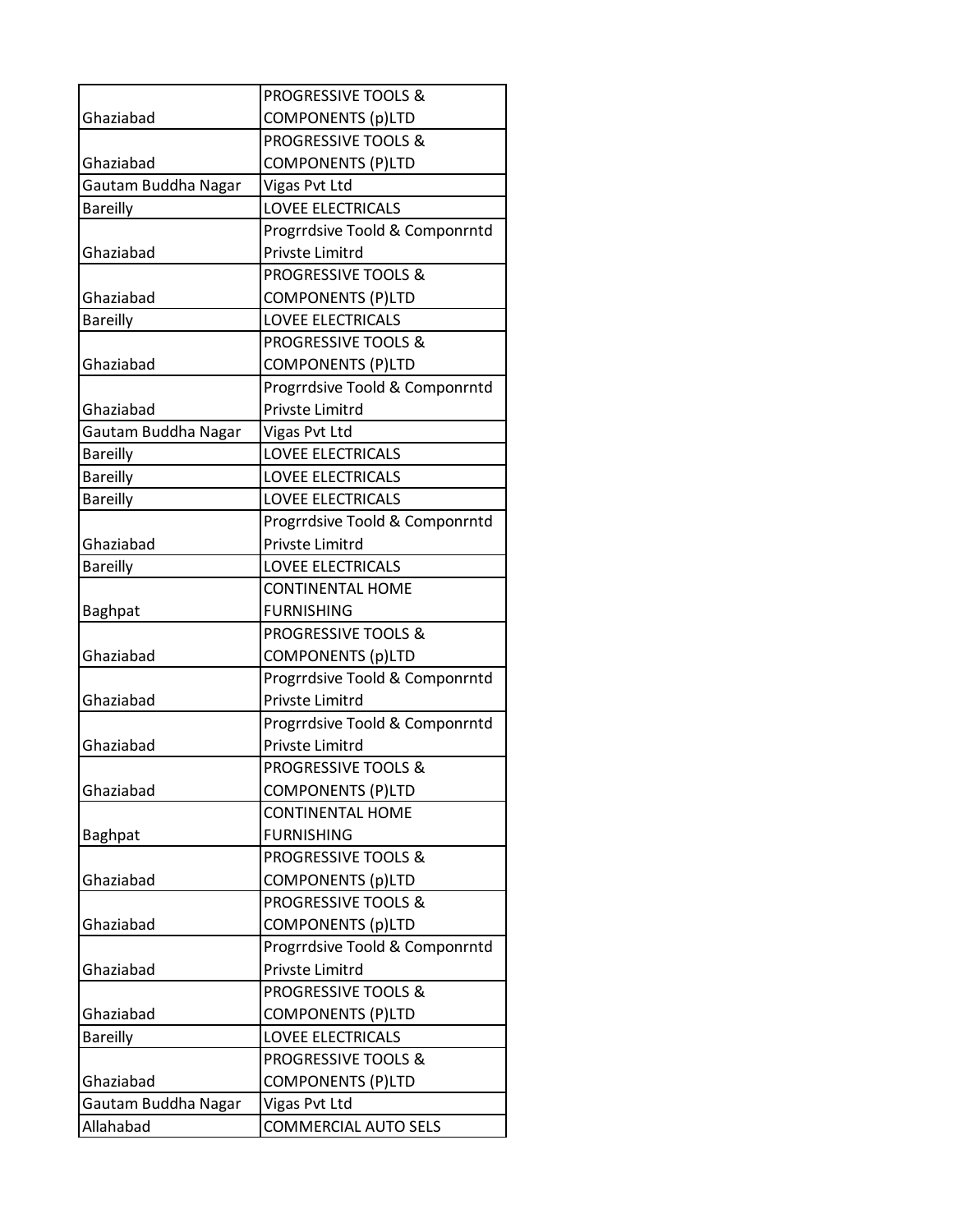| Ghaziabad           | <b>EAST INDIA UDYOG LIMITED</b>           |
|---------------------|-------------------------------------------|
| Allahabad           | <b>COMMERCIAL AUTO SELS</b>               |
| Allahabad           | <b>COMMERCIAL AUTO SELS</b>               |
| Allahabad           | <b>COMMERCIAL AUTO SELS</b>               |
|                     | <b>ASCOT HOTELS &amp; RESORTS PVT</b>     |
| Gautam Buddha Nagar | <b>LTD</b>                                |
| Allahabad           | <b>COMMERCIAL AUTO SELS</b>               |
|                     | <b>ASCOT HOTELS &amp; RESORTS PVT</b>     |
| Gautam Buddha Nagar | <b>LTD</b>                                |
|                     | M/S MAHALAXMI AUTO ELECTRIC               |
| Faizabad            | <b>MOTOR PARTS</b>                        |
|                     | M/S MAHALAXMI AUTO ELECTRIC               |
| Faizabad            | <b>MOTOR PARTS</b>                        |
| Allahabad           | <b>COMMERCIAL AUTO SELS</b>               |
| Allahabad           | <b>COMMERCIAL AUTO SELS</b>               |
| Allahabad           | <b>COMMERCIAL AUTO SELS</b>               |
| Ghaziabad           | EAST INDIA UDYOG LIMITED                  |
|                     | M/S MAHA LAKSHMI AUTO                     |
| Faizabad            | ELECTRIC MOTOR P.                         |
| Allahabad           | <b>COMMERCIAL AUTO SELS</b>               |
| Allahabad           | <b>COMMERCIAL AUTO SELS</b>               |
|                     | <b>ASCOT HOTELS &amp; RESORTS PVT</b>     |
| Gautam Buddha Nagar | <b>LTD</b>                                |
|                     | <b>ASCOT HOTELS &amp; RESORTS PVT</b>     |
| Gautam Buddha Nagar | <b>LTD</b><br>M/S MAHALAXMI AUTO ELECTRIC |
| Faizabad            | <b>MOTOR PARTS</b>                        |
|                     | M/S MAHALAXMI AUTO ELECTRIC               |
| Faizabad            | <b>MOTOR PARTS</b>                        |
|                     | M.S. MAHA LAXMI AUTO                      |
| Faizabad            | <b>ELECTRIC MOTOR PARTS</b>               |
| Allahabad           | <b>COMMERCIAL AUTO SELS</b>               |
| Sultanpur           | <b>SANGEET ELECTRICALS</b>                |
|                     | M/S MAHALAXMI AUTO ELECTRIC               |
| Faizabad            | <b>MOTOR PARTS</b>                        |
|                     | M/S MAHA LAXMI AUTO                       |
| Faizabad            | <b>ELECTRIC MOTOR PARTS</b>               |
|                     | M/S MAHA LAKSHMI AUTO                     |
| Faizabad            | ELECTRIC MOTOR P.                         |
| Sultanpur           | SANGEET ELECTRICALS                       |
| Gautam Buddha Nagar | ASCOT HOTEL & RESORTS LTD                 |
|                     | M/S MAHALAXMI AUTO ELECTRIC               |
| Faizabad            | <b>MOTOR PARTS</b>                        |
|                     | M/S MAHALAXMI AUTO ELECTRIC               |
| Faizabad            | <b>MOTOR PARTS</b>                        |
|                     | M/S MAHALAXMI AUTO ELECTRIC               |
| Faizabad            | <b>MOTOR PARTS</b>                        |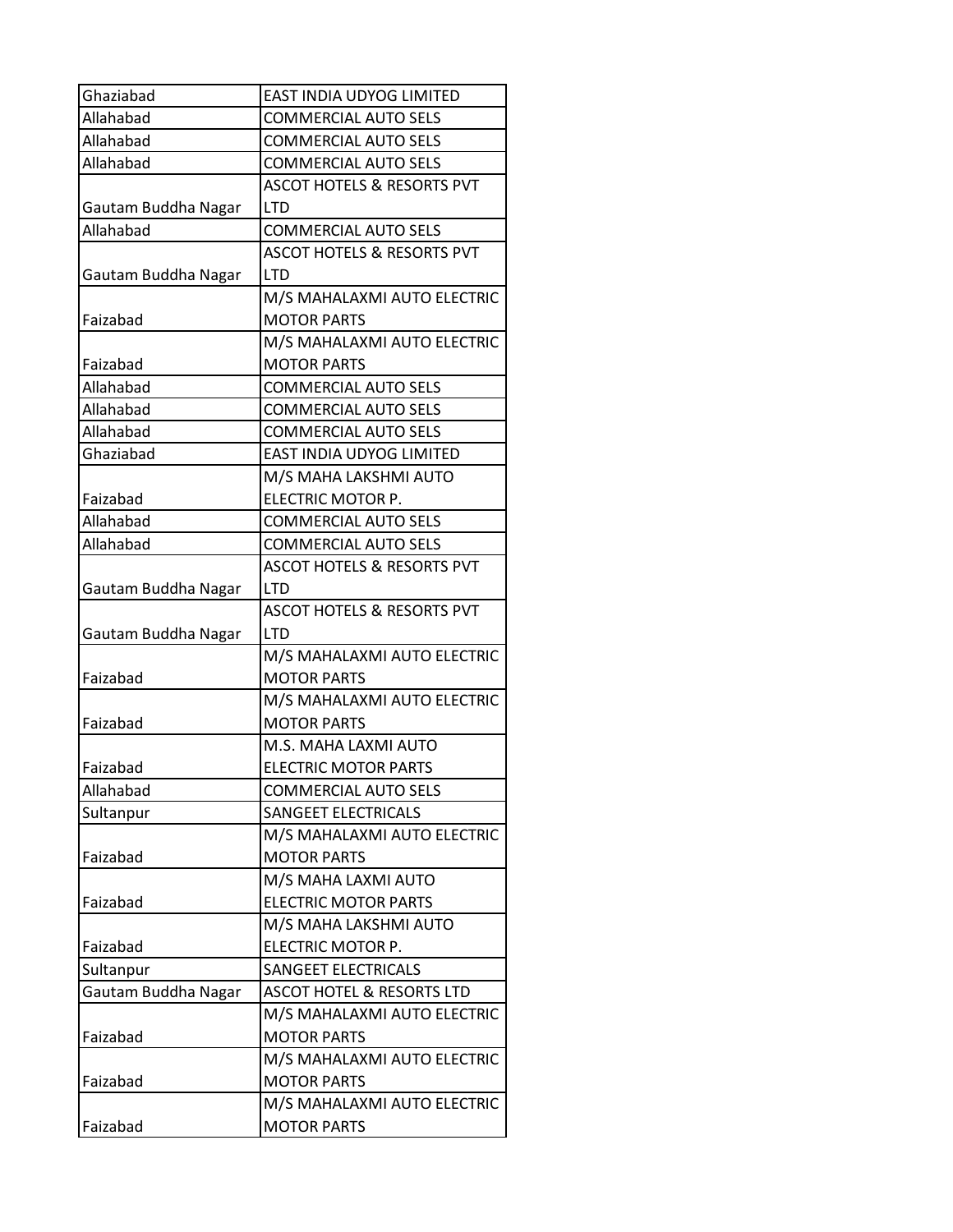|                     | M/S MAHALAXMI AUTO ELECTRIC           |
|---------------------|---------------------------------------|
| Faizabad            | <b>MOTOR PARTS</b>                    |
|                     | M.S. MAHA LAXMI AUTO                  |
| Faizabad            | <b>ELECTRIC MOTOR PARTS</b>           |
| Allahabad           | <b>COMMERCIAL AUTO SELS</b>           |
| Allahabad           | <b>COMMERCIAL AUTO SELS</b>           |
|                     | <b>ASCOT HOTELS &amp; RESORTS PVT</b> |
| Gautam Buddha Nagar | <b>LTD</b>                            |
| Allahabad           | <b>COMMERCIAL AUTO SELS</b>           |
| Allahabad           | <b>COMMERCIAL AUTO SELS</b>           |
| Allahabad           | <b>COMMERCIAL AUTO SELS</b>           |
| Allahabad           | <b>COMMERCIAL AUTO SELS</b>           |
| Allahabad           | <b>COMMERCIAL AUTO SELS</b>           |
| Allahabad           | <b>COMMERCIAL AUTO SELS</b>           |
|                     | M/S MAHALAXMI AUTO ELECTRIC           |
| Faizabad            | <b>MOTOR PARTS</b>                    |
|                     | M/S MAHALAXMI AUTO ELECTRIC           |
| Faizabad            | <b>MOTOR PARTS</b>                    |
|                     | M.S. MAHA LAXMI AUTO                  |
| Faizabad            | <b>ELECTRIC MOTOR PARTS</b>           |
| Allahabad           | <b>COMMERCIAL AUTO SELS</b>           |
| Allahabad           | <b>COMMERCIAL AUTO SELS</b>           |
| Ghaziabad           | EAST INDIA UDYOG LIMITED              |
|                     | <b>ASCOT HOTELS &amp; RESORTS PVT</b> |
| Gautam Buddha Nagar | LTD                                   |
| Allahabad           | <b>COMMERCIAL AUTO SELS</b>           |
| Allahabad           | <b>COMMERCIAL AUTO SELS</b>           |
| Allahabad           | <b>COMMERCIAL AUTO SELS</b>           |
|                     | <b>ASCOT HOTELS &amp; RESORTS PVT</b> |
| Gautam Buddha Nagar | <b>LTD</b>                            |
|                     | M/S MAHALAXMI AUTO ELECTRIC           |
| Faizabad            | <b>MOTOR PARTS</b>                    |
| Sultanpur           | <b>SANGEET ELECTRICAL</b>             |
|                     | <b>ASCOT HOTELS &amp; RESORTS PVT</b> |
| Gautam Buddha Nagar | <b>LTD</b>                            |
|                     | <b>ASCOT HOTELS &amp; RESORTS PVT</b> |
| Gautam Buddha Nagar | <b>LTD</b>                            |
|                     | <b>ASCOT HOTELS &amp; RESORTS PVT</b> |
| Gautam Buddha Nagar | <b>LTD</b>                            |
|                     | <b>ASCOT HOTELS &amp; RESORTS PVT</b> |
| Gautam Buddha Nagar | <b>LTD</b>                            |
|                     | M.S. MAHA LAXMI AUTO                  |
| Faizabad            | <b>ELECTRIC MOTOR PARTS</b>           |
|                     | M/S MAHA LAKSHMI AUTO                 |
| Faizabad            | ELECTRIC MOTOR P.                     |
| Allahabad           | <b>COMMERCIAL AUTO SELS</b>           |
| Allahabad           | <b>COMMERCIAL AUTO SELS</b>           |
|                     |                                       |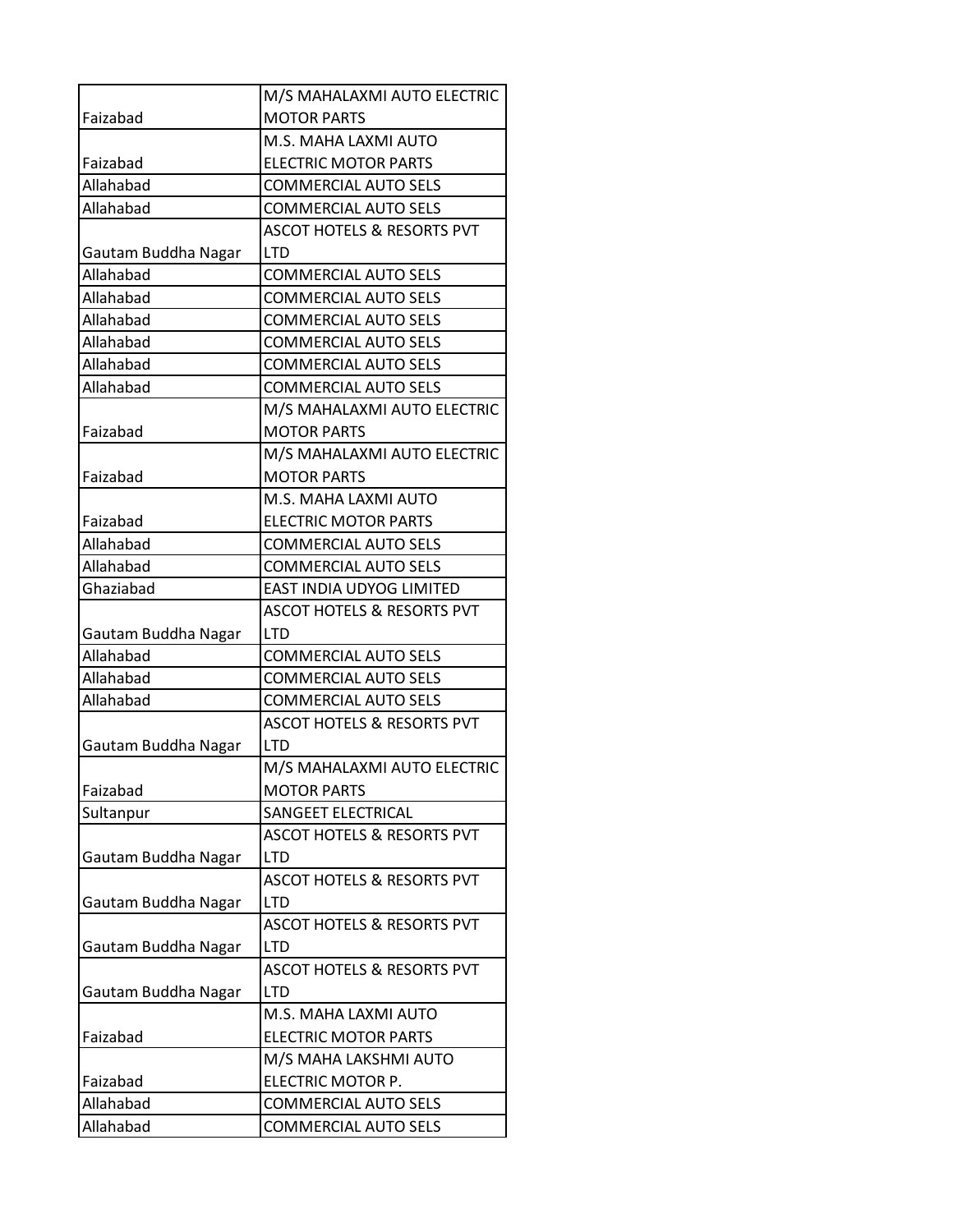| Allahabad           | <b>COMMERCIAL AUTO SELS</b>           |
|---------------------|---------------------------------------|
|                     | <b>ASCOT HOTELS &amp; RESORTS PVT</b> |
| Gautam Buddha Nagar | <b>LTD</b>                            |
|                     | M.S. MAHA LAXMI AUTO                  |
| Faizabad            | <b>ELECTRIC MOTOR PARTS</b>           |
|                     | M.S. MAHA LAXMI AUTO                  |
| Faizabad            | <b>ELECTRIC MOTOR PARTS</b>           |
| Allahabad           | <b>COMMERCIAL AUTO SELS</b>           |
| Allahabad           | <b>COMMERCIAL AUTO SELS</b>           |
| Allahabad           | <b>COMMERCIAL AUTO SELS</b>           |
| Allahabad           | <b>COMMERCIAL AUTO SELS</b>           |
| Sultanpur           | <b>SANGEET ELECTRICALS</b>            |
| Sultanpur           | SANGEET ELECTRICALS                   |
|                     | <b>ASCOT HOTELS &amp; RESORTS PVT</b> |
| Gautam Buddha Nagar | <b>LTD</b>                            |
|                     | <b>ASCOT HOTELS &amp; RESORTS PVT</b> |
| Gautam Buddha Nagar | <b>LTD</b>                            |
|                     |                                       |
| Gautam Buddha Nagar | <b>ASCOT HOTELS &amp; RESORTS LTD</b> |
|                     | <b>ASCOT HOTELS &amp; RESORTS PVT</b> |
| Gautam Buddha Nagar | <b>LTD</b>                            |
|                     | M/S MAHALAXMI AUTO ELECTRIC           |
| Faizabad            | <b>MOTOR PARTS</b>                    |
|                     | M/S MAHA LAXMI AUTO                   |
| Faizabad            | <b>ELECTRIC MOTOR PARTS</b>           |
| Allahabad           | <b>COMMERCIAL AUTO SELS</b>           |
| Sultanpur           | SANGEET ELECTRICALS                   |
|                     | <b>ASCOT HOTELS &amp; RESORTS PVT</b> |
| Gautam Buddha Nagar | <b>LTD</b>                            |
|                     | <b>ASCOT HOTELS &amp; RESORTS PVT</b> |
| Gautam Buddha Nagar | <b>LTD</b>                            |
|                     | M/S MAHALAXMI AUTO ELECTRIC           |
| Faizabad            | <b>MOTOR PARTS</b>                    |
|                     | M/S MAHALAXMI AUTO ELECTRIC           |
| Faizabad            | <b>MOTOR PARTS</b>                    |
| Allahabad           | <b>COMMERCIAL AUTO SELS</b>           |
| Allahabad           | <b>COMMERCIAL AUTO SELS</b>           |
| Allahabad           | <b>COMMERCIAL AUTO SELS</b>           |
| Sultanpur           | SANGEET ELECTRICALS                   |
|                     | SALCOMP MANUFACTURING                 |
| Gautam Buddha Nagar | <b>INDIA PVT LTD</b>                  |
|                     | GOBIND SUGAR MILLS LTD.               |
| Agra                | <b>HOTEL AMAR</b>                     |
| Agra                | <b>HOTEL AMAR</b>                     |
|                     | SALCOMP MANUFACTURING                 |
| Gautam Buddha Nagar | <b>INDIA PVT LTD</b>                  |
|                     | GOBIND SUGAR MILLS LTD.               |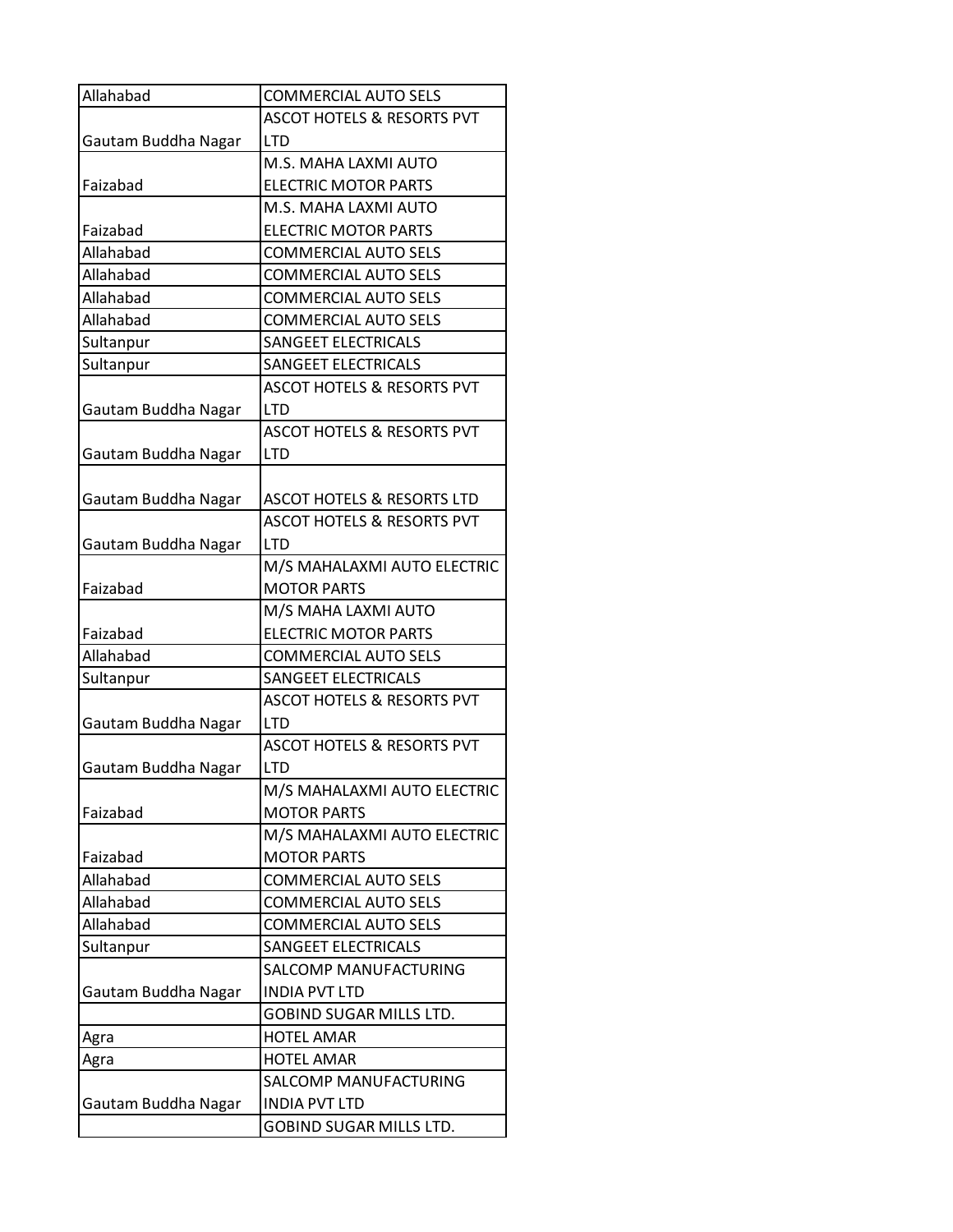| Agra                | <b>HOTEL AMAR</b>                 |
|---------------------|-----------------------------------|
| Agra                | <b>GRAND HOTEL</b>                |
| Kanpur Nagar        | <b>NAVJEET INDUSTRIES</b>         |
|                     | SALCOMP MANUFACTURING             |
| Gautam Buddha Nagar | <b>INDIA PVT LTD</b>              |
| Agra                | <b>GRAND HOTEL</b>                |
| Kanpur Nagar        | <b>NAVJEET INDUSTRIES</b>         |
| Kanpur Nagar        | <b>NAVJEET INDUSTRIES</b>         |
| Kanpur Nagar        | <b>NAVJEET INDUSTRIES</b>         |
|                     | SALCOMP MANUFACTURING             |
| Gautam Buddha Nagar | <b>INDIA PVT LTD</b>              |
| Kanpur Nagar        | <b>NAVJEET INDUSTRIES</b>         |
|                     | SALCOMP MANUFACTURING             |
| Gautam Buddha Nagar | <b>INDIA PVT LTD</b>              |
| Jaunpur             | M/s VARUN BEVERAGES LIMITED       |
| Jaunpur             | M/s VARUN BEVERAGES LIMITED       |
|                     | SALCOMP MANUFACTURING             |
| Gautam Buddha Nagar | <b>INDIA PVT LTD</b>              |
| Kanpur Nagar        | <b>NAVJEET INDUSTRIES</b>         |
|                     | SALCOMP MANUFACTURING             |
| Gautam Buddha Nagar | <b>INDIA PVT LTD</b>              |
|                     | SALCOMP MANUFACTURING             |
| Gautam Buddha Nagar | <b>INDIA PVT LTD</b>              |
| Agra                | <b>GRAND HOTEL</b>                |
| Agra                | <b>GRAND HOTEL</b>                |
|                     | SALCOMP MANUFACTURING             |
| Gautam Buddha Nagar | <b>INDIA PVT LTD</b>              |
| Agra                | <b>GRAND HOTEL</b>                |
|                     | Gobind Sugar Mills Ltd.           |
| Bulandshahr         | Orient bell Limited               |
| <b>Bulandshahr</b>  | Orient Bell Limited               |
|                     | <b>Gobind Sugar Mills Limited</b> |
| Ghaziabad           | <b>AIRCON SYSTEMS</b>             |
| Jaunpur             | <b>VARUN BEVERAGES LIMITED</b>    |
| Ghaziabad           | EAST INDIA UDYOG LIMITED          |
| Jaunpur             | VARUN BEVERAGES LIMITED           |
|                     | Gobind Sugar Mills Ltd.           |
|                     | Salcomp Manufacturing India Pvt   |
| Gautam Buddha Nagar | Ltd                               |
| Jaunpur             | <b>VARUN BEVERAGES LIMITED</b>    |
| Bulandshahr         | Orient bell Itd                   |
| Jaunpur             | <b>VARUN BEVERAGES LIMITED</b>    |
|                     | Gobind Sugar Mills Ltd.           |
| Bulandshahr         | Orient bell Limited               |
|                     | Gobind Sugar Mills Ltd.           |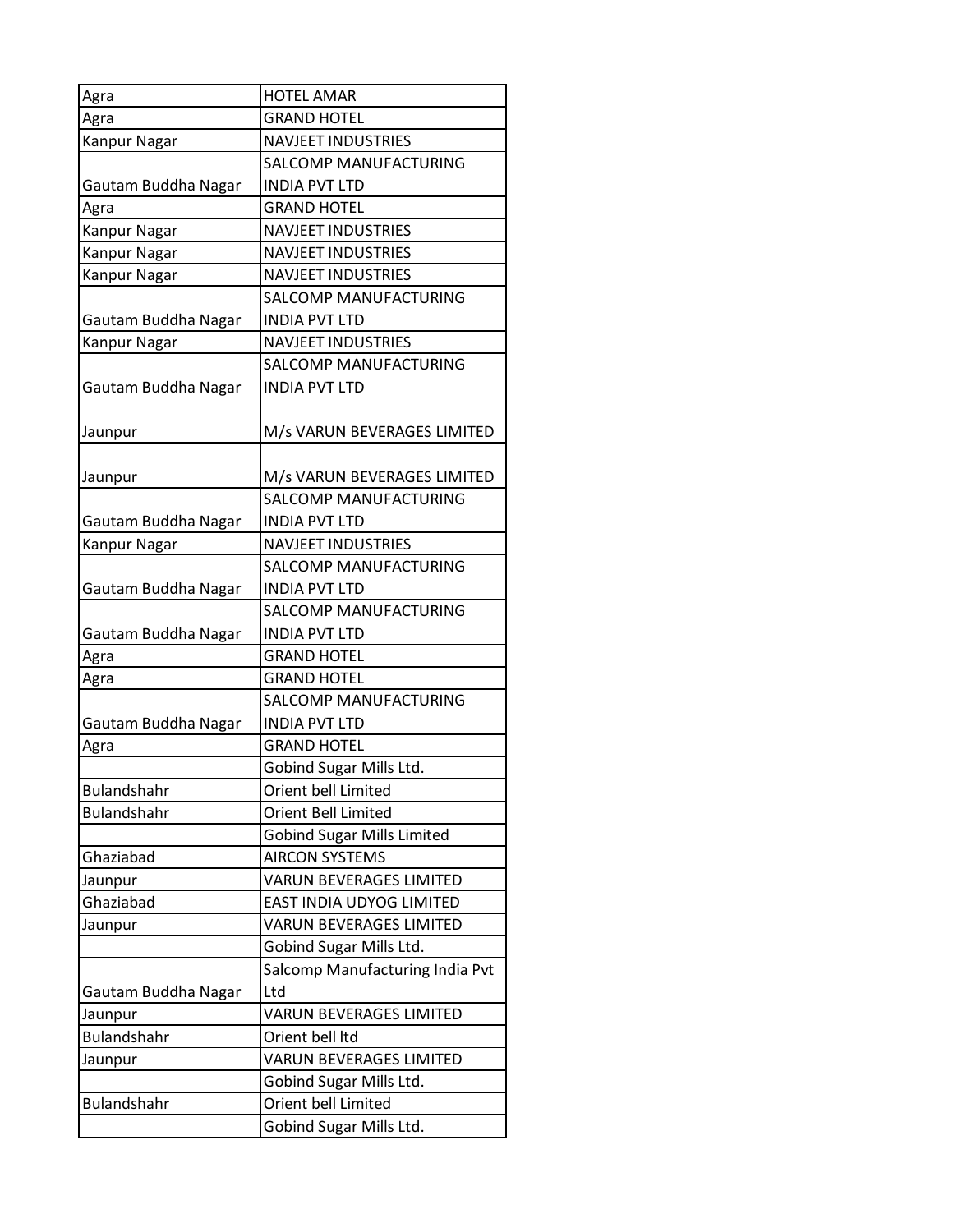|                               | <b>Gobind Sugar Mills Limited</b>                            |
|-------------------------------|--------------------------------------------------------------|
| Jaunpur                       | <b>VARUN BEVERAGES LIMITED</b>                               |
|                               | Gobind Sugar Mills Ltd.                                      |
|                               | Gobind Sugar Mills Ltd.                                      |
| <b>Bulandshahr</b>            | Orient bell Limited                                          |
| <b>Bulandshahr</b>            | <b>Orient Bell Limited</b>                                   |
|                               | <b>Gobind Sugar Mills Limited</b>                            |
|                               | Gobind Sugar Mills Ltd.                                      |
| Jaunpur                       | <b>VARUN BEVERAGES LIMITED</b>                               |
|                               | SALCOMP MANUFACTURING                                        |
| Gautam Buddha Nagar           | <b>INDIA PVT LTD</b>                                         |
|                               | Gobind Sugar Mills Ltd.                                      |
|                               | <b>Gobind Sugar Mills Limited</b>                            |
|                               | <b>Gobind Sugar Mills Limited</b>                            |
|                               | <b>Gobind Sugar Mills Limited</b>                            |
| Jaunpur                       | <b>VARUN BEVERAGES LIMITED</b>                               |
|                               | Gobind Sugar Mills Ltd.                                      |
|                               | Gobind Sugar Mills Ltd.                                      |
| <b>Bulandshahr</b>            | Orient bell Limited                                          |
| Jaunpur                       | VARUN BEVERAGES LIMITED                                      |
| <b>Bulandshahr</b>            | Orient bell Limited                                          |
| Ghaziabad                     | EAST INDIA UDYOG LIMITED                                     |
| Jaunpur                       | <b>VARUN BEVERAGES LIMITED</b>                               |
|                               | <b>Gobind Sugar Mills Limited</b>                            |
| Ghaziabad                     | EAST INDIA UDYOG LIMITED                                     |
|                               | Salcomp Manufacturing India Pvt                              |
| Gautam Buddha Nagar           | Ltd                                                          |
|                               | Gobind Sugar Mills Ltd.                                      |
|                               | Gobind Sugar Mills Ltd.                                      |
|                               | Gobind Sugar Mills Ltd.                                      |
|                               | Salcomp Manufacturing India Pvt                              |
| Gautam Buddha Nagar           | Ltd                                                          |
| Jaunpur                       | <b>VARUN BEVERAGES LIMITED</b>                               |
|                               | Salcomp Manufacturing India Pvt                              |
| Gautam Buddha Nagar           | Ltd                                                          |
| Ghaziabad                     | EAST INDIA UDYOG LIMITED                                     |
| <b>Bulandshahr</b>            | Orient bell Limited                                          |
| <b>Bulandshahr</b>            | <b>Orient Bell Limited</b>                                   |
|                               | Salcomp Manufacturing India Pvt                              |
| Gautam Buddha Nagar           | Ltd                                                          |
| Ghaziabad                     | <b>AIRCON SYSTEMS</b><br><b>VARUN BEVERAGES LIMITED</b>      |
| Jaunpur<br><b>Bulandshahr</b> |                                                              |
|                               | Orient bell Limited                                          |
|                               | Gobind Sugar Mills Ltd.                                      |
|                               | Gobind Sugar Mills Ltd.                                      |
|                               | <b>Gobind Sugar Mills Limited</b><br>VARUN BEVERAGES LIMITED |
| Jaunpur                       |                                                              |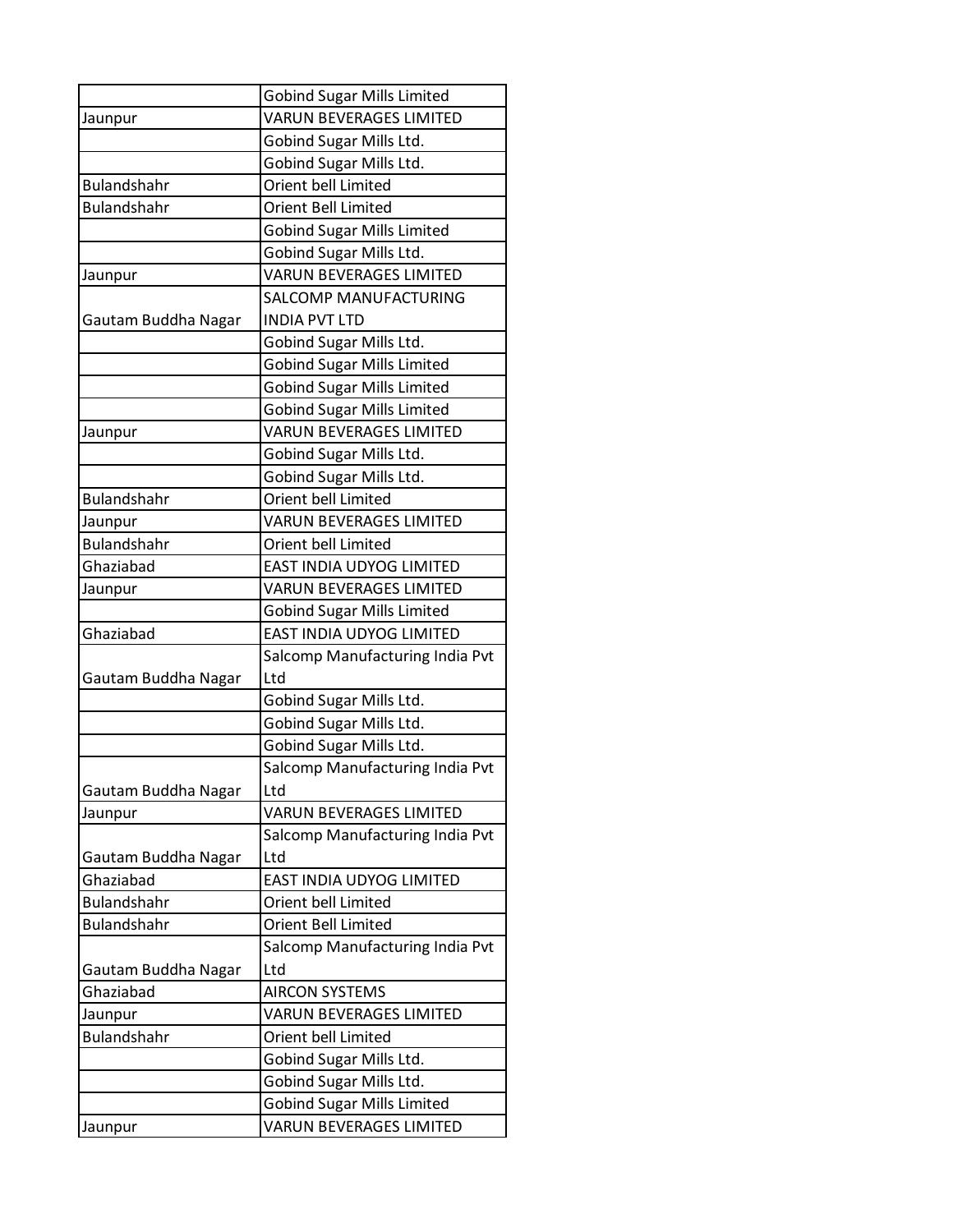|                     | Salcomp Manufacturing India Pvt       |
|---------------------|---------------------------------------|
| Gautam Buddha Nagar | Ltd                                   |
| Ghaziabad           | <b>AIRCON SYSTEMS</b>                 |
|                     | Gobind Sugar Mills Ltd.               |
|                     | Gobind Sugar Mills Ltd.               |
|                     | <b>Gobind Sugar Mills Limited</b>     |
| Ghaziabad           | <b>EAST INDIA UDYOG LIMITED</b>       |
| Jaunpur             | <b>VARUN BEVERAGES LIMITED</b>        |
|                     | Gobind Sugar Mills Ltd.               |
|                     | Gobind Sugar Mills Ltd.               |
| Jaunpur             | <b>VARUN BEVERAGES LIMITED</b>        |
|                     | Gobind Sugar Mills Ltd.               |
|                     | <b>Gobind Sugar Mills Limited</b>     |
| Jaunpur             | <b>VARUN BEVERAGES LIMITED</b>        |
|                     | Salcomp Manufacturing India Pvt       |
| Gautam Buddha Nagar | Ltd                                   |
| Jaunpur             | <b>VARUN BEVERAGES LIMITED</b>        |
| Ghaziabad           | EAST INDIA UDYOG LIMITED              |
| Jaunpur             | <b>VARUN BEVERAGES LIMITED</b>        |
|                     | Gobind Sugar Mills Ltd.               |
| <b>Bulandshahr</b>  | Orient bell Itd                       |
| <b>Bulandshahr</b>  | Orient bell Limited                   |
|                     | <b>Gobind Sugar Mills Limited</b>     |
| Jaunpur             | <b>VARUN BEVERAGES LIMITED</b>        |
|                     |                                       |
| Ghaziabad           | SPARK ENGINEERING PVT. LTD.           |
|                     | ELWORLD AGRO & ORGANIC                |
| Gautam Buddha Nagar | <b>FOODS PVT LTD</b>                  |
|                     |                                       |
| Ghaziabad           | SPARK ENGINEERING PVT. LTD.           |
|                     |                                       |
| Ghaziabad           | SPARK ENGINEERING PVT. LTD.           |
|                     | <b>ELWORLD AGRO &amp; ORGANIC</b>     |
| Gautam Buddha Nagar | <b>FOODS PVT LTD</b>                  |
|                     | <b>ELWORLD AGRO &amp; ORGANIC</b>     |
| Gautam Buddha Nagar | <b>FOODS PVT LTD</b>                  |
|                     |                                       |
| Ghaziabad           | SPARK ENGINEERING PVT. LTD.           |
|                     | <b>ELWORLD AGRO &amp; ORGANIC</b>     |
| Gautam Buddha Nagar | <b>FOODS PVT LTD</b>                  |
|                     |                                       |
| Ghaziabad           | SPARK ENGINEERING PVT. LTD.           |
| Gautam Buddha Nagar | MS COLO PVT LTD                       |
| Gautam Buddha Nagar | MS COLO PVT LTD                       |
|                     | <b>ASCOT HOTELS &amp; RESORTS PVT</b> |
| Gautam Buddha Nagar | <b>LTD</b>                            |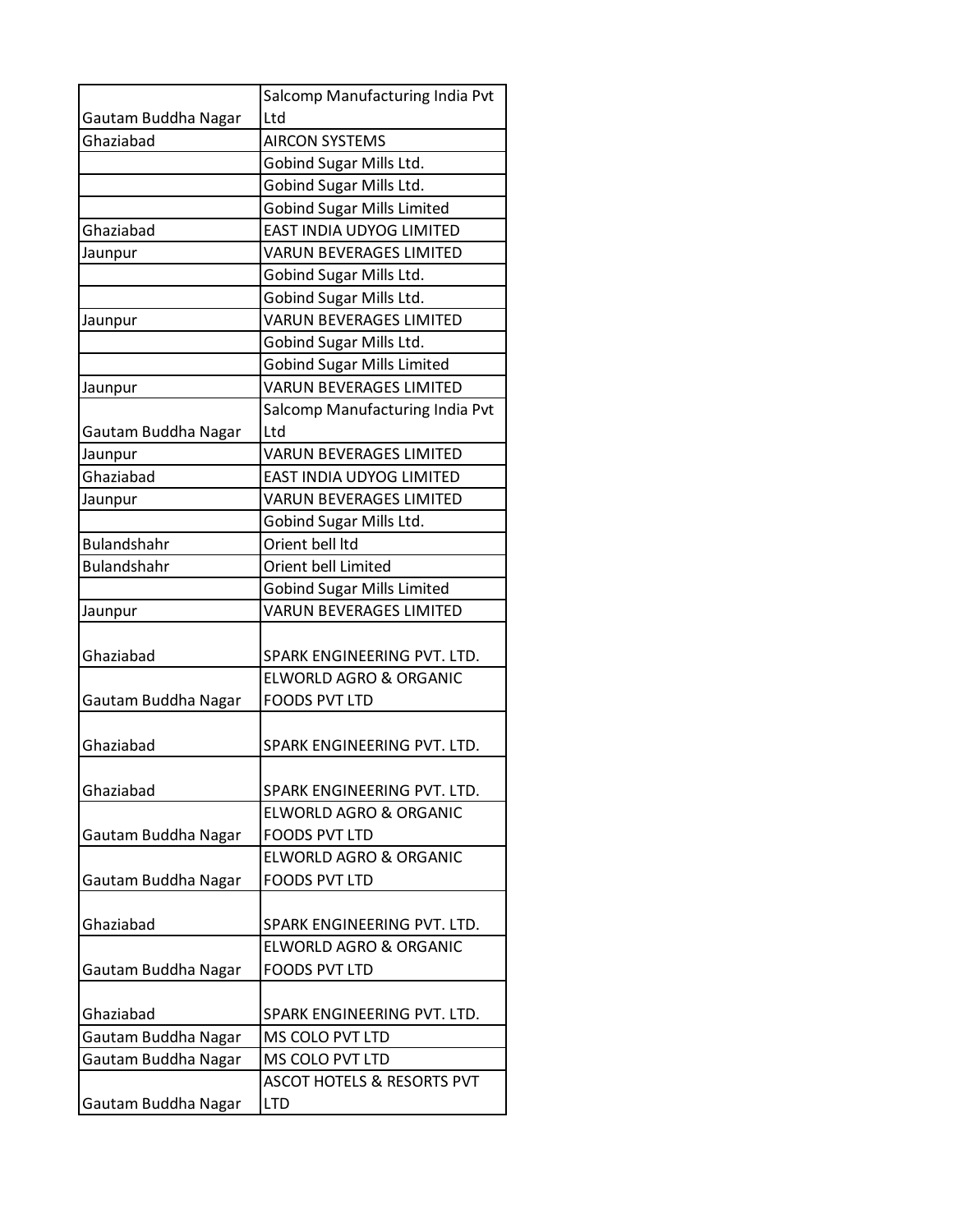| Jalaun              | bundelkhand motors workshop           |
|---------------------|---------------------------------------|
|                     | Salcomp Manufacturing India Pvt       |
| Gautam Buddha Nagar | Ltd                                   |
| Ghaziabad           | <b>AIRCON SYSTEMS</b>                 |
| <b>Bulandshahr</b>  | <b>ORIENT BELL. LTD</b>               |
| <b>Bulandshahr</b>  | <b>ORIENT BELL. LTD</b>               |
|                     | <b>ASCOT HOTELS &amp; RESORTS PVT</b> |
| Gautam Buddha Nagar | <b>LTD</b>                            |
|                     |                                       |
| Jalaun              | bundelkhand motors workshop           |
| <b>Bulandshahr</b>  | <b>ORIENT BELL, LTD</b>               |
| Sultanpur           | <b>SANGEET ELECTRICALS</b>            |
| <b>Bulandshahr</b>  | <b>ORIENT BELL, LTD</b>               |
|                     | <b>ASCOT HOTELS &amp; RESORTS PVT</b> |
| Gautam Buddha Nagar | I TD                                  |
| <b>Bulandshahr</b>  | <b>ORIENT BELL. LTD</b>               |
|                     | Salcomp Manufacturing India Pvt       |
| Gautam Buddha Nagar | Ltd                                   |
| <b>Bulandshahr</b>  | <b>ORIENT BELL. LTD</b>               |
| Sultanpur           | <b>SANGEET ELECTRICALS</b>            |
|                     | <b>ASCOT HOTELS &amp; RESORTS PVT</b> |
| Gautam Buddha Nagar | <b>LTD</b>                            |
|                     | <b>ASCOT HOTELS &amp; RESORTS PVT</b> |
| Gautam Buddha Nagar | <b>LTD</b>                            |
| Gautam Buddha Nagar | Figo India Pvt Ltd                    |
| <b>Bulandshahr</b>  | <b>ORIENT BELL. LTD</b>               |
|                     | <b>ASCOT HOTELS &amp; RESORTS PVT</b> |
| Gautam Buddha Nagar | <b>LTD</b>                            |
|                     | <b>ASCOT HOTELS &amp; RESORTS PVT</b> |
| Gautam Buddha Nagar | <b>LTD</b>                            |
|                     |                                       |
| Jalaun              | bundelkhand motors workshop           |
| Ghaziabad           | <b>AIRCON SYSTEMS</b>                 |
| <b>Bulandshahr</b>  | ORIENT BELL. LTD                      |
|                     | <b>ASCOT HOTELS &amp; RESORTS PVT</b> |
| Gautam Buddha Nagar | <b>LTD</b>                            |
|                     |                                       |
| Jalaun              | bundelkhand motors workshop           |
| Ghaziabad           | <b>AIRCON SYSTEMS</b>                 |
| Gautam Buddha Nagar | Figo India Pvt Ltd                    |
| Sultanpur           | <b>SANGEET ELECTRICALS</b>            |
| <b>Bulandshahr</b>  | <b>ORIENT BELL. LTD</b>               |
| <b>Bulandshahr</b>  | ORIENT BELL. LTD                      |
| Ghaziabad           | <b>AIRCON SYSTEMS</b>                 |
|                     | <b>TRIVENI ENGINEERING &amp;</b>      |
| Moradabad           | <b>INDUSTRIES LIMITED</b>             |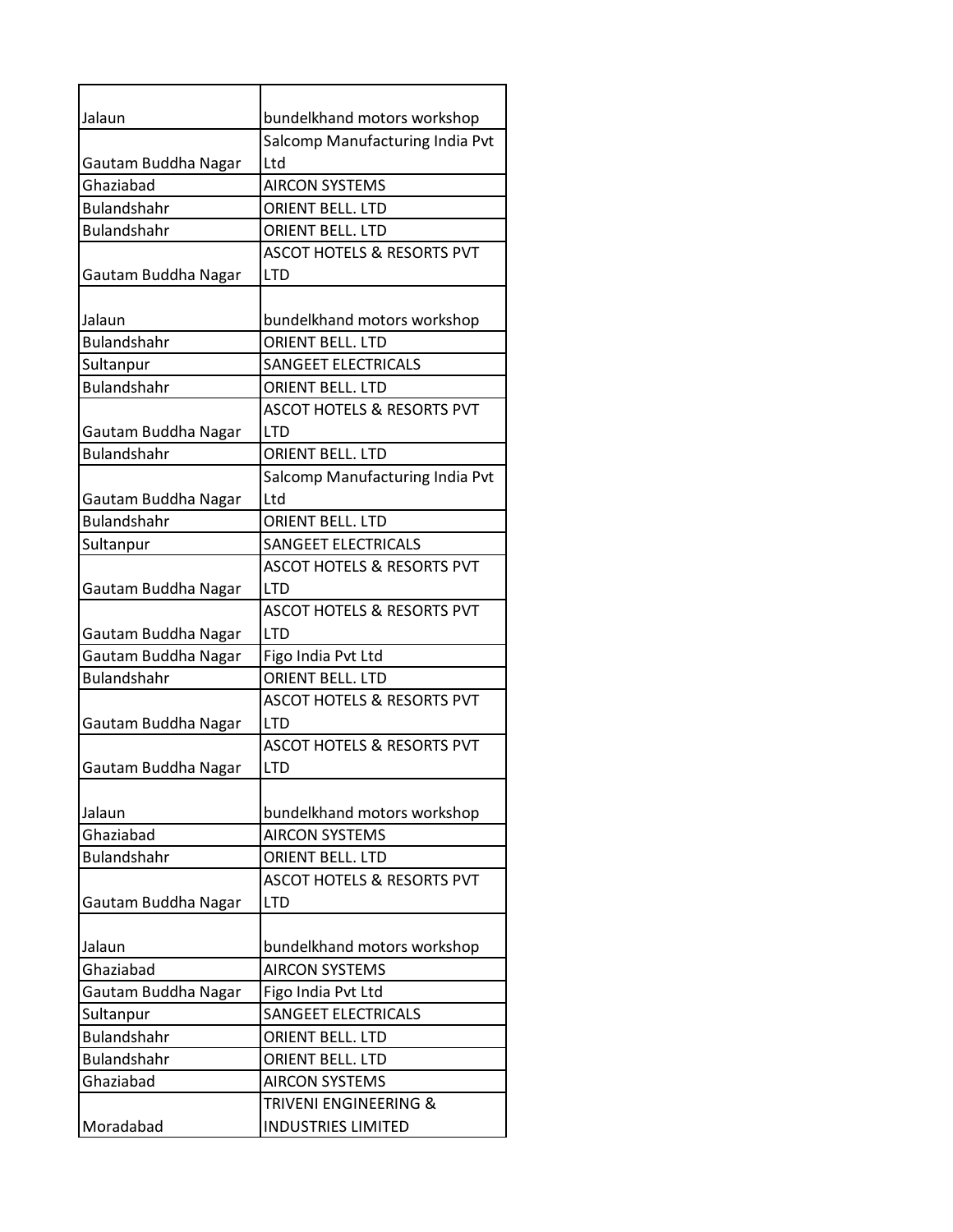|                     | TRIVENI ENGINEERING &                                |
|---------------------|------------------------------------------------------|
| Moradabad           | <b>INDUSTRIES LIMITED</b>                            |
| Agra                | <b>HOTEL AMAR</b>                                    |
|                     | <b>TRIVENI ENGINEERING &amp;</b>                     |
| Moradabad           | <b>INDUSTRIES LIMITED</b>                            |
| Basti               | HORA MOTORS PRIVATE LIMITED                          |
| <b>Basti</b>        | HORA MOTORS PRIVATE LIMITED                          |
| Gautam Buddha Nagar | ELWORLD AGRO ORGANIC FOODS<br><b>PVT LTD</b>         |
| Gautam Buddha Nagar | <b>SALCOMP MANUFACTURING</b><br><b>INDIA PVT LTD</b> |
| <b>Basti</b>        | HORA MOTORS PRIVATE LIMITED                          |
| Gautam Buddha Nagar | ELWORLD AGRO ORGANIC FOODS<br>PVT LTD                |
| Agra                | <b>HOTEL AMAR</b>                                    |
| Jalaun              | bundelkhand motors workshop                          |
| <b>Basti</b>        | HORA MOTORS PRIVATE LIMITED                          |
| Jalaun              | bundel khand motors workshop                         |
| Jalaun              | bundel khand motors workshop                         |
| Agra                | <b>HOTEL AMAR</b>                                    |
| <b>Basti</b>        | HORA MOTORS PRIVATE LIMITED                          |
| <b>Basti</b>        | HORA MOTORS PRIVATE LIMITED                          |
| Basti               | <b>HORA MOTORS PRIVATE LIMITED</b>                   |
| Basti               | HORA MOTORS PRIVATE LIMITED                          |
| Moradabad           | TRIVENI ENGINEERING &<br><b>INDUSTRIES LIMITED</b>   |
| <b>Basti</b>        | <b>HORA MOTORS PRIVATE LIMITED</b>                   |
|                     | TRIVENI ENGINEERING &                                |
| Moradabad           | <b>INDUSTRIES LIMITED</b>                            |
| Basti               | <b>HORA MOTORS PRIVATE LIMITED</b>                   |
| Basti               | <b>HORA MOTORS PRIVATE LIMITED</b>                   |
|                     | TRIVENI ENGINEERING &                                |
| Moradabad           | <b>INDUSTRIES LIMITED</b>                            |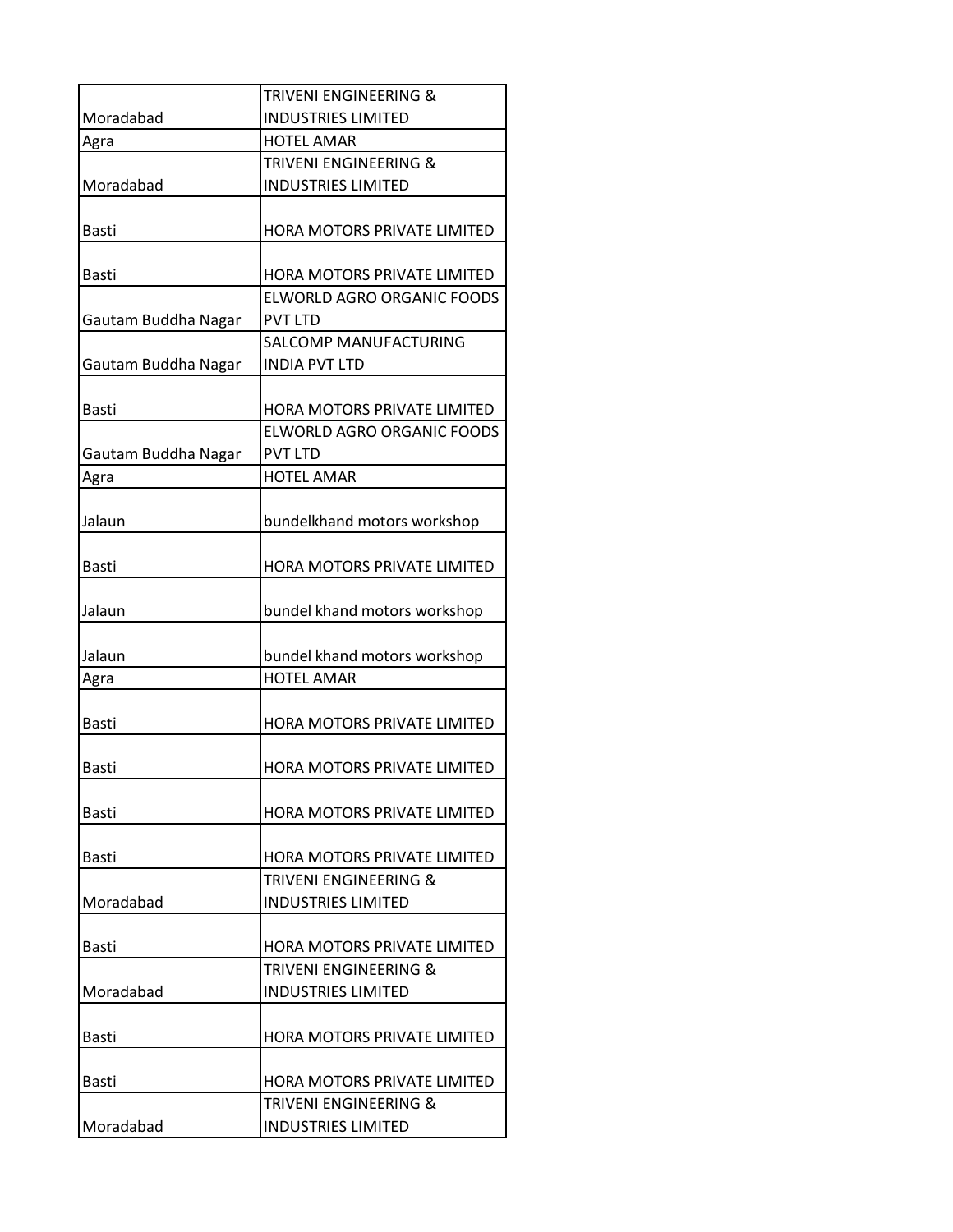| <b>Basti</b>        | HORA MOTORS PRIVATE LIMITED                      |
|---------------------|--------------------------------------------------|
|                     | Salcomp Manufacturing India Pvt                  |
| Gautam Buddha Nagar | Ltd                                              |
|                     |                                                  |
| <b>Basti</b>        | HORA MOTORS PRIVATE LIMITED                      |
|                     |                                                  |
| <b>Basti</b>        | HORA MOTORS PRIVATE LIMITED                      |
|                     | ELWORLD AGRO ORGANIC FOODS                       |
| Gautam Buddha Nagar | <b>PVT LTD</b>                                   |
|                     | SALCOMP MANUFACTURING                            |
| Gautam Buddha Nagar | <b>INDIA PVT LTD</b>                             |
|                     |                                                  |
| <b>Basti</b>        | <b>HORA MOTORS PRIVATE LIMITED</b>               |
|                     | ELWORLD AGRO ORGANIC FOODS                       |
| Gautam Buddha Nagar | <b>PVT LTD</b>                                   |
|                     | <b>TRIVENI ENGINEERING &amp;</b>                 |
| Moradabad           | <b>INDUSTRIES LIMITED</b>                        |
|                     |                                                  |
| <b>Basti</b>        | HORA MOTORS PRIVATE LIMITED                      |
|                     |                                                  |
| <b>Basti</b>        | HORA MOTORS PRIVATE LIMITED                      |
|                     |                                                  |
| <b>Basti</b>        | HORA MOTORS PRIVATE LIMITED                      |
|                     | ELWORLD AGRO ORGANIC FOODS                       |
| Gautam Buddha Nagar | <b>PVT LTD</b>                                   |
|                     | SALCOMP MANUFACTURING                            |
| Gautam Buddha Nagar | <b>INDIA PVT LTD</b>                             |
|                     |                                                  |
| Basti               | HORA MOTORS PRIVATE LIMITED<br><b>HOTEL AMAR</b> |
| Agra<br>Agra        | <b>HOTEL AMAR</b>                                |
| Agra                | <b>HOTEL AMAR</b>                                |
| Agra                | <b>HOTEL AMAR</b>                                |
|                     |                                                  |
| Basti               | HORA MOTORS PRIVATE LIMITED                      |
| Agra                | <b>HOTEL AMAR</b>                                |
|                     |                                                  |
| Basti               | HORA MOTORS PRIVATE LIMITED                      |
|                     |                                                  |
| Basti               | HORA MOTORS PRIVATE LIMITED                      |
| Agra                | <b>HOTEL AMAR</b>                                |
|                     | Salcomp Manufacturing India Pvt                  |
| Gautam Buddha Nagar | Ltd                                              |
| Agra                | <b>HOTEL AMAR</b>                                |
| Agra                | <b>HOTEL AMAR</b>                                |
|                     |                                                  |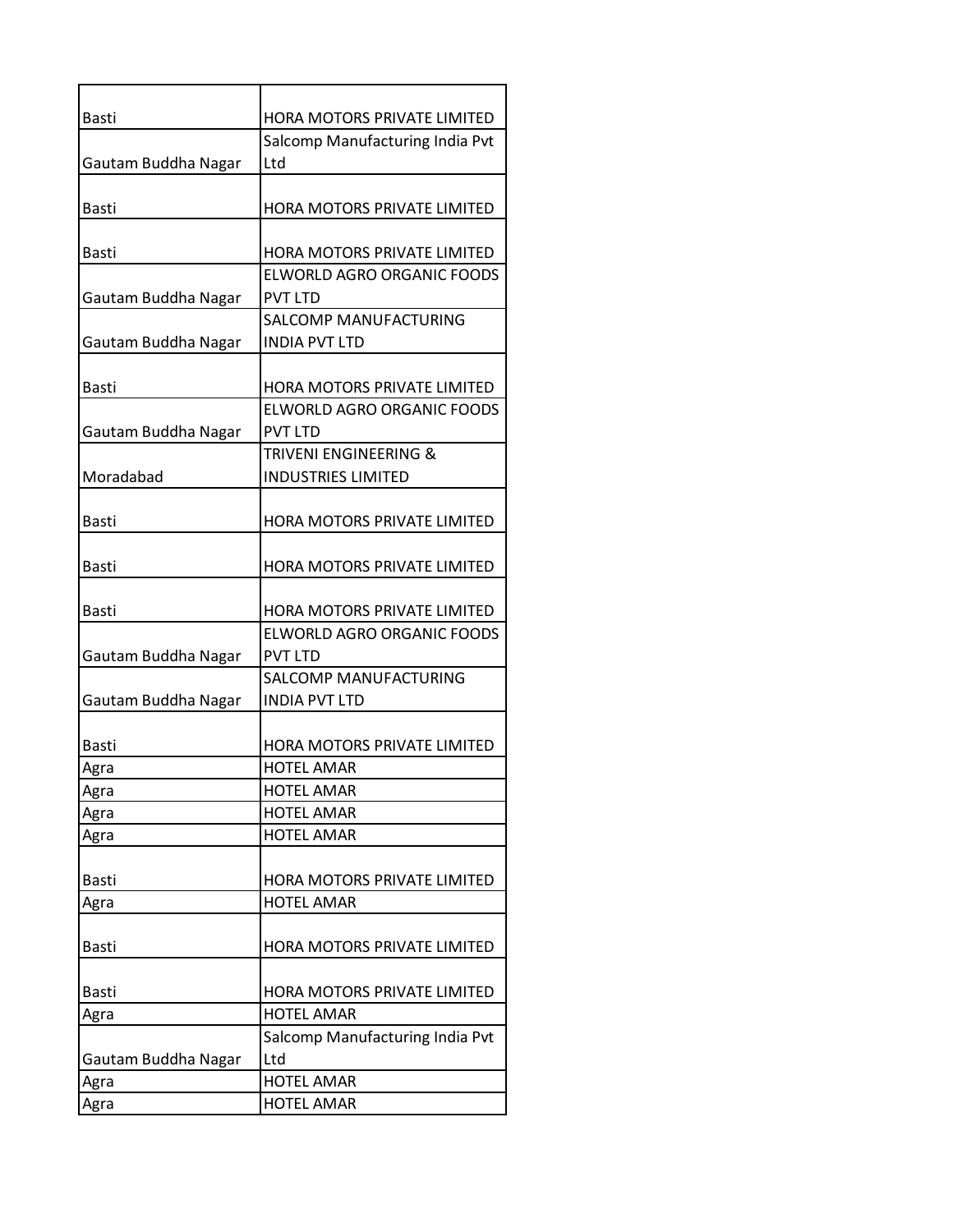|                     | Salcomp Manufacturing India Pvt    |
|---------------------|------------------------------------|
| Gautam Buddha Nagar | Ltd                                |
|                     | Salcomp Manufacturing India Pvt    |
| Gautam Buddha Nagar | Ltd                                |
|                     |                                    |
| Basti               | HORA MOTORS PRIVATE LIMITED        |
| Agra                | <b>HOTEL AMAR</b>                  |
|                     | Salcomp Manufacturing India Pvt    |
| Gautam Buddha Nagar | Ltd                                |
| Agra                | <b>HOTEL AMAR</b>                  |
|                     |                                    |
| Basti               | <b>HORA MOTORS PRIVATE LIMITED</b> |
| Agra                | <b>HOTEL AMAR</b>                  |
| Agra                | <b>HOTEL AMAR</b>                  |
| Agra                | <b>HOTEL AMAR</b>                  |
| Agra                | <b>HOTEL AMAR</b>                  |
| Agra                | <b>HOTEL AMAR</b>                  |
| Agra                | <b>HOTEL AMAR</b>                  |
| Ghaziabad           | EAST INDIA UDYOG LIMITED           |
| Agra                | <b>HOTEL AMAR</b>                  |
| Agra                | <b>HOTEL AMAR</b>                  |
| Agra                | <b>HOTEL AMAR</b>                  |
| Agra                | <b>HOTEL AMAR</b>                  |
| Agra                | <b>HOTEL AMAR</b>                  |
|                     | USHA TECHNICAL INSTITUTE           |
|                     | AURAULIYA BHATHAT BAZAR            |
| Gorakhpur           | <b>GORAKHPUR</b>                   |
|                     | USHA TECHNICAL INSTITUTE           |
|                     | AURAULIYA BHATHAT BAZAR            |
| Gorakhpur           | GORAKHPUR                          |
|                     | USHA TECHNICAL INSTITUTE           |
|                     | <b>AURAULIYA BHATHAT BAZAR</b>     |
| Gorakhpur           | <b>GORAKHPUR</b>                   |
|                     | <b>USHA TECHNICAL INSTITUTE</b>    |
|                     | AURAULIYA BHATHAT BAZAR            |
| Gorakhpur           | <b>GORAKHPUR</b>                   |
|                     | <b>USHA TECHNICAL INSTITUTE</b>    |
|                     | AURAULIYA BHATHAT BAZAR            |
| Gorakhpur           | <b>GORAKHPUR</b>                   |
|                     | USHA TECHNICAL INSTITUTE           |
|                     | AURAULIYA BHATHAT BAZAR            |
| Gorakhpur           | <b>GORAKHPUR</b>                   |
|                     | <b>USHA TECHNICAL INSTITUTE</b>    |
|                     | AURAULIYA BHATHAT BAZAR            |
| Gorakhpur           | <b>GORAKHPUR</b>                   |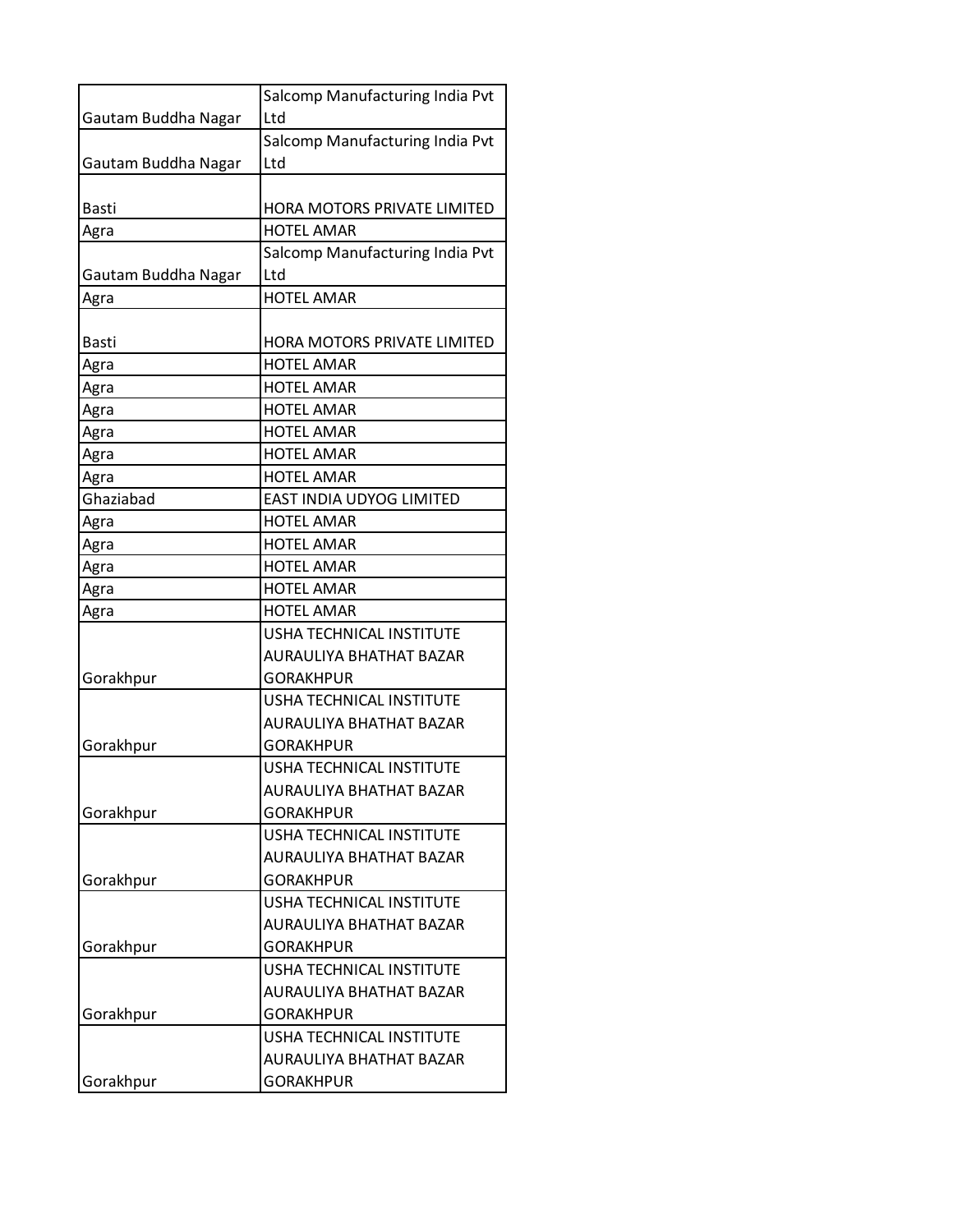|           | <b>USHA TECHNICAL INSTITUTE</b> |
|-----------|---------------------------------|
|           | AURAULIYA BHATHAT BAZAR         |
| Gorakhpur | <b>GORAKHPUR</b>                |
|           | <b>USHA TECHNICAL INSTITUTE</b> |
|           | <b>AURAULIYA BHATHAT BAZAR</b>  |
| Gorakhpur | <b>GORAKHPUR</b>                |
|           | USHA TECHNICAL INSTITUTE        |
|           | <b>AURAULIYA BHATHAT BAZAR</b>  |
| Gorakhpur | <b>GORAKHPUR</b>                |
|           | USHA TECHNICAL INSTITUTE        |
|           | AURAULIYA BHATHAT BAZAR         |
| Gorakhpur | <b>GORAKHPUR</b>                |
|           | <b>USHA TECHNICAL INSTITUTE</b> |
|           | <b>AURAULIYA BHATHAT BAZAR</b>  |
| Gorakhpur | <b>GORAKHPUR</b>                |
|           | <b>USHA TECHNICAL INSTITUTE</b> |
|           | AURAULIYA BHATHAT BAZAR         |
| Gorakhpur | <b>GORAKHPUR</b>                |
|           | <b>USHA TECHNICAL INSTITUTE</b> |
|           | AURAULIYA BHATHAT BAZAR         |
| Gorakhpur | <b>GORAKHPUR</b>                |
|           | USHA TECHNICAL INSTITUTE        |
|           | AURAULIYA BHATHAT BAZAR         |
| Gorakhpur | <b>GORAKHPUR</b>                |
|           | USHA TECHNICAL INSTITUTE        |
|           | AURAULIYA BHATHAT BAZAR         |
| Gorakhpur | <b>GORAKHPUR</b>                |
|           | <b>USHA TECHNICAL INSTITUTE</b> |
|           | <b>AURAULIYA BHATHAT BAZAR</b>  |
| Gorakhpur | <b>GORAKHPUR</b>                |
| Agra      | <b>HOTEL AMAR</b>               |
|           | <b>USHA TECHNICAL INSTITUTE</b> |
|           | <b>AURAULIYA BHATHAT BAZAR</b>  |
| Gorakhpur | <b>GORAKHPUR</b>                |
|           | USHA TECHNICAL INSTITUTE        |
|           | AURAULIYA BHATHAT BAZAR         |
| Gorakhpur | <b>GORAKHPUR</b>                |
|           | USHA TECHNICAL INSTITUTE        |
|           | AURAULIYA BHATHAT BAZAR         |
| Gorakhpur | <b>GORAKHPUR</b>                |
|           | USHA TECHNICAL INSTITUTE        |
|           | AURAULIYA BHATHAT BAZAR         |
| Gorakhpur | <b>GORAKHPUR</b>                |
|           | USHA TECHNICAL INSTITUTE        |
|           | AURAULIYA BHATHAT BAZAR         |
| Gorakhpur | <b>GORAKHPUR</b>                |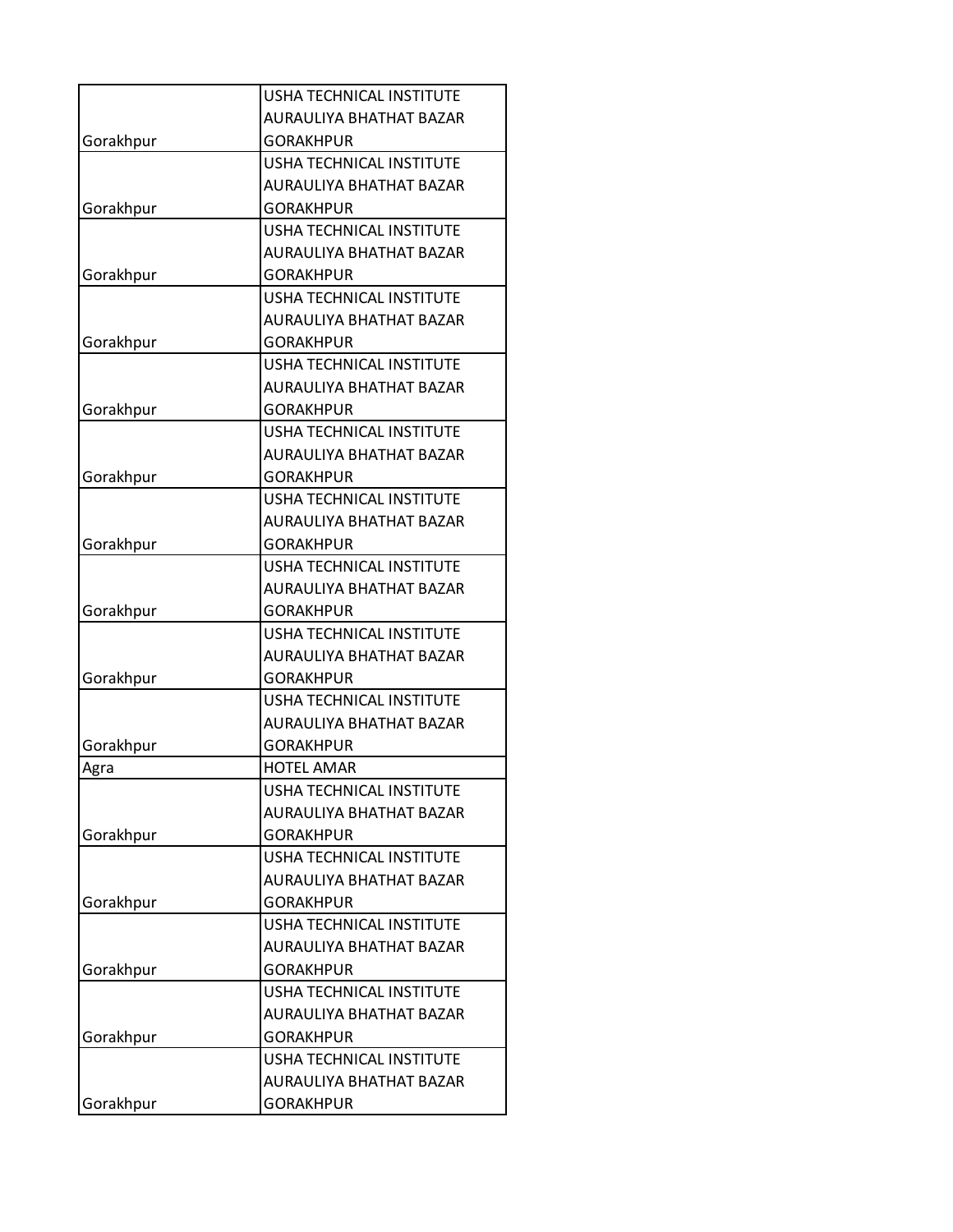|              | <b>USHA TECHNICAL INSTITUTE</b> |
|--------------|---------------------------------|
|              | <b>AURAULIYA BHATHAT BAZAR</b>  |
| Gorakhpur    | <b>GORAKHPUR</b>                |
|              | <b>USHA TECHNICAL INSTITUTE</b> |
|              | <b>AURAULIYA BHATHAT BAZAR</b>  |
| Gorakhpur    | <b>GORAKHPUR</b>                |
|              | <b>USHA TECHNICAL INSTITUTE</b> |
|              | <b>AURAULIYA BHATHAT BAZAR</b>  |
| Gorakhpur    | <b>GORAKHPUR</b>                |
|              | <b>USHA TECHNICAL INSTITUTE</b> |
|              | <b>AURAULIYA BHATHAT BAZAR</b>  |
| Gorakhpur    | <b>GORAKHPUR</b>                |
|              |                                 |
| <b>Basti</b> | HORA MOTORS PRIVATE LIMITED     |
| Mathura      | shiel auto p ltd                |
| Mathura      | shiel auto p ltd                |
| Sultanpur    | <b>SANGEET ELECTRICALS</b>      |
|              |                                 |
| <b>Basti</b> | HORA MOTORS PRIVATE LIMITED     |
| Mathura      | shiel auto p ltd                |
| Mathura      | shiel auto p ltd                |
|              | NPN ELECTRONICS 152C ASHOK      |
|              | <b>NAGAR BASHARATPUR</b>        |
| Gorakhpur    | <b>GORAKHPUR</b>                |
| Agra         | <b>HOTEL AMAR</b>               |
| Mathura      | shiel auto p ltd                |
|              |                                 |
| <b>Basti</b> | HORA MOTORS PRIVATE LIMITED     |
| Sultanpur    | <b>SANGEET ELECTRICALS</b>      |
| Mathura      | shiel auto p ltd                |
| Sultanpur    | <b>SANGEET ELECTRICALS</b>      |
| Kanpur Nagar | MARS AUTO PVT.LTD.              |
| Sultanpur    | <b>SANGEET ELECTRICALS</b>      |
| Agra         | <b>HOTEL AMAR</b>               |
| Mathura      | shiel auto p ltd                |
| Agra         | <b>HOTEL AMAR</b>               |
|              | NPN ELECTRONICS 152C ASHOK      |
|              | <b>NAGAR BASHARATPUR</b>        |
| Gorakhpur    | <b>GORAKHPUR</b>                |
| Agra         | <b>HOTEL AMAR</b>               |
| Kanpur Nagar | MARS AUTO PVT.LTD.              |
| Kanpur Nagar | MARS AUTO PVT.LTD.              |
| Kanpur Nagar | MARS AUTO PVT.LTD.              |
|              | TRIVENI ENGINEERING &           |
| Moradabad    | <b>INDUSTRIES LIMITED</b>       |
|              |                                 |
| <b>Basti</b> | HORA MOTORS PRIVATE LIMITED     |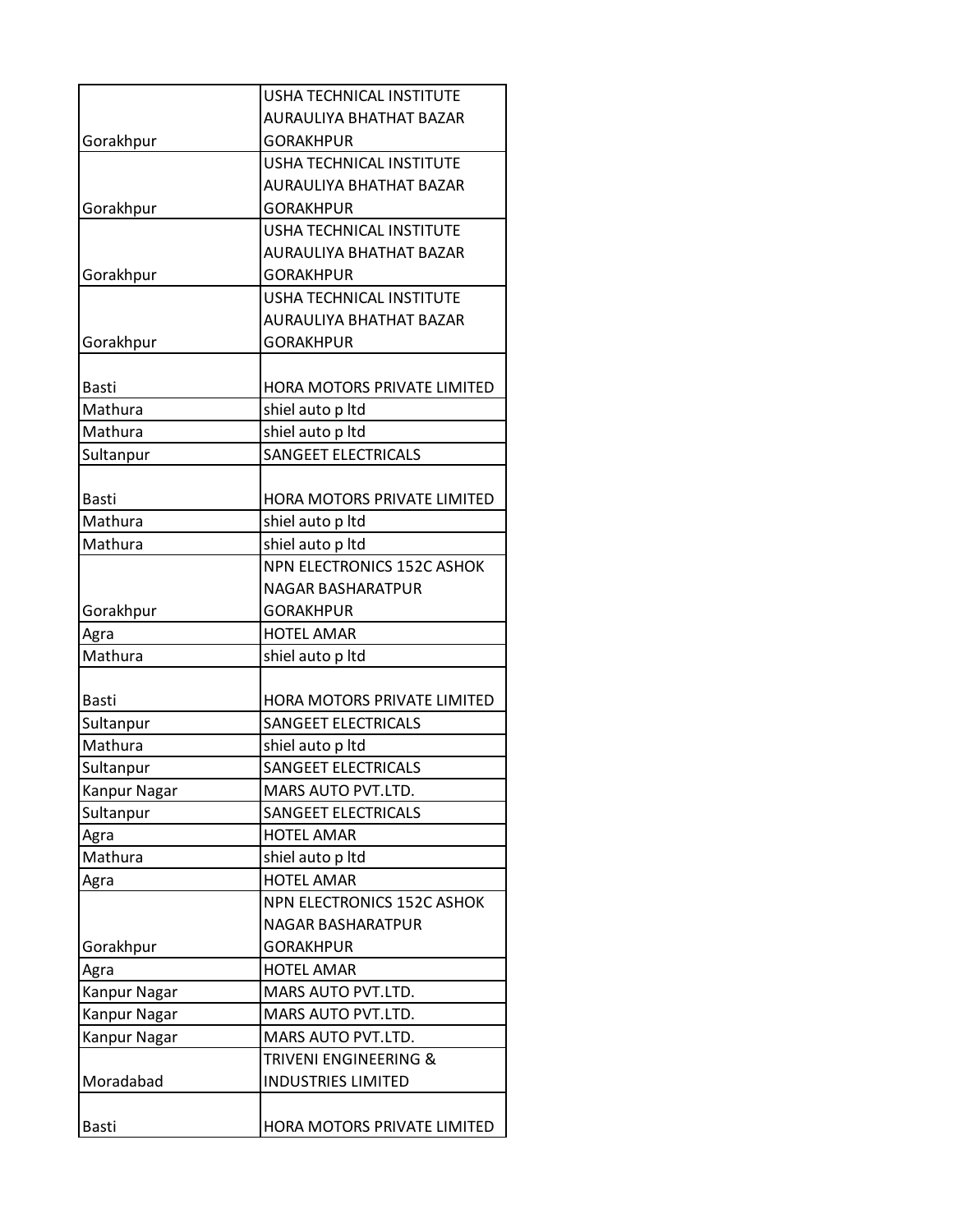| Mathura      | shiel auto p ltd                  |
|--------------|-----------------------------------|
| Kanpur Nagar | MARS AUTO PVT.LTD.                |
| Agra         | <b>HOTEL AMAR</b>                 |
|              | <b>NPN ELECTRONICS 152C ASHOK</b> |
|              | NAGAR BASHARATPUR                 |
| Gorakhpur    | <b>GORAKHPUR</b>                  |
| Mathura      | shiel auto p ltd                  |
| Sultanpur    | <b>SANGEET ELECTRICALS</b>        |
| Sultanpur    | <b>SANGEET ELECTRICALS</b>        |
|              | TRIVENI ENGINEERING &             |
| Moradabad    | <b>INDUSTRIES LIMITED</b>         |
|              | <b>ANIK MILK PRODUCTS PRIVATE</b> |
| Etah         | LIMITED                           |
|              | M/S MAHALAXMI AUTO ELECTRIC       |
| Faizabad     | <b>MOTOR PARTS</b>                |
|              | <b>ANIK MILK PRODUCTS PRIVATE</b> |
| Etah         | LIMITED                           |
|              | M/S MAHALAXMI AUTO ELECTRIC       |
| Faizabad     | <b>MOTOR PARTS</b>                |
|              | <b>ANIK MILK PRODUCTS PRIVATE</b> |
| Etah         | LIMITED                           |
|              | M/S MAHALAXMI AUTO ELECTRIC       |
| Faizabad     | <b>MOTOR PARTS</b>                |
|              | <b>ANIK MILK PRODUCTS PRIVATE</b> |
| Etah         | LIMITED                           |
|              | ANIK MILK PRODUCTS PRIVATE        |
| Etah         | LIMITED                           |
|              | M/S MAHALAXMI AUTO ELECTRIC       |
| Faizabad     | <b>MOTOR PARTS</b>                |
|              | <b>ANIK MILK PRODUCTS PRIVATE</b> |
| Etah         | LIMITED                           |
|              | M/S MAHALAXMI AUTO ELECTRIC       |
| Faizabad     | <b>MOTOR PARTS</b>                |
|              | M/S MAHALAXMI AUTO ELECTRIC       |
| Faizabad     | <b>MOTOR PARTS</b>                |
|              | M/S MAHALAXMI AUTO ELECTRIC       |
| Faizabad     | <b>MOTOR PARTS</b>                |
|              | ANIK MILK PRODUCTS PRIVATE        |
| Etah         | LIMITED                           |
|              | M/S MAHALAXMI AUTO ELECTRIC       |
| Faizabad     | <b>MOTOR PARTS</b>                |
|              | M/S MAHALAXMI AUTO ELECTRIC       |
| Faizabad     | <b>MOTOR PARTS</b>                |
| Kanpur Nagar | JAI BHAGWATI ENTERPRISES          |
|              | M/S MAHALAXMI AUTO ELECTRIC       |
| Faizabad     | <b>MOTOR PARTS</b>                |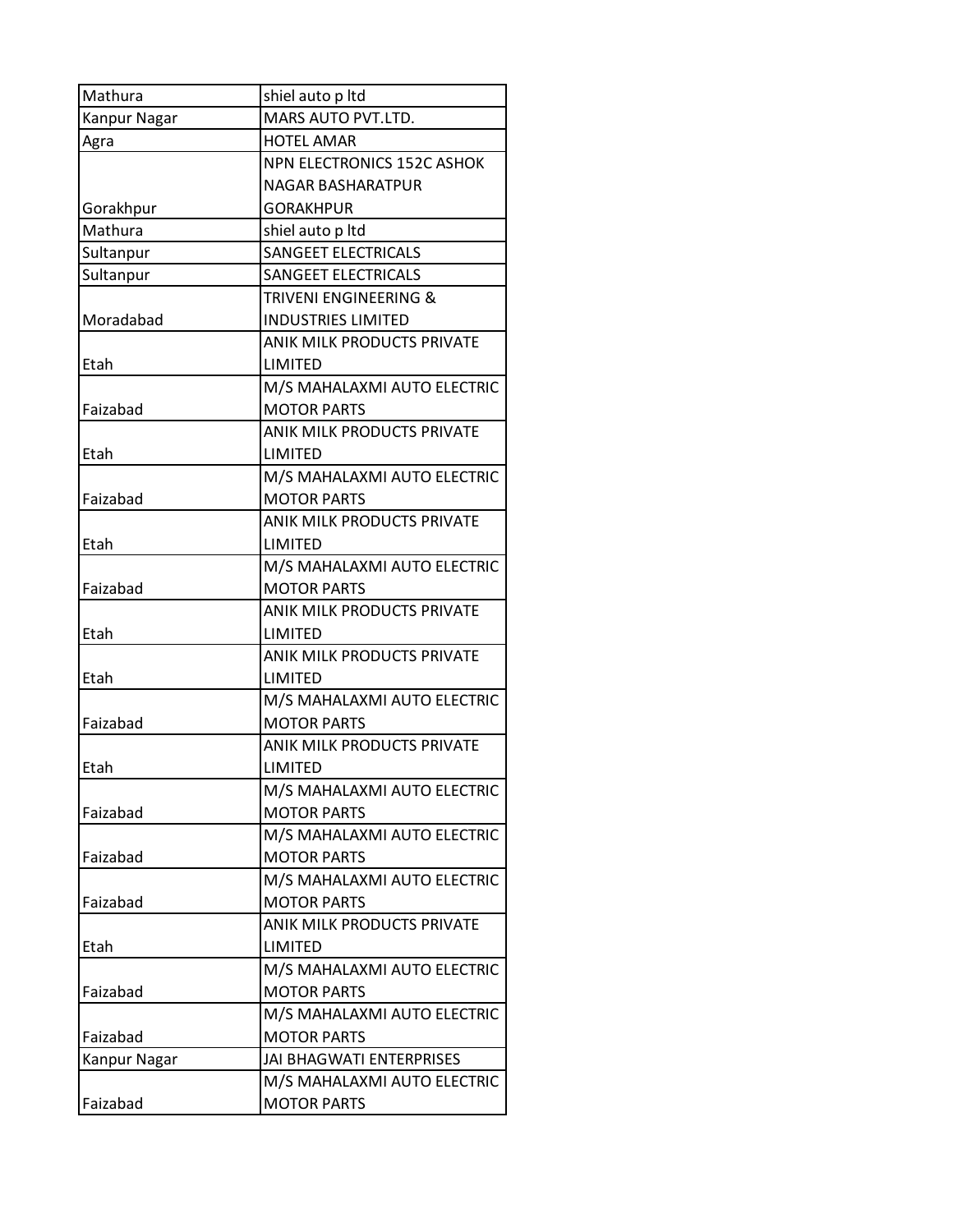|              | M/S MAHALAXMI AUTO ELECTRIC       |
|--------------|-----------------------------------|
| Faizabad     | <b>MOTOR PARTS</b>                |
|              | ANIK MILK PRODUCTS PRIVATE        |
| Etah         | LIMITED                           |
|              | <b>ANIK MILK PRODUCTS PRIVATE</b> |
| Etah         | LIMITED                           |
|              | ANIK MILK PRODUCTS PRIVATE        |
| Etah         | LIMITED                           |
|              | M/S MAHALAXMI AUTO ELECTRIC       |
| Faizabad     | <b>MOTOR PARTS</b>                |
|              | <b>ANIK MILK PRODUCTS PRIVATE</b> |
| Etah         | LIMITED                           |
|              | M/S MAHALAXMI AUTO ELECTRIC       |
| Faizabad     | <b>MOTOR PARTS</b>                |
|              | M/S MAHALAXMI AUTO ELECTRIC       |
| Faizabad     | <b>MOTOR PARTS</b>                |
|              | ANIK MILK PRODUCTS PRIVATE        |
| Etah         | LIMITED                           |
|              | M/S MAHALAXMI AUTO ELECTRIC       |
| Faizabad     | <b>MOTOR PARTS</b>                |
|              | <b>ANIK MILK PRODUCTS PRIVATE</b> |
| Etah         | LIMITED                           |
|              | M/S MAHALAXMI AUTO ELECTRIC       |
| Faizabad     | <b>MOTOR PARTS</b>                |
| Kanpur Nagar | SUPER PRECISION PRODUCTS          |
|              | <b>ANIK MILK PRODUCTS PRIVATE</b> |
| Etah         | LIMITED                           |
|              | M/S MAHALAXMI AUTO ELECTRIC       |
| Faizabad     | <b>MOTOR PARTS</b>                |
|              | M/S MAHALAXMI AUTO ELECTRIC       |
| Faizabad     | <b>MOTOR PARTS</b>                |
|              | M/S MAHALAXMI AUTO ELECTRIC       |
| Faizabad     | <b>MOTOR PARTS</b>                |
|              | <b>ANIK MILK PRODUCTS PRIVATE</b> |
| Etah         | <b>LIMITED</b>                    |
|              | <b>ABHINAV STEELS AND POWER</b>   |
| Jaunpur      | LIMITED                           |
|              | <b>ANIK MILK PRODUCTS PRIVATE</b> |
| Etah         | LIMITED                           |
| Sambhal      | DARSAN AGRICULTURE STORE          |
| Ghaziabad    | <b>Mehar Automobiles</b>          |
| Ghaziabad    | <b>Mehar Automobiles</b>          |
|              | <b>ANIK MILK PRODUCTS PRIVATE</b> |
| Etah         | LIMITED                           |
|              |                                   |
| Sambhal      | DHARM AGRICULTURE WORKS           |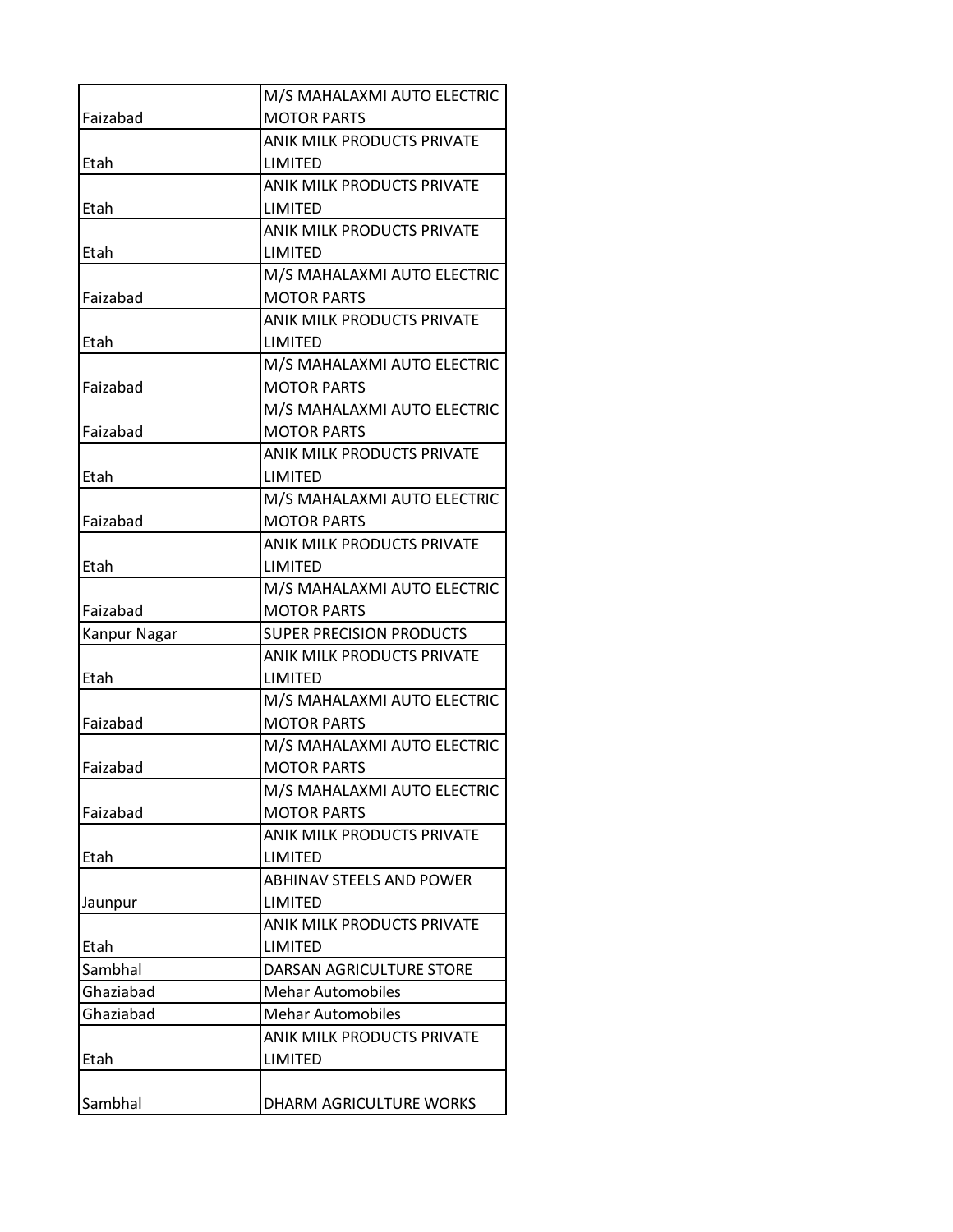| Sambhal   | DHARM AGRICULTURE WORKS            |
|-----------|------------------------------------|
|           |                                    |
| Sambhal   | <b>DHARM AGRICULTURE WORKS</b>     |
|           | ANIK MILK PRODUCTS PRIVATE         |
| Etah      | LIMITED                            |
|           | <b>ANIK MILK PRODUCTS PRIVATE</b>  |
| Etah      | LIMITED                            |
| Ghaziabad | <b>Mehar Automobiles</b>           |
|           | ANIK MILK PRODUCTS PRIVATE         |
| Etah      | LIMITED                            |
|           | <b>ANIK MILK PRODUCTS PRIVATE</b>  |
| Etah      | LIMITED                            |
| Ghaziabad | <b>Mehar Automobiles</b>           |
|           | <b>ABHINAV STEELS AND POWER</b>    |
| Jaunpur   | <b>LIMITED</b>                     |
|           |                                    |
| Sambhal   | DHARM AGRICULTURE WORKS            |
| Sambhal   | DARSAN AGRICULTURE STORE           |
| Sambhal   | DARSAN AGRICULTURE STORE           |
|           | <b>ANIK MILK PRODUCTS PRIVATE</b>  |
| Etah      | LIMITED                            |
|           | <b>ANIK MILK PRODUCTS PRIVATE</b>  |
| Etah      | <b>LIMITED</b>                     |
|           | ANIK MILK PRODUCTS PRIVATE         |
| Etah      | LIMITED                            |
| Ghaziabad | <b>Mehar Automobiles</b>           |
|           | <b>ABHINAV STEELS AND POWER</b>    |
| Jaunpur   | LIMITED                            |
|           | <b>ABHINAV STEELS AND POWER</b>    |
| Jaunpur   | <b>LIMITED</b>                     |
|           |                                    |
| Sambhal   | DHARM AGRICULTURE WORKS            |
|           | <b>ANIK MILK PRODUCTS PRIVATE</b>  |
| Etah      | <b>LIMITED</b>                     |
|           | <b>ANIK MILK PRODUCTS PRIVATE</b>  |
| Etah      | LIMITED                            |
| Ghaziabad | <b>Mehar Automobiles</b>           |
|           |                                    |
| Sambhal   | DHARM AGRICULTURE WORKS            |
| Sambhal   | DARSAN AGRICULTURE STORE           |
|           |                                    |
| Etah      | anik milk products private limited |
| Ghaziabad | <b>Mehar Automobiles</b>           |
|           |                                    |
| Sambhal   | DHARM AGRICULTURE WORKS            |
| Sambhal   | DARSAN AGRICULTURE STORE           |
|           |                                    |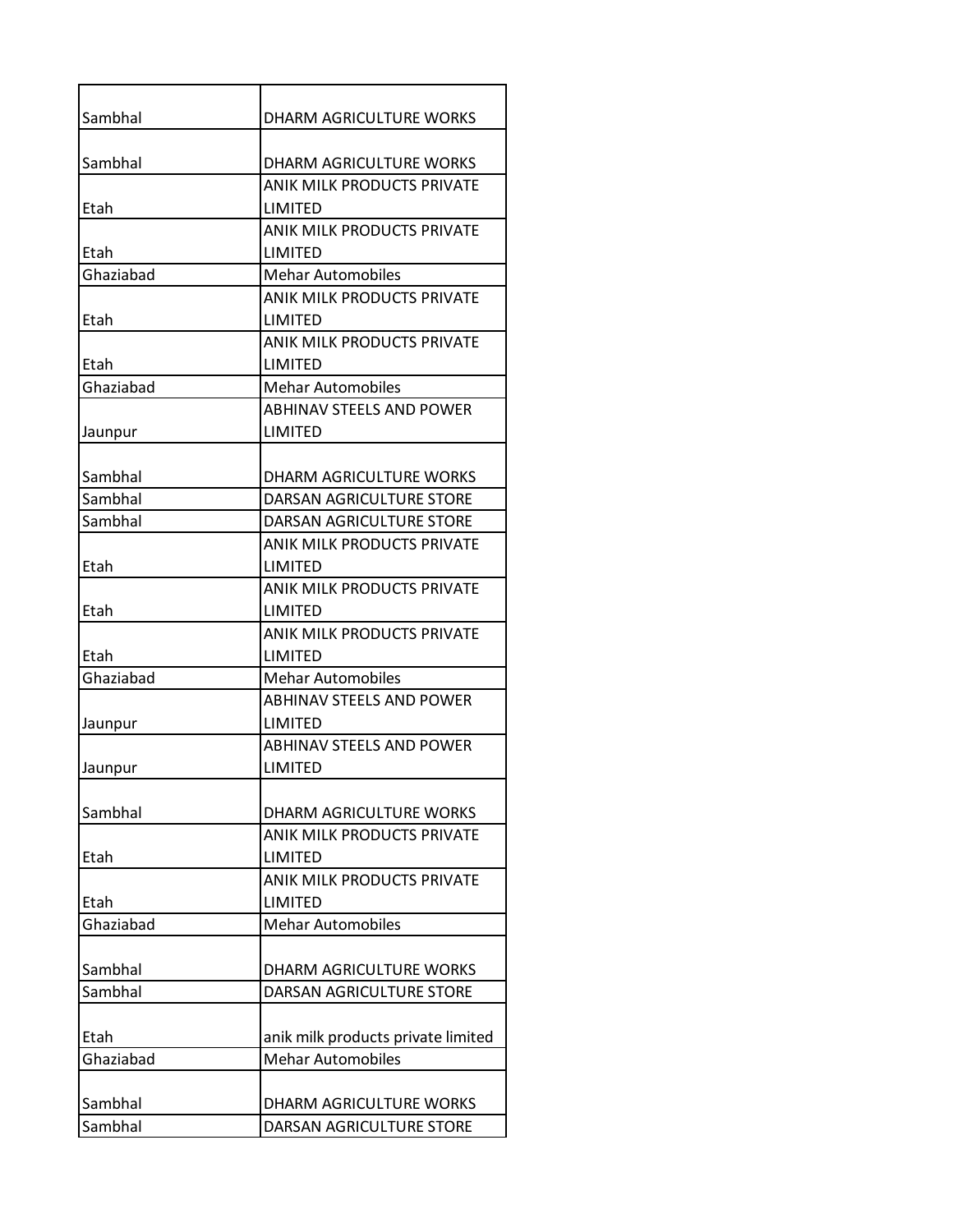| Sambhal             | DARSAN AGRICULTURE STORE           |
|---------------------|------------------------------------|
| Sambhal             | DARSAN AGRICULTURE STORE           |
|                     |                                    |
| Etah                | anik milk products private limited |
|                     | <b>ANIK MILK PRODUCTS PRIVATE</b>  |
| Etah                | LIMITED                            |
|                     | <b>ANIK MILK PRODUCTS PRIVATE</b>  |
| Etah                | LIMITED                            |
|                     | <b>ANIK MILK PRODUCTS PRIVATE</b>  |
| Etah                | <b>LIMITED</b>                     |
|                     | <b>ANIK MILK PRODUCTS PRIVATE</b>  |
| Etah                | LIMITED                            |
|                     | <b>ANIK MILK PRODUCTS PRIVATE</b>  |
| Etah                | LIMITED                            |
|                     | <b>ABHINAV STEELS AND POWER</b>    |
| Jaunpur             | LIMITED                            |
|                     | <b>ANIK MILK PRODUCTS PRIVATE</b>  |
| Etah                | LIMITED                            |
|                     | <b>ANIK MILK PRODUCTS PRIVATE</b>  |
| Etah                | <b>LIMITED</b>                     |
|                     | <b>ANIK MILK PRODUCTS PRIVATE</b>  |
| Etah                | LIMITED                            |
|                     | <b>ABHINAV STEELS AND POWER</b>    |
| Jaunpur             | <b>LIMITED</b>                     |
| Sambhal             | DARSAN AGRICULTURE STORE           |
|                     |                                    |
| Etah                | anik milk products private limited |
| Ghaziabad           | <b>Mehar Automobiles</b>           |
|                     | <b>ANIK MILK PRODUCTS PRIVATE</b>  |
| Etah                | LIMITED                            |
|                     |                                    |
| Etah                | anik milk products private limited |
|                     | <b>ANIK MILK PRODUCTS PRIVATE</b>  |
| Etah                | <b>LIMITED</b>                     |
|                     | <b>ANIK MILK PRODUCTS PRIVATE</b>  |
| Etah                | LIMITED                            |
| Sambhal             | DARSAN AGRICULTURE STORE           |
|                     | ANIK MILK PRODUCTS PRIVATE         |
| Etah                | LIMITED                            |
|                     | <b>ANIK MILK PRODUCTS PRIVATE</b>  |
| Etah                | LIMITED                            |
| Ghaziabad           | <b>Mehar Automobiles</b>           |
| Lucknow             | KUMAR COLD STORAGE                 |
|                     |                                    |
| Gautam Buddha Nagar | INTERNATIONAL PRINT O PAC LTD      |
| Moradabad           | Designco                           |
| Lucknow             | <b>KUMAR COLD STORAGE</b>          |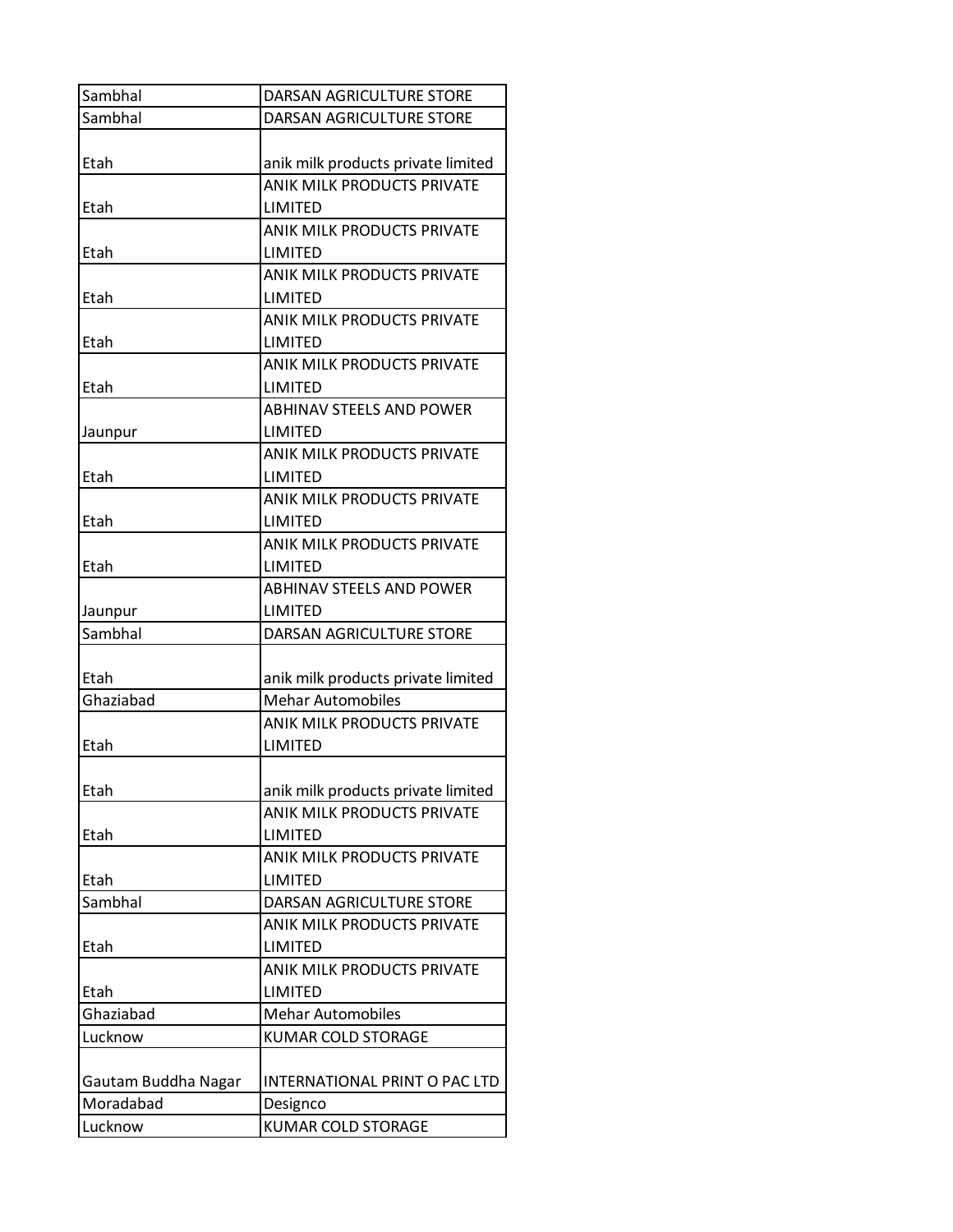| Lucknow             | <b>KUMAR COLD STORAGE</b>             |
|---------------------|---------------------------------------|
| Lucknow             | <b>KUMAR COLD STORAGE</b>             |
| Lucknow             | <b>KUMAR COLD STORAGE</b>             |
| Lucknow             | <b>KUMAR COLD STORAGE</b>             |
| Lucknow             | <b>KUMAR COLD STORAGE</b>             |
| Lucknow             | <b>KUMAR COLD STORAGE</b>             |
| Lucknow             | <b>KUMAR COLD STORAGE</b>             |
| Lucknow             | <b>KUMAR COLD STORAGE</b>             |
| Lucknow             | <b>KUMAR COLD STORAGE</b>             |
| Lucknow             | <b>KUMAR COLD STORAGE</b>             |
| Lucknow             | <b>KUMAR COLD STORAGE</b>             |
| Lucknow             | <b>KUMAR COLD STORAGE</b>             |
| Lucknow             | <b>KUMAR COLD STORAGE</b>             |
| Lucknow             | <b>KUMAR COLD STORAGE</b>             |
| Lucknow             | <b>KUMAR COLD STORAGE</b>             |
|                     |                                       |
| Gautam Buddha Nagar | INTERNATIONAL PRINT O PAC LTD         |
|                     |                                       |
| Gautam Buddha Nagar | INTERNATIONAL PRINT O PAC LTD         |
| Lucknow             | <b>KUMAR COLD STORAGE</b>             |
| Lucknow             | <b>KUMAR COLD STORAGE</b>             |
| Lucknow             | <b>KUMAR COLD STORAGE</b>             |
| Lucknow             | <b>KUMAR COLD STORAGE</b>             |
|                     | <b>ASCOT HOTELS &amp; RESORTS PVT</b> |
| Gautam Buddha Nagar | <b>LTD</b>                            |
|                     |                                       |
| Gautam Buddha Nagar | INTERNATIONAL PRINT O PAC LTD         |
| Ghaziabad           | <b>BHUSHAN STEEL LIMITED</b>          |
| Ghaziabad           | <b>BHUSHAN STEEL LIMITED</b>          |
| Lucknow             | <b>KUMAR COLD STORAGE</b>             |
|                     |                                       |
| Gautam Buddha Nagar | INTERNATIONAL PRINT O PAC LTD         |
|                     |                                       |
| Gautam Buddha Nagar | INTERNATIONAL PRINT O PAC LTD         |
| Ghaziabad           | <b>BHUSHAN STEEL LIMITED</b>          |
|                     | <b>ANIK MILK PRODUCTS PRIVATE</b>     |
| Etah                | LIMITED                               |
|                     |                                       |
| Gautam Buddha Nagar | INTERNATIONAL PRINT O PAC LTD         |
| Lucknow             | <b>KUMAR COLD STORAGE</b>             |
| Lucknow             | <b>KUMAR COLD STORAGE</b>             |
| Lucknow             | KUMAR COLD STORAGE                    |
| Lucknow             | <b>KUMAR COLD STORAGE</b>             |
|                     |                                       |
| Gautam Buddha Nagar | INTERNATIONAL PRINT O PAC LTD         |
|                     |                                       |
| Gautam Buddha Nagar | INTERNATIONAL PRINT O PAC LTD         |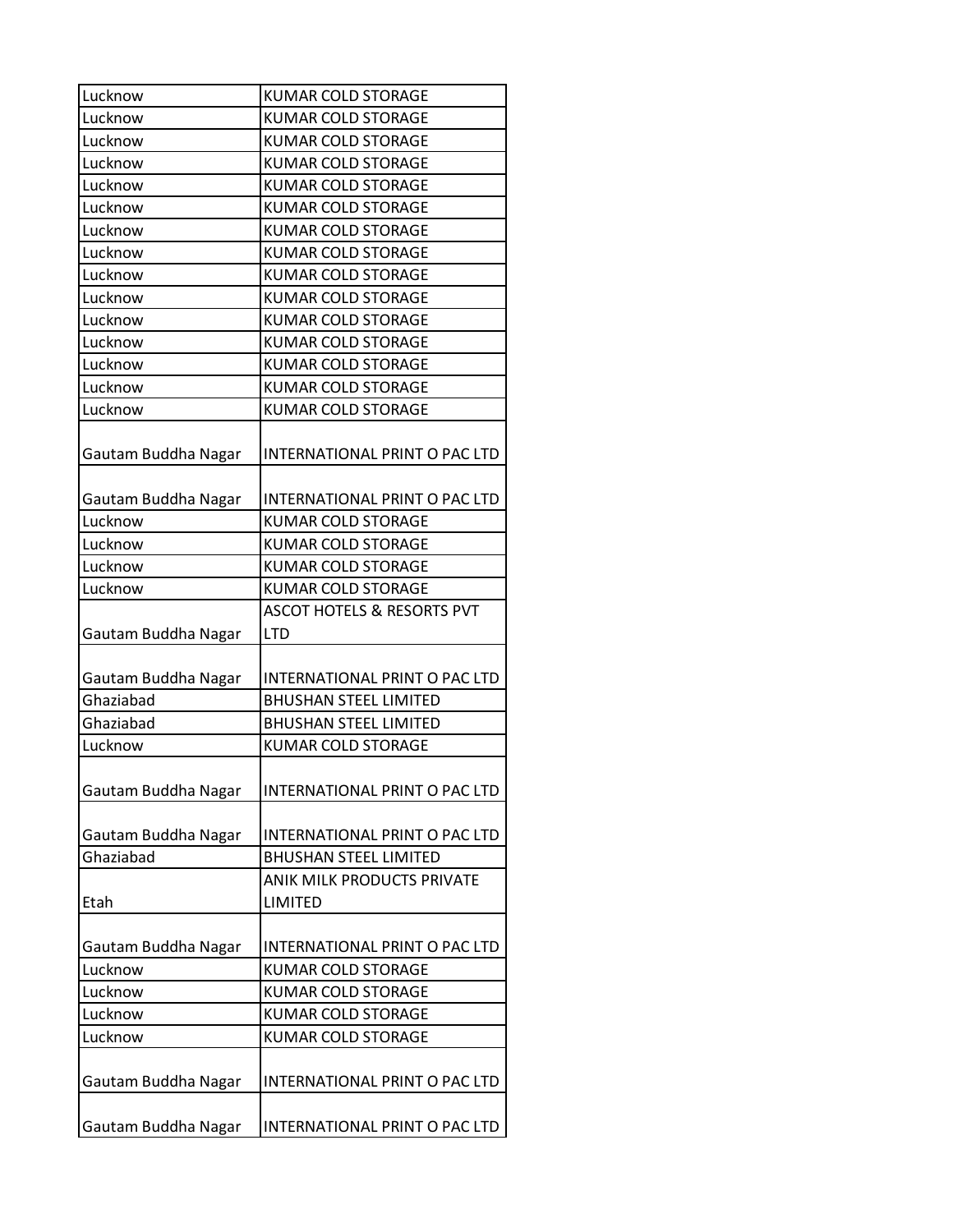| Ghaziabad           | <b>BHUSHAN STEEL LIMITED</b>       |
|---------------------|------------------------------------|
|                     |                                    |
| Gautam Buddha Nagar | INTERNATIONAL PRINT O PAC LTD      |
|                     |                                    |
| Etah                | Anik Mil Products Private Limited  |
| Lucknow             | <b>KUMAR COLD STORAGE</b>          |
|                     |                                    |
| Gautam Buddha Nagar | INTERNATIONAL PRINT O PAC LTD      |
| Ghaziabad           | <b>BHUSHAN STEEL LIMITED</b>       |
| Lucknow             | <b>KUMAR COLD STORAGE</b>          |
| Lucknow             | <b>KUMAR COLD STORAGE</b>          |
| Gautam Buddha Nagar | INTERNATIONAL PRINT O PAC LTD      |
| Gautam Buddha Nagar | INTERNATIONAL PRINT O PAC LTD      |
| Gautam Buddha Nagar | INTERNATIONAL PRINT O PAC LTD      |
| Allahabad           | <b>COMMERCIAL AUTO SALES</b>       |
|                     |                                    |
| Gautam Buddha Nagar | INTERNATIONAL PRINT O PAC LTD      |
|                     |                                    |
| Gautam Buddha Nagar | INTERNATIONAL PRINT O PAC LTD      |
|                     | <b>DHARM AGRICULTURE WORKS</b>     |
| Sambhal             | SAMBHAL                            |
| Allahabad           | <b>COMMERCIAL AUTO SALES</b>       |
| Sambhal             | DHARM AGRICULTURE WORKS<br>SAMBHAL |
|                     |                                    |
| Gautam Buddha Nagar | INTERNATIONAL PRINT O PAC LTD      |
| Gautam Buddha Nagar | INTERNATIONAL PRINT O PAC LTD      |
|                     | DHARM AGRICULTURE WORKS            |
| Sambhal             | SAMBHAL                            |
| Allahabad           | <b>COMMERCIAL AUTO SALES</b>       |
|                     | DHARM AGRICULTURE WORKS            |
| Sambhal             | SAMBHAL                            |
|                     |                                    |
| Sambhal             | DHARM AGRICULTURE WORKS            |
|                     |                                    |
| Sambhal             | DHARM AGRICULTURE WORKS            |
| Allahabad           | <b>COMMERCIAL AUTO SALES</b>       |
| Allahabad           | <b>COMMERCIAL AUTO SALES</b>       |
| Allahabad           | <b>COMMERCIAL AUTO SALES</b>       |
| Allahabad           | <b>COMMERCIAL AUTO SALES</b>       |
| Allahabad           | <b>COMMERCIAL AUTO SALES</b>       |
| Allahabad           | <b>COMMERCIAL AUTO SALES</b>       |
| Allahabad           | COMMERCIAL AUTO SALES              |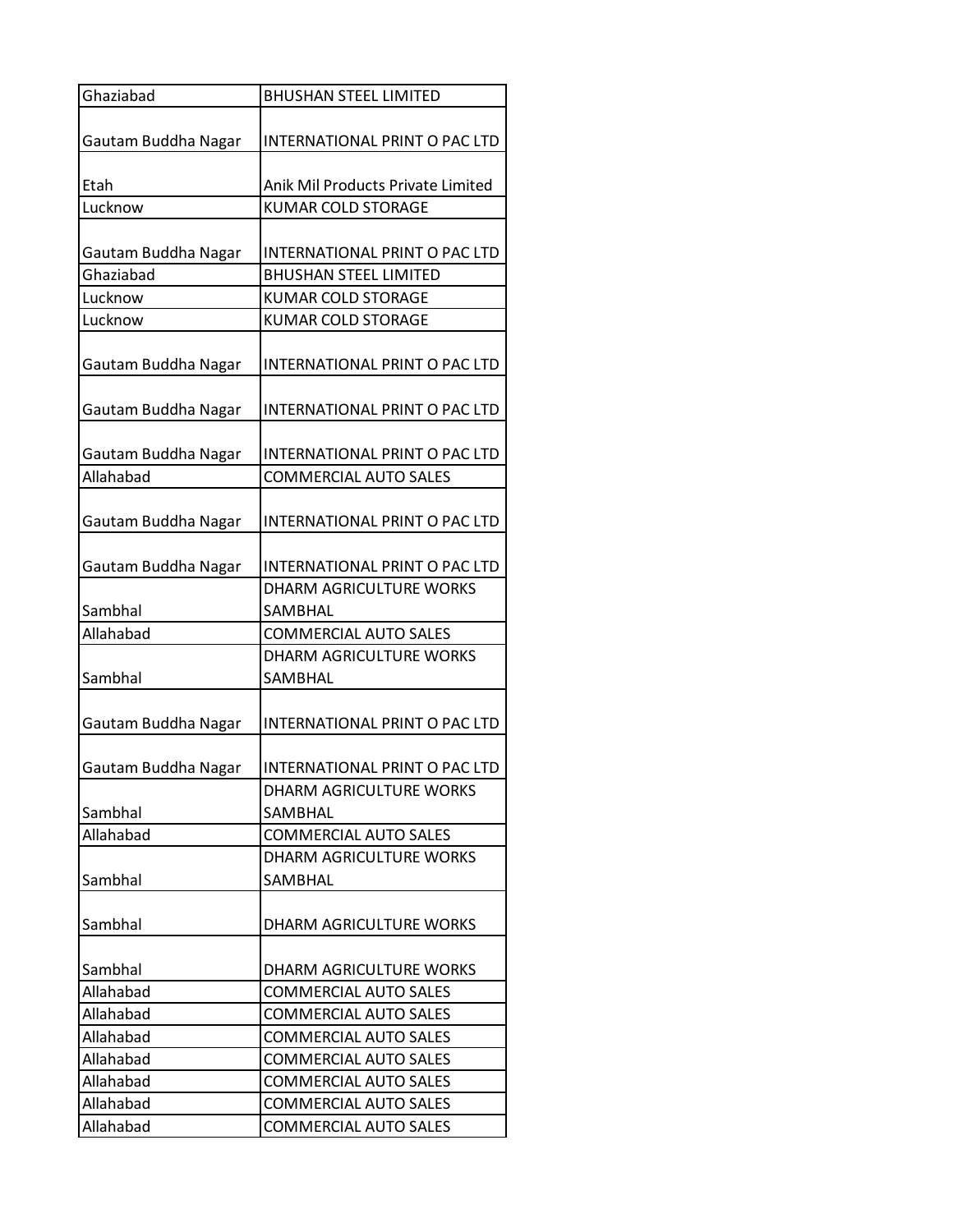| INTERNATIONAL PRINT O PAC LTD<br>Gautam Buddha Nagar<br>Allahabad<br><b>COMMERCIAL AUTO SALES</b><br>INTERNATIONAL PRINT O PAC LTD<br>Gautam Buddha Nagar<br>Allahabad<br><b>COMMERCIAL AUTO SALES</b><br>Allahabad<br><b>COMMERCIAL AUTO SALES</b><br>Allahabad<br><b>COMMERCIAL AUTO SALES</b><br>Allahabad<br><b>COMMERCIAL AUTO SALES</b><br>Allahabad<br><b>COMMERCIAL AUTO SALES</b><br>Allahabad<br><b>COMMERCIAL AUTO SALES</b><br>Hardoi<br>Bala ji hyundai pvt ltd Hardoi<br>Bala ji hyundai pvt ltd Hardoi<br>Hardoi<br><b>RPL INDUSTRIES LIMITED</b><br>Ghaziabad<br>Ghaziabad<br>RPL INDUSTRIES LIMITED<br>M/S MAHALAXMI AUTO ELECTRIC<br>Faizabad<br><b>PARTS FAIZABAD</b><br>Allahabad<br><b>COMMERCIAL AUTO SELLS</b><br>Lucknow<br><b>KUMAR COLD STORAGE</b><br>Ghaziabad<br>RPL INDUSTRIES LIMITED<br>Allahabad<br><b>COMMERCIAL AUTO SELLS</b><br><b>ENGINEERING SERVICE CENTRE</b><br>Allahabad<br><b>NAINI ALLAHABAD</b><br>Lucknow<br><b>KUMAR COLD STORAGE</b><br>Ghaziabad<br>RPL INDUSTRIES LIMITED<br>ANIK MILK PRODUCTS PRIVATE<br>LIMITED<br>Etah<br>Allahabad<br><b>COMMERCIAL AUTO SELLS</b><br>Lucknow<br><b>KUMAR COLD STORAGE</b><br>Lucknow<br><b>KUMAR COLD STORAGE</b><br>Lucknow<br><b>KUMAR COLD STORAGE</b><br>Shanu Auto Electrical Works<br>Varanasi<br>Nadeshar Varanasi<br>ANIK MILK PRODUCTS PRIVATE<br>LIMITED<br>Etah<br>Shanu Auto Electrical Works,<br>Nadeshar Varanasi<br>Bala ji hyundai pvt ltd Hardoi<br>Hardoi<br>Hardoi<br>Bala ji hyundai pvt ltd Hardoi<br>M/S MAHALAXMI AUTO ELECTRIC<br>Faizabad<br>PARTS FAIZABAD<br>M/S MAHALAXMI AUTO ELECTRIC<br>Faizabad<br>PARTS FAIZABAD<br>Allahabad<br><b>COMMERCIAL AUTO SELLS</b><br><b>ENGINEERING SERVICE CENTRE</b><br>NAINI ALLAHABAD | Allahabad | <b>COMMERCIAL AUTO SALES</b> |
|-------------------------------------------------------------------------------------------------------------------------------------------------------------------------------------------------------------------------------------------------------------------------------------------------------------------------------------------------------------------------------------------------------------------------------------------------------------------------------------------------------------------------------------------------------------------------------------------------------------------------------------------------------------------------------------------------------------------------------------------------------------------------------------------------------------------------------------------------------------------------------------------------------------------------------------------------------------------------------------------------------------------------------------------------------------------------------------------------------------------------------------------------------------------------------------------------------------------------------------------------------------------------------------------------------------------------------------------------------------------------------------------------------------------------------------------------------------------------------------------------------------------------------------------------------------------------------------------------------------------------------------------------------------------------------------------------------------------------------------------------|-----------|------------------------------|
|                                                                                                                                                                                                                                                                                                                                                                                                                                                                                                                                                                                                                                                                                                                                                                                                                                                                                                                                                                                                                                                                                                                                                                                                                                                                                                                                                                                                                                                                                                                                                                                                                                                                                                                                                 |           |                              |
|                                                                                                                                                                                                                                                                                                                                                                                                                                                                                                                                                                                                                                                                                                                                                                                                                                                                                                                                                                                                                                                                                                                                                                                                                                                                                                                                                                                                                                                                                                                                                                                                                                                                                                                                                 |           |                              |
|                                                                                                                                                                                                                                                                                                                                                                                                                                                                                                                                                                                                                                                                                                                                                                                                                                                                                                                                                                                                                                                                                                                                                                                                                                                                                                                                                                                                                                                                                                                                                                                                                                                                                                                                                 |           |                              |
|                                                                                                                                                                                                                                                                                                                                                                                                                                                                                                                                                                                                                                                                                                                                                                                                                                                                                                                                                                                                                                                                                                                                                                                                                                                                                                                                                                                                                                                                                                                                                                                                                                                                                                                                                 |           |                              |
|                                                                                                                                                                                                                                                                                                                                                                                                                                                                                                                                                                                                                                                                                                                                                                                                                                                                                                                                                                                                                                                                                                                                                                                                                                                                                                                                                                                                                                                                                                                                                                                                                                                                                                                                                 |           |                              |
|                                                                                                                                                                                                                                                                                                                                                                                                                                                                                                                                                                                                                                                                                                                                                                                                                                                                                                                                                                                                                                                                                                                                                                                                                                                                                                                                                                                                                                                                                                                                                                                                                                                                                                                                                 |           |                              |
|                                                                                                                                                                                                                                                                                                                                                                                                                                                                                                                                                                                                                                                                                                                                                                                                                                                                                                                                                                                                                                                                                                                                                                                                                                                                                                                                                                                                                                                                                                                                                                                                                                                                                                                                                 |           |                              |
|                                                                                                                                                                                                                                                                                                                                                                                                                                                                                                                                                                                                                                                                                                                                                                                                                                                                                                                                                                                                                                                                                                                                                                                                                                                                                                                                                                                                                                                                                                                                                                                                                                                                                                                                                 |           |                              |
|                                                                                                                                                                                                                                                                                                                                                                                                                                                                                                                                                                                                                                                                                                                                                                                                                                                                                                                                                                                                                                                                                                                                                                                                                                                                                                                                                                                                                                                                                                                                                                                                                                                                                                                                                 |           |                              |
|                                                                                                                                                                                                                                                                                                                                                                                                                                                                                                                                                                                                                                                                                                                                                                                                                                                                                                                                                                                                                                                                                                                                                                                                                                                                                                                                                                                                                                                                                                                                                                                                                                                                                                                                                 |           |                              |
|                                                                                                                                                                                                                                                                                                                                                                                                                                                                                                                                                                                                                                                                                                                                                                                                                                                                                                                                                                                                                                                                                                                                                                                                                                                                                                                                                                                                                                                                                                                                                                                                                                                                                                                                                 |           |                              |
|                                                                                                                                                                                                                                                                                                                                                                                                                                                                                                                                                                                                                                                                                                                                                                                                                                                                                                                                                                                                                                                                                                                                                                                                                                                                                                                                                                                                                                                                                                                                                                                                                                                                                                                                                 |           |                              |
|                                                                                                                                                                                                                                                                                                                                                                                                                                                                                                                                                                                                                                                                                                                                                                                                                                                                                                                                                                                                                                                                                                                                                                                                                                                                                                                                                                                                                                                                                                                                                                                                                                                                                                                                                 |           |                              |
|                                                                                                                                                                                                                                                                                                                                                                                                                                                                                                                                                                                                                                                                                                                                                                                                                                                                                                                                                                                                                                                                                                                                                                                                                                                                                                                                                                                                                                                                                                                                                                                                                                                                                                                                                 |           |                              |
|                                                                                                                                                                                                                                                                                                                                                                                                                                                                                                                                                                                                                                                                                                                                                                                                                                                                                                                                                                                                                                                                                                                                                                                                                                                                                                                                                                                                                                                                                                                                                                                                                                                                                                                                                 |           |                              |
|                                                                                                                                                                                                                                                                                                                                                                                                                                                                                                                                                                                                                                                                                                                                                                                                                                                                                                                                                                                                                                                                                                                                                                                                                                                                                                                                                                                                                                                                                                                                                                                                                                                                                                                                                 |           |                              |
|                                                                                                                                                                                                                                                                                                                                                                                                                                                                                                                                                                                                                                                                                                                                                                                                                                                                                                                                                                                                                                                                                                                                                                                                                                                                                                                                                                                                                                                                                                                                                                                                                                                                                                                                                 |           |                              |
|                                                                                                                                                                                                                                                                                                                                                                                                                                                                                                                                                                                                                                                                                                                                                                                                                                                                                                                                                                                                                                                                                                                                                                                                                                                                                                                                                                                                                                                                                                                                                                                                                                                                                                                                                 |           |                              |
|                                                                                                                                                                                                                                                                                                                                                                                                                                                                                                                                                                                                                                                                                                                                                                                                                                                                                                                                                                                                                                                                                                                                                                                                                                                                                                                                                                                                                                                                                                                                                                                                                                                                                                                                                 |           |                              |
|                                                                                                                                                                                                                                                                                                                                                                                                                                                                                                                                                                                                                                                                                                                                                                                                                                                                                                                                                                                                                                                                                                                                                                                                                                                                                                                                                                                                                                                                                                                                                                                                                                                                                                                                                 |           |                              |
|                                                                                                                                                                                                                                                                                                                                                                                                                                                                                                                                                                                                                                                                                                                                                                                                                                                                                                                                                                                                                                                                                                                                                                                                                                                                                                                                                                                                                                                                                                                                                                                                                                                                                                                                                 |           |                              |
|                                                                                                                                                                                                                                                                                                                                                                                                                                                                                                                                                                                                                                                                                                                                                                                                                                                                                                                                                                                                                                                                                                                                                                                                                                                                                                                                                                                                                                                                                                                                                                                                                                                                                                                                                 |           |                              |
|                                                                                                                                                                                                                                                                                                                                                                                                                                                                                                                                                                                                                                                                                                                                                                                                                                                                                                                                                                                                                                                                                                                                                                                                                                                                                                                                                                                                                                                                                                                                                                                                                                                                                                                                                 |           |                              |
|                                                                                                                                                                                                                                                                                                                                                                                                                                                                                                                                                                                                                                                                                                                                                                                                                                                                                                                                                                                                                                                                                                                                                                                                                                                                                                                                                                                                                                                                                                                                                                                                                                                                                                                                                 |           |                              |
|                                                                                                                                                                                                                                                                                                                                                                                                                                                                                                                                                                                                                                                                                                                                                                                                                                                                                                                                                                                                                                                                                                                                                                                                                                                                                                                                                                                                                                                                                                                                                                                                                                                                                                                                                 |           |                              |
|                                                                                                                                                                                                                                                                                                                                                                                                                                                                                                                                                                                                                                                                                                                                                                                                                                                                                                                                                                                                                                                                                                                                                                                                                                                                                                                                                                                                                                                                                                                                                                                                                                                                                                                                                 |           |                              |
|                                                                                                                                                                                                                                                                                                                                                                                                                                                                                                                                                                                                                                                                                                                                                                                                                                                                                                                                                                                                                                                                                                                                                                                                                                                                                                                                                                                                                                                                                                                                                                                                                                                                                                                                                 |           |                              |
|                                                                                                                                                                                                                                                                                                                                                                                                                                                                                                                                                                                                                                                                                                                                                                                                                                                                                                                                                                                                                                                                                                                                                                                                                                                                                                                                                                                                                                                                                                                                                                                                                                                                                                                                                 |           |                              |
|                                                                                                                                                                                                                                                                                                                                                                                                                                                                                                                                                                                                                                                                                                                                                                                                                                                                                                                                                                                                                                                                                                                                                                                                                                                                                                                                                                                                                                                                                                                                                                                                                                                                                                                                                 |           |                              |
|                                                                                                                                                                                                                                                                                                                                                                                                                                                                                                                                                                                                                                                                                                                                                                                                                                                                                                                                                                                                                                                                                                                                                                                                                                                                                                                                                                                                                                                                                                                                                                                                                                                                                                                                                 |           |                              |
|                                                                                                                                                                                                                                                                                                                                                                                                                                                                                                                                                                                                                                                                                                                                                                                                                                                                                                                                                                                                                                                                                                                                                                                                                                                                                                                                                                                                                                                                                                                                                                                                                                                                                                                                                 |           |                              |
|                                                                                                                                                                                                                                                                                                                                                                                                                                                                                                                                                                                                                                                                                                                                                                                                                                                                                                                                                                                                                                                                                                                                                                                                                                                                                                                                                                                                                                                                                                                                                                                                                                                                                                                                                 |           |                              |
|                                                                                                                                                                                                                                                                                                                                                                                                                                                                                                                                                                                                                                                                                                                                                                                                                                                                                                                                                                                                                                                                                                                                                                                                                                                                                                                                                                                                                                                                                                                                                                                                                                                                                                                                                 |           |                              |
|                                                                                                                                                                                                                                                                                                                                                                                                                                                                                                                                                                                                                                                                                                                                                                                                                                                                                                                                                                                                                                                                                                                                                                                                                                                                                                                                                                                                                                                                                                                                                                                                                                                                                                                                                 |           |                              |
|                                                                                                                                                                                                                                                                                                                                                                                                                                                                                                                                                                                                                                                                                                                                                                                                                                                                                                                                                                                                                                                                                                                                                                                                                                                                                                                                                                                                                                                                                                                                                                                                                                                                                                                                                 |           |                              |
|                                                                                                                                                                                                                                                                                                                                                                                                                                                                                                                                                                                                                                                                                                                                                                                                                                                                                                                                                                                                                                                                                                                                                                                                                                                                                                                                                                                                                                                                                                                                                                                                                                                                                                                                                 | Varanasi  |                              |
|                                                                                                                                                                                                                                                                                                                                                                                                                                                                                                                                                                                                                                                                                                                                                                                                                                                                                                                                                                                                                                                                                                                                                                                                                                                                                                                                                                                                                                                                                                                                                                                                                                                                                                                                                 |           |                              |
|                                                                                                                                                                                                                                                                                                                                                                                                                                                                                                                                                                                                                                                                                                                                                                                                                                                                                                                                                                                                                                                                                                                                                                                                                                                                                                                                                                                                                                                                                                                                                                                                                                                                                                                                                 |           |                              |
|                                                                                                                                                                                                                                                                                                                                                                                                                                                                                                                                                                                                                                                                                                                                                                                                                                                                                                                                                                                                                                                                                                                                                                                                                                                                                                                                                                                                                                                                                                                                                                                                                                                                                                                                                 |           |                              |
|                                                                                                                                                                                                                                                                                                                                                                                                                                                                                                                                                                                                                                                                                                                                                                                                                                                                                                                                                                                                                                                                                                                                                                                                                                                                                                                                                                                                                                                                                                                                                                                                                                                                                                                                                 |           |                              |
|                                                                                                                                                                                                                                                                                                                                                                                                                                                                                                                                                                                                                                                                                                                                                                                                                                                                                                                                                                                                                                                                                                                                                                                                                                                                                                                                                                                                                                                                                                                                                                                                                                                                                                                                                 |           |                              |
|                                                                                                                                                                                                                                                                                                                                                                                                                                                                                                                                                                                                                                                                                                                                                                                                                                                                                                                                                                                                                                                                                                                                                                                                                                                                                                                                                                                                                                                                                                                                                                                                                                                                                                                                                 |           |                              |
|                                                                                                                                                                                                                                                                                                                                                                                                                                                                                                                                                                                                                                                                                                                                                                                                                                                                                                                                                                                                                                                                                                                                                                                                                                                                                                                                                                                                                                                                                                                                                                                                                                                                                                                                                 |           |                              |
|                                                                                                                                                                                                                                                                                                                                                                                                                                                                                                                                                                                                                                                                                                                                                                                                                                                                                                                                                                                                                                                                                                                                                                                                                                                                                                                                                                                                                                                                                                                                                                                                                                                                                                                                                 |           |                              |
|                                                                                                                                                                                                                                                                                                                                                                                                                                                                                                                                                                                                                                                                                                                                                                                                                                                                                                                                                                                                                                                                                                                                                                                                                                                                                                                                                                                                                                                                                                                                                                                                                                                                                                                                                 | Allahabad |                              |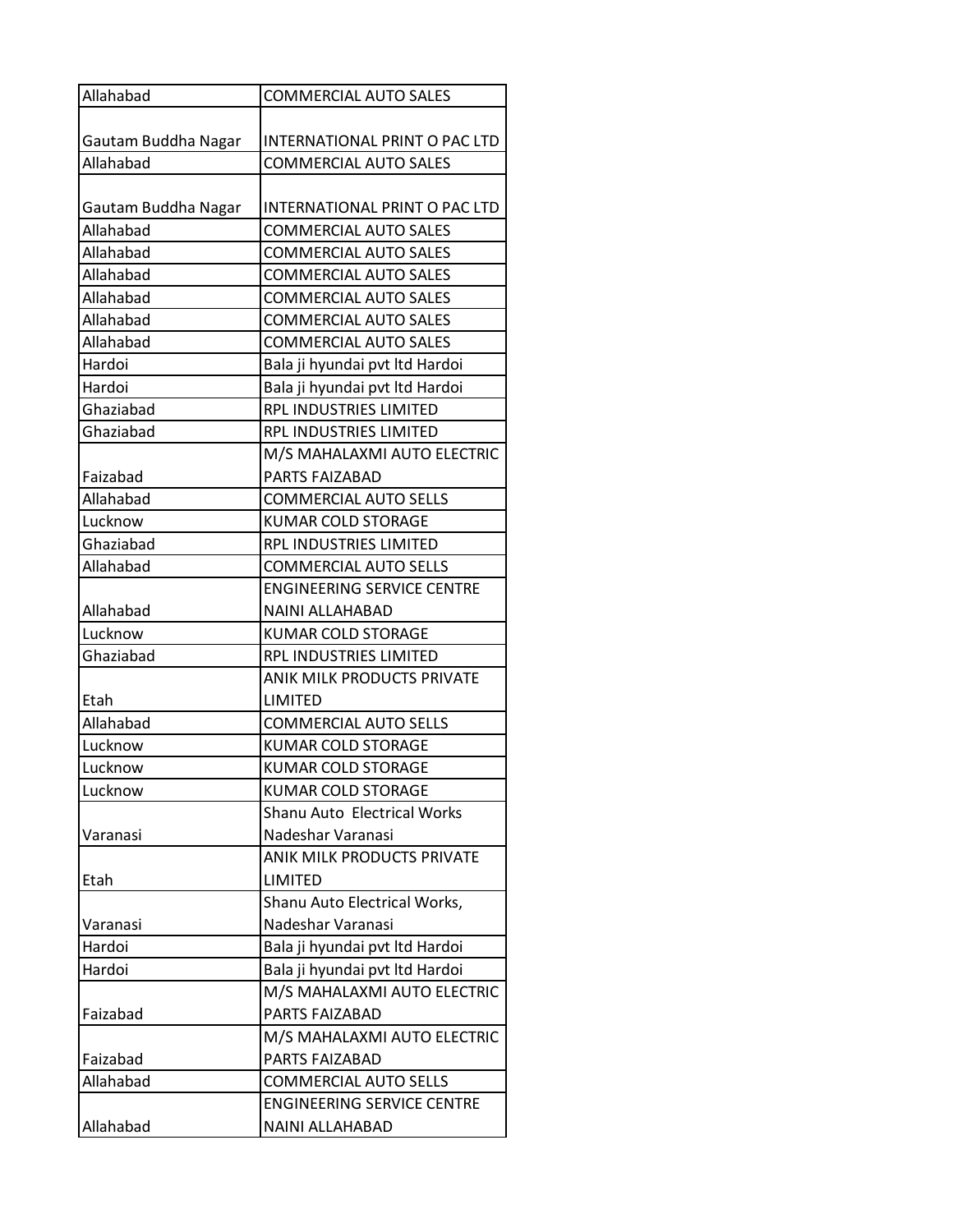| Lucknow   | <b>KUMAR COLD STORAGE</b>         |
|-----------|-----------------------------------|
| Lucknow   | <b>KUMAR COLD STORAGE</b>         |
| Lucknow   | <b>KUMAR COLD STORAGE</b>         |
| Lucknow   | <b>KUMAR COLD STORAGE</b>         |
| Lucknow   | <b>KUMAR COLD STORAGE</b>         |
| Lucknow   | KUMAR COLD STORAGE                |
|           | M/S MAHALAXMI AUTO ELECTRIC       |
| Faizabad  | <b>MOTORS PARTS</b>               |
|           | M/S MAHALAXMI AUTO ELECTRIC       |
| Faizabad  | <b>MOTORS PARTS</b>               |
|           | <b>ENGINEERING SERVICE CENTRE</b> |
| Allahabad | <b>NAINI ALLAHABAD</b>            |
| Lucknow   | KUMAR COLD STORAGE                |
| Lucknow   | <b>KUMAR COLD STORAGE</b>         |
| Lucknow   | <b>KUMAR COLD STORAGE</b>         |
|           | Shanu Auto Electrical Works,      |
| Varanasi  | Nadeshar Varanasi                 |
| Ghaziabad | RPL INDUSTRIES LIMITED            |
|           | M/S MAHALAXMI AUTO ELECTRIC       |
| Faizabad  | PARTS FAIZABAD                    |
| Allahabad | <b>COMMERCIAL AUTO SELLS</b>      |
|           | <b>ENGINEERING SERVICE CENTRE</b> |
| Allahabad | NAINI ALLAHABAD                   |
| Lucknow   | <b>KUMAR COLD STORAGE</b>         |
| Lucknow   | <b>KUMAR COLD STORAGE</b>         |
| Lucknow   | KUMAR COLD STORAGE                |
| Lucknow   | <b>KUMAR COLD STORAGE</b>         |
|           | Shanu Auto Electrical Works       |
| Varanasi  | Nadeshar Varanasi                 |
| Lucknow   | <b>KUMAR COLD STORAGE</b>         |
| Lucknow   | <b>KUMAR COLD STORAGE</b>         |
| Lucknow   | <b>KUMAR COLD STORAGE</b>         |
|           | ANIK MILK PRODUCTS PRIVATE        |
| Etah      | LIMITED                           |
| Lucknow   | <b>KUMAR COLD STORAGE</b>         |
| Ghaziabad | RPL INDUSTRIES LIMITED            |
| Lucknow   | <b>KUMAR COLD STORAGE</b>         |
| Lucknow   | <b>KUMAR COLD STORAGE</b>         |
| Lucknow   | <b>KUMAR COLD STORAGE</b>         |
| Lucknow   | <b>KUMAR COLD STORAGE</b>         |
| Ghaziabad | RPL INDUSTRIES LIMITED            |
|           | M/S MAHALAXMI AUTO ELECTRIC       |
| Faizabad  | <b>MOTORS PARTS</b>               |
| Lucknow   | <b>KUMAR COLD STORAGE</b>         |
| Lucknow   | <b>KUMAR COLD STORAGE</b>         |
| Lucknow   | <b>KUMAR COLD STORAGE</b>         |
| Lucknow   | KUMAR COLD STORAGE                |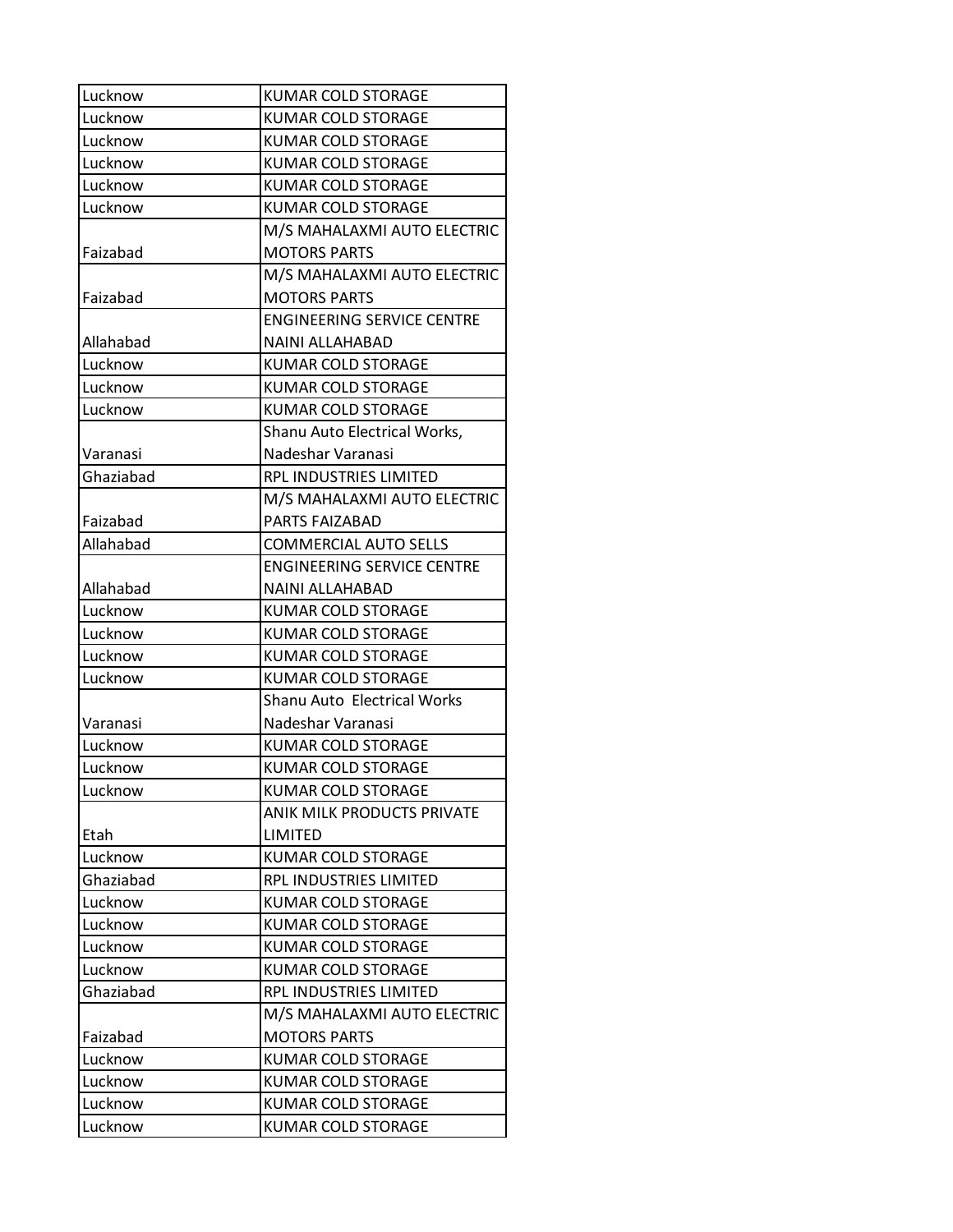| Lucknow      | <b>KUMAR COLD STORAGE</b>         |
|--------------|-----------------------------------|
| Ghaziabad    | RPL INDUSTRIES LIMITED            |
|              | M/S MAHALAXMI AUTO ELECTRIC       |
| Faizabad     | <b>PARTS FAIZABAD</b>             |
| Allahabad    | <b>COMMERCIAL AUTO SELLS</b>      |
| Lucknow      | <b>KUMAR COLD STORAGE</b>         |
| Lucknow      | <b>KUMAR COLD STORAGE</b>         |
| Lucknow      | <b>KUMAR COLD STORAGE</b>         |
| Lucknow      | <b>KUMAR COLD STORAGE</b>         |
|              | Shanu Auto Electrical Works,      |
| Varanasi     | Nadeshar Varanasi                 |
|              | Shanu Auto Electrical Works,      |
| Varanasi     | Nadeshar Varanasi                 |
|              | Shanu Auto Electrical Works,      |
| Varanasi     | Nadeshar Varanasi                 |
| Hardoi       | Bala ji hyundai pvt ltd Hardoi    |
|              | M/S MAHALAXMI AUTO ELECTRIC       |
| Faizabad     | <b>MOTORS PARTS</b>               |
| Lucknow      | <b>KUMAR COLD STORAGE</b>         |
|              | ANIK MILK PRODUCTS PRIVATE        |
| Etah         | LIMITED                           |
| Hardoi       | Bala ji hyundai pvt ltd Hardoi    |
| Ghaziabad    | RPL INDUSTRIES LIMITED            |
| Allahabad    | <b>COMMERCIAL AUTO SELLS</b>      |
| Ghaziabad    | East India Udyog Limited          |
| Lucknow      | <b>KUMAR COLD STORAGE</b>         |
| Lucknow      | KUMAR COLD STORAGE                |
| Lucknow      | <b>KUMAR COLD STORAGE</b>         |
| Lucknow      | <b>KUMAR COLD STORAGE</b>         |
|              | Shanu Auto Electrical Works,      |
| Varanasi     | Nadeshar Varanasi                 |
| Lucknow      | <b>KUMAR COLD STORAGE</b>         |
| Lucknow      | <b>KUMAR COLD STORAGE</b>         |
| Lucknow      | <b>KUMAR COLD STORAGE</b>         |
| Lucknow      | <b>KUMAR COLD STORAGE</b>         |
|              | <b>ANIK MILK PRODUCTS PRIVATE</b> |
| Etah         | LIMITED                           |
|              | M/S MAHALAXMI AUTO ELECTRIC       |
| Faizabad     | PARTS FAIZABAD                    |
| Lucknow      | <b>KUMAR COLD STORAGE</b>         |
| Lucknow      | <b>KUMAR COLD STORAGE</b>         |
| Lucknow      | <b>KUMAR COLD STORAGE</b>         |
|              | Shanu Auto Electrical Works,      |
| Varanasi     | Nadeshar Varanasi                 |
| Kanpur Nagar | A G Enterprises                   |
| Lucknow      | <b>KUMAR COLD STORAGE</b>         |
| Lucknow      | KUMAR COLD STORAGE                |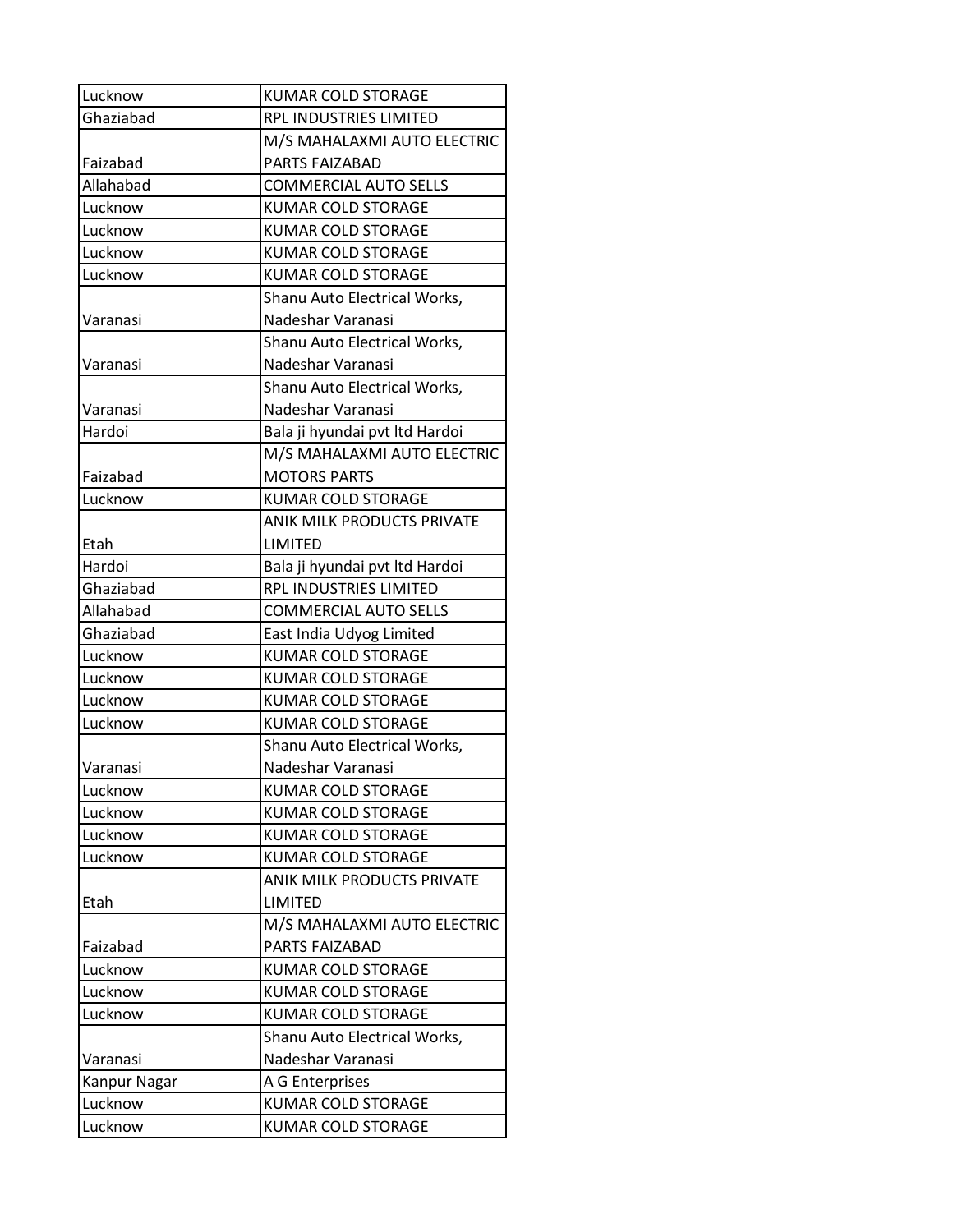| Lucknow             | <b>KUMAR COLD STORAGE</b>         |
|---------------------|-----------------------------------|
| Lucknow             | <b>KUMAR COLD STORAGE</b>         |
| Lucknow             | <b>KUMAR COLD STORAGE</b>         |
| Lucknow             | <b>KUMAR COLD STORAGE</b>         |
| Lucknow             | <b>KUMAR COLD STORAGE</b>         |
| Lucknow             | <b>KUMAR COLD STORAGE</b>         |
| Lucknow             | <b>KUMAR COLD STORAGE</b>         |
| Lucknow             | <b>KUMAR COLD STORAGE</b>         |
| Kanpur Nagar        | A G Enterprises                   |
| Allahabad           | <b>COMMERCIAL AUTO SELLS</b>      |
| Lucknow             | <b>KUMAR COLD STORAGE</b>         |
| Chandauli           | <b>SARASWATI ENTERPRISES</b>      |
| Kanpur Nagar        | A G Enterprises                   |
| Lucknow             | <b>KUMAR COLD STORAGE</b>         |
|                     | <b>ANIK MILK PRODUCTS PRIVATE</b> |
| Etah                | LIMITED                           |
|                     | <b>ANIK MILK PRODUCTS PRIVATE</b> |
| Etah                | LIMITED                           |
| Ghaziabad           | <b>Bhushan Steel Limited</b>      |
| <b>Bulandshahr</b>  | Orient Bell Ltd                   |
| <b>Bulandshahr</b>  | Orient Bell Ltd                   |
| <b>Bulandshahr</b>  | Orient Bell Ltd                   |
|                     | DARSAN AGRICULTURE STORE          |
| Sambhal             | SAMBHAL                           |
| Gautam Buddha Nagar | Angel Baby Products Pvt. Ltd.     |
| Chandauli           | <b>SARASWATI ENTERPRISES</b>      |
| Lucknow             | <b>KUMAR COLD STORAGE</b>         |
| Chandauli           | <b>SARASWATI ENTERPRISES</b>      |
| Chandauli           | <b>SARASWATI ENTERPRISES</b>      |
| Gautam Buddha Nagar | ADITYA THERMOPACK PVT LTD         |
|                     |                                   |
| Gautam Buddha Nagar | ADITYA THERMOPACK PVT LTD         |
|                     | ANAND RTRANSFORMERS PVT.          |
| Faizabad            | LTD.                              |
| Gautam Buddha Nagar | <b>MOSAIC HOTELS LIMITED</b>      |
|                     | Shanu Auto Electrical Works,      |
| Varanasi            | Nadeshar Varanasi                 |
| Lucknow             | <b>KUMAR COLD STORAGE</b>         |
| Lucknow             | <b>KUMAR COLD STORAGE</b>         |
| <b>Bulandshahr</b>  | Orient Bell Limited               |
|                     |                                   |
| Gautam Buddha Nagar | ADITYA THERMOPACK PVT LTD         |
| <b>Bulandshahr</b>  | Orient Bell Ltd                   |
| Lucknow             | <b>KUMAR COLD STORAGE</b>         |
| <b>Bulandshahr</b>  | Orient Bell Ltd                   |
| Ghaziabad           | RPL INDUSTRIES LIMITED            |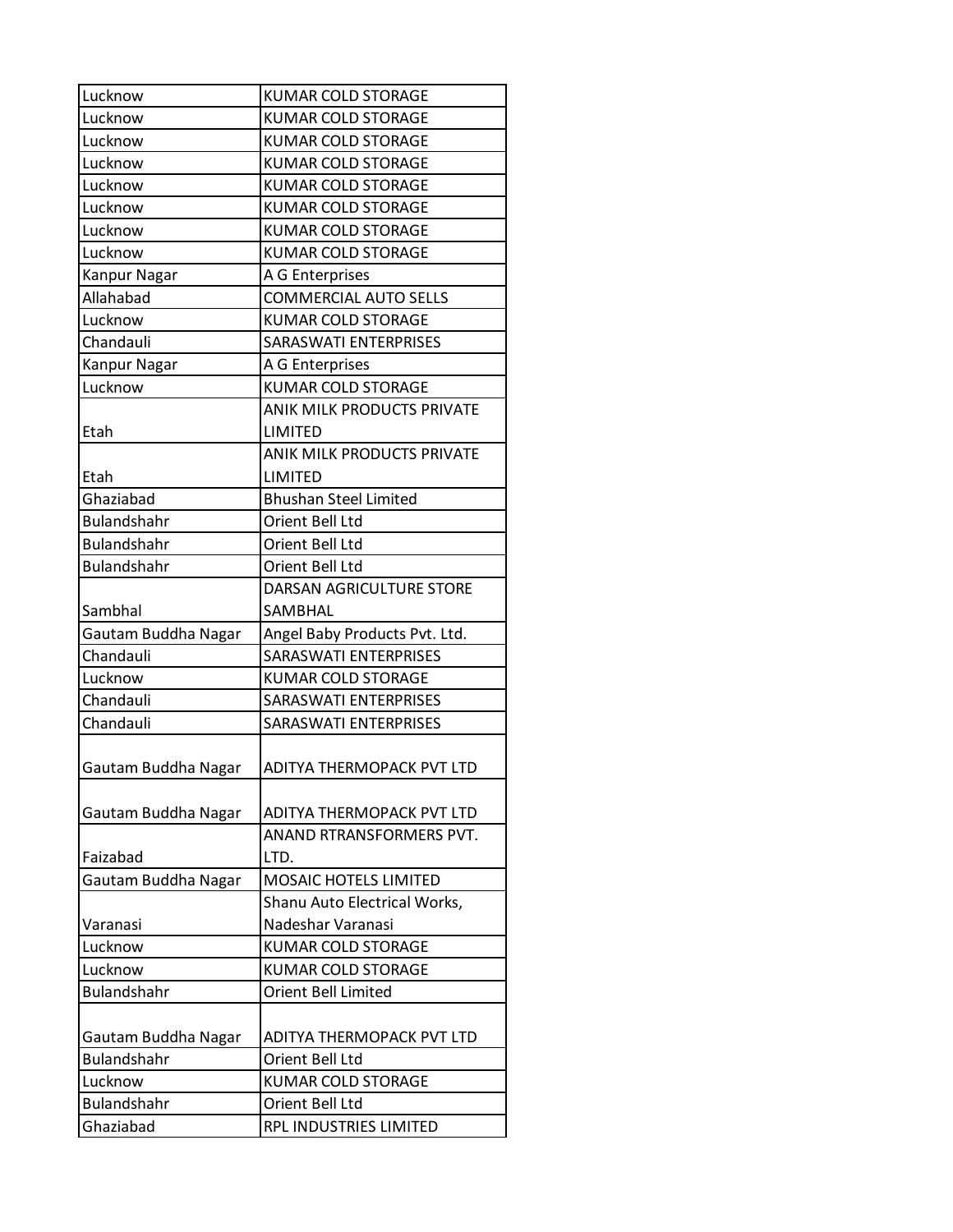| Gautam Buddha Nagar | ADITYA THERMOPACK PVT LTD        |
|---------------------|----------------------------------|
| Ghaziabad           | SPARK ENGINEERING PVT. LTD.      |
| Kanpur Nagar        | KANPUR PLASTIPACK LIMITED        |
| Lucknow             | <b>KUMAR COLD STORAGE</b>        |
| Chandauli           | SARASWATI ENTERPRISES            |
|                     |                                  |
| Gautam Buddha Nagar | ADITYA THERMOPACK PVT LTD        |
| Faizabad            | ANAND RTRANSFORMERS PVT.<br>LTD. |
| <b>Bulandshahr</b>  | Orient Bell Ltd                  |
| Chandauli           | <b>SARASWATI ENTERPRISES</b>     |
| Chandauli           | SARASWATI ENTERPRISES            |
| Lucknow             | <b>KUMAR COLD STORAGE</b>        |
|                     | <b>BANBROS ENGINEERING PVT.</b>  |
| Ghaziabad           | LTD.                             |
|                     | Shanu Auto Electrical Works,     |
| Varanasi            | Nadeshar Varanasi                |
| Lucknow             | <b>KUMAR COLD STORAGE</b>        |
| Lucknow             | <b>KUMAR COLD STORAGE</b>        |
| <b>Bulandshahr</b>  | <b>Orient Bell Limited</b>       |
|                     |                                  |
| Gautam Buddha Nagar | ADITYA THERMOPACK PVT LTD        |
| <b>Bulandshahr</b>  | Orient Bell Ltd                  |
| Chandauli           | <b>SARASWATI ENTERPRISES</b>     |
|                     | SPHEROS MOTHERSON THERMAL        |
| Gautam Buddha Nagar | <b>SYSTEM LTD</b>                |
| Ghaziabad           | FLOWMORE LIMITED UNIT- II        |
| Lucknow             | <b>KUMAR COLD STORAGE</b>        |
| Lucknow             | <b>KUMAR COLD STORAGE</b>        |
| Varanasi            | <b>AMIT ENGINEERING WORKS</b>    |
| Ghaziabad           | CAPITAL CARS PVT. LTD.           |
|                     | DHARM AGRICULTURE WORKS          |
| Sambhal             | <b>SAMBHAL</b>                   |
|                     | <b>ACCURATE TOOLS AND</b>        |
| Ghaziabad           | <b>MOULDING</b>                  |
|                     | ANAND RTRANSFORMERS PVT.         |
| Faizabad            | LTD.                             |
| Ghaziabad           | RST ELECTRICALS PVT. LTD.        |
| Chandauli           | SARASWATI ENTERPRISES            |
| Chandauli           | SARASWATI ENTERPRISES            |
| Lucknow             | <b>KUMAR COLD STORAGE</b>        |
| <b>Bulandshahr</b>  | Orient Bell Ltd                  |
| Lucknow             | SUPRABHA INDUSTRIES LTD          |
|                     |                                  |
| Gautam Buddha Nagar | ADITYA THERMOPACK PVT LTD        |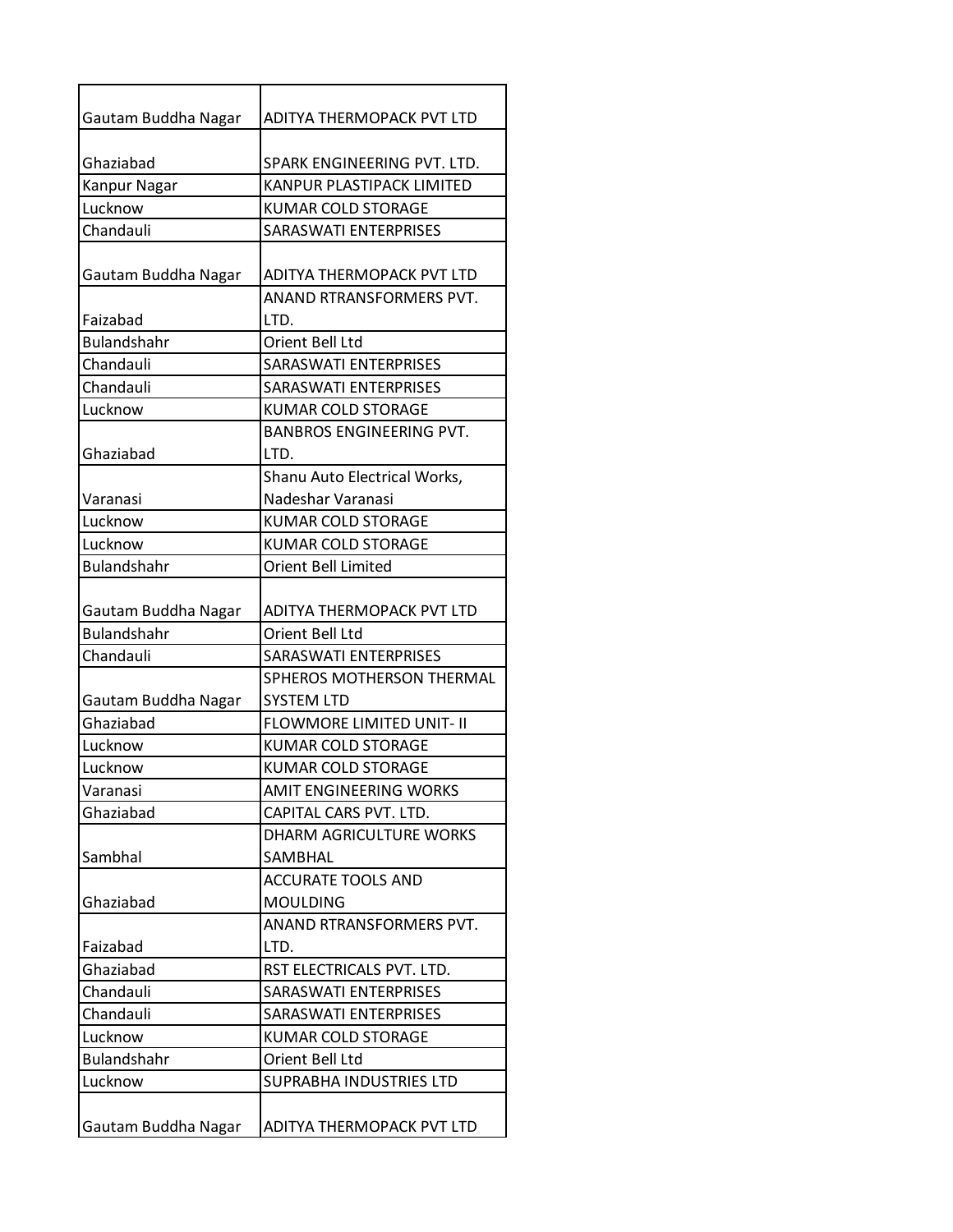| Gautam Buddha Nagar | ASCOT HOTELS RESORTS PVT LTD                           |
|---------------------|--------------------------------------------------------|
| Lucknow             | VIKAS POWER EQUIPMENTS LTD.                            |
| Lucknow             | <b>KUMAR COLD STORAGE</b>                              |
|                     |                                                        |
| Gautam Buddha Nagar | ADITYA THERMOPACK PVT LTD<br>NIRULAS CORNER HOUSE PVT. |
| Gautam Buddha Nagar | LTD.                                                   |
| Lucknow             | SRM MOTORS PVT. LTD.                                   |
| Lucknow             | <b>KUMAR COLD STORAGE</b>                              |
| Gautam Buddha Nagar | ADITYA THERMOPACK PVT LTD                              |
| Gautam Buddha Nagar | ADITYA THERMOPACK PVT LTD                              |
| Lucknow             | <b>KUMAR COLD STORAGE</b>                              |
| <b>Bulandshahr</b>  | Orient Bell Ltd                                        |
| <b>Bulandshahr</b>  | Orient Bell Ltd                                        |
| <b>Bulandshahr</b>  | Orient Bell Ltd                                        |
| Azamgarh            | PANKAJ AGRAWAL                                         |
| Agra                | <b>HOTEL AMER</b>                                      |
|                     | SHRI MURALI COLD STOREGE                               |
| Azamgarh            | AND ICE FACTORY                                        |
|                     | Shanu Auto Electrical Works,                           |
| Varanasi            | Nadeshar Varanasi                                      |
| Jalaun              | bundrlkhand motors workshop                            |
|                     | THERMAL ENGINEERING                                    |
| Ghaziabad           | <b>CORPORATION</b>                                     |
| Faizabad            | NARVEDA MOTORS PVT. LTD                                |
|                     |                                                        |
| Ghaziabad           | Vidhyut Control India Pvt. Ltd.                        |
| Azamgarh            | <b>S R AUTO SALES</b>                                  |
| Saharanpur          | <b>BAJAJ HINDUSTHAN SUGAR LTD.</b>                     |
| Bijnor              | amardeep                                               |
| Saharanpur          | <b>VIKAS PUMPS &amp; PROJECTS</b>                      |
|                     |                                                        |
| <b>Basti</b>        | HORA MOTORS PRIVATE LIMITED                            |
| Ghaziabad           | EAST INDIA UDYOG LTD.                                  |
| Azamgarh            | PRABHA MOTORS                                          |
| Rae Bareli          | <b>SANWARIA FOODS</b>                                  |
|                     | Mother Dairy Fruits & Vegetables                       |
| Hapur               | Pvt. Ltd.                                              |
| Faizabad            | <b>BASANT REFRIGARATION</b>                            |
|                     | Triveni Engineering & Industries                       |
| Moradabad           | Limited                                                |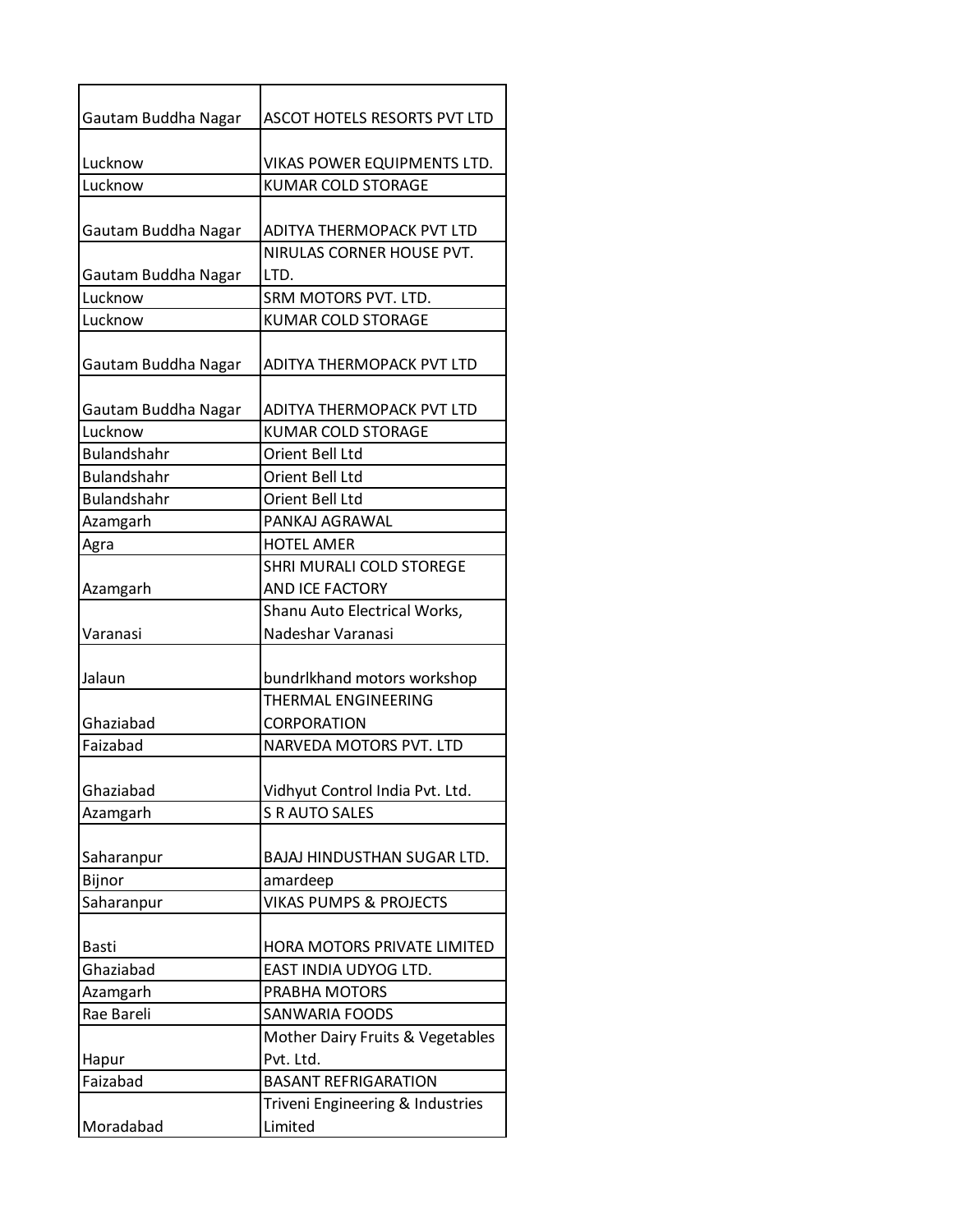| Azamgarh            | DEEP AUTOMOBILES AZAMGARH           |
|---------------------|-------------------------------------|
| Moradabad           | <b>DESIGNCO</b>                     |
|                     | 45/1, NEW IND.AREA                  |
| Ghaziabad           | SAHIBABAD, GHAZIABAD                |
| Kanpur Nagar        | <b>Shree Anand Ganga Industries</b> |
| Saharanpur          | <b>SURYA CHAINS PRIVATE LIMITED</b> |
|                     | Obeetee Private Limited Gopepur     |
| Bhadohi             | Gopiganj Bhadohi                    |
| Ghaziabad           | <b>MAGNUM VENTURES LIMITED</b>      |
| Azamgarh            | <b>EASTERN DISTRIBUTER</b>          |
|                     | SHRI KRISHNA INVESTMENTS PVT        |
| Gautam Buddha Nagar | <b>LTD</b>                          |
| Azamgarh            | SHIVA AUTOWHEELS PRIVATE            |
|                     | KAUTIKI AGRO PRODUCTS PVT.          |
| Mau                 | LTD.                                |
|                     | <b>ANIK MILK PRODUCTS PRIVATE</b>   |
| Etah                | <b>LIMITED</b>                      |
|                     | M/S MAHALAXMI AUTO ELECTRIC         |
| Faizabad            | <b>MOTOR PARTS</b>                  |
|                     | <b>RUPAM TAILOR AND CLOTH</b>       |
| Lucknow             | <b>CENTRE</b>                       |
| Azamgarh            | PUNJAB TRACTORS AZAMGARH            |
| Azamgarh            | <b>EXCEL BAKERY</b>                 |
|                     |                                     |
| Faizabad            | EAGLE AIRCONDITIONING CENTER        |
| Agra                | <b>GRAND HOTEL</b>                  |
|                     | SAHARANPUR ENGINEERING              |
| Saharanpur          | <b>WORKS PRIVATE LIMITED</b>        |
| Azamgarh            | <b>DEEP MOTORS</b>                  |
|                     | COOPER-STANDARD INDIA               |
| Ghaziabad           | PVT.LTD                             |
| Gautam Buddha Nagar | universal services                  |
| Kanpur Nagar        | Vansal & Vansal                     |
|                     |                                     |
| Faizabad            | ANAND TRANSFORMER PVT. LTD          |
|                     |                                     |
|                     | <b>I A AUTOMOBILES</b>              |
| Azamgarh            | INTERNATIONAL PRIVATE LIMITED       |
| Etawah              | KULDEEP MOTORS PVT LTD.             |
| Gautam Buddha Nagar | MINDA SAI LIMITED                   |
| Azamgarh            | <b>BALAJI AUTO SALES</b>            |
| Ghaziabad           | UTTAM TOYOTA                        |
| Ghaziabad           | RADIANT POLYMER PVT. LTD.           |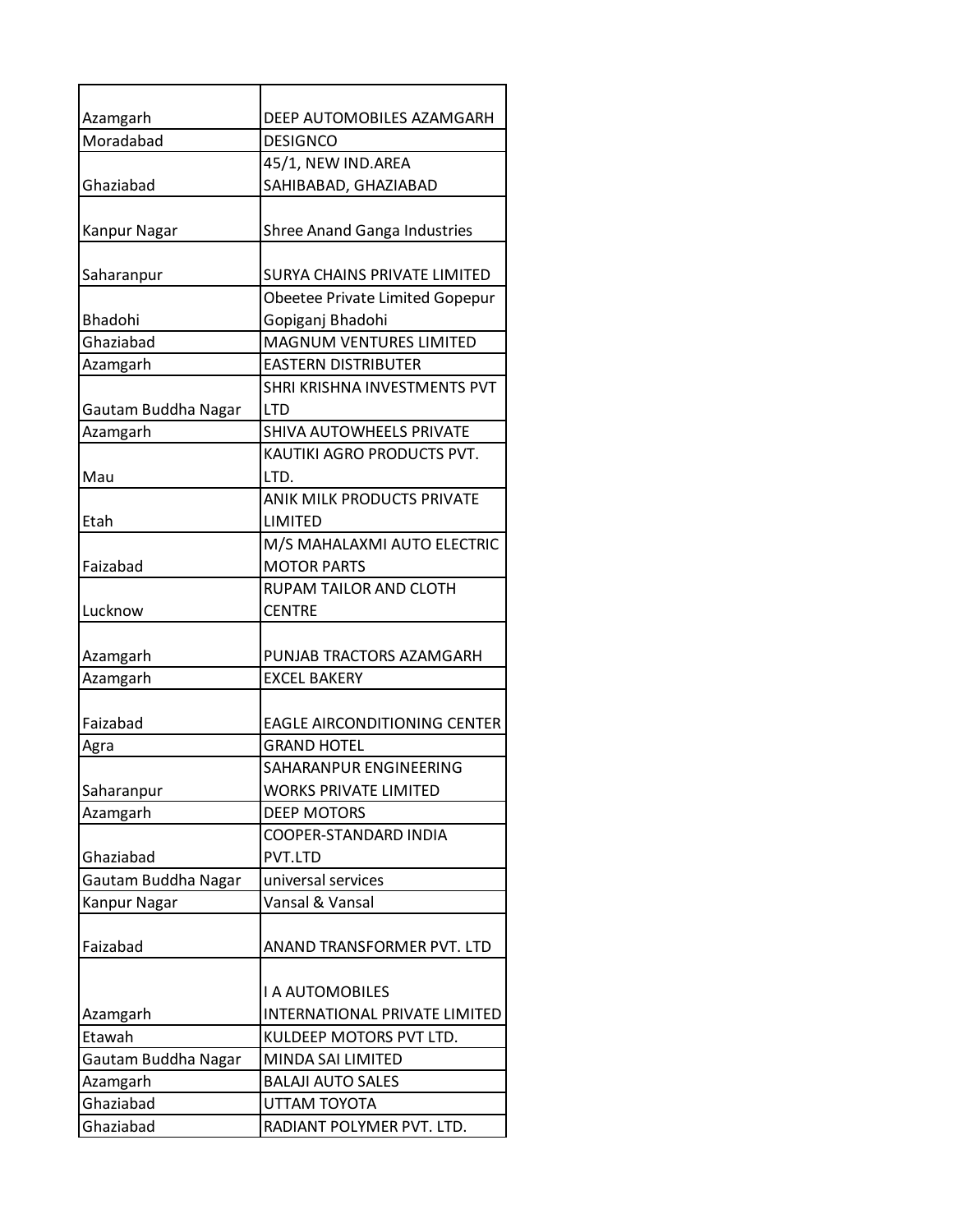| Ghaziabad            | KROWNBAKERSINDIA PVT LTD                       |
|----------------------|------------------------------------------------|
|                      | FEROLITE JOINTINGS LTD.                        |
| Ghaziabad            | <b>GHAZIABAD</b>                               |
|                      |                                                |
| Ghaziabad            | SPARK ENGINEERING PVT. LTD.                    |
| Sonbhadra            | <b>TECHO PLUS</b>                              |
|                      | MOTHERSON SUMI SYSTEMS                         |
| Gautam Buddha Nagar  | LIMITED A-04                                   |
|                      | <b>ESS TEE POWER CONTROLS PVT.</b>             |
| Gautam Buddha Nagar  | LTD.                                           |
| Kanpur Nagar         | <b>KAIZEN TRAINING INSTITUTE</b>               |
|                      | precision tools & components (P)               |
| Ghaziabad            | Ltd                                            |
| Varanasi             | <b>AGARWAL AUTOMOBILES</b>                     |
| Ghaziabad            | ALIEN ENERGY PVT LTD                           |
| Ghaziabad            | MODI INDUSTRIES LTD.                           |
|                      |                                                |
|                      |                                                |
|                      | GANESHA ECOSPHERE LIMITED,                     |
|                      | VILLAGE-TEMRA, POST-CHINI                      |
| Rampur               | MILL, DISTRICT-RAMPUR (U.P.)                   |
| Sonbhadra            | RAJ AUTOMOBOLES<br><b>HARDAYAL ENGINEERING</b> |
|                      |                                                |
| Ghaziabad<br>Lucknow | WORKS(P) LTD.<br><b>G.S.AUTO FAB LTD.</b>      |
| Gautam Buddha Nagar  | JYOTI RUBBERS PVT.LTD                          |
|                      |                                                |
| Gautam Buddha Nagar  | Motherson Sumi Systems Limited                 |
| Gautam Buddha Nagar  | <b>G.K.WINDING WIRES LTD.</b>                  |
|                      | <b>ABILITIES INDIA PISTONS &amp;</b>           |
| Ghaziabad            | RINGS LTD.                                     |
| Kanpur Nagar         | Navjeet Industries                             |
|                      |                                                |
|                      | PILKHANI DISTILLERY &                          |
| Saharanpur           | CHEMICAL WORKS SAHARANPUR                      |
| Ghaziabad            | ferolite jointings ltd.                        |
| Gautam Buddha Nagar  | Integrated Caps Pvt. Ltd.                      |
|                      |                                                |
| Rae Bareli           | Shree Man Mohan Foods Pvt Ltd                  |
| Ghaziabad            | S.P.MOTORS                                     |
| Kanpur Nagar         | ROTOMARK SYSTEM LLP                            |
|                      | <b>STRUCTURAL INSULATION &amp;</b>             |
| Lucknow              | GLAZING COMPANY PVT.LTD.                       |
|                      | BABA VISHWAKARMA                               |
| Ghaziabad            | ENGINEERING CO. PVT. LTD.                      |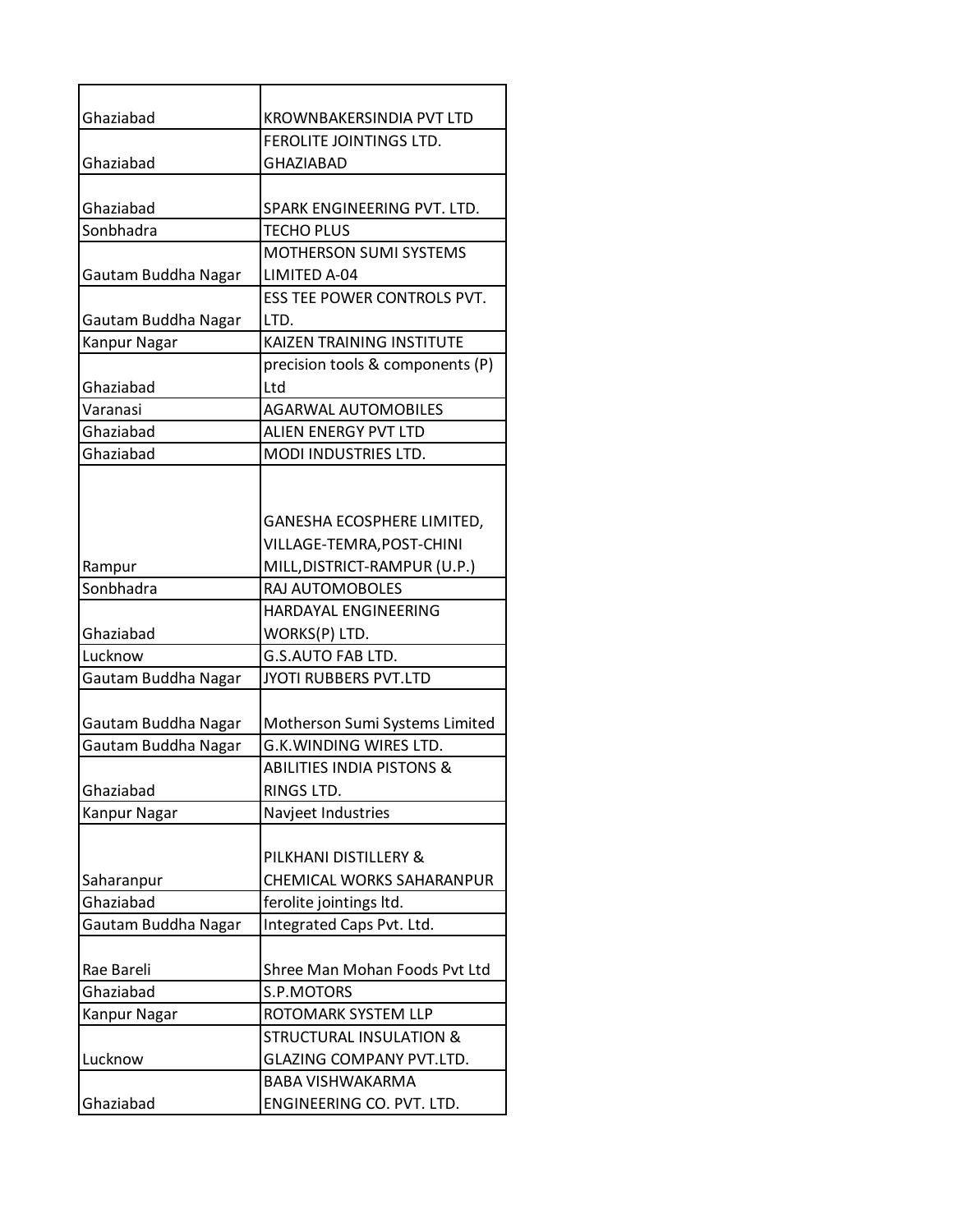|                     | PILKHANI DISTILLERY &            |
|---------------------|----------------------------------|
| Saharanpur          | CHEMICAL WORKS SAHARANPUR        |
|                     | <b>BANBROS ENGINEERING PVT.</b>  |
| Ghaziabad           | LTD.                             |
| Ghaziabad           | RST ELECTRICALS PVT.LTD.         |
|                     | R P ALLOYS & STEEL FORGINGS      |
| Ghaziabad           | PVT. LTD.                        |
| Gautam Buddha Nagar | <b>SVS WIRES PVT LTD</b>         |
| Allahabad           | eldee motors                     |
| Ghaziabad           | <b>ULTRA TECH MACHINES</b>       |
| Ghaziabad           | Premier Poly Film Ltd            |
|                     |                                  |
| Jaunpur             | Abhinav steels And Power Limited |
| Ghaziabad           | SUPER PANNEL PVT. LTD.           |
| Lucknow             | <b>TRANS ELETRICAL INDUSTRY</b>  |
| Gautam Buddha Nagar | INTEGRATED CAPS PVT. LTD.        |
| Mathura             | SHIEL AUTOS (P) Ltd.             |
| Faizabad            | SARDAR AUTO ENGG.                |
|                     | NIPRO PHARMAPACKAGING            |
| Meerut              | <b>INDIA PVT LIMITED</b>         |
| Ghaziabad           | Spark Engineering (P) Ltd        |
| Ghaziabad           | Radiant Polymerrs (P) Ltd        |
|                     |                                  |
| Ghaziabad           | ASHOKA PULP & PAPER PVT LTD      |
|                     |                                  |
| Gautam Buddha Nagar | KONCEPT AUTOMOBILES PVT.LTD.     |
|                     |                                  |
| Ghaziabad           | ATLAS CYCLES (HARYANA) LTD.      |
| Chandauli           | Godrej agrovet ltd.              |
| Lucknow             | <b>D.D.TAILORS</b>               |
|                     |                                  |
|                     | PILKHANI DISTILLERY &            |
| Saharanpur          | CHEMICAL WORKS SAHARANPUR        |
| Gautam Buddha Nagar | PMT EXIM PVT LTD                 |
| <b>Bulandshahr</b>  | <b>VRS FOODS LIMITED</b>         |
| Varanasi            | <b>THe Amayaa</b>                |
| Ghaziabad           | SPACECHEM ENTERPRISES            |
| Kanpur Nagar        | MARS AUTO PVT.LTD.               |
|                     |                                  |
| Lucknow             | PROMOD TELECOM PRIVATE LTD.      |
|                     | DEE CONTROL & ELECTRIC PVT       |
| <b>Kanpur Nagar</b> | LTD.                             |
| Gautam Buddha Nagar | <b>TCNS LIMITED</b>              |
| Gautam Buddha Nagar | <b>SUBROS LTD</b>                |
| <b>Baghpat</b>      | Sheetal Structurals Pvt. Ltd.    |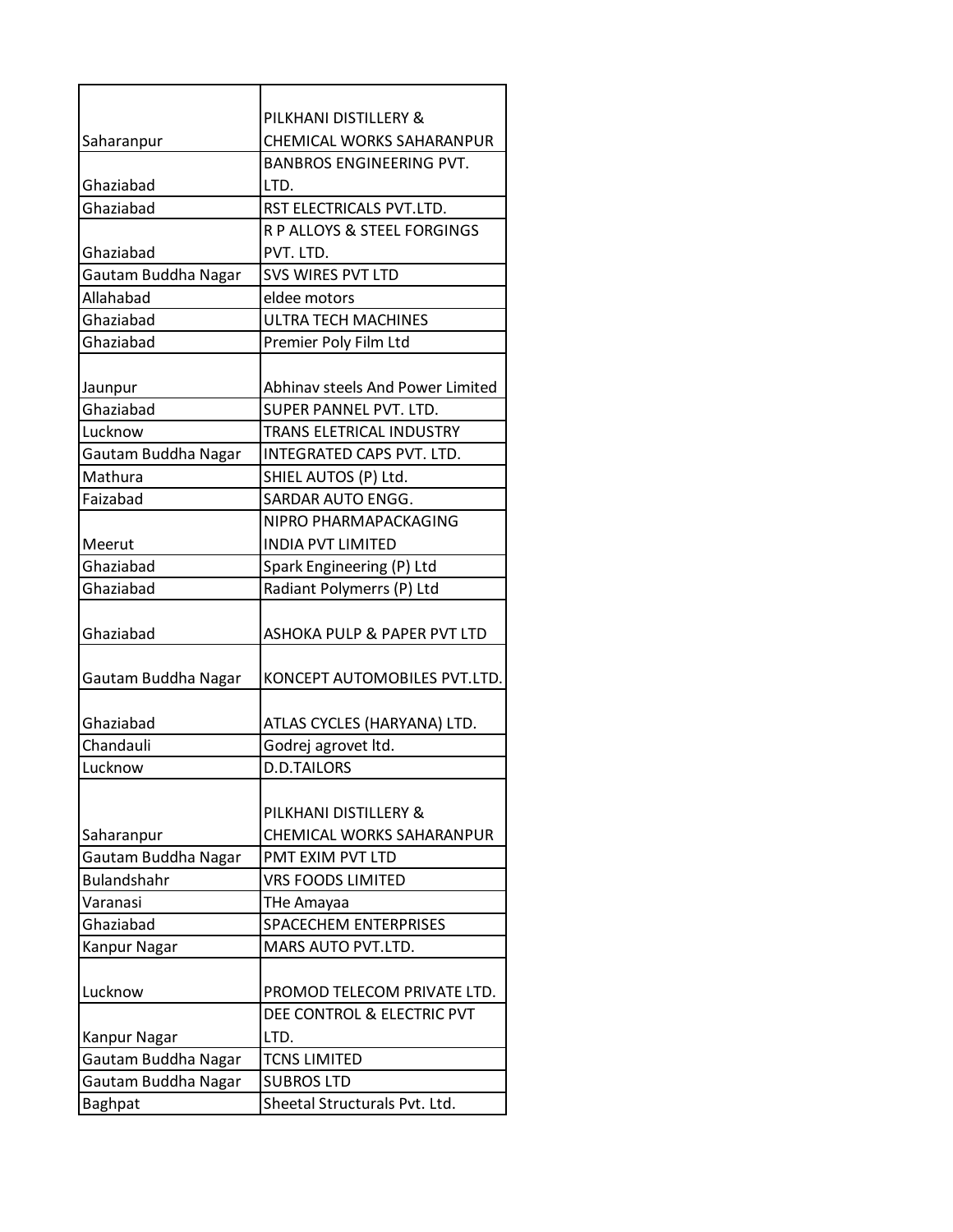|                     | M/S HIL LIMITED, A-49 TO 51,      |
|---------------------|-----------------------------------|
|                     | SIDA, SATHARIYA (UP), PIN CODE:   |
| Jaunpur             | 222202                            |
|                     | Motherson Sumi Sustems Limited    |
| Gautam Buddha Nagar | C-6 SEC-01                        |
| Ghaziabad           | RIMACO INDUSTRIES                 |
|                     |                                   |
| Mathura             | SHRI KHANDELWAL TRACTORS          |
| Kanpur Nagar        | <b>JAI BHAGWAT ENTERPRISES</b>    |
| Ghaziabad           | <b>COUNTRY INN &amp; SUITS</b>    |
| Ghaziabad           | SRB MACHINE PVT. LTD.             |
| <b>Kanpur Nagar</b> | JET KNITWEARS LTD                 |
| Saharanpur          | <b>SWATI AUTO ENGINEERS</b>       |
|                     |                                   |
| Ghaziabad           | HERTZ CONTROLS INDIA PVT. LTD.    |
|                     | SHREE JAGANNATHJI STERLING        |
| Gautam Buddha Nagar | PRDOCUTS PVT LTD                  |
|                     | COMMERCIAL AUTO PRODUCT           |
| Lucknow             | PVT.LTD.                          |
| Lucknow             | M.G.S. FORD LKO.                  |
| Ghaziabad           | <b>ADVENT TECHNOLOGIES</b>        |
| Ghaziabad           | <b>HOTEL MELA PLAZA</b>           |
| Ghaziabad           | <b>AADYA POWER PROJECTS</b>       |
| Lucknow             | <b>STANDARD HONDA</b>             |
|                     |                                   |
| Gautam Buddha Nagar | Hi Tech Engineering Industries    |
|                     |                                   |
| Ghaziabad           | <b>VIDYA PATHOLOGY LABORATORY</b> |
| Kanpur Nagar        | <b>SUPER PRECISION PRODUCTS</b>   |
| Ghaziabad           | Special Tools (P) Ltd             |
| Faizabad            | K.M. SUGAR MILLS LTD.             |
| Gautam Buddha Nagar | Phoenix Toolinges                 |
| Amethi              | Sagar Food Products               |
| Lucknow             | R.S.O TRAINING INSTITUTE          |
| Lucknow             | <b>GOLDRUSH</b>                   |
| Lucknow             | <b>NARAIN FORD</b>                |
|                     | SAI ELECTRICALS UNIT SAI          |
| Meerut              | <b>COMPUTERS LTD</b>              |
|                     |                                   |
| Gautam Buddha Nagar | NAKSHA ENTERPRISES PVT. LTD.      |
| Faizabad            | SARDAR AUTO ENGG.                 |
|                     | Precision Engg Company Konia      |
| Varanasi            | Kajjakpura Varanasi               |
|                     |                                   |
| Gautam Buddha Nagar | STITCHWELL MACHINE COMPANY        |
| Ghaziabad           | RATHI SUPER STEEL LTD.            |
| Gautam Buddha Nagar | Precision Electronics Ltd.        |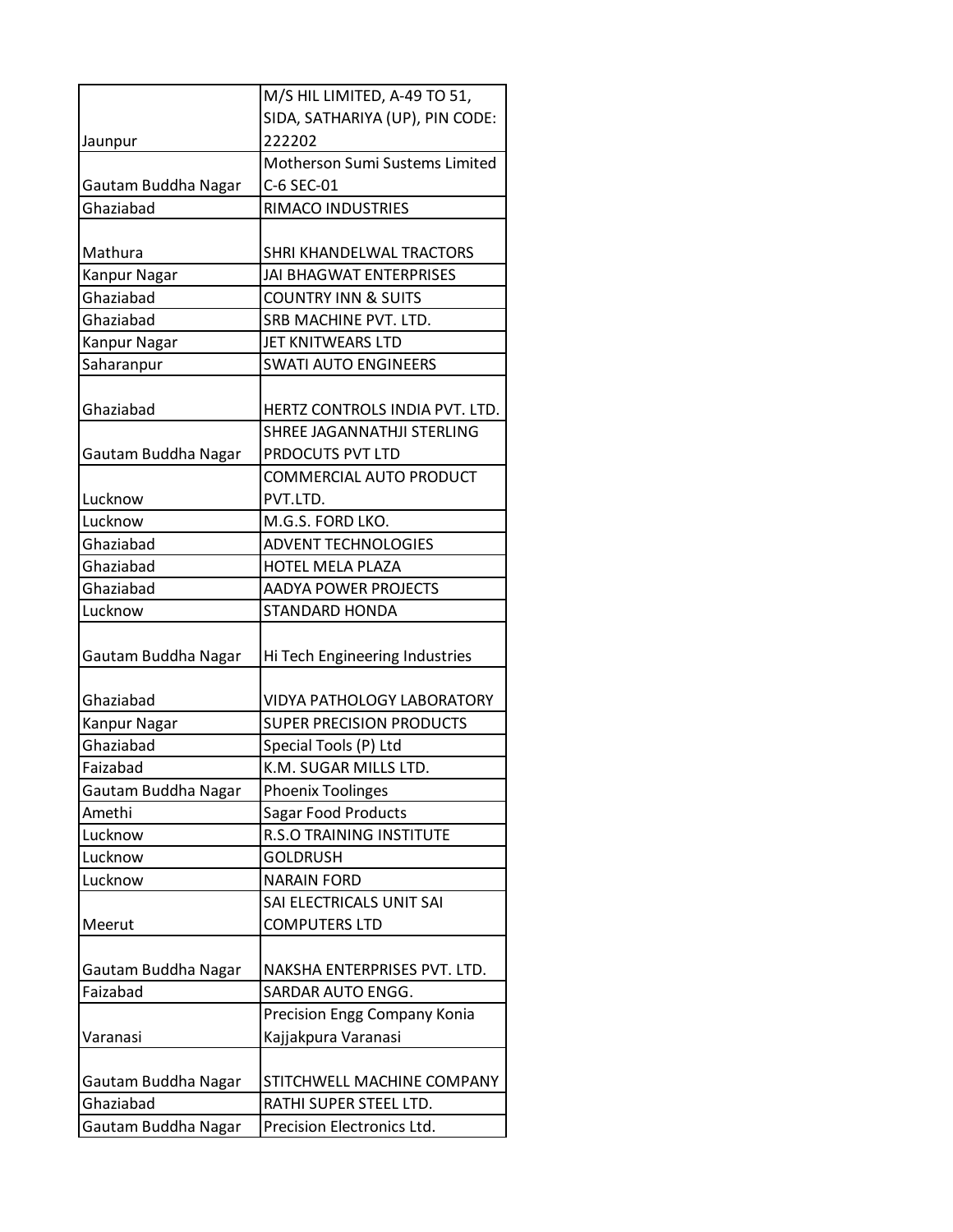|                          | COMMERCIAL AUTO SALES PVT.                                  |
|--------------------------|-------------------------------------------------------------|
| Allahabad                | LTD.                                                        |
|                          | Progressive Tools & Components                              |
| Ghaziabad                | (P) Ltd,                                                    |
|                          | Motherson Sumi Systems Limited                              |
| Gautam Buddha Nagar      | A-15 SEC-06                                                 |
|                          | PROGRESSIVE TOOLS &                                         |
| Ghaziabad                | <b>COMPONENTS</b>                                           |
|                          | N.P.N ELECTRONICS 151-C ASHOK                               |
|                          | NAGAR BASHARATPUR                                           |
| Gorakhpur                | <b>GORAKHPUR</b>                                            |
| Ghaziabad                | Ajay Industriel Corp. Ltd                                   |
|                          | <b>INOVATE MACHINE</b>                                      |
| Ghaziabad                | TECHNOLOGIES PVT.LTD                                        |
|                          | <b>HOTEL HINDUSTHAN</b>                                     |
| Varanasi                 | <b>INTERNATIONAL</b>                                        |
| Varanasi                 | Pallavi International Hotel                                 |
|                          | HINDON FILTERS PVT. LTD.                                    |
| Saharanpur               | SAHARANPUR                                                  |
| Ghaziabad                | <b>Genco Power Switch Gears</b>                             |
|                          | <b>SUNNY MOTORS PRIVATE</b>                                 |
| Kanpur Nagar             | LIMITED                                                     |
|                          | NAVARUN COMPONENTS PVT.                                     |
| Gautam Buddha Nagar      | LTD.                                                        |
| Ghaziabad                | <b>SATHE SYNTHETICS</b>                                     |
|                          | UP CERAMICS & POTTERIES PVT.                                |
| Ghaziabad                | LTD.                                                        |
| Ghaziabad                | autogears (P) Ltd                                           |
| Kanpur Nagar             | <b>ANSHU METAL &amp; POLYMERS</b>                           |
| Ghaziabad                | SPECIAL TOOLS PVT. LTD.                                     |
| Varanasi                 | <b>VISHAL AUTO AGENCIES</b>                                 |
|                          |                                                             |
| Gautam Buddha Nagar      | KONCEPT AUTOMOBILES PVT.LTD.                                |
|                          |                                                             |
| Gautam Buddha Nagar      | <b>Bertech Engineering Company</b><br>TRIVENI ENGINEERING & |
|                          | INDUSTRIES CO-GEN UNIT                                      |
|                          | <b>DEOBAND</b>                                              |
| Saharanpur<br>Rae Bareli | <b>RAJSHI PROCESSORS</b>                                    |
| Lucknow                  | SUPER ENGINEERING WORKS                                     |
|                          | AHUJA ANAD ANAND BUILDWELL                                  |
| Ghaziabad                | PVT. LTD.                                                   |
| <b>Bareilly</b>          | <b>LOVEE ELECTRICALS</b>                                    |
| Ghaziabad                | Punjab beval gears (P) Ltd                                  |
| Kanpur Nagar             | Vansal & Vansal                                             |
| Lucknow                  | <b>ASHIM ENGINEERING WORKS</b>                              |
| Ghaziabad                | Mehar auto mobile                                           |
|                          |                                                             |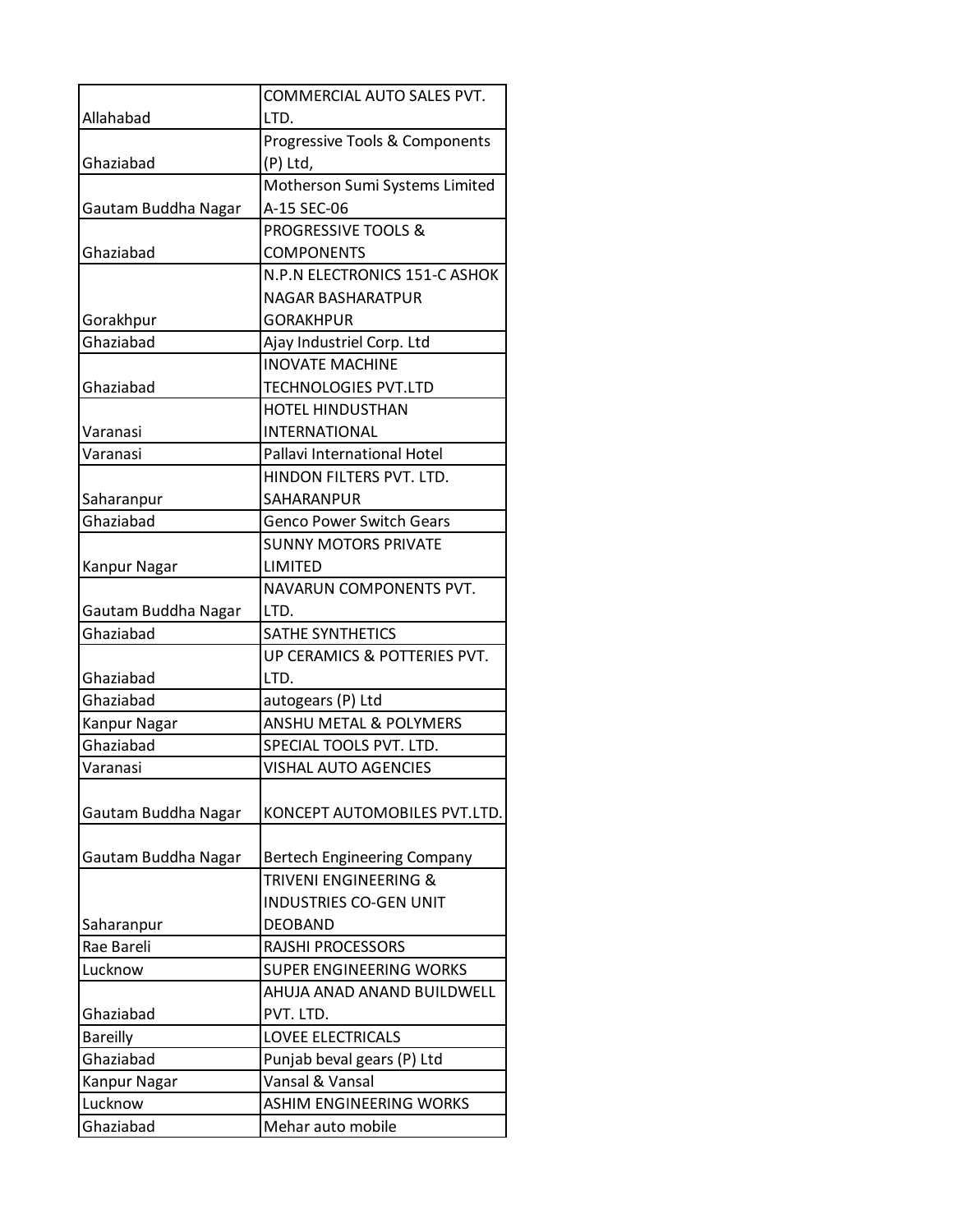| Sonbhadra           | techno plus                     |
|---------------------|---------------------------------|
|                     | Pricision Engee Company Koniya  |
| Varanasi            | Kajjakpura Varanasi             |
|                     |                                 |
| Varanasi            | HOTEL CLARKS VARANASI LIMITED   |
| Kanpur Nagar        | <b>BITUFELT PVT. LTD.</b>       |
| <b>Baghpat</b>      | M/s. JPS PLASTICS PVT. LTD.     |
| Ghaziabad           | <b>PARKER OVERSEAS</b>          |
|                     |                                 |
| Ghaziabad           | PUNJAB BAVEL GEARS PVT. LTD.    |
| Ghaziabad           | premier polifilm Ltd            |
|                     | John Oakey & Mohan LTD (        |
| Ghaziabad           | Industry)                       |
|                     |                                 |
| Gautam Buddha Nagar | INTERNATIONAL PRINT O-PAC LTD   |
| Rampur              | <b>CHADHA PAPERS LTD</b>        |
|                     |                                 |
| Gautam Buddha Nagar | KONCEPT AUTOMOBILES PVT.ITD.    |
|                     |                                 |
| Lucknow             | Motherson Sumi Systems Limited  |
|                     |                                 |
| Kanpur Nagar        | ALVIN LEATHER CRAFTS PVT LTD    |
|                     | Ellico Marketing, Govindpur     |
| Varanasi            | Sikraul Varanasi                |
| Gautam Buddha Nagar | M. D. EQUIPMENTS PVT. LTD.      |
| Lucknow             | OMAX AUTO PVT.LTD.              |
|                     | Progressive Tools & Ltd         |
| Ghaziabad           | Components (P)                  |
| Gautam Buddha Nagar | <b>Prolific Engineers</b>       |
| Ghaziabad           | Radiant Polymerrs (P) Ltd       |
|                     | <b>Mosaram Auto Sales</b>       |
| Ghaziabad           | <b>DEVTARA INDUSTRIES</b>       |
|                     | JPAN TUBULAR COMPONENTS         |
| Gautam Buddha Nagar | <b>PVT LTD</b>                  |
|                     | ANEST IWATA MOTHERSON (P)       |
| Gautam Buddha Nagar | LTD.                            |
| Kanpur Nagar        | ALVIN COTSPIN LIMITED           |
| Ghaziabad           | AU MOTORS PVT LTD               |
| Ghaziabad           | BIO-MED PVT. LTD.               |
| Ghaziabad           | Allied Nippon Ltd               |
| Ghaziabad           | <b>AJEET SINGH ENGINEERS</b>    |
| Ghaziabad           | R.D. FORGE                      |
|                     | <b>KAPOOR ENGINEERING WORKS</b> |
| Saharanpur          | SAHARANPUR                      |
| Gautam Buddha Nagar | <b>Asian Paints Limited</b>     |
| Ghaziabad           | <b>VIKAS MACHINE TOOLS</b>      |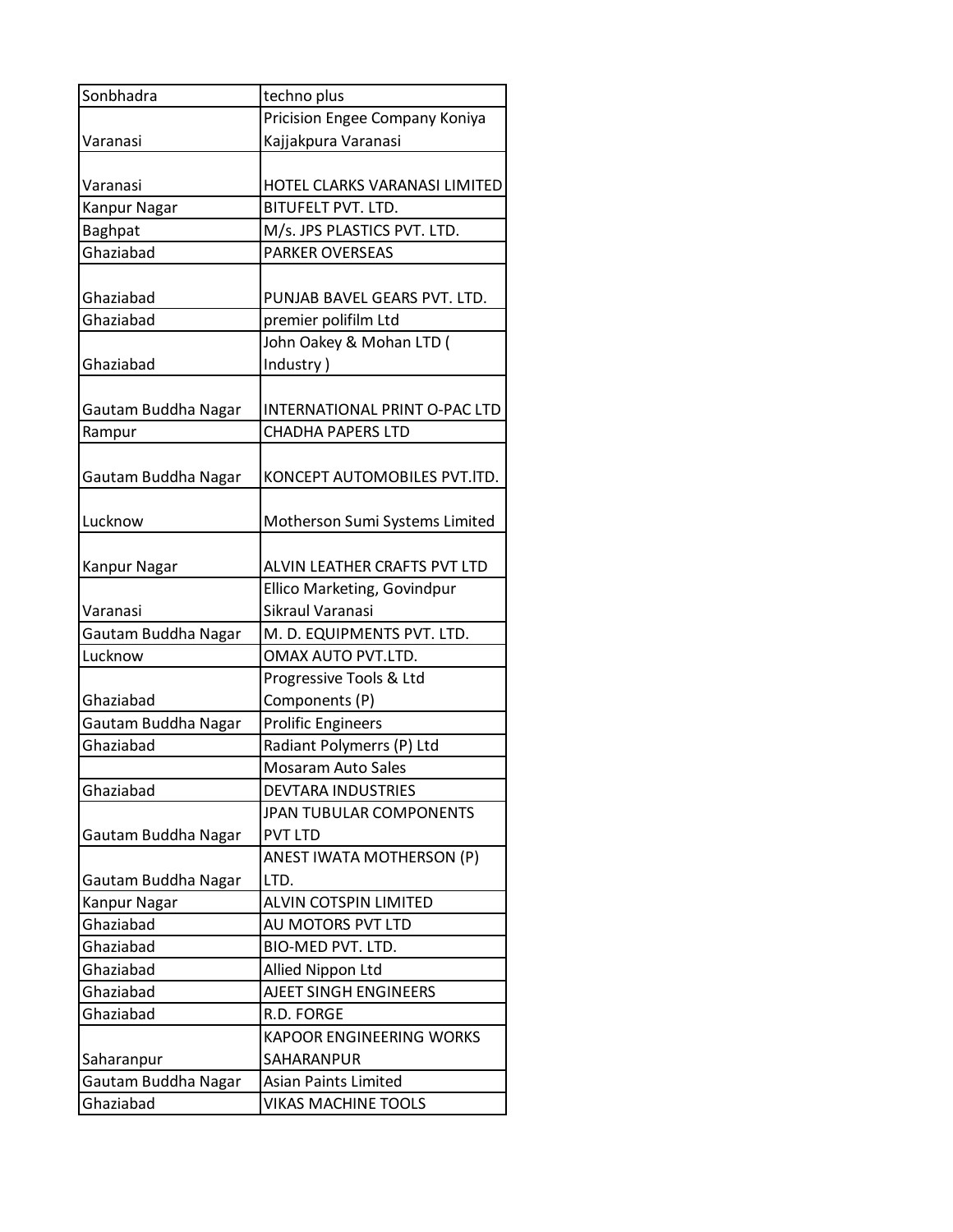| Ghaziabad           | Mange ram enterprises pvt. ltd.     |
|---------------------|-------------------------------------|
|                     | Motherson Sumi Systems Limited      |
| Gautam Buddha Nagar | A-03 SEC-84                         |
|                     |                                     |
| Varanasi            | HOTEL CLARKS VARANASI LIMITED       |
| Gautam Buddha Nagar | Integrated Caps Pvt. Ltd.           |
| Lucknow             | <b>THE GARRAGE</b>                  |
| Ghaziabad           | <b>CONCEPT MACHINES</b>             |
| Lucknow             | SANTOSH SERVICE STATION             |
| Rae Bareli          | RAEBARELI FLOUR MILLS PVT LTD       |
| Ghaziabad           | PaharPur 3P                         |
|                     |                                     |
| Gautam Buddha Nagar | <b>BHARDWAJ ELECTRICAL WORKS</b>    |
| Ghaziabad           | ANKOL BAKERS PVT. LTD.              |
|                     | <b>JUNILANT AGRI &amp; CONSUMER</b> |
| Ghaziabad           | PRODUCTS LTD.                       |
| Ghaziabad           | <b>CLARK INN APPLE TREE</b>         |
|                     | ASSOCIATED MACHINERY MFRS.          |
| Ghaziabad           | PVT. LTD                            |
| Lucknow             | <b>GYAN MILK</b>                    |
| Azamgarh            | HINDUSTAN WIRE PRODUCTS             |
|                     |                                     |
| Azamgarh            | NEW GAYATRI FLEXO GRAPHIT           |
| Agra                | <b>SHIVAM ENTERPRISES</b>           |
| Ghaziabad           | MANNOHAR LAL HIRA LAL LTD.          |
|                     | <b>G T CARGO FITTINGS INDIA PVT</b> |
| Gautam Buddha Nagar | <b>LTD</b>                          |
|                     |                                     |
| Azamgarh            | NEW GAYATRI FLEXO GRAPHIT           |
|                     | PME POWER SOLUTIONS INDIA           |
| Gautam Buddha Nagar | LIMITED                             |
|                     | <b>M&amp;B FOOTWEAR PRIVATE</b>     |
| Gautam Buddha Nagar | LIMITED                             |
| Gautam Buddha Nagar | KIDY'S FOOD PRODUCTS                |
| Azamgarh            | SRI GURDEV AUTOMOBILE               |
|                     | <b>M&amp;B FOOTWEAR PRIVATE</b>     |
| Gautam Buddha Nagar | <b>LIMITED</b>                      |
| Bijnor              | DHAMPUR SUGAR MILLS LIMITED         |
| Azamgarh            | bhart indstries                     |
|                     | MICROMATIC GRINDING                 |
| Ghaziabad           | TECHNOLOGIES PVT. LTD.              |
|                     | UTTAM INDUSTRIAL                    |
| Ghaziabad           | <b>ENGG.PRIVATE LIMITED</b>         |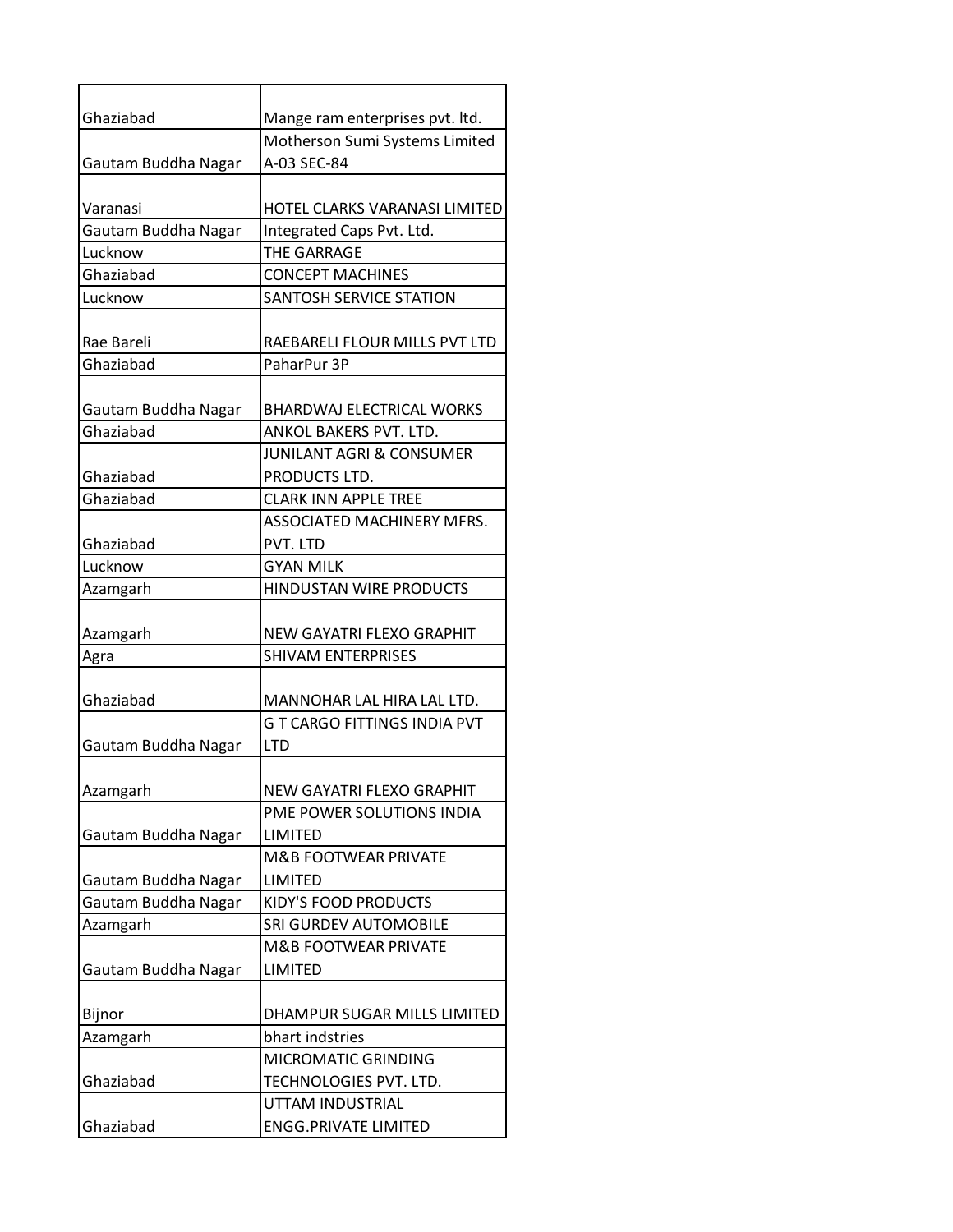| Gautam Buddha Nagar | MOTORCRAFT INDIA PVT. LTD            |
|---------------------|--------------------------------------|
| Gautam Buddha Nagar | MOTORCRAFT INDIA PVT. LTD            |
| <b>Bareilly</b>     | <b>LOVEE ELECTRICALS</b>             |
| Gautam Buddha Nagar | Neo Vehicleaids Pvt Ltd              |
| Jaunpur             | <b>VARUN BEVERAGES LIMITED</b>       |
|                     | Durga Krishi yantra udyog ram        |
| Ambedkar Nagar      | nagar Ambedkar nagar                 |
|                     | Amit motors pvt Itd Akbarpur         |
| Ambedkar Nagar      | Ambedkar Nagar                       |
| Azamgarh            | <b>ADEEBA AUTOMOBILES</b>            |
| Azamgarh            | <b>RAMA INDUSTRIES</b>               |
| Azamgarh            | <b>NATIONAL TRACTORS</b>             |
| Gautam Buddha Nagar | Fun Zoo Toys (india)                 |
| Gautam Buddha Nagar | <b>C &amp; S ELECTRIC LIMITED</b>    |
| Ghaziabad           | <b>AMRIT FOOD</b>                    |
|                     |                                      |
| Azamgarh            | NEW GAYATRI FLEXO GRAPHIT            |
| Azamgarh            | <b>SRI GURDEV AUTOMOBILE</b>         |
|                     | the kisan sahkari chini mil private  |
| Azamgarh            | limited                              |
| Azamgarh            | <b>RAHUL INDUSTRIES</b>              |
|                     | <b>COMBUSTION RESEARCH</b>           |
| Gautam Buddha Nagar | <b>ASSOCIATES</b>                    |
|                     |                                      |
| Bijnor              | DHAMPUR SUGAR MILLS LIMITED          |
| Ghaziabad           | ACE HARDEARE PVT. LTD.               |
| Faizabad            | <b>V.K. ENTERPRISES</b>              |
| Ghaziabad           | Mitzvah Engg Inc                     |
| Ghaziabad           | REGENT AUTOLINKS PVT LTD             |
| Azamgarh            | <b>SATAGURU INDUSTRIES</b>           |
| Ghaziabad           | fasttrack services                   |
| Ghaziabad           | TARUN INTERNATIONAL LTD.             |
| Ghaziabad           | <b>SAGE METALS LIMITED</b>           |
|                     |                                      |
|                     | KBK PLASCON Pvt. Ltd. Plot No.53     |
| Unnao               | Akrampur Ind. Estate Unnao           |
|                     | Marketing times automobile pvt       |
| Ghaziabad           | ltd                                  |
| Gautam Buddha Nagar | <b>C&amp;S ELECTRIC LTD</b>          |
|                     | <b>Malik Needles And Allied</b>      |
| Ghaziabad           | <b>Industries Private Limited</b>    |
|                     | <b>D.B.ENGINEERING PVT.LTD</b><br>B- |
| Gautam Buddha Nagar | 1, SECTOR-68, NOIDA                  |
|                     | abhimanyu pratima adhyogik           |
| Sant Kabeer Nagar   | kendra                               |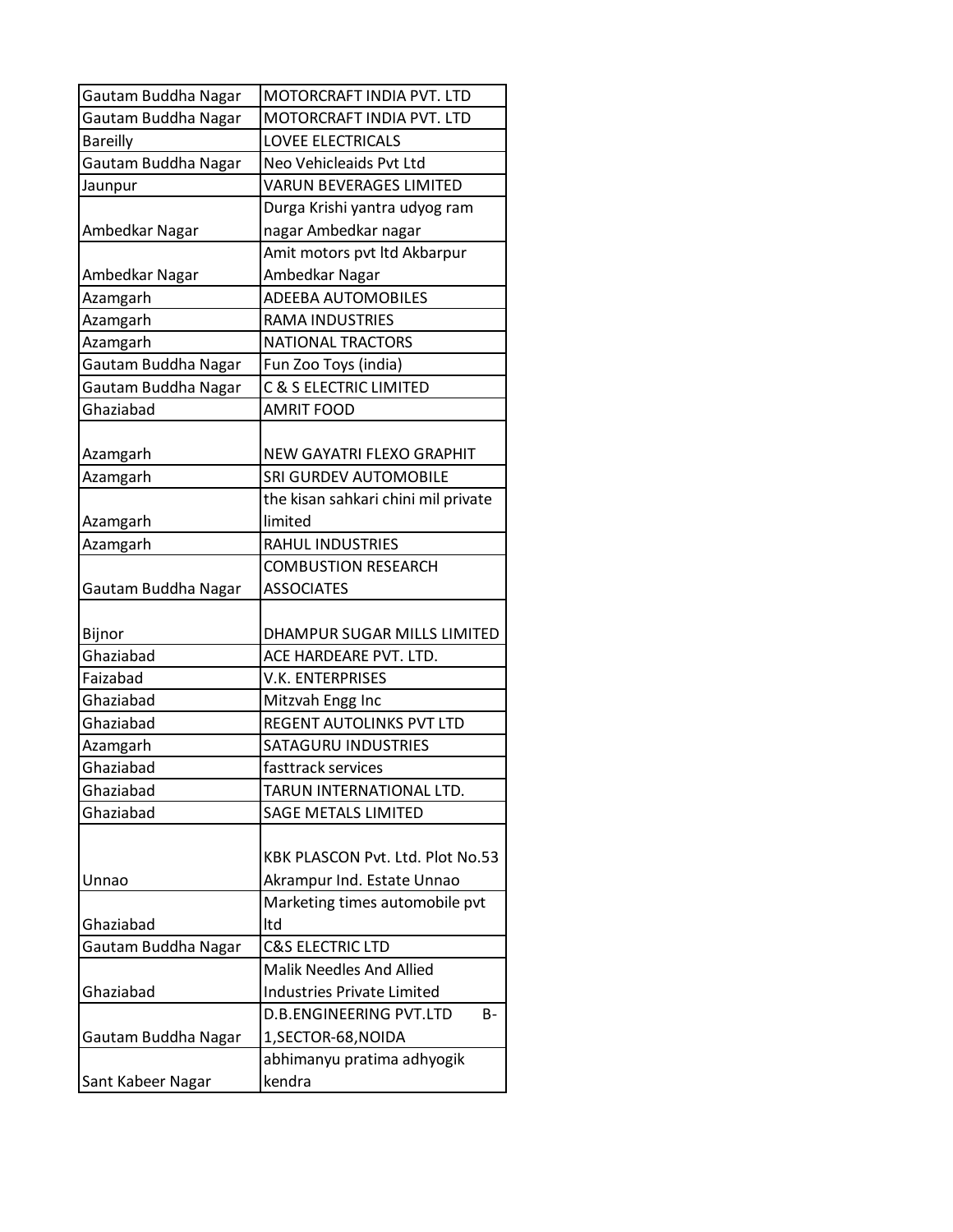|                        | <b>JOHNSON CONTROLER HITACHI</b>      |
|------------------------|---------------------------------------|
| Lucknow                | AIR CONDITIONING INDIA LTD.           |
|                        | <b>RS THERMOTECH ENGINEERS</b>        |
| Saharanpur             | PRIVATE LIMITED                       |
|                        | D.B.ENGINEERING PVT. LTD<br>B-        |
| Gautam Buddha Nagar    | 1, SECTOR-68, NOIDA                   |
| Hardoi                 | <b>BALAIFF HYUNDAI HARDOI</b>         |
|                        | THE STANDARD TYPE FOUNDRY             |
| Ghaziabad              | PRIVATE LIMITED                       |
|                        | <b>RHL Profiles Limited Magarwara</b> |
| Unnao                  | Unnao                                 |
| Gautam Buddha Nagar    | Logic Eastern I pvt Itd               |
|                        |                                       |
| Hapur                  | zum zum cold storage pvt limited      |
| Gautam Buddha Nagar    | PFEDA SYNTHETICS PVT LTD              |
| Ghaziabad              | ROHAN MOTORS LIMIIITED                |
| Hardoi                 | shahabad cold storege pvt ltd         |
|                        | Mother Dairy Fruit & Vegetable        |
| Etawah                 | Pvt Ltd                               |
| Hardoi                 | shahabad cold storege pvt ltd         |
|                        |                                       |
| Lucknow                | <b>VARDAYINI POWER &amp; CONTROLS</b> |
| Mathura                | UMA MOTERS PVT LTD                    |
| Ghaziabad              | M.R Hyundai                           |
| Ghaziabad              | ROHAN MOTORS LIMITED                  |
| Hardoi                 | shahabad cold storage pvt ltd         |
|                        |                                       |
| Hardoi                 | SHAHABAD COLD STORES PVT LTD          |
|                        |                                       |
|                        | <b>SUPPORT FOR IMPLEMENTATION</b>     |
| Lucknow                | <b>AND RESERACH</b>                   |
| Hardoi                 | mishra cold storage pvt ltd           |
|                        | Indian Potash Limited, Unit -         |
| Meerut                 | Sakhoti Tanda (Meerut)                |
| Gautam Buddha Nagar    | FAIR DEAL CARS PVT LTD                |
| Allahabad              | <b>G.S.ENTERPRISES</b>                |
| Hapur                  | salasar stainless limited             |
| Ghaziabad              | <b>Kumar Engineering</b>              |
|                        |                                       |
| Ghaziabad<br>Ghaziabad | MODINAGAR ROLLS PVT LIMITED           |
|                        | <b>Kumar Engineering</b>              |
| Agra                   | P.K. INTERNATIONAL                    |
|                        |                                       |
|                        | MOTHERSOM\N AUTOMOTIVE                |
| Gautam Buddha Nagar    | TECHNOLOGIES & ENGG.                  |
| Lucknow                | UTILIZE AIRCONDITIONING               |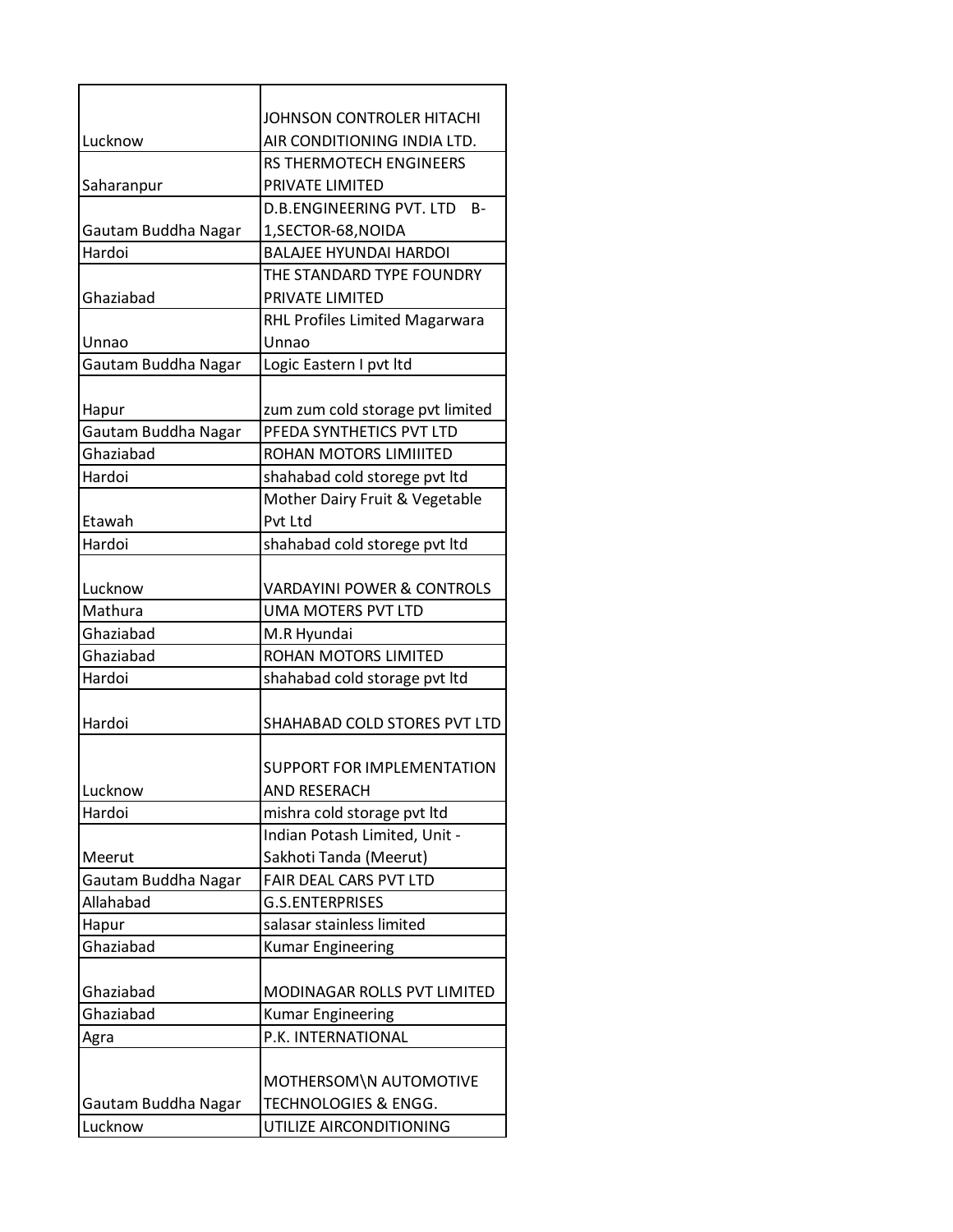| Rae Bareli          | kanha flour mills pvt ltd                  |
|---------------------|--------------------------------------------|
|                     | <b>United Concepts &amp; Solutions Pvt</b> |
| Gautam Buddha Nagar | Ltd                                        |
| Gautam Buddha Nagar | <b>SHRI RAM MOTORS</b>                     |
| Agra                | Gagan Laxmi & Company                      |
| Ghaziabad           | <b>Rimaco Machines</b>                     |
| <b>Baghpat</b>      | <b>SBEC SUGAR LTD</b>                      |
|                     | LINAKS MICRO ELECTRONICS                   |
| Barabanki           | LIMITED                                    |
| Gautam Buddha Nagar | NIMBUS MOTORS PVT.LTD                      |
| Hardoi              | <b>BALA JEE HYUNDAI PVT LTD</b>            |
|                     | <b>FRIGORIFICO ALLANA PRIVATE</b>          |
| Ghaziabad           | LIMITED                                    |
|                     | <b>Competent Crimping Machinery</b>        |
| Gautam Buddha Nagar | Pvt Ltd                                    |
| Farrukhabad         | Rajendra auto wheels Pvt ltd               |
| Ghaziabad           | <b>DH LIMITED</b>                          |
| Rae Bareli          | <b>TECHNO ENTERPRISES</b>                  |
| Bulandshahr         | M/s Creamy Foods Ltd                       |
|                     |                                            |
| Ghaziabad           | SPIRITED AUTO CARS (I)LIMITED              |
| Shahjahanpur        | <b>SALIM</b>                               |
|                     |                                            |
|                     | MINDA CORPORATION LTD, D-6-                |
| Gautam Buddha Nagar | 11, SECTOR-59, NOIDA-201301                |
|                     |                                            |
| Ghaziabad           | ADVANCE STEEL TUBES LIMITED                |
|                     |                                            |
|                     | MINDA CORPORATION LTD, D-6-                |
| Gautam Buddha Nagar | 11, SECTOR-59, NOIDA-201301                |
|                     | <b>TIMEX GROUP PRECISION</b>               |
| Gautam Buddha Nagar | <b>ENGINEERING LIMITED</b>                 |
| Ghaziabad           | pull mac cranes idia pvt ltd               |
|                     | TRIVENI ENGINEERING AND                    |
| <b>Bulandshahr</b>  | <b>INDUSTRIES LTD</b>                      |
|                     | Dugdh Dairy & Cold Storage,                |
| Etah                | Marhera Road, Etah                         |
|                     | PROGRESSIVE STAMPING PVT.                  |
| Ghaziabad           | <b>LTD</b>                                 |
|                     | TREND MANUFACTURING &                      |
| Ghaziabad           | <b>TRADING INDUSTRIES</b>                  |
| Ghaziabad           | URMIL MOTORS GHAZIABAD                     |
|                     | <b>QUADRANT EPP SURLON INDIA</b>           |
| Ghaziabad           | LIMITED                                    |
| Faizabad            | <b>VASTU ENGINEERS</b>                     |
| Ghaziabad           | <b>SHIVA MOTORS</b>                        |
| Meerut              | kailash dairy limited                      |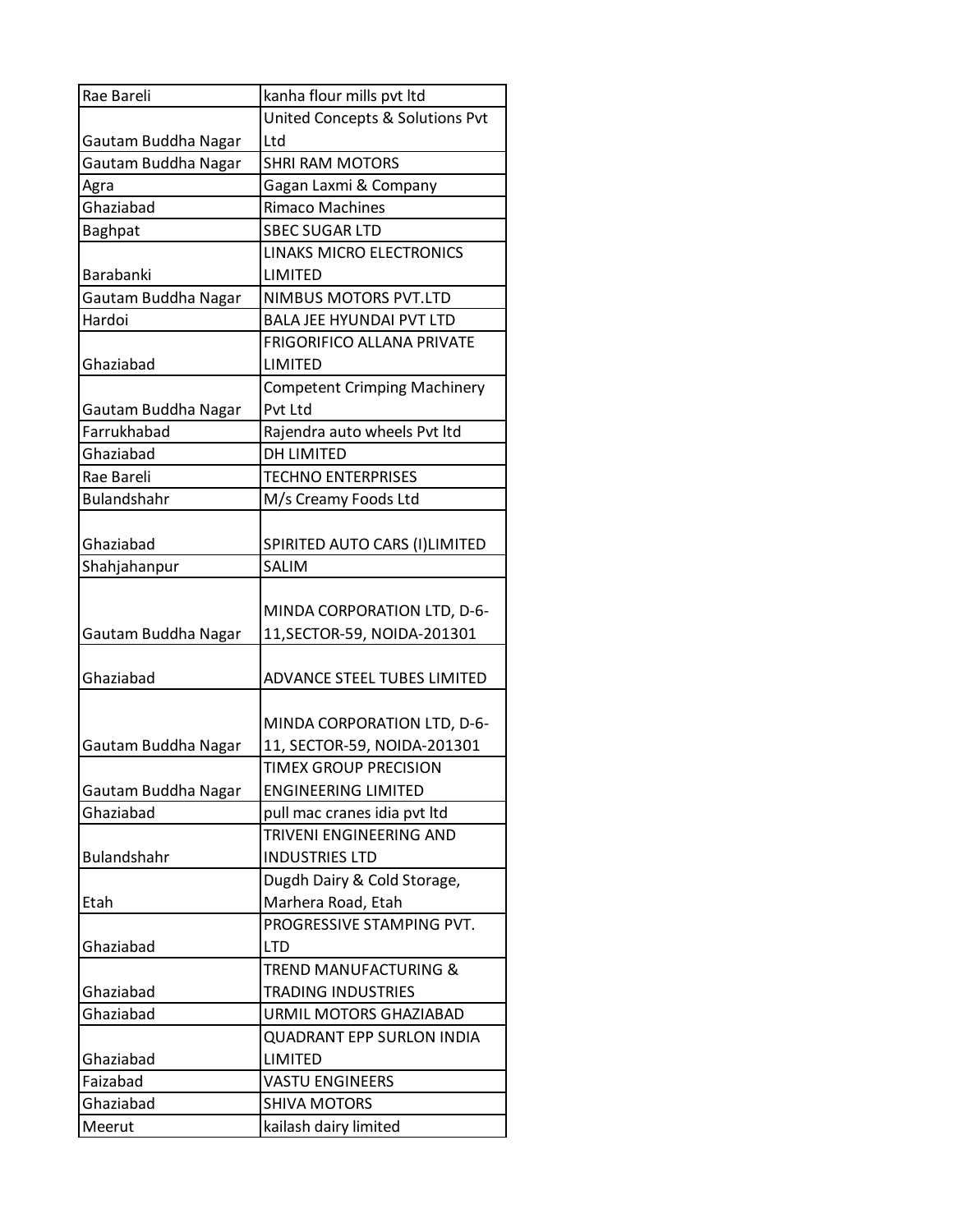| Faizabad            | BABA GAJENDRAI AUTO SALES           |
|---------------------|-------------------------------------|
| Rae Bareli          | Shree Krishna Food Products         |
| Rae Bareli          | <b>Shree Krishna Food Products</b>  |
| Faizabad            | RAJ KRISHI UDYOG                    |
|                     |                                     |
| Kanpur Nagar        | LOHIA CORP LIMITED- PANKI UNIT      |
|                     | <b>FASTTRACK AUTO CARE</b>          |
| Gautam Buddha Nagar | (INDIA) PVT.LTD.                    |
|                     |                                     |
| Ghaziabad           | NORTHE POWER ERECTORS LTD           |
|                     |                                     |
| Gautam Buddha Nagar | <b>VERTEX POWER CONTROL PVT LTD</b> |
|                     | <b>NORTHERN POWER ERECTORS</b>      |
| Ghaziabad           | LTD.                                |
|                     | HINDUSTAN GEARTECH PVT.LTD          |
| Hapur<br>Lucknow    | SHRI SHYAM CORPORATION              |
| Lucknow             | SHRI SHYAM CORPORATION              |
| Etawah              |                                     |
|                     | Deep Enterprises                    |
| Ghaziabad           | KIRPARAM DAIRY PVT. LIMITED         |
|                     |                                     |
|                     | <b>SUPERKING MANUFACTURERS</b>      |
| Ghaziabad           | TYRE PVT. LTD.                      |
|                     | UNITED COMPOSHEETS                  |
| Ghaziabad           | (P)LIMITED                          |
| Kanpur Nagar        | <b>VERMA TRADERS</b>                |
| Lucknow             | <b>DISNET WIRELESS LIMITED</b>      |
|                     | <b>MODINAGAR PAPERS MILLS</b>       |
| Ghaziabad           | LIMITED                             |
| Gautam Buddha Nagar | Anjani Technoplast Ltd              |
| Meerut              | SANGAL PAPERS LTD.                  |
|                     | PRAVEEN RAJA POLY CRYSTAL           |
| Hathras             | <b>ENTERPRISES</b>                  |
|                     | <b>MODINAGAR PAPERS MILLS</b>       |
| Ghaziabad           | <b>LIMITED</b>                      |
| Lucknow             | <b>BAJAJ MOTORCYCLES</b>            |
|                     | HOME AND FACILITY                   |
| Gautam Buddha Nagar | MANAGEMENT                          |
| Lucknow             | <b>ASHHAD &amp; COMPANY</b>         |
| Lucknow             | <b>KAPOOR MOTORS</b>                |
|                     |                                     |
|                     | THERMODYNE ENG.SYSTEM, A-           |
|                     | 7/110, UPSIDC, INDL. AREA.          |
| Ghaziabad           | SSGT ROAD, GHAZIBAD 201009          |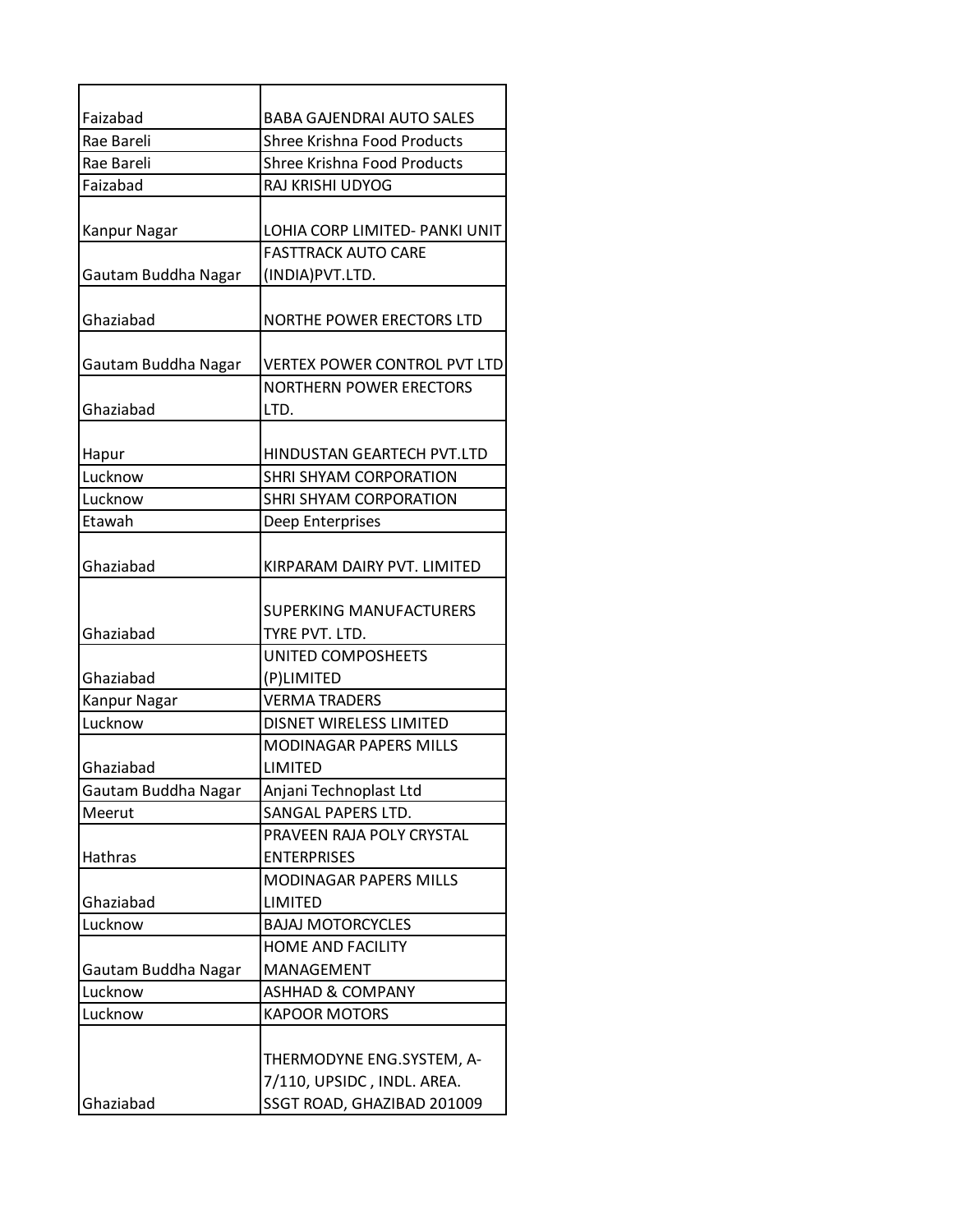|                     | <b>ASSOCIATED</b>                 |
|---------------------|-----------------------------------|
| Ghaziabad           | MACHINERY.CORP.LTD.               |
|                     | B.A. FABRICATORS & ENG. (P)       |
| Ghaziabad           | LTD.                              |
| <b>Kanpur Nagar</b> | INJECTOPLAST PVT. LTD.            |
| Kanpur Nagar        | KARTIKEYA INTERNATIONAL           |
| Lucknow             | <b>AEON ENGINEERING</b>           |
|                     |                                   |
|                     | <b>HOIN MAL SONS ENTERPRISES</b>  |
| Rae Bareli          | PRIVATE LIMITED                   |
| Ghaziabad           | Temp                              |
|                     |                                   |
| Kanpur Nagar        | Bangar Business Ventures Pvt.     |
| Ghaziabad           | TRACTORS INDIA PVT. LTD.          |
|                     | <b>INDIA SEAH PRECISION METAL</b> |
| Gautam Buddha Nagar | PVT LTD.                          |
|                     | INDIA SEAH PRECISION METAL        |
| Gautam Buddha Nagar | PVT LTD.                          |
|                     | RELIANCE CEMENT COMPANY           |
| Rae Bareli          | PRIVATE LIMITED                   |
|                     |                                   |
|                     | HINDALCO INDUSTRIES LIMITED       |
| Sonbhadra           | (RENUSAGAR POWER DIVISION)        |
|                     |                                   |
|                     | <b>HOIN MAL SONS ENTERPRISES</b>  |
| Rae Bareli          | PRIVATE LIMITED                   |
| Ghaziabad           | <b>Temp Temp</b>                  |
| Ghaziabad           | TRACTORS INDIA PVT. LTD.          |
| Rae Bareli          | <b>AGARWAL POLY PACK</b>          |
| Kanpur Dehat        | mahaveer thermoplast llp          |
|                     | <b>JAMA CORPORATION PRIVATE</b>   |
| Kanpur Nagar        | LIMITED                           |
| Ghaziabad           | TIL INDIA PVT. LTD.               |
|                     | DEV PRIYA INDUSTRIES PRIVATE      |
| Meerut              | LIMITED                           |
|                     | <b>INDIAN PERFUMES AND</b>        |
| Bulandshahr         | <b>FLAVOURS</b>                   |
|                     |                                   |
| Ghaziabad           | UNCEASE AUTOMATION PVT. LTD       |
|                     |                                   |
| Kanpur Nagar        | Bangar Business Ventures Pvt. Ltd |
|                     | SUVIDHA ENGINEERS INDIA           |
| Gautam Buddha Nagar | PVT.LTD.                          |
|                     | JANSON AND NIKALSON INDIA         |
| Bulandshahr         | LIMITED                           |
| Kanpur Nagar        | Ahuja Engineering Work            |
|                     |                                   |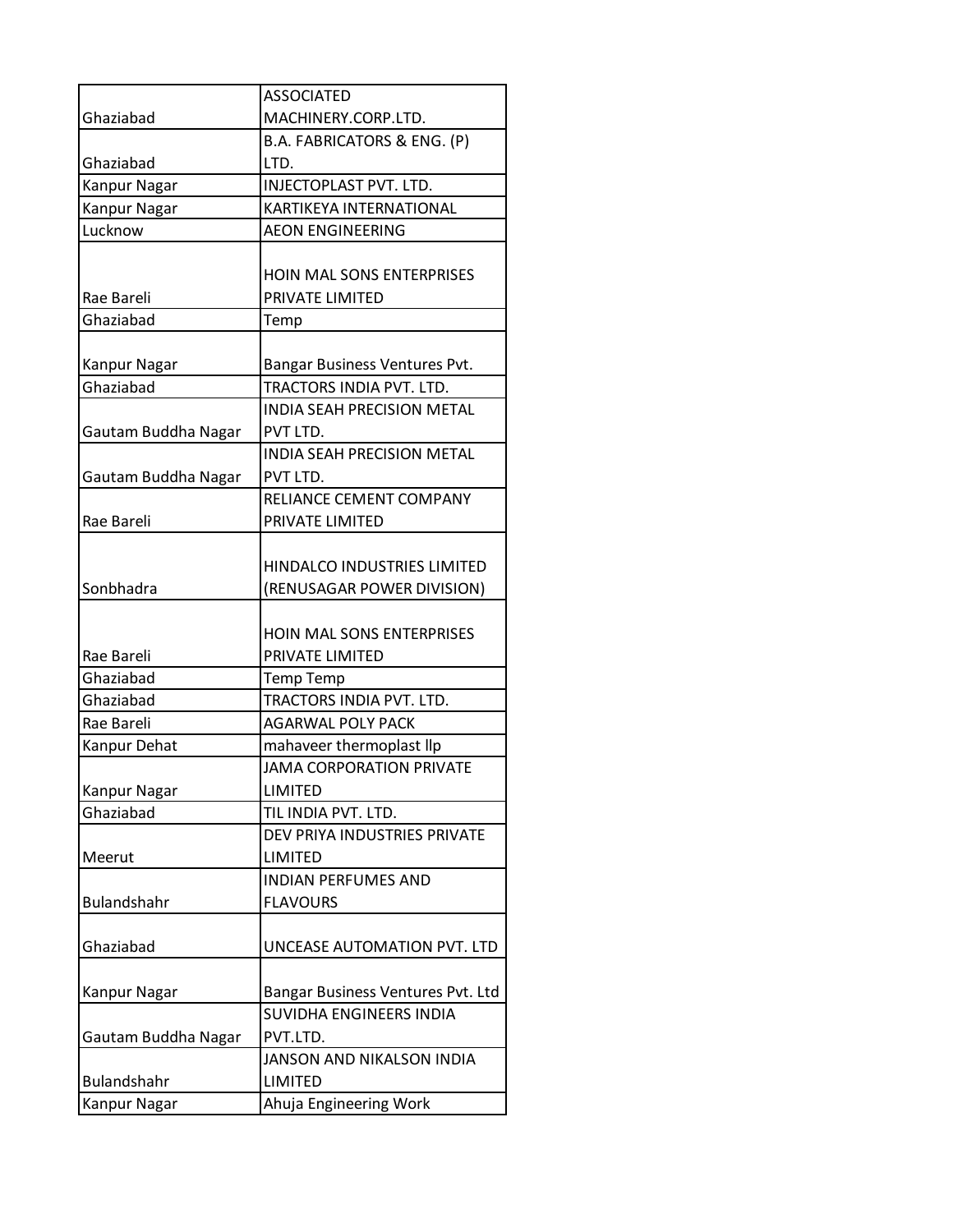|                           | <b>FORTUNE INN GRAZIA</b>                              |
|---------------------------|--------------------------------------------------------|
| Ghaziabad                 | <b>GHAZIABAD</b>                                       |
|                           | <b>QUANTUM ENGINEERS &amp;</b>                         |
| Ghaziabad                 | <b>FABRICATORS PVT. LDT.</b>                           |
| Ghaziabad                 | Temp                                                   |
|                           | RELIANCE CEMENT COMPANY                                |
| Rae Bareli                | PRIVATE LIMITED                                        |
| Kanpur Nagar              | THREADS (INDIA) LIMITED                                |
|                           |                                                        |
| Gautam Buddha Nagar       | SALORA INTERNATIONAL LIMITED                           |
| <b>Bhadohi</b>            | Jamila rugs India                                      |
| Gautam Buddha Nagar       | <b>NILKAMAL LIMITED</b>                                |
|                           | <b>SHAKTI AUTOMOBILES</b>                              |
| Farrukhabad               | FARRUKHABAD                                            |
| Kanpur Nagar              | roll tubes Itd                                         |
|                           | <b>NIPMAN FASTENER INDUSTRIES</b>                      |
| Ghaziabad                 | PVT. LTD.                                              |
|                           | NIPMAN FASTENER INDUSTRIES                             |
| Ghaziabad                 | PVT. LTD.                                              |
| Gautam Buddha Nagar       | K L RATHI STEELS LTD.                                  |
| Lucknow                   | <b>BEEAAR HYUNDAI</b>                                  |
|                           | <b>ASSOCIATED MACHINERY</b>                            |
| Ghaziabad                 | CORPN.LTD.                                             |
| Kanpur Nagar              | <b>BMS MOTORS</b>                                      |
|                           | SHRI SHRI NIWASJI OIL REFINERS                         |
| Rae Bareli                | PRIVATE LIMITED                                        |
|                           | <b>JENSON &amp; NICHOLSON (INDIA)</b>                  |
| Bulandshahr               | LTD SIKANDABAD                                         |
|                           | <b>NAMOKAR MOTORS PRIVATE</b>                          |
| Meerut                    | LIMITED                                                |
|                           | AMA HERBAL LABORATORIES                                |
| Lucknow                   | PVT. LTD.                                              |
| Rae Bareli                | M/S ZAAM TOOLS                                         |
|                           | <b>MOSARAM AUTO SALES</b>                              |
| Lucknow                   | <b>MITTER FASTENERS</b>                                |
| Rae Bareli                | <b>KTL PVT LTD</b>                                     |
| Rae Bareli                | <b>RCCPL Pvt Ltd</b>                                   |
| Rae Bareli                | <b>SARAL INDUSTRIES</b>                                |
| Kanpur Dehat              | <b>VARUN BEVERAGES LIMITED</b>                         |
| Hardoi                    | <b>VISOK AUTOMOBILES D.M</b><br><b>CHAURAHA HARDOI</b> |
| Chitrakoot                |                                                        |
|                           | ram kripa<br><b>FRONTIER SPRINGS LIMITED</b>           |
| Kanpur Dehat<br>Ghaziabad | SRIVAS automobiles                                     |
| <b>Bulandshahr</b>        | The inside Pvt Itd                                     |
|                           |                                                        |
|                           | AFPL GLOBAL PRIVATE LIMITED                            |
| Kanpur Nagar              |                                                        |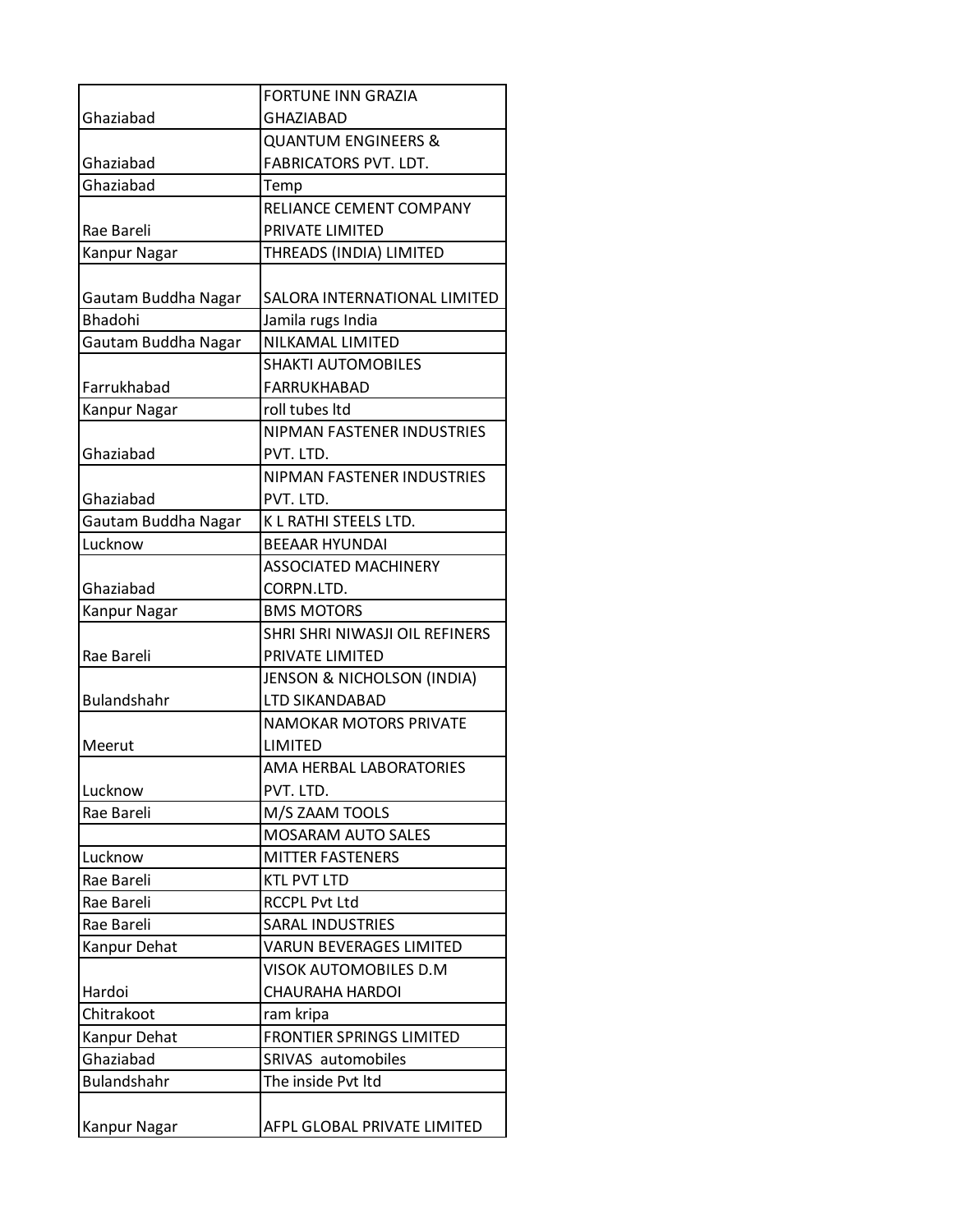| Gautam Buddha Nagar | <b>INTARVO TECHNOLOGIES PVT LTD</b> |
|---------------------|-------------------------------------|
| Ghaziabad           | NEUTEK POWER SYSTEM Pvt. Ltd.       |
| Ghaziabad           | NEUTEK POWER SYSTEM Pvt. Ltd.       |
|                     | DHARAMSHREE AUTOMOBILES             |
| Gautam Buddha Nagar | PVT. LTD.                           |
| Gautam Buddha Nagar | <b>KRBL Limited</b>                 |
| Kanpur Nagar        | THREADS (INDIA) LIMITED             |
| Kanpur Nagar        | RH KNITWEAR PRIVATE LIMITED         |
| Gautam Buddha Nagar | HARTECH PLASTICS PVT LTD            |
|                     | DIGICALL TELESERVICES PRIVATE       |
| Gautam Buddha Nagar | LIMITED                             |
|                     | PAHARPUR COOLING TOWERS             |
| Ghaziabad           | LIMITED                             |
|                     | MY CAR PRIVET LTD.                  |
| Farrukhabad         | <b>FARRUKHABAD</b>                  |
| Amroha              | <b>Umang Dairies Limited</b>        |
| Ghaziabad           | TRACTORS INDIA PVT. LTD.            |
| Ghaziabad           | HARSO STEEL Pvt. Ltd.               |
| Fatehpur            | <b>MADAN ELECTRICAL</b>             |
|                     |                                     |
| Ghaziabad           | J.N.ROBOTIC Automation Pvt Ltd      |
| Agra                | ATUL ENGINEERING UDYOG              |
| Hardoi              | Varun Beverages Limited             |
| Kanpur Nagar        | <b>SOCIETY MOTORS LTD</b>           |
|                     |                                     |
| Lucknow             | <b>GLORIA ENGINEERING COMPANY</b>   |
|                     | <b>AUREL CONTROLS PRIVATE</b>       |
| Ghaziabad           | LIMITED                             |
| Ghazipur            | MIKALESH MADDESHIYA                 |
| Gautam Buddha Nagar | <b>Precitech Engineers</b>          |
| Varanasi            | METAL CRAFT ENGINEERING             |
| Ghaziabad           | <b>MAHESHWARI MOTORS</b>            |
|                     |                                     |
| <b>Kanpur Nagar</b> | KEHR SURGICAL PRIVATE LIMITED       |
|                     |                                     |
|                     | M/S Rajpoot Dhaba Chakparauna       |
| <b>Bhadohi</b>      | Gopiganj Bhadohi                    |
| Kanpur Nagar        | <b>TEMP AIR</b>                     |
| Saharanpur          | <b>MANSI ENTERPRISES</b>            |
| Kanpur Nagar        | SOCIETY MOTORS LTD                  |
| Lucknow             | <b>IBRAH AND ASSOCIATES</b>         |
| Ghaziabad           | MIRHA EXPORTS PVT LTD               |
|                     | <b>MANKOO AGRO INDUSTRIES</b>       |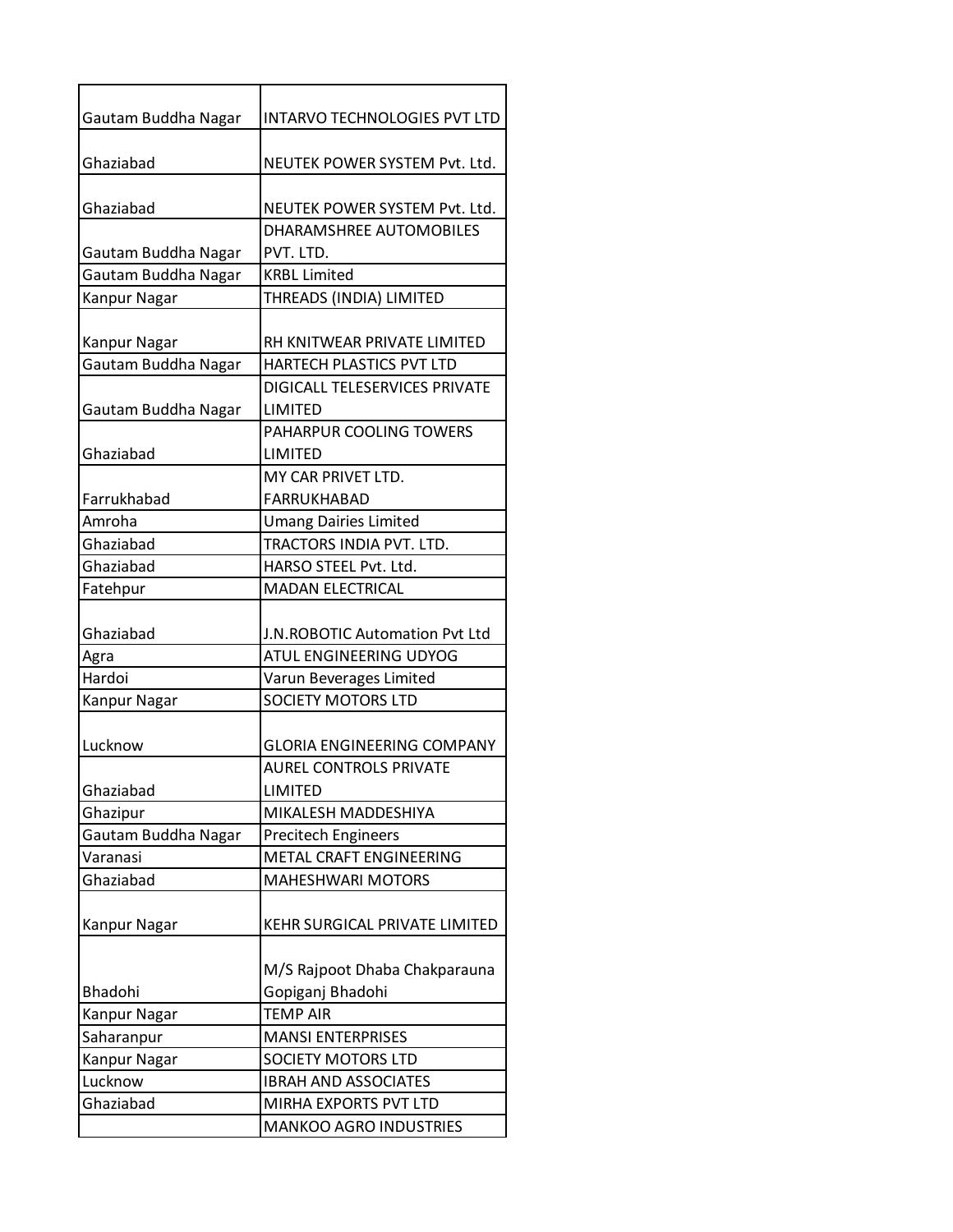| Gautam Buddha Nagar | ELENTEC INDIA PVT. LTD              |
|---------------------|-------------------------------------|
|                     | SAMYAK AUTO ENGINEERS PVT.          |
| Saharanpur          | LTD.                                |
|                     |                                     |
| Ghaziabad           | PRINCE MOTORS LINKS PVT. LTD.       |
| Gautam Buddha Nagar | Pigeon India Pvt Ltd                |
| Gautam Buddha Nagar | <b>CURIO CRAFTS</b>                 |
| Ghaziabad           | SPECTRA PRODUCTS Pvt. Ltd.          |
| Mathura             | ATV PROJECT INDIA PVT LTD           |
| Ghaziabad           | PRESS TOOL INDUSTRIES               |
| Ghaziabad           | KATHURIA ROLLMILL Pvt. Ltd.         |
| Ghaziabad           | motor craft sales pvt ltd           |
| Etawah              | S P System Services                 |
| Kanpur Nagar        | <b>BHOOMI CONTROLS</b>              |
|                     | TRICOLITE ELECTRICAL                |
| Ghaziabad           | <b>INDUSTRIES LIMITED</b>           |
| <b>Kanpur Nagar</b> | <b>FREEZE AIR SERVICE</b>           |
|                     | <b>KALINDI MOTORS</b>               |
|                     | ARTEVA CONSULTING PRIVATE           |
| Ghaziabad           | <b>LIMITED</b>                      |
|                     | U. P. GRINDING UNIT (A UNIT OF      |
| Bulandshahr         | <b>SHREE CEMENT LIMITED)</b>        |
|                     | <b>BHOOMI ELECTRO AND STORAGE</b>   |
| Kanpur Nagar        | <b>TECHNIQUE</b>                    |
|                     | <b>STRUCTURAL INSULATION &amp;</b>  |
| Lucknow             | <b>GLAZING COMPANY PVT. LTD.</b>    |
|                     | <b>THERMOFAB ENGINEERS</b>          |
| Saharanpur          | SAHARANPUR                          |
| Ghaziabad           | LAL METAL FORE Ltd.                 |
| Siddharth Nagar     | S P Automobiles                     |
|                     |                                     |
| Lucknow             | ARJUN INTERNATIONAL PVT. LTD.       |
|                     | S.K. ENGINEERING WORKS              |
| Saharanpur          | SAHARANPUR                          |
|                     | RADISSON BLU KAUSHAMBI              |
|                     | DELHI NCR(A UNIT OF KAD             |
| Ghaziabad           | HOUSING PVT. LTD.)                  |
| Ghaziabad           | Mantissa Engineering (P) Ltd        |
|                     | SPECTRA PRODUCT PRIVATE             |
| Ghaziabad           | LIMITED                             |
| Meerut              | MINI METRO EV LLP                   |
|                     | <b>INDUSTRIAL INSTRUMENTS &amp;</b> |
| Kanpur Nagar        | <b>CONTROLS</b>                     |
| Gautam Buddha Nagar | <b>MICRO ELECTRONICS</b>            |
| <b>Budaun</b>       | PANCHAM AUTOMOBILES                 |
| Meerut              | Sardhana Papers Pvt. Ltd.           |
| Muzaffarnagar       | Isgec Heavy Engineering Ltd.        |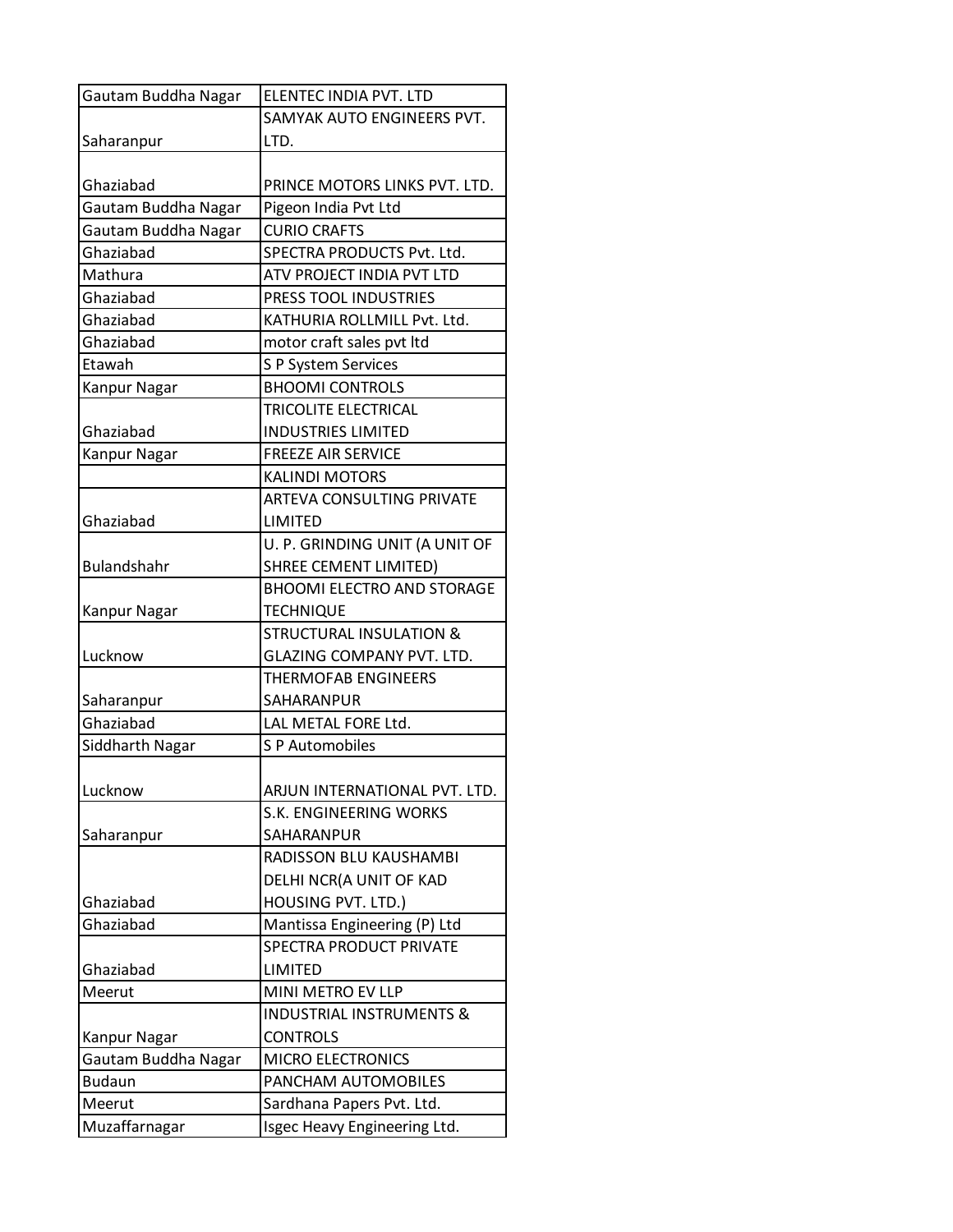|                               | SHEKHAWATI ELECTRONICS PVT                                          |
|-------------------------------|---------------------------------------------------------------------|
| Ghaziabad                     | LTD                                                                 |
| Gonda                         | Amit Motors pvt Itd                                                 |
|                               |                                                                     |
|                               | USHA TECHNICAL INSITUTE AND                                         |
|                               | SERVICE CENTER BHATHAT BAZAR                                        |
| Gorakhpur                     | <b>GORAKHPUR</b>                                                    |
| Kanpur Nagar                  | <b>SUNNSAND ENERGIES LLP</b>                                        |
|                               |                                                                     |
| Agra                          | <b>Britannia Engineering Company</b>                                |
|                               |                                                                     |
| Ghaziabad                     | Neutek Power System Pvt.Ltd.                                        |
| Ghaziabad                     | <b>GATI KAUSAR INDIA LTD.</b>                                       |
| Jhansi                        | NATARAJ MOBILES PVT. LTD.                                           |
|                               |                                                                     |
| Ghaziabad                     | Neutek Power System Pvt.Ltd.                                        |
| Ghaziabad                     | Rashmi Electricals                                                  |
| Kanpur Nagar                  | S.E.Marketing Pvt ltd                                               |
| Hapur                         | SINGHAL WOOD INDUSTRIES                                             |
|                               |                                                                     |
| Kanpur Nagar<br>Muzaffarnagar | Saraswati Engineering Limited<br><b>Tikaula Sugar Mills Limited</b> |
|                               | Maizapur Chini Mills (A unit of                                     |
| Gonda                         | Balrampur Chini Mills Ltd.)                                         |
|                               | PIONEER FABRICATORS PRIVATE                                         |
| Meerut                        | LIMITED                                                             |
| Jalaun                        | balaji tractors                                                     |
| Gautam Buddha Nagar           | C & S ELECTRIC PLOT C-58                                            |
| Gautam Buddha Nagar           | TRDENT STRUCTURES PVT LTD                                           |
|                               | Aegis Customer Support Services                                     |
| Gautam Buddha Nagar           | <b>Private Limited</b>                                              |
| <b>Bareilly</b>               | <b>Team Engineers</b>                                               |
|                               | riddhisiddhi bio briquatte & food                                   |
| Jalaun                        | product                                                             |
| Varanasi                      | <b>Arun Enterprises</b>                                             |
|                               | RPG INDUSTRIAL PRODUCT PVT.                                         |
| Meerut                        | LTD.                                                                |
|                               | Aegis Customer Support Services                                     |
| Lucknow                       | <b>Private Limited</b>                                              |
| Allahabad                     | kay cee automobiles                                                 |
|                               | azad associate pvt. Itd gul garden                                  |
| <b>Bulandshahr</b>            | bulandshahr                                                         |
| Gautam Buddha Nagar           | U.P.TELELINKS LTD                                                   |
| Ghaziabad                     | Pawan Autowheels Pvt Ltd                                            |
| Jalaun                        | <b>SHIVA IDUSTRIES</b>                                              |
| Lucknow                       | India Pesticides Limited                                            |
| Rae Bareli                    | ACCURATEPRESSINGS                                                   |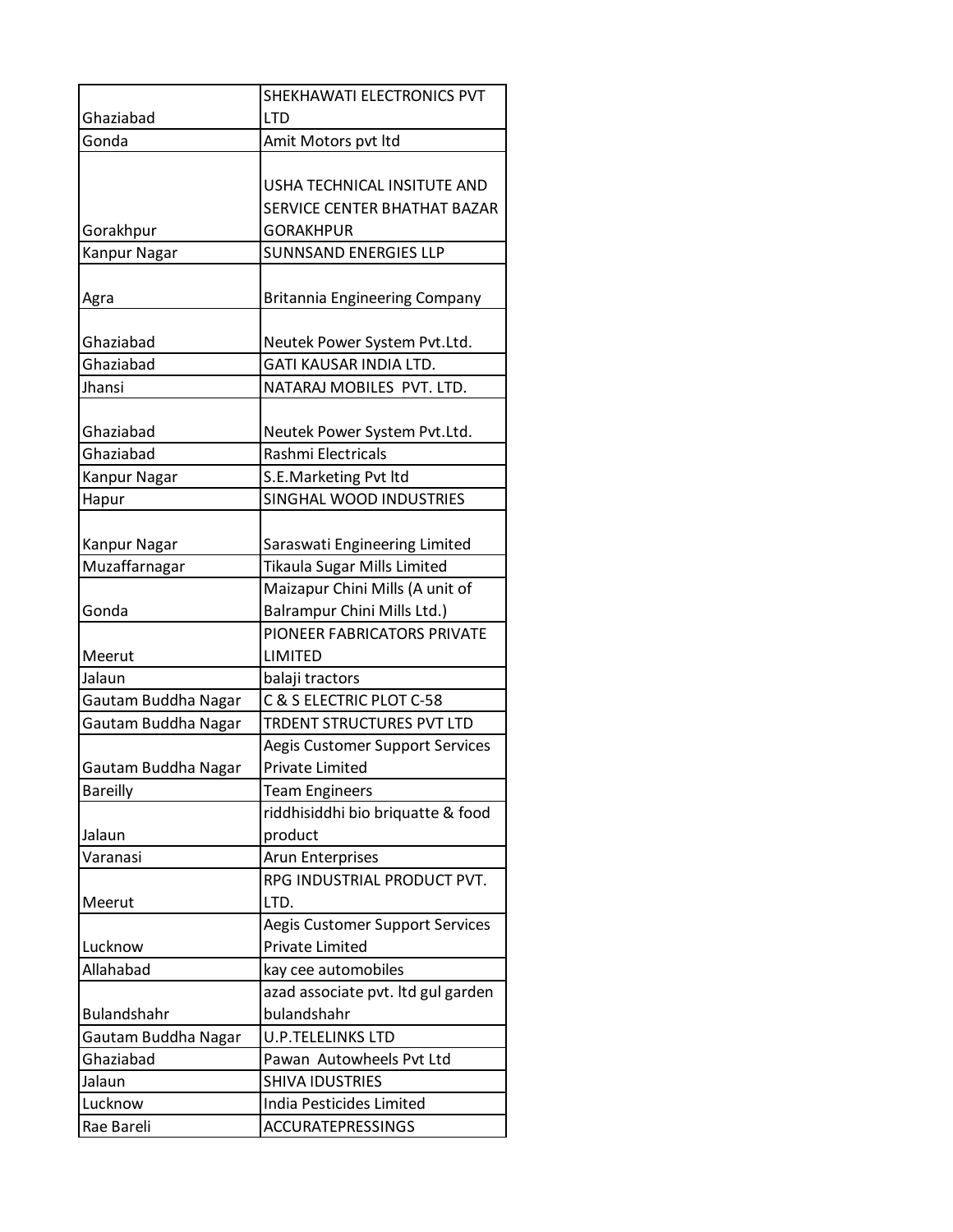| Agra                | ASHOKAUTO SALES LTD                |
|---------------------|------------------------------------|
| Lalitpur            | <b>DIGIWAVE INFOTECH</b>           |
| Agra                | PERFECT SERVICES AGRA              |
| Auraiya             | <b>CHANCHAL TRADERS</b>            |
|                     | <b>AJAY MOTORS</b>                 |
| Rae Bareli          | Khubele Enterprises Pvt.Ltd.       |
| Rae Bareli          | Zoya Industries                    |
| Ghaziabad           | Crystal Automobiles Pvt Ltd        |
| Gautam Buddha Nagar | <b>Sodexo Facility Management</b>  |
| Ghaziabad           | Shahi Exports Pvt. Limited         |
| Kanpur Nagar        | SINGH ELECTRICAL CONTROLS          |
|                     |                                    |
| Kanpur Nagar        | <b>Tech Know Engineering Works</b> |
| Meerut              | <b>ELECON CONDUCTORS LTD</b>       |
|                     |                                    |
| Lucknow             | PROMOD TELECOM PRIVATE LTD.        |
| Ghaziabad           | <b>HAVELLS INDIA LIMITED</b>       |
| Rae Bareli          | Accord hydroair pvt. Ltd.          |
|                     |                                    |
| Gautam Buddha Nagar | JUKEN UNIPRODUCTS PVT. LTD.        |
|                     |                                    |
| Kanpur Nagar        | Sri Nath Refrigeration Corporation |
| Kanpur Nagar        | <b>SOCIETY TRUCKING</b>            |
| Rae Bareli          | Shree Laghu Udyog                  |
| Jalaun              | SOBHAYAG LIGHT                     |
|                     |                                    |
| Faizabad            | Tribhuwan Electricals Pvt. Ltd.    |
| Kanpur Nagar        | ASIAN SWITCHGEAR Pvt.Ltd.          |
| Saharanpur          | MAHAVIR NETTING (p) LTD            |
| Gautam Buddha Nagar | DIC India Limited                  |
|                     |                                    |
| Lucknow             | R.S.O TRAINING INSTITUTE LTD.      |
|                     | AKSHAT ROLLER FLOUR MILL PVT.      |
| Chandauli           | <b>LTD</b>                         |
| Kanpur Nagar        | THE LANDMARK                       |
| Gautam Buddha Nagar | deltronix India Ltd                |
| Allahabad           | <b>CAPITAL ENTERPRISE</b>          |
| Meerut              | <b>VEDANT INDUSTRIES</b>           |
|                     |                                    |
| Ghaziabad           | UNITED COMPOSHEETS(P)LTD.          |
|                     | MAHAVIR NETTING (P) LTD            |
| Saharanpur          | SAHARANPUR                         |
|                     | <b>NEW INDIA COMPANY</b>           |
|                     | <b>INDUSTRIAL AREA PARTAPUR</b>    |
| Meerut              | <b>MEERUT</b>                      |
|                     |                                    |
| Etawah              | M/S KULDEEP MOTORS PVT. LTD.       |
|                     |                                    |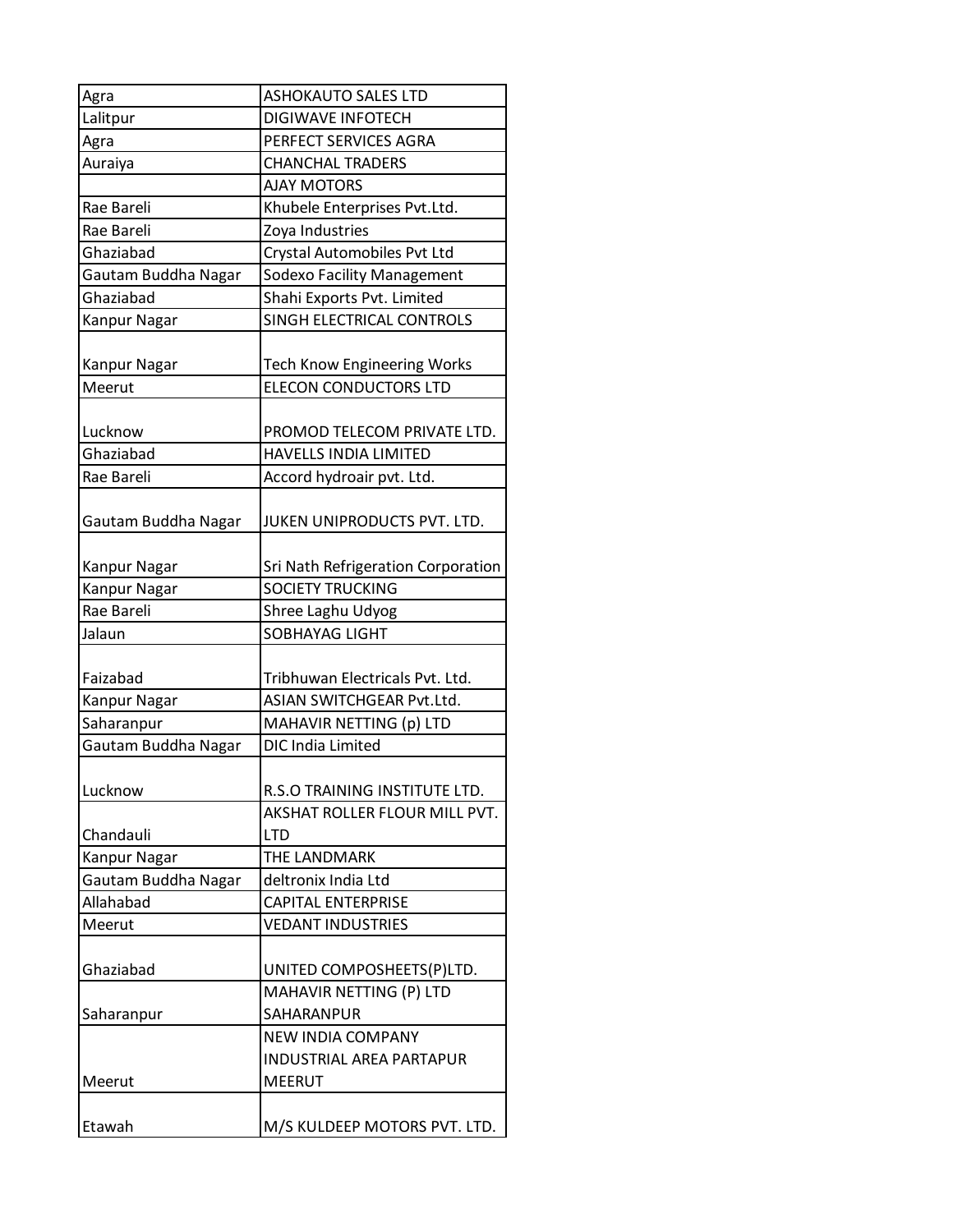|                     | <b>GTL ADHESIVE TAPES INDIA</b>                           |
|---------------------|-----------------------------------------------------------|
| Ghaziabad           | PRIVATE LIMITED                                           |
|                     |                                                           |
| Rae Bareli          | U P Transformers (India) Pvt. Ltd.                        |
| <b>Bulandshahr</b>  | <b>SK &amp; COMPANY</b>                                   |
|                     | <b>GI Staffing Services Private</b>                       |
| Gautam Buddha Nagar | Limited                                                   |
| Rae Bareli          | M K INDUSTRIES                                            |
| Ghaziabad           | A R SYSTEM                                                |
| Saharanpur          | SATYAM COTSPIN LIMITED                                    |
| Kanpur Nagar        | KRISHNA BALAJI ENGINEERINGS                               |
| Kanpur Nagar        | <b>VIJAY INTERCONTINANTAL</b>                             |
|                     |                                                           |
| Kanpur Nagar        | BRINDAVAN SHELTERS PVT.LTD.                               |
| Kanpur Nagar        | TIRUPATI SERVICES PVT. LTD.                               |
| Kanpur Nagar        | <b>Genrev Architronics Enterprises</b>                    |
| Hapur               | STATCON ENERGIAA PVT.LTD.                                 |
| Ghaziabad           | FROG CELL SET LTD.                                        |
| Kanpur Dehat        | international leather goods                               |
| Hapur               | SIMBHAOLI SUGARS LTD UNIT<br><b>BRIJNATHPUR, HAPUR UP</b> |
| Ghaziabad           | <b>PACK INDUSTRIES</b>                                    |
| Kanpur Nagar        | KTL.PVT.LTD                                               |
|                     | NEUTEK POWER SYSTEM PRIVATE                               |
| Ghaziabad           | <b>SYSTEM</b>                                             |
| Kanpur Nagar        | SHRI TULSI ENGINEERING WORKS                              |
| Meerut              | <b>ALPS INDUSTRIES LIMITED</b>                            |
|                     |                                                           |
| Gautam Buddha Nagar | VICTOR PUSHIN CORDS PVT LTD                               |
| Chandauli           | RAMAN AGRO EXPORTS (P) LTD.                               |
| Ghaziabad           | SIVA AUTO CAR (I) PVT LIMITED                             |
|                     | Quantum Engineer & Fabricators                            |
| Ghaziabad           | Pvt. Ltd.                                                 |
| Saharanpur          | <b>DEVENDRA AUTO</b>                                      |
| Hapur               | UTSAH ENGINEERING PVT LTD                                 |
|                     |                                                           |
| Mathura             | VACCU PLAST INDIA PVT. LTD.                               |
| Kanpur Nagar        | <b>KANPUR AUTO CENTRE</b>                                 |
| <b>Bareilly</b>     | Anita Khare                                               |
|                     | <b>GTL ADHESIVE TAPE INDIA</b>                            |
| Ghaziabad           | PRIVATE LIMITED                                           |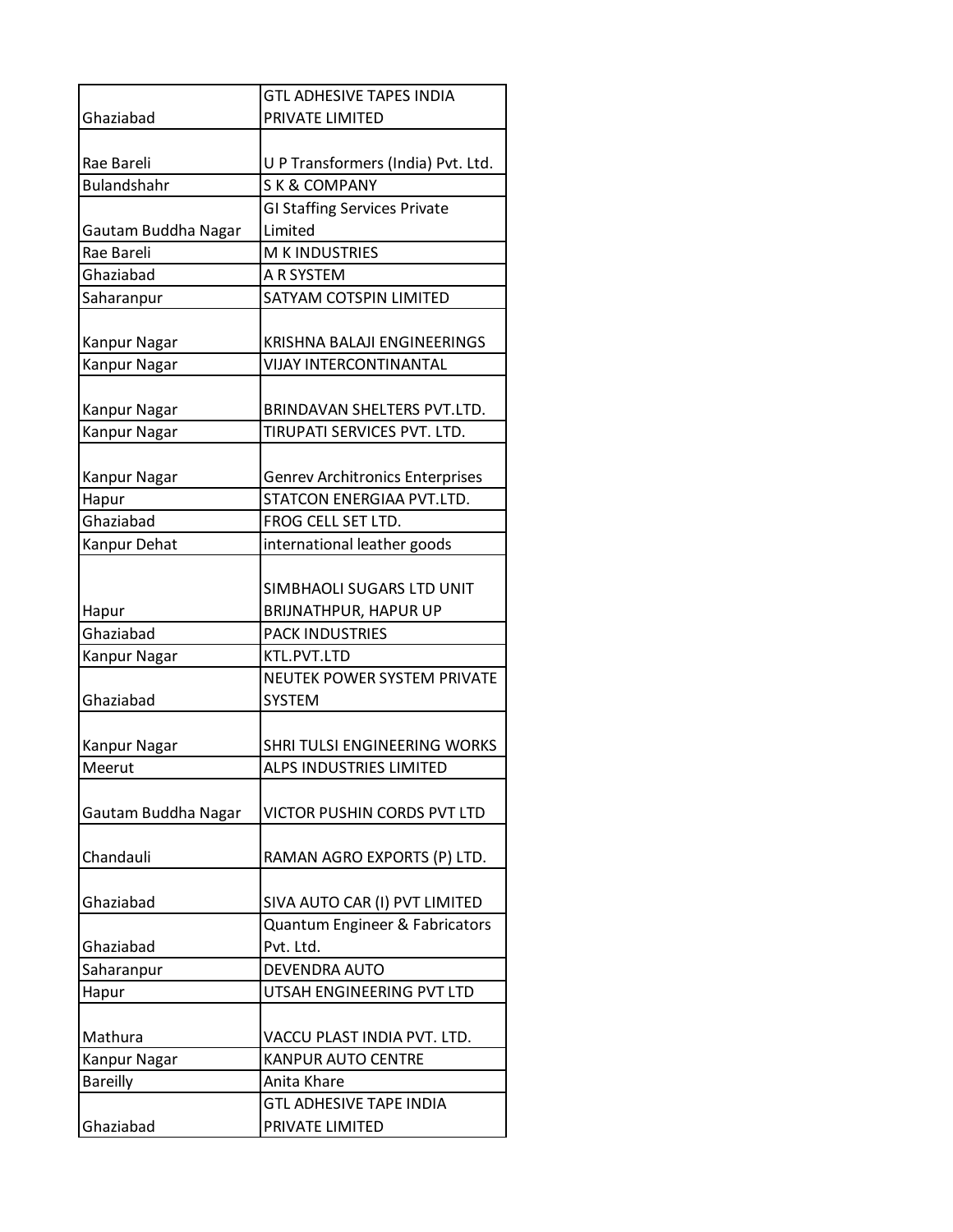| Gautam Buddha Nagar | Om Machine and Equipment Mfr.         |
|---------------------|---------------------------------------|
| Kanpur Nagar        | <b>PADMAPAT ENGINEERS</b>             |
| Allahabad           | <b>SECRET EYE</b>                     |
|                     | Ferro Buildhards India Private        |
| Rae Bareli          | Limited                               |
| <b>Kanpur Nagar</b> | <b>KRISHNA INDUSTRIES</b>             |
| <b>Bareilly</b>     | <b>K&amp;K EXPORTERS</b>              |
| <b>Bulandshahr</b>  | <b>S K TRACTORS</b>                   |
| Meerut              | R.K. ELECTRIC WORKS                   |
| Meerut              | SHREE SUMATI SUGAR PVT. LTD           |
| Kanpur Nagar        | SAI SALES SERVICES                    |
|                     | RANA MATERIAL HANDLING                |
| Ghaziabad           | <b>EQUIPMENTS PVT. LTD.</b>           |
|                     | Zeta Industrial Corporation           |
| Ghaziabad           | <b>Private Limited</b>                |
|                     | <b>VISHNU FOOD PRODUCTS</b>           |
|                     | LTD, SORON GATE KASGANJ               |
| Meerut              | <b>BALAJI SPRINGS PVT. LTD.</b>       |
|                     | HEPTA CARE POWER IND. PVT.            |
| Meerut              | LTD.                                  |
| Ghaziabad           | ECO COOL                              |
|                     | <b>LAHOTI FOOD PRODUCTS</b>           |
|                     | PRIVATE LIMITED                       |
| Kushi Nagar         | <b>NAVYUG TRACTOR</b>                 |
| Meerut              | NAMOKAR MOTORS PVT. LTD.              |
| Ghaziabad           | <b>TECHNIQ INDIA PRODUCTS</b>         |
| Agra                | NRL MOTORS PVT. LTD.                  |
|                     |                                       |
| Ghaziabad           | TPS INFRASTRUCTURE LIMITED            |
| Faizabad            | MICROTEK AUTO                         |
|                     |                                       |
| Ghaziabad           | <b>Uttranchal Automobiles Pvt Ltd</b> |
| Faizabad            | MICROTECH AUTO                        |
| Ghaziabad           | D.K. METAL WORKS                      |
| Gautam Buddha Nagar | TMB BATTERY INDIA LLP                 |
| Meerut              | uttaranchal Automobiles               |
| Meerut              | <b>SHUBH AIRCON</b>                   |
| Kaushambi           | Ajay Kumar                            |
| Meerut              | M B BATTRIES                          |
| Amethi              | Shiv Shakti Enterprises               |
|                     | M/S JAI MAA DURGA DAIRY               |
| Kaushambi           | <b>PRODUCT</b>                        |
|                     |                                       |
| Ghaziabad           | ATTRI TECH. MACHINES PVT. LTD.        |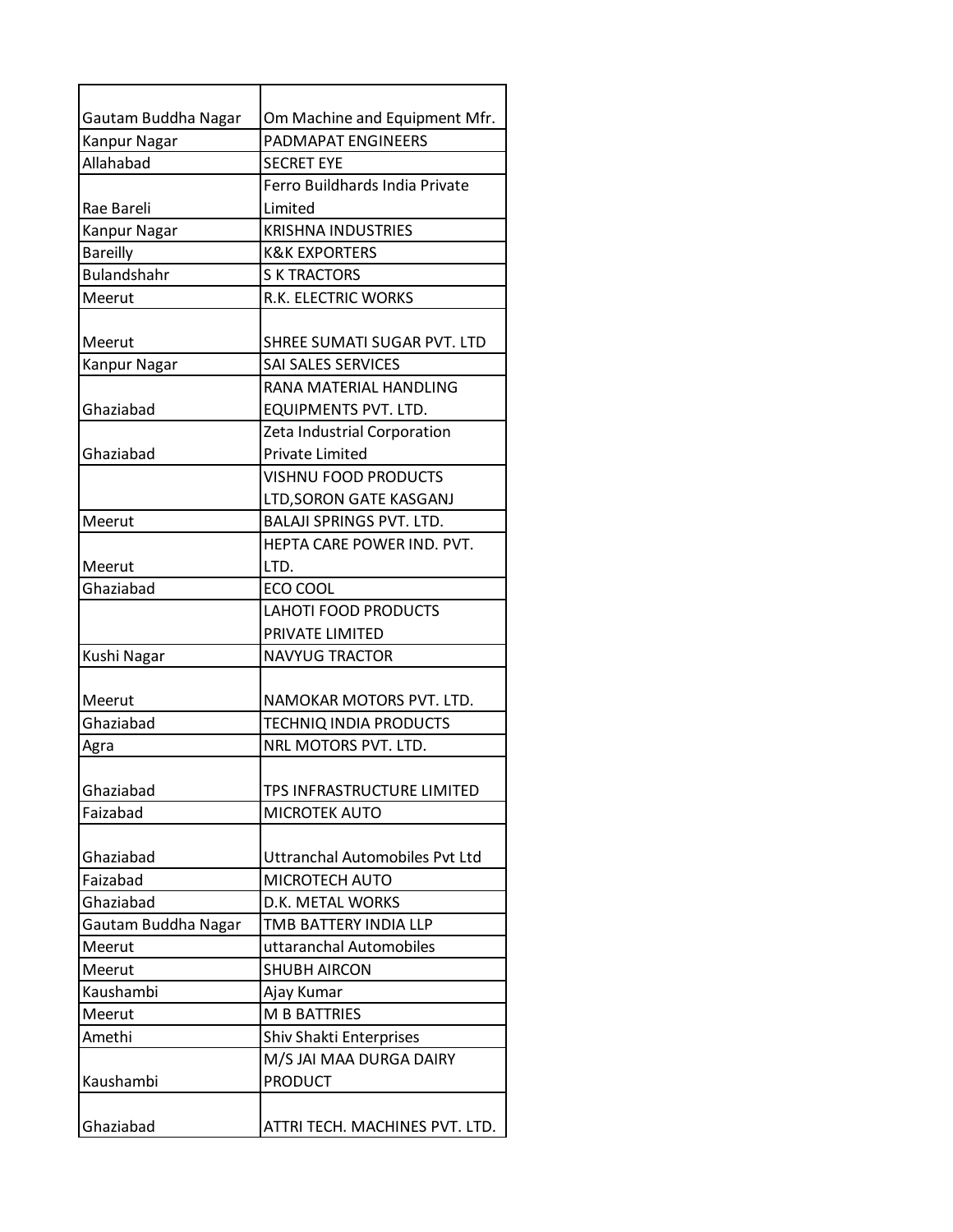| Ghaziabad           | ADA AUTOMOBILES PVT.LTD.          |
|---------------------|-----------------------------------|
| Kaushambi           | Pandey Electric and telecom       |
| Amethi              | Ganpatifav                        |
|                     |                                   |
| Kaushambi           | Samridhhi neer water solutions    |
| Lucknow             | ST. JOSEPH'S HOSPITAL             |
| Kanpur Nagar        | A.G.Enterprises                   |
|                     | <b>FEDDERS LLOYD CORPORATION</b>  |
| <b>Bulandshahr</b>  | <b>LTD</b>                        |
|                     |                                   |
| Kanpur Nagar        | THERMOCARE INDUSTRIES LTD.        |
| Hapur               | RADIKAL FOODS LIMITED             |
| Kaushambi           | <b>Baba Water Plant</b>           |
| Kushi Nagar         | Gupta Automobiles                 |
| Kanpur Nagar        | Rotomac Industreies Pvt.Ltd.      |
|                     |                                   |
| Meerut              | Das Hyundai Das Garage Pvt. Ltd.  |
| Kushi Nagar         | <b>SWETA TRACTORS</b>             |
|                     | PRANVEER SINGH INSITUTE OF        |
| Kanpur Nagar        | <b>TECHNOLOGY KANPUR</b>          |
| Gautam Buddha Nagar | <b>C&amp;S ELECTRIC- PMD</b>      |
| Kanpur Nagar        | Mahalaxmi engineering             |
| Kanpur Nagar        | AJIT TECHNOPLAST PVT LTD          |
| Kushi Nagar         | <b>GUPTA AUTO SALES</b>           |
| Mau                 | <b>AABHISHEK DUBEY</b>            |
|                     | hotel grapevine a unit of savitri |
| Chandauli           | sales pvt ltd                     |
| Gautam Buddha Nagar | RACHIT COMMUNICATION              |
|                     | SHREE SALASAR AUTOWHEELS          |
| Hardoi              | <b>PVT LTD</b>                    |
| Kaushambi           | <b>SHARDA PRASAD</b>              |
| Kanpur Nagar        | PRABHAT INDIA                     |
|                     | <b>SWATI MENTHOL &amp; ALLIED</b> |
| Rampur              | <b>CHEMICALS LTD</b>              |
|                     | <b>SUBHASH AUTO MOBILES AURI</b>  |
| Sonbhadra           | ANPARA SONBHADRA                  |
| Kanpur Nagar        | <b>LML LIMITED</b>                |
|                     |                                   |
| <b>Bareilly</b>     | KISAN SAHKARI CHINI MILLS LTD.    |
| Chandauli           | JJ Plastalloy Pvt Ltd             |
|                     |                                   |
|                     | LEMON TREE HOTEL(A UNIT OF        |
| Ghaziabad           | CANARY HOTELS PVT. LTD.)          |
| Sonbhadra           | <b>SUBHASH AUTOMOBILE</b>         |
| Kanpur Nagar        | Ahuja Bulbs Pvt. Ltd.             |
| Gautam Buddha Nagar | <b>QUALITRONICS</b>               |
| Bulandshahr         | SImba frp pvt limited             |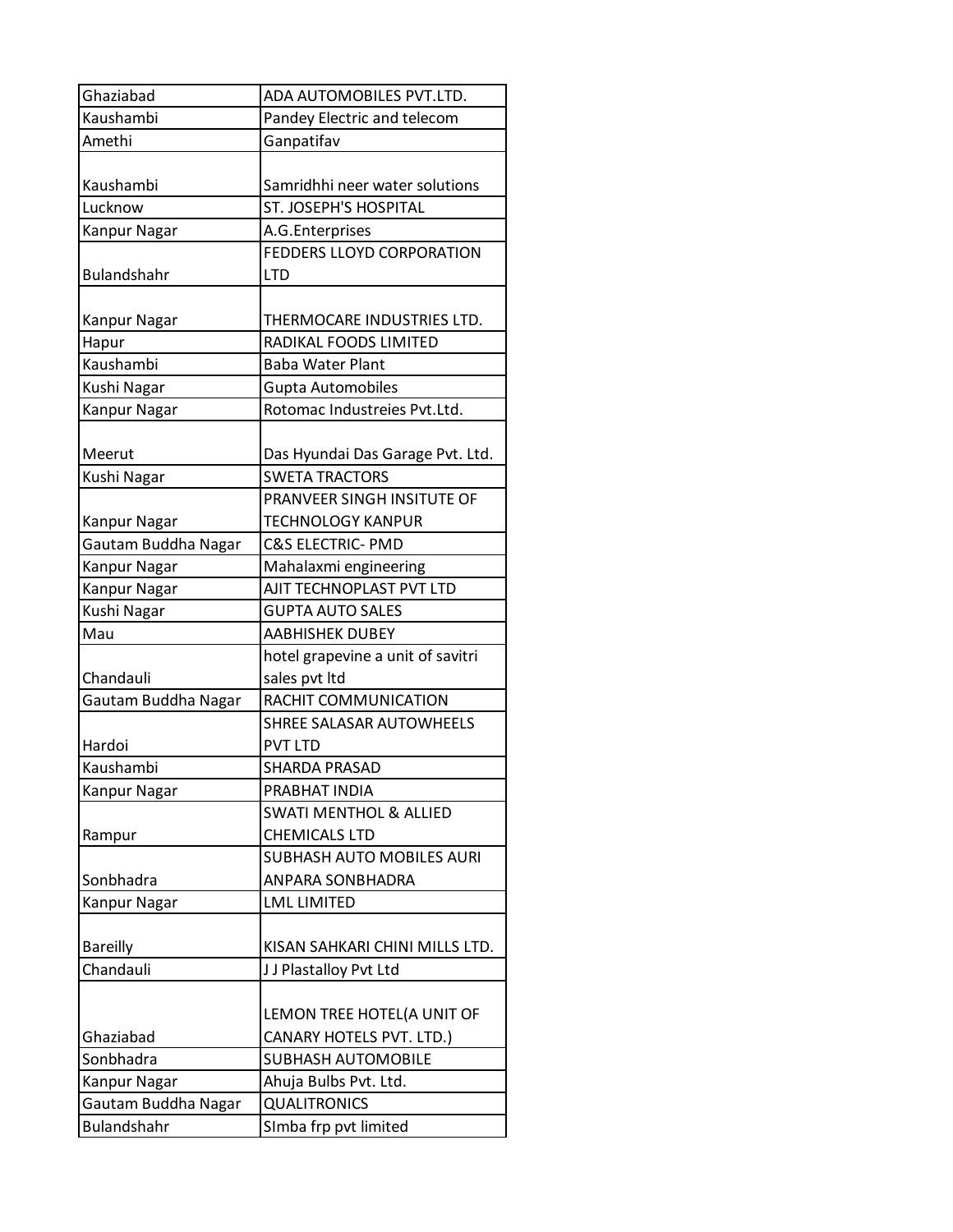| Ghaziabad           | KUNJ FORGINGS PRIVATE LIMITED        |
|---------------------|--------------------------------------|
| Ghaziabad           | TUSHAR ENGINEERING COMPANY           |
| Ghaziabad           | NIMBUS MOTOR PVT. LTD.               |
|                     |                                      |
| Kaushambi           | RAJESH KRASHI YANTRA UDYOG           |
| Kaushambi           | <b>GHANSHYAM</b>                     |
| Hathras             | Shakuntala Spinner                   |
| Hathras             | Om Spices & Foods Pvt Ltd            |
|                     | <b>ESPIEM ENGINES &amp; MACHINES</b> |
| Kanpur Nagar        | <b>PVT LTD</b>                       |
|                     | <b>HARJAAP FABRICATOR AND</b>        |
| Rampur              | <b>ENGEERING WORK</b>                |
|                     | Kailash Motors (Workshop             |
| Kanpur Nagar        | Division)                            |
| <b>Bulandshahr</b>  | Rmg Poly Vinyl India Ltd             |
| Meerut              | <b>GOYAL INDUSTRIES</b>              |
| Kanpur Nagar        | vindhya circuit processors Pvt.ltd   |
| <b>Hathras</b>      | <b>TEXFAB INDIA</b>                  |
| Meerut              | URJEX BOILERS PVT. LTD.              |
| Kaushambi           | usha devi                            |
| Kanpur Nagar        | <b>BANSAL WIRES PVT. LTD.</b>        |
| Kanpur Nagar        | KANHA CONTINENTAL HOTEL              |
| <b>Kanpur Nagar</b> | <b>SARITA MOTORS</b>                 |
|                     | <b>SAHU KHAN CHAND FOODS</b>         |
| Sambhal             | <b>CHANDAUSI</b>                     |
| <b>Kanpur Nagar</b> | <b>GLOBAL PACK SOLUTION</b>          |
| Moradabad           | Ashish Automobiles                   |
|                     | <b>ANAND TRACK &amp; FIELD</b>       |
| Meerut              | EQUIPMENT PVT.LTD.                   |
|                     | SHRI BALAJI DIAMOND                  |
| Kanpur Nagar        | <b>INDUSTRIES</b>                    |
| Meerut              | PASWARA PAPERS LTD.                  |
| Ghaziabad           | Sanjay Engg. Works                   |
| Sambhal             | SAHU KHANCHAND FOODS                 |
|                     |                                      |
| Kanpur Nagar        | MOTILAL DULICHAND PVT. LTD.          |
| Kanpur Nagar        | Turno Fine Engg. Works               |
| Jalaun              | <b>DIGITAL WORLD</b>                 |
| Kanpur Dehat        | mahaveer thermoplast llp             |
| Kanpur Nagar        | <b>FALCON INDUSTRIES</b>             |
| Ghaziabad           | TORUUE CARS PVT LIMITED              |
| Kanpur Nagar        | S.B.CARS PVT.LTD.                    |
| Kanpur Nagar        | AHUJA ENGINEERING WORKS              |
| Kanpur Nagar        | RNG NISSAN                           |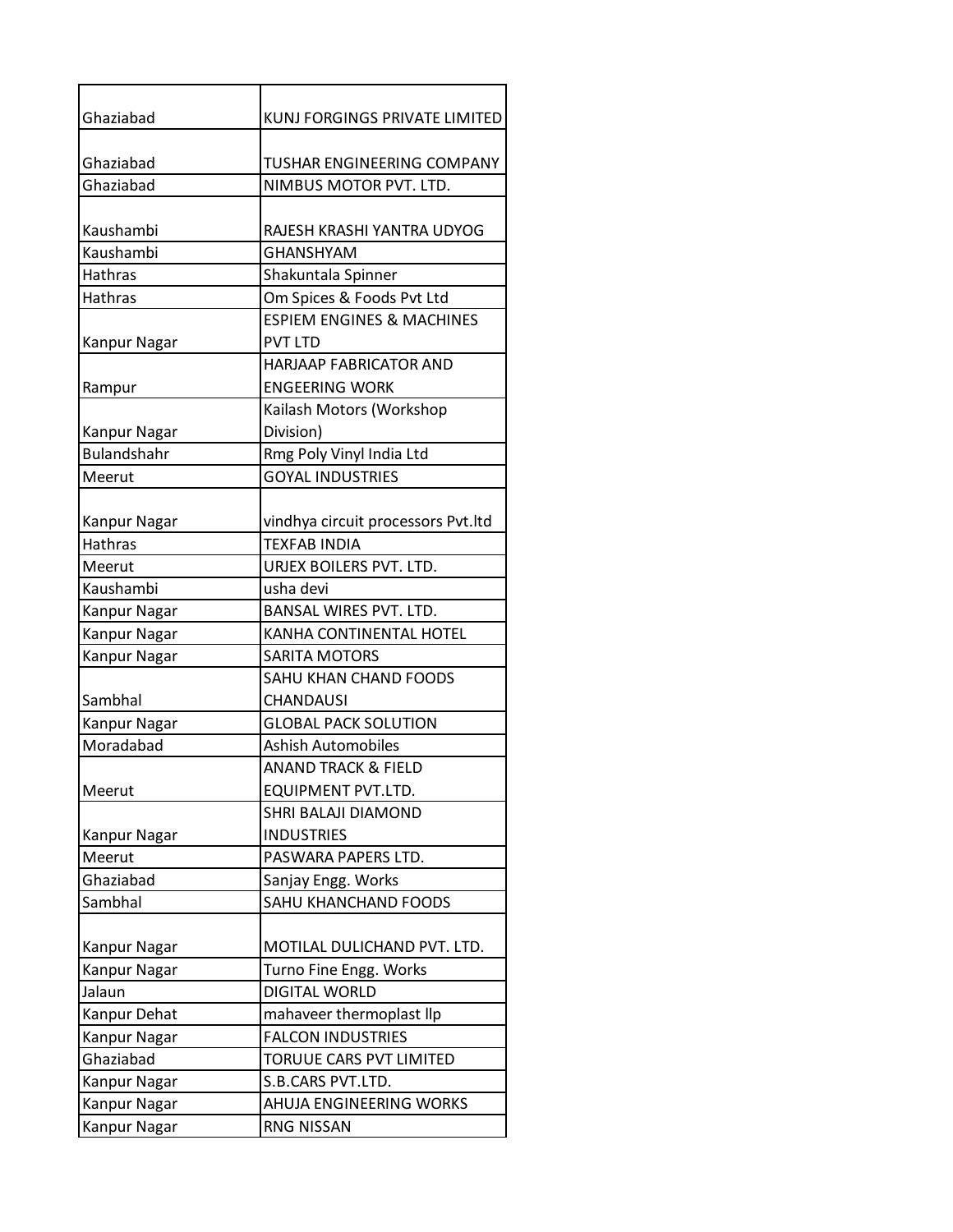| Ghaziabad           | <b>CREATIVE ROBOTICS PVT LTD</b>     |
|---------------------|--------------------------------------|
|                     | Jawed habib hair and beauty          |
| Kanpur Nagar        | lajpat nagar                         |
|                     | allied autotech international pvt    |
| Gautam Buddha Nagar | ltd                                  |
| Kanpur Nagar        | <b>MECH-MET ENTERPRISES</b>          |
|                     | <b>MAHENDRA MACHINE</b>              |
| Kanpur Nagar        | MANUFACTURERS PVT. LTD.              |
| Mainpuri            | <b>JASSI MOTORS</b>                  |
| Kanpur Dehat        | sankhwar auto pvt ltd                |
|                     | <b>UNITED COMPONENTS &amp; TOOLS</b> |
| Ghaziabad           | PVT.LTD.                             |
| Ghaziabad           | Pasondia Cables Pvt Ltd              |
|                     | M/S NILGIRI FOOD PRODUCTS            |
| Jalaun              | PVT. LTD.                            |
|                     | Amba Beauty Parlour and              |
| Deoria              | <b>Training Centre</b>               |
|                     |                                      |
| Gautam Buddha Nagar | INTEX TECHNOLOGIES INDIA LTD.        |
| <b>Bareilly</b>     | omtech computer society              |
| Kanpur Dehat        | <b>Gauri Tractors</b>                |
| Kanpur Dehat        | <b>Amitech Textiles Limited</b>      |
|                     |                                      |
| Gautam Buddha Nagar | Intex Technologies India Limited     |
|                     | <b>TRIDENT AUTO COMPONENTS</b>       |
| Kanpur Dehat        | PVT. LTD                             |
| Jalaun              | <b>KUMAR AUTOS</b>                   |
| <b>Bhadohi</b>      | <b>Samad Hadi Exports</b>            |
|                     | Hotel Shiraz, Station Road,          |
| Bhadohi             | Bhadohi                              |
| Kanpur Nagar        | THE INDIA THERMIT CORP LTD           |
| Kanpur Nagar        | DURGA MANUFACTURING CO               |
|                     | <b>MANKOO SUPER AGRO</b>             |
|                     | <b>INDUSTRIES</b>                    |
| Gautam Buddha Nagar | <b>Fast Services</b>                 |
| Jalaun              | <b>INDIAN AUTO WORKSHOP</b>          |
| Kanpur Nagar        | SHIV SHAKTI ENGINEERING              |
| Jhansi              | Vishwanath Industries                |
| Ghaziabad           | <b>BALAJI ENGINEERING WORKS</b>      |
| Rampur              | <b>U.P PLYWOOD PRODUCTS</b>          |
| Rampur              | <b>U.P PLYWOOD PRODUCTS</b>          |
|                     | CATTLE FEED PLANT GANGOL             |
| Meerut              | ROAD PARTAPUR MEERUT                 |
| Kushi Nagar         | <b>QUALITY ENGG WORKS</b>            |
| Ghaziabad           | <b>LIVEN IMPEX</b>                   |
| Meerut              | <b>M S ENTERPRISES</b>               |
| Gautam Buddha Nagar | SHEELA FOAM LIMITED                  |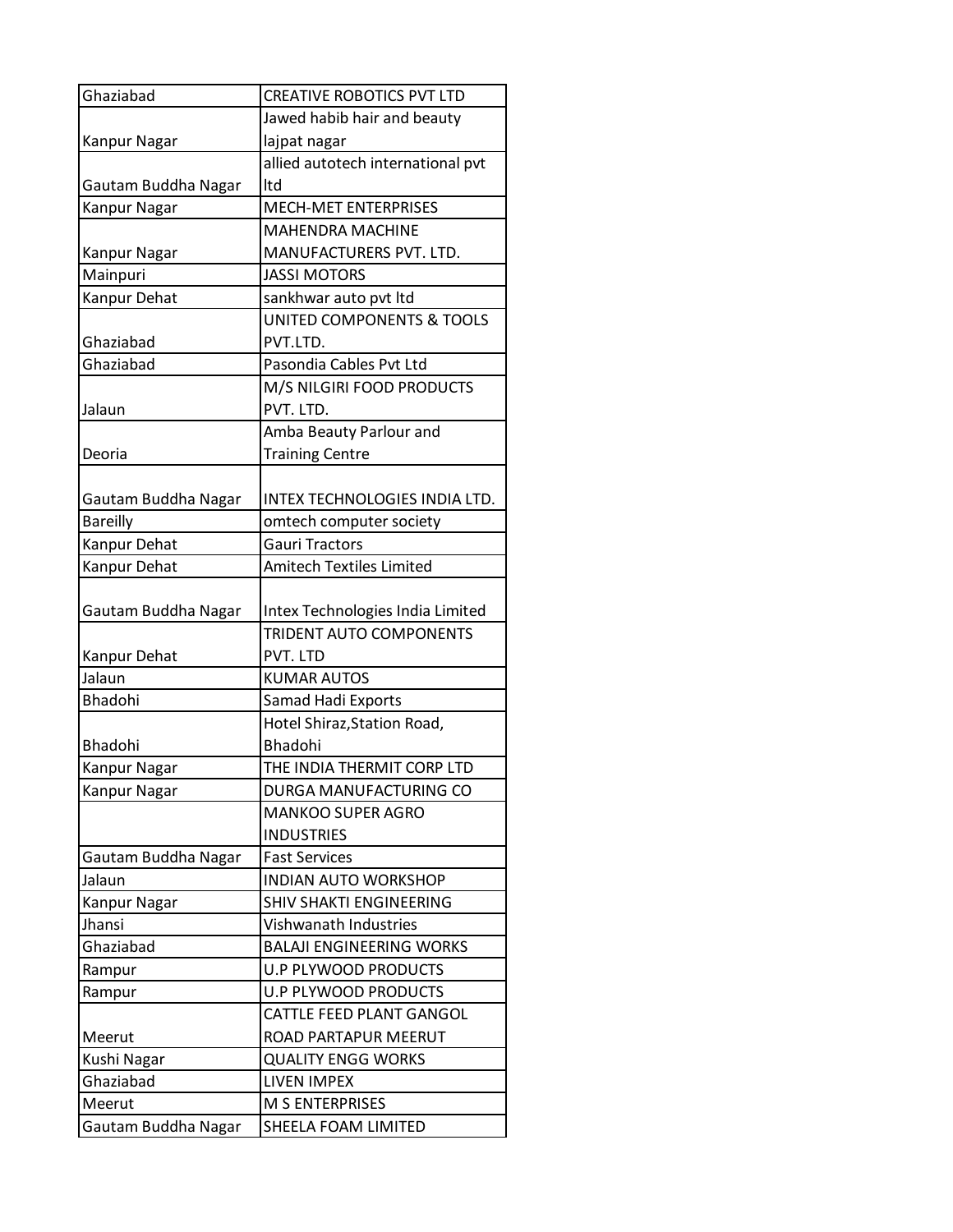| Meerut              | <b>B S INDUSTRIES LTD.</b>         |
|---------------------|------------------------------------|
| Jhansi              | YOGYA ENTERPRISES                  |
| Gautam Buddha Nagar | <b>JAISWAL MOTORS</b>              |
| <b>Bhadohi</b>      | <b>Magestic Restaurant</b>         |
| Deoria              | J.P CHEMICALS                      |
| Meerut              | NEW BONANZA INDIA PAPER LTD        |
| Meerut              | SYSTELLAR INNOVATIONS              |
| <b>Bulandshahr</b>  | HI-TECH PIPES LIMITED              |
| Meerut              | <b>VOLTS AND BOLTS SERVICE</b>     |
| Kanpur Nagar        | <b>DIKUN PACK P.LTD</b>            |
| Azamgarh            | <b>AQUA FRESH</b>                  |
| Azamgarh            | <b>GAURAV INTERPRISCS</b>          |
| <b>Bhadohi</b>      | <b>EASTERN HOME INDUSTRIES</b>     |
| Azamgarh            | <b>SUNRISE INTERPRISES</b>         |
| Gautam Buddha Nagar | ANY GRAPHICS PVT. LTD.             |
|                     | RAMA MULTI SPECILITY               |
| Azamgarh            | <b>HOSPITAL&amp;TRAMA CENTER</b>   |
|                     |                                    |
| Meerut              | Hi-Tech Transformers (I) Pvt. Ltd. |
| Deoria              | <b>MORDEN METAL</b>                |
| Azamgarh            | S. MILAN AGRO INDUSTRIES           |
|                     | <b>SAMSUNG MAJOR SERVICE</b>       |
| Meerut              | <b>CENTER</b>                      |
| Deoria              | <b>MODERM METAL</b>                |
| Azamgarh            | <b>ATHARVA CHEMICALS</b>           |
| Meerut              | <b>BHATTER METALS PVT. LTD.</b>    |
| Meerut              | ABHISHEK PACKERS PVT. LTD.         |
| Meerut              | <b>MITTAL TEXTILES</b>             |
| Deoria              | <b>U.P ALUMINIUM</b>               |
| Kushi Nagar         | <b>KHETAN AUTO MOTORS</b>          |
|                     | RAJENDRA ENGNEERING UDYOG          |
| Meerut              | PVT. LTD.                          |
| Amroha              | <b>C.L. GUPTA EXPORTS LTD</b>      |
|                     |                                    |
| Meerut              | BHARAT AGRO MOLECULES LTD.         |
| Hathras             | <b>KRISHNA CARPET</b>              |
|                     | <b>CUPRO INDUSTRIAL</b>            |
| Meerut              | <b>CORPORATION</b>                 |
| Hathras             | <b>SANJAY OVERSEAS</b>             |
|                     | JAI KUMAR ARUN KUMAR PVT.          |
| Meerut              | <b>LTD</b>                         |
|                     |                                    |
| Chitrakoot          | M/s Kamadgiri tyre & services      |
| Meerut              | G S CARS SERVICES PVT. LTD.        |
| Meerut              | <b>RKENGINEERS</b>                 |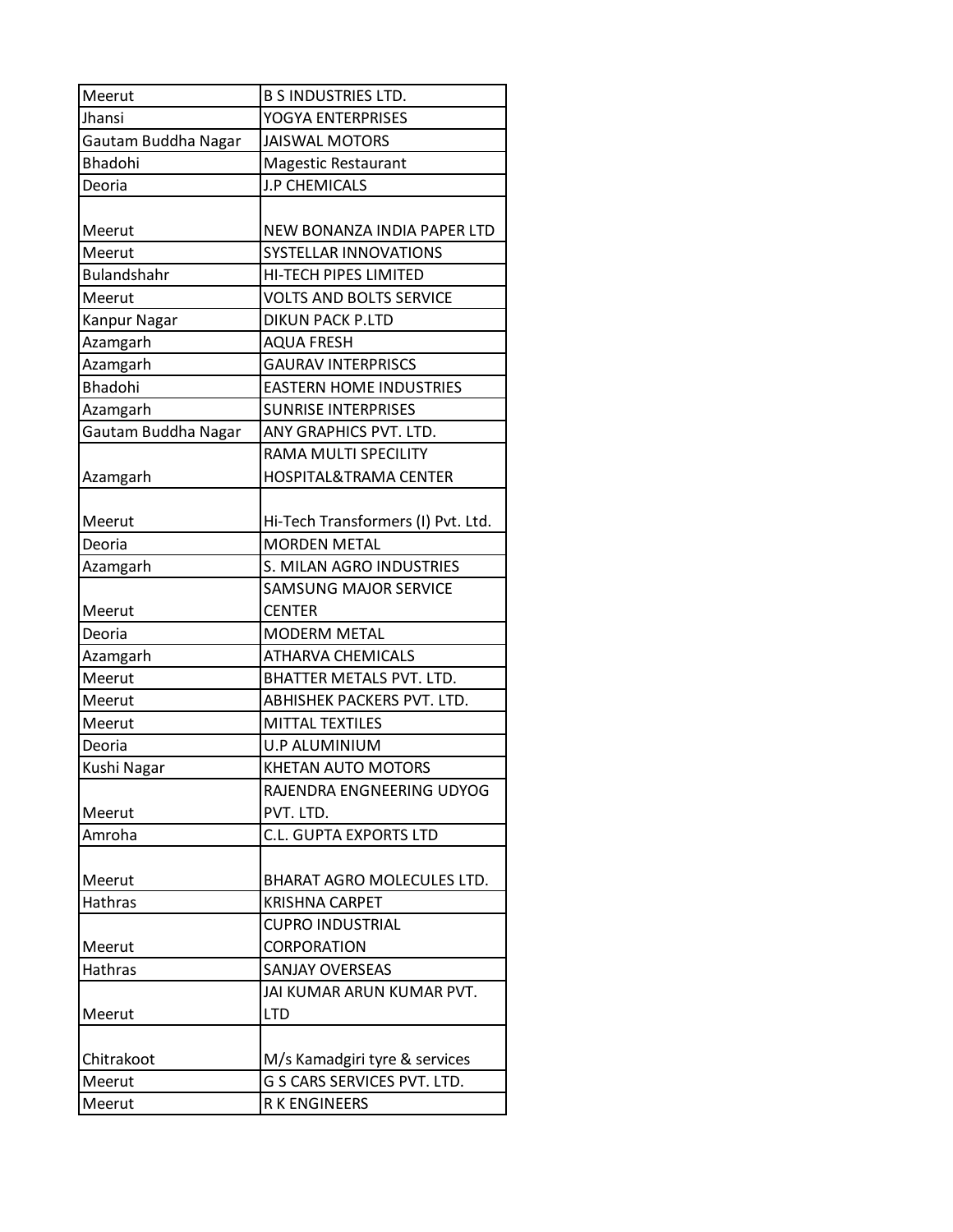|              | SHIV MOTERS RAJAPUR ROAD       |
|--------------|--------------------------------|
| Chitrakoot   | <b>KARWI</b>                   |
| Chitrakoot   | kamatanath automobiles         |
| Meerut       | AKSHAT AUTOLINE PVT. LTD       |
| Meerut       | <b>SHARDA EXPORT</b>           |
| Kushi Nagar  | <b>AJD MOTORS</b>              |
| Chitrakoot   | M/S Amar Automobiles           |
| Meerut       | FILM ELECTRONICS PVT. LTD.     |
| Sambhal      | D.S.M.SUGAR LTD. RAJPURA       |
| Chitrakoot   | <b>Patel Telalrs</b>           |
| Chitrakoot   | M/S SHRI KAMADGIRI TRACTORS    |
| Chitrakoot   | <b>UMA AUTOMOBILIES</b>        |
| Amroha       | <b>Ahmad Brass Corporation</b> |
| Meerut       | <b>M S INDUSTRIES</b>          |
| Meerut       | OM SHREE SAI FAB               |
| Chitrakoot   | R K ELECTRICAL                 |
| Kushi Nagar  | OM SAI AUTOMOBILES             |
| Meerut       | SHREE PARAS NATH INDUSTRIES    |
| Kushi Nagar  | <b>SAHU TRACTORS</b>           |
|              | Everest Beverages & Food       |
| Meerut       | Industries                     |
| Meerut       | SARU AIKOH CHEMICAL LTD.       |
| Meerut       | POOJA UDYOG INDUSTRIES         |
| Amroha       | <b>OPAXA CRAFTS PVT.LTD</b>    |
| Amroha       | <b>OPAXA CRAFTS PVT.LTD</b>    |
|              | AVADH SUGAR & ENERGY LTD.      |
|              | UNIT - ROSA SUGAR WORKS,       |
| Shahjahanpur | <b>ROSA</b>                    |
| Meerut       | <b>TAMANNA AUTOMOBILES</b>     |
| Shamli       | SHAMLI STEELS PVT LTD          |
| Shamli       | SHAMLI CHEMICAL PVT LTD        |
| Gonda        | <b>KAMAL MOTORS</b>            |
| Amroha       | M/s VISBA                      |
| Meerut       | <b>SHIVA MOTORS</b>            |
| Shamli       | P L AGRO TECH                  |
|              |                                |
| Meerut       | PARASHV PACK INDIA MEERUT      |
| Kanpur Dehat | World of I.T. Learning Center  |
| Meerut       | <b>STAG INTERNATIONAL</b>      |
| Meerut       | UNIQUE CAR SCANNERS            |
| Meerut       | <b>TIRUPATI FORGINGS</b>       |
| Shamli       | <b>Oxford Paints India</b>     |
| Meerut       | <b>TANYA AUTOMOBILE</b>        |
|              | UTTRANCHAL AUTOMOBILES         |
| Meerut       | PVT. LTD.                      |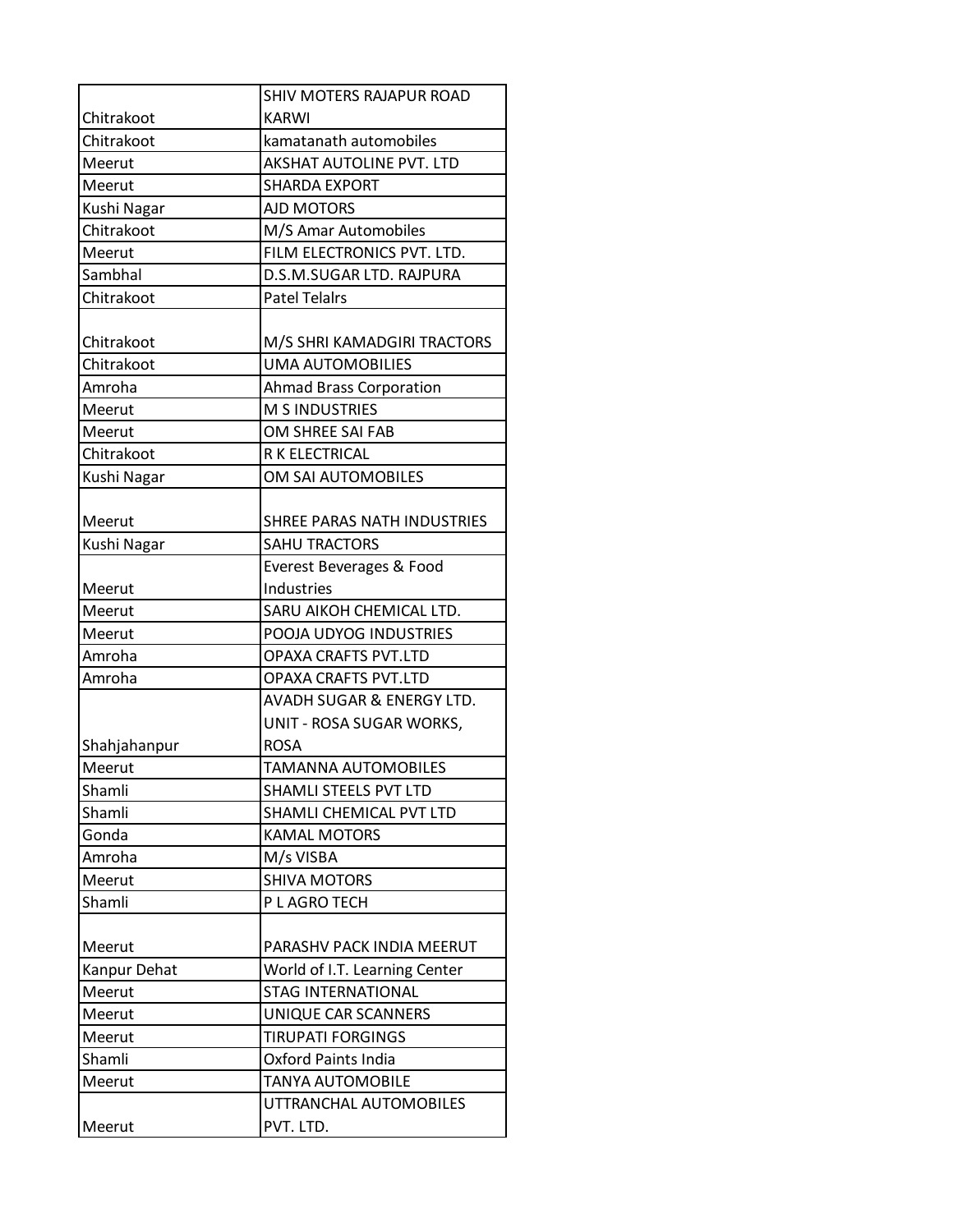| <b>Baghpat</b>      | <b>CHAHAT EXPORT</b>                                |
|---------------------|-----------------------------------------------------|
|                     |                                                     |
| Meerut              | MEERUT PIPE PRODUCT PVT. LTD                        |
| Meerut              | K. L. MAHAJAN MEERUT                                |
| Meerut              | <b>MULTI TECH ENGINEERS</b>                         |
|                     | New Age TechSci Research Private                    |
| Gautam Buddha Nagar | Limited                                             |
|                     |                                                     |
| Meerut              | SARU PRECISION WIRE PVT. LTD                        |
|                     | <b>SUNIL MAHAJAN AND SPROTING</b>                   |
| Meerut              | PVT. LTD                                            |
| Meerut              | <b>KOHLI ENTERPRISES</b>                            |
|                     | Safedabad Cold Storage and Alied                    |
| Barabanki           | Industries Pvt. Ltd.                                |
| Rae Bareli          | <b>FASTENERS INDIA</b>                              |
| <b>Hathras</b>      | Oom Internationals                                  |
|                     | SHREE SIDHBALI PAPER MILLS                          |
| Muzaffarnagar       | <b>LIMITED</b>                                      |
| Shamli              | Jay Bharat Matal Industries                         |
|                     | exl Service.com(India) Private                      |
| Gautam Buddha Nagar | Limited                                             |
|                     |                                                     |
| Shamli<br>Shamli    | Bhawani Acids & Alkalies Pvt. Ltd.                  |
|                     | <b>Bhawani Crystals</b>                             |
| Balrampur           | <b>BAJAJ HINDUSTHAN SUGAR</b><br><b>COMPANY LTD</b> |
| Shamli              | Jay Bharat Matal Industries                         |
| Hardoi              | <b>TIWARI TRADERS</b>                               |
| Shamli              | Raj Rim Udyog                                       |
| Shamli              |                                                     |
|                     | Raj Rim Udyog<br><b>DEVCO</b>                       |
|                     | ENGINEERING&TECHNOLOGY                              |
| Ghaziabad           | <b>PVT LTD</b>                                      |
| Amroha              | M/S. OPAXA CRAFTS PVT.LTD                           |
|                     | DALMIA CHINI MILLS UNIT-                            |
| Shahjahanpur        | NIGOHI, SHAHJAHANPUR                                |
| Azamgarh            | <b>AMIT MOTORS</b>                                  |
| Shamli              | M/S Agarwal Packers                                 |
| Shamli              | R K Industries                                      |
| Shamli              | Arihant Udyog                                       |
| Shamli              | sudershan wheels (India)                            |
|                     |                                                     |
| Gautam Buddha Nagar | Diamod Valley Gardens PVT LTD                       |
| Shamli              | <b>KRISHNA TRADERS</b>                              |
| Shamli              | R K Corporation                                     |
| Mirzapur            | YASH AUTOMOTIVE PVT LTD                             |
| Shamli              | laxmi Industies                                     |
|                     |                                                     |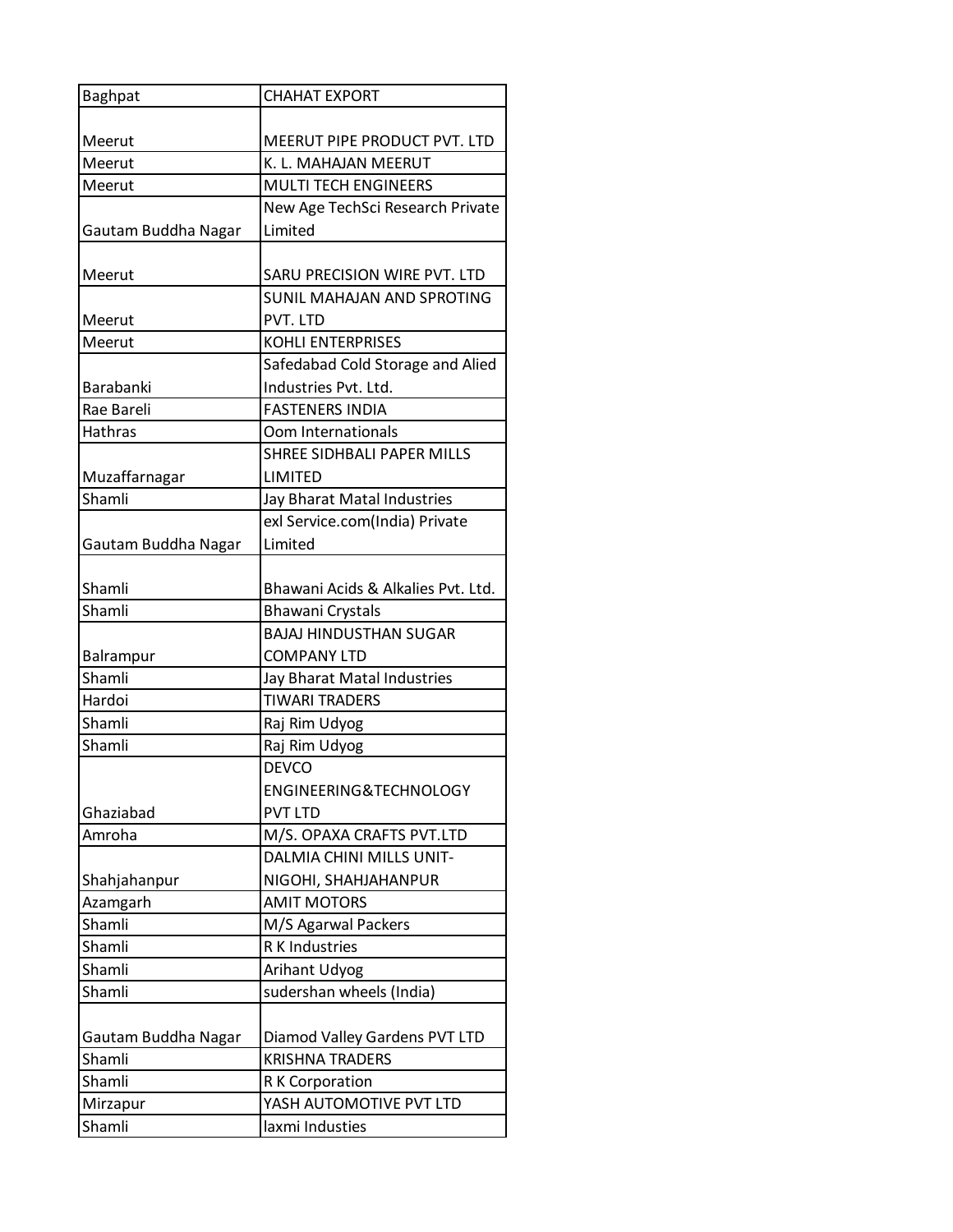| Shamli              | <b>MAHAVEER UDYOG</b>              |
|---------------------|------------------------------------|
|                     | Daikin Airconditioning India Pvt   |
| Lucknow             | Ltd                                |
|                     |                                    |
| Gautam Buddha Nagar | <b>AGTEC INDUSTRIES PRIVET LTD</b> |
|                     | Lalitpur Power Generation          |
| Lalitpur            | Company Limited                    |
| Aligarh             | P.K. ENGINEERING WORKS             |
| <b>Budaun</b>       | <b>GOEL SONS</b>                   |
| Shamli              | <b>JMD INDUSTRIES</b>              |
|                     | M/S GANGA PRASAD SHEET             |
|                     | GRAH PVT LTD ASRAULI G T ROAD      |
| Etah                | <b>ETAH UP 207001</b>              |
| Shamli              | SHYAM POLYCOM INDIA                |
|                     | Yasahir Inter Prises Nonari        |
| Azamgarh            | Phoolpur Azamgarh                  |
| Gautam Buddha Nagar | tmb battery india llp              |
|                     |                                    |
|                     | Bal Krishna Udyog plot No-B-6 &    |
| Mau                 | 7 Industrial Estate Mau UP         |
|                     | SHREE BALAJI AUTOWHEELS (I)        |
| Moradabad           | <b>PVT LTD</b>                     |
|                     |                                    |
| Muzaffarnagar       | PARIJAT PAPER MILLS LIMITED        |
|                     |                                    |
| Amroha              | AKBAR CORPORATION LIMITED          |
| Aligarh             | Jattari Auto Sales                 |
| Shamli              | <b>SHYAM AGRO INDUSTRIES</b>       |
|                     |                                    |
| Muzaffarnagar       | TEHRI PULP AND PAPER LIMITED       |
| Shamli              | <b>LAKSHYA INDUSTRIES</b>          |
|                     |                                    |
| Hardoi              | M. MOTORS & SERVICE CENTER         |
| Shamli              | RITU INDUSTRIES                    |
| <b>Banda</b>        | DOT COM SYSTEMS                    |
|                     |                                    |
|                     | UNIVERSAL HEAVY ENGINEERING        |
| Saharanpur          | <b>COMPANY SAHARANPUR</b>          |
| <b>Bulandshahr</b>  | Akash Motors                       |
|                     |                                    |
| Gautam Buddha Nagar | H.R. DELCABLE PRIVATE LIMITED      |
| Kanpur Nagar        | <b>INDIAN COOLING SERVICES</b>     |
| <b>Bulandshahr</b>  | SIYA RAM & SONS                    |
| Balrampur           | <b>VERAITY ELECTRONICS</b>         |
| Meerut              | SARU COPPER PVT. LTD.              |
| Gautam Buddha Nagar | raj enterprises                    |
| Balrampur           | Lok Sewa Sansthan                  |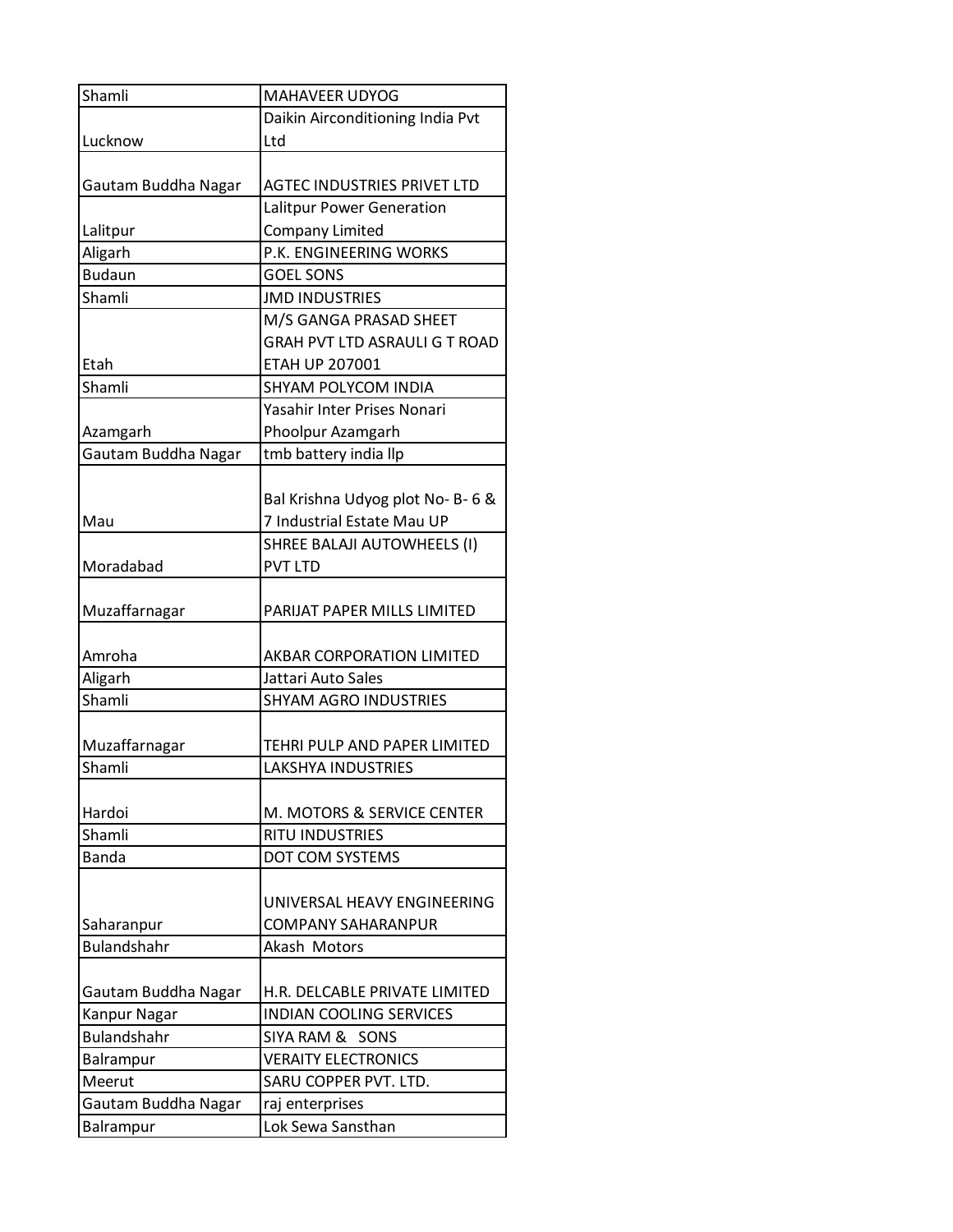|                     | RAKESH CHEMICALS PVT LTD                 |
|---------------------|------------------------------------------|
| Saharanpur          | SAHARANPUR                               |
| Moradabad           | NIRMALA AUTOMOBILES                      |
|                     |                                          |
| Meerut              | SARU CON CAST ALLOYS PVT. LTD.           |
|                     |                                          |
|                     | PT HARGOVIND MANAGMENT                   |
| Faizabad            | AND RESEARCH SOCIETY                     |
| Amroha              | Paramount International                  |
|                     | <b>CONTINENTAL HOME</b>                  |
| <b>Baghpat</b>      | <b>FURNISHING</b>                        |
| Amroha              | KAMAKSHI PAPERS(P) LTD                   |
| Allahabad           | A. C. Brothers                           |
| Gautam Buddha Nagar | RELIABLE INSUPACKS PVT LTD               |
| Ghaziabad           | A.R. GEARS PVT. LTD.                     |
| <b>Bulandshahr</b>  | S.K. Spares & Tractors                   |
| Amroha              | JAGRATAN FINVEST PVT LTD.                |
| Amroha              | RACL Geartech Ltd.                       |
|                     | <b>BUNDELKHAND AUTOMOBILES</b>           |
| Mahoba              | <b>PVT LTD</b>                           |
| Meerut              | SARU SILVER ALLOYS PVT. LTD              |
| Jhansi              | J. K. MINERALS                           |
|                     |                                          |
| Ghaziabad           | D.S. MACHINE TOOLS PVT. LTD              |
|                     | <b>MANOJ COMPUTER SERVICE</b>            |
| Chitrakoot          | <b>CENTER</b>                            |
| <b>Bulandshahr</b>  | Premier Polyfilm Ltd Unit-2              |
|                     |                                          |
|                     | KAUSHAMBI PAPER MILLS (P) LTD            |
| <b>Budaun</b>       | <b>AHUJA AUTO SALES</b>                  |
| Moradabad           | VENUS AUTOMOBILES P LTD.                 |
| Sultanpur           | <b>HINDUSTAN AUTO SERVICE</b>            |
| Unnao               | SUPER HOUSE LTD. UNNAO                   |
| <b>Baghpat</b>      | weavetex overseas                        |
|                     |                                          |
| Varanasi            | JHUNJHUNWALA OIL MILLS LTD               |
| Sant Kabeer Nagar   | Sunita Tractor                           |
|                     | <b>MEGHA ENGINEERING</b>                 |
| Meerut              | CORPORATION                              |
|                     |                                          |
| Muzaffarnagar       | <b>SUYASH KRAFT &amp; PAPERS LIMITED</b> |
| Mirzapur            | <b>SHUKLA AUTOMOBILES</b>                |
| <b>Banda</b>        | <b>MAYUR MOTORS</b>                      |
| Muzaffarnagar       | PRITUL MACHINES                          |
|                     | CHAKRADHAR CHEMICALS PVT                 |
| Muzaffarnagar       | <b>LTD</b>                               |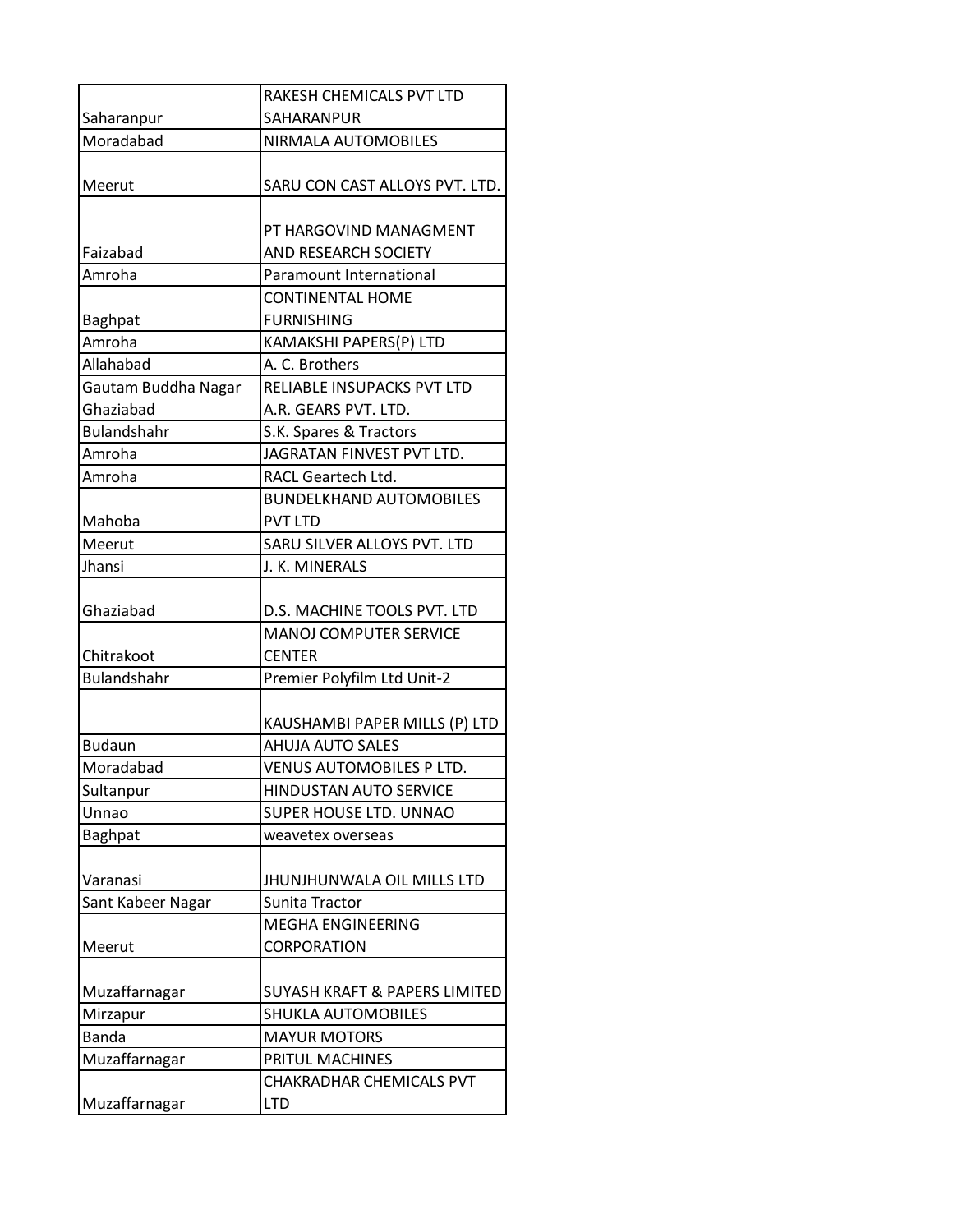|                     | M/S NORTHERS SOCIETY OF THE       |
|---------------------|-----------------------------------|
|                     | SISTERS OF HOLLY CROSS (BCM       |
| Sitapur             | HOSPITAL)                         |
| Kanpur Nagar        | <b>KANODIA MOTORS</b>             |
| <b>Bulandshahr</b>  | <b>Rohan Motors Ltd</b>           |
| Gautam Buddha Nagar | R.K. ENGINEERING WORKS            |
|                     | Fortune Hyundai (Aspire           |
| <b>Bulandshahr</b>  | Automobiles Pvt Ltd               |
| Lalitpur            | <b>ANAND AUTOMOBILES</b>          |
| Muzaffarnagar       | AMBA SHAKTI STEELS LIMITED        |
| Kanpur Nagar        | KANODIA PETROLIUM LTD             |
|                     | <b>CO-OPERATIVE COMPANY LTD</b>   |
| Saharanpur          | TAPRI SAHARANPUR                  |
|                     |                                   |
| Kanpur Nagar        | SHRI MAHA LAXMI ENTERPRISES       |
|                     | U K PAINTS (INDIA) PVT LTD        |
| <b>Bulandshahr</b>  | (ASIAN DIVISION)                  |
| Meerut              | <b>MEGHA INDUSTRIES</b>           |
| Lalitpur            | sanjay automobiles                |
| Chitrakoot          | R K AJENCYES                      |
| Chitrakoot          | <b>R K BROTHERS</b>               |
| Baghpat             | <b>WEAVETEX OVERSEAS</b>          |
|                     | NIKE ENERGY MANUFACTURING         |
| Varanasi            | PVT. LTD.                         |
| Moradabad           | S k automobiles                   |
| Mahoba              | <b>SAHU MOTORS LLP</b>            |
| <b>Bulandshahr</b>  | PROFILE ENGINEERS                 |
| Gautam Buddha Nagar | J Harlalka and associates         |
| Kanpur Nagar        | <b>SAMSON ENTERPRISES</b>         |
| Agra                | Cad cam engineers agra            |
|                     |                                   |
| Chandauli           | Indian Inks & Chemical Industries |
| <b>Banda</b>        | Shri Ram Janki Motors             |
|                     |                                   |
| Meerut              | HANS RUBBER & SPORTS PVT. LTD     |
| Agra                | PL Palace Lords Inn               |
|                     | CLARKS INN SUITES (UNIT OF        |
|                     | PACIFIC DEVLOPMENT                |
| Ghaziabad           | <b>CORPORATION LTD</b>            |
| Bulandshahr         | Surya Processors Pvt. Ltd.        |
| Unnao               | KHANNA POLYRIB PVT LTD            |
| Gautam Buddha Nagar | French Bakery Pvt. Ltd.           |
| Varanasi            | Gopalji Namkeen Bhandar           |
|                     |                                   |
| Kanpur Nagar        | Pankaj Fasteners Private Limited  |
|                     |                                   |
| Kanpur Nagar        | VISHAL AUTOMOVERS PVT. LTD.       |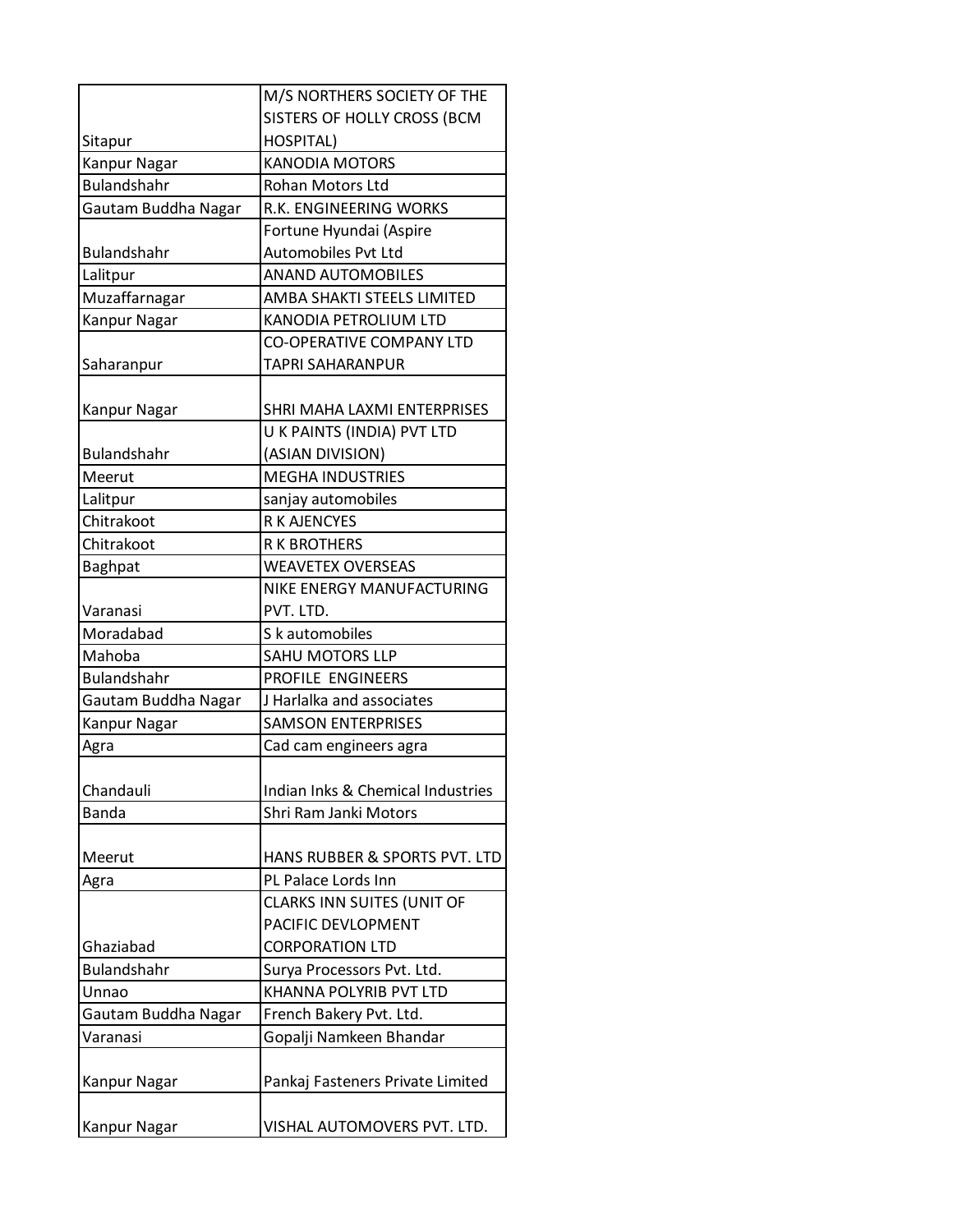|                              | <b>GPL EXPORTS LIMITED</b>              |
|------------------------------|-----------------------------------------|
|                              | JAIN CHEMICAL & ALLIED                  |
| Kanpur Nagar                 | <b>INDUSTRIES</b>                       |
| Aligarh                      | Rathi Hospital                          |
| Ghaziabad                    | T.R.SHWHNEY MOTORS P LTD                |
| Kanpur Nagar                 | <b>SUPER HOUSE LTD</b>                  |
| Gautam Buddha Nagar          | <b>SBR INDIA</b>                        |
| Kanpur Nagar                 | <b>SUPER HOUSE LTD</b>                  |
| Kanpur Nagar                 | <b>RENU BRUSH COMPANY</b>               |
| <b>Bulandshahr</b>           | <b>SKIPPER LIMITED</b>                  |
|                              |                                         |
| Gautam Buddha Nagar          | PARADISE PLASTICS ENTERPRISES           |
|                              |                                         |
|                              | ChandraShekhar Foundation of            |
|                              | <b>Education Cultural Resrach &amp;</b> |
| Bijnor                       | <b>Rural Development Society</b>        |
|                              | MANITOU EQUIPMENT INDIA                 |
| Gautam Buddha Nagar          | PRIVATE LIMITED                         |
|                              | Orient Fashion Exports(india)pvt        |
| Gautam Buddha Nagar          | limited                                 |
| <b>Banda</b>                 | my car pvt. Itd.                        |
|                              | SHIVA AUTO CAR (INDIA) PVT.             |
| Hapur                        | LTD.                                    |
| Kanpur Nagar                 | <b>ENGINEERS SERVICE STATION</b>        |
|                              | <b>Mount Talent Consulting Private</b>  |
| Gautam Buddha Nagar          | Limited                                 |
| Hapur                        | Deep mohan sharma                       |
|                              | <b>VISHWAKARMA MOTOR</b>                |
| Faizabad                     | <b>WORKSHOP</b>                         |
|                              |                                         |
| Gautam Buddha Nagar          | Motherson Techno Tools Limited          |
| Gautam Buddha Nagar          | <b>Team Krian</b>                       |
| Kanpur Nagar                 | <b>EL - MECH ENGINEERS</b>              |
| Shamli                       | Ashok Iron Store                        |
| Chandauli                    | <b>VINEET PLASTICS LIMITED</b>          |
| <b>Banda</b>                 | DOT COM SYSTEMS                         |
| Unnao                        | Khanna Polyrib Pvt.Ltd.                 |
|                              | Bajaj Hindusthan Sugar Limited-         |
| Gonda                        | Kundarkhi                               |
| Kannauj                      | KAILASH MOTORS KANNAUJ                  |
| Gautam Buddha Nagar          | ROTO PUMPS LIMITED                      |
|                              | Orient FashionExports(india)Pvt         |
|                              |                                         |
|                              | Ltd                                     |
| Gautam Buddha Nagar          | <b>CAPTAIN GEARS &amp; FANS</b>         |
| Gautam Buddha Nagar<br>Hapur | <b>KAAR AUTO PVT LTD</b>                |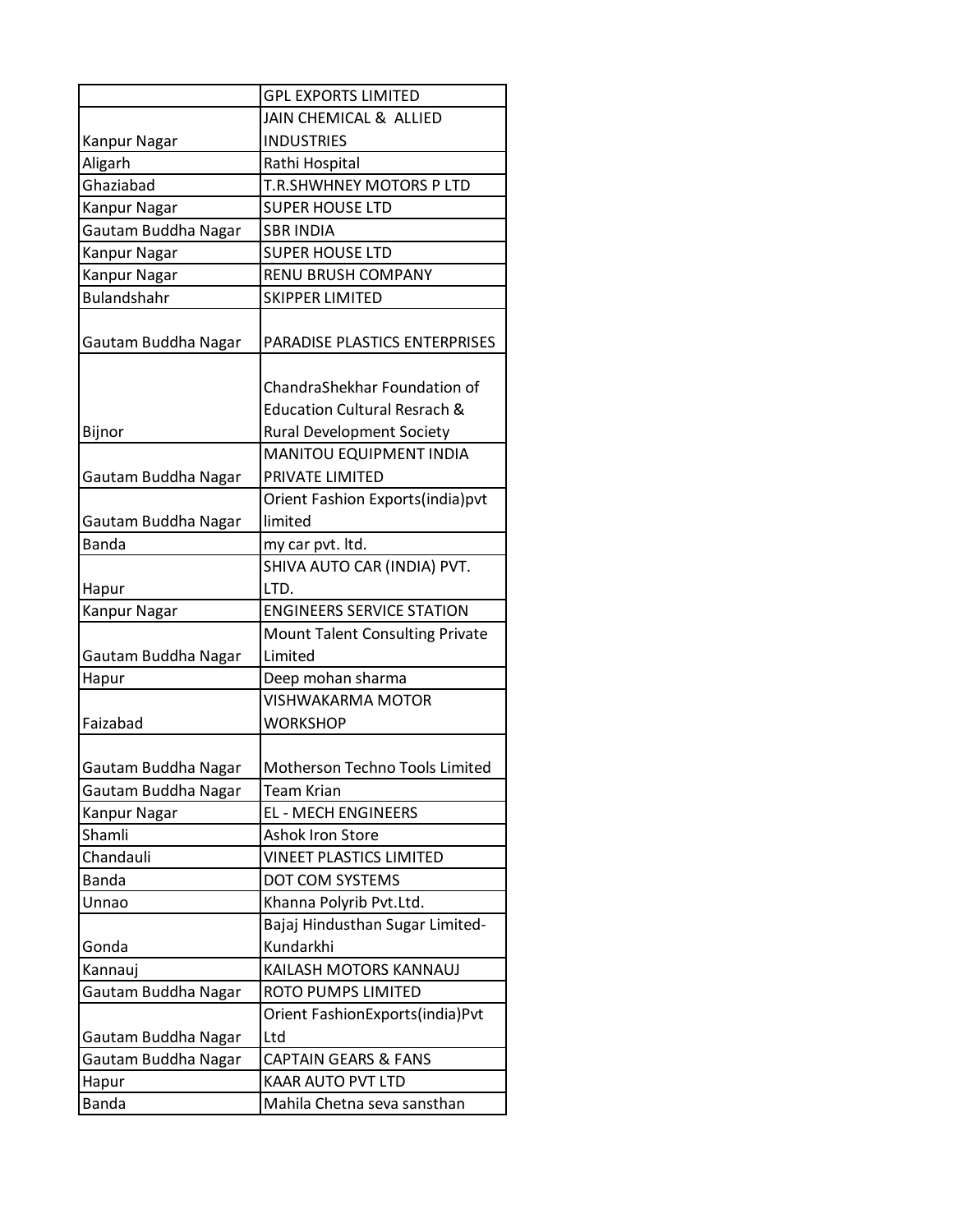|                     | sumangalam auto, radharaman             |
|---------------------|-----------------------------------------|
| Mainpuri            | road minpuri                            |
| Shravasti           | M/s Joy Auto Sales                      |
| Kanpur Nagar        | <b>HGE International Pvt.ltd</b>        |
|                     | <b>INDIAN FARMERS FERTILISER</b>        |
| Allahabad           | <b>COOPERATIVE LIMITED</b>              |
| Kanpur Nagar        | Shubham electronics                     |
| Kanpur Nagar        | <b>KAMERO TECHNOSYS LTD</b>             |
| Gautam Buddha Nagar | CbS Technologies Pvt Ltd                |
|                     |                                         |
| Hapur               | M/S S.J.S. AUTOSERVICES (P) LTD.        |
| Kannauj             | <b>M.L MOTORS</b>                       |
|                     |                                         |
|                     | <b>IPL SUGARS &amp; CHEMICALS UNIT-</b> |
| <b>Bahraich</b>     | JARWAL ROAD BAHRAICH                    |
| Amethi              | <b>CTED FOOD PRODUCTS</b>               |
|                     | <b>MATSUI TECHNOLOGIES INDIA</b>        |
| Gautam Buddha Nagar | LIMITED                                 |
|                     | <b>SANTUSHTI DELECIOUS FOOD</b>         |
| <b>Banda</b>        | <b>PLAZA</b>                            |
| Kanpur Nagar        | KAMERO TECHNOSYS LTD.                   |
| Gautam Buddha Nagar | Om Nanotech Pvt. Ltd.                   |
|                     | Orient Fashion Exports(india)Pvt        |
| Gautam Buddha Nagar | Limited                                 |
| Hapur               | <b>CETANE AUTO WORKS</b>                |
|                     | FOOD AND CATERING ACADEMY               |
| Gautam Buddha Nagar | <b>NOIDA</b>                            |
| Saharanpur          | <b>KL SERVICES</b>                      |
|                     |                                         |
| Mainpuri            | M/S SHRI RAM AUTO MOBILES               |
| Balrampur           | <b>D M AUTOMOBILES</b>                  |
| Shravasti           | M/S JOY AUTO SALES                      |
| Balrampur           | <b>JAVED AUTO SALES</b>                 |
| Kanpur Nagar        | <b>JKEW FORGINGS LTD</b>                |
| Ghaziabad           | SPACECHEM ENTERPRISES                   |
| Gautam Buddha Nagar | <b>C&amp;S ELECTRIC LIMITED</b>         |
|                     | M/S SHRAWASTI FOODS &                   |
| Shravasti           | <b>BEVERAGES</b>                        |
| Kanpur Nagar        | <b>JKEW FORGINGS LTD</b>                |
| Shravasti           | <b>MISHRA AUTOMOBILES</b>               |
|                     |                                         |
| Mainpuri            | THINK BIG EDUCATIONAL TRUST             |
|                     | M/S SAMSUNG INDIA                       |
| <b>Banda</b>        | <b>ELECTRONICS PVT LTD</b>              |
|                     |                                         |
| Shravasti           | M/S. SHRAWASTI AUTO SALES               |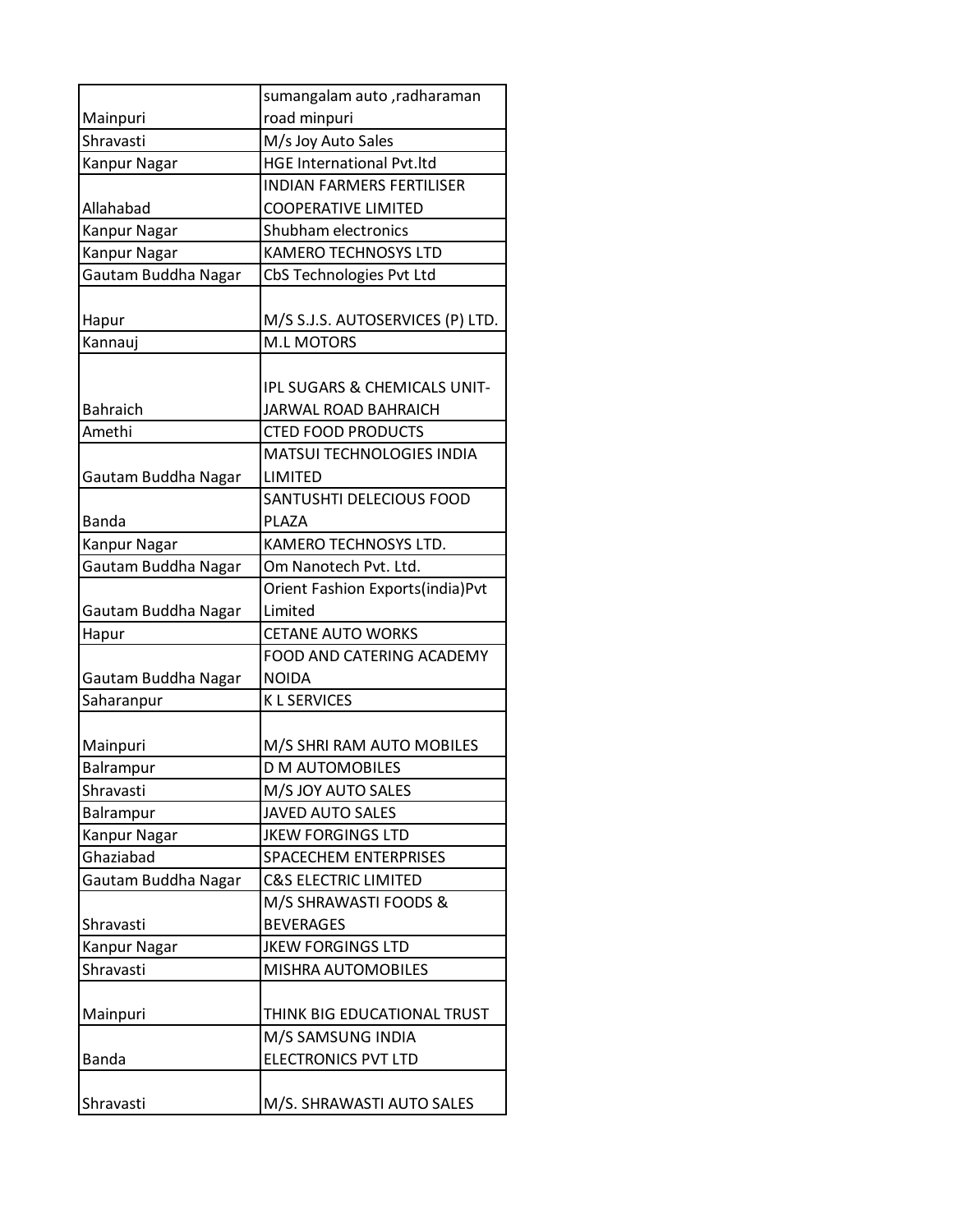|                     | <b>SWASTIK BISCUIT PRIVATE</b>     |
|---------------------|------------------------------------|
| <b>Barabanki</b>    | LIMITED                            |
| Agra                | <b>KALYAN AUTO SALES</b>           |
| <b>Banda</b>        | <b>TIWARI REFRIGERATION</b>        |
|                     | CHAND RANI SOCIAL WALFARE          |
| Saharanpur          | <b>SOCIETY</b>                     |
| <b>Barabanki</b>    | <b>Vishal Engineering Works</b>    |
| Mau                 | m/s swastik Industries mau         |
| Kannauj             | sarafat cold storej kaannauj       |
| Lalitpur            | <b>MS VIJAY INDUSTRIES</b>         |
| Lalitpur            | maa automobiles lalitpur           |
| Lucknow             | KAPOOR MOTORS PVT. LTD.            |
|                     |                                    |
| Shravasti           | M/S SHAILANDRA AUTO MOBILES        |
|                     | Urvashi Synthetic Processors Pvt   |
| Jalaun              | Ltd                                |
|                     | <b>MAA VAISHNO ENGINEERING</b>     |
| Jalaun              | <b>WORKS</b>                       |
|                     |                                    |
|                     | VENUS SUGAR LIMITED                |
| Sambhal             | MAJHABLI CHANDAUSI-244412          |
| <b>Barabanki</b>    | B4W Dharsaniya Barabanki           |
| Kannauj             | state cold store kannauj           |
|                     | <b>VIKASH TECHNICAL</b>            |
| Balrampur           | INSTITUTE&MANAGEMENT               |
| Kanpur Nagar        | dtc appliances                     |
|                     |                                    |
| Gautam Buddha Nagar | <b>Automobile Training Academy</b> |
| Barabanki           | <b>Techno Engineers</b>            |
|                     | Nalanda Robotic & Innovative       |
| Ghaziabad           | Engineering                        |
|                     | Shri Gang industries allied        |
| <b>Bulandshahr</b>  | sikandrabad                        |
|                     |                                    |
| Lucknow             | ONE UP MOTORS INDIA PVT. LTD.      |
| Barabanki           | <b>Techno Engineers</b>            |
|                     | DIGITAL SHIKSHA AND ROJGAR         |
| Meerut              | <b>VIKAS SANSTHAN</b>              |
|                     |                                    |
| Shravasti           | M/S ANAND VIHAR PARYATAN           |
|                     | M/S SINGH KRISHI YANTRA            |
| Jalaun              | <b>UDYOG</b>                       |
| Gautam Buddha Nagar | KNITPRO INTERNATIONAL              |
| <b>Bareilly</b>     | mahalaxmimmotors bareilly          |
| Lucknow             | CHARTERED HOTELS PVT. LTD.         |
| Shravasti           | M/S TIWARI AUTO MOBILES            |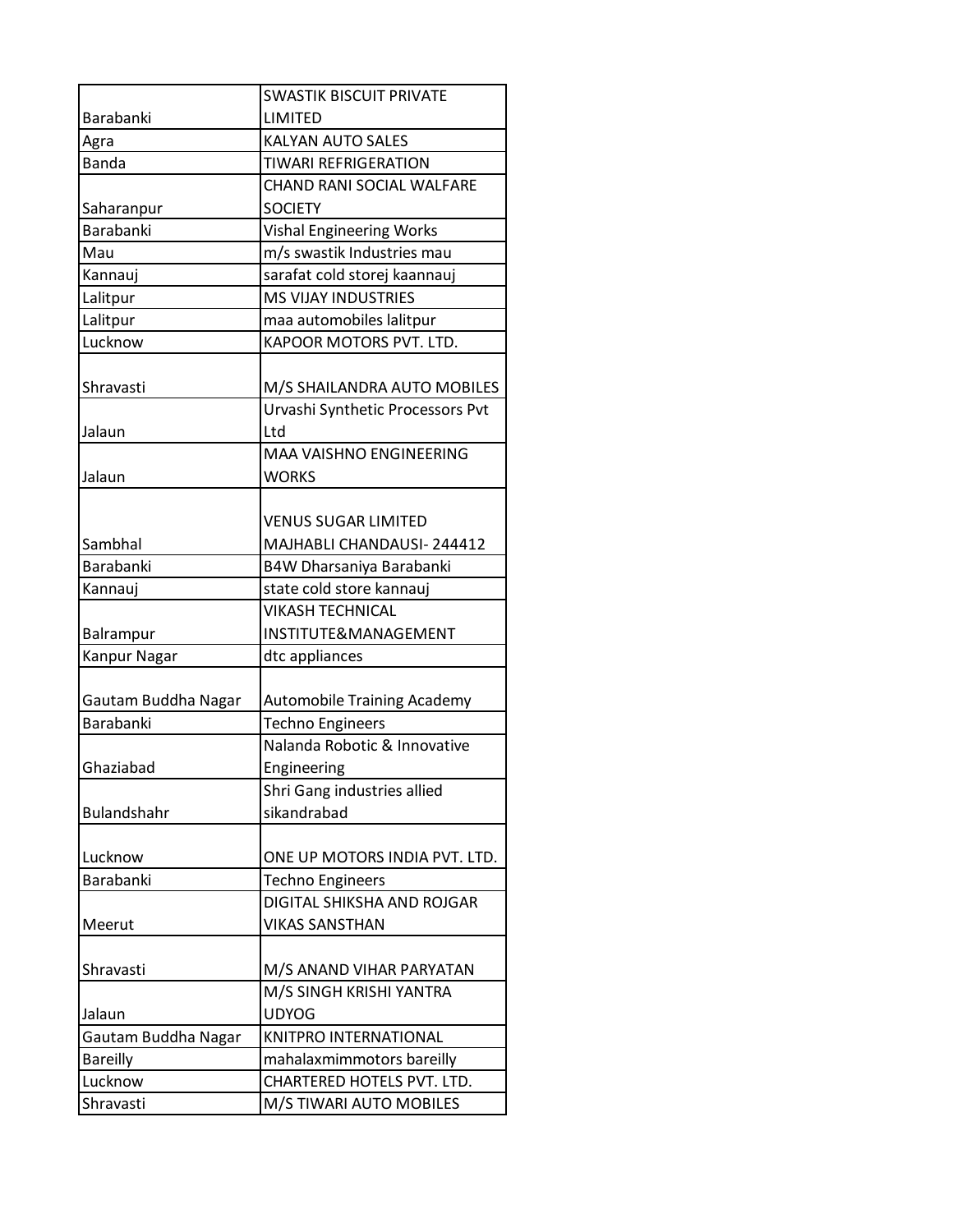|                           | ALISHA LIGHTS & CONTROLS (A           |
|---------------------------|---------------------------------------|
| Gautam Buddha Nagar       | DIV OF COSMO FERRITES LTD)            |
|                           | Lightning India Foundation For        |
| Hapur                     | Excellence                            |
|                           |                                       |
| Kanpur Dehat              | FRONTIER ALLOY STEELS LIMITED         |
|                           |                                       |
| Kanpur Dehat              | <b>INTERNATIONAL LEATHER GOODS</b>    |
|                           |                                       |
| Gautam Buddha Nagar       | Creative Offset Printers Pvt. Ltd     |
|                           | Sumitra DS Motors pvt. Ltd.           |
| Shahjahanpur<br>Ghaziabad | Shahjahanpur(UP)                      |
|                           | <b>PDIL India</b>                     |
| Gautam Buddha Nagar       | S S Power System                      |
| Kannauj                   | SEETARAM COLD STORE KANNAUJ           |
|                           |                                       |
| Lalitpur                  | M/S KISAN TRACTORS                    |
| Kanpur Dehat              | <b>DELIGHT ENTERPRISES PVT LTD</b>    |
| Gautam Buddha Nagar       | METALWARE CORPORATION                 |
|                           | OSWAL OVERSEAS LTD (SUGAR             |
| <b>Bareilly</b>           | DIVISION)                             |
|                           | MAHABUUB COOLDE STOR                  |
| Kannauj                   | KANNAUJ                               |
|                           | <b>Edge Grinding Technologies Pvt</b> |
| Ghaziabad                 | Ltd                                   |
| Kaushambi                 | <b>Electronics and Solar Systems</b>  |
|                           | MAHA LAXMI MOTORS RAMPUR              |
| <b>Bareilly</b>           | ROAD BAREILLY                         |
| Amroha                    | <b>IRACHEM LTD</b>                    |
|                           | Balrampur Chini Mills Ltd. Unit       |
| Barabanki                 | Haidergarh                            |
|                           | Hindustan coca cola beverages         |
| <b>Ballia</b>             | pvt. Itd.                             |
|                           |                                       |
| Saharanpur                | Maya Machinery Private Limited        |
|                           | <b>Hindon Engineering Private</b>     |
| Saharanpur                | Limited                               |
| Amroha                    | SHRI JRG FOODS PVT. LTD.              |
| Kanpur Nagar              | <b>VISHAL CREATIONS</b>               |
|                           |                                       |
| Amroha                    | AL-MEHTAB INDUSTRIES PVT LTD          |
| Saharanpur                | Krishna Hosiery Saharanpur            |
| <b>Ballia</b>             | M/S Parmarth Automobiles              |
|                           | <b>A-ONE TAILOR FOUNTAIN</b>          |
| Sambhal                   | <b>CHOWK CHANDAUSI</b>                |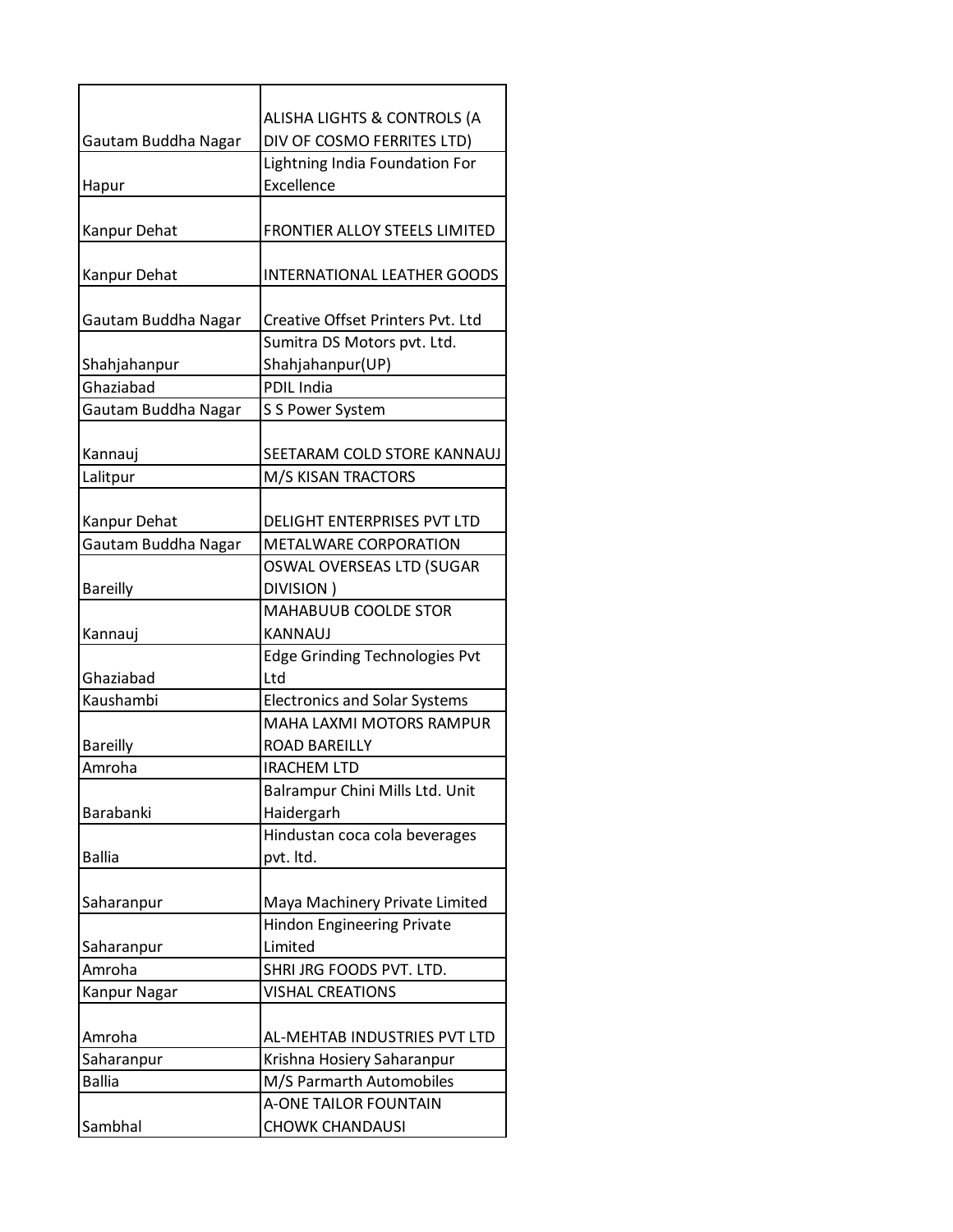|                     | Uttam Sugar Mills Ltd. (Unit - 4),                                  |
|---------------------|---------------------------------------------------------------------|
| Saharanpur          | Saharanpur                                                          |
|                     | CHAMUNDA PAPERS PVT. LTD.                                           |
| Meerut              | <b>DHEER KHERA MEERUT</b>                                           |
| Gautam Buddha Nagar | M/S GINNI FILAMENTS LTD                                             |
|                     | M/S STAR ENGINEERING                                                |
| Jalaun              | <b>WORKSHOP</b>                                                     |
|                     |                                                                     |
| Kanpur Nagar        | Teleinfo Data Solutions Pvt. Ltd.                                   |
| Ghaziabad           | <b>I.S.AUTOMOBILES</b>                                              |
|                     |                                                                     |
| Varanasi            | Sri kashi vishwanath industries                                     |
|                     | <b>SUPERIOR FOOD GRAINS PVT LTD</b><br><b>SHAMLI</b>                |
| Shamli              |                                                                     |
|                     | Hotel Meraden Grand (A Unit of                                      |
| Varanasi            | Lav Laxmi Land Developers Pvt<br>Ltd)                               |
|                     | PRAYAS EXPORTS PRIVATE                                              |
| Gautam Buddha Nagar | <b>LIMITED</b>                                                      |
| <b>Bareilly</b>     | <b>HOTEL DGRAND</b>                                                 |
|                     | <b>MATIN AND COMPANY KHAIR</b>                                      |
| Meerut              | <b>NAGAR MEERUT</b>                                                 |
|                     |                                                                     |
| Gautam Buddha Nagar | LAVA INTERNATIONAL LIMITED                                          |
|                     | Mitras Chaitable Foundation For                                     |
|                     | <b>Educational and Rural</b>                                        |
| Jalaun              | Development                                                         |
| Kanpur Nagar        | SiS Technologies                                                    |
| Faizabad            | <b>SARDAR AUTOMOBILES</b>                                           |
|                     | Samriddhi Automations Private                                       |
| Gautam Buddha Nagar | Limited                                                             |
| Ghaziabad           | I.S.AUTOMOBILES                                                     |
|                     | Aligarh Institute of Management                                     |
| Aligarh             | & Technology                                                        |
|                     | SELVO ELECTRICALS INDIA PVT.                                        |
| Ghaziabad           | LTD.                                                                |
|                     | JYOTI BEAUTY PARLOUR AND                                            |
| Kanpur Nagar        | <b>SKIN CARE INSITITUTE</b>                                         |
|                     | SHREE VENKETESH PAPER MILLS                                         |
| Meerut              | PVT. LTD.                                                           |
|                     |                                                                     |
| Maharajganj         | sapiens development services LLP                                    |
|                     |                                                                     |
| Bulandshahr         | Ultratech Cement Limited, Unit :<br><b>Sikandrabad Cement Works</b> |
|                     | <b>UMANG APPLIANCES &amp;</b>                                       |
| Gautam Buddha Nagar | <b>EQUIPMENTS PVT. LTD</b>                                          |
|                     |                                                                     |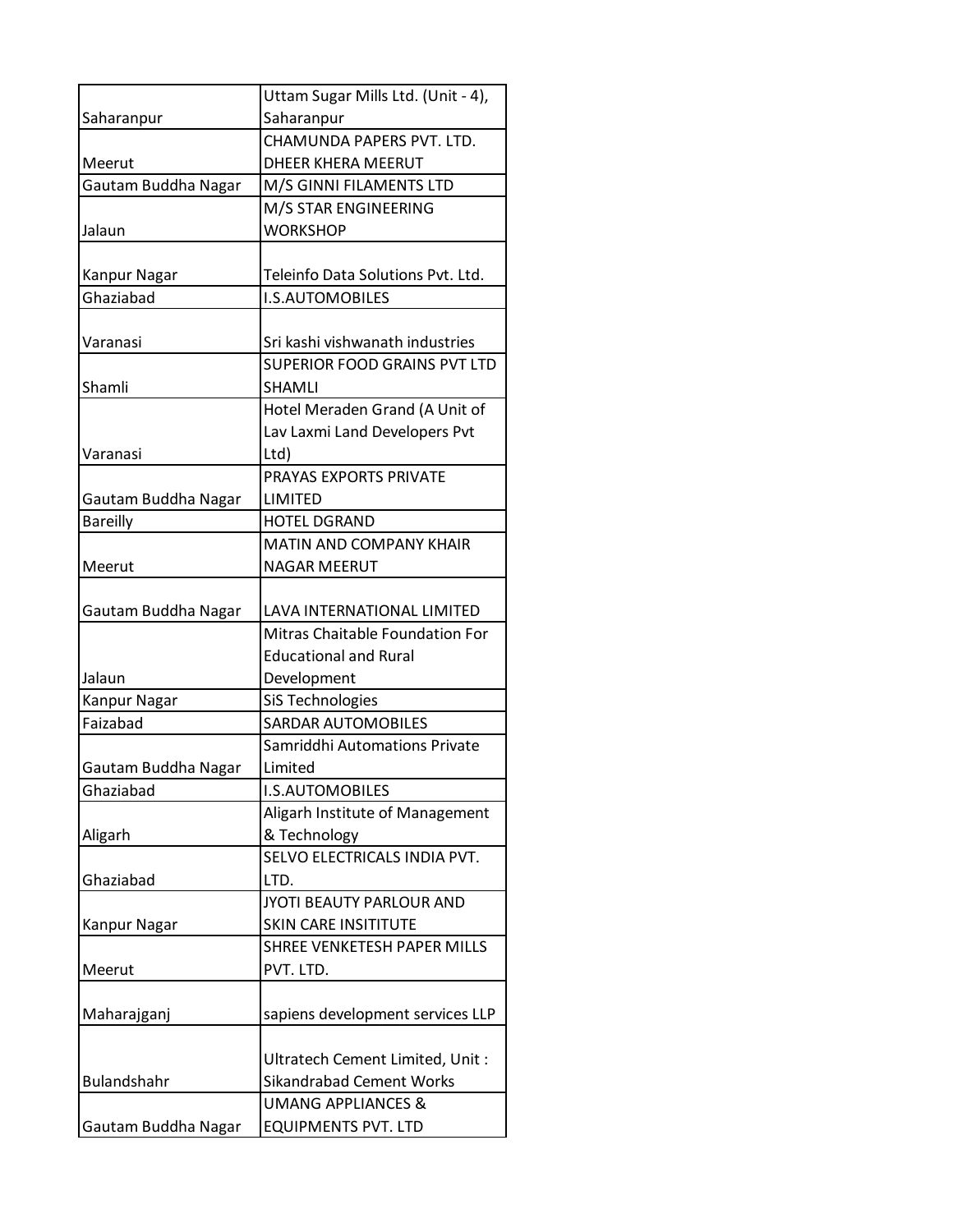|                     | Hotel Meraden Grand(A Unit of                          |
|---------------------|--------------------------------------------------------|
| Varanasi            | Lav Laxmi land developers Pvt Ltd)                     |
| Jalaun              | H.R.GROUP OF EDUCATION                                 |
| <b>Hathras</b>      | Shri Mohta Rasainshala                                 |
|                     | <b>BAJAJ HINDUSTHAN SUGAR</b>                          |
| <b>Basti</b>        | LIMITED, RUDHAULI BASTI                                |
|                     | <b>EARTH AND MOON HR PRIVATE</b>                       |
| Gautam Buddha Nagar | LIMITED                                                |
| Allahabad           | <b>HOTEL KANHA SHYAM</b>                               |
| Allahabad           | <b>HOTEL HARSH</b>                                     |
| Mau                 | Sunnyard Vehicles Pvt Ldt                              |
| Allahabad           | <b>J SONS HOTELS &amp; RESORTS</b>                     |
| Mau                 | Nayadaur Agro Pvt Ltd                                  |
| <b>Hathras</b>      | <b>KRISHNA CARPET</b>                                  |
| Mainpuri            | gonetway                                               |
| Balrampur           | <b>KAMAL MOTORS</b>                                    |
| Mau                 | <b>Chandra Motors</b>                                  |
|                     | WITS INDUSTRIAL TRAINING                               |
| Ambedkar Nagar      | <b>INSTITUTE</b>                                       |
| Gautam Buddha Nagar | <b>STERLING INDIA</b>                                  |
| Mau                 | Ansari Auto Mobile                                     |
| Varanasi            | NAVODAYA INSTITUTE FOR SKILL<br>DEVELOPMENT FOUNDATION |
| Gautam Buddha Nagar | LIT India Private Limited                              |
|                     |                                                        |
|                     | Institute of Good Manufacturing                        |
| Gautam Buddha Nagar | practices India                                        |
| Varanasi            | Hotel Ramada Plaza JHV                                 |
| Gautam Buddha Nagar | <b>Watrana Traction Company</b>                        |
| <b>Ballia</b>       | Puneet Automobiles Ltd (p)                             |
|                     | <b>Insynergy Supply Chain Solutions</b>                |
| Gautam Buddha Nagar | Pritvate                                               |
|                     | <b>MANKIRAN ELECTRONICS</b>                            |
| Gautam Buddha Nagar | PRIVATE LIMITED                                        |
| Gautam Buddha Nagar | <b>VARUN BEVERAGES LTD</b>                             |
| <b>Bahraich</b>     | S.K. Engineering Works                                 |
|                     | S.K. Engineering & Allied Works                        |
| <b>Bahraich</b>     | (India)                                                |
| Saharanpur          | <b>CCMC SAHARANPUR</b>                                 |
|                     |                                                        |
| Gautam Buddha Nagar | Ramptel Solutions Private Limited                      |
|                     | ACQUAVIVA INDIA PRIVATE                                |
| Gautam Buddha Nagar | LIMITED                                                |
|                     | ADITYA CLEAN ENERGY SYSTEMS                            |
| Hathras             | <b>PVT LTD</b>                                         |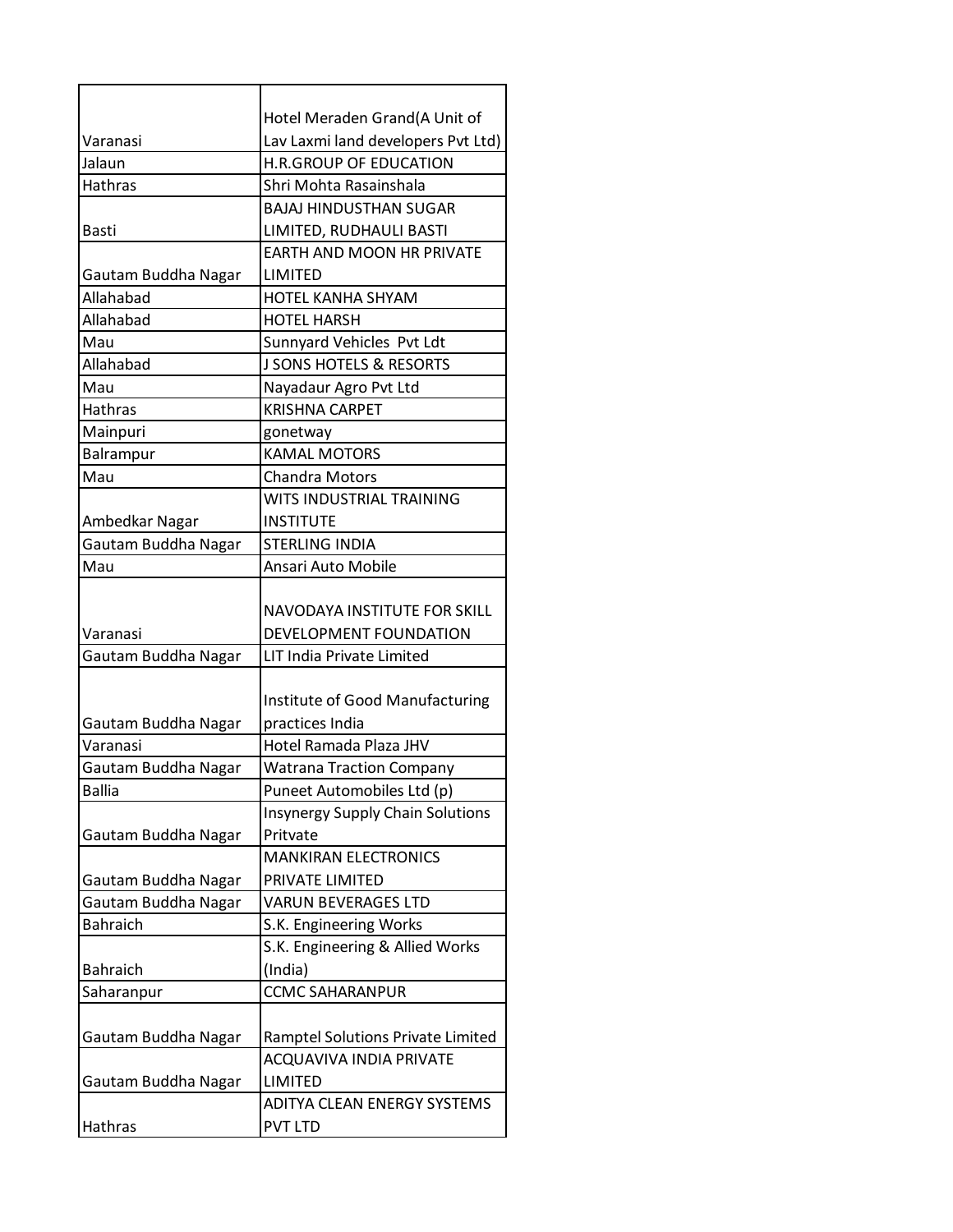| Sambhal             | <b>STANDARD TAILORS</b>                                          |
|---------------------|------------------------------------------------------------------|
| Mirzapur            | FOR U SERVICES PVT LTD                                           |
|                     | SHIV RAM INSTITUTE OF                                            |
| Kanpur Nagar        | <b>COMPUTER EDUCATION</b>                                        |
| Mathura             | The Punjab General MFG Works                                     |
| Gautam Buddha Nagar | <b>Glorious Insight Private Limited</b>                          |
| Ghaziabad           | Eneroil Offshore Drilling Ltd.                                   |
| Varanasi            | <b>BANARAS ENGINEERING</b><br>CO.PVT.LTD.                        |
| Kanpur Dehat        | World of I.T. Learning Center                                    |
| Ghaziabad           | <b>Chirag Automobiles</b>                                        |
| Lucknow             | <b>RAMA INDUSTRIES</b>                                           |
| Gautam Buddha Nagar | <b>IENERGIZER IT SERVICES PRIVATE</b><br>LIMITED                 |
|                     | Rosa Power Supply Company                                        |
| Shahjahanpur        | Limited                                                          |
| Gautam Buddha Nagar | MANDEEP CABLES PVT LTD                                           |
|                     |                                                                  |
| Lucknow             | N.P.S POWER SOLUTION PVT LTD.                                    |
| Ghaziabad           | Infrastructure Skill Development<br>Academy                      |
|                     |                                                                  |
| Gautam Buddha Nagar | LAVA INTERNATIONAL LIMITED                                       |
|                     | METLIFE GLOBAL OPERATION                                         |
|                     | <b>SUPPORT CENTER PRIVATE</b>                                    |
| Gautam Buddha Nagar | LIMITED                                                          |
| Ghaziabad           | Marvel Vinyls Limited                                            |
|                     | UltraTech Cement Ltd. (Unit:                                     |
| Sonbhadra           | Dalla Cement Works)                                              |
| Rae Bareli          | <b>VIJAY MOTORS (REAUTHORIZED</b><br>SERVICE CENTER TATA MOTORS) |
| Saharanpur          | UM AUTOCOMP PRIVATE<br><b>LIMITED SAHARANPUR</b>                 |
| Gautam Buddha Nagar | PING TELEMATICS PVT LTD                                          |
| Sambhal             | A ONE TAILORS                                                    |
| Balrampur           | AMIT MOTORS PVT. LTD.                                            |
|                     | SUOLIFICIO LINEA ITALIA INDIA                                    |
| Agra                | PRIVATE LIMITED                                                  |
|                     | <b>GARG KNITTING WORKS</b>                                       |
| Saharanpur          | SAHARANPUR                                                       |
| Gautam Buddha Nagar | <b>SB ELECTRICALS</b>                                            |
|                     | <b>MODI INDUSTRIES</b>                                           |
| Ghaziabad           | LTD.(DISTILLERY UNIT)                                            |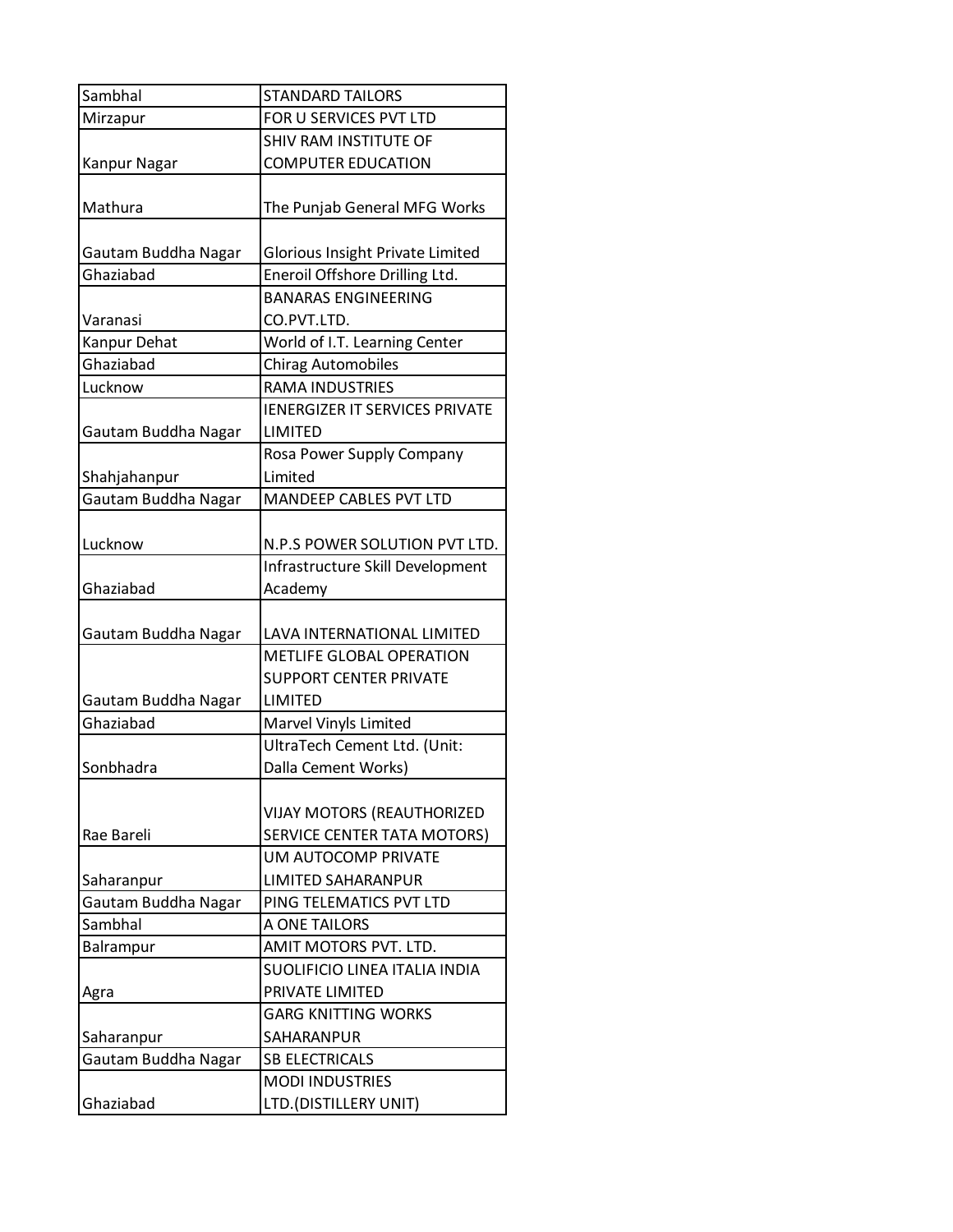|                     | CHAUDHARY STEELS AND PVT.                                            |
|---------------------|----------------------------------------------------------------------|
| Ghaziabad           | LTD.                                                                 |
| Ghaziabad           | <b>JAI AUTOMOBILES</b>                                               |
| Agra                | BHAWNA HOUSING PVT. LTD.                                             |
| Balrampur           | Alveena Enterprises                                                  |
| Balrampur           | Ayuoshman Treders                                                    |
| Balrampur           | Ayuoshman Treders                                                    |
| Balrampur           | <b>EHSAS EQWA</b>                                                    |
| Balrampur           | MS Gupta treders                                                     |
| Lucknow             | NPS POWER SOLUTION PVT LTD                                           |
|                     | <b>INDIAN POTASH LIMITED TITAWI</b>                                  |
| Muzaffarnagar       | <b>SUGAR COMPLEX</b>                                                 |
| Ghaziabad           | Crystal Automobiles Pvt. Ltd.                                        |
|                     | <b>GENGES APPAREL INDIA PRIVATE</b>                                  |
| <b>Kanpur Nagar</b> | <b>LIMITED</b>                                                       |
| Balrampur           | <b>Pal Traders</b>                                                   |
| Ghaziabad           | KATHURIA ROLL MILL PVT. LTD.                                         |
|                     | V.M Institute of Technology &                                        |
| Ghazipur            | Management                                                           |
| Mirzapur            | <b>CLENTERPRISES</b>                                                 |
| <b>Banda</b>        | <b>GURUDEV TRACTORS</b>                                              |
|                     | <b>FARM EQUIPMENT &amp;</b>                                          |
| Rae Bareli          | MACHINERY CO.RAEBARELI                                               |
| Mirzapur            | AMAR CEMICAL INDUSTRIES                                              |
| Kanpur Nagar        | <b>BHOOMI CONTROLS</b><br><b>BIRKAN ENGINEERING</b>                  |
| Ghaziabad           | <b>INDUSTRIES PVT LTD</b>                                            |
|                     | THE STANDARD TYPE FOUNDRY                                            |
| Gautam Buddha Nagar | PRIVATE LIMITED                                                      |
| Gautam Buddha Nagar | ANMOL INDUSTRIES LTD                                                 |
|                     |                                                                      |
| <b>Bulandshahr</b>  | <b>BERGER PAINTS INDIA LIMITED</b><br><b>BRITISH PAINTS DIVISION</b> |
|                     | TIWARI TRADERS BILGRAM                                               |
| Hardoi              | <b>HARDOI</b>                                                        |
|                     | <b>GLOBAL COMPUTER SHIKSHAN</b>                                      |
| Aligarh             | <b>SEVA SANSTHAN</b>                                                 |
|                     | <b>AWOKE INDIA CONSULTANTS PVT</b>                                   |
| Lucknow             | .LTD                                                                 |
| Kanpur Nagar        | <b>HAL TAD KANPUR</b>                                                |
|                     | CREATIVE OFFSET PRINTERS PVT                                         |
| Gautam Buddha Nagar | <b>LTD</b>                                                           |
| Gautam Buddha Nagar | <b>QUALITY NEEDLES PVT LTD</b>                                       |
|                     |                                                                      |
| Gautam Buddha Nagar | Motherson Sumi Systems Limited                                       |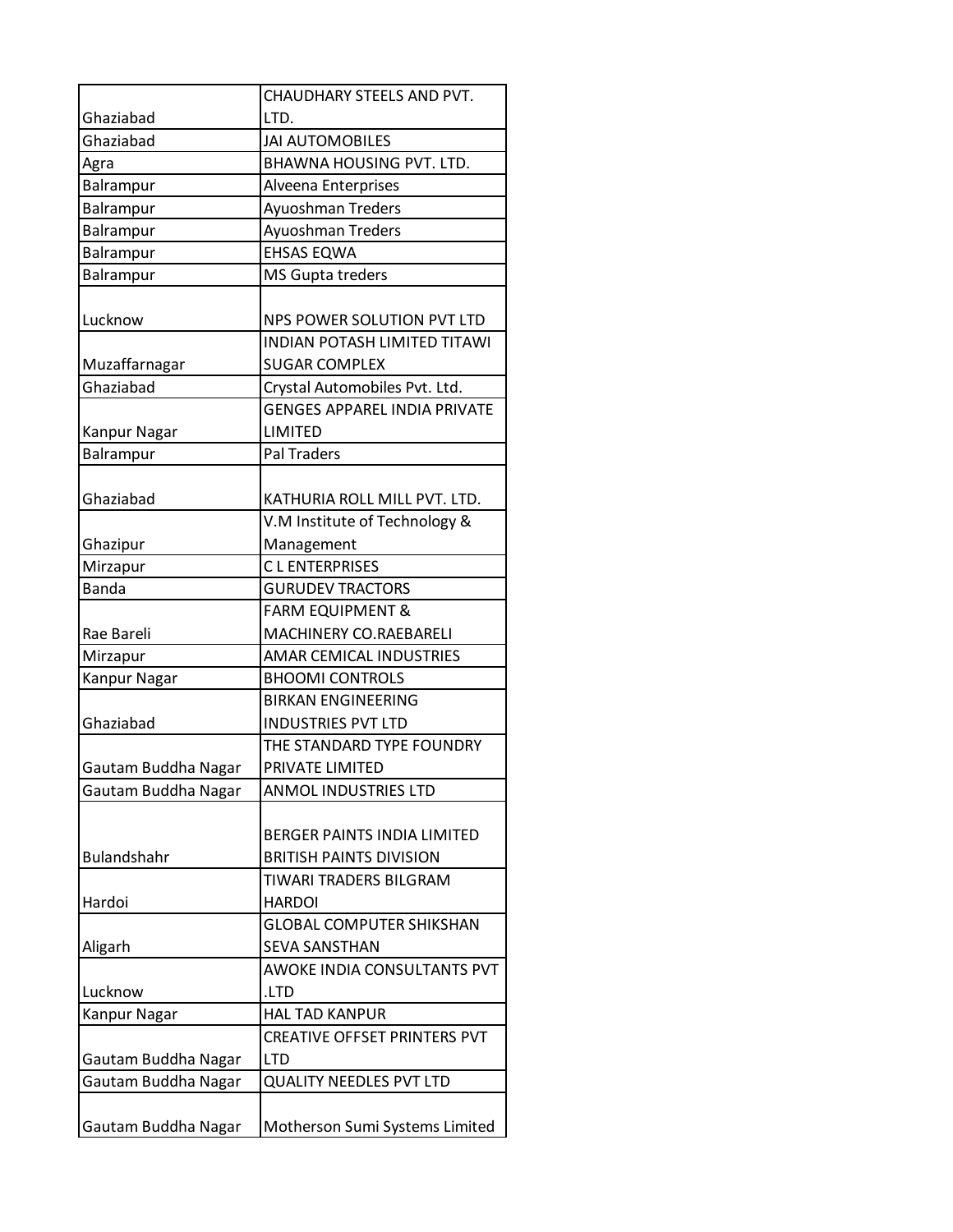|                     | MCM TELECOM EQUIPMENT PVT         |
|---------------------|-----------------------------------|
| Gautam Buddha Nagar | <b>LTD</b>                        |
| Unnao               | MAHAVIR SPINFAB PVT. LTD.         |
| Unnao               | MAHAVIR SPINFAB PVT. LTD.         |
| Amethi              | RIMJHIM ENTERPRISES               |
|                     | Yara Fertilisers India Private    |
| Sambhal             | Limited                           |
|                     |                                   |
|                     | M/S NEW VERIETY                   |
| Balrampur           | TELOURS.ZAHID RAZA&MD AYYUB       |
|                     | G. S. Gasses & Equipments (India) |
| Meerut              | Pvt. Ltd.                         |
| Gautam Buddha Nagar | <b>Alliance of Indian MSMEs</b>   |
| Ghaziabad           | <b>CUREWELL ELECTRONICS</b>       |
| Balrampur           | <b>SAKET TYRES</b>                |
|                     | AMISTO ENVIRO EQUIPMENT PVT       |
| Ghaziabad           | <b>LTD</b>                        |
|                     | SHREE NATH JI EDUCATIONAL         |
| Lucknow             | <b>FONDATION</b>                  |
|                     | COOL BREEZE AIR CONDITIONING      |
| Lucknow             | <b>SERVICES</b>                   |
| Mainpuri            | <b>BHARAT SARVICE CARE</b>        |
| Lucknow             | <b>ELECTROMED</b>                 |
| Kanpur Nagar        | <b>ASHOK KUMAR SINGH</b>          |
| Lucknow             | Prisha Machine & Tool LLP         |
| Gautam Buddha Nagar | MANLIFT INDIA PVT. LIMITED        |
| Jaunpur             | M/S SAI GURU INDUSTRIES           |
|                     | international social workers      |
| Fatehpur            | association                       |
| Gautam Buddha Nagar | hindustan Adhesives Limited       |
| Gautam Buddha Nagar | <b>RJENTERPRISES</b>              |
| Gautam Buddha Nagar | Kamal Auto Industries             |
| Gautam Buddha Nagar | RITZ FASHION PVT. LTD.            |
| Gautam Buddha Nagar | SS Windows Private Limited        |
|                     | bajaj gola                        |
|                     |                                   |
| Ghaziabad           | ASHVAR AUTOMOBILES PVT. LTD.      |
|                     |                                   |
| Faizabad            | HARSH HASTSHILP KALA KENDRA       |
| Gautam Buddha Nagar | <b>ENERGY TOTAL</b>               |
| Chandauli           | Harsh Global Pvt. Ltd.            |
| Moradabad           | <b>CNT COMPUTER EDUCATION</b>     |
| Aligarh             | Mascot Speed India Pvt Ltd        |
| Varanasi            | Blacksmith Industries pvt Ltd     |
| Gautam Buddha Nagar | <b>Star Sintered Products Ltd</b> |
| Allahabad           | Dadi Ki Rasoi                     |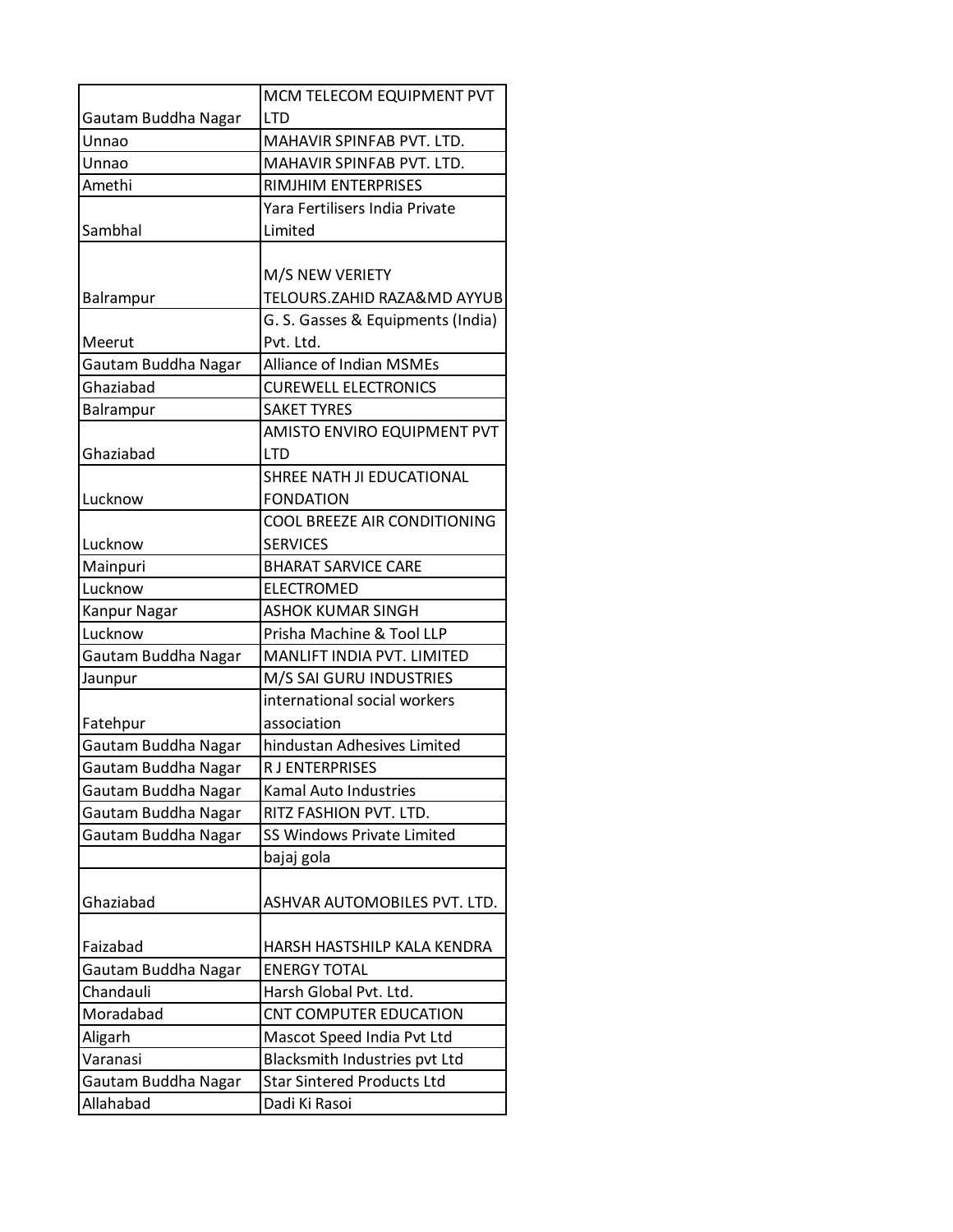| Gorakhpur           | <b>Brahmastra Educational Services</b> |
|---------------------|----------------------------------------|
| Moradabad           | Sunrise India Learning Solutions       |
| Ghaziabad           | VIKAS MACHINE TOOLS (CNC)              |
| Hamirpur            | S K Computers                          |
|                     |                                        |
| Gautam Buddha Nagar | KENDA FARBEN INDIA PVT. LTD.           |
|                     | qualty ltd vill-kumahera n.h           |
|                     | 73, dehradun, road                     |
| Saharanpur          | saharanpur, pin-247001                 |
|                     | S. P. METALTECH INDIA PRIVATE          |
| Gautam Buddha Nagar | LIMITED                                |
| Unnao               | <b>KBK PLASCON PVT LTD</b>             |
| Gonda               | Milk Union Gonda                       |
| Bhadohi             | <b>GAURAV INDUSTRIES</b>               |
| Varanasi            | lamp electricals carporation           |
|                     | <b>MARSONS ELECTRICAL</b>              |
| Agra                | <b>INDUSTRIES</b>                      |
|                     |                                        |
|                     | RAJARAM MEMORIAL                       |
| <b>Budaun</b>       | EDUCATIONAL WELFARE SOCIETY            |
|                     |                                        |
| Saharanpur          | <b>SMG TRACTORS SAHARANPUR</b>         |
| Ghaziabad           | MAHAVEER CYLINDERS LIMITED             |
| Ghaziabad           | <b>AUTOMOBILE STERLING</b>             |
|                     |                                        |
|                     | Hotel Madin a unit of Lav Laxmi        |
| Varanasi            | Land Developers Pvt Ltd                |
| Mathura             | Laxman Enterprises                     |
|                     |                                        |
|                     | SRISHTI SHIKSHAN EVAM                  |
| Faizabad            | PRASHIKSHAN SEWA SANSTHAN              |
|                     |                                        |
| Ghaziabad           | SHIVAM GRINDING TECHNOLOGY             |
| Faizabad            | <b>NEW LAKME BEUTY CARE</b>            |
| Ghaziabad           | <b>ALIDE INDUSTRIES</b>                |
| Kanpur Nagar        | Asian Switchgear Pvt. Ltd.             |
| Balrampur           | NISHI ASSOCIATE                        |
| Ghaziabad           | <b>Globus Stores PVT LTD</b>           |
|                     |                                        |
| Ghaziabad           | Burger King India Private Limited      |
|                     | MiniSoft Education and Welfare         |
| Kannauj             | Society                                |
| Balrampur           | <b>INTERNATIONAL BIKRA FIELD</b>       |
| Gautam Buddha Nagar | Sheela Foam Ltd., Surajpur             |
|                     |                                        |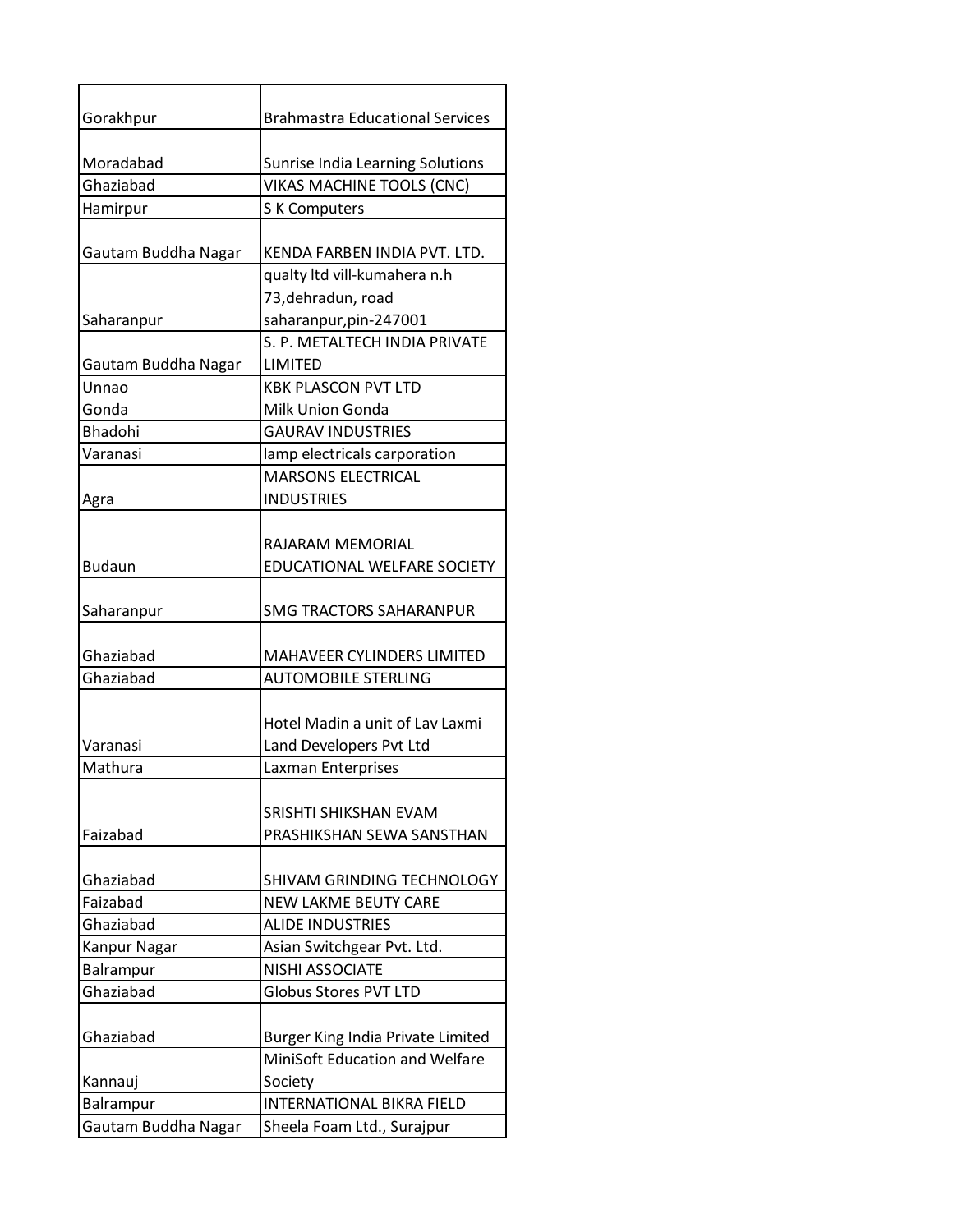|                                  | <b>GENCO POWER SWITCHGEARS</b>                                   |
|----------------------------------|------------------------------------------------------------------|
| Ghaziabad                        | <b>PVT LTD</b>                                                   |
|                                  |                                                                  |
| Kanpur Nagar                     | DURGA MANUFACTURING CO.                                          |
| Kannauj                          | <b>R.K.ENTERPRISES</b>                                           |
| Gautam Buddha Nagar              | <b>Excel Technologies</b>                                        |
|                                  |                                                                  |
|                                  | <b>CONSTRUCTION EQUIPMENT</b>                                    |
| Meerut                           | COMPANY GARH ROAD MEERUT                                         |
|                                  | Shri Radhey Computers and                                        |
| Kannauj                          | Supplier                                                         |
| Gautam Buddha Nagar              | <b>VINTRON CONVERGYS LTD</b>                                     |
| <b>Barabanki</b>                 | Your Choice Pvt. Company                                         |
|                                  | <b>ANKESH</b>                                                    |
|                                  | UTKRASHT SAMAJ SEWA                                              |
| Kannauj                          | SANSTHAN                                                         |
|                                  |                                                                  |
| Gautam Buddha Nagar              | MOBASE INDIA PRIVATE LIMITED                                     |
| Saharanpur                       | <b>ACME TECH SERVICES</b>                                        |
|                                  | ALL INDIA MEDICAL AND PARA                                       |
|                                  | MEDICAL TECHNOLOGY                                               |
| Aligarh                          | <b>INSTITUTION</b>                                               |
|                                  | <b>INTEGRATED INFRAPROJECT</b>                                   |
| Lucknow                          | PRIVATE LIMITED                                                  |
|                                  | Rigveda India Skill Research                                     |
| Kushi Nagar                      | Foundation                                                       |
|                                  | <b>MANAS DHARM PRACHARAK</b>                                     |
| Sitapur                          | <b>SAMIT care of MANAS ITI</b>                                   |
| Bijnor                           | <b>Walking Dreams Foundation</b>                                 |
| Kanpur Nagar                     | PRIVATE SECTOR                                                   |
|                                  | Roshni National Sewa Gramudyog                                   |
| Sitapur                          | Sansthan                                                         |
|                                  |                                                                  |
| Unnao                            | INDAGRO FOODS PRIVate limited                                    |
|                                  |                                                                  |
|                                  | SEASON SOLAR TECHNOLOGIES                                        |
| Jaunpur                          | <b>INDIA PVT LTD</b>                                             |
|                                  | ULTRATECH CEMENT LIMITED                                         |
| Ambedkar Nagar                   | UNIT TANDA CEMENT WORKS                                          |
| Gorakhpur                        | <b>SACHIN KUMAR GAUR</b>                                         |
|                                  |                                                                  |
|                                  | ADITI AUTOMOBILES A DIV OF R R<br><b>TRADERS PRIVATE LIMITED</b> |
| Gautam Buddha Nagar<br>Moradabad | <b>CL GUPTA EYE INSTITUTE</b>                                    |
|                                  |                                                                  |
|                                  | SIMBHAOLI POWER PRIVATE<br>LIMITED                               |
| Hapur                            |                                                                  |
| Meerut                           | YOGESH PAL                                                       |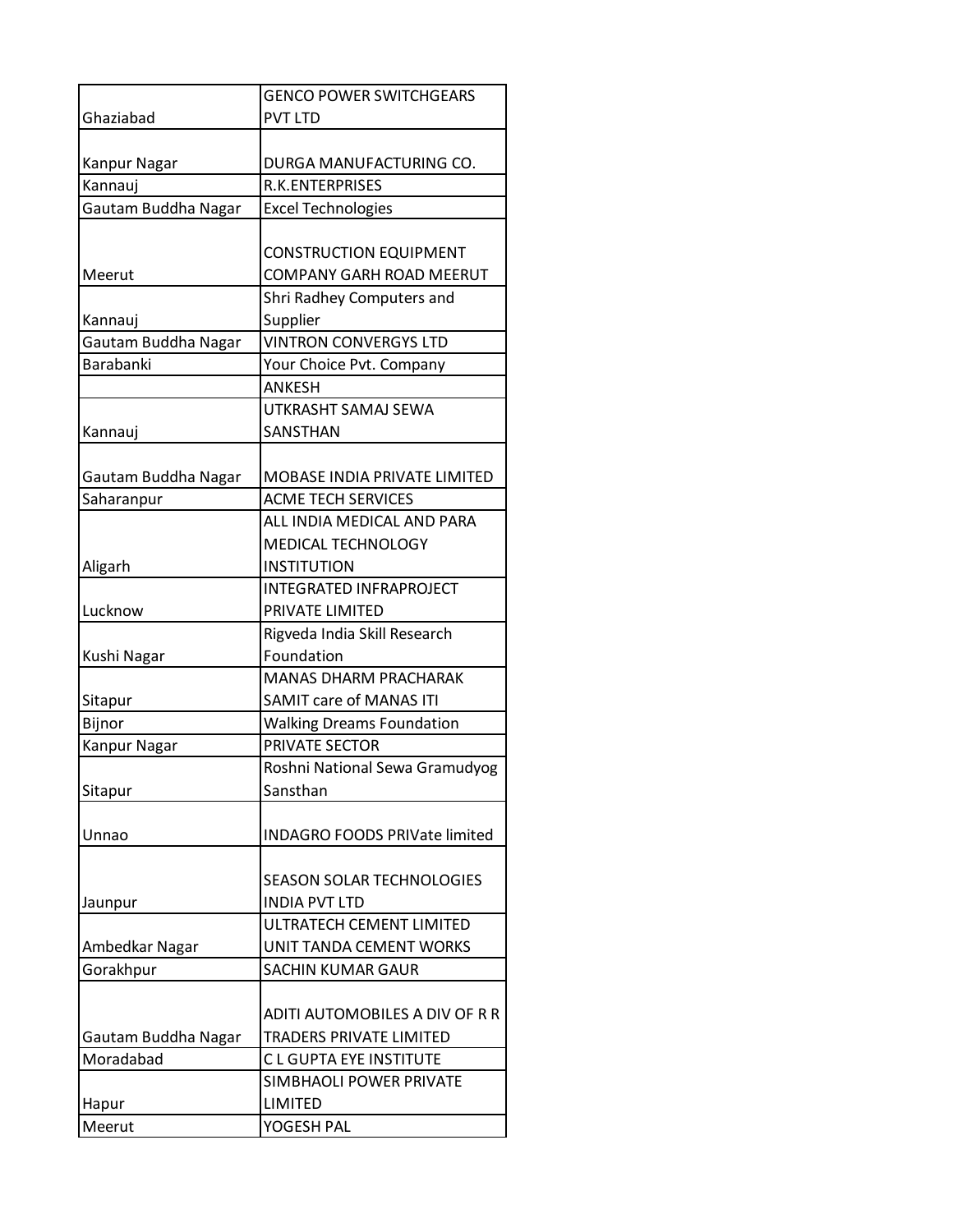| Meerut              | <b>TEST ESTABILSHMENT</b>             |
|---------------------|---------------------------------------|
| Kanpur Nagar        | <b>KP Manufacturers</b>               |
|                     | NISHCHAL SUVIDHA SERVICES             |
| Allahabad           | PRIVATE LIMITED                       |
|                     | TATA ADVANCED SYSTEMS                 |
| Gautam Buddha Nagar | LIMITED                               |
|                     |                                       |
|                     | <b>GEAM FACILITY MANAGEMENT</b>       |
| Ghaziabad           | SERVICES PRIVATE LIMITED              |
| Gautam Buddha Nagar | KRIPA AUTOMOTIVE PVT LTD              |
|                     | <b>WEBLOGIC SOFTWARE</b>              |
| Ghaziabad           | <b>SOLUTIONS PVT LTD</b>              |
| Gautam Buddha Nagar | JAWA PLASTECH PVT LTD                 |
| Meerut              | <b>TEST ESTABILSHMENT</b>             |
| Ghaziabad           | M K Overseas Pvt Ltd                  |
| Gautam Buddha Nagar | MentorGraphicsIndiaPvtLtd             |
| Shamli              | Nikita Papers Limited                 |
|                     |                                       |
|                     | Digitoonz Media And                   |
| Gautam Buddha Nagar | <b>Entertainment Private Limited</b>  |
|                     |                                       |
| Faizabad            | GHANSHYAM DAS RAJ NARAYAN             |
| Gautam Buddha Nagar | MentorGraphicsIndiaPvtLtd             |
|                     | EPOTHANE CIVELEC ENGINEERS            |
| Ghaziabad           | <b>PVT LTD</b>                        |
|                     | PRERNA ENGINEERING                    |
|                     | <b>EDUCATION GROUP PRIVATE</b>        |
| Gautam Buddha Nagar | LIMITED                               |
| Lucknow             | R K Engineers Sales Ltd               |
| Jaunpur             | OM ENTERPRISES                        |
|                     | mann ek udaan samiti                  |
|                     |                                       |
| Ghaziabad           | Kalking Cosmetech Private Limited     |
| Ghaziabad           | A V ENTERPRISES                       |
|                     | ASHIRWAD EDUCATIONAL SOCIAL           |
| Allahabad           | <b>WELFARE SOCIETY</b>                |
|                     | Taarani Insurance Surveyors and       |
| Ghaziabad           | Loss Assessors Pvt Ltd                |
|                     |                                       |
| Ghaziabad           | <b>Thermodyne Engineering Systems</b> |
| Jaunpur             | Shankar Computer Institute            |
|                     |                                       |
|                     | MAA AHILYA BAI HOLKAR                 |
| Jhansi              | <b>GRAMODYOG SEWA SANSTHAN</b>        |
|                     | I Technologist India Private          |
| Lucknow             | Limited                               |
| Lucknow             | PTC Industries Limited                |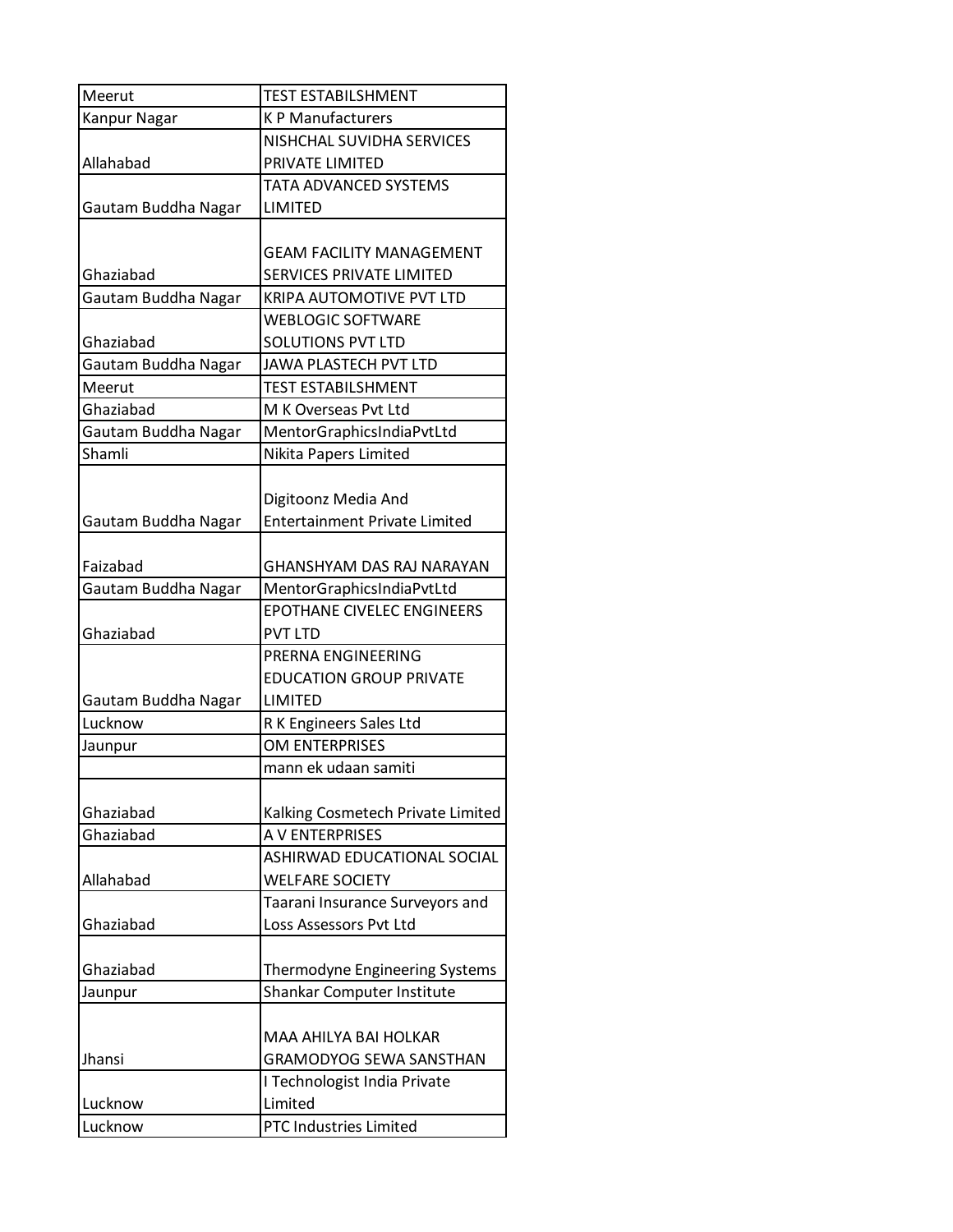|                      | <b>CONCORD CONTROL SYSTEMS</b>          |
|----------------------|-----------------------------------------|
| Lucknow              | <b>PVT LTD</b>                          |
| Gautam Buddha Nagar  | Saransh Group                           |
|                      |                                         |
| Gautam Buddha Nagar  | Edugyan Infotech Private Limited        |
| Jaunpur              | <b>UAL UTTAR PRADESH</b>                |
|                      | <b>GUPTA H C OVERSEAS I PRIVATE</b>     |
| Agra                 | LIMITED                                 |
|                      | <b>BHIDWARIYA SHIKSHA PRACHAR</b>       |
| Meerut               | PRASAR SAMITI                           |
| Agra                 | ADVENTURE SKILLS ACADEMY                |
|                      |                                         |
| Agra                 | POPULAR SALES CORPORATION               |
|                      | Bhidwariya Shiksha Prachar              |
| Meerut               | Prasar Samiti                           |
|                      | <b>Quality Enviro Engineers Private</b> |
| Ghaziabad            | Limited                                 |
| Rae Bareli           | <b>Guru Enterprises</b>                 |
| Jaunpur              | Aradhya Jan Sewa Samiti                 |
|                      |                                         |
| Meerut               | Aksh Educational Welfare Society        |
| Jaunpur              | <b>HIL LIMITED</b>                      |
|                      | <b>Digitals India Security Products</b> |
| Gautam Buddha Nagar  | Pvt Ltd                                 |
| Agra                 | <b>UDAAN SEVA SANSTHAN</b>              |
| Gautam Buddha Nagar  | MyMobiforce                             |
| Amethi               | Amethi Jan Vikas Trust                  |
|                      | QA InfoTech Software Services           |
| Gautam Buddha Nagar  | <b>Private Limited</b>                  |
| Azamgarh             | Shiksha Vistar Samiti                   |
|                      | SAHASRA ELECTRONICS PVT. LTD.           |
| Gautam Buddha Nagar  | WITS TECHNOLOGY AND                     |
| Ambedkar Nagar       | <b>EDUCATIONAL INSTITUTE</b>            |
|                      | SHREE KRISHNA INSTITUTE                 |
| Jaunpur<br>Ghaziabad | <b>R B ASSOCIATES</b>                   |
| Jaunpur              | <b>SJ SKILL INSTITUTE</b>               |
|                      | <b>MISAWITE TECHNOLOGIES</b>            |
| Ghaziabad            | PRIVATE LIMITED                         |
|                      | Ch. Beni Ram Rural Educational          |
| Saharanpur           | Foundation                              |
| Jaunpur              | Shakshi Services                        |
|                      |                                         |
|                      | DR. B. R. AMBEDKAR TECHNICAL            |
|                      | AND VOCATIONAL TRAINING                 |
|                      | CENTER (RUN BY SHIKSHA VISTAR           |
| Azamgarh             | SAMITI)                                 |
|                      |                                         |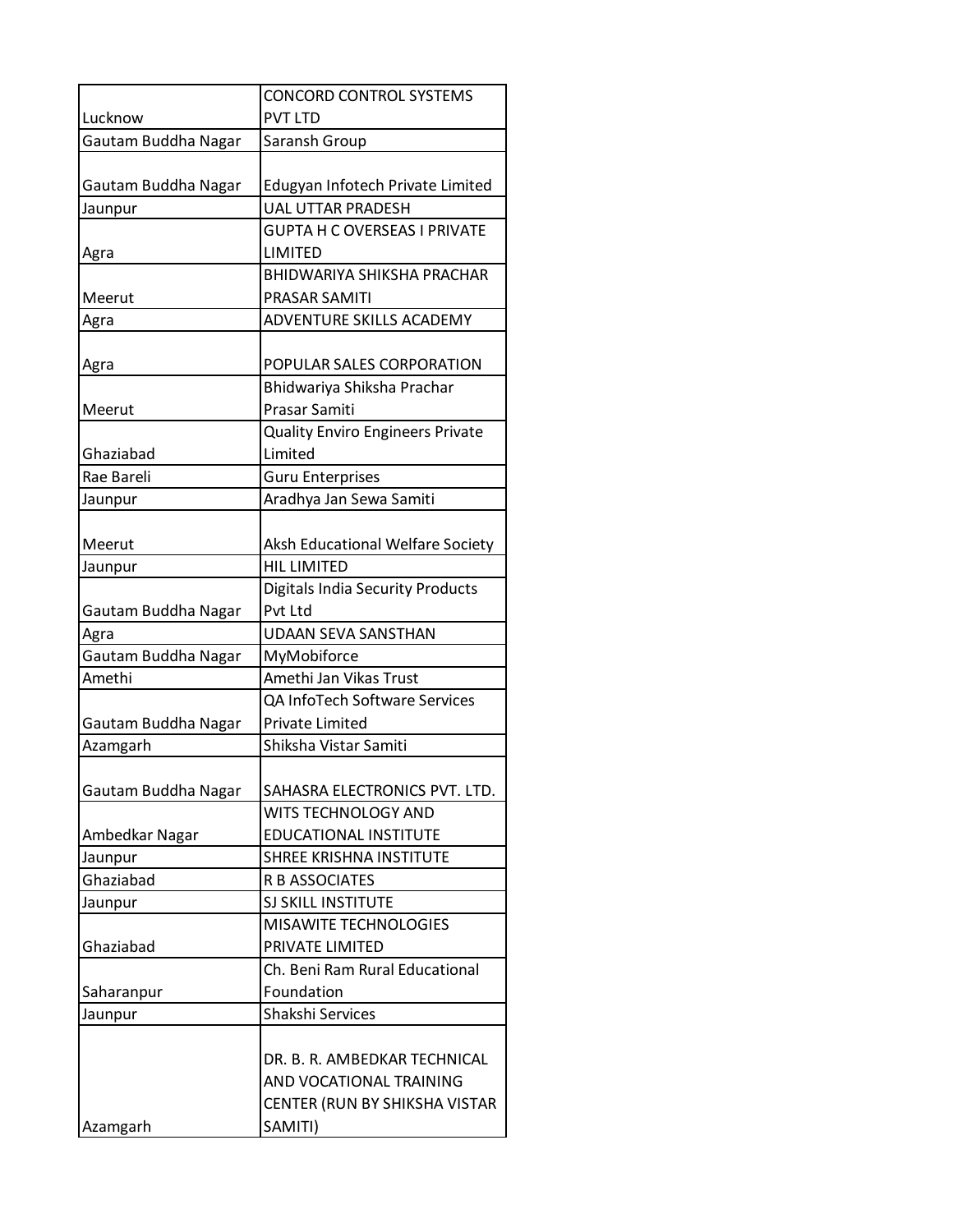| Gautam Buddha Nagar | NutriCure India Pvt Itd                 |
|---------------------|-----------------------------------------|
|                     | SAMRIDDHI AUTOMATIONS PVT               |
| Gautam Buddha Nagar | <b>LTD</b>                              |
|                     | <b>ASTREA IT SERVICES PRIVATE</b>       |
| Gautam Buddha Nagar | LIMITED                                 |
|                     | NAVODAYA WELFARE                        |
| Lucknow             | <b>FOUNDATIION</b>                      |
|                     | <b>INFOPOWER TECHNOLOGIES</b>           |
| Gautam Buddha Nagar | LIMITED                                 |
| Varanasi            | Ansh Institute                          |
|                     | <b>UltraTech Cement Limited North</b>   |
| Gautam Buddha Nagar | Zone                                    |
|                     | Prerna Staffing Solutions Private       |
| Gautam Buddha Nagar | Limited                                 |
| Agra                | <b>Rathore Educational Society</b>      |
|                     |                                         |
| Kannauj             | NEW TECH EDUCATIONAL SOCIETY            |
| Rampur              | LORD JESUS BELIEVERS TRUST              |
| Amethi              | Amethi Jan Vikas Trust                  |
|                     | <b>BIOSWIFT HEALTHCARE PRIVATE</b>      |
| Agra                | <b>LIMITED</b>                          |
| Ghaziabad           | Shamsons Polymers pvt. Ltd              |
|                     | <b>Gidil Business Solutions Private</b> |
| Lucknow             | Limited                                 |
|                     |                                         |
| Gautam Buddha Nagar | DIXON TECHNOLOGIES INDIA LTD            |
| Ghazipur            | Medha Welfare Society                   |
|                     | Lemon Tree Hotel Lucknow A Unit         |
|                     | of Grandcity Hospitality Private        |
| Lucknow             | Limited                                 |
| Ghaziabad           | Mahagun Sarovar Portico                 |
| Gorakhpur           | <b>ZIVA FOUNDATION</b>                  |
|                     | <b>SUNAINA SAMRIDDHI</b>                |
| Gorakhpur           |                                         |
|                     | <b>FOUNDATION</b>                       |
|                     | Demorgia Consulting Services Pvt        |
| Gautam Buddha Nagar | Ltd                                     |
| Gautam Buddha Nagar | Paragon Apparel Pvt Ltd                 |
|                     | AAJ ENTERPRISES PRIVATE                 |
| Gautam Buddha Nagar | LIMITED                                 |
| Agra                | AGRA CHAINS PVT LTD                     |
| Gautam Buddha Nagar | <b>Sterling Ornaments Pvt Ltd</b>       |
|                     |                                         |
|                     | SHRI RAM SURAT EDUCATIONAL              |
| Siddharth Nagar     | <b>WELFARE SOCIETY</b>                  |
|                     | United Logitech India Private           |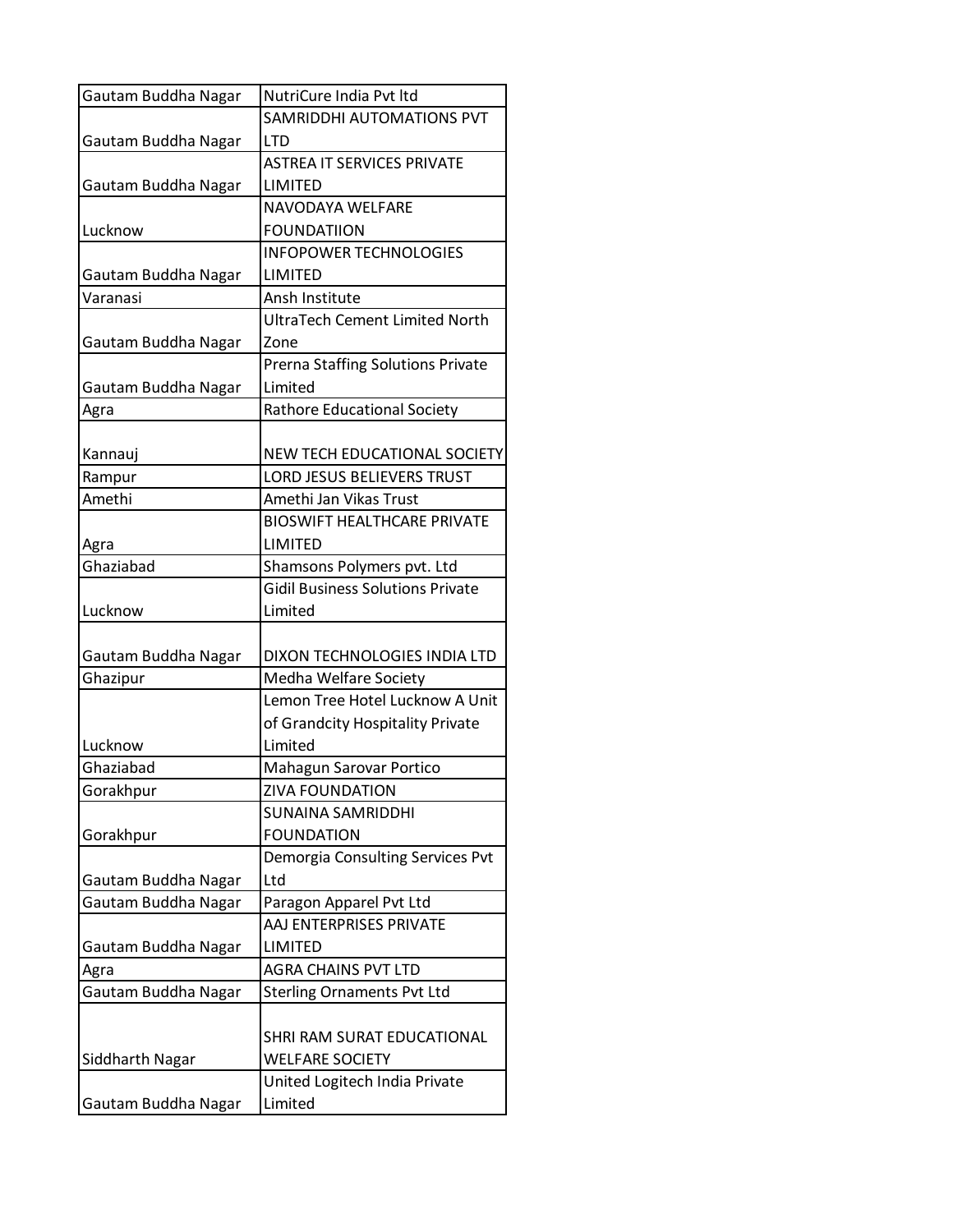| <b>Bareilly</b>     | SARVA SHIKSHA VIKAS SAMITI         |
|---------------------|------------------------------------|
|                     | AVK MANAGEMENT PRIVATE             |
| Gautam Buddha Nagar | <b>LIMITED</b>                     |
|                     | <b>MANABS SOURCING SOLUTIONS</b>   |
| Gautam Buddha Nagar | <b>PVT LTD</b>                     |
| Jaunpur             | <b>EDUCARE FOUNDATION</b>          |
| Gautam Buddha Nagar | Anlesh Kumar Dwivedi               |
|                     |                                    |
|                     | Cyber station & education center   |
|                     | Krishna Institute of skill         |
| <b>Bareilly</b>     | development                        |
| Gautam Buddha Nagar | omfa rubbers limited               |
|                     |                                    |
|                     | Lemon Tree Hotels East Delhi Mall  |
| Ghaziabad           | (Unit Of Canary Hotels Pvt Ltd)    |
| Gautam Buddha Nagar | Sandal Suites Private Limited      |
| Varanasi            | Swastik Group Of Institute         |
|                     |                                    |
| Lucknow             | mera gao micro grid power pvt ltd  |
| Gautam Buddha Nagar | <b>VINKO AUTO INDUSTIRES LTD</b>   |
|                     |                                    |
|                     | <b>HELPING HANDS EDUCATIONAL</b>   |
| <b>Budaun</b>       | <b>WELFARE SOCIETY</b>             |
| Allahabad           | <b>AUTO LUBES AND ENGINES</b>      |
| Gautam Buddha Nagar | Maruti techno rubber pvt Ltd       |
| Agra                | Ashoka Internationals              |
| <b>Kanpur Nagar</b> | <b>PANCHAL PRINTCO</b>             |
| Gautam Buddha Nagar | Minda Sai Limited                  |
|                     |                                    |
| Gautam Buddha Nagar | Globtier Infotech Private Limited  |
| Jhansi              | NATARAJSAI HOTELS LLP              |
|                     |                                    |
|                     | <b>IONOTRONICS TECHNOLOGIES</b>    |
| Gautam Buddha Nagar | PRIVATE LIMITED                    |
| Ghaziabad           | <b>Waft Education Social Trust</b> |
|                     | Shree Dev National Council Of      |
|                     | Skill Development and Vocational   |
| Allahabad           | <b>Studies</b>                     |
|                     | CNH INDUSTRIAL (INDIA) PRIVATE     |
| Gautam Buddha Nagar | LIMITED                            |
| Gautam Buddha Nagar | <b>Westway Electronics Limited</b> |
|                     |                                    |
| Meerut              | Aksh Educational Welfare Society   |
|                     |                                    |
| Gautam Buddha Nagar | EXL Service.com (India) Pvt. Ltd.  |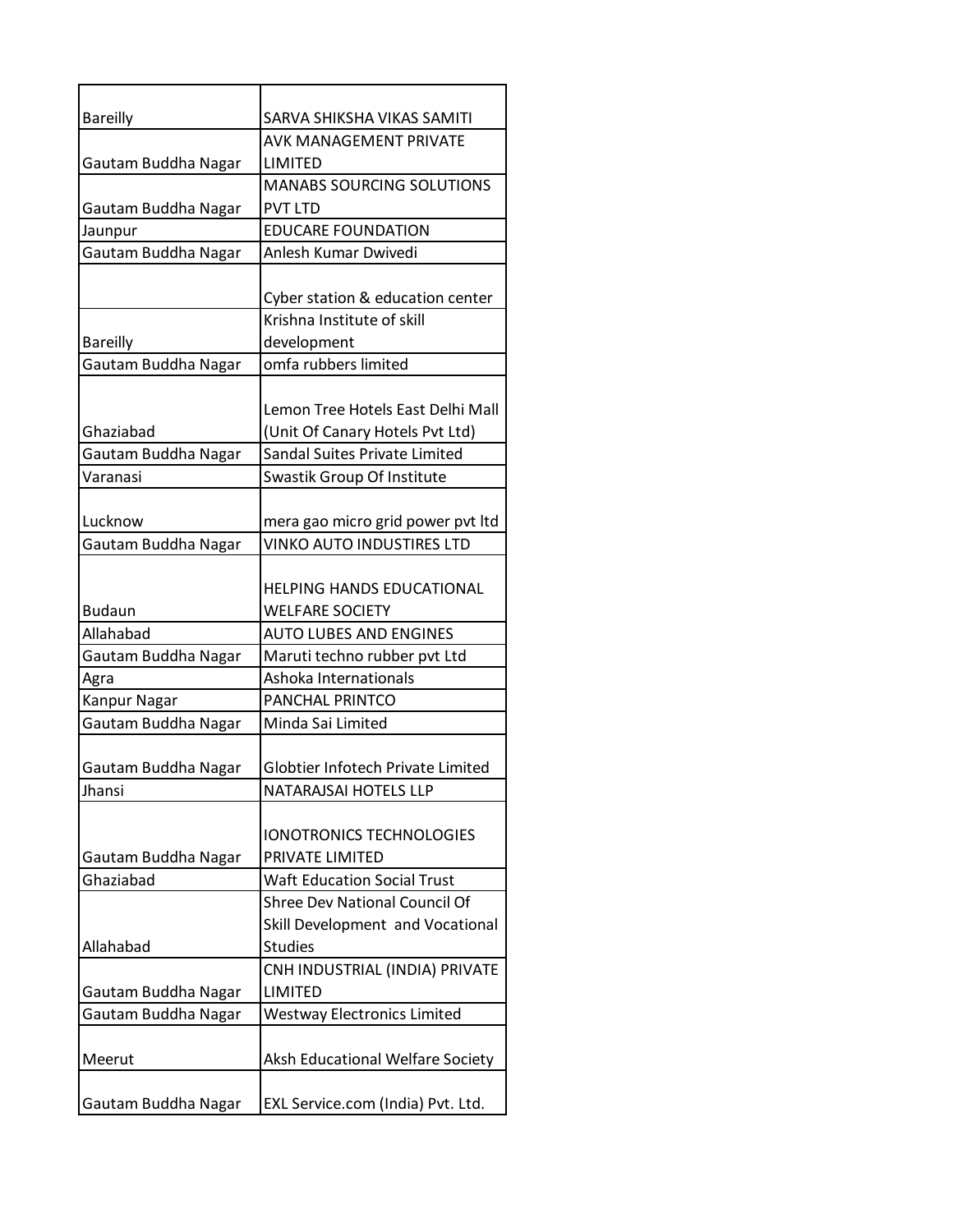| Meerut              | Tech Mech International Pvt Ltd    |
|---------------------|------------------------------------|
| Gautam Buddha Nagar | anjani technoplast Itd             |
| Agra                | <b>SURYA OMR PRIVATE LIMITED</b>   |
| Unnao               | <b>TORPEDO SHOES PVT LTD</b>       |
|                     |                                    |
| <b>Ballia</b>       | <b>ADITYA CONTRACTION GROUP</b>    |
|                     | <b>EPACK DURABLES SOLUTIONS</b>    |
| Gautam Buddha Nagar | PRIVATE LIMITED                    |
|                     | E DURABLES PREFAB PRIVATE          |
| Gautam Buddha Nagar | LIMITED                            |
|                     | <b>INVENTIVE SOFTWARE</b>          |
| Agra                | <b>SOLUTIONS PVT LTD</b>           |
| Faizabad            | <b>MB INDUSTRIES</b>               |
|                     |                                    |
| Ghaziabad           | Kashyaps HR and Payroll Solutions  |
| Jaunpur             | <b>AGHOR ENTERPRISES</b>           |
|                     |                                    |
| Ghaziabad           | SHREE GANESH HR SOLUTIONS          |
| Gautam Buddha Nagar | <b>DNA XPERTS PVT LTD</b>          |
|                     | Motherland Hospital A UNIT OF      |
|                     | SARLA MEDICAL CENTER PRIVATE       |
| Gautam Buddha Nagar | LIMITED                            |
| Gautam Buddha Nagar | <b>METALWARE CORPORATION</b>       |
| <b>Kanpur Nagar</b> | Chaperon Biotech Pvt Ltd           |
| Kanpur Nagar        | Chaperon Biotech Pvt Ltd           |
| Gorakhpur           | Rsdsaggd                           |
|                     | <b>ABILITIES INDIA PISTONS AND</b> |
| Ghaziabad           | <b>RINGS LIMITED</b>               |
|                     | Foretech Computer Systems Pvt      |
| Meerut              | Ltd                                |
|                     | E PACK POLYMERS PRIVATE            |
| Gautam Buddha Nagar | <b>LIMITED</b>                     |
|                     |                                    |
| Kanpur Nagar        | Saraswati Engineering Limited      |
|                     | <b>ILJIN ELECTRONICS INDIA</b>     |
| Gautam Buddha Nagar | PRIVATE LIMITED                    |
| Gautam Buddha Nagar | <b>Tech Mahindra Limited</b>       |
|                     | APPOMAX TECHNOLOGY PRIVATE         |
| Amroha              | LIMITED                            |
|                     | Indian Synthetic Rubber Private    |
| Gautam Buddha Nagar | Limited                            |
|                     | Aadisarvtra multiservices private  |
| Allahabad           | Limited                            |
| Gautam Buddha Nagar | <b>Alcozin Alloy Castings</b>      |
| Gautam Buddha Nagar | Rahul Die Cast Components          |
| Gautam Buddha Nagar | NASSCOM                            |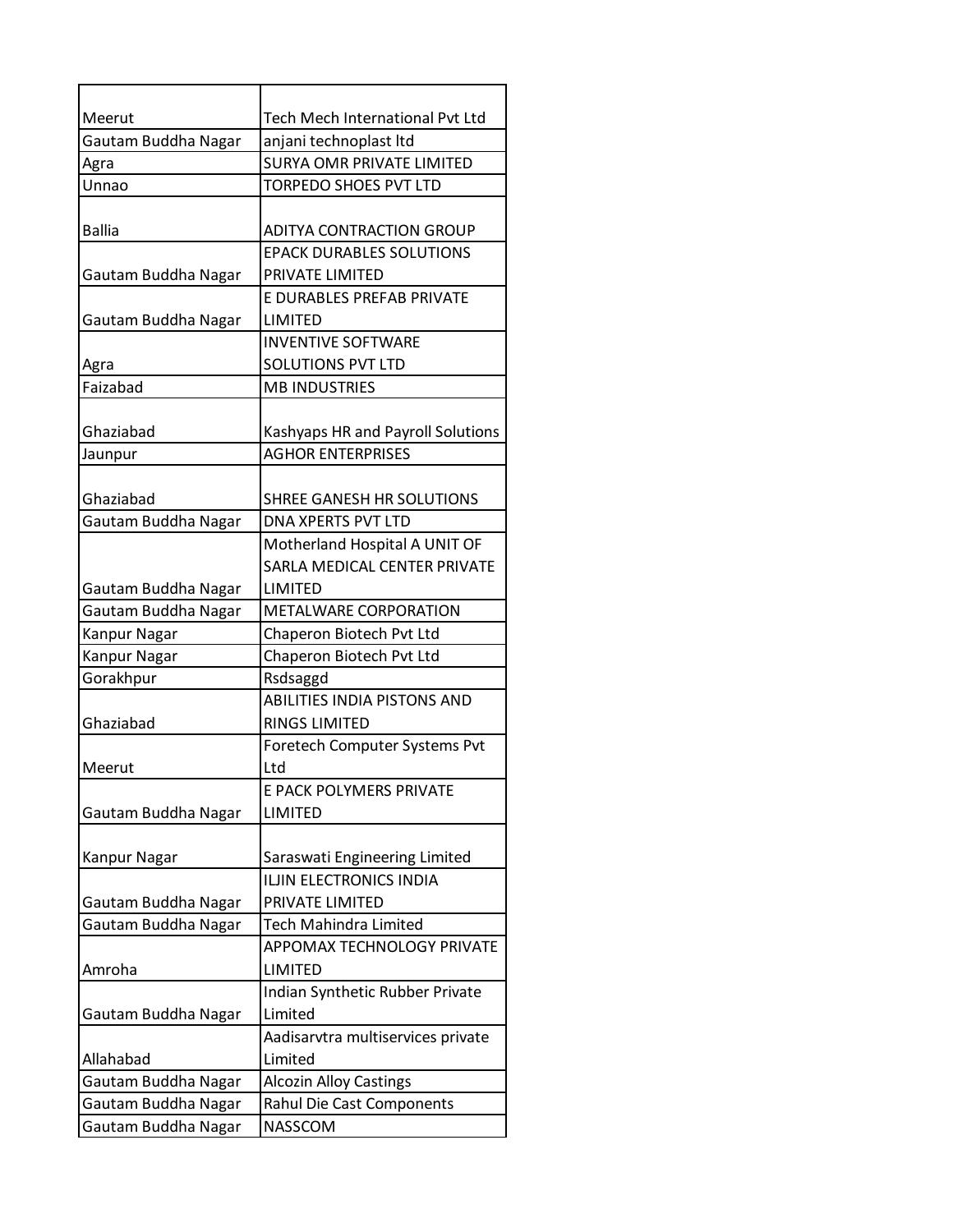| Ghaziabad                | Pine Labs                                 |
|--------------------------|-------------------------------------------|
|                          | <b>KOLVIN MANAGEMENT</b>                  |
|                          | <b>SOLUTIONS PRIVATE LIMITED</b>          |
| Gautam Buddha Nagar      | U80900DL2017PTC327505                     |
|                          |                                           |
| Gautam Buddha Nagar      | KRISHNA BEADS INDUSTRIES LLP              |
| Agra                     | Courtyard by Marriott Agra                |
|                          | Renaissance Lucknow Hotel (Unit           |
| Lucknow                  | of D R Hotels Pvt Ltd)                    |
| Lucknow                  | Fairfield by Marriott Lucknow             |
| Gautam Buddha Nagar      | <b>UKB ELECTRONICS PVT.LTD</b>            |
| Faizabad                 | A P PALACE                                |
| Gautam Buddha Nagar      | PPAP Automotive Limited                   |
|                          |                                           |
| Ghaziabad                | PPAP Tokai India Rubber Pvt. Ltd.         |
|                          |                                           |
| Gautam Buddha Nagar      | <b>B2B CLOTHINGS PRIVATE LIMITED</b>      |
|                          |                                           |
| Gautam Buddha Nagar      | Zee Media Corporation Limited             |
| Gautam Buddha Nagar      | <b>PRASH ENTERPRISES</b>                  |
|                          |                                           |
| Mau                      | ANIMATIC COMPUTER ACADEMY                 |
|                          | <b>SKR WORKFORCE PRIVATE</b>              |
| Ghaziabad                | LIMITED                                   |
|                          |                                           |
|                          | <b>GURUKUL PRIVATE INDUSTRIAL</b>         |
| Moradabad                | <b>TRAINING INSTITUTE</b>                 |
| Agra                     | Pt Ram Sahay I T I                        |
| <b>Ballia</b>            | R K S PRIVATE ITI                         |
| Gautam Buddha Nagar      | vone india services pvt ltd               |
|                          | Shree Sai National Pvt I.T.I Anpara       |
| Sonbhadra                | Sonebhadra                                |
| Sonbhadra                | Maa Durga National ITC                    |
| Gautam Buddha Nagar      | JP GLOBAL INC.                            |
|                          | Stalvask global corporation               |
|                          | private limited                           |
| Muzaffarnagar<br>Mathura |                                           |
|                          | Bhartiya pvt iti                          |
| Sambhal                  | Hardik Nidhi Limited                      |
|                          | CRYSTAL SAROVAR PREMIERE                  |
| Agra                     | AGRA                                      |
|                          | MAKINO AUTO INDUSTRIES PVT                |
| Gautam Buddha Nagar      | <b>LTD</b>                                |
|                          |                                           |
| Varanasi                 | MICROTEK EDUCATIONAL SOCIETY              |
|                          |                                           |
| Muzaffarnagar            | Triveni Engineering and Industries<br>Ltd |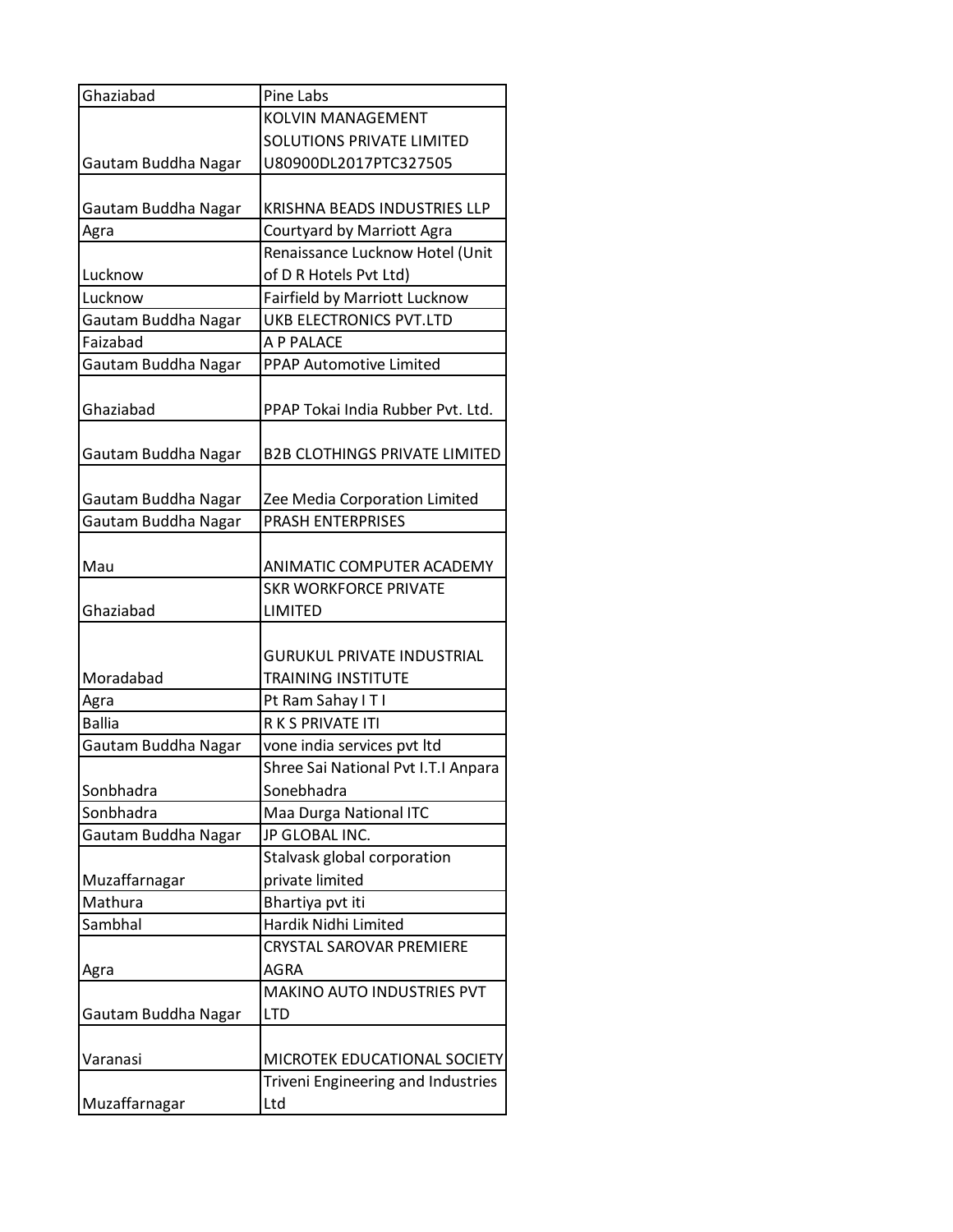| Gautam Buddha Nagar | cbs Technologies Private Limited   |
|---------------------|------------------------------------|
|                     | DCM SHRIRAM LTD SUGAR AND          |
| Hardoi              | <b>DISTILLERY UNIT</b>             |
| Varanasi            | <b>VIVA HAIR BEAUTY</b>            |
| <b>Ballia</b>       | SHRI BALAJI ENTERPRISES            |
|                     |                                    |
|                     | KAUSHILYA DEVI AUDDOUGIK           |
| Azamgarh            | PRASHIKSHAN SANSTHAN               |
| Lucknow             | <b>BCS Consulting Pvt Ltd</b>      |
|                     | New Alert Security & Intelligence  |
| Ghaziabad           | Services                           |
| Gautam Buddha Nagar | <b>BURDA DRUCK INDIA PVT LTD</b>   |
|                     |                                    |
|                     | <b>Reliance Industries Limited</b> |
| Barabanki           | Barabanki Manufacturing Division   |
|                     | Graziano Trasmissioni India Pvt.   |
|                     | Ltd. Plot No 14 Udyog Kendra       |
| Gautam Buddha Nagar | Ecotech-III                        |
| Gautam Buddha Nagar | vivo Mobile India Pvt. Ltd.        |
| Ghaziabad           | <b>SAGE METALS LIMITED</b>         |
|                     | Mother Dairy Fruit & Vegetable     |
| Etawah              | Pvt Ltd                            |
| Gautam Buddha Nagar | PFEDA SYNTHETICS PVT LTD           |
|                     | Indian Potash Limited Unit -       |
| Meerut              | Sakhoti Tanda (Meerut)             |
|                     |                                    |
|                     | MOTHERSOM\N AUTOMOTIVE             |
| Gautam Buddha Nagar | TECHNOLOGIES & ENGG.               |
|                     | <b>FRIGORIFICO ALLANA PRIVATE</b>  |
| Ghaziabad           | LIMITED                            |
|                     |                                    |
|                     | MINDA CORPORATION LTD D-6-         |
| Gautam Buddha Nagar | 11 SECTOR-59 NOIDA-201301          |
|                     | <b>TIMEX GROUP PRECISION</b>       |
|                     | <b>ENGINEERING LIMITED</b>         |
| Gautam Buddha Nagar |                                    |
|                     |                                    |
| Ghaziabad           | ADVANCE STEEL TUBES LIMITED        |
| Gautam Buddha Nagar | NIMBUS MOTORS PVT.LTD              |
| <b>Bulandshahr</b>  | M/s Creamy Foods Ltd               |
| Ghaziabad           | <b>DH LIMITED</b>                  |
|                     | TREND MANUFACTURING &              |
| Ghaziabad           | <b>TRADING INDUSTRIES</b>          |
| Meerut              | SANGAL PAPERS LTD.                 |
| Kanpur Nagar        | <b>BHOOMI CONTROLS</b>             |
| Gautam Buddha Nagar | ANMOL INDUSTRIES LIMITED           |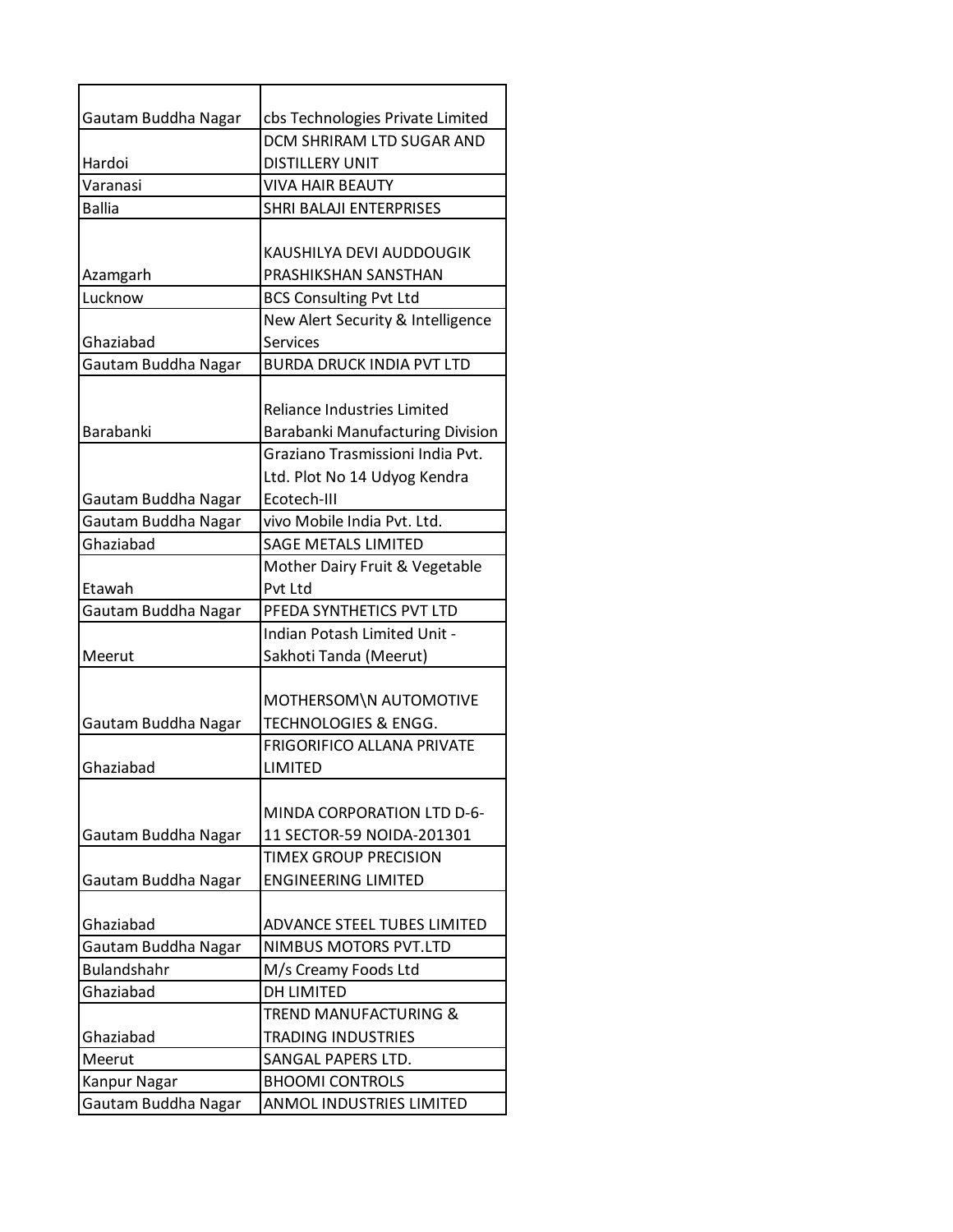|                     | <b>CREATIVE OFFSET PRINTERS PVT</b> |
|---------------------|-------------------------------------|
| Gautam Buddha Nagar | <b>LTD</b>                          |
| Gautam Buddha Nagar | <b>QUALITY NEEDLES PVT LTD</b>      |
|                     | MCM TELECOM EQUIPMENT PVT           |
| Gautam Buddha Nagar | <b>LTD</b>                          |
| Amethi              | RIMJHIM ENTERPRISES                 |
|                     | M/S GOPAL JEE NAMKEEN               |
| Varanasi            | <b>BHANDAR</b>                      |
| Ghaziabad           | <b>TEFLOXX PRODUCTS</b>             |
|                     | <b>Highflow Industries Private</b>  |
| Faizabad            | Limited                             |
|                     | <b>SAVENCIA FROMAGE &amp; DAIRY</b> |
| Gautam Buddha Nagar | <b>INDIA PVT LTD</b>                |
| Sant Kabeer Nagar   | V MART RETAIL LTD                   |
|                     | PRANVEER SINGH INSTITUTE OF         |
| Kanpur Nagar        | TECHNOLOGY KANPUR                   |
| Gautam Buddha Nagar | TRYSHOERA INDIA PVT. LTD.           |
| Gautam Buddha Nagar | MEZZO CLOTHINGS PVT. LTD.           |
| Kanpur Nagar        | PRADEEP ELECTRICALS                 |
| <b>Bahraich</b>     | RAM NIWAS VERMA                     |
|                     | DYNAMIC POWER PROJECTS PVT.         |
| Gautam Buddha Nagar | LTD.                                |
|                     | MAHALXMI AUTO WORLD PVT             |
| Moradabad           | <b>LTD</b>                          |
| Varanasi            | <b>B D FOODS P LTD</b>              |
|                     | Genpact India Private Limited       |
| Gautam Buddha Nagar | Noida Cap                           |
| Varanasi            | <b>GULF ASHLEY MOTOR LTD</b>        |
| Lucknow             | ROYAL MOTOR WORKS                   |
|                     | SHRI BALAJI ELECTRONIC SERVICE      |
| Faizabad            | <b>POINT</b>                        |
|                     | SHRI BALAJI ELECTRONIC SERVICE      |
| Faizabad            | <b>POINT</b>                        |
| Hathras             | SRI GIRRAJ FOOD PRODUCTS            |
|                     | RENAULT MEERUT T.R.                 |
| Meerut              | AUTOWHEELS PVT. LTD.                |
| Gautam Buddha Nagar | APT ELECTRONICS PVT LTD             |
|                     | DAYA SUGAR GAGALHERI                |
| Saharanpur          | SAHARANPUR                          |
| Bulandshahr         | DADU PIPES (P) LTD.                 |
| Kanpur Nagar        | <b>S.S.AUTOMOBILES</b>              |
| <b>Banda</b>        | TRG ENTERPRISES                     |
| Ghaziabad           | CONFETTI INDIA PVT.LTD.             |
| Ghaziabad           | CALSYS INDIA PVT.LTD.               |
|                     |                                     |
|                     | <b>B.R. POUCH PACKING MACHINES</b>  |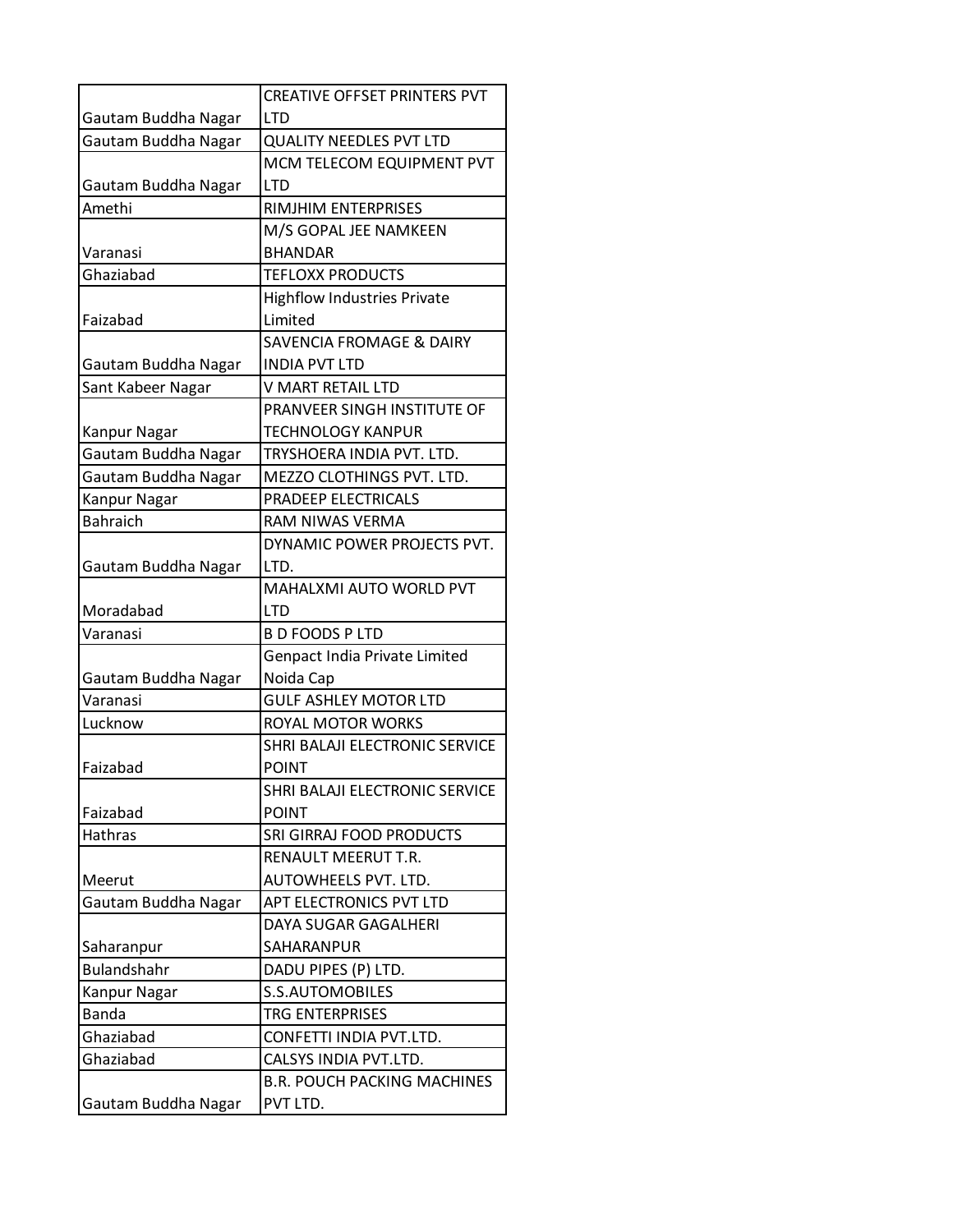|                     | PRAGATI TRACTORS AND             |
|---------------------|----------------------------------|
| Saharanpur          | <b>ENGINEERS</b>                 |
|                     | RMV MACHINE AND TOOLS            |
| Kanpur Nagar        | <b>INDUSTRY LLP</b>              |
| Gautam Buddha Nagar | STOLL INDIA PVT LTD.             |
| Lucknow             | <b>RUDRA GROUP</b>               |
|                     | RAMAA SHYAMA PAPERS              |
| <b>Bareilly</b>     | PRIVATE LIMITED                  |
|                     | <b>MAA VAISHNO ENGINEERING</b>   |
| Jalaun              | <b>WORKS</b>                     |
|                     | Graziano Trasmissioni India      |
|                     | Private Limited. Plot No. 14     |
| Gautam Buddha Nagar | Udyog Kendra Ecotech -III        |
|                     | <b>QUALITY ENVIRO ENGINEERS</b>  |
| Ghaziabad           | PRIVATE LIMITED                  |
|                     | PUNJAB MOTOR WORKS L.C.V.        |
| Meerut              | DIV.                             |
| Meerut              | S. K. ENTERPRISES                |
| Meerut              | <b>SHUDH CONTAINERS</b>          |
|                     | J PAN TUBULAR COMPONENTS         |
| Gautam Buddha Nagar | PVT. LTD.                        |
| Agra                | <b>NEELSON OVERSEAS</b>          |
| <b>Baghpat</b>      | <b>MAJESTIC AGRO PRODUCTS</b>    |
| Unnao               | <b>SUPERHOUSE LIMITED</b>        |
| <b>Baghpat</b>      | M/SRajeshwar                     |
| Baghpat             | M/S sushil kumar                 |
| Baghpat             | M/S JITENDRA PAL                 |
|                     |                                  |
| Gautam Buddha Nagar | FlaktGroup India Private Limited |
| Ghaziabad           | AMBICA STEELS LIMITED            |
| Azamgarh            | <b>SPY ENTERPRISES</b>           |
| Allahabad           | RAJENDRA TOYOTA                  |
| Bulandshahr         | VISHAL PIPES LIMITED UNIT 3      |
|                     |                                  |
| Gautam Buddha Nagar | R K T SOLUTION PRIVATE LIMITED   |
|                     | <b>AGR AUTOMOBILES PRIVATE</b>   |
| Varanasi            | <b>LIMITED</b>                   |
|                     |                                  |
| Agra                | Gupta H.C. Overseas (I) Pvt. Ltd |
|                     | M/S MAHENDRA SINNGH CLOTH        |
| Farrukhabad         | <b>STORE</b>                     |
| <b>Baghpat</b>      | Malhotra Plastic                 |
|                     | DONGKUK STEEL INDIA PRIVATE      |
| Gautam Buddha Nagar | LIMITED                          |
| Hathras             | Kashisha Dairy Farm House        |
|                     | SHINRYO SUVIDHA ENGINEERS        |
| Gautam Buddha Nagar | INDIA PVT LTD.                   |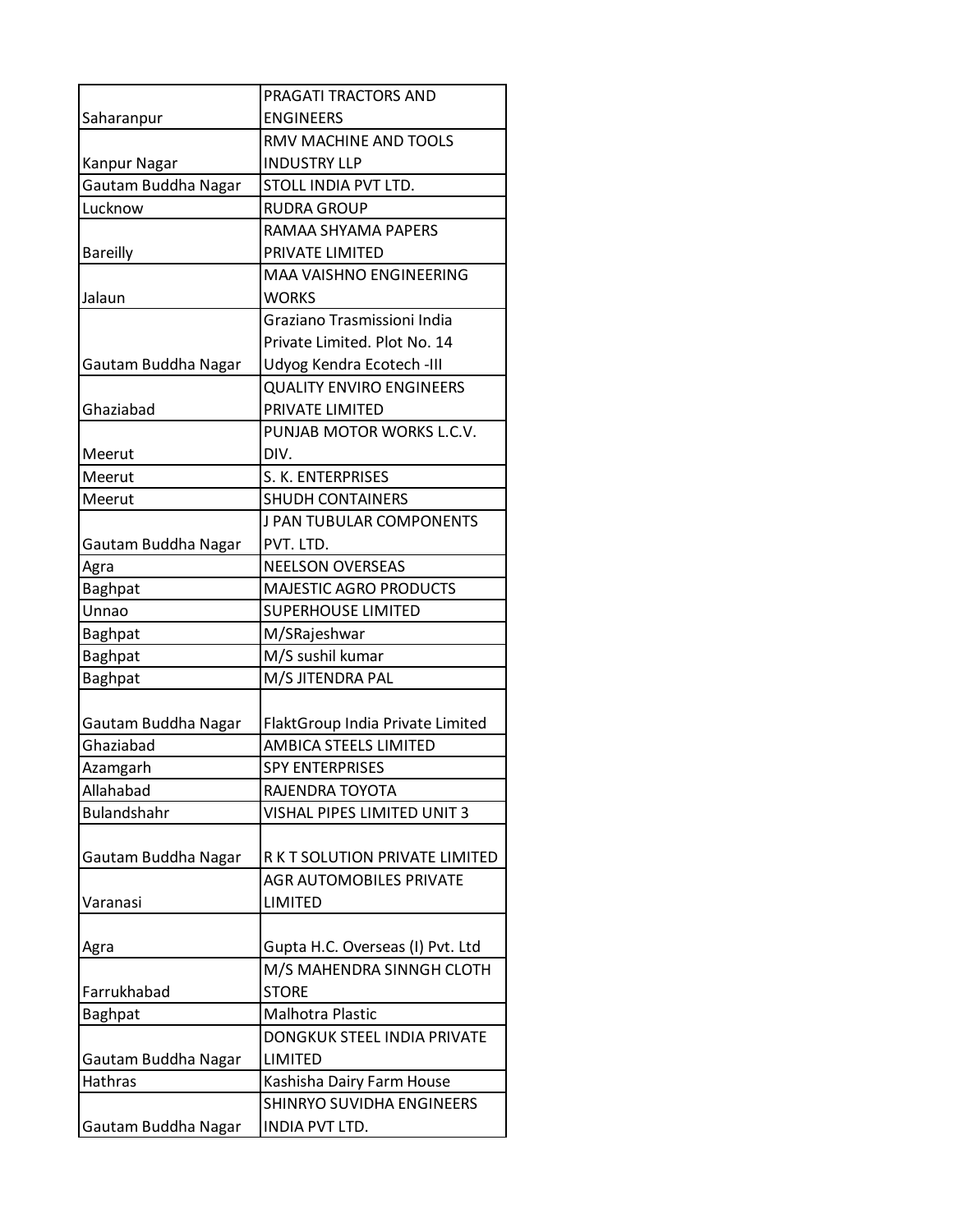| <b>Baghpat</b>      | Multi metal engineers                                  |
|---------------------|--------------------------------------------------------|
| <b>Baghpat</b>      | M/S GOKAL RANG COMPANY                                 |
|                     | RASPAY INFO SOLUTION PRIVATE                           |
| Kushi Nagar         | LIMITED                                                |
| Kushi Nagar         | RASPAY INFO SOLUTION PVT. LTD.                         |
| Faizabad            | AMBROSLAL BEAUTY PARLOUR                               |
| <b>Kanpur Nagar</b> | M/S CALICO IMPEX                                       |
| Meerut              | <b>BRAHAMA ENGG. WORKS</b>                             |
| Gautam Buddha Nagar | M/s AFFLATUS GRAVURES PVT.<br>LTD.                     |
| Meerut              | <b>JAYCO FINE PRINTERS</b>                             |
|                     | SUNWODA ELECTRONIC INDIA                               |
| Gautam Buddha Nagar | <b>PVT LTD</b>                                         |
| Kanpur Nagar        | Up pumps pvt ltd                                       |
| Aligarh             | Radish Technologies                                    |
| Aligarh             | Ray International                                      |
| <b>Kanpur Nagar</b> | Up pumps pvt ltd                                       |
| Meerut              | SUPERALLIED                                            |
| Aligarh             | Perfect products                                       |
|                     | <b>BARCO ELECTRONIC SYSTEMS</b>                        |
| Gautam Buddha Nagar | <b>PVT LTD</b>                                         |
| Aligarh             | Sagar buckles pvt.Ltd                                  |
| Aligarh             | <b>UMA EXPORTS</b>                                     |
| Gautam Buddha Nagar | HOLITECH INDIA PRIVATE LIMITED                         |
| Aligarh             | Spider Metal Products Pvt. Ltd.                        |
| Aligarh             | RM metal works                                         |
| Gautam Buddha Nagar | HOLITECH INDIA PRIVATE LIMITED                         |
| Gautam Buddha Nagar | HOLITECH INDIA PRIVATE LIMITED                         |
|                     | <b>Sundak Solar Solutions Private</b>                  |
| Gautam Buddha Nagar | Limited                                                |
| Varanasi            | <b>BBL BEADS LIMITED</b>                               |
| Shamli              | <b>SUPREME FOUNDATION</b>                              |
| Aligarh             | Godani Infratech pvt.ltd<br>TIRUBALA INTERNATIONAL PVT |
|                     | <b>LTD</b>                                             |
| Kanpur Nagar        | <b>C&amp;S ELECTRIC LTD</b>                            |
| Gautam Buddha Nagar |                                                        |
| Ghaziabad           | UNICHEM LABORATORIES LTD.                              |
| Agra                | <b>STEELCO INDUSTRIES</b>                              |
| Kanpur Nagar        | PRECITEX EQUIPMENTS (P) LTD                            |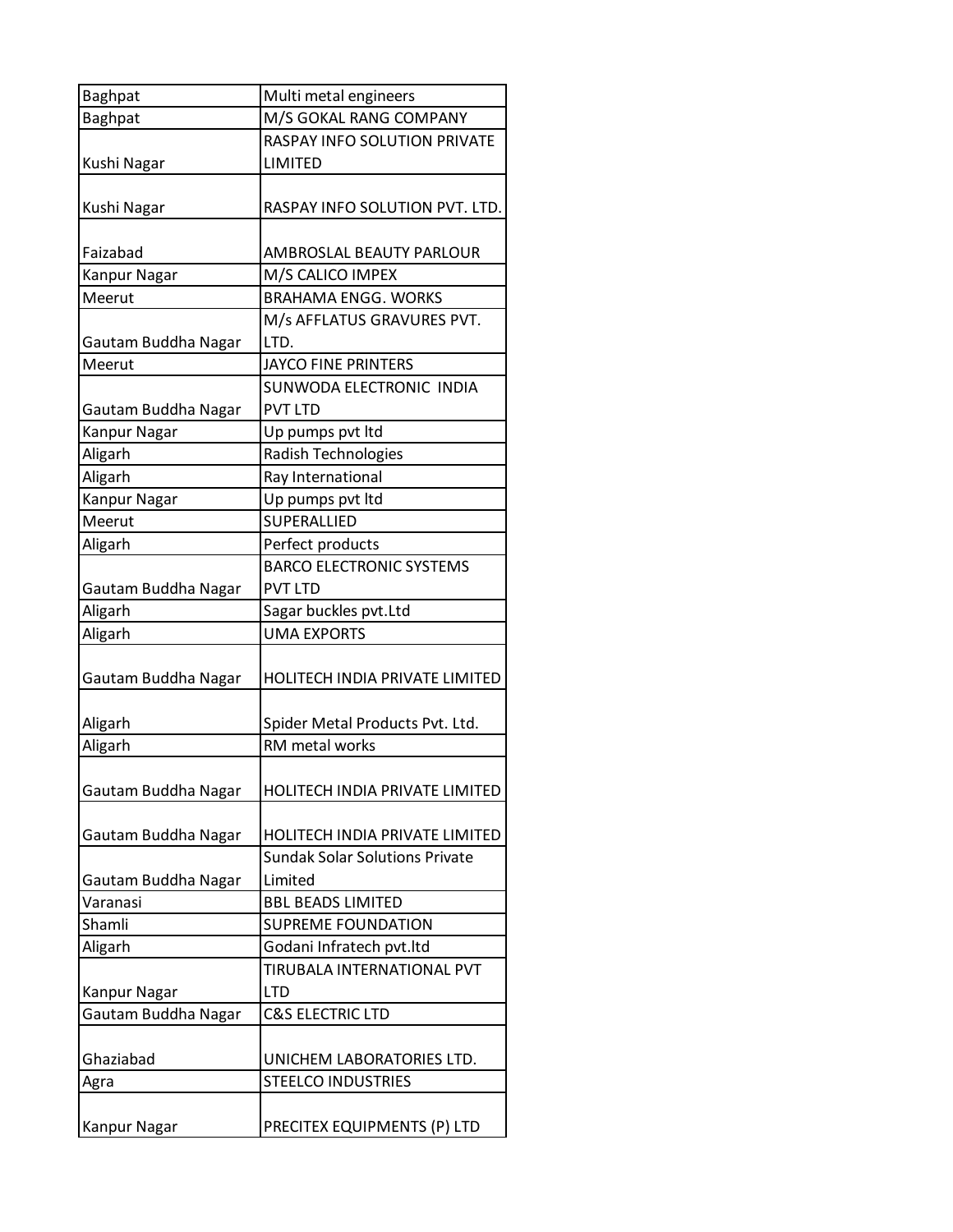| Kanpur Nagar        | PRECISION PARTS                      |
|---------------------|--------------------------------------|
| <b>Banda</b>        | Divyansi furniture mart              |
| Aligarh             | FEEDPRO AGRO PVT LTD                 |
| Aligarh             | <b>Shiv Motors</b>                   |
| Aligarh             | Mona & Company                       |
| Aligarh             | <b>Ardent Fitting</b>                |
| Aligarh             | Mascot speed india pvt. Ltd.         |
|                     | UIL ELECTRONICS INDIA PRIVATE        |
| Gautam Buddha Nagar | <b>LTD</b>                           |
|                     |                                      |
| Rampur              | M/S KIM INDUSTRIAL SERVICES          |
|                     | RSB TRANSMISSIONS INDIA              |
| Lucknow             | LIMITED                              |
|                     |                                      |
| Lucknow             | <b>EOSSUN TECH PRIVATE LIMITED</b>   |
|                     | Pindaran metal & alloys Pvt. LTD.    |
|                     | Factory E-26 UPSIDC malwan           |
| Fatehpur            | fatehpur                             |
| Gautam Buddha Nagar | C&S Electric Limited.                |
|                     | <b>UPPER GANGES SUGAR &amp; IND.</b> |
| Bijnor              | LTD.                                 |
| Lucknow             | <b>Tata Motors Limited</b>           |
|                     | <b>Dwarikesh Sugar Industries</b>    |
| Bijnor              | <b>Limited Dwarikesh Puram</b>       |
|                     | M/s Crowne Plaza Greater             |
|                     | Noida(A unit of Aakriti Hotels Pvt   |
| Gautam Buddha Nagar | Ltd)                                 |
| Faizabad            | Yash Pakka Ltd                       |
|                     |                                      |
| Sonbhadra           | LANCO ANPARA POWER LIMITED           |
| Gautam Buddha Nagar | India Yamaha motor Pvt Ltd           |
|                     |                                      |
| Gautam Buddha Nagar | MINDA CORPORATION LIMITED            |
| Meerut              | Win Medicare Pvt. Ltd.               |
|                     | <b>BRINDAVAN BOTTLERS PVT</b>        |
| Barabanki           | LIMITED                              |
| Hardoi              | <b>DSCL Sugar Hariawan</b>           |
| Kanpur Nagar        | INJECTOPLAST PVT. LTD.               |
|                     |                                      |
|                     | <b>HOIN MAL SONS ENTERPRISES</b>     |
| Rae Bareli          | PRIVATE LIMITED                      |
|                     |                                      |
| Kanpur Nagar        | Bangar Business Ventures Pvt. Ltd    |
|                     |                                      |
| Gautam Buddha Nagar | SALORA INTERNATIONAL LIMITED         |
|                     | SUVIDHA ENGINEERS INDIA              |
| Gautam Buddha Nagar | PVT.LTD.                             |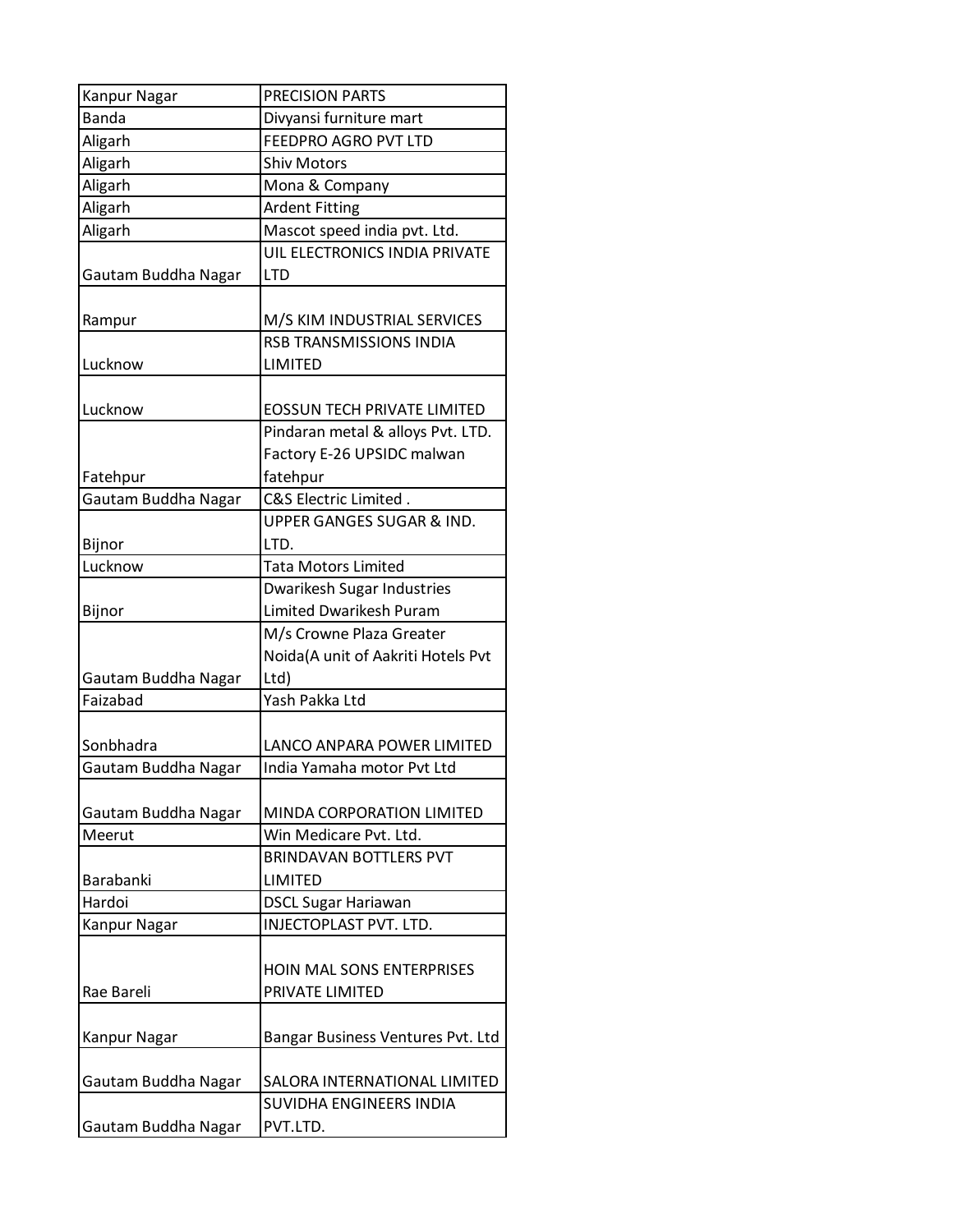| Gautam Buddha Nagar | K L RATHI STEELS LTD.                                 |
|---------------------|-------------------------------------------------------|
| Gautam Buddha Nagar | RITZ FASHION PVT. LTD.                                |
| Lucknow             | Microlit                                              |
| Lucknow             | Unity Pvt. I.T.I.                                     |
| Agra                | YNT INDUSTRIES PRIVATE LIMITED                        |
| Gautam Buddha Nagar | AMBA INFRAWELL PVT LTD                                |
| Mahoba              | <b>MAA VAISHNO METALS</b>                             |
|                     | M/S UNIVERSAL YARNS AND TEX                           |
| Kanpur Nagar        | PRIVATE LIMITED                                       |
| Unnao               | hiltex industrial fabrics private Itd                 |
| Lucknow             | <b>MS INN SOLUTIONS</b>                               |
| Varanasi            | abc test                                              |
| Lucknow             | PINNACLE HOTEL                                        |
| Unnao               | Sakshi tele tools                                     |
| Meerut              | <b>SAMRIDH ENTERPRISES</b>                            |
|                     | <b>BALAR MARKETING PRIVATE</b>                        |
| Ghaziabad           | LIMITED                                               |
| Ghaziabad           | TATA STEEL BSL LIMITED                                |
| Jalaun              | Shanti Sheet Grah Private Limited                     |
| Gautam Buddha Nagar | Proviar Solutions Private Limited                     |
| Kanpur Nagar        | NATH INDUSTRIAL CORPORATION                           |
|                     | Technowix Infra Development<br><b>Private Limited</b> |
| Agra                |                                                       |
|                     | <b>SPARSH ENGINEERING</b>                             |
| Lucknow             | CORPORATION                                           |
| Bulandshahr         | SARVOCH INDIA CORPORATION                             |
| Bulandshahr         | SARVOCH INDIA CORPORATIOM                             |
| Ghaziabad           | OMME ELECTROMECH PVT. LTD.                            |
| Kanpur Nagar        | Nandini Medicare                                      |
|                     |                                                       |
| Shahjahanpur        | <b>SUKHBIR AGRO ENERGY LIMITED</b>                    |
|                     | <b>GAUTAM BUDDH HEALTHCARE</b>                        |
| Gautam Buddha Nagar | <b>FOUNDATION</b>                                     |
| Agra                | <b>TAYAL POWER TEL</b>                                |
| Kanpur Nagar        | <b>DTC Appliences</b>                                 |
|                     | <b>LUTIAN EQUIPMENTS &amp; FORGE</b>                  |
| Gautam Buddha Nagar | PVT. LTD.                                             |
| Gautam Buddha Nagar | Suprajit Engineering Limited                          |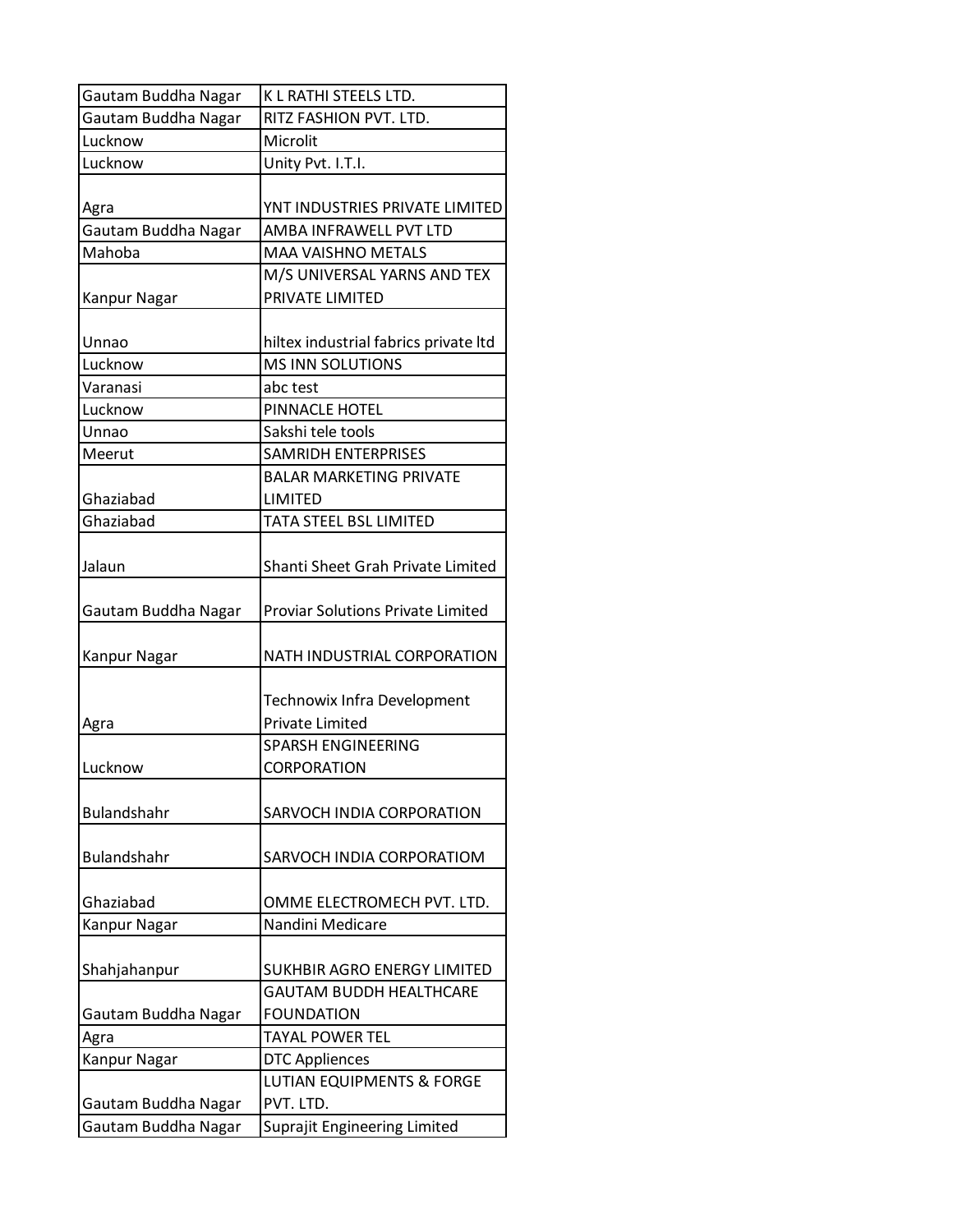|                     | M/S BLUE WORLD CORPORATION              |
|---------------------|-----------------------------------------|
| Kanpur Nagar        | PRIVATE LIMITED                         |
| Lucknow             | ROYAL MOTOR WORKS                       |
| Jhansi              | <b>SMILE</b>                            |
|                     | Mayo Medical Centre Pvt. Ltd.           |
| Lucknow             | Lucknow                                 |
|                     | Ultatech Cement Ltd(Dadri               |
| Gautam Buddha Nagar | Cement Works)                           |
| Varanasi            | <b>BANARAS TRACTOR HOUSE</b>            |
| Varanasi            | KUMAR AUDYOGIK VIKAS PVT LTD            |
| Gautam Buddha Nagar | INDIA STEEL SUMMIT PVT. LTD.            |
| Meerut              | KHALSA EXPORTS PVT. LTD.                |
| Meerut              | <b>KHALSA GYMNASTIC WORKS</b>           |
| Farrukhabad         | <b>BANGALORE DIESELS AUTOCARE</b>       |
| Chandauli           | KALLIDEO POLYTEX PVT. LTD.              |
| Gautam Buddha Nagar | <b>Uflex Limited</b>                    |
|                     | RAJENDRA AUTOZONE PRIVATE               |
| Etawah              | LIMITED (ETAWAH)                        |
| Maharajganj         | ADITYA FLOUR MILLS PVT LTD              |
|                     | <b>GLOBETCH CREATIONS PRIVATE</b>       |
| Maharajganj         | LIMITED                                 |
|                     |                                         |
| Sitapur             | SINGHANIA MILK PRODUCT P.LTD.           |
| Faizabad            | <b>BALAJI ENTERPRISES</b>               |
|                     | SMC CORPORATION (INDIA) PVT.            |
| Gautam Buddha Nagar | LTD.                                    |
|                     | M/S KAMLA TIMBER SEASONING              |
| Sant Kabeer Nagar   | <b>PLANT</b>                            |
|                     | DONGYANG ELECTRIC AND                   |
| Gautam Buddha Nagar | POWER INDIA PVT. LTD.                   |
|                     |                                         |
|                     | DONGYANG ELECTRIC AND                   |
| Gautam Buddha Nagar | POWER INDIA PRIVATE LIMITED             |
|                     |                                         |
| Etah                | Kamlesh Autowheels Pvt. Ltd. Etah       |
|                     |                                         |
| Agra                | AGRA MACHINE TOOLS PVT. LTD.            |
|                     | L R P MOTORS PRIVATE LIMITED            |
| Etawah              | <b>ETAWAH</b>                           |
|                     |                                         |
|                     |                                         |
|                     | <b>BOYD PRECISION ENGINEERING &amp;</b> |
| Gautam Buddha Nagar | MANUFACTURING INDIA PVT LTD             |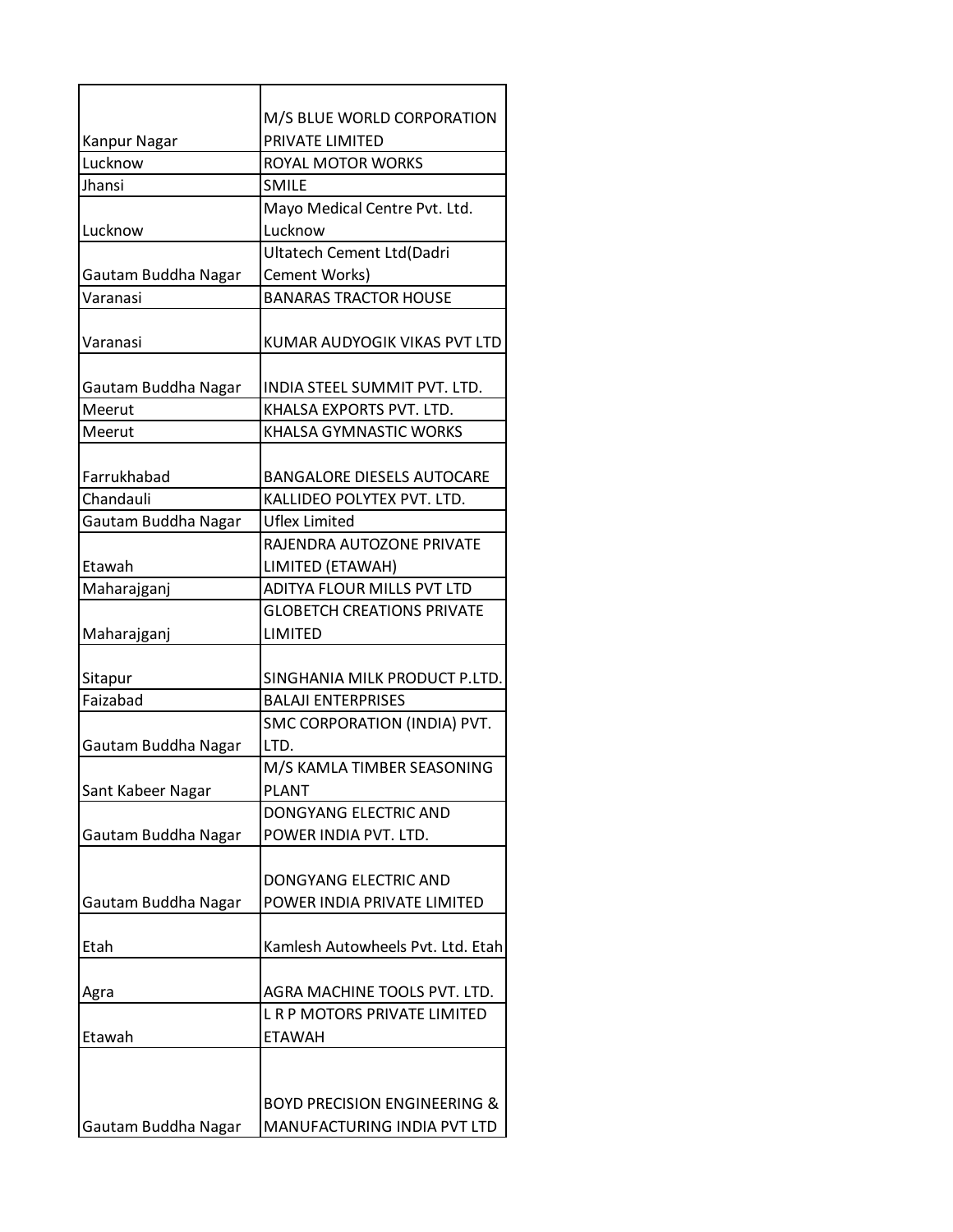| Gautam Buddha Nagar | Soothe Healthcare Pvt. Limited              |
|---------------------|---------------------------------------------|
| Basti               | SMARTWHEELS PVT. ; TD.                      |
| Etah                | <b>K S ROYALS</b>                           |
| Kanpur Nagar        | M/S CALICO TRENDS                           |
|                     |                                             |
| Kanpur Nagar        | M/S TORPEDO SHOES PVT LTD                   |
|                     | <b>HANKHUL PACKWELL PRIVATE</b>             |
| Jhansi              | LIMITED                                     |
|                     |                                             |
| Gautam Buddha Nagar | DS Confectionery Product Limited            |
|                     | <b>SENATECH INDIA PRIVATE</b>               |
| Gautam Buddha Nagar | LIMITED                                     |
| Gorakhpur           | ARBIT AUTOMOBILES PVT LTD                   |
| Gautam Buddha Nagar | TERRESTRIAL FOODS PVT LTD                   |
|                     |                                             |
| Gautam Buddha Nagar | BRIGHT ENTERPRISES PVT. LTD.                |
|                     |                                             |
| Pilibhit            | Laxmi Electro Applinces P LTD               |
|                     | MORIROKU TECHNOLOGY INDIA                   |
| Gautam Buddha Nagar | PVT. LTD<br>SKI CARBON BLACK INDIA Pvt.Ltd. |
|                     |                                             |
| Sonbhadra           | (unit HI-TECH CARBON<br>RENUKOOT)           |
|                     | TRELLEBORG AUTOMOTIVE INDIA                 |
| Gautam Buddha Nagar | PVT.LTD                                     |
| Gautam Buddha Nagar | <b>GLOBAL AUTOTECH LTD</b>                  |
|                     | Triveni Engineering & Industries            |
| Kushi Nagar         | Limited                                     |
|                     | VICTOR COMPONENT SYSTEMS                    |
| Gautam Buddha Nagar | <b>PVT LTD</b>                              |
|                     |                                             |
| Gautam Buddha Nagar | LAVA INTERNATIONAL LIMITED                  |
|                     | WHEELS INDIA LIMITED RAMPUR                 |
| Rampur              | <b>DIVISION</b>                             |
|                     |                                             |
| Sonbhadra           | HINDALCO INDUSTRIES LIMITED                 |
|                     |                                             |
| Saharanpur          | Star Paper Mills Ltd. Saharanpur            |
|                     | <b>GURUKUL COMPUTER</b>                     |
| Bijnor              | <b>EDUCATION</b>                            |
|                     | HINDUSTAN COCA-COLA                         |
| Hapur               | BEVERAGES PVT LTD.                          |
| Hardoi              | <b>DSCL Sugar - Rupapur</b>                 |
|                     | SHRI SHRI NIWASJI OIL REFINERS              |
| Rae Bareli          | PRIVATE LIMITED                             |
| Kanpur Dehat        | <b>FRONTIER SPRINGS LIMITED</b>             |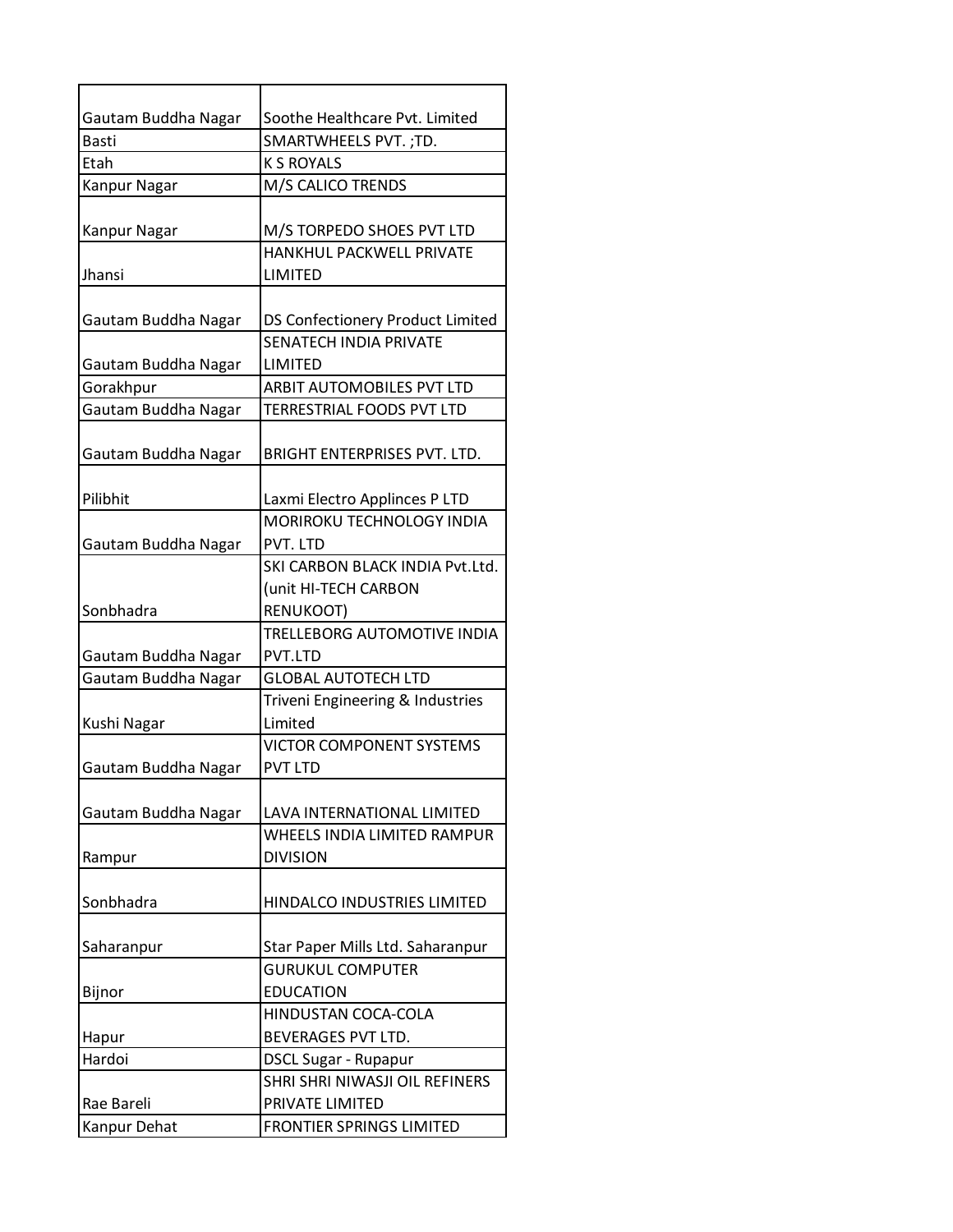| Gautam Buddha Nagar | <b>KRBL Limited</b>                                         |
|---------------------|-------------------------------------------------------------|
| Kanpur Nagar        | THREADS (INDIA) LIMITED                                     |
| Kanpur Nagar        | AFPL GLOBAL PRIVATE LIMITED                                 |
| Amroha              | <b>Umang Dairies Limited</b>                                |
|                     | DIGICALL TELESERVICES PRIVATE                               |
| Gautam Buddha Nagar | <b>LIMITED</b>                                              |
| Gautam Buddha Nagar | <b>CURIO CRAFTS</b>                                         |
|                     | <b>AUREL CONTROLS PRIVATE</b>                               |
| Ghaziabad           | LIMITED                                                     |
|                     | <b>THERMOFAB ENGINEERS</b>                                  |
| Saharanpur          | SAHARANPUR                                                  |
| Saharanpur          | <b>MANSI ENTERPRISES</b>                                    |
| Lucknow             | <b>KALINDI MOTORS</b>                                       |
|                     | <b>ARTEVA CONSULTING PRIVATE</b>                            |
| Ghaziabad           | LIMITED                                                     |
| Gautam Buddha Nagar | <b>Precitech Engineers</b>                                  |
| Mathura             | ATV PROJECT INDIA PVT LTD                                   |
| Kasganj             | <b>MANKOO AGRO INDUSTRIES</b>                               |
| Gautam Buddha Nagar | ELENTEC INDIA PVT. LTD                                      |
| Kanpur Nagar        | Saraswati Engineering Limited<br>SHEKHAWATI ELECTRONICS PVT |
| Ghaziabad           | <b>LTD</b>                                                  |
| Gautam Buddha Nagar | <b>MICRO ELECTRONICS</b>                                    |
|                     | USHA TECHNICAL INSITUTE AND<br>SERVICE CENTER BHATHAT BAZAR |
| Gorakhpur           | <b>GORAKHPUR</b>                                            |
| Gautam Buddha Nagar | TRDENT STRUCTURES PVT LTD                                   |
| Kheri               | bajaj gola                                                  |
|                     | S. P. METALTECH INDIA PRIVATE                               |
| Gautam Buddha Nagar | LIMITED                                                     |
| Lucknow             | <b>JNR Telecom</b>                                          |
| Meerut              | <b>GAURI COMPONENTS PVT LTD</b>                             |
|                     | <b>JAI NARAIN FABTECH PRIVATE</b>                           |
| Meerut              | LIMITED                                                     |
| Gautam Buddha Nagar | <b>COLORJET INDIA LIMITED</b>                               |
|                     | SAMUYA VOCATIONAL PVT                                       |
| Lucknow             | LIMITED                                                     |
|                     | KHANDELWAL AGRO INDUSTRIES<br>UNIT OF M/S KHANDELWAL        |
| <b>Bareilly</b>     | <b>DISTRIBUTORS PVT LTD</b>                                 |
|                     | <b>MOTHER DAIRY FRUIT &amp;</b>                             |
| Hapur               | VEGETABLE PVT. LTD.                                         |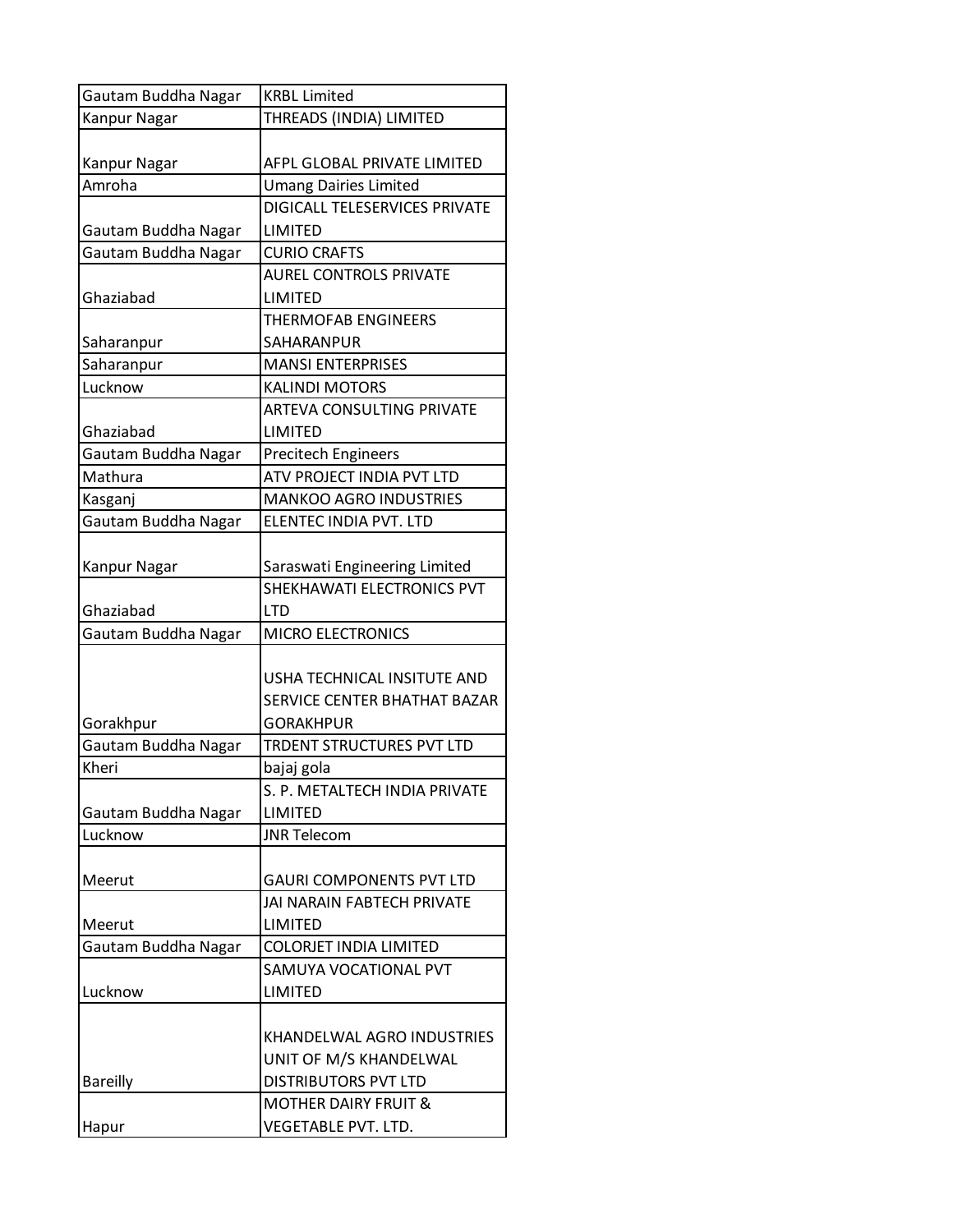| Aligarh             | Rajeev Metal Industries              |
|---------------------|--------------------------------------|
| Aligarh             | <b>AYUSH INTERNATIONAL</b>           |
| Aligarh             | <b>AUTOMECH ENTERPRISES</b>          |
| Aligarh             | <b>GOVIL CHEMICAL INDUSTRIES</b>     |
| Aligarh             | <b>HOME FIT EXPORTS</b>              |
|                     |                                      |
|                     | Federation of India for Sports       |
| Gautam Buddha Nagar | <b>Scouting and Education</b>        |
| Aligarh             | <b>MORRIS BAJAJ INDUSTRIES</b>       |
| Aligarh             | <b>BAJAJ HARDWARE</b>                |
| Aligarh             | <b>NAVCHETAN ENTERPRISES</b>         |
|                     | ETREE PROJECT CONSULTANT PVT         |
| Gautam Buddha Nagar | <b>LTD</b>                           |
|                     |                                      |
| Kanpur Dehat        | H.L. AGRO PRODUCTS LIMITED           |
| Gautam Buddha Nagar | SAGAR COLORPAC PVT LTD               |
| Gautam Buddha Nagar | UNISOL INDIA PVT LTD                 |
|                     | <b>IKANN SKILLS &amp; SECURITY</b>   |
| Gautam Buddha Nagar | <b>CONSULTANTS PVT LTD</b>           |
| Kanpur Nagar        | R K TECHNICAL                        |
|                     |                                      |
| Rampur              | <b>CADD CENTRE TRAINING SERVICES</b> |
|                     |                                      |
| Moradabad           | CADD CENTRE TRAINING SERVICES        |
| Kanpur Nagar        | CARE DETERGENTS PVT. LTD.            |
|                     | RAJKARAN TUBEWELLS PRIVATE           |
| Lucknow             | LIMITED.                             |
|                     | Millenia Regency Hotels & Resorts    |
| Lucknow             | Pvt. Ltd.                            |
| Meerut              | HIND SPORTS PVT LTD.                 |
|                     |                                      |
| Mau                 | ANIMATIC COMPUTER ACADEMY            |
|                     | <b>MODENTO VENTURES PRIVATE</b>      |
| Gorakhpur           | <b>LIMITED</b>                       |
| <b>Baghpat</b>      | <b>VYAGPRASTHA PRIVATE ITI</b>       |
|                     |                                      |
|                     | SANMATI Pvt ITI RIVER PARK 1st       |
| <b>Baghpat</b>      | DELHI ROAD BAGHPAT U.P.              |
| <b>Baghpat</b>      | Dr.S.N Pvt. ITI                      |
| <b>Baghpat</b>      | Sh.K.S Pvt ITI                       |
|                     |                                      |
|                     | PVT VIDYA INDUSTRIAL TRAINING        |
| <b>Bareilly</b>     | INSITITUTE FARIDPUR BAREILLY         |
|                     |                                      |
|                     | Kailash Ganga Memorial Private       |
|                     | ITI (Run by Dashmesh                 |
| <b>Bareilly</b>     | <b>Educational Welfare Society)</b>  |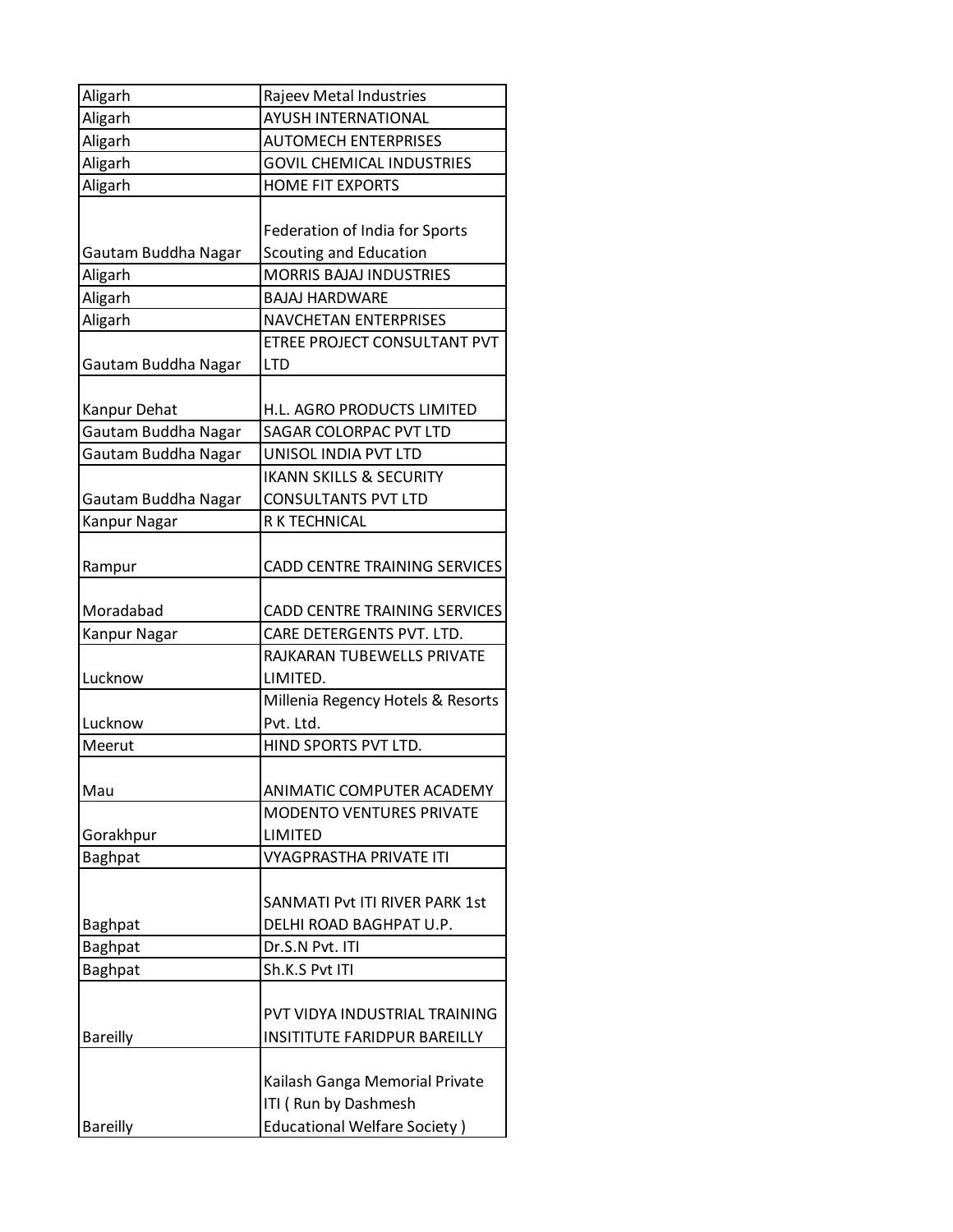|                 | Rajshree Institute of                |
|-----------------|--------------------------------------|
|                 | Management & Technology Pvt          |
|                 | ITI Bareilly UP (Rajshree            |
| <b>Bareilly</b> | <b>Educational Trust)</b>            |
|                 | Babu Jaipal Singh private            |
| <b>Baghpat</b>  | industrial training institute        |
|                 | Bharat Pvt. ITI (Run by GYAN         |
|                 | <b>EDUCATION AND CHARITABLE</b>      |
| <b>Bareilly</b> | TRUST)                               |
|                 | Priyadarshi Academy Private          |
| <b>Bareilly</b> | <b>Industrial Training Institute</b> |
| <b>Bareilly</b> | Swami Somnath Pyt iti                |
| <b>Bareilly</b> | PVT SWAMI VIVEKANAND ITI             |
|                 | Major Virendra Singh Private         |
|                 | <b>Industrial Training Institute</b> |
| Mainpuri        | mainpuri                             |
| <b>Bareilly</b> | Shiy shankar itc                     |
|                 | JRP PRIVATE ITI [3236]               |
| Azamgarh        | <b>AZAMGARH</b>                      |
|                 | Bux singh Private Industrial         |
| Mainpuri        | <b>Training Institute Mainpuri</b>   |
|                 |                                      |
|                 | vishwa karma Private Industrial      |
| Mainpuri        | <b>Training Institite Mainpuri</b>   |
|                 | Saraswati Devi Private ITI [2075] -  |
| Azamgarh        | Azamgarh                             |
| Aligarh         | NATIONAL (P) ITI ALIGARH             |
|                 |                                      |
| Aligarh         | KRISHNA PRIVATE ITI ALIGARH          |
| <b>Bareilly</b> | SARDAR PATEL PVT ITI                 |
|                 |                                      |
|                 | KALAWATI MINI NIJI INDUSTRIAL        |
|                 | TRAINING INSTITUTE ( SAMAJ           |
|                 | KALYAN SHIKSHA SANSTHAN              |
| <b>Bareilly</b> | <b>SOCIETY BHOLAPUR)</b>             |
|                 | ASIAN PVT INDUSTRIAL TRAINING        |
|                 | <b>INSTITUTE (ROHILKHAND</b>         |
|                 | EDUCATIONAL WELFARE TRUST            |
| <b>Bareilly</b> | <b>BAREILLY)</b>                     |
|                 |                                      |
|                 | <b>DEVBHOOMI PRIVATE</b>             |
| <b>Bareilly</b> | INDUSTRIAL TRAINING INSTITUTE        |
| <b>Bareilly</b> | Sri Chitragupt Private iti           |
|                 | <b>BHOMGAON PRIVATE ITI</b>          |
| Mainpuri        | <b>MAINPURI</b>                      |
|                 | Shambhunath Memorial Private         |
| Azamgarh        | ITI                                  |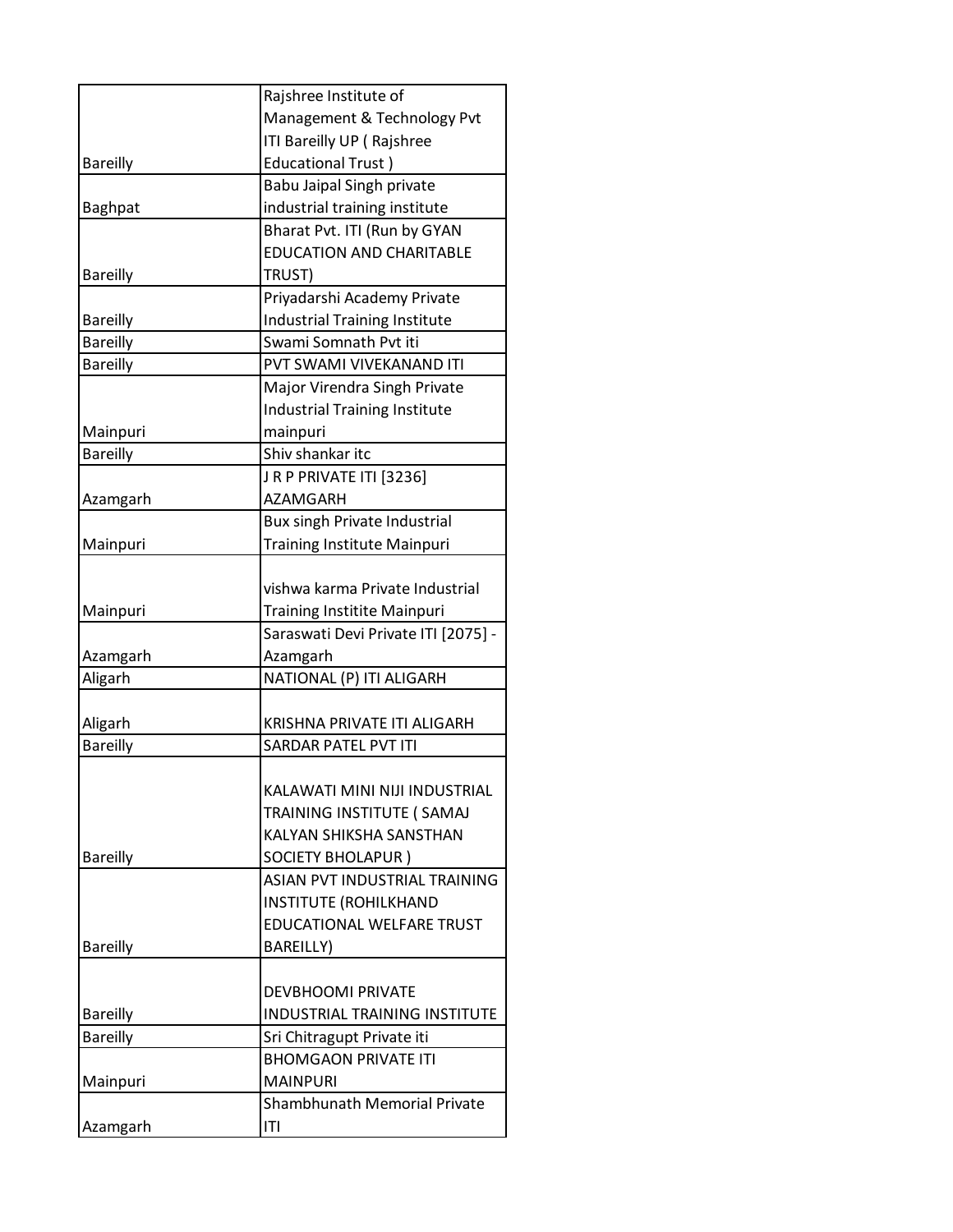| Mainpuri        | s n vimla private iti mainpuri  |
|-----------------|---------------------------------|
| <b>Bareilly</b> | khusro ITI C B ganj bareilly    |
| Azamgarh        | Rewa private iti                |
|                 |                                 |
| Azamgarh        | Sri Bhagwat Balram Private ITI  |
| Azamgarh        | kisan pragati sansthan          |
|                 |                                 |
| Aligarh         | SS ACADEMY OF ITI EDUCATION     |
|                 | SHIVLOK HITKARI SAMITI (SHANTI  |
| Baghpat         | <b>NAGAR BARAUT)</b>            |
|                 | SHRICPS CHHONKAR PRIVATE ITI    |
| Hathras         | <b>HATHRAS</b>                  |
| Azamgarh        | SAI BABA PRIVATE ITI            |
|                 | R B Gautam Pyt ITI sadabad      |
| <b>Hathras</b>  | hathras                         |
|                 | Rajkamal Pvt iti summer pur     |
| <b>Hathras</b>  | kachora Hathras                 |
|                 | <b>SSCMBD PVT ITI TUKSAN</b>    |
| Hathras         | <b>HATHRAS</b>                  |
|                 |                                 |
|                 | SHREE RADHA MADHAV PRIVATE      |
| Hathras         | ITI KAILORA HATHRAS             |
|                 | Vimala ShivSankar Pvt ITI       |
| Mau             | <b>Haldharpur Mau</b>           |
|                 |                                 |
| Jaunpur         | Nooruddin Khan Pvt. ITC Jaunpur |
| Pilibhit        | <b>ADESH PRIVATE ITI</b>        |
| Pilibhit        | <b>BALAJI PRIVATE ITI</b>       |
|                 |                                 |
| Jaunpur         | Mohammad hasan pvt itc jaunpur  |
|                 | Ramugrah Singh Private ITI      |
|                 | Jamalpur Stashan Road           |
| Mau             | Mohammdabad Gohna Mau           |
|                 | Shri Gajadhra Singh pvt ITI     |
| Hathras         | hathras                         |
| <b>Bareilly</b> | Superior Industries Limited     |
| Hathras         | R.P.PRIVATE ITI                 |
| Jaunpur         | maulana azad pvt itc jaunpur    |
|                 |                                 |
|                 | RADHAKRISHAN PRIVATE            |
| <b>Bareilly</b> | INDUSTRIAL TRAINING INSTITUTE   |
| Hathras         | RAM SWAROOP ITI                 |
|                 |                                 |
| Jaunpur         | Dr. abu mohmmad pvt itc jaunpur |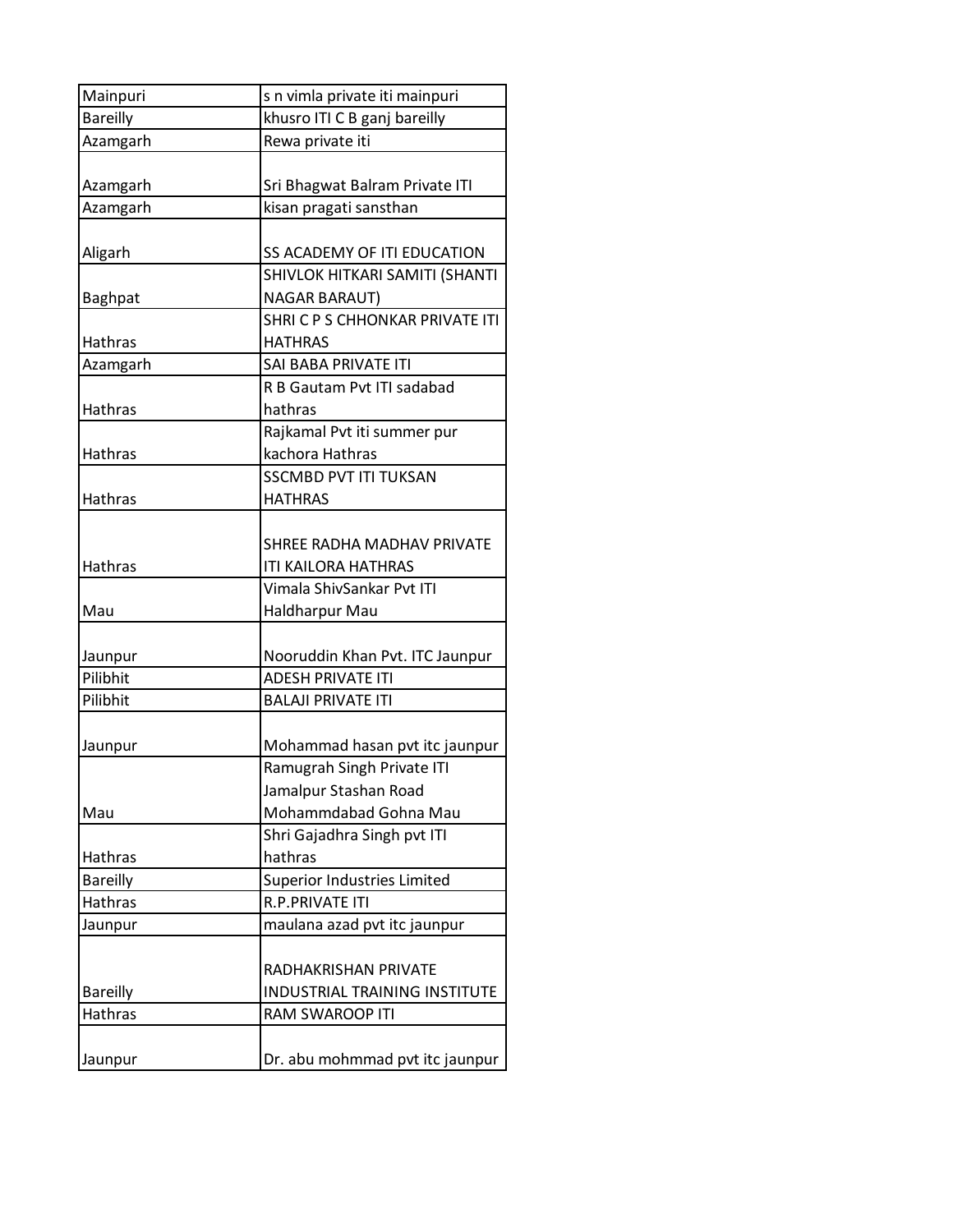| SHETHPREMCHANDRA OMSHRI<br>PVT ITI NEAR POLICE CHAUKI<br>AGSAULI KASGANJ ROAD<br><b>Hathras</b><br>SIKANDRA RAO HATHRAS<br>Aligarh<br><b>AMBESH PRIVATE ITI</b><br>SRI PARSHURAM PRIVATE ITI<br>KAVIRAJPUR MADHUBAN MAU<br>Mau<br>A S PRIVATE ITI<br>Aligarh<br><b>Bulandshahr</b><br><b>BLUE DUCK TEXTILES PVT LTD</b><br><b>Hathras</b><br><b>HIND PRIVATE ITI</b><br>Firozabad<br><b>GYAN PRIVATE ITI FIROZABAD</b><br>MUSKAN PRIVATE INDUSTRIAL<br><b>Ballia</b><br>TRAINING INSTITUTE BALLIA<br><b>Hathras</b><br>KUNWAR PVT ITI<br><b>SHRI RAGHAV PRIVATE</b><br><b>INDUSTRIAL TRAINING INSTITUTE</b><br><b>Hathras</b><br><b>HATHRAS</b><br><b>Hathras</b><br>SRI RAM RASTRIYA PVT ITI<br><b>Ballia</b><br><b>K D SINGH ENTERPRISES</b><br><b>FUTECH IT PARK</b><br>Hapur<br><b>Hathras</b><br>SRI LEELADHAR PVT ITI<br>Hathras<br>CAPTAIN P.L. PRIVATE ITI<br><b>Hathras</b><br><b>SMT MANWATI DEVI PVT ITI</b><br><b>Bareilly</b><br><b>NDIAN P.I.T.I</b><br><b>SUPERTECH PVT. ITI</b><br>Meerut<br><b>GAJANAN PVT ITI MAI SADABAD</b><br><b>Hathras</b><br><b>HATHRAS</b><br>FATEH SINGH MEMORIAL PVT ITI<br>Agra<br><b>Ballia</b><br>SHRI NEHRU PRIVATE ITI BALLIA<br>Hathras<br>SRI R.C.KUSHWAHA PVT ITI<br><b>Hathras</b><br><b>SRD Pvt ITI</b><br>Hathras<br>kapoori devi pvt.iti<br><b>Ballia</b><br>DEVENDRA NATH PITI BALLIA<br><b>Hathras</b><br><b>K.L.PVT ITI</b><br><b>BIRJA SINGH MEMORIAL PITI</b><br><b>Ballia</b><br><b>BALLIA</b><br>disha pvt iti khirikotha madhuban<br>Mau<br>mau |               |                            |
|----------------------------------------------------------------------------------------------------------------------------------------------------------------------------------------------------------------------------------------------------------------------------------------------------------------------------------------------------------------------------------------------------------------------------------------------------------------------------------------------------------------------------------------------------------------------------------------------------------------------------------------------------------------------------------------------------------------------------------------------------------------------------------------------------------------------------------------------------------------------------------------------------------------------------------------------------------------------------------------------------------------------------------------------------------------------------------------------------------------------------------------------------------------------------------------------------------------------------------------------------------------------------------------------------------------------------------------------------------------------------------------------------------------------------------------------------------------------------------------------------------------|---------------|----------------------------|
|                                                                                                                                                                                                                                                                                                                                                                                                                                                                                                                                                                                                                                                                                                                                                                                                                                                                                                                                                                                                                                                                                                                                                                                                                                                                                                                                                                                                                                                                                                                |               |                            |
|                                                                                                                                                                                                                                                                                                                                                                                                                                                                                                                                                                                                                                                                                                                                                                                                                                                                                                                                                                                                                                                                                                                                                                                                                                                                                                                                                                                                                                                                                                                |               |                            |
|                                                                                                                                                                                                                                                                                                                                                                                                                                                                                                                                                                                                                                                                                                                                                                                                                                                                                                                                                                                                                                                                                                                                                                                                                                                                                                                                                                                                                                                                                                                |               |                            |
|                                                                                                                                                                                                                                                                                                                                                                                                                                                                                                                                                                                                                                                                                                                                                                                                                                                                                                                                                                                                                                                                                                                                                                                                                                                                                                                                                                                                                                                                                                                |               |                            |
|                                                                                                                                                                                                                                                                                                                                                                                                                                                                                                                                                                                                                                                                                                                                                                                                                                                                                                                                                                                                                                                                                                                                                                                                                                                                                                                                                                                                                                                                                                                |               |                            |
|                                                                                                                                                                                                                                                                                                                                                                                                                                                                                                                                                                                                                                                                                                                                                                                                                                                                                                                                                                                                                                                                                                                                                                                                                                                                                                                                                                                                                                                                                                                |               |                            |
|                                                                                                                                                                                                                                                                                                                                                                                                                                                                                                                                                                                                                                                                                                                                                                                                                                                                                                                                                                                                                                                                                                                                                                                                                                                                                                                                                                                                                                                                                                                |               |                            |
|                                                                                                                                                                                                                                                                                                                                                                                                                                                                                                                                                                                                                                                                                                                                                                                                                                                                                                                                                                                                                                                                                                                                                                                                                                                                                                                                                                                                                                                                                                                |               |                            |
|                                                                                                                                                                                                                                                                                                                                                                                                                                                                                                                                                                                                                                                                                                                                                                                                                                                                                                                                                                                                                                                                                                                                                                                                                                                                                                                                                                                                                                                                                                                |               |                            |
|                                                                                                                                                                                                                                                                                                                                                                                                                                                                                                                                                                                                                                                                                                                                                                                                                                                                                                                                                                                                                                                                                                                                                                                                                                                                                                                                                                                                                                                                                                                |               |                            |
|                                                                                                                                                                                                                                                                                                                                                                                                                                                                                                                                                                                                                                                                                                                                                                                                                                                                                                                                                                                                                                                                                                                                                                                                                                                                                                                                                                                                                                                                                                                |               |                            |
|                                                                                                                                                                                                                                                                                                                                                                                                                                                                                                                                                                                                                                                                                                                                                                                                                                                                                                                                                                                                                                                                                                                                                                                                                                                                                                                                                                                                                                                                                                                |               |                            |
|                                                                                                                                                                                                                                                                                                                                                                                                                                                                                                                                                                                                                                                                                                                                                                                                                                                                                                                                                                                                                                                                                                                                                                                                                                                                                                                                                                                                                                                                                                                |               |                            |
|                                                                                                                                                                                                                                                                                                                                                                                                                                                                                                                                                                                                                                                                                                                                                                                                                                                                                                                                                                                                                                                                                                                                                                                                                                                                                                                                                                                                                                                                                                                |               |                            |
|                                                                                                                                                                                                                                                                                                                                                                                                                                                                                                                                                                                                                                                                                                                                                                                                                                                                                                                                                                                                                                                                                                                                                                                                                                                                                                                                                                                                                                                                                                                |               |                            |
|                                                                                                                                                                                                                                                                                                                                                                                                                                                                                                                                                                                                                                                                                                                                                                                                                                                                                                                                                                                                                                                                                                                                                                                                                                                                                                                                                                                                                                                                                                                |               |                            |
|                                                                                                                                                                                                                                                                                                                                                                                                                                                                                                                                                                                                                                                                                                                                                                                                                                                                                                                                                                                                                                                                                                                                                                                                                                                                                                                                                                                                                                                                                                                |               |                            |
|                                                                                                                                                                                                                                                                                                                                                                                                                                                                                                                                                                                                                                                                                                                                                                                                                                                                                                                                                                                                                                                                                                                                                                                                                                                                                                                                                                                                                                                                                                                |               |                            |
|                                                                                                                                                                                                                                                                                                                                                                                                                                                                                                                                                                                                                                                                                                                                                                                                                                                                                                                                                                                                                                                                                                                                                                                                                                                                                                                                                                                                                                                                                                                |               |                            |
|                                                                                                                                                                                                                                                                                                                                                                                                                                                                                                                                                                                                                                                                                                                                                                                                                                                                                                                                                                                                                                                                                                                                                                                                                                                                                                                                                                                                                                                                                                                |               |                            |
|                                                                                                                                                                                                                                                                                                                                                                                                                                                                                                                                                                                                                                                                                                                                                                                                                                                                                                                                                                                                                                                                                                                                                                                                                                                                                                                                                                                                                                                                                                                |               |                            |
|                                                                                                                                                                                                                                                                                                                                                                                                                                                                                                                                                                                                                                                                                                                                                                                                                                                                                                                                                                                                                                                                                                                                                                                                                                                                                                                                                                                                                                                                                                                |               |                            |
|                                                                                                                                                                                                                                                                                                                                                                                                                                                                                                                                                                                                                                                                                                                                                                                                                                                                                                                                                                                                                                                                                                                                                                                                                                                                                                                                                                                                                                                                                                                |               |                            |
|                                                                                                                                                                                                                                                                                                                                                                                                                                                                                                                                                                                                                                                                                                                                                                                                                                                                                                                                                                                                                                                                                                                                                                                                                                                                                                                                                                                                                                                                                                                |               |                            |
|                                                                                                                                                                                                                                                                                                                                                                                                                                                                                                                                                                                                                                                                                                                                                                                                                                                                                                                                                                                                                                                                                                                                                                                                                                                                                                                                                                                                                                                                                                                |               |                            |
|                                                                                                                                                                                                                                                                                                                                                                                                                                                                                                                                                                                                                                                                                                                                                                                                                                                                                                                                                                                                                                                                                                                                                                                                                                                                                                                                                                                                                                                                                                                |               |                            |
|                                                                                                                                                                                                                                                                                                                                                                                                                                                                                                                                                                                                                                                                                                                                                                                                                                                                                                                                                                                                                                                                                                                                                                                                                                                                                                                                                                                                                                                                                                                |               |                            |
|                                                                                                                                                                                                                                                                                                                                                                                                                                                                                                                                                                                                                                                                                                                                                                                                                                                                                                                                                                                                                                                                                                                                                                                                                                                                                                                                                                                                                                                                                                                |               |                            |
|                                                                                                                                                                                                                                                                                                                                                                                                                                                                                                                                                                                                                                                                                                                                                                                                                                                                                                                                                                                                                                                                                                                                                                                                                                                                                                                                                                                                                                                                                                                |               |                            |
|                                                                                                                                                                                                                                                                                                                                                                                                                                                                                                                                                                                                                                                                                                                                                                                                                                                                                                                                                                                                                                                                                                                                                                                                                                                                                                                                                                                                                                                                                                                |               |                            |
|                                                                                                                                                                                                                                                                                                                                                                                                                                                                                                                                                                                                                                                                                                                                                                                                                                                                                                                                                                                                                                                                                                                                                                                                                                                                                                                                                                                                                                                                                                                |               |                            |
|                                                                                                                                                                                                                                                                                                                                                                                                                                                                                                                                                                                                                                                                                                                                                                                                                                                                                                                                                                                                                                                                                                                                                                                                                                                                                                                                                                                                                                                                                                                |               |                            |
|                                                                                                                                                                                                                                                                                                                                                                                                                                                                                                                                                                                                                                                                                                                                                                                                                                                                                                                                                                                                                                                                                                                                                                                                                                                                                                                                                                                                                                                                                                                |               |                            |
|                                                                                                                                                                                                                                                                                                                                                                                                                                                                                                                                                                                                                                                                                                                                                                                                                                                                                                                                                                                                                                                                                                                                                                                                                                                                                                                                                                                                                                                                                                                |               |                            |
|                                                                                                                                                                                                                                                                                                                                                                                                                                                                                                                                                                                                                                                                                                                                                                                                                                                                                                                                                                                                                                                                                                                                                                                                                                                                                                                                                                                                                                                                                                                |               |                            |
|                                                                                                                                                                                                                                                                                                                                                                                                                                                                                                                                                                                                                                                                                                                                                                                                                                                                                                                                                                                                                                                                                                                                                                                                                                                                                                                                                                                                                                                                                                                |               |                            |
|                                                                                                                                                                                                                                                                                                                                                                                                                                                                                                                                                                                                                                                                                                                                                                                                                                                                                                                                                                                                                                                                                                                                                                                                                                                                                                                                                                                                                                                                                                                |               |                            |
|                                                                                                                                                                                                                                                                                                                                                                                                                                                                                                                                                                                                                                                                                                                                                                                                                                                                                                                                                                                                                                                                                                                                                                                                                                                                                                                                                                                                                                                                                                                |               |                            |
|                                                                                                                                                                                                                                                                                                                                                                                                                                                                                                                                                                                                                                                                                                                                                                                                                                                                                                                                                                                                                                                                                                                                                                                                                                                                                                                                                                                                                                                                                                                |               |                            |
|                                                                                                                                                                                                                                                                                                                                                                                                                                                                                                                                                                                                                                                                                                                                                                                                                                                                                                                                                                                                                                                                                                                                                                                                                                                                                                                                                                                                                                                                                                                |               |                            |
|                                                                                                                                                                                                                                                                                                                                                                                                                                                                                                                                                                                                                                                                                                                                                                                                                                                                                                                                                                                                                                                                                                                                                                                                                                                                                                                                                                                                                                                                                                                |               |                            |
|                                                                                                                                                                                                                                                                                                                                                                                                                                                                                                                                                                                                                                                                                                                                                                                                                                                                                                                                                                                                                                                                                                                                                                                                                                                                                                                                                                                                                                                                                                                |               |                            |
|                                                                                                                                                                                                                                                                                                                                                                                                                                                                                                                                                                                                                                                                                                                                                                                                                                                                                                                                                                                                                                                                                                                                                                                                                                                                                                                                                                                                                                                                                                                |               |                            |
|                                                                                                                                                                                                                                                                                                                                                                                                                                                                                                                                                                                                                                                                                                                                                                                                                                                                                                                                                                                                                                                                                                                                                                                                                                                                                                                                                                                                                                                                                                                |               |                            |
|                                                                                                                                                                                                                                                                                                                                                                                                                                                                                                                                                                                                                                                                                                                                                                                                                                                                                                                                                                                                                                                                                                                                                                                                                                                                                                                                                                                                                                                                                                                | <b>Ballia</b> | MANJU MEMORIAL PITI BALLIA |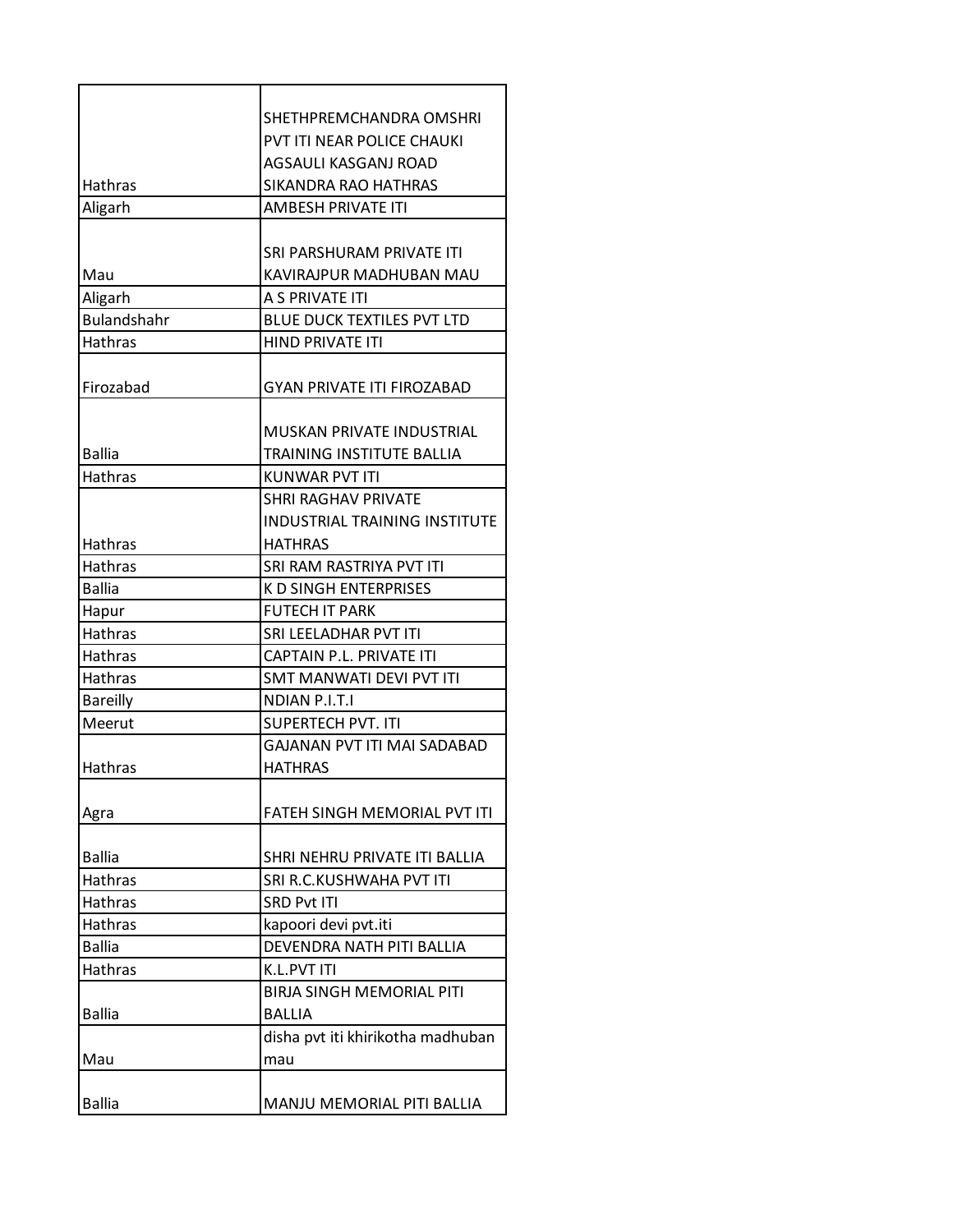|                | KACHERMAL SARASWAT PVT ITI         |
|----------------|------------------------------------|
| Hathras        | SADABAD HATHRAS                    |
| Aligarh        | National private ITI               |
|                | NEHRU AUDYOGIK PRASHIKSHAN         |
| <b>Ballia</b>  | SANSTHAN                           |
| <b>Hathras</b> | KANYA GURUKUL PVT ITI              |
| Agra           | Shree vishwakarma pvt. Iti         |
|                |                                    |
|                | MAA PRABHAWATI GRAMIN              |
|                | PRIVATE INDUSTRIAL TRAINING        |
|                | <b>INSTITUTE ROHANA SARDASPUR</b>  |
| <b>Ballia</b>  | RASRA BALLIA                       |
| Agra           | maa vaishno pvt iti                |
|                | <b>MAA REVATI DEVI PRIVATE ITI</b> |
| Hathras        | <b>HATHRAS</b>                     |
| <b>Hathras</b> | Sankat mochan pvt ITI              |
|                | J.P. PRIVATE ITI SIKROUR-          |
|                | SAHABARI AZAMGARH (U.P.)           |
| Azamgarh       | 223226                             |
| Firozabad      | maa durge pvt iti                  |
|                | SANT RAMKRISHNA PRIVATE I.T.I      |
|                | <b>MANOHARPUR BALKESWAR</b>        |
| Agra           | ROAD AGRA                          |
| Agra           | RCS MEMORIAL PVT. ITI              |
| Agra           | Smt sukh dev pvt iti               |
|                |                                    |
| Agra           | POORAN CHAND SHARMA PVT ITI        |
| Agra           | Salasar pvt. Iti                   |
| Agra           | <b>TNPS Private ITI</b>            |
|                |                                    |
| Agra           | Smt. Shakuntala Devi Private ITI   |
|                | MAA PEETAMBRA ITI TEHSIL           |
| Agra           | ROAD KHERAGARH AGRA                |
|                |                                    |
| Agra           | SANT RAMKRISHNA PRIVATE I.T.I      |
| Agra           | <b>RURAL PVT. ITI</b>              |
| Firozabad      | SHRI MANGAL SINGH PVT ITI          |
| Agra           | Siddhivinayak pvt. Iti             |
| Mau            | S.A. PRIVATE ITI                   |
| Azamgarh       | A.H.ITI (2069)                     |
| Azamgarh       | sri sai private ITI                |
| Azamgarh       | Shri Thakur ji private iti         |
| Agra           | Jai Shiv Shakti Pvt ITI            |
|                | Shiv Varan Audhyogik Prashikshan   |
| Mau            | Kendra                             |
| Agra           | RAJA S.P SINGH PVT. ITI            |
| Agra           | J.P. Sharma Pvt ITI                |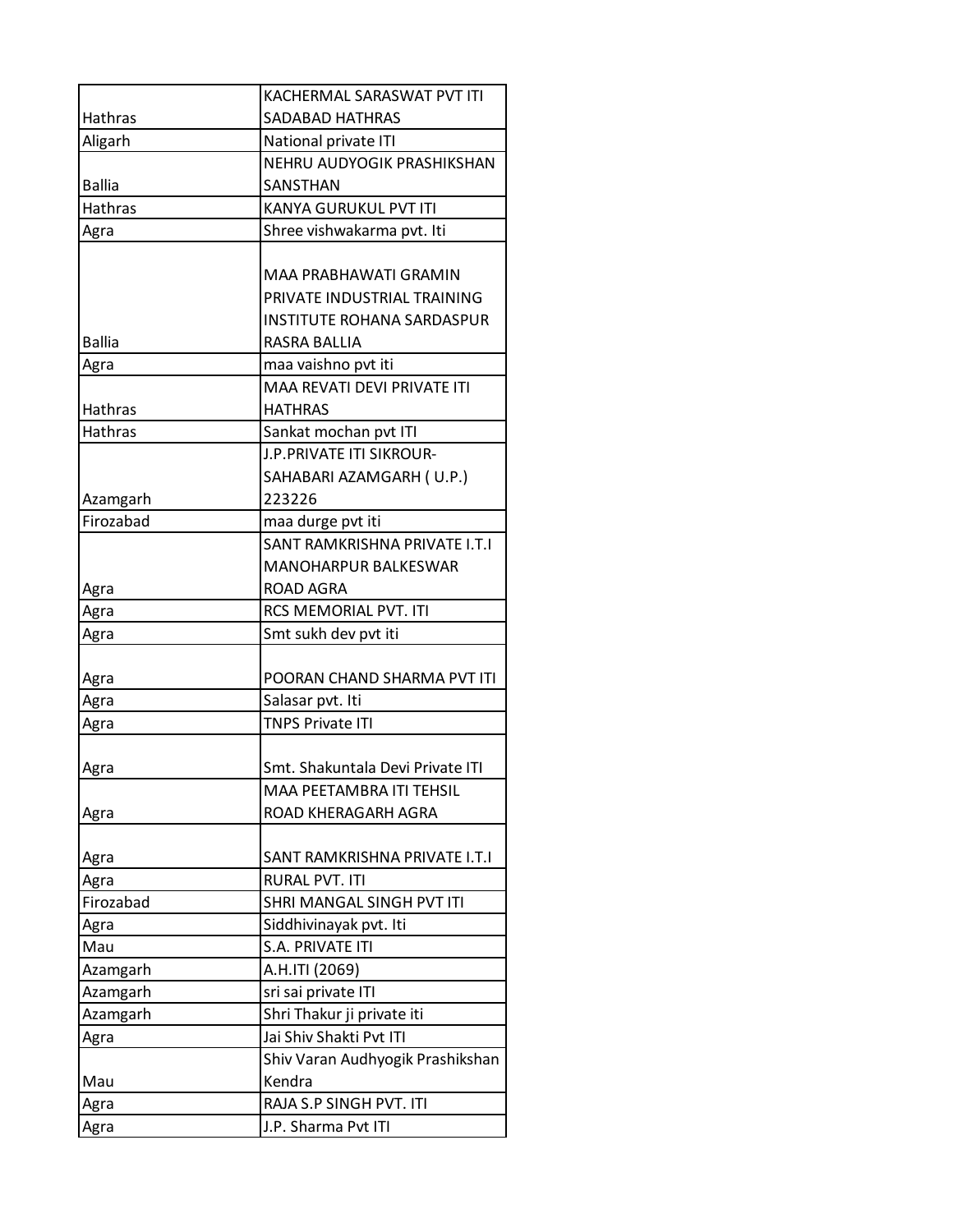| Mau           | SHREE SATI RAM NIJI ITI               |
|---------------|---------------------------------------|
| Agra          | Kailash Smarak Private ITI            |
|               |                                       |
| Agra          | Prahlad Singh Bhagat Ji Private ITI   |
| Agra          | National Private ITI                  |
| Agra          | <b>BS ITC FTS KORAI AGRA</b>          |
| Agra          | saraswati private ITI                 |
| Azamgarh      | PRIYANSHU PRIVATE ITI 3237            |
| Azamgarh      | SURENDRA ITI (1815)                   |
|               |                                       |
| Agra          | Smt. Hari Pyari Devi Private I. T. I. |
| Agra          | <b>GYAN BHARTI PRIVATE ITI</b>        |
| Agra          | Saraswati pvt.iti                     |
| Agra          | Saraswati pvt iti                     |
| Mathura       | saraswati pvt iti                     |
|               | NEW NEHRU PRIVATE ITI PIYRIA          |
| <b>Ballia</b> | <b>ROAD GARWAR</b>                    |
|               |                                       |
|               | RAMBRIKSHA MEMORIAL                   |
| Mau           | AUDYOGIK PRASHIKSHAN KENDRA           |
| Azamgarh      | Er Malwar Singh Pvt iti               |
|               |                                       |
| Mau           | MAA VIDYAWATI ADARSH PVT ITI          |
| Mau           | <b>AADISHAKTI PRIVATE ITI</b>         |
|               | <b>BABA SHIVNATH PANDEY PRIVAT</b>    |
| Mau           | ITI                                   |
| Azamgarh      | Al pervez private iti                 |
|               |                                       |
|               | S.K.D.P.I.T.I.B.K.G ISHWARPUR         |
| Azamgarh      | AZAMGARH(up) 276207                   |
|               | <b>NEW RAMCHIJ PRIVATE I T I</b>      |
| <b>Ballia</b> | NAGRA BALLIA                          |
|               | RAMCHEEJ PRIVATE INDUSTRIAL           |
|               | TRAINING INSTITUTE NAGRA              |
| <b>Ballia</b> | BALLIA                                |
|               |                                       |
|               | MAA MADHURI PRIVATE                   |
|               | INDUSTRIAL TRAINING INSTITUTE         |
| <b>Ballia</b> | PINDAHARA BANSDIH BALLIA              |
|               | R.N.S.MEMORIAL PRIVATE                |
|               | <b>INDUSTRIAL TRAINING INSTITUTE</b>  |
| <b>Ballia</b> | <b>BALLIA</b>                         |
|               | D.S.MEMORIAL PRIVATE I T I            |
| <b>Ballia</b> | <b>BALLIA</b>                         |
|               | <b>VIJAY PRIVATE INDUSTRIAL</b>       |
| <b>Ballia</b> | TRAINING INSTITUTE BALLIA             |
|               |                                       |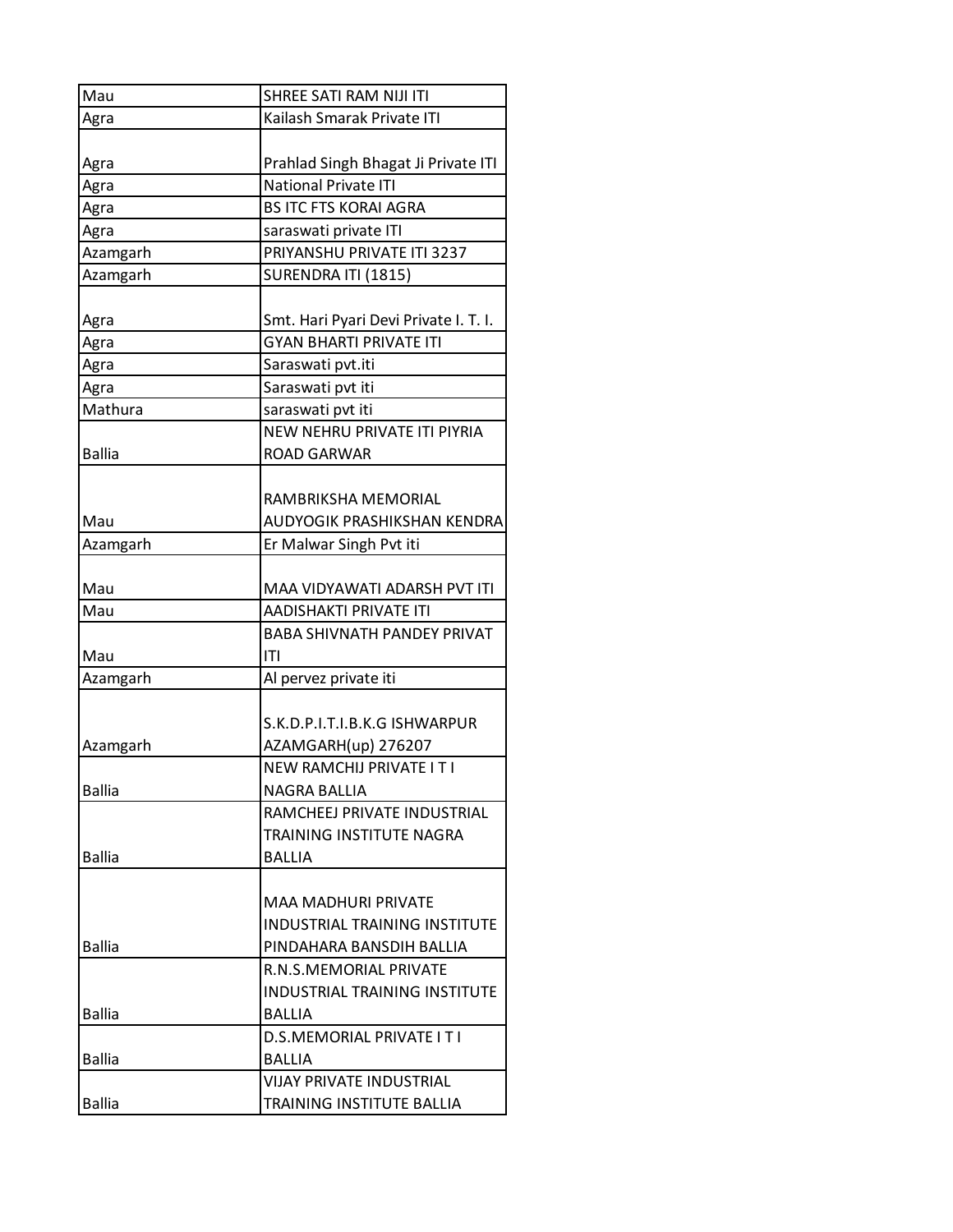|               | <b>SHIV LAKSHMI PRIVATE</b>          |
|---------------|--------------------------------------|
|               | <b>INDUSTRIAL TRAINING</b>           |
| <b>Ballia</b> | TNSTITUTR BALLIA                     |
|               | <b>SWAMI VIVEKANAND PRIVATE</b>      |
|               | INDUSTRIAL TRAINING INSTITUTE        |
| <b>Ballia</b> | <b>BALLIA</b>                        |
|               | <b>NEW SWAMI VIVEKANAND</b>          |
|               | PRIVATE INDUSTRIAL TRAINING          |
| <b>Ballia</b> | <b>INSTITUTE BALLIA</b>              |
|               |                                      |
|               | SRI NIWAS PRIVATE INDUSTRIAL         |
| <b>Ballia</b> | TRAINING INSTITUTE BALLIA            |
|               |                                      |
|               | RAMNATH DHANANJAY PRITAVE            |
|               | ITI JAGDISHPUR ATRAULIYA             |
| Azamgarh      | AZAMGARH 223223                      |
| Mau           | <b>LATE BHOLA SINGH PVT ITI</b>      |
| Aligarh       | <b>GYAN PRIVATE ITI</b>              |
|               | NAVSRIJAN PRIVATE I.T.I. LOHRA       |
|               | ATRULIA AZAMGARH (U.P.)              |
| Azamgarh      | 223223                               |
|               |                                      |
| Mau           | R S PVT ITI GANGAUPUR MAU            |
| <b>Ballia</b> | <b>GANPATI ITC BALLIA</b>            |
| Hathras       | <b>GYAN DEEP PRIVATE ITI</b>         |
|               | SABHAPATI SINGH PRIVATE              |
|               | <b>INDUSTRIAL TRAINING INSTITUTE</b> |
| <b>Ballia</b> | <b>BALLIA</b>                        |
|               |                                      |
|               | swami atmanand pvt iti rasulpur      |
| Mau           | jagdev barouli post maurbojh         |
|               | thana ghosi district mau u.p         |
|               | Smt. Shyam Sundari Private ITI       |
| Agra<br>Agra  | THAKUR NAUBAT SINGH I T I            |
|               |                                      |
|               | BRIJ SHYAM PRIVATE INDUSTRIAL        |
| <b>Ballia</b> | TRAINING INSTITUTE BALLIA            |
| Agra          | SHRIBSITI                            |
|               | KAUSHAL VIKAS PRIVATE                |
|               | <b>INDUSTRIAL TRAINING INSTITUTE</b> |
| <b>Ballia</b> | <b>BALLIA</b>                        |
|               | SWAMI SAHAJANAND PRIVATE             |
| Mau           | I.T.I.                               |
| Mau           | rajendra singh private iti           |
| Mau           | ABDUL HAFIZ PRIVATE ITI              |
| Mau           | <b>BABU RAM PRIVATE ITI</b>          |
|               |                                      |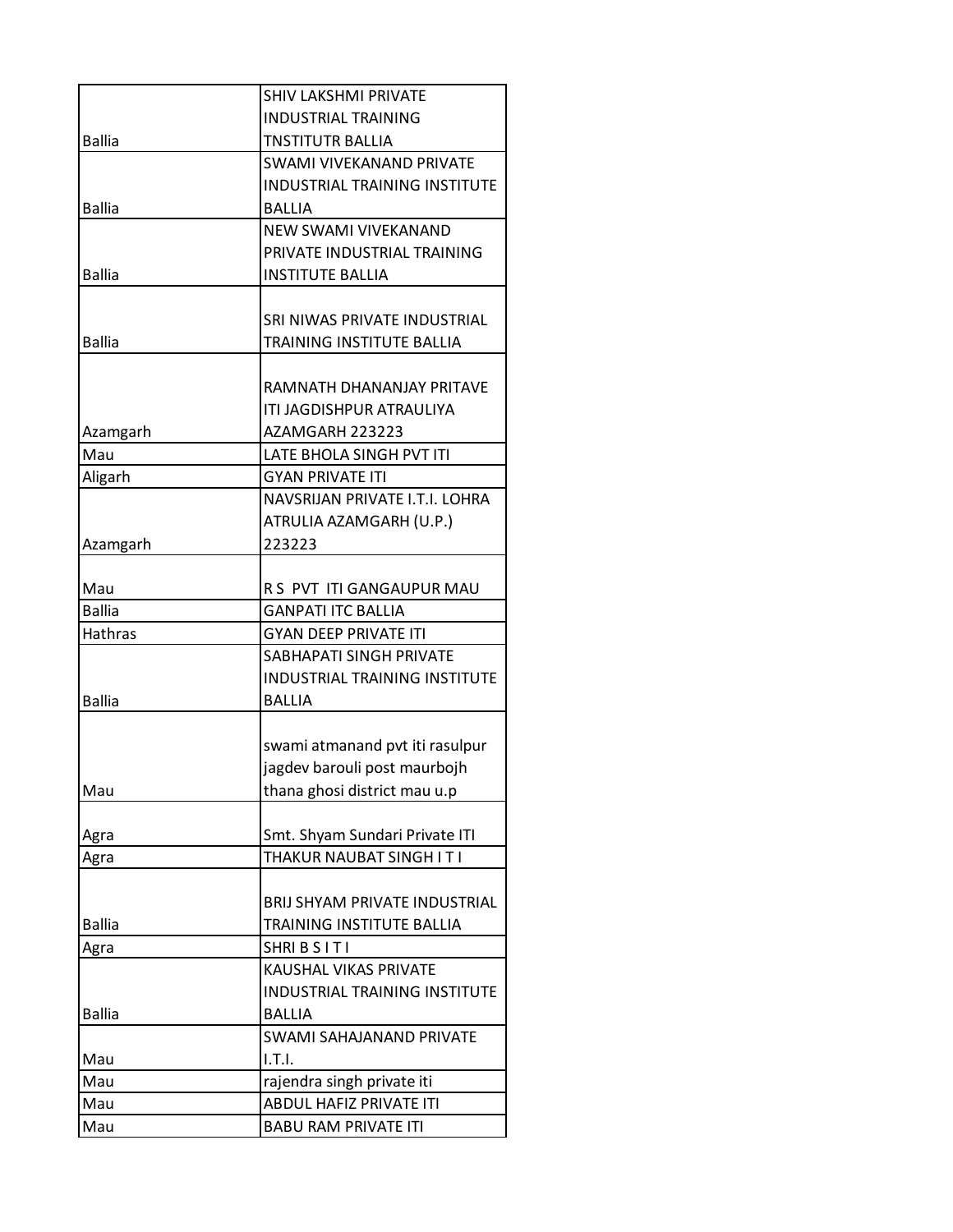| <b>Ballia</b> | M K PRAIVATE I T I BALLIA            |
|---------------|--------------------------------------|
|               | RAJIV GANDHI PRIVATE I T C           |
| <b>Ballia</b> | <b>BALLIA</b>                        |
| Mau           | RAM YASH PRIVATE ITI                 |
|               | SHREE GOVIND INDUSTRIAL              |
| Mau           | <b>TRAINING CENTRE</b>               |
| Azamgarh      | Iqra public Pvt iti                  |
| Mau           | <b>GOVIND SMARAK PRIVATE ITI</b>     |
| Mau           | Prabha Pvt ITI MAU                   |
|               | Indira Gandhi Pvt ITI Dumari         |
| Mau           | Maryadpur Mau                        |
|               | <b>MATA SUGAMI RAMADHAR</b>          |
| Mau           | PRIVATE ITI                          |
| Mau           | SHREE SATIRAM NIJI ITI               |
|               | Sudama Chauhan Private               |
|               | <b>Industrial Training Institute</b> |
|               | Ganguabari Po hamidppur Dist         |
| Mau           | Mau UP                               |
| Agra          | <b>SKR PVT. ITI</b>                  |
| <b>Ballia</b> | <b>RAJ PRIVATE ITI</b>               |
|               | DR. RAMKAMAL RAI PVT.ITI             |
| Mau           | MAJHWARA MAU                         |
| Azamgarh      | SATYA PRIVATE ITI (3899)             |
| Agra          | SKD PVT. ITI                         |
| Agra          | S.G.R PVT. ITI                       |
| Agra          | RADHEY KRISHNA PVT. ITI              |
|               | <b>N.S.TECHNICAL INSTITUTE</b>       |
|               | <b>GANESHPUR GANJDUNDWARA</b>        |
| Kasganj       | KASGANJ                              |
|               | Moola Devi Pvt ITI Jairamgarh        |
| Mau           | Kopaganj Mau                         |
|               | SHRI AKSHIRAM JANKALYAN              |
| Agra          | SHIKSHA SAMITI                       |
|               |                                      |
| Mau           | LILAWATI KUSHWAHA PRIVATE ITI        |
|               | Smt kanti devi ITI heerapatti        |
| Azamgarh      | azamgarh                             |
|               | <b>SHRI CHHOTELAL ITI</b>            |
|               | DHANIYAKUNDI TAHBARPUR               |
| Azamgarh      | AZAMGARH                             |
|               |                                      |
| Mau           | <b>VINAYAK NATIONAL PRIVATE ITI</b>  |
|               |                                      |
| Mau           | HARI RAM RASHTRIYA PRIVATE ITI       |
|               |                                      |
|               | PT.DEEN DAYAL TECH.INSTITUTE         |
| Kasganj       | PATYALI KASGANJ                      |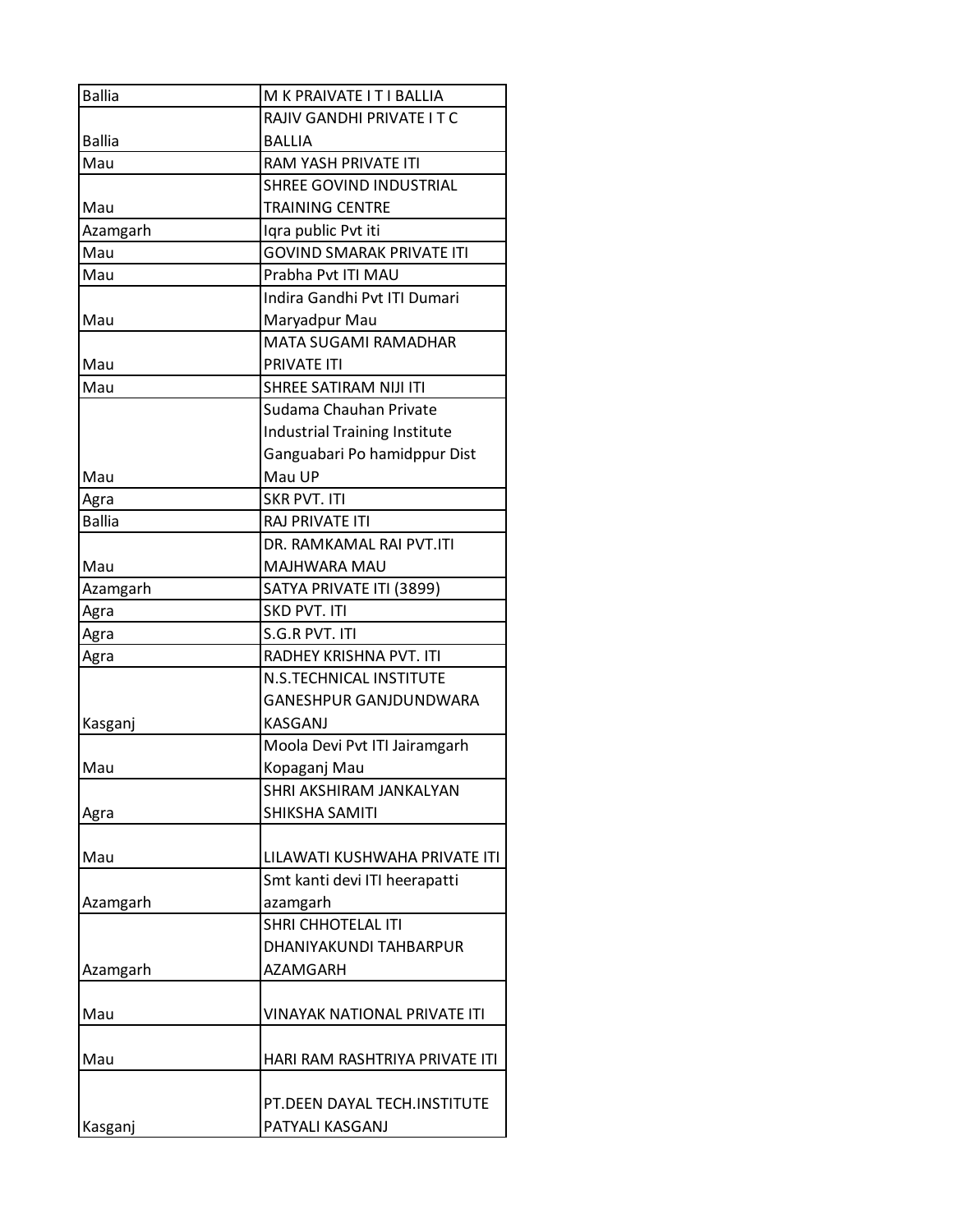|               | <b>BALDEW DAS PRIVATE</b>            |
|---------------|--------------------------------------|
|               | AUDHYOGIK PRASHIKSHAN                |
| Mau           | SANSTHAN                             |
|               |                                      |
| Mau           | UNIVERSAL JANKALYAN TRUST            |
| Mau           | <b>KRISHNA PRIVATE ITI</b>           |
|               | SHIVANAND PRIVATE INDUSTRIAL         |
|               | TRAINING INSTITUTE PHEPHNA           |
| <b>Ballia</b> | <b>BALLIA</b>                        |
|               |                                      |
| Mau           | Maa Sharda Smarak Pvt ITI Mau        |
|               | <b>NEW KUSUM PRIVATE</b>             |
|               | <b>INDUSTRIAL TRAINING INSTITUTE</b> |
| <b>Ballia</b> | <b>BALLIA</b>                        |
|               | KUSUM PRIVATE INDUSTRIAL             |
| <b>Ballia</b> | TRAINING INSTITUTE BALLIA            |
|               |                                      |
|               | NAVODAYA PRIVATE INDUSTRIAL          |
| <b>Ballia</b> | TRAINING INSTITUTE BALLIA            |
|               | SURAJ MEMORIAL PRIVATE I T I         |
| <b>Ballia</b> | BALLIA                               |
|               | Shriram Pvt ITI Kolhua Dargah        |
| Mau           | Mau<br><b>RASTRA NAYAK</b>           |
|               |                                      |
| <b>Ballia</b> | CHANDRASHEKHAR PRIVATE I T C         |
|               | <b>BALLIA</b>                        |
| Mau           | Reshmi Pvt ITI Paus Gontha mau       |
|               | CHANDRA SHEKHAR AZAD IT C            |
| <b>Ballia</b> | CIVIL LINE BALLIA                    |
|               | KAKA SHYAMLAL PRIVATE I T I          |
| <b>Ballia</b> | <b>BALLIA</b>                        |
|               | <b>BRAJESH UNIQUE PRIVATE</b>        |
|               | <b>INDUSTRIAL TRAINING INSTITUTE</b> |
| <b>Ballia</b> | BALLIA                               |
|               | YOGENDRA NATH PRIVATE IT I           |
| <b>Ballia</b> | <b>BALLIA</b>                        |
|               | MATA JAMWANTI KULDEEP PVT            |
| Mau           | ITI RAIKWAREDIH MAI                  |
|               | SHREE YOGENDRA NATH PRIVATE          |
| <b>Ballia</b> | <b>ITI BALLIA</b>                    |
| <b>Ballia</b> | AMAN PRIVATE I T I BALLIA            |
|               | JAGAR NATH RAMU CHAUHAN              |
| Mau           | PRIVATE IT I                         |
| <b>Ballia</b> | R N PRIVATE I T I                    |
| <b>Ballia</b> | PRANJAL PRIVATE I T I BALLIA         |
| Agra          | Sanjay gandhi pvt. Iti               |
|               |                                      |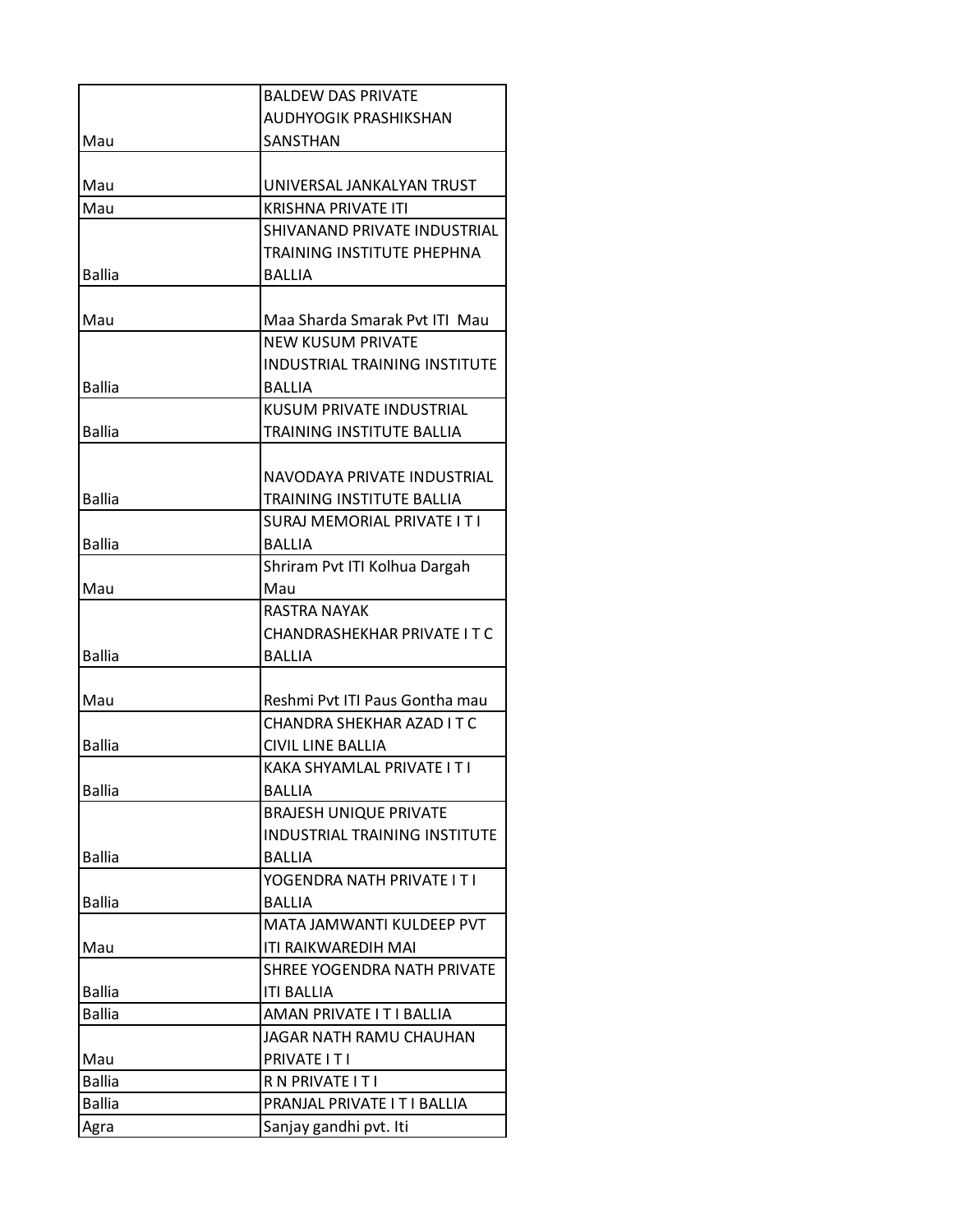|               | PANDIT SHIWANAND PRIVATE I T    |
|---------------|---------------------------------|
| <b>Ballia</b> | <b>I BALLIA</b>                 |
|               | <b>VISHAWANATH PRIVATE</b>      |
|               | INDUSTRIAL TRAINING INSTITUTE   |
| <b>Ballia</b> | <b>BALLIA</b>                   |
|               | DEV SAKHI DEVI PRIVATE I T I    |
| <b>Ballia</b> | <b>BALLIA</b>                   |
|               | LILAWATI DEVI PRIVATE I T I     |
| <b>Ballia</b> | <b>BALLIA</b>                   |
|               | NEW LILAWATI DEVI PRIVATE IT I  |
| <b>Ballia</b> | <b>BALLIA</b>                   |
| <b>Ballia</b> | SAI BABA I T C BALLIA           |
| Agra          | Maa Ananadmai Private ITI       |
|               | PRADEEP KUMAR SMARAK PVT        |
| Azamgarh      | ITI RASADA BIBIPUR              |
| <b>Ballia</b> | <b>BRSITIBALLIA</b>             |
| <b>Ballia</b> | NEELAM P I T I BALLIA           |
| Mau           | SHRI HARI RAM PRIVATE ITI       |
| Mau           | HR RASHTRIYA PRIVATE ITI        |
|               |                                 |
| Mau           | HARIRAM RASHTRIYA PRIVATE ITI   |
|               | DOODHNATH VASUDEV PRIVATE       |
| Mau           | T                               |
| Mau           | Mathura Pvt ITI Gadva Pahsa Mau |
|               |                                 |
|               | Mathura Memoriyal Audyigik      |
| Mau           | Prashikshan Kendra Bilunjha Mau |
|               | Mathura Memoriyal Audyigik      |
|               | Prashikshan Kendra Khupra       |
| Mau           | Bilunjha Mau 2230               |
|               |                                 |
|               | RISHI RAMNARESH KRISHAK PVT     |
| Mau           | ITI MOLANAPUR DUBARI MAU        |
|               | KUNAL PRIVATE I.T.I PICHARI     |
|               | MUBARAKPUR AZAMGARH (U.P.)      |
| Azamgarh      | 276403                          |
|               | KASHI CHANDRA DEV YADAV PVT     |
| Azamgarh      | <b>ITC</b>                      |
| Azamgarh      | Ravi kumar Yadav                |
| Azamgarh      | <b>RAHAMAN PVT ITI</b>          |
|               |                                 |
|               | <b>MAA SUSHILA PRIVATE ITI</b>  |
|               | INAMIPUR SIPAH IBRAHIMABAD      |
| Mau           | DIST-MAU UTTAR PRADESH          |
| Mau           | Sadhu Pvt ITI                   |
| Mau           | Tulasi Private iti              |
|               |                                 |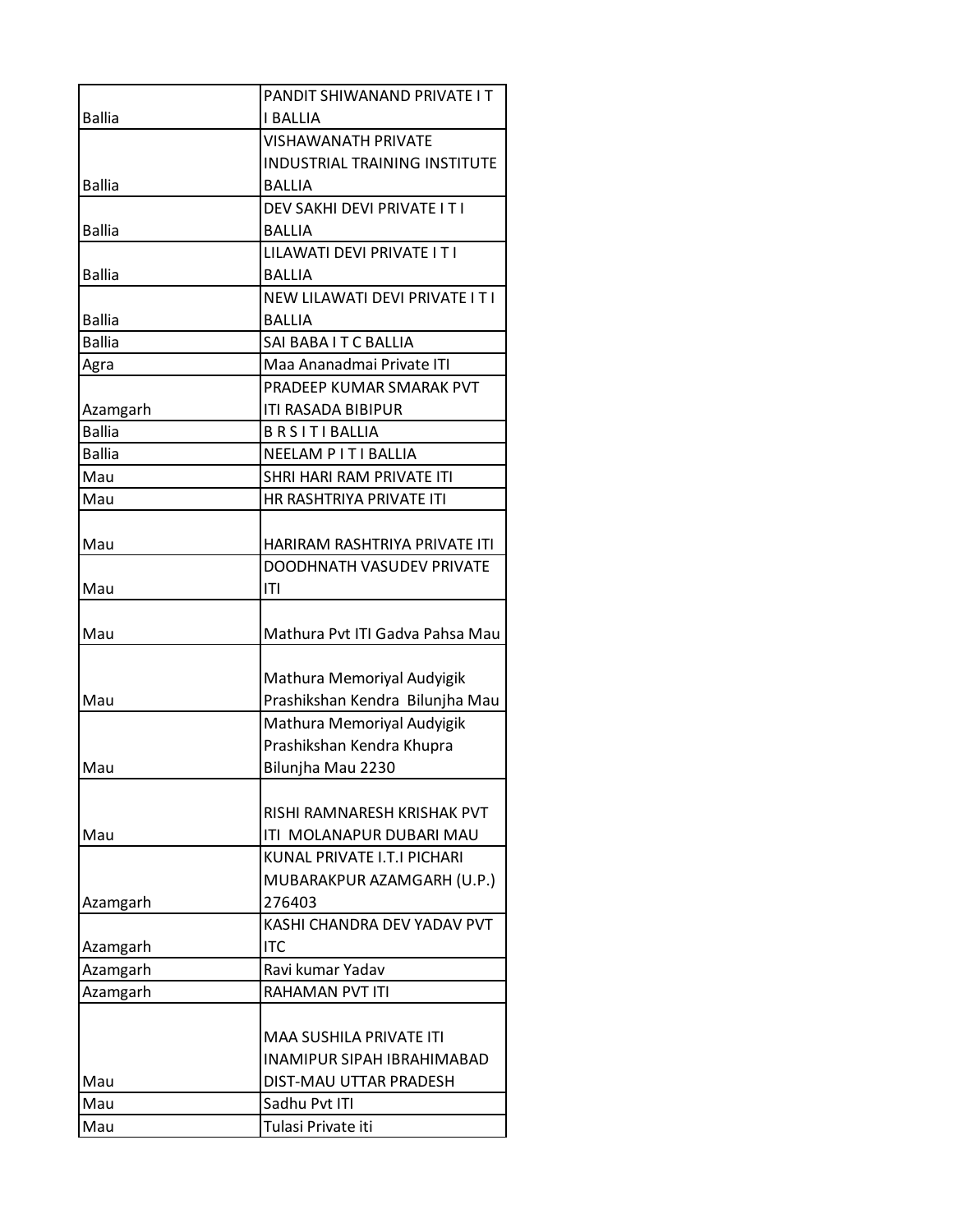|                   | MAA SHAKUNTALA PVT ITI AMARI       |
|-------------------|------------------------------------|
| Mau               | MAU                                |
|                   | Pandit Jagat Narayan Harihar       |
|                   | Nath Chaturvedi ITI Karma Kala     |
| Sant Kabeer Nagar | Sant Kabir Nagar                   |
|                   | HOLY MOTHER TERESA PRIVATE         |
| Agra              | I.T.I.                             |
| Agra              | Jai Devi Private I.T.I             |
| Agra              | <b>G D PRIVATE ITI</b>             |
| Mau               | PREM INDRA PRIVATE ITI             |
| Ghaziabad         | Delhi Public ITI                   |
|                   |                                    |
|                   | <b>G S M INSTITUTE OF TRAINING</b> |
| Mainpuri          | <b>INSTITUTE BEWAR MAINPURI</b>    |
| Mau               | Maa Sharda Smarak Pvt ITI          |
| Hapur             | <b>Indira Gandhi National ITI</b>  |
|                   | SMT.MADHURI MAHESWARI ITI          |
|                   | <b>BIHIND RAILWAY STATION</b>      |
| Kasganj           | <b>KASGANJ</b>                     |
| <b>Baghpat</b>    | <b>S K PRIVATE ITI</b>             |
| <b>Baghpat</b>    | <b>JANTA VEDIC PVT ITI</b>         |
|                   | SHIV SHANKAR PRIVATE ITI           |
| Azamgarh          | [3222] AZAMGARH                    |
| Etah              | Shri ram pvt. Iti                  |
|                   | <b>NEW VIDHYA BHARTI ITI</b>       |
| Amroha            | <b>GAJRAULA</b>                    |
| Amroha            | HIND PRIVATE ITI                   |
| Hapur             | <b>D S PVT ITI</b>                 |
| Mau               | Yantra Pvt ITI Harpur Mau          |
| Amroha            | <b>VIDYA BHARTI ITI GAJROULA</b>   |
| Etah              | Vashisth private ITI Etah          |
|                   | <b>BRAHM PRIVATE ITI KURAWALI</b>  |
| Mainpuri          | <b>MAINPURI</b>                    |
| Agra              | S.G PVT. ITI                       |
|                   | Ramjanam Audyogik Prashikshan      |
|                   | Kendra Kasara Road Kopaganj        |
| Mau               | Mau                                |
|                   | <b>KARPOORI THAKUR</b>             |
|                   | DHANUSDHARI PRIVATE I T I          |
| <b>Ballia</b>     | <b>BALLIA</b>                      |
| Amroha            | <b>SHOHRAT PRIVATE ITI</b>         |
|                   | <b>BABU BINDESHWARI PV ITI</b>     |
| Mau               | <b>KASARA MAU</b>                  |
| Agra              | Crown private ITI                  |
|                   |                                    |
|                   | Ishwari Prasad memorial pvt.itc    |
| <b>Bareilly</b>   | bhojipura Bareilly (PR09001098)    |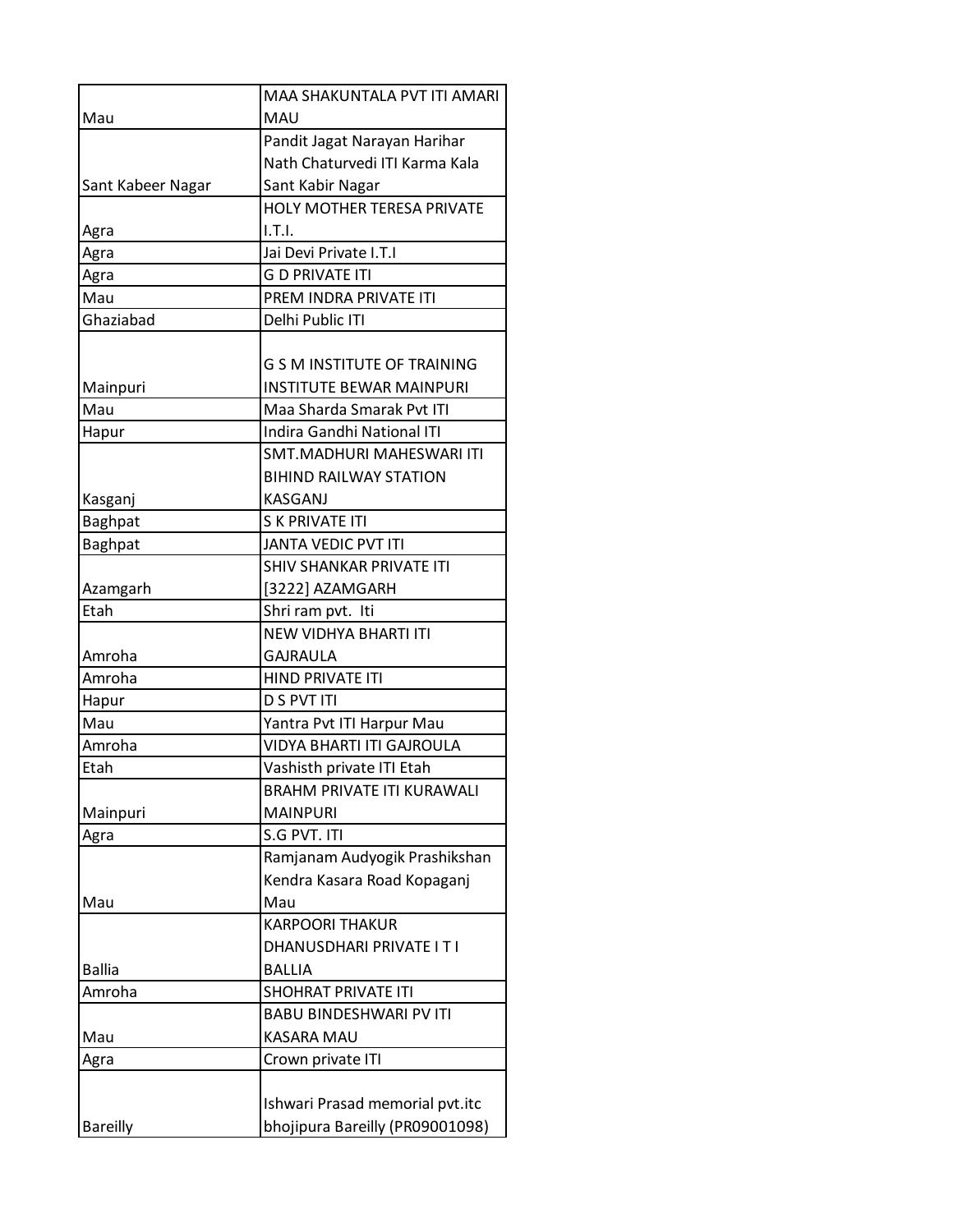| Mau                              | <b>B S R K PRIVATE ITI</b>                                     |
|----------------------------------|----------------------------------------------------------------|
|                                  | RAJESH KUMAR SADHANA DEVI                                      |
|                                  | RASTRIYA PRIVATE ITI DHUMRI                                    |
| Etah                             | <b>ETAH</b>                                                    |
|                                  |                                                                |
| Agra                             | KESHAV EDUCATIONAL SOCIETY                                     |
| Kasganj                          | EDDRURALKASGANJ                                                |
| Amroha                           | J. K. Pvt ITI                                                  |
|                                  | SHRI VANKHANDI MAHADEV                                         |
| Agra                             | <b>PRIVATE ITI</b>                                             |
| <b>Ballia</b>                    | KALPNATH IT C BALLIA                                           |
|                                  | Krishna International Pvt. I.T.I                               |
| Agra                             | Agra                                                           |
|                                  | MAHARSHI PATANJALI VIKASH                                      |
|                                  | SANSHTHAN GREEN PARK                                           |
| <b>Bareilly</b><br><b>Ballia</b> | BAREILLY                                                       |
| <b>Hathras</b>                   | <b>BHARTI PRIVATE IT I BALLIA</b><br>MAA RAJO DEVI PRIVATE ITI |
|                                  | Pt rammurat ramsurat Pvt iti                                   |
| Azamgarh                         | MD MUNNE RAZA PRIVATE I T I                                    |
| <b>Ballia</b>                    | BALLIA                                                         |
| Agra                             | SHIVA(P)ITI                                                    |
|                                  | TAMANNA BAGUM PRIVATE I T I                                    |
| <b>Ballia</b>                    | <b>BALLIA</b>                                                  |
| Aligarh                          | Aligarh Private ITI                                            |
| Amroha                           | Shri Moti Smriti ITI                                           |
| Amroha                           | <b>DSM ITI</b>                                                 |
|                                  |                                                                |
|                                  | SAI INTERNATIONAL ITI NAYA                                     |
| Saharanpur                       | GOAN RAM NAGAR SAHARANPUR                                      |
| Hathras                          | MAA PARVATI PVT ITI                                            |
|                                  | CHAUDHARY SURENDER KUMAR                                       |
| Saharanpur                       | <b>PVT ITI SAHARANPUR</b>                                      |
|                                  | SMT FULEHRA SMARAK PRIVATE I                                   |
| <b>Ballia</b>                    | T I BALLIA                                                     |
|                                  |                                                                |
|                                  | AADHUNIK PVT ITI VILL MEERPUR                                  |
|                                  | POST SHERPUR KHANA JADPUR                                      |
| Saharanpur                       | SAHARANPUR                                                     |
| Hathras                          | Shree Radhey Govind Pvt iti                                    |
| Mathura                          | SAMARTH PVT ITI                                                |
| Mathura                          | <b>CHANDAN PVT ITI</b>                                         |
|                                  | SHAHEED BHAGAT SINGH PVT ITI                                   |
|                                  | <b>VILL RADOUR POST TITRON</b>                                 |
| Saharanpur                       | SAHARANPUR                                                     |
|                                  | ROHILA PVT ITI TAPRI                                           |
| Saharanpur                       | SAHARANPUR                                                     |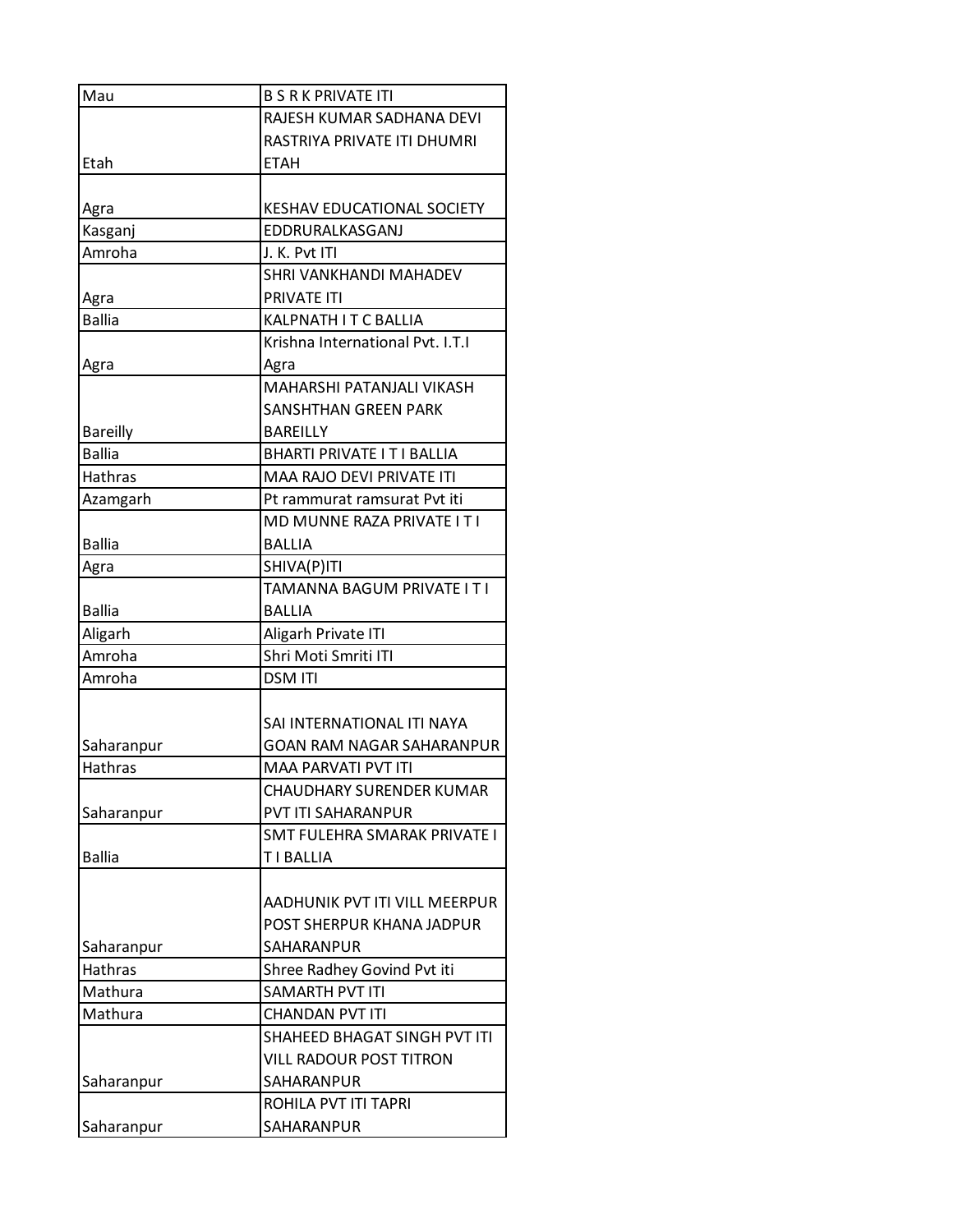| Amroha         | NARAYANI SWAROOP DAYA PITI           |
|----------------|--------------------------------------|
| <b>Hathras</b> | <b>SSMBD ITI PRIVATE HATHRAS</b>     |
| Aligarh        | <b>MANDEEP PRIVATE ITI</b>           |
| Agra           | <b>SDIP PRIVATE ITI</b>              |
|                | BAJARANG PRIVATE I T I SURAHI        |
| <b>Ballia</b>  | BALLIA                               |
| Aligarh        | KALAVATI DEVI PRIVATE ITI            |
|                |                                      |
| Allahabad      | <b>ADARSH PRIVATE ITI- Allahabad</b> |
|                | <b>SHRI RAJKUMAR SHASTRI</b>         |
| Aligarh        | <b>PRIVATE ITI</b>                   |
| Agra           | SHRI RAM PVT. ITI                    |
|                | SMT, KIRAN ITI HIMMATPUR SAI         |
| Kasganj        | KASGANJ                              |
|                | KIRAN ITI HIMMATPUR SAI              |
| Kasganj        | <b>KASGANJ</b>                       |
|                | RAJENDRA PVT ITI SUNDERPUR           |
| Saharanpur     | SAHARANPUR                           |
|                | JAIRAM SINGH PVT. ITI BILRAM         |
| Kasganj        | KASGANJ                              |
| Agra           | Shiv Raj Prakash Private ITI         |
| Agra           | S.R. PVT ITI                         |
|                |                                      |
|                | <b>BALRAM INSTITUTE OF</b>           |
|                | TECHNICAL STUDIES RESEARCH           |
| Allahabad      | AND ITC (1412) MEJA                  |
| Etah           | K.S.ITI Etah                         |
|                | <b>INDIAN TECHNOLOGY</b>             |
|                | <b>INDUSTRIAL TRAINING CENTRE</b>    |
|                | <b>ABUPUR MEERUT ROAD</b>            |
| Ghaziabad      | <b>GHAZIABAD</b>                     |
|                |                                      |
| <b>Baghpat</b> | Baghpat ITI Bamnauli Baghpat         |
|                | A D F S Pvt Industrial Training      |
| Agra           | Institute                            |
| Agra           | S.P. Upadhyay Private I.T.I.         |
|                | DR B R AMBEDKAR PVT ITI              |
| Mau            | SAHROJ MAU                           |
|                | NAVIPUR PRIVATE ITI PIPE LINE        |
|                | ROAD NAVIPUR MURADNAGAR              |
| Ghaziabad      | <b>GHAZIABAD</b>                     |
|                | GANGA DHARA ITC 121 ANAND            |
|                | <b>INDUSTRIAL STATE MOHAN</b>        |
| Ghaziabad      | NAGAR GHAZIABAD                      |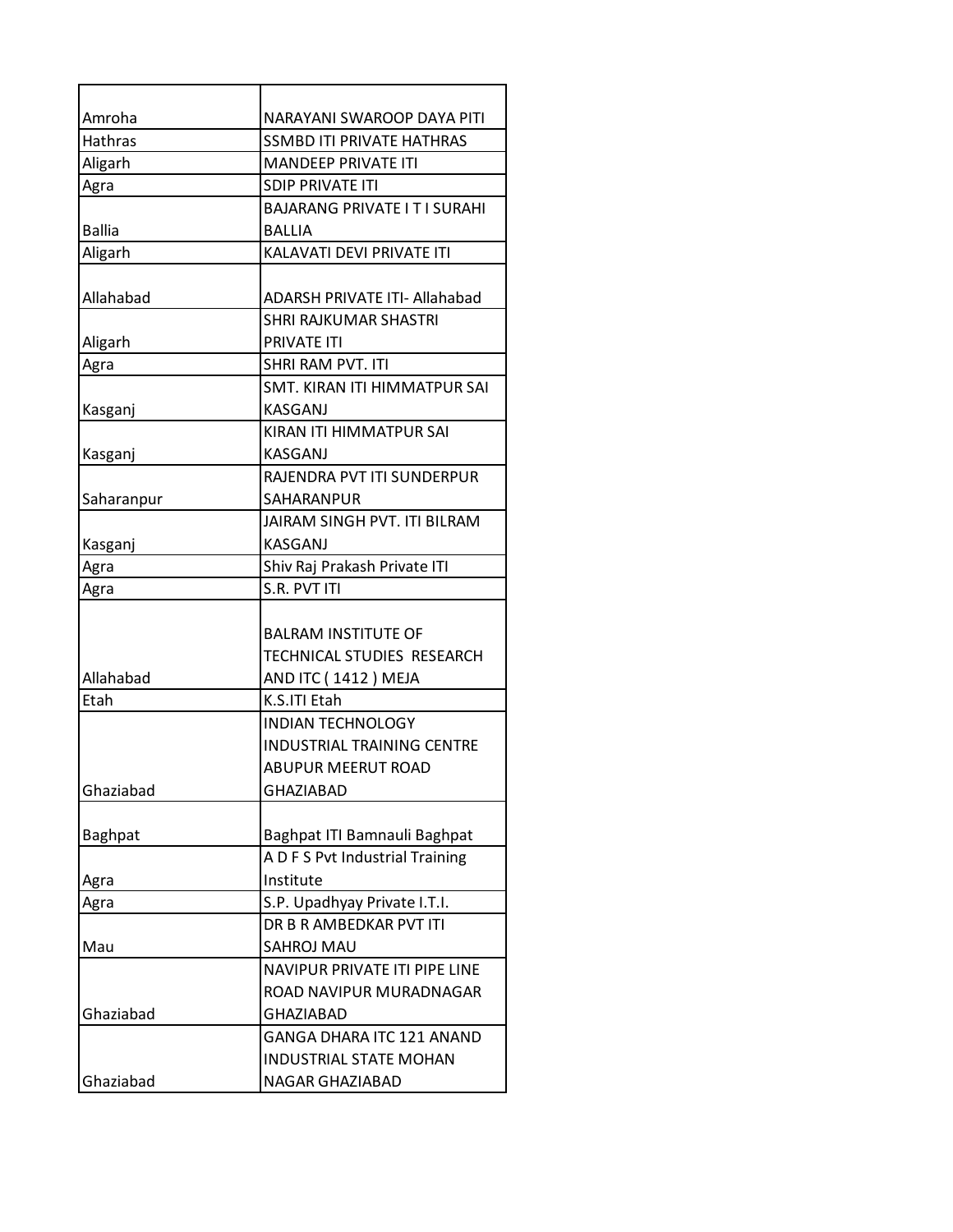|                     | DIYANSHI FACTURE AND                |
|---------------------|-------------------------------------|
|                     | <b>MATERNITY HOSPITAL PRIVATE</b>   |
|                     | LIMITED FRENDS COLONY RAM           |
| Etawah              | NAGAR 689 AJEET NAGAR               |
| Agra                | <b>B. K. Private ITI</b>            |
| Gautam Buddha Nagar | RASHMI RARE EARTH LIMITED           |
|                     |                                     |
| Bijnor              | <b>VISHWAKARMA GNG INDUSTRY</b>     |
| <b>Ballia</b>       | K D SINGH PRIVATE I T I BALLIA      |
|                     | Doorsstepshoppee service private    |
|                     | limited chaun colony 124 ashok      |
| Etawah              | nagar                               |
|                     | Johnson Matthey Chemicals India     |
| Kanpur Nagar        | <b>Private Limited</b>              |
| <b>Bulandshahr</b>  | APOLLO METALEX PVT. LTD.            |
|                     | <b>LAKSHMIJI SUGAR MILLS</b>        |
|                     | CO.LTD.(Prop.Shree Ajudhia          |
| Moradabad           | Sugar Mills)                        |
|                     |                                     |
| <b>Bulandshahr</b>  | Apollo Metalex Private Limited      |
| Agra                | SHRI V.S.MAHERE (P) ITI             |
|                     |                                     |
| Allahabad           | HANUMAT NIKETAN PRIVATE ITI         |
| Saharanpur          | <b>BHAGWATI DEVI PVT ITI</b>        |
| Aligarh             | AMMAR FATMA PRIVATE ITI             |
|                     | PHINTEK ELECTRICALS PRIVATE         |
| Sitapur             | <b>LIMITED</b>                      |
|                     | <b>SLACK INFOTECH PRIVAATE</b>      |
|                     | LIMITED CHAUGURJI 176(68-A)         |
| Etawah              | <b>NEW COLONY ETAWAH</b>            |
| Etawah              | <b>NARAYAN EDUCATION SOCIETY</b>    |
|                     | Ramdhari gupta p.v.t. I.T.I.        |
| Kushi Nagar         | Padrauna kushinagar                 |
| Muzaffarnagar       | ANKUR FERTILIZERS PVT LTD           |
| Agra                | Saumya Adarsh Pvt ITI               |
| Agra                | Gyandeep Pvt ITI                    |
| Allahabad           | Sampati Pvt ITI                     |
|                     |                                     |
| Faizabad            | AVADH PURI AUTO MOTORS LLP          |
|                     | New Jagdish Durgawati Pvt. ITI      |
|                     | <b>Station Road Khalilabad Sant</b> |
| Sant Kabeer Nagar   | Kabir Nagar                         |
| Etah                | EX SAINIK PRIVATE ITI               |
| Etah                | SAINIK PRIVATE ITI                  |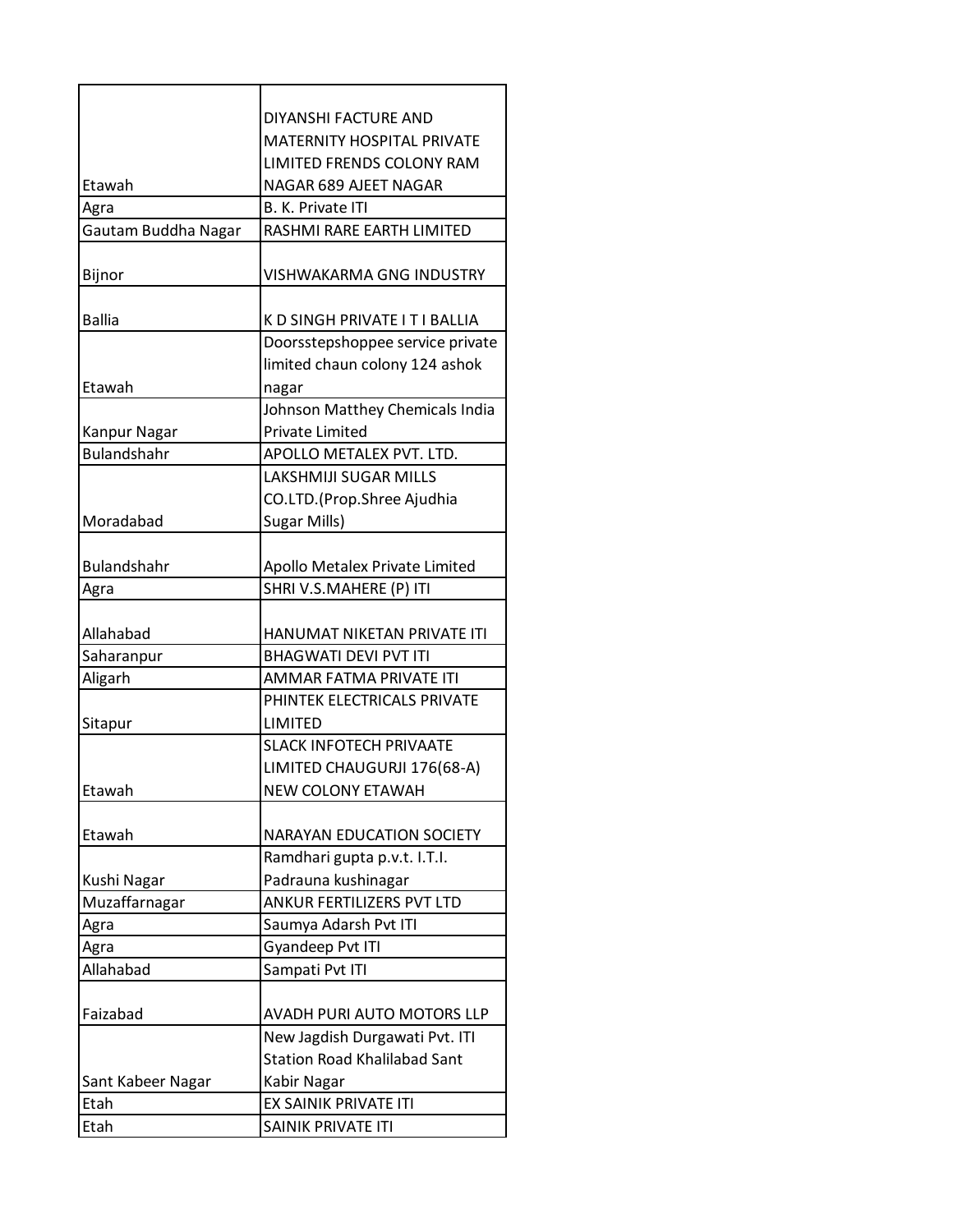|                | RAJAN SHRI PRIVATE ITI PATNI        |
|----------------|-------------------------------------|
| Etah           | <b>BARAI ETAH</b>                   |
| <b>Baghpat</b> | <b>ENKAY FOAM PVT LTD</b>           |
| Muzaffarnagar  | MHL HEALTHCARE LIMITED              |
|                |                                     |
| Saharanpur     | DEEP INDUSTRIES SAHARANPUR          |
|                | <b>GYAN PRIVATE ITI JASLAI ROAD</b> |
| Firozabad      | <b>SHIKOHABAD</b>                   |
|                | RM Pvt. ITI ATROULI ROAD            |
| Kasganj        | <b>BILRAM KASGANJ</b>               |
|                | SHAKUMBARI AUTOMOBILES PVT          |
| Bijnor         | <b>LTD BIJNOR</b>                   |
|                | <b>GYAN BHARTI INDUSTRIAL</b>       |
| Ghaziabad      | <b>TRAINING CENTRE</b>              |
|                |                                     |
|                | KRISHNA BEAUTY CLINIC CENTER        |
| Faizabad       | <b>EWM TRAINING CENTER</b>          |
|                | KHEKHRA CHEMICAL & ALLIED           |
| Baghpat        | PRODUCTS PVT LTD                    |
| Mathura        | SHRI MURARI LAL PRIVATE ITI         |
| Hapur          | SATYAM PVT ITI                      |
| Muzaffarnagar  | RANA STEELS INDIA LIMITED           |
|                |                                     |
| Hapur          | ILAS PRIVATE ITI [2901] HAPUR       |
| Firozabad      | <b>MAA GAURI PRIVATE ITI</b>        |
| Firozabad      | <b>APEX ENTERPRISES</b>             |
| Firozabad      | <b>MAJOR RAMVEER SINGH ITI</b>      |
|                | DAKSH PVT ITI GAJRAULA              |
| Amroha         | <b>AMROHA</b>                       |
|                | <b>A2Z AUTO WHEELS PRIVATE</b>      |
| Muzaffarnagar  | <b>LIMITED</b>                      |
| Azamgarh       | Gyandeep Pvt. ITI                   |
| Firozabad      | <b>KALPANA PRIVATE ITI</b>          |
| Bijnor         | Sardar Motors Bijnor                |
|                |                                     |
|                | <b>GLOBAL PRIVATE INDUSTRIAL</b>    |
| Allahabad      | TRAINING INSTITUTE                  |
|                | <b>MAA SANTOSHI INDUSTRIAL</b>      |
| Allahabad      | TRAINING INSTITUTE                  |
| Azamgarh       | National Pvt ITI                    |
|                |                                     |
| Kushi Nagar    | Basundhara hardware mill store      |
| Allahabad      | MAA SANTOSHI PRIVATE ITI            |
|                | B.S FOUNDATION (B.S ITI NAGLA       |
|                | VISHANU FIROZABAD UTTAR             |
| Firozabad      | PRADESH)                            |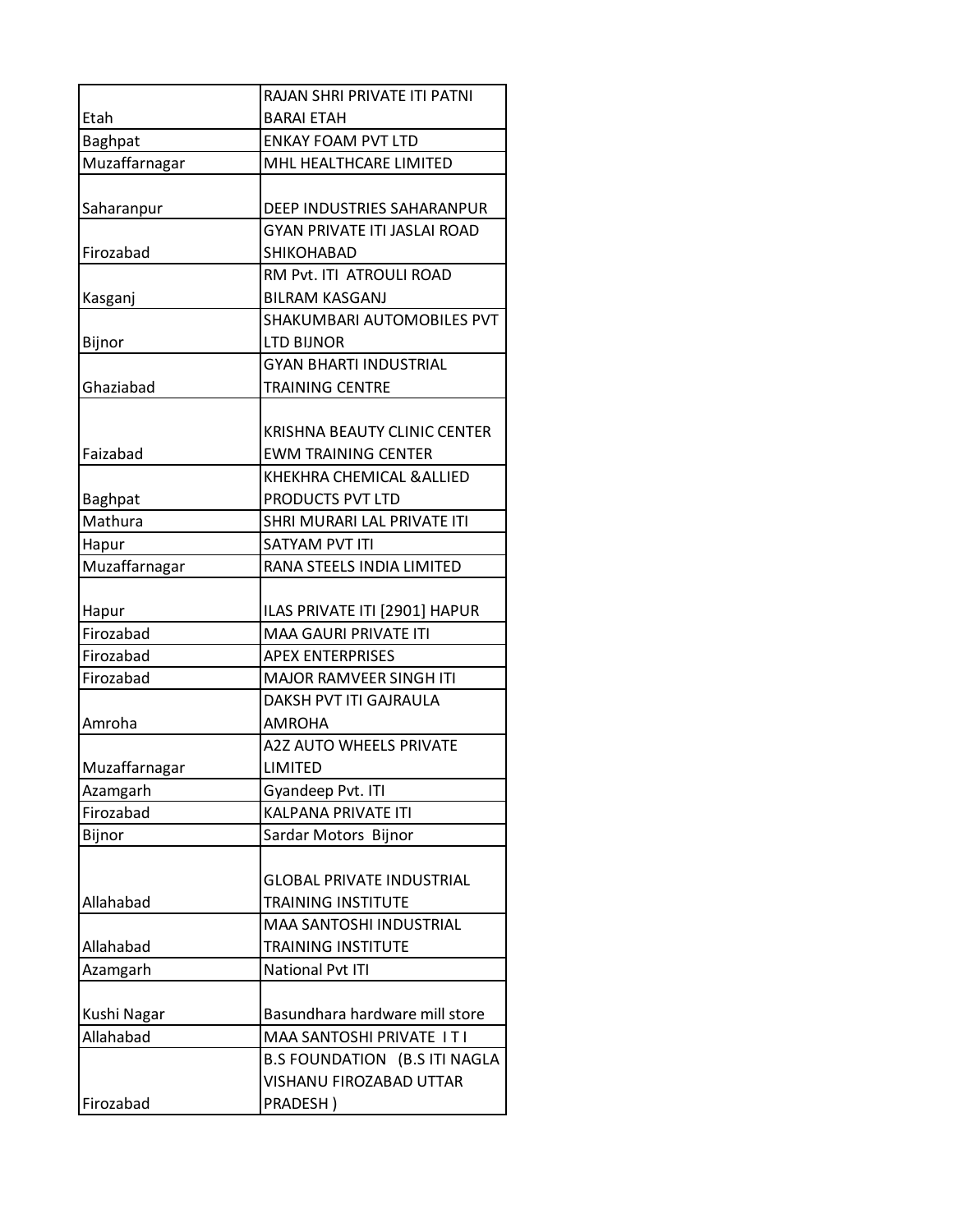|                   | ram nagina pvt iti mauparasin        |
|-------------------|--------------------------------------|
|                   | tiyara modh mehanajpur               |
| Azamgarh          | azamgarh                             |
|                   | CHIRAG PVT ITI INDUMAI               |
| Firozabad         | SHIKOHABAD FIROZABAD                 |
|                   |                                      |
|                   | <b>ALLAHABAD PRIVATE</b>             |
| Allahabad         | <b>INDUSTRIAL TRAINING INSTITUTE</b> |
|                   |                                      |
|                   | TIRTHRAJ PANDEY EDUCATIONAL          |
|                   | TRUST CHUNUGAR JIYANPUR              |
| Azamgarh          | SAGADI AZAMGARH UP                   |
| Agra              | <b>GAYATRI PRIVATE ITI</b>           |
|                   |                                      |
|                   | ALLAHABAD PRIVATE INDUSTRIAL         |
| Allahabad         | <b>TRAINING INSTITUTE</b>            |
| Firozabad         | Shri Magan Prabha Private iti        |
| Kushi Nagar       | ashoka engg.works padrauna           |
|                   |                                      |
|                   | Pt.rampher rajpati smarak private    |
| Azamgarh          | itiLibraazamgarhu.p 223223           |
|                   | Badami Pyt. ITI Khalilabad Sant      |
| Sant Kabeer Nagar | Kabir Nagar                          |
|                   |                                      |
| Kushi Nagar       | amarnath engg. works kushinagar      |
|                   | Narayan Private ITI [2413] -         |
| Azamgarh          | Azamgarh                             |
| Ghaziabad         | <b>DBS DELHI ITI</b>                 |
| Firozabad         | <b>ASHA ITC</b>                      |
| Sant Kabeer Nagar | <b>VERMA SALES &amp; SERVICE</b>     |
| Hardoi            | <b>DEEPAK TRADERS</b>                |
| Azamgarh          | RH PRIVATE ITI                       |
|                   | VAISHNAV STEEL PRIVATE               |
| Muzaffarnagar     | LIMITED                              |
| Sant Kabeer Nagar | <b>VERMA AUTO SERVICE</b>            |
| Hardoi            | <b>BALAJI HARDWARE</b>               |
|                   | Ahuja Private ITI Jaslai Road        |
|                   | Shikohabad Firozabad Uttar           |
| Firozabad         | Pradesh                              |
| Agra              | Th.bachhu sinfh pvt. Iti             |
|                   | Maha laxmi private iti collage       |
| Firozabad         | firozabad                            |
|                   | MAA RAMWATI MANAV SEWA               |
|                   | TRUST SAMITI DHOLNA                  |
|                   | KASGANJMAA SAVITRI DEVI              |
|                   | PRADHAN ITI PARHAM                   |
| Firozabad         | FIROZABAD                            |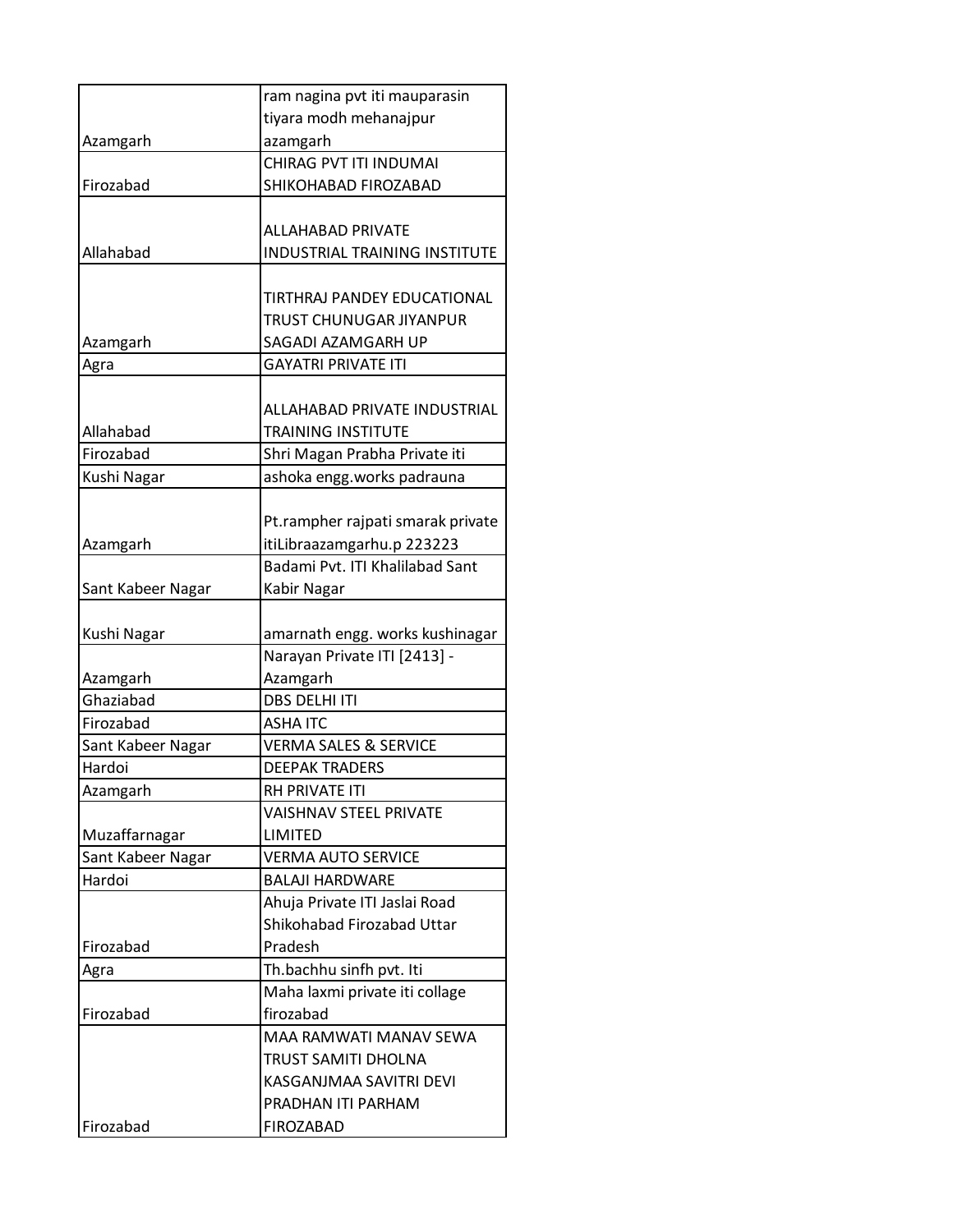| Firozabad      | <b>SAGAR PVT. ITI</b>             |
|----------------|-----------------------------------|
|                |                                   |
|                | ADARSH PRIVATE INDUSTRIAL         |
| <b>Banda</b>   | <b>TRAINING INSTITUTE</b>         |
| <b>Hathras</b> | PREMVATI DEVI PRIVATE ITI         |
|                |                                   |
| <b>Hathras</b> | RAM SHANKAR SARSWAT PVT. ITI      |
|                | RADHIKA SINGH SMRITI PRIVATE      |
| Azamgarh       | ITI                               |
| Kushi Nagar    | <b>NATIONAL AGENCIES</b>          |
| Azamgarh       | <b>CHANDRA DEVI PRIVATE ITI</b>   |
| Kushi Nagar    | <b>BHART TRADING COMPANY</b>      |
| Azamgarh       | AZAMGARH PRIVATE ITI              |
|                |                                   |
|                | Chhedilal Singh Singhraur Pvt ITI |
| Banda          | Jasaipur Tindwari Banda           |
| Kushi Nagar    | RAMKRITA Pvt iti                  |
| Muzaffarnagar  | SWASTIK (INDIA)                   |
| <b>Baghpat</b> | <b>ARYAN WHEELS PVT LTD</b>       |
| Muzaffarnagar  | <b>SWASTIK RUBBER INDUSTRIES</b>  |
| Kushi Nagar    | Shivoy tracter                    |
|                | JEEVANDHARA ELECTRONICS           |
|                | <b>BAWALI CHOWK PADRAUNA</b>      |
|                |                                   |
| Kushi Nagar    | <b>KUSHINAGAR</b>                 |
| Kushi Nagar    | SAHU TRACTOR PADRUNA              |
| Azamgarh       | ARIHANT PRIVATE ITI               |
| <b>Banda</b>   | <b>MSD Pvt ITI Banda</b>          |
| Azamgarh       | DR RAMDHARI PRIVATE ITI           |
|                |                                   |
|                | JAI ELECTRIC WORKS KOTWALI        |
| Kushi Nagar    | ROAD PADRAUNA KUSHINAGAR          |
| Azamgarh       | <b>NARMA DEVI PRIVATE ITI</b>     |
| Azamgarh       | R S PRIVATE ITI                   |
|                | ACMT PVT I.T.I NH-2 ROOPASPUR     |
| Firozabad      | SHIKOHABAD                        |
| Azamgarh       | C S PVT. ITI                      |
| Azamgarh       | MAA PYARI DEVI PRIVATE ITI        |
|                | AVADH NARAYAN SINGH PVT           |
|                | ITI(1806) KOTHRA KAPTANGANJ       |
| Azamgarh       | <b>AZAMGARH</b>                   |
| Azamgarh       | <b>MS PRIVATE ITI</b>             |
|                | HARSHA COLLEGE OF EDUCATION       |
|                | PVT ITI (3254) KOTHRA             |
| Azamgarh       | <b>AZAMGARH</b>                   |
|                | <b>BANSH NARAYAN BALESWAR JI</b>  |
| Azamgarh       | PRIVATE ITI                       |
|                |                                   |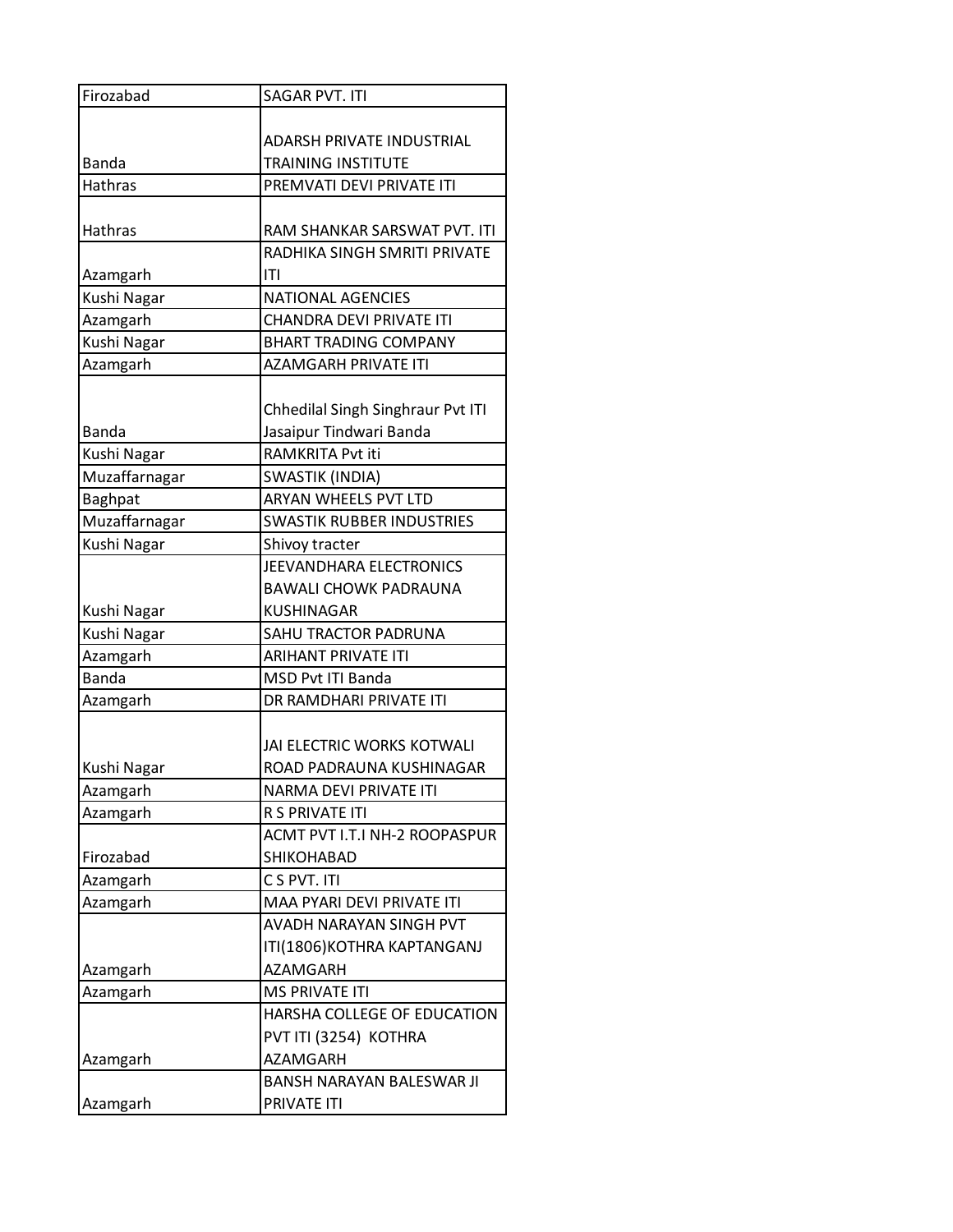|             | AZAD PRIVATE ITI [1727] -        |
|-------------|----------------------------------|
|             | MUNDA ZAFARPUR SADAR DISTT-      |
| Azamgarh    | <b>AZAMGARH</b>                  |
|             | JAGAT PRIVATE ITI [2556]         |
|             | <b>GADDOPUR MALGAON</b>          |
| Azamgarh    | AZAMGARH                         |
|             | NEW HARSH PRIVATE ITI [3338]     |
| Azamgarh    | AZAMGARH                         |
|             | <b>VISHAL NIRMAN BHANDAR</b>     |
| Kushi Nagar | RAMKOLA ROAD PADRAUNA            |
|             | SHIVA AGRO SALES KHADDA          |
|             | ROAD NEAR RAILWAY CROSSING       |
| Kushi Nagar | PADRAUNA                         |
| Firozabad   | <b>D S PVT ITI</b>               |
| Kushi Nagar | Raj Enterprises                  |
| Kushi Nagar | <b>GAYATRI ENTREPRISES</b>       |
|             |                                  |
|             | SAR SAYED SCHOOL OF              |
|             | TECHNOLOGY PRIVATE ITC [1712     |
| Azamgarh    | ] - BINAPARA - AZAMGARH          |
| Kushi Nagar | <b>JAISWAL VENTURES</b>          |
| Firozabad   | phool singh pvt iti              |
| Kushi Nagar | <b>INDIAN TRADING COMPANY</b>    |
|             |                                  |
|             | S MART PLUS HOSPITAL ROAD        |
| Kushi Nagar | PADRAUNA KUSHINAGAR              |
| Firozabad   | R S B PRIVATE ITI                |
|             | JAISHWAL BUILDING MATERIAL       |
| Kushi Nagar | NAURANGIYA                       |
|             | RIDHI SIDHI ENTERPRISES          |
| Kushi Nagar | PADRAUNA KUSHINAGAR              |
| Kushi Nagar | Ajay building workshop           |
|             |                                  |
|             | SUMITRA PRIVATE ITI MUNGARA      |
| Jaunpur     | <b>BADSHAHPUR JAUNPUR</b>        |
| Jaunpur     | aadarsh itc jaunpur              |
| Jaunpur     | ashok dubey itc jaunpur          |
| Jaunpur     | sri keenaram pvt iti             |
| Kushi Nagar | <b>CANTECH AUTOMOBILE</b>        |
|             | vikash singh private iti kanthri |
| Firozabad   | firozabad                        |
| Kushi Nagar | <b>BHOLA FILLING STATION</b>     |
|             |                                  |
|             | <b>VIBHUTI CHAUHAN SMRITI</b>    |
|             | AGYOGIK PRACHICHAN KENDRA        |
| Jaunpur     | <b>GURUDHAN COLONY JAUNPUR</b>   |
| Jaunpur     | J K PRIVATE ITI                  |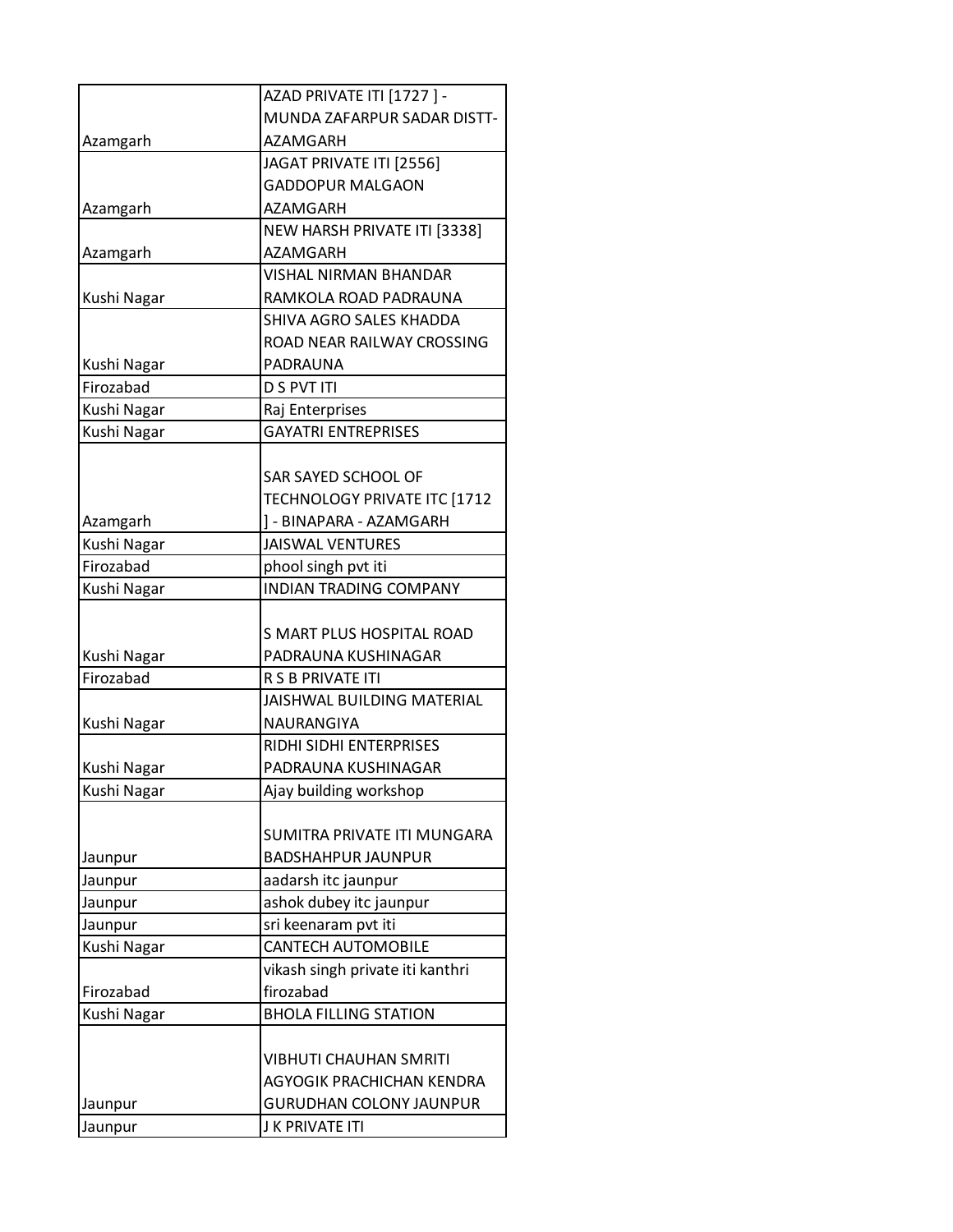|                        | <b>BHARAT STEEL INDUSTRIES</b>                      |
|------------------------|-----------------------------------------------------|
| Kushi Nagar            | PADARAUNA                                           |
|                        | vibhuti chauhan adyohik                             |
|                        | prachichan kendra kerakat                           |
| Jaunpur                | jaunpur                                             |
| Hathras                | Ganga Prasad Memorial Private<br><b>ITI hathras</b> |
|                        | ram baran singh public iti                          |
| Jaunpur                | RAJ PRIVATE ITI TIKARI SIKRARA                      |
|                        | <b>JAUNPUR</b>                                      |
| Jaunpur<br>Kushi Nagar | Auto sales                                          |
| Kushi Nagar            | <b>Tetrahedron Architects</b>                       |
|                        | parijat pvt iti                                     |
| Jaunpur                | prakash pvt iti mugrabadshahpur                     |
|                        |                                                     |
| Jaunpur                | jaunpur                                             |
| Jaunpur                | jagatnarayan tiwari pvt iti                         |
| Jaunpur                | alhind itc jafrabad jaunpur                         |
|                        |                                                     |
|                        | SHANTI JYOTI ITC KESHAVPUR                          |
| Jaunpur                | AZAMGARH ROAD JAUNPUR                               |
| Jaunpur                | R B S PRIVATE ITI                                   |
| Kushi Nagar            | <b>A-ONE ELECTRIC</b>                               |
| Jaunpur                | SRIMATI ASHARFIDEVI PVT ITI                         |
|                        | bashnati devi pvt iti kaniya                        |
| Jaunpur                | sahganj jaunpur                                     |
|                        | TAPOBHUMI ITI HIMMATPUR                             |
| Firozabad              | NAPAIFIROZABAD                                      |
|                        |                                                     |
| Agra                   | Smt uttradevi Sikarwar private iti                  |
| Jaunpur                | baijnath singh pvt itc jaunpur                      |
|                        |                                                     |
|                        | R. N. PRIVATE ITI CHAKGORYA                         |
| Azamgarh               | CHAKINAMI AZAMGARH                                  |
|                        |                                                     |
|                        | Nave Private Industrial Training                    |
| Shahjahanpur           | Institute Lodhipur shahjahanpur                     |
|                        | RAM DAVAR PVT INDUSTRIAL                            |
|                        | TRAINING CENTRE SIDDIQPUR                           |
| Jaunpur                | <b>JAUNPUR</b>                                      |
| Firozabad              | <b>KIRAN PVT ITI</b>                                |
|                        |                                                     |
| Jaunpur                | sumiran pvt iti sarkoni jaunpur                     |
|                        |                                                     |
|                        | SHARDA PRIVATE ITI KUSHAUN                          |
| Jaunpur                | <b>BHAUPUR JAUNPUR</b>                              |
|                        | vishwanath pvt itc rampur sikrara                   |
| Jaunpur                | jaunpur                                             |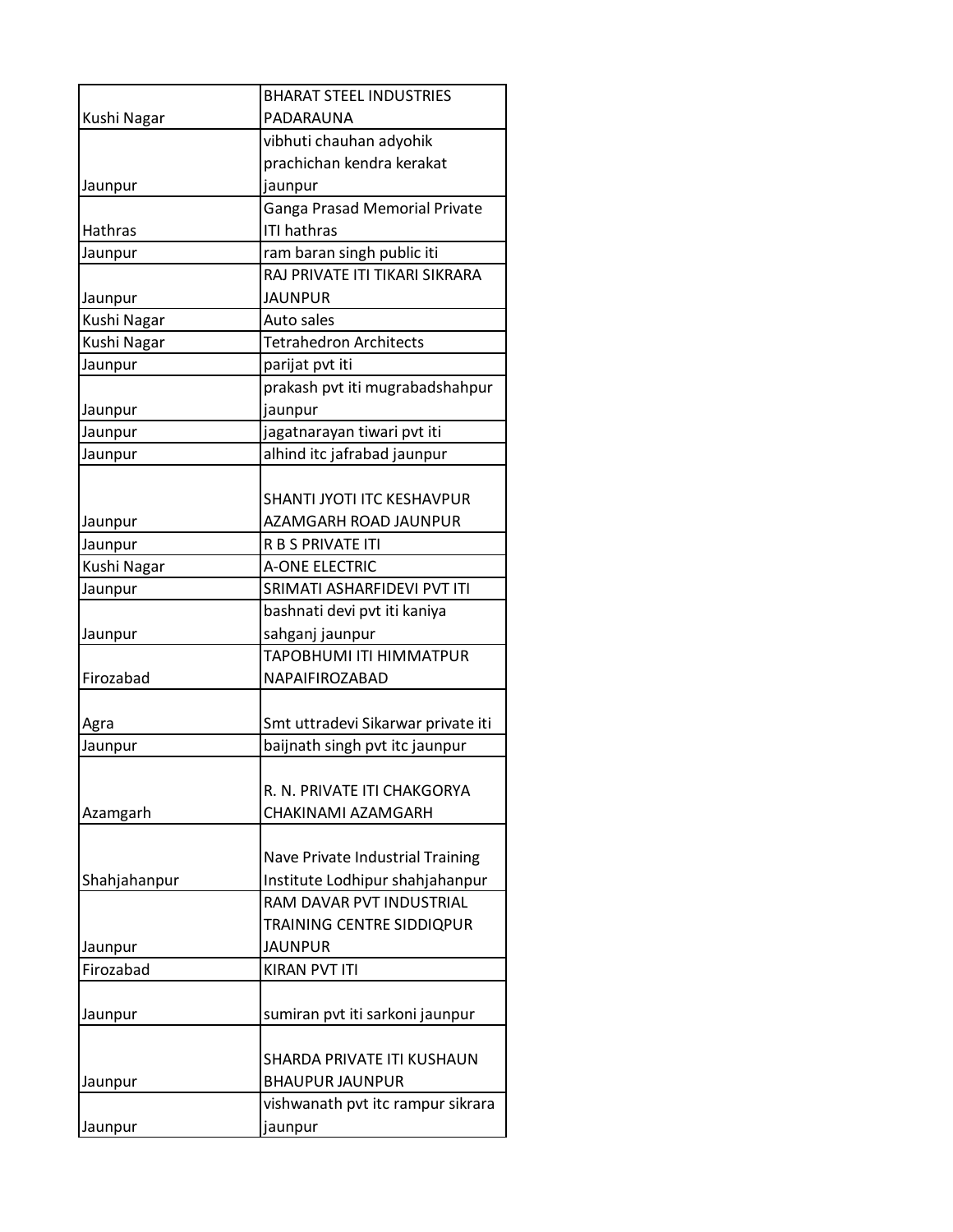| Bijnor       | Jain Distillery Bijnor               |
|--------------|--------------------------------------|
| Firozabad    | <b>GDASPVTITI</b>                    |
|              | adarsh shyam dev pvt itikerkat       |
| Jaunpur      | jaunpur                              |
|              | SHRI VINAYAK PVT ITI NOORPUR         |
| Firozabad    | SHIKOHABAD                           |
| Jaunpur      | <b>NEELKANTH PVT ITI</b>             |
| Kushi Nagar  | M/S GUPTA ENTERPRISES                |
|              |                                      |
|              | Ram Shiromani Dubey Private          |
|              | <b>Industrial Training Institute</b> |
| Jaunpur      | Jakhaniya Pawara Jaunpur             |
|              | <b>NEELKANTH COLLEGE OF</b>          |
| Jaunpur      | <b>EDUCATION PVT ITI</b>             |
|              | uma shankar pvt iti badlapur         |
| Jaunpur      | jaunpur                              |
| Agra         | <b>BHARAT I.T.I</b>                  |
| Jaunpur      | om sai nath pvt iti jaunpur          |
|              | <b>J.S UNIVERSITY PRIVATE ITI</b>    |
|              | MAINPURI ROAD SHIKOHABAD             |
| Firozabad    | <b>FIROZABAD</b>                     |
|              | bhagwati prasad yadav pvt iti        |
| Jaunpur      | jaunpur                              |
|              | <b>SIKANDAR ELECTRIC &amp; WORK</b>  |
| Kushi Nagar  | <b>SHOP</b>                          |
| Jaunpur      | indraji pvt iti jaunpur              |
|              |                                      |
| Hathras      | CHANDAN DEEP PVT ITI HATRAS          |
| Kushi Nagar  | NIKHIL ELECTRONICS PALACE            |
|              | <b>SMT.RAMWATI PRIVATE ITI</b>       |
| Kasganj      | DHOLNA KASGANJ                       |
|              |                                      |
| <b>Banda</b> | Vishwanath Pvt ITI Jaspura Banda     |
|              | dr.premprakash private iti           |
| Firozabad    | firozabad                            |
|              | chandrabhan singh pvt iti            |
| Jaunpur      | trlochan jaunpur                     |
| Jaunpur      | radhika itc kuddupur jaunpur         |
| Jaunpur      | ram ujagir iti jaunpur               |
| Kushi Nagar  | <b>GOMATI CONCREET</b>               |
| Kushi Nagar  | Jaisawal Traders                     |
|              | KRISHNA TRACTORS PADRAUNA            |
| Kushi Nagar  | KUSHINAGAR                           |
| Kushi Nagar  | <b>GULRANA BANO</b>                  |
|              |                                      |
| Agra         | SHRI RAM ADARSH PRIVATE ITI          |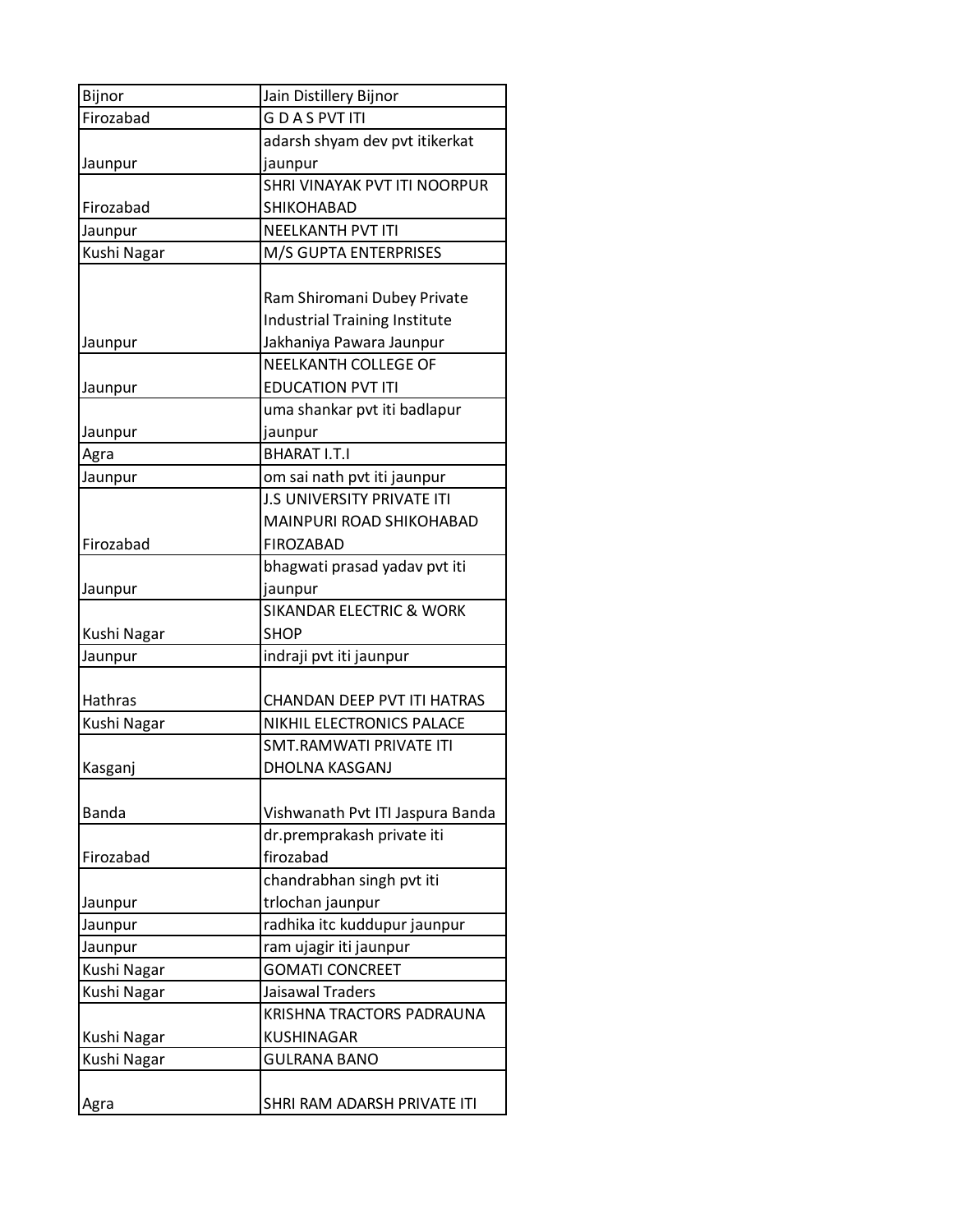|               | JAISWAL TRADERS PADRAUNA                      |
|---------------|-----------------------------------------------|
| Kushi Nagar   | KUSHINAGAR                                    |
|               | SHAD ALLUMINIUM AND STEEL                     |
| Kushi Nagar   | <b>WORK</b>                                   |
|               | GUPTA WELDING WORK AND                        |
| Kushi Nagar   | <b>HARDWARE</b>                               |
| Kushi Nagar   | M/S PRAKASH TRADERS                           |
| Kushi Nagar   | Shrimati neeta Devi pvt.iti.                  |
| Kushi Nagar   | <b>ROSHANI ELECTRIC</b>                       |
|               | <b>BHART STEEL ROLLING MILLS</b>              |
| Muzaffarnagar | UNIT-1                                        |
| Mirzapur      | Rashmi Singh Private ITI                      |
| Moradabad     | <b>RANA SUGARS LTD</b>                        |
| Mainpuri      | RAJENDRA HYUNDAI                              |
| Kushi Nagar   | <b>SRI BALAJI ELECTRICALS</b>                 |
|               | HONDA SERVICE CENTRE AND                      |
| Mainpuri      | <b>AGENCY</b>                                 |
|               | PT JAMUNA PRASAD TIWARI PVT                   |
| Jaunpur       | ITI                                           |
| Kushi Nagar   | <b>SHREE PREM ELECTRIC</b>                    |
| Mainpuri      | <b>V BAZAR</b>                                |
|               | ASHA PRIVATE ITI LAKHANPUR                    |
| Jaunpur       | JAUNPUR                                       |
|               | ROYAL ENFIELD SERVICE CENTRE                  |
| Mainpuri      | <b>AND AGENCY</b>                             |
| Kushi Nagar   | <b>MUSKAN TVS</b><br>SHRI KRISHNA PRIVATE ITI |
|               | DHARORA JAGOPALGANJ                           |
| Jaunpur       | <b>KERAKAT JAUNPUR UP</b>                     |
|               |                                               |
|               | <b>MAHILA INDUSTRIAL TRAINING</b>             |
| Azamgarh      | CENTRE [1645] - AZAMGARH                      |
|               | MAA SHARDA TECHNICAL                          |
| Azamgarh      | <b>INSTITUTE 3887</b>                         |
|               |                                               |
|               | DEVNATH YADAV PRIVATE ITI                     |
|               | 3666 JAMUDIH BHAWARPUR                        |
| Azamgarh      | AZAMGARH UP 276123                            |
|               | PRIYANKA PRIVATE ITC [1927] -                 |
| Azamgarh      | AZAMGARH                                      |
|               |                                               |
|               | SHRI RAM KRISHNA WOMENS ITC                   |
| Agra          | NAGLA AJITA AGRA                              |
| Kushi Nagar   | M/S SPEED AUTOMOTIVE                          |
| Kushi Nagar   | M/S GEBUL TRADERS                             |
|               | MAA SHARDA SARASWATI ITC                      |
| Azamgarh      | [1681] - AZAMGARH                             |
|               |                                               |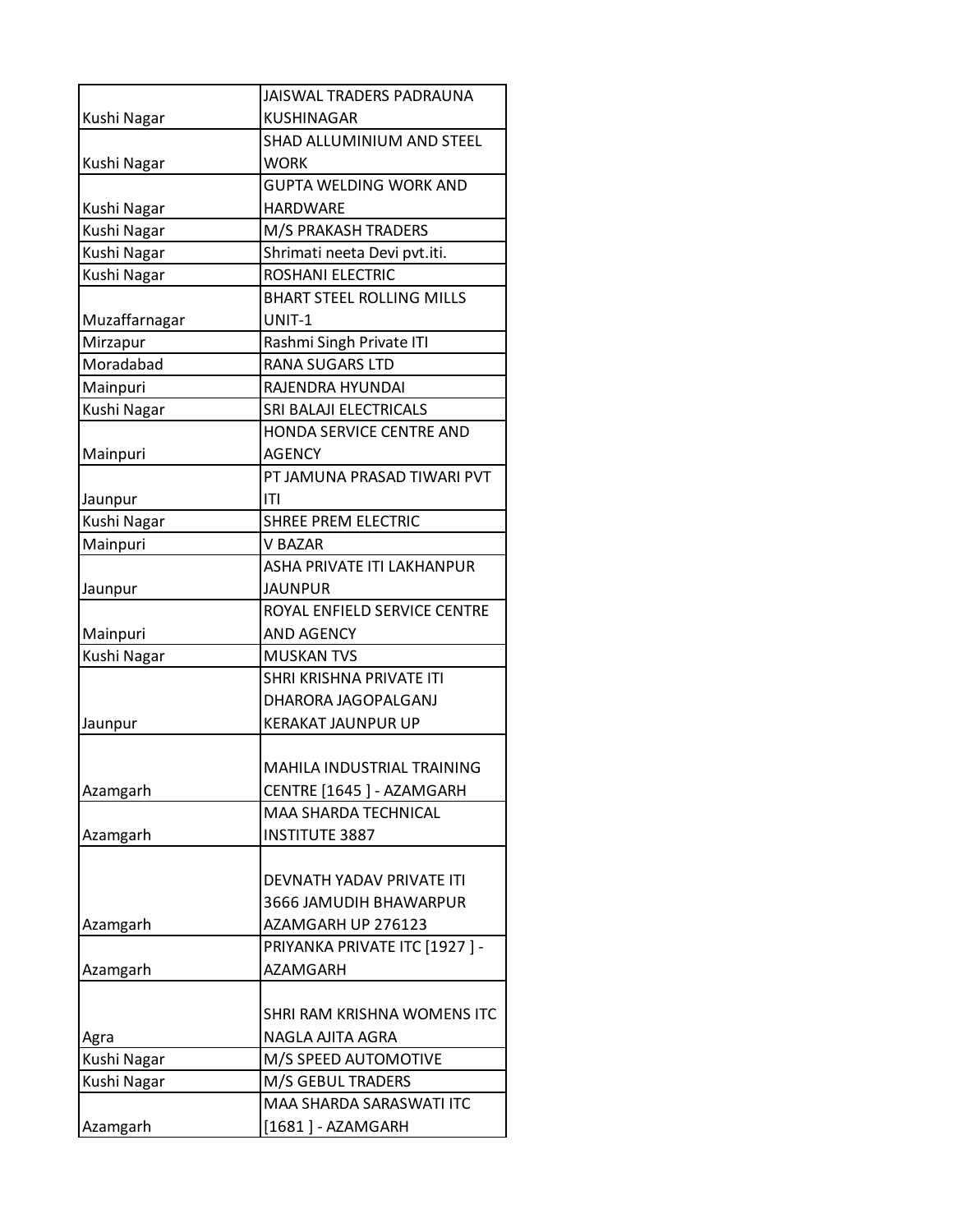| <b>JHALWA PEEPAL GAON</b><br>Allahabad<br>PRAYAGRAJ<br>Kushi Nagar<br>VMART PADRAUNA KUSHINAGAR<br>Kushi Nagar<br><b>Kamran Fabricators</b><br>Kushi Nagar<br><b>SHARMA AUTO SALES</b><br>Kushi Nagar<br>SHAHI MACHINARY STORES<br>Kushi Nagar<br><b>AYUSH HONDA</b><br>Kushi Nagar<br><b>ADITYA AUTOMOBILE</b><br>Kushi Nagar<br><b>GANPATI HARDWARE</b><br>DEVRAJ SINGH PVT ITI KOLEPUR<br>SRI NIWAS DHAM MIRZAPUR<br>Mirzapur<br>Mirzapur<br><b>Shri Sainath Private ITI</b><br>Mirzapur<br>SWAMI ATMADAS PVT. I.T.I.<br>smt. mahadevi pvt iti bharoul<br>firozabad<br>Firozabad<br>Dr. BHIMRAO AMBEDAKAR PVT<br>ITI (1701)<br>Mirzapur<br>s.k.b. pvt iti kerakat jaunpur<br>Jaunpur<br>Mirzapur<br>APTECH PVT ITI (1879)<br>RAM NARAYAN SINGH PRIVATE<br>ITI BARAGARA<br>Mirzapur<br><b>TDS PVT ITI</b><br>Jaunpur<br>Mirzapur<br>Aditya Pvt ITI<br>Mirzapur<br>UPTECH PVT ITI (3555)<br>RAJESH NEELAM SINGH PRAIVATE<br>ITI<br>Mirzapur<br>KAMLA PVT ITI<br>Hapur<br>BABA SAHEB AMBEDAKAR PVT ITI<br>(3824)<br>Mirzapur<br>Kushi Nagar<br><b>GIRI ENGINEERING WORKS</b><br>Shree mithlesh fauzdar pvt. I. T. I<br>Agra<br>TATHAGAT PRIVATE AUDYOGIK<br>PRASHIKSHAN SANSTHAN<br>DADHIYA DADARA PAHARI<br>DEVPURA - MIRZAPUR<br>Mirzapur<br>Azamgarh<br>LALTA PRASAD SINGH ITI<br>RAMESH SINGH PRIVATE ITI<br>Azamgarh<br>[3736] AZAMGARH<br>Kushi Nagar<br>A to Z big bazar |          | <b>C.P. GAUTAM PRIVATE ITI</b> |
|---------------------------------------------------------------------------------------------------------------------------------------------------------------------------------------------------------------------------------------------------------------------------------------------------------------------------------------------------------------------------------------------------------------------------------------------------------------------------------------------------------------------------------------------------------------------------------------------------------------------------------------------------------------------------------------------------------------------------------------------------------------------------------------------------------------------------------------------------------------------------------------------------------------------------------------------------------------------------------------------------------------------------------------------------------------------------------------------------------------------------------------------------------------------------------------------------------------------------------------------------------------------------------------------------------------------------------------------------------------------------------|----------|--------------------------------|
|                                                                                                                                                                                                                                                                                                                                                                                                                                                                                                                                                                                                                                                                                                                                                                                                                                                                                                                                                                                                                                                                                                                                                                                                                                                                                                                                                                                 |          |                                |
|                                                                                                                                                                                                                                                                                                                                                                                                                                                                                                                                                                                                                                                                                                                                                                                                                                                                                                                                                                                                                                                                                                                                                                                                                                                                                                                                                                                 |          |                                |
|                                                                                                                                                                                                                                                                                                                                                                                                                                                                                                                                                                                                                                                                                                                                                                                                                                                                                                                                                                                                                                                                                                                                                                                                                                                                                                                                                                                 |          |                                |
|                                                                                                                                                                                                                                                                                                                                                                                                                                                                                                                                                                                                                                                                                                                                                                                                                                                                                                                                                                                                                                                                                                                                                                                                                                                                                                                                                                                 |          |                                |
|                                                                                                                                                                                                                                                                                                                                                                                                                                                                                                                                                                                                                                                                                                                                                                                                                                                                                                                                                                                                                                                                                                                                                                                                                                                                                                                                                                                 |          |                                |
|                                                                                                                                                                                                                                                                                                                                                                                                                                                                                                                                                                                                                                                                                                                                                                                                                                                                                                                                                                                                                                                                                                                                                                                                                                                                                                                                                                                 |          |                                |
|                                                                                                                                                                                                                                                                                                                                                                                                                                                                                                                                                                                                                                                                                                                                                                                                                                                                                                                                                                                                                                                                                                                                                                                                                                                                                                                                                                                 |          |                                |
|                                                                                                                                                                                                                                                                                                                                                                                                                                                                                                                                                                                                                                                                                                                                                                                                                                                                                                                                                                                                                                                                                                                                                                                                                                                                                                                                                                                 |          |                                |
|                                                                                                                                                                                                                                                                                                                                                                                                                                                                                                                                                                                                                                                                                                                                                                                                                                                                                                                                                                                                                                                                                                                                                                                                                                                                                                                                                                                 |          |                                |
|                                                                                                                                                                                                                                                                                                                                                                                                                                                                                                                                                                                                                                                                                                                                                                                                                                                                                                                                                                                                                                                                                                                                                                                                                                                                                                                                                                                 |          |                                |
|                                                                                                                                                                                                                                                                                                                                                                                                                                                                                                                                                                                                                                                                                                                                                                                                                                                                                                                                                                                                                                                                                                                                                                                                                                                                                                                                                                                 |          |                                |
|                                                                                                                                                                                                                                                                                                                                                                                                                                                                                                                                                                                                                                                                                                                                                                                                                                                                                                                                                                                                                                                                                                                                                                                                                                                                                                                                                                                 |          |                                |
|                                                                                                                                                                                                                                                                                                                                                                                                                                                                                                                                                                                                                                                                                                                                                                                                                                                                                                                                                                                                                                                                                                                                                                                                                                                                                                                                                                                 |          |                                |
|                                                                                                                                                                                                                                                                                                                                                                                                                                                                                                                                                                                                                                                                                                                                                                                                                                                                                                                                                                                                                                                                                                                                                                                                                                                                                                                                                                                 |          |                                |
|                                                                                                                                                                                                                                                                                                                                                                                                                                                                                                                                                                                                                                                                                                                                                                                                                                                                                                                                                                                                                                                                                                                                                                                                                                                                                                                                                                                 |          |                                |
|                                                                                                                                                                                                                                                                                                                                                                                                                                                                                                                                                                                                                                                                                                                                                                                                                                                                                                                                                                                                                                                                                                                                                                                                                                                                                                                                                                                 |          |                                |
|                                                                                                                                                                                                                                                                                                                                                                                                                                                                                                                                                                                                                                                                                                                                                                                                                                                                                                                                                                                                                                                                                                                                                                                                                                                                                                                                                                                 |          |                                |
|                                                                                                                                                                                                                                                                                                                                                                                                                                                                                                                                                                                                                                                                                                                                                                                                                                                                                                                                                                                                                                                                                                                                                                                                                                                                                                                                                                                 |          |                                |
|                                                                                                                                                                                                                                                                                                                                                                                                                                                                                                                                                                                                                                                                                                                                                                                                                                                                                                                                                                                                                                                                                                                                                                                                                                                                                                                                                                                 |          |                                |
|                                                                                                                                                                                                                                                                                                                                                                                                                                                                                                                                                                                                                                                                                                                                                                                                                                                                                                                                                                                                                                                                                                                                                                                                                                                                                                                                                                                 |          |                                |
|                                                                                                                                                                                                                                                                                                                                                                                                                                                                                                                                                                                                                                                                                                                                                                                                                                                                                                                                                                                                                                                                                                                                                                                                                                                                                                                                                                                 |          |                                |
|                                                                                                                                                                                                                                                                                                                                                                                                                                                                                                                                                                                                                                                                                                                                                                                                                                                                                                                                                                                                                                                                                                                                                                                                                                                                                                                                                                                 |          |                                |
|                                                                                                                                                                                                                                                                                                                                                                                                                                                                                                                                                                                                                                                                                                                                                                                                                                                                                                                                                                                                                                                                                                                                                                                                                                                                                                                                                                                 |          |                                |
|                                                                                                                                                                                                                                                                                                                                                                                                                                                                                                                                                                                                                                                                                                                                                                                                                                                                                                                                                                                                                                                                                                                                                                                                                                                                                                                                                                                 |          |                                |
|                                                                                                                                                                                                                                                                                                                                                                                                                                                                                                                                                                                                                                                                                                                                                                                                                                                                                                                                                                                                                                                                                                                                                                                                                                                                                                                                                                                 |          |                                |
|                                                                                                                                                                                                                                                                                                                                                                                                                                                                                                                                                                                                                                                                                                                                                                                                                                                                                                                                                                                                                                                                                                                                                                                                                                                                                                                                                                                 |          |                                |
|                                                                                                                                                                                                                                                                                                                                                                                                                                                                                                                                                                                                                                                                                                                                                                                                                                                                                                                                                                                                                                                                                                                                                                                                                                                                                                                                                                                 |          |                                |
|                                                                                                                                                                                                                                                                                                                                                                                                                                                                                                                                                                                                                                                                                                                                                                                                                                                                                                                                                                                                                                                                                                                                                                                                                                                                                                                                                                                 |          |                                |
|                                                                                                                                                                                                                                                                                                                                                                                                                                                                                                                                                                                                                                                                                                                                                                                                                                                                                                                                                                                                                                                                                                                                                                                                                                                                                                                                                                                 |          |                                |
|                                                                                                                                                                                                                                                                                                                                                                                                                                                                                                                                                                                                                                                                                                                                                                                                                                                                                                                                                                                                                                                                                                                                                                                                                                                                                                                                                                                 |          |                                |
|                                                                                                                                                                                                                                                                                                                                                                                                                                                                                                                                                                                                                                                                                                                                                                                                                                                                                                                                                                                                                                                                                                                                                                                                                                                                                                                                                                                 |          |                                |
|                                                                                                                                                                                                                                                                                                                                                                                                                                                                                                                                                                                                                                                                                                                                                                                                                                                                                                                                                                                                                                                                                                                                                                                                                                                                                                                                                                                 |          |                                |
|                                                                                                                                                                                                                                                                                                                                                                                                                                                                                                                                                                                                                                                                                                                                                                                                                                                                                                                                                                                                                                                                                                                                                                                                                                                                                                                                                                                 |          |                                |
|                                                                                                                                                                                                                                                                                                                                                                                                                                                                                                                                                                                                                                                                                                                                                                                                                                                                                                                                                                                                                                                                                                                                                                                                                                                                                                                                                                                 |          |                                |
|                                                                                                                                                                                                                                                                                                                                                                                                                                                                                                                                                                                                                                                                                                                                                                                                                                                                                                                                                                                                                                                                                                                                                                                                                                                                                                                                                                                 |          |                                |
|                                                                                                                                                                                                                                                                                                                                                                                                                                                                                                                                                                                                                                                                                                                                                                                                                                                                                                                                                                                                                                                                                                                                                                                                                                                                                                                                                                                 |          |                                |
|                                                                                                                                                                                                                                                                                                                                                                                                                                                                                                                                                                                                                                                                                                                                                                                                                                                                                                                                                                                                                                                                                                                                                                                                                                                                                                                                                                                 |          |                                |
|                                                                                                                                                                                                                                                                                                                                                                                                                                                                                                                                                                                                                                                                                                                                                                                                                                                                                                                                                                                                                                                                                                                                                                                                                                                                                                                                                                                 |          |                                |
|                                                                                                                                                                                                                                                                                                                                                                                                                                                                                                                                                                                                                                                                                                                                                                                                                                                                                                                                                                                                                                                                                                                                                                                                                                                                                                                                                                                 |          |                                |
|                                                                                                                                                                                                                                                                                                                                                                                                                                                                                                                                                                                                                                                                                                                                                                                                                                                                                                                                                                                                                                                                                                                                                                                                                                                                                                                                                                                 |          |                                |
|                                                                                                                                                                                                                                                                                                                                                                                                                                                                                                                                                                                                                                                                                                                                                                                                                                                                                                                                                                                                                                                                                                                                                                                                                                                                                                                                                                                 |          |                                |
|                                                                                                                                                                                                                                                                                                                                                                                                                                                                                                                                                                                                                                                                                                                                                                                                                                                                                                                                                                                                                                                                                                                                                                                                                                                                                                                                                                                 |          |                                |
|                                                                                                                                                                                                                                                                                                                                                                                                                                                                                                                                                                                                                                                                                                                                                                                                                                                                                                                                                                                                                                                                                                                                                                                                                                                                                                                                                                                 |          |                                |
|                                                                                                                                                                                                                                                                                                                                                                                                                                                                                                                                                                                                                                                                                                                                                                                                                                                                                                                                                                                                                                                                                                                                                                                                                                                                                                                                                                                 |          |                                |
|                                                                                                                                                                                                                                                                                                                                                                                                                                                                                                                                                                                                                                                                                                                                                                                                                                                                                                                                                                                                                                                                                                                                                                                                                                                                                                                                                                                 | Mirzapur | LEAT SHOBH NATH SINGH PVT ITI  |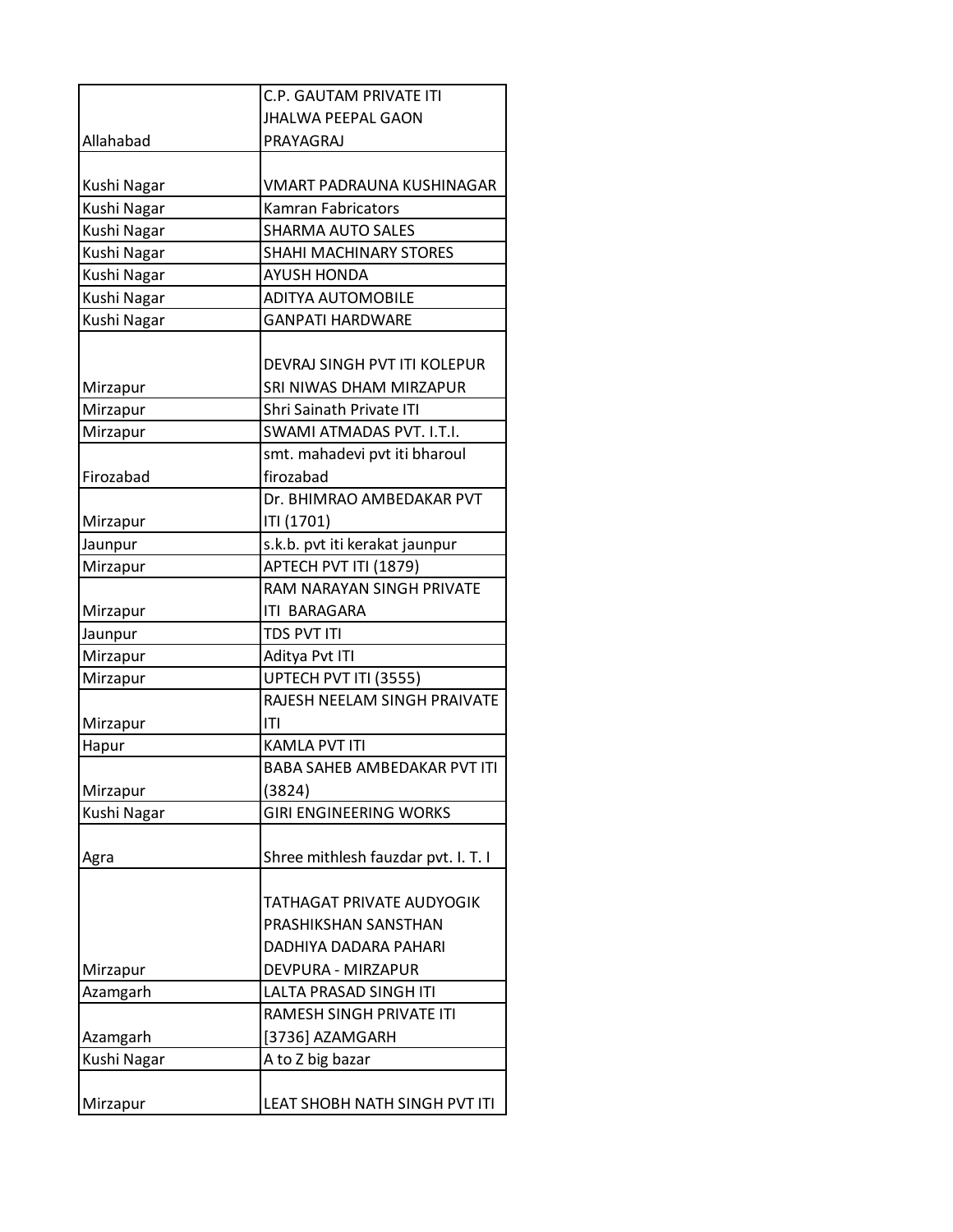|               | M. G. (Pvt) Industrial Training |
|---------------|---------------------------------|
| Mirzapur      | Center                          |
| Agra          | S.L.R. pvt. Iti Agra            |
| Muzaffarnagar | <b>BOOKMAN INDIA</b>            |
| Mirzapur      | <b>TRIDEV Pvt ITI</b>           |
| Firozabad     | <b>SMT SHEELA DEVI PVT ITI</b>  |
| Firozabad     | <b>KRB PRIVATE ITI</b>          |
|               |                                 |
|               | <b>KCNIT PRIVATE INDUSTRIAL</b> |
| <b>Banda</b>  | TRAINING INSTITUTE BANDA U.P.   |
| Mirzapur      | S.K.S Private I.T.I             |
| Kushi Nagar   | <b>BABA GARMENT</b>             |
|               |                                 |
| Mirzapur      | SHRI DULI CHAND JAISWAL PVT ITI |
| Kushi Nagar   | <b>JIGYASA GARMENTS</b>         |
| Mirzapur      | Parshuram Singh Private ITI     |
| Mirzapur      | Ayush Pvt ITI                   |
|               | RAMDEV PRIVATE ITI [3452]       |
| Azamgarh      | <b>AZAMGARH</b>                 |
| Firozabad     | KDMT EDUCATIONAL (P) ITI        |
|               |                                 |
| Agra          | SHRI SARVAN SINGH PRIVATE ITI   |
| Mirzapur      | New global pvt it bhadur pur    |
|               | SHREE SANMATI AUTO EXPERTS      |
| Muzaffarnagar | <b>PVT LTD</b>                  |
|               | <b>DURGA PRIVATE INDUSTRIAL</b> |
| Mirzapur      | <b>TRAINNING INSTITUTE</b>      |
| Kushi Nagar   | <b>SAREE &amp; SUIT GHAR</b>    |
| Mathura       | <b>GYAN BHARTI PRIVATE ITI</b>  |
| Mathura       | <b>DROPATI DEVI PVT ITI</b>     |
|               |                                 |
| Bijnor        | CNS MOTORS PRIVATE LIMITED      |
|               |                                 |
| Mathura       | CAPT BHANWAR SINGH PVT ITI      |
|               |                                 |
|               | <b>INDIRA DUBEY PRIVATE</b>     |
| Jaunpur       | INDUSTRIAL TRAINING INSTITUTE   |
|               |                                 |
| Mirzapur      | pragatipvt itcghatampur adalhat |
| Kushi Nagar   | M/S SHIV AUTOMOBILES            |
| Kushi Nagar   | <b>BOMBAY MOTOR</b>             |
| Mirzapur      | kalawati pvt iti                |
|               | kalawati singh pvt iti sripatti |
| Mirzapur      | harsinghpur                     |
| Kushi Nagar   | Shree Dutt enterprises          |
| Kushi Nagar   | <b>SHREE DUTT ENTERPRISES</b>   |
| Mirzapur      | <b>NAINAGARH ITI</b>            |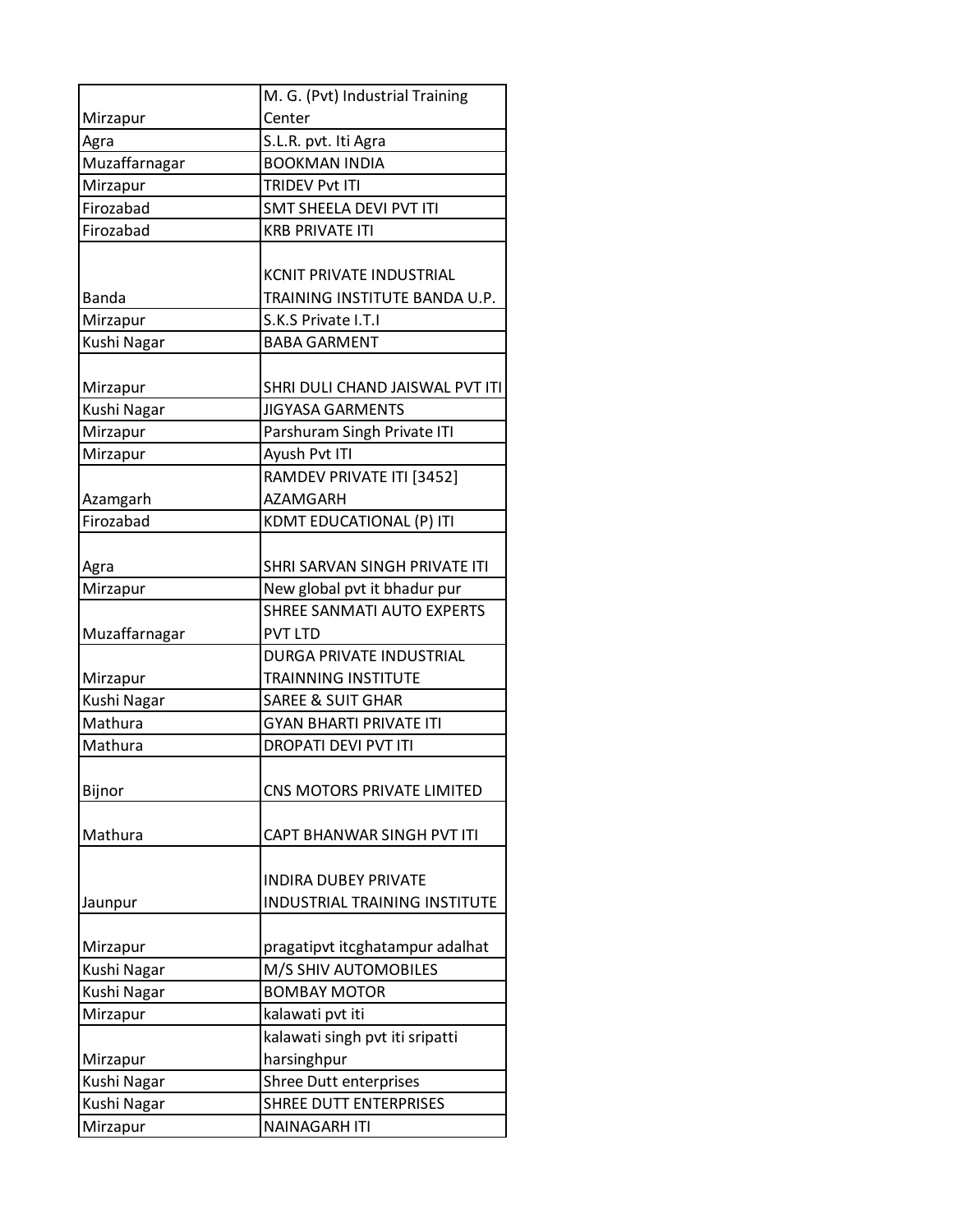| Firozabad           | <b>RAGHAV MADHAV PVT ITI</b>             |
|---------------------|------------------------------------------|
|                     | NAURANGIA INDEN GRAMIN                   |
| Kushi Nagar         | VITARAN                                  |
| Maharajganj         | chandrawati devi pvt iti                 |
| Maharajganj         | Ramnayan Kashi Ji pvt ITI                |
|                     |                                          |
| Muzaffarnagar       | MILTECK ENGINEERING WORKS                |
|                     | ANIKET INDANE GAS SERVICE                |
| Kushi Nagar         | PADRAUNAKUSHINAGAR                       |
| Mirzapur            | <b>TARA DEVI ITI</b>                     |
| Jaunpur             | TD PVT ITI                               |
| Jaunpur             | <b>BS PVT ITI</b>                        |
| Muzaffarnagar       | MITTAL CONTAINERS PVT LIMITED            |
|                     | COSMOS HOSPITAL (A UNIT OF               |
| Moradabad           | <b>EMERGING PROJECTS PVT. LTD.)</b>      |
|                     | shree sudhir singh iti devkheda          |
| Firozabad           | tundla firozabad                         |
| Jaunpur             | <b>rAKESH SHIROMANI PVT ITI</b>          |
| Kushi Nagar         | OM ASSOCIATE                             |
| Mirzapur            | Maa vaishno p.i.tc.                      |
| Kushi Nagar         | RAJ ELECTRONIC                           |
| Aligarh             | SHREE RADHA RANI PITI                    |
| Aligarh             | <b>NEELGIRI PITI</b>                     |
| Aligarh             | maa shish kali piti                      |
| Kushi Nagar         | Beauty parlour                           |
|                     | <b>Gopal Industrial Electrical</b>       |
| Kanpur Nagar        | Electrical Works85/1                     |
| Allahabad           | BRIJRAJ MOTORS PVT. LTD.                 |
| Meerut              | Dev Priya Products Ltd.                  |
|                     | <b>Continental Electrical Industries</b> |
| Lucknow             | Pvt Ltd                                  |
| Gautam Buddha Nagar | Moser Baer India Limited                 |
| Rampur              | Radico Khaitan Ltd                       |
|                     | Triveni Engineering & Industries         |
| Rampur              | Limited                                  |
|                     |                                          |
| Hamirpur            | HINDUSTAN UNILEVER LIMITED               |
| <b>Bareilly</b>     | <b>VADILAL INDUSTRIES LIMITED</b>        |
|                     |                                          |
|                     | Dwarikesh Sugar Industries               |
| <b>Bareilly</b>     | Limited Unit- Dwarikesh Dham             |
|                     | BRINDAVAN BEVERAGES PVT.                 |
| <b>Bareilly</b>     | LTD.                                     |
|                     | Aegis Customer Support Services          |
| Gautam Buddha Nagar | Private Limited                          |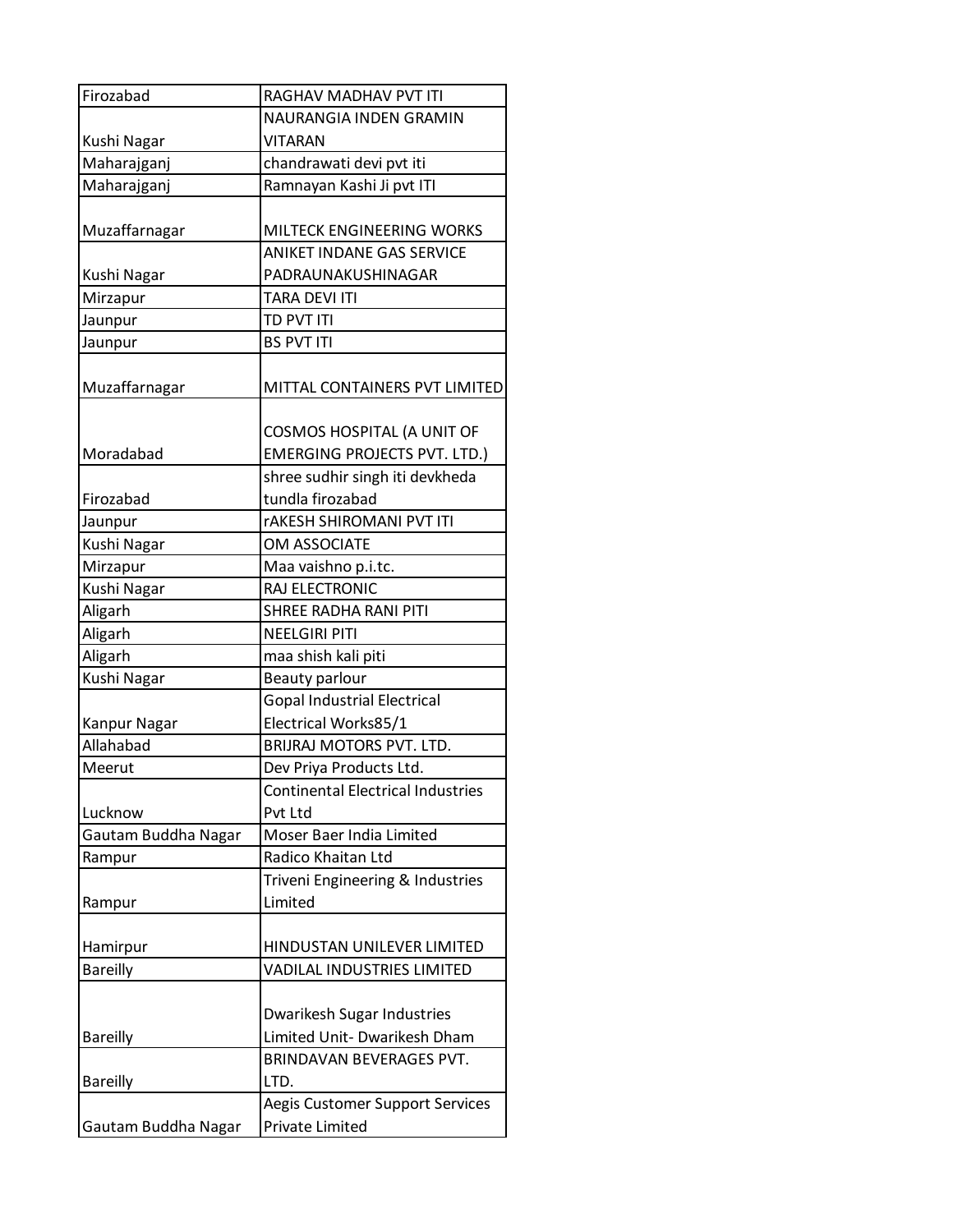| Gautam Buddha Nagar | VICTOR PUSHIN CORDS PVT LTD           |
|---------------------|---------------------------------------|
| Kanpur Nagar        | <b>VIJAY INTERCONTINANTAL</b>         |
| Ghaziabad           | FROG CELL SET LTD.                    |
|                     | <b>GTL ADHESIVE TAPES INDIA</b>       |
| Ghaziabad           | PRIVATE LIMITED                       |
| Ghaziabad           | A R SYSTEM                            |
|                     |                                       |
| Faizabad            | Tribhuwan Electricals Pvt. Ltd.       |
| Saharanpur          | DEVENDRA AUTO                         |
| Gautam Buddha Nagar | JUKEN UNIPRODUCTS PVT. LTD.           |
| Kanpur Nagar        | BRINDAVAN SHELTERS PVT.LTD.           |
| Saharanpur          | MAHAVIR NETTING (p) LTD               |
| Mathura             | VACCU PLAST INDIA PVT. LTD.           |
|                     | SIMBHAOLI SUGARS LTD UNIT             |
| Hapur               | <b>BRIJNATHPUR HAPUR UP</b>           |
| Ghaziabad           | <b>PACK INDUSTRIES</b>                |
| <b>Bareilly</b>     | <b>K&amp;K EXPORTERS</b>              |
| Kanpur Nagar        | SAI SALES SERVICES                    |
|                     |                                       |
| Kanpur Nagar        | DURGA MANUFACTURING CO.               |
| Gautam Buddha Nagar | Sheela Foam Ltd. Surajpur             |
|                     | <b>GENCO POWER SWITCHGEARS</b>        |
| Ghaziabad           | <b>PVT LTD</b>                        |
|                     | Shri Radhey Computers and             |
| Kannauj             | Supplier                              |
| Kannauj             | <b>R.K.ENTERPRISES</b>                |
|                     | UTKRASHT SAMAJ SEWA                   |
| Kannauj             | SANSTHAN                              |
|                     | <b>INTEGRATED INFRAPROJECT</b>        |
| Lucknow             | PRIVATE LIMITED                       |
| Lucknow             | Icon Hospital                         |
| Agra                | <b>RUBY TAILORS</b>                   |
|                     |                                       |
| Lucknow             | <b>Pramod Telecom Private Limited</b> |
| Ghaziabad           | AUTO GEARS PVT LTD.                   |
|                     | Adithya Automotive Applications       |
| Lucknow             | Pvt. Ltd.                             |
| Meerut              | PERFECT ENGINEERS                     |
| Gautam Buddha Nagar | HIRATEK INTERNATIONAL                 |
|                     |                                       |
| <b>Baghpat</b>      | Jai Sudharshan Agrotech Pvt Ltd       |
| <b>Baghpat</b>      | laxmi ice factory                     |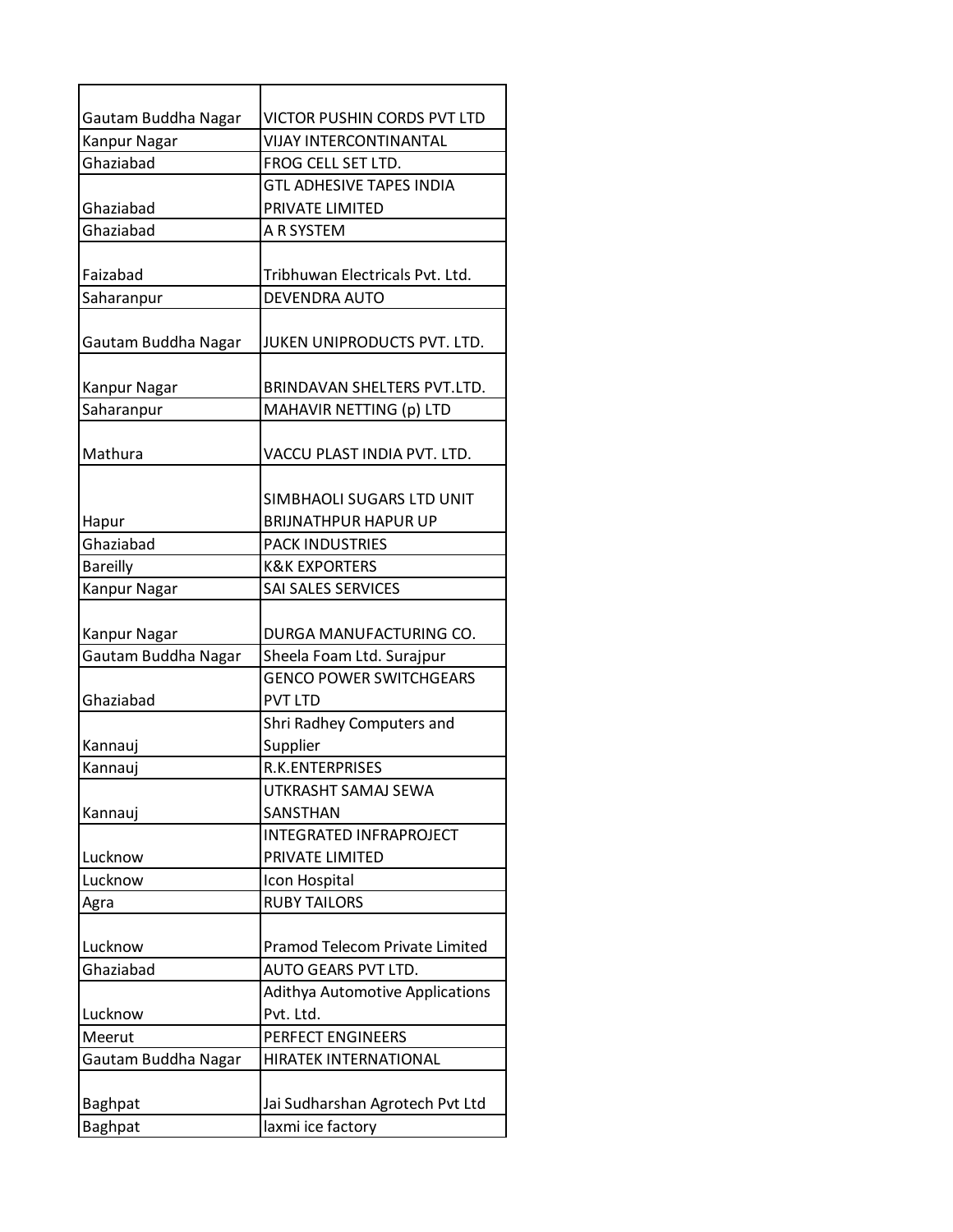|                     | <b>EVEREST ELECTRIC WORKS PVT</b>  |
|---------------------|------------------------------------|
| <b>Bulandshahr</b>  | LTD SHYANA ROAD                    |
|                     | <b>BULANDSHAHR UTTARPARDESH</b>    |
| Moradabad           | CADD CENTRE TRAINING SERVICES      |
| Kanpur Nagar        | <b>GAURI TRACTORS</b>              |
|                     | OPPO MOBILES INDIA PRIVATE         |
| Gautam Buddha Nagar | LIMITED                            |
| Jaunpur             | r.r.eter                           |
|                     |                                    |
| Agra                | PREM MOTORS PRIVATE LIMITED        |
|                     | INDIRA IVF HOSPITAL PVT. LTD.      |
| Lucknow             | LUCKNOW                            |
| <b>Baghpat</b>      | rajsneh auto india pvt ltd         |
|                     | Max Super speciality Hospital      |
|                     | Vaishali (A unit of crosslay       |
| Ghaziabad           | Remedies Ltd)                      |
|                     |                                    |
| Hapur               | Kraft Pack Exports Private Limited |
|                     |                                    |
|                     | SARDAR PATEL POST GRADUATE         |
|                     | <b>INSTITUTE OF DENTAL AND</b>     |
| Lucknow             | <b>MEDICAL SCIENCE</b>             |
| Kanpur Nagar        | <b>TIRUPATI ALLIED SERVICE</b>     |
|                     |                                    |
| Kanpur Nagar        | M/S pankaj neeraj enterprises      |
| Meerut              | <b>NATIONAL SPORTS</b>             |
|                     | Micromatic manufacturing           |
| Ghaziabad           | Systems pvt. Ltd.                  |
|                     | PREMIER AGRI FOODS PVT. LTD        |
| <b>Bareilly</b>     | <b>BAREILLY</b>                    |
| Kanpur Nagar        | A.S.Agencies                       |
| Gautam Buddha Nagar | <b>GULATI BROTHERS</b>             |
|                     | Pizza Hut (A Unit of Devyani       |
| Lucknow             | International Limited)             |
| <b>Ballia</b>       | SHRI RAMJI ENTERPRISES             |
|                     | <b>KRISHNA CAP BOX PRIVATE</b>     |
| Meerut              | LIMITED                            |
|                     | THE SUPREME INDUSTRIES             |
| Gautam Buddha Nagar | <b>LIMITED</b>                     |
| Gautam Buddha Nagar | SAI INDUSTRIES                     |
|                     | M/S GAINWELL COMMOSALES            |
| Gautam Buddha Nagar | (P) LTD.                           |
| Gautam Buddha Nagar | NIRMAL HYUNDAI                     |
|                     | FURUKAWA MINDA ELECTRIC            |
| Gautam Buddha Nagar | PVT. LTD.                          |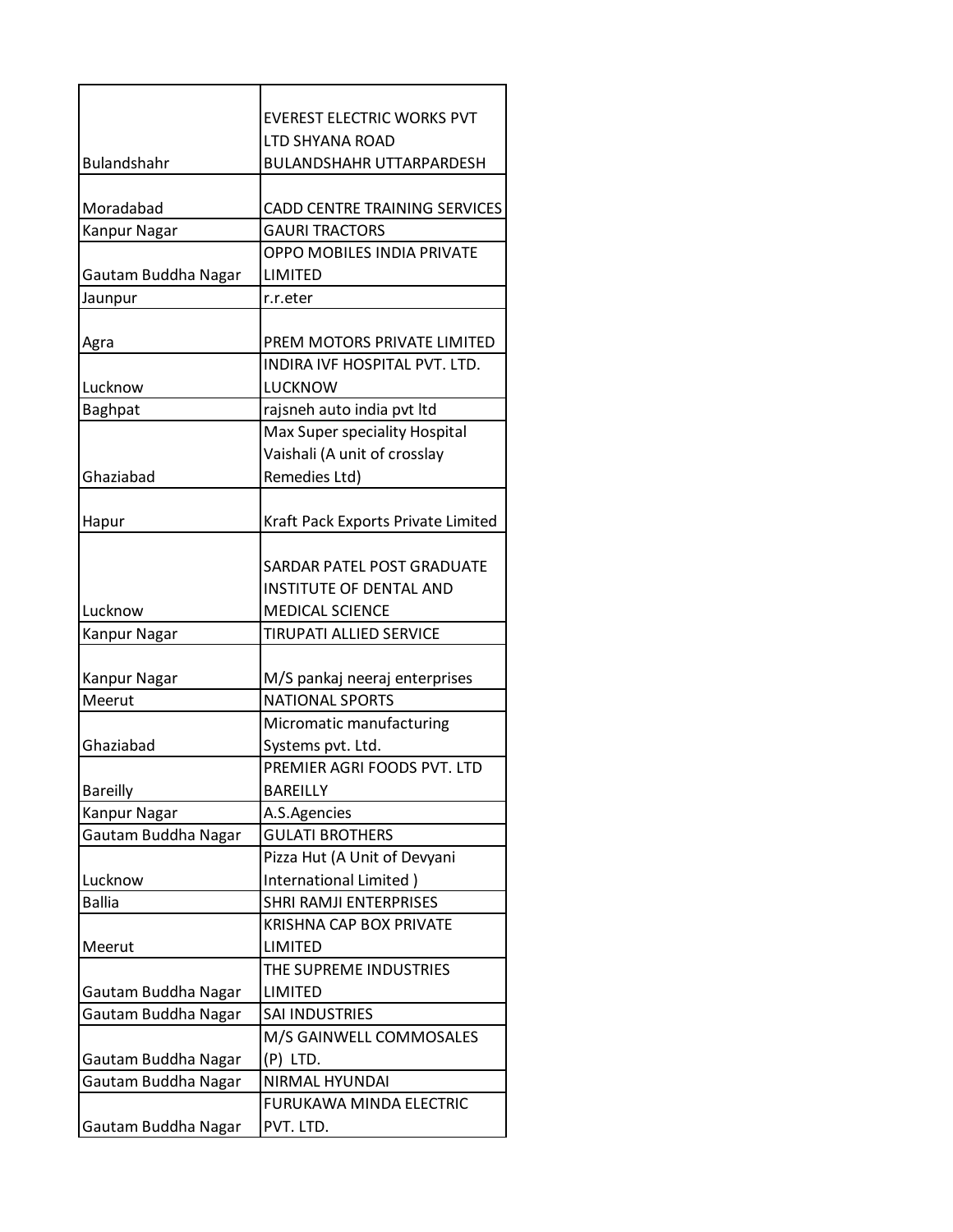|                     | ADVANCED APPLIANCES PRIVATE           |
|---------------------|---------------------------------------|
| Gautam Buddha Nagar | LIMITED                               |
|                     |                                       |
|                     | <b>INTECH DIGITAL TECHNOLOGY</b>      |
| Gautam Buddha Nagar | (INDIA) PRIVATE LIMITED               |
|                     | <b>CLEARPACK AUTOMATION PVT</b>       |
| Gautam Buddha Nagar | <b>LTD</b>                            |
| Gautam Buddha Nagar | NIRULAS CORNER HOUSE LTD              |
|                     | RAHUL CYBER CAFE AND                  |
| Moradabad           | <b>COMMON SERVICE CENTER</b>          |
|                     | <b>MARIAM ELECTRONIC</b>              |
| Ghaziabad           | SERVICES(P)LTD                        |
| Gautam Buddha Nagar | SHRI RAM PRECISION TOOLS              |
|                     | JAI HANUMANENGINEERING                |
| Agra                | <b>INDUSTERIES</b>                    |
| Meerut              | Dev Priya Paper Pvt Ltd               |
| <b>Bareilly</b>     | Kesar Enterprises Limited             |
|                     | Hindustan Unilever Limited            |
| Etah                | Village Asrauli G T Road Etah         |
|                     | Indian Potash Limited Sugar Unit:     |
| Kushi Nagar         | Khadda Kushinagar.                    |
|                     |                                       |
|                     | Chandan Diagnostic Centre(A unit      |
| Kheri               | of Chandan HealthcareLtd)             |
| Gautam Buddha Nagar | MALHOTRA RUBBERS LIMITED              |
| <b>Bareilly</b>     | <b>GROVER TATA MOTORS</b>             |
| Meerut              | <b>MAWANA SUGAR WORKS</b>             |
| Gautam Buddha Nagar | <b>INDOSOLAR LIMITED</b>              |
| Baghpat             | Sangam Agro Industries.               |
| <b>Bulandshahr</b>  | Hi-Tech Surfactants (P) Ltd.          |
| Bulandshahr         | M/S. APL APOLLO TUBES LTD             |
| Bijnor              | MOHIT PAPER MILLS LTD.                |
|                     | DCM SHRIRAM LIMITED, SUGAR            |
| Hardoi              | <b>UNIT - LONI</b>                    |
| Lucknow             | <b>CENTURY SOLUTION</b>               |
| Ghaziabad           | ON SPOT AIR CONDITIONING              |
|                     |                                       |
| Ghaziabad           | TPS INFRASTRUCTURE LIMITED            |
|                     |                                       |
| Ghaziabad           | <b>Uttranchal Automobiles Pvt Ltd</b> |
|                     |                                       |
| Ghaziabad           | ATTRI TECH. MACHINES PVT. LTD.        |
| Hapur               | RADIKAL FOODS LIMITED                 |
|                     | FEDDERS LLOYD CORPORATION             |
| <b>Bulandshahr</b>  | <b>LTD</b>                            |
|                     | <b>SWATI MENTHOL &amp; ALLIED</b>     |
| Rampur              | CHEMICALS LTD                         |
|                     |                                       |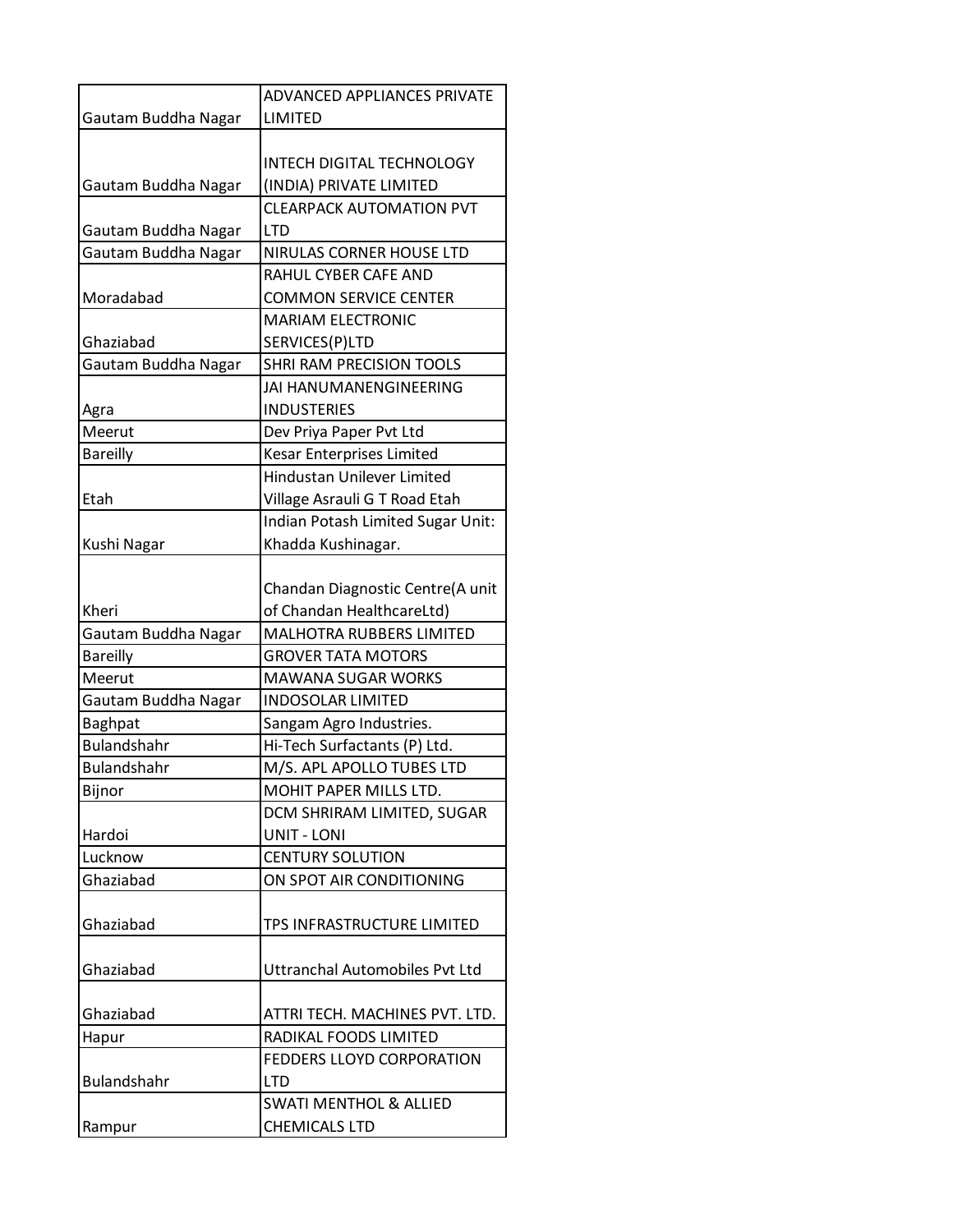| Kanpur Nagar        | KANHA CONTINENTAL HOTEL            |
|---------------------|------------------------------------|
|                     | <b>HARJAAP FABRICATOR AND</b>      |
| Rampur              | <b>ENGEERING WORK</b>              |
| Kanpur Nagar        | <b>SARITA MOTORS</b>               |
|                     |                                    |
| Kanpur Nagar        | vindhya circuit processors Pvt.ltd |
|                     | <b>MEERUT AUTOMOBILES &amp;</b>    |
| Meerut              | DIESELS MEERUT UP                  |
|                     | MEGHA ENGINEERS @                  |
| Meerut              | <b>CONTRACTORS</b>                 |
| Meerut              | <b>GAURAV ENTERPRISES</b>          |
| Meerut              | ELECTRO ENGINEERS PVT. LTD         |
| Meerut              | <b>KRISHAN KUMAR</b>               |
| Meerut              | JAYCO ELECTRICALS PVT. LTD         |
|                     | MOTHERSONSUMI INFOTECH &           |
| Gautam Buddha Nagar | <b>DESIGNS LIMITED</b>             |
| <b>Baghpat</b>      | OM SAI RAM MOTORS                  |
|                     | <b>RVB SHORLUBE INDUSTRY</b>       |
| Kanpur Nagar        | PRIVATE LIMITED                    |
| Mirzapur            | <b>Mirzapur Services</b>           |
| Gorakhpur           | URJA GASIFIERS PVT LTD             |
| Allahabad           | <b>BALRAM CHARITABLE TRUST</b>     |
|                     | <b>MACHT TECHNOLOGIES PRIVATE</b>  |
| Ghaziabad           | LIMITED                            |
|                     | <b>ZERO WASTE MANAGEMENT</b>       |
| Ghaziabad           | <b>SERVICES PRIVATE LIMITED</b>    |
| Allahabad           | <b>GLOBAL EMISSION ASSOCION</b>    |
| Azamgarh            | SHIVAM JAM SEVA KENDRA             |
| Lucknow             | <b>Adarsh Pratap Singh</b>         |
| Ghaziabad           | <b>TELMAX ENGINEERS</b>            |
| Kanpur Nagar        | quality works india pvt ltd        |
| Kanpur Nagar        | surendra saddlery                  |
|                     | <b>MEDISURGE</b>                   |
| Kanpur Nagar        | EQUIPMENTS&SERVICES                |
| Gonda               | amit motors pvt ltd                |
|                     | <b>KRSNA HOME PRODUCTS</b>         |
| Ghaziabad           | PRIVATE LIMITED                    |
| Azamgarh            | DEV WELFARE TRUST                  |
| Gautam Buddha Nagar | <b>VEE MECH INDUSTRIES</b>         |
|                     |                                    |
| Kanpur Nagar        | UNITED ENGINEERING SERVICES        |
|                     | <b>BLINKIN ONLINE SERVICES PVT</b> |
| Lucknow             | <b>LTD</b>                         |
|                     | SHRI JAGANNATHJI STERLING          |
| Gautam Buddha Nagar | PRODUCTS PVT LTD                   |
|                     |                                    |
| Gautam Buddha Nagar | SUNVOICE ELECTRONICS PVT LTD       |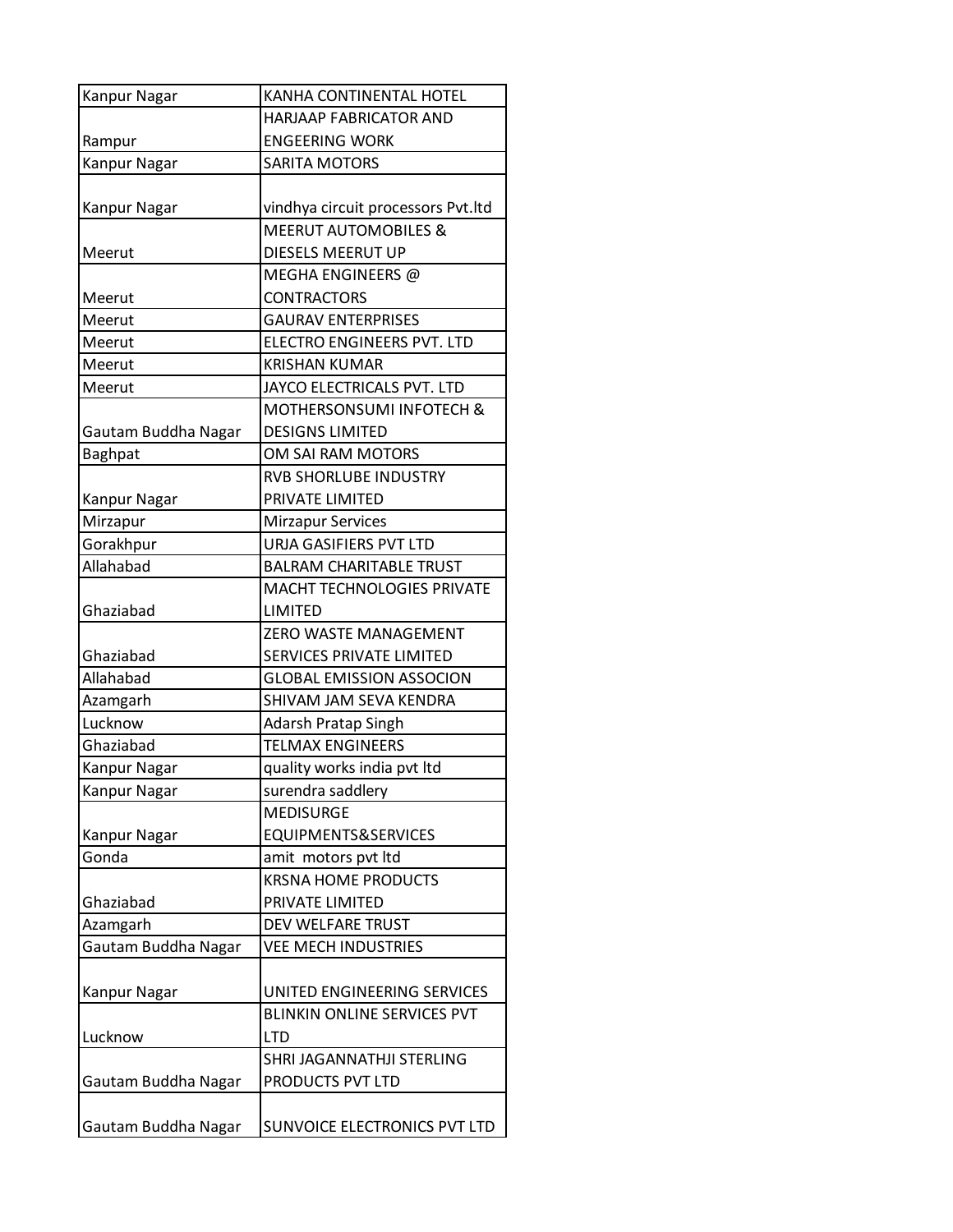| Gautam Buddha Nagar | ADITI AUTOMOBILES A. DIV OF R<br>R TRADERS PVT LTD |
|---------------------|----------------------------------------------------|
|                     | TAXTRON TECHNOLOGIES PVT.                          |
| Lucknow             | LTD.                                               |
|                     |                                                    |
|                     |                                                    |
|                     | <b>IKANN SKILLS &amp; SECURITY</b>                 |
| Gautam Buddha Nagar | <b>CONSULTANTS PRIVATE LIMITED</b>                 |
|                     | AMBA INFRAWELL PRIVATE                             |
| Gautam Buddha Nagar | LIMITED                                            |
| Ghaziabad           | <b>RUBY FORGINGS</b>                               |
| Auraiya             | V ACADEMY                                          |
| Ghaziabad           | AM ENGG WORKS                                      |
| Lucknow             | Lemon Tree Hotel Lucknow                           |
| Gautam Buddha Nagar | Pigeon India Private Limited                       |
|                     |                                                    |
|                     | Vanya Edible Oils And Refineries                   |
|                     | pvt.Ltd.upsidc ind.Area Khichra M                  |
| Hapur               | G road (Hapur)                                     |
| Shravasti           | M/S AMIT AUTO SALES                                |
| Mathura             | <b>JBM AUTO LTD</b>                                |
| Meerut              | SSI Cables Pvt Ltd                                 |
|                     | Lemon Tree East Delhi Mall Delhi (                 |
|                     | A Unit of Canary Hotels Private                    |
| Ghaziabad           | $Ltd$ )                                            |
| Lucknow             | <b>MULTI CARE SERVICES</b>                         |
|                     | JETCON MACHINES PRIVATE                            |
| Ghaziabad           | LIMITED                                            |
|                     |                                                    |
| Baghpat             | <b>AVAN Industrial Incorporation</b>               |
| Ghaziabad           | J.K Industries                                     |
| Ghaziabad           |                                                    |
|                     | A P Enterprises                                    |
| Ghaziabad           | <b>EXCELLENT HR SOLUTION</b>                       |
| Meerut              | <b>NATIONAL SPORTS</b>                             |
|                     |                                                    |
| Gautam Buddha Nagar | OneTown Engineering Pvt Ltd                        |
|                     | <b>KUNSHAN Q TECH</b>                              |
|                     | MICROELECTRONICS (INDIA)                           |
| Gautam Buddha Nagar | PRIVATE LIMITED                                    |
| Agra                | <b>ARVIND MOTORS</b>                               |
| Kanpur Nagar        | PRECISION TOOLS HUB                                |
| Mirzapur            | <b>Genx Mirzapur</b>                               |
| Varanasi            | <b>KA-TEC INFOSYSTEM</b>                           |
|                     | LA PLACE SAROVAR PORTICO                           |
| Lucknow             | LUCKNOW                                            |
| <b>Bareilly</b>     | AMBAY MOTORS PVT. LTD.                             |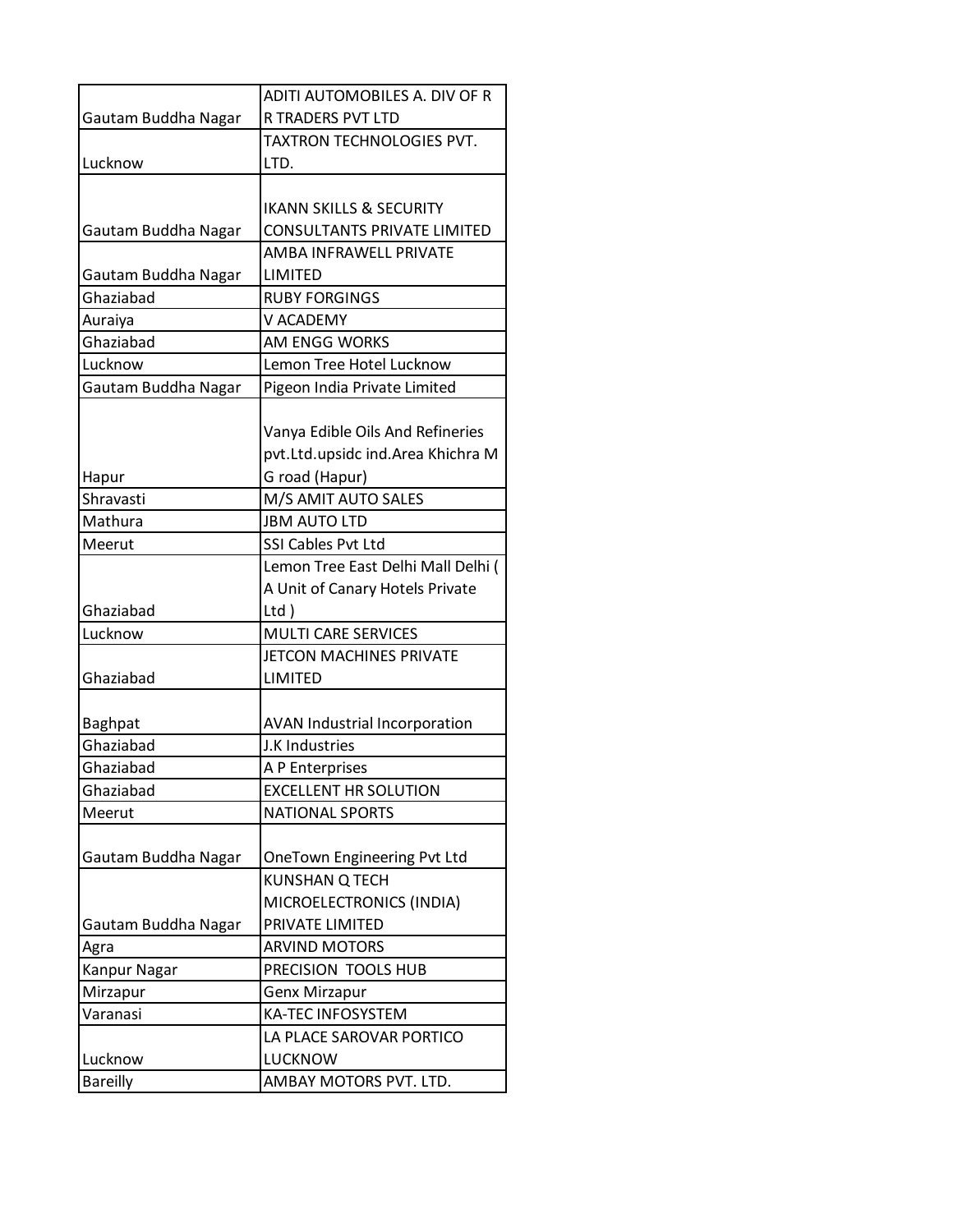|                     | <b>BGM TELECOMMUNICATIONS</b>        |
|---------------------|--------------------------------------|
| Ghaziabad           | PRIVATE LIMITED                      |
| Ghaziabad           | <b>BGM HOLDING COMPANY</b>           |
|                     | SHRI SHANKAR POWER SYSTEM            |
| Mainpuri            | <b>MAINPURI</b>                      |
| Pilibhit            | <b>SHYAM COLD STORAGE</b>            |
| Faizabad            | bonanza enterprises                  |
| Kushi Nagar         | NEW INDIA SUGAR MILL LTD.            |
|                     | NATASHA AUTOMOBILES                  |
| <b>Bareilly</b>     | PRIVATE LIMITED                      |
|                     | <b>Allahabad Enterprises Private</b> |
| Allahabad           | Limited                              |
| Agra                | TAJVIEW - IHCL SELEQTIONS            |
|                     | Smartwheels PVT Ltd (RKBK            |
| Gorakhpur           | Automobiles)                         |
|                     |                                      |
| Gorakhpur           | Moter & General Sales PVT Ltd        |
| Hapur               | Simbhaoli Power Pvt Limited          |
| Muzaffarnagar       | <b>BINDLAS DUPLUX LIMITED</b>        |
|                     |                                      |
| Kanpur Dehat        | <b>GANESHA ECOSPHERE LIMITED</b>     |
| Aligarh             | <b>AMBEY ENTERPRISES</b>             |
| Saharanpur          | <b>ITC LIMITED</b>                   |
|                     |                                      |
| Gautam Buddha Nagar | STATCON POWER CONTROLS LTD.          |
| Mathura             | PAUPATI FABRICS LTD                  |
| Agra                | DoubleTree by Hilton Agra            |
| Agra                | <b>Yugal Precision pvt Ltd</b>       |
|                     |                                      |
| Kanpur Dehat        | Kansai Nerolac Paints Limited        |
|                     | (EIH Associated Hotels Limited)      |
| Agra                | <b>TRIDENT AGRA</b>                  |
| Siddharth Nagar     | <b>S R Automobiles</b>               |
| Gautam Buddha Nagar | Honda Cars India Ltd.                |
| Agra                | <b>BENARA UDYOG LIMITED</b>          |
| Ghaziabad           | Sanjay Engg. Works                   |
| Ghaziabad           | NIMBUS MOTOR PVT. LTD.               |
| Kanpur Nagar        | <b>RNG NISSAN</b>                    |
|                     | allied autotech international pvt    |
| Gautam Buddha Nagar | ltd                                  |
| Mainpuri            | <b>JASSI MOTORS</b>                  |
| Kanpur Nagar        | DURGA MANUFACTURING CO               |
| Kanpur Dehat        | <b>Gauri Tractors</b>                |
| Ghaziabad           | Pasondia Cables Pvt Ltd              |
|                     |                                      |
| Gautam Buddha Nagar | INTEX TECHNOLOGIES INDIA LTD.        |
|                     |                                      |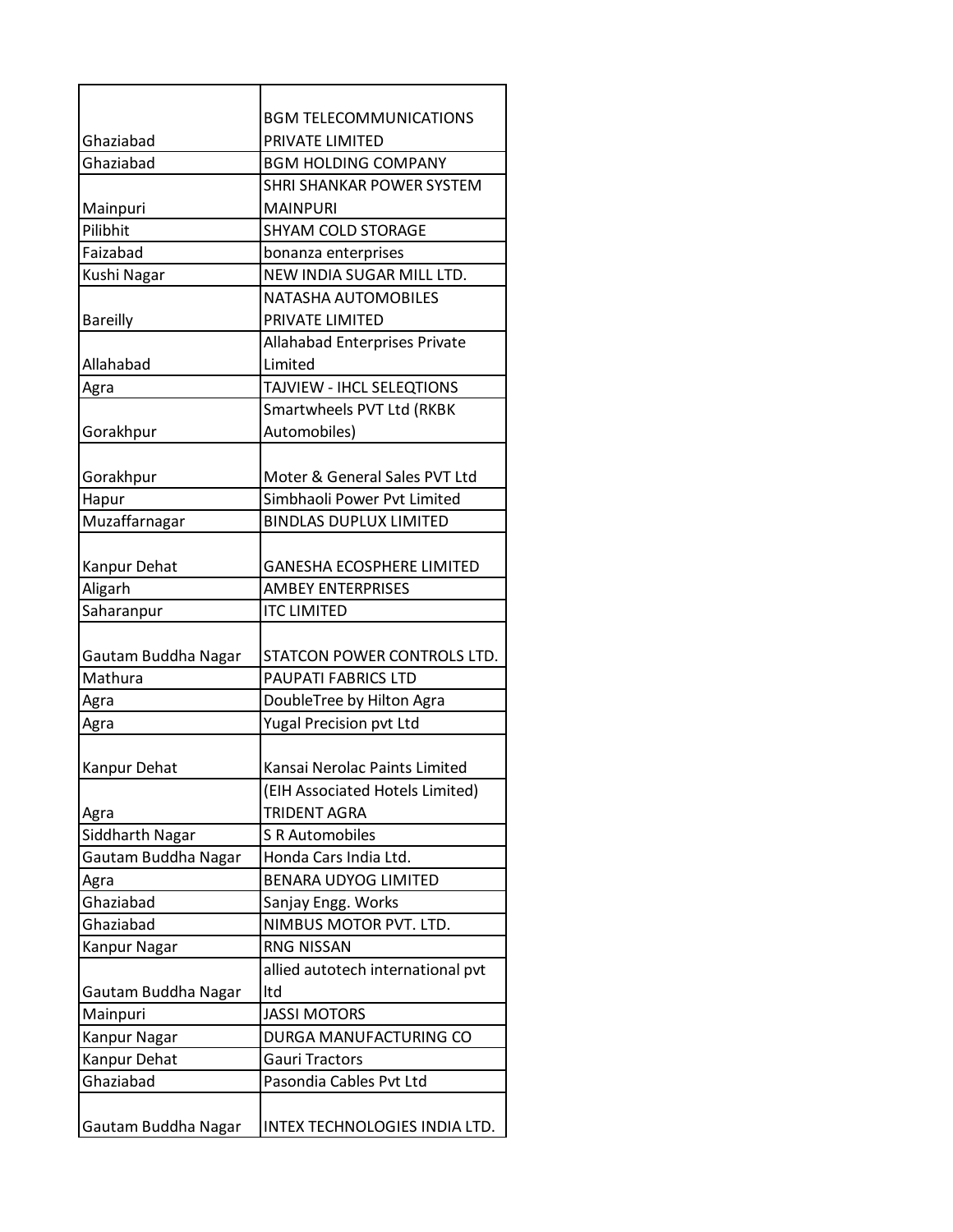| Jhansi              | YOGYA ENTERPRISES                  |
|---------------------|------------------------------------|
| Deoria              | <b>MODERM METAL</b>                |
| Deoria              | U.P ALUMINIUM                      |
|                     | JAI KUMAR ARUN KUMAR PVT.          |
| Meerut              | <b>LTD</b>                         |
| <b>Hathras</b>      | <b>KRISHNA CARPET</b>              |
|                     |                                    |
|                     | AVADH SUGAR & ENERGY LTD.          |
| Shahjahanpur        | UNIT - ROSA SUGAR WORKS ROSA       |
| Gautam Buddha Nagar | <b>Indus Tubes Limited</b>         |
|                     |                                    |
| Kanpur Nagar        | J & R Engineer And Contractor      |
| Gautam Buddha Nagar | <b>INDrecruits</b>                 |
|                     | M/S RAJ ENTERPRISES                |
|                     | PACHKHORA KHURD POST               |
| <b>Ballia</b>       | PACHKHORA BALLIA                   |
|                     |                                    |
|                     | M/S SHRI BALAJI ENTERPRISES        |
|                     | KACHBACHIYA HIRDYA PUR POST        |
| <b>Ballia</b>       | <b>ASAN BALLIA</b>                 |
| Sultanpur           | <b>RAMAN MOTORS</b>                |
|                     |                                    |
| Ghaziabad           | <b>MODINAGAR PAPER MILLS LTD</b>   |
| Sultanpur           | PREM NARAYAN & CO                  |
|                     | ARTECH INFOSYSTEMS PRIVATE         |
| Gautam Buddha Nagar | LIMITED                            |
|                     | <b>COUNTRY INN &amp; SUITES BY</b> |
| Ghaziabad           | <b>RADISSON</b>                    |
| Hapur               | SHRI RATHI STEEL LIMITED           |
|                     |                                    |
| <b>Bahraich</b>     | ANAND MOTORS AGENCY LTD.           |
| Jalaun              | Raj Enterprises                    |
|                     |                                    |
| Agra                | SUMER SONS AUTO TECH PVT.LTD       |
|                     |                                    |
| Gautam Buddha Nagar | <b>ENVIROPOL ENGINEERS PVT LTD</b> |
| Ghaziabad           | MITTAL AUTOMOBILES                 |
| Ghaziabad           | s.k.enterprises                    |
|                     | Akanksha auto mobile pvt ltd       |
| Sambhal             | Sambhal                            |
|                     |                                    |
| Ghaziabad           | Chaudhry Steels Private Limited    |
|                     | RAVINDER AIR CONDITIONERS          |
| Meerut              | PVT. LTD                           |
| Rampur              | <b>WHEELS INDIA LIMITED</b>        |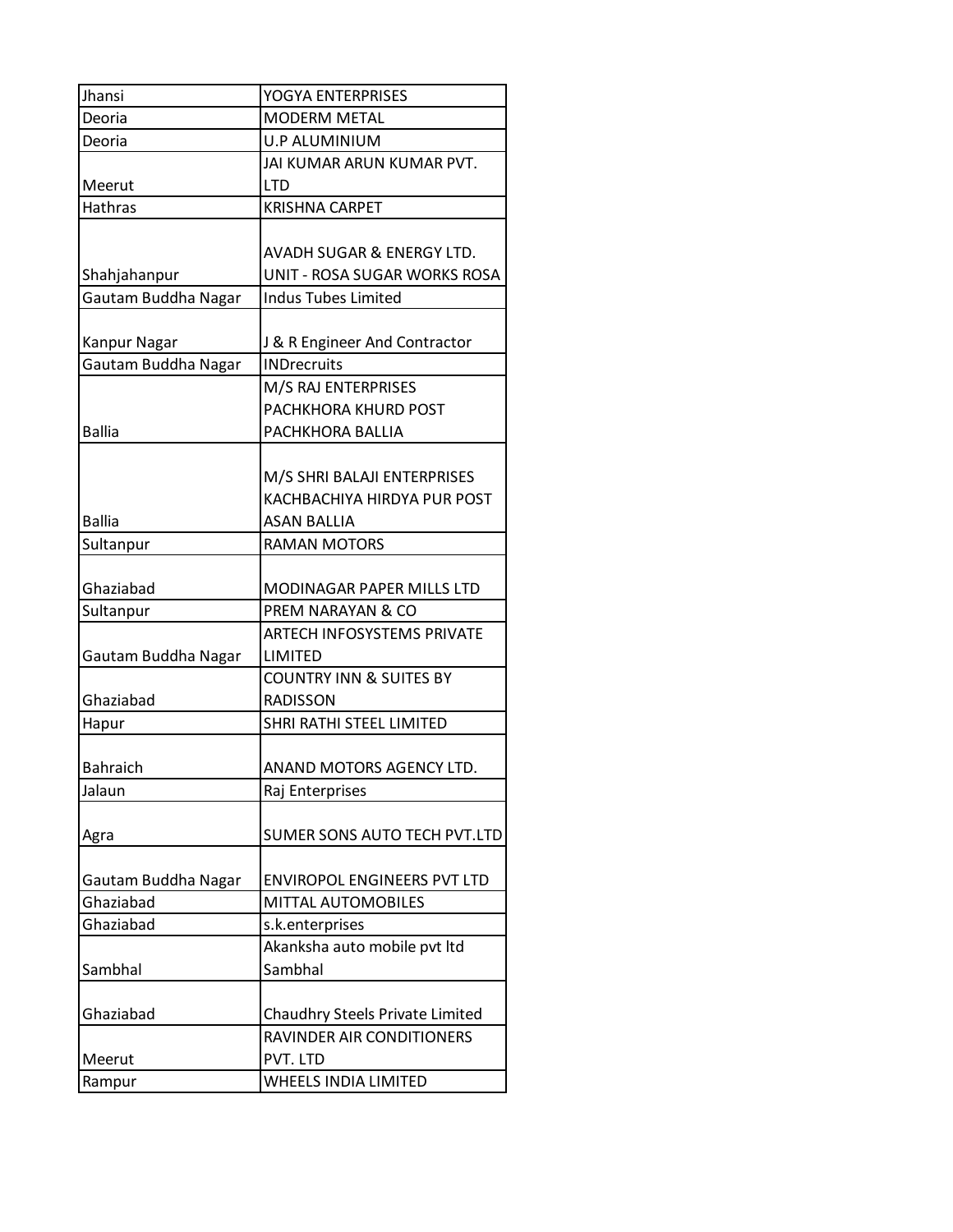|                     | ALL INDIA MEDICAL & PARA                                             |
|---------------------|----------------------------------------------------------------------|
|                     | MEDICAL TECHNOLOGY                                                   |
| Aligarh             | <b>INSTITUTION</b>                                                   |
|                     | NIMIALG EDUCATION PRIVATE                                            |
| Aligarh             | LIMITED                                                              |
| Agra                | <b>MK ENTERPRISES</b>                                                |
|                     | M/S MAA VAISHNO SERVICE                                              |
| Pilibhit            | <b>CENTRE</b>                                                        |
| Unnao               | AGRICOM FOODS PRIVATE LTD.                                           |
|                     |                                                                      |
| <b>Bulandshahr</b>  | Everest Electric Works Siyana                                        |
| Gautam Buddha Nagar | Road Bulandhsahr-203001<br>KRIPA AUTOMOTIVE PVT LTD                  |
|                     | TAPAN PET ( AUNIT OF GOYAL                                           |
| Hamirpur            | <b>AUTOMOBILE)</b>                                                   |
| Agra                | TAJ VELVET & SILK MILLS                                              |
| Agra                | TAJ VELVET & SILK MILLS                                              |
|                     |                                                                      |
| Kanpur Nagar        | M/S SWASTIK REFRIGERATION                                            |
| Ghaziabad           | JAYCEE STEELS PVT LTD                                                |
| Meerut              | KRISHNA CAPBOX PVT. LTD.                                             |
| Kanpur Nagar        | <b>Text Horse</b>                                                    |
| Gautam Buddha Nagar | JSP electronics india LLP                                            |
|                     | JANTA TROLLY PUKHRAYA                                                |
| Kanpur Dehat        | <b>KANPUR DEHAT</b>                                                  |
|                     | DEEP JYOTI ELECTRICALS &                                             |
| Moradabad           | <b>SERVICES</b>                                                      |
| Rampur              | RKPS Safety Engineers Pvt Ltd                                        |
| Gautam Buddha Nagar | SELVON INSTRUMENTS PVT. LTD.                                         |
| Agra                | ASHOK AUTO SALES LTD.                                                |
| Sultanpur           | Govind Iron & Foundry Works                                          |
|                     |                                                                      |
| Deoria              | BAJAJ HINDUSTHAN SUGAR LTD.                                          |
| Sultanpur           | <b>ADARSH ELECTRICALS</b>                                            |
| Lucknow             | STALLION AUTO PART PVT.LTD                                           |
|                     |                                                                      |
|                     | Triveni Engineering & Industries<br>Ltd. Sugar Unit-Chandanpur Post- |
|                     | Chhapna District-Amroha 244255                                       |
| Amroha<br>Kheri     | <b>GULARIA CHINI MILLGULARIA</b>                                     |
| Amroha              | M/S. OPAXA CRAFTS PVT.LTD                                            |
|                     | DALMIA CHINI MILLS UNIT-                                             |
| Shahjahanpur        | NIGOHI SHAHJAHANPUR                                                  |
|                     |                                                                      |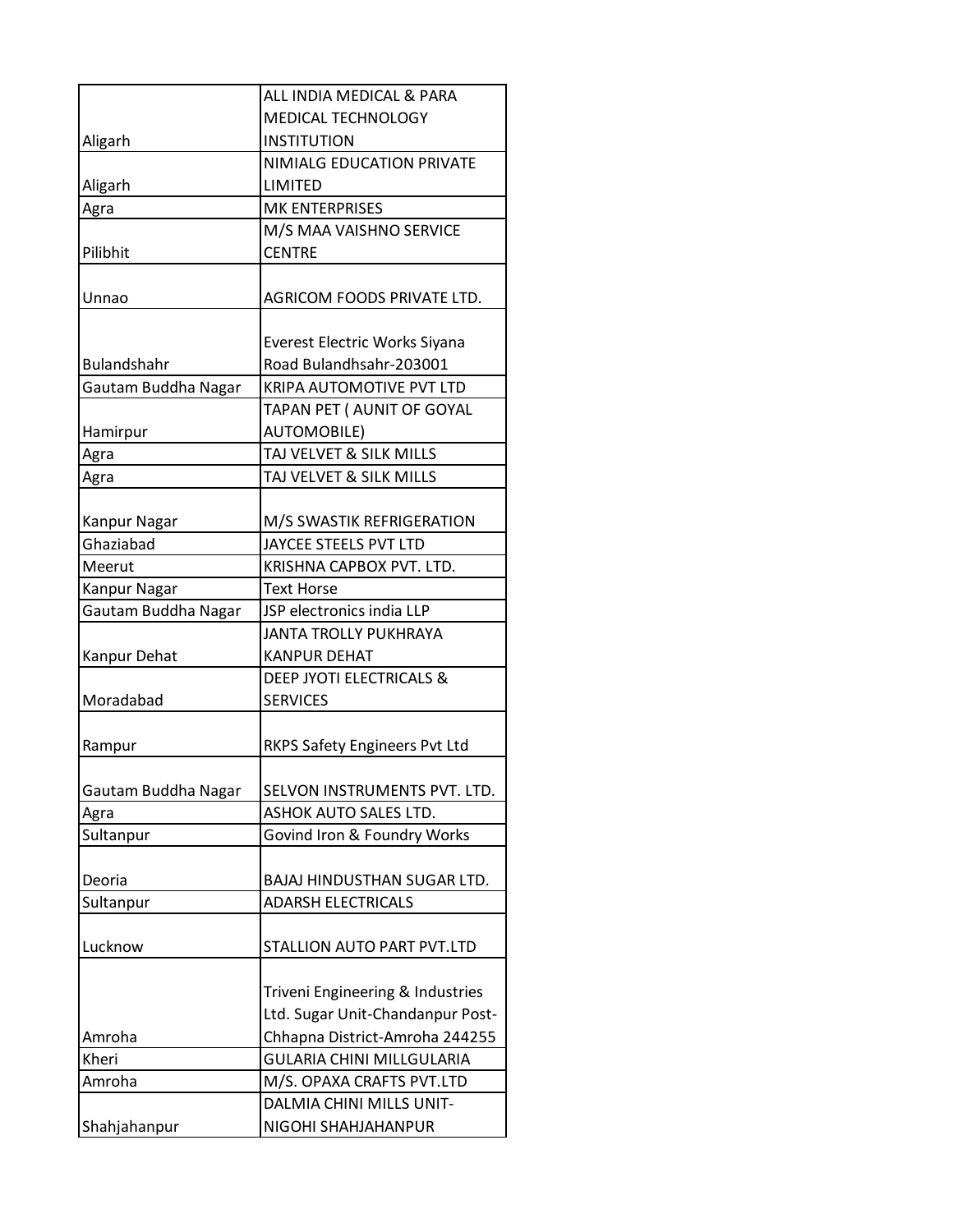| Gautam Buddha Nagar         | Diamod Valley Gardens PVT LTD        |
|-----------------------------|--------------------------------------|
| Gautam Buddha Nagar         | <b>AGTEC INDUSTRIES PRIVET LTD</b>   |
|                             | Lalitpur Power Generation            |
| Lalitpur                    | <b>Company Limited</b>               |
|                             | SHREE BALAJI AUTOWHEELS (I)          |
| Moradabad                   | <b>PVT LTD</b>                       |
| Gautam Buddha Nagar         | tmb battery india llp                |
|                             |                                      |
|                             | UNIVERSAL HEAVY ENGINEERING          |
| Saharanpur                  | <b>COMPANY SAHARANPUR</b>            |
|                             | RAKESH CHEMICALS PVT LTD             |
| Saharanpur                  | SAHARANPUR                           |
| <b>Budaun</b>               | <b>AHUJA AUTO SALES</b>              |
|                             | <b>CO-OPERATIVE COMPANY LTD</b>      |
| Saharanpur                  | <b>TAPRI SAHARANPUR</b>              |
| Sant Kabeer Nagar           | Sunita Tractor                       |
| Unnao                       | SUPER HOUSE LTD. UNNAO               |
| Lalitpur                    | <b>ANAND AUTOMOBILES</b>             |
| Agra                        | Cad cam engineers agra               |
|                             | <b>CLARKS INN SUITES (UNIT OF</b>    |
|                             | PACIFIC DEVLOPMENT                   |
| Ghaziabad                   | <b>CORPORATION LTD</b>               |
| Ghaziabad                   | T.R.SHWHNEY MOTORS P LTD             |
| Ghaziabad                   | Sokhi heli wom gear pvt.ltd.         |
| Kanpur Nagar                | <b>SEGA MechElec</b>                 |
|                             | PEARL PRECISION PRODUCTS             |
| Gautam Buddha Nagar         | PRIVATE LIMITED                      |
| Gautam Buddha Nagar         | JUBILANT FOOD WORKS LTD.             |
|                             | <b>WADEHRA &amp; COMPANY PRIVATE</b> |
| Ghaziabad                   | <b>LIMITED</b>                       |
|                             |                                      |
| Ghaziabad                   | <b>BHARTIYA AIR CONDITIONING</b>     |
|                             |                                      |
| Shahjahanpur                | V.K.HOME SOLUTIONS PVT LTD           |
| Gautam Buddha Nagar         | <b>SPERRY PLAST LIMITED</b>          |
|                             | Deepjyoti Electricals & Services     |
| <b>Bareilly</b><br>Mirzapur | <b>AGARWAL MOTORS (TYRES)</b>        |
| Moradabad                   | DESIGNCO PVT LTD                     |
| Gautam Buddha Nagar         | elentec india private limited        |
| Kanpur Nagar                | <b>V CON ELECTRONICS</b>             |
|                             | <b>SS ENGINEERING WORKS</b>          |
| Gautam Buddha Nagar         |                                      |
| <b>Bulandshahr</b>          | COROMANDEL AGRICO PVT.LTD.           |
| <b>Bareilly</b>             | JAI BALAJI ELECTRONICS               |
|                             |                                      |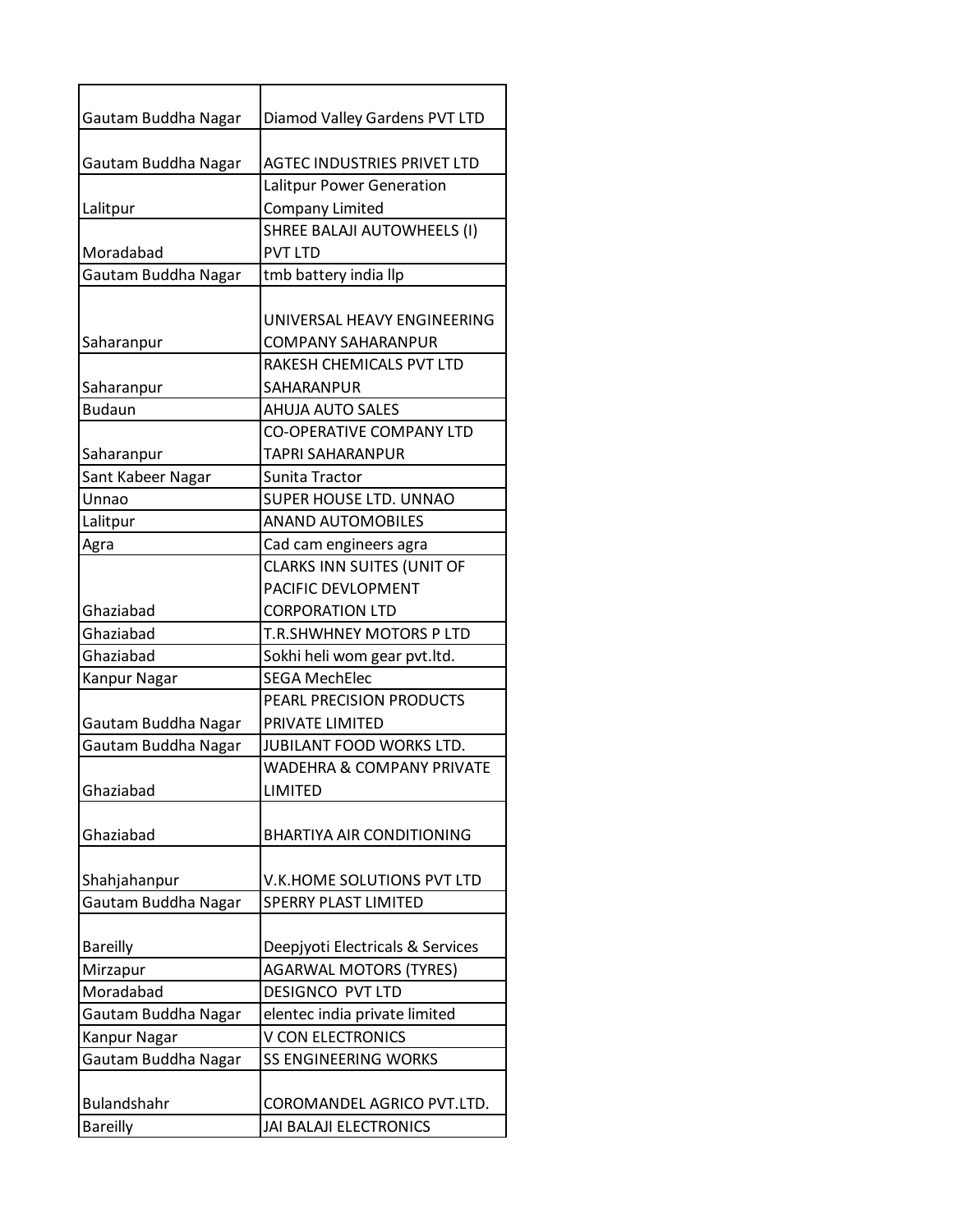|                     | Swami Vivekanand Educational           |
|---------------------|----------------------------------------|
| Kheri               | Council of Professional Study          |
|                     |                                        |
| Gautam Buddha Nagar | <b>BENTEK AUTOMATION PVT LTD</b>       |
|                     | Gemini Continental Private             |
| Lucknow             | Limited                                |
| Gautam Buddha Nagar | <b>VEIRA ELECTRONICS PVT. LTD</b>      |
|                     | Dalmia Bharat Sugar and                |
|                     | Industries Limited, Sugar Unit         |
| Sitapur             | Ramgarh                                |
|                     | <b>TRIVENI ENGINEERING &amp;</b>       |
| Muzaffarnagar       | <b>INDUSTRIES LIMITED</b>              |
| Jhansi              | <b>SURI AUTOMOBILES</b>                |
|                     | M/S G.B. Rice Mill Pvt Ltd             |
| Amethi              | Jagdishpur Amithi                      |
| Gautam Buddha Nagar | <b>VARUN BEVERAGES LIMITED</b>         |
| Gautam Buddha Nagar | <b>INVENTA CLEANTEC PVT LTD</b>        |
|                     |                                        |
| Gautam Buddha Nagar | OPTIEMUS ELECTRONICS LIMITED           |
|                     | PADGET ELECTRONIC B-18 PHASE-          |
|                     | II NOIDA G.B. NAGAR (U.P.)             |
| Gautam Buddha Nagar | 201305                                 |
|                     | <b>GLOBAL AUTOTECH LTD.6-F</b>         |
| Gautam Buddha Nagar | Sector 40/41 Greater Noida             |
| Aligarh             | Heinz India Pvt. Ltd.                  |
| Sonbhadra           | <b>GRASIM INDUSTRIES LTD</b>           |
|                     |                                        |
| Gautam Buddha Nagar | PARADISE PLASTICS ENTERPRISES          |
|                     | <b>INDIAN FARMERS FERTILISER</b>       |
| Allahabad           | <b>COOPERATIVE LIMITED</b>             |
| Unnao               | Khanna Polyrib Pvt.Ltd.                |
| Gautam Buddha Nagar | <b>CAPTAIN GEARS &amp; FANS</b>        |
| Kanpur Nagar        | Shubham electronics                    |
| Kanpur Nagar        | <b>KAMERO TECHNOSYS LTD</b>            |
|                     | JOHN OAKEY AND MOHAN                   |
| Ghaziabad           | LIMITED                                |
|                     | M F ENGINEERING WORKS                  |
| Saharanpur          | SAHARANPUR                             |
|                     | VIVAZEN WELLNESS AND LIFE              |
| Varanasi            | <b>STYLE PVT LTD</b>                   |
|                     | <b>CHOPRA RETEC RUBBER</b>             |
| Lucknow             | PRODUCTS LTD.                          |
| Muzaffarnagar       | BINDALS PAPERS MILLS LTD.              |
|                     | <b>Integrated Information Services</b> |
| Gautam Buddha Nagar | Pvt. Ltd.                              |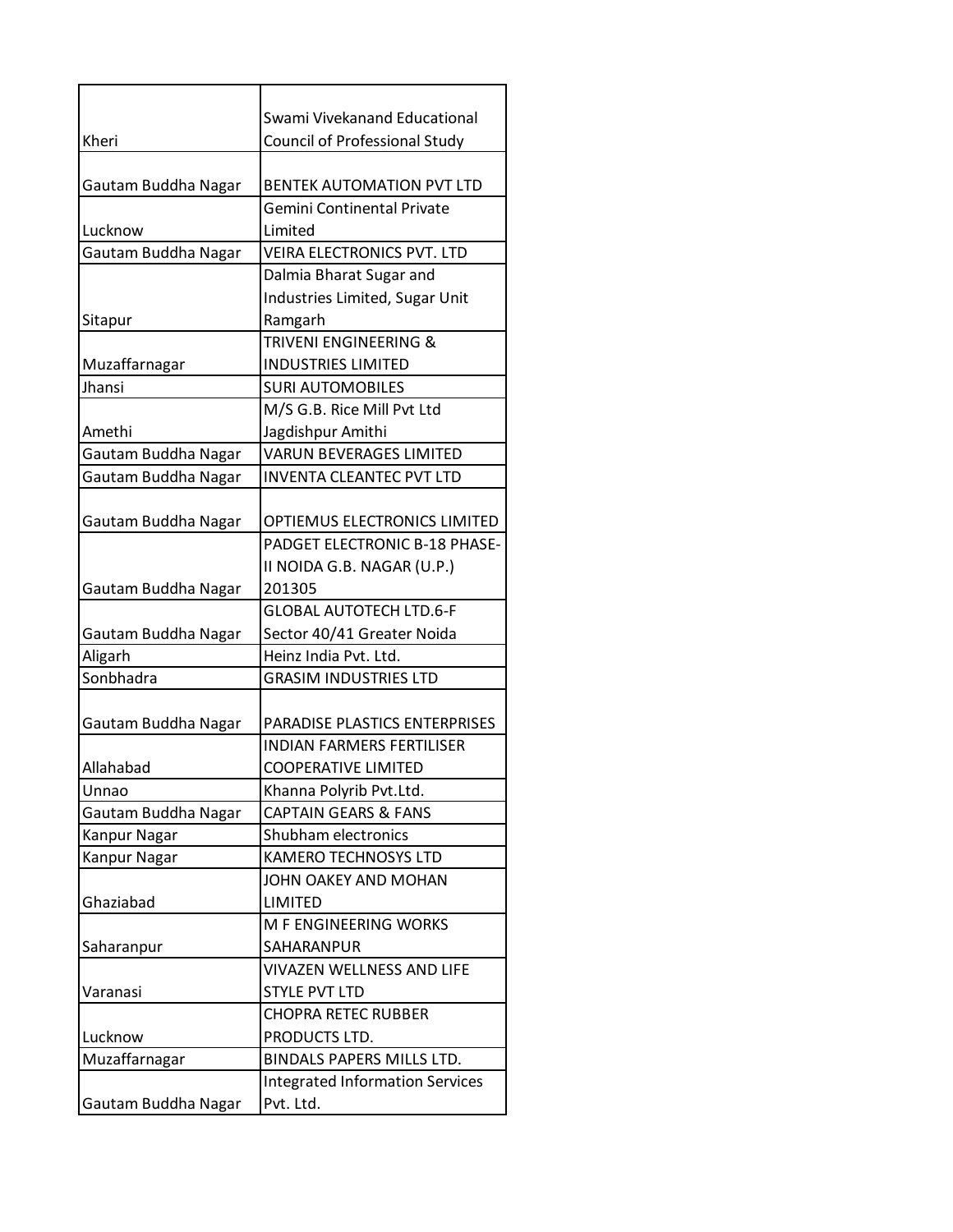| Kanpur Nagar        | <b>Growmore International Limited</b> |
|---------------------|---------------------------------------|
|                     | <b>KANCHAN METALS PRIVATE</b>         |
| Gautam Buddha Nagar | LIMITED                               |
|                     |                                       |
| Kasganj             | M.I.S. EDUCATIONAL INSTITUTE          |
|                     | KALCHURI CONSULTANCY                  |
| Jhansi              | SERVICES PVT LTD                      |
| Ghaziabad           | <b>F.K. ENGINEERS</b>                 |
| Ghaziabad           | <b>AAYAT CONTRACTOR</b>               |
| Lucknow             | <b>GOEL ENTERPRISES</b>               |
|                     | <b>Common Service Center and Tin</b>  |
| Jhansi              | facilation                            |
| Lucknow             | De Global Motors                      |
| Gautam Buddha Nagar | <b>EXCALIBUR INDIA PVT.LTD</b>        |
|                     | Simbhaoli Suagrs Limited Unit         |
| Hapur               | Simbhaoli Distillery                  |
|                     | Birla Carbon India Private Limited    |
| Sonbhadra           | (Unit: Renukoot)                      |
| Kanpur Nagar        | <b>LIBAS BOUTIQUE</b>                 |
|                     |                                       |
| Lucknow             | <b>INTEGRAL UNIVERSITY LUCKNOW</b>    |
| Kanpur Dehat        | <b>Santosh Motors</b>                 |
| Balrampur           | <b>BAJRANG ENTERPRISES</b>            |
| Balrampur           | <b>SHUBHAM ASSOCIATE</b>              |
|                     |                                       |
|                     | Hotel Sheetal Regency A Unit of       |
| Mathura             | R.P. Hotels and Resorts               |
|                     | M/S GRAPY INTERNATIONAL               |
| Kanpur Nagar        | PRIVATE LIMITED                       |
| Ghaziabad           | <b>ADARSH MACHINE TOOLS</b>           |
| Meerut              | HIMCO INTERNATIONAL                   |
|                     |                                       |
| Gautam Buddha Nagar | Covestro (India) Private Limited      |
| Gautam Buddha Nagar | GDN ENTERPRISES PVT. LTD.             |
| Aligarh             | <b>KAY HARDWARE</b>                   |
| Aligarh             | <b>ASHOK AUTO SALES</b>               |
| Meerut              | M/S EXPERT CAR SCANNER                |
| Meerut              | Raj sneh auto india pvt ltd           |
|                     | VANDANA PACKAGING PRIVATE             |
| Meerut              | <b>LIMITED</b>                        |
|                     | <b>STATCON POWER CONTROLS</b>         |
| Hapur               | <b>LIMITED</b>                        |
|                     |                                       |
| Gautam Buddha Nagar | IDEMIA SYSCOM INDIA PVT LTD           |
| Gautam Buddha Nagar | TS TECH SUN INDIA PVT LTD             |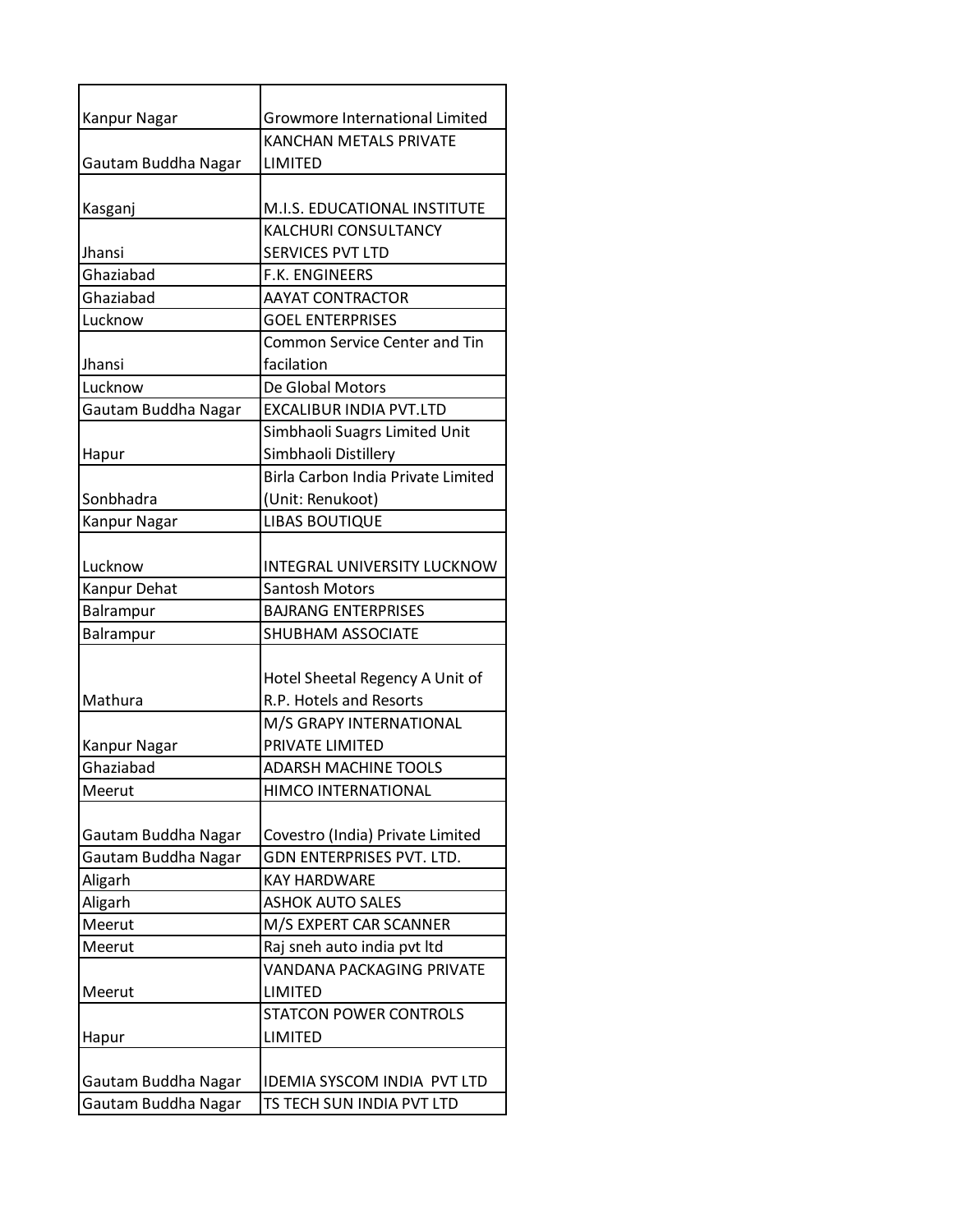| Gautam Buddha Nagar                        | LG ELECTRONICS INDIA PVT LTD         |
|--------------------------------------------|--------------------------------------|
|                                            | Panasonic AVC Networks India Co      |
| Gautam Buddha Nagar                        | Ltd                                  |
| Gautam Buddha Nagar                        | PHOENIX LAMPS LIMITED                |
| Gautam Buddha Nagar                        | kunstocom india limited              |
| Bijnor                                     | Rama Paper Mills Ltd.                |
| Muzaffarnagar                              | <b>Tikaula Distillery</b>            |
| Gautam Buddha Nagar                        | AMELCO KABEL PVT LTD                 |
| Gautam Buddha Nagar                        | <b>AVISOR INDIA PVT LTD</b>          |
| Allahabad                                  | asia engineering works               |
|                                            |                                      |
| Gautam Buddha Nagar                        | NTL ELECTRONICS INDIA LIMITED        |
| Gautam Buddha Nagar                        | <b>HEUER INTERNATIONAL</b>           |
| Gautam Buddha Nagar                        | PPAP AUTOMOTIVE LIMITED              |
|                                            |                                      |
| Gautam Buddha Nagar                        | M. R. UTILITY PRODUCTS PVT LTD       |
| Gautam Buddha Nagar                        | <b>AUTOMETERS ALLIANCE LTD</b>       |
| Lucknow                                    | <b>MODERN SWITCHGEARS</b>            |
| Gautam Buddha Nagar                        | TRIPPLE ESS TOYS PVT. LTD.           |
| Gautam Buddha Nagar                        | Air Vision India pvt Itd             |
|                                            | <b>EAST INDIA TECHNOLOGIES</b>       |
| Gautam Buddha Nagar                        | PRIVATE LIMITED                      |
|                                            | wellmed International Privat         |
| Gautam Buddha Nagar                        | Limited                              |
|                                            | M/S GSP ELECTRONICS PRIVATE          |
| Gautam Buddha Nagar                        | LIMITED<br>MINDA SILCA ENGINEERING   |
|                                            | PRIVATE LIMITED                      |
| Gautam Buddha Nagar                        | <b>S3 ELECTRICAL AND ELECTRONICS</b> |
|                                            | <b>PVT LTD</b>                       |
| Gautam Buddha Nagar<br>Gautam Buddha Nagar | VARROC POLYMERS PVT.LTD              |
| Sultanpur                                  | <b>CALCUTTA AUTO MOBILES</b>         |
| Gautam Buddha Nagar                        | NEPTUNE SYSTEMS PVT LTD              |
|                                            |                                      |
| Gautam Buddha Nagar                        | <b>SUNSTAR PRECISION FORGE LTD</b>   |
|                                            |                                      |
| Gautam Buddha Nagar                        | advance metering technology Itd      |
| Gautam Buddha Nagar                        | ANMOL BAKERS PVT LTD                 |
|                                            | R AND N TECHAUTO INDUSTRIES          |
| Gautam Buddha Nagar                        | PVT. LTD.                            |
| Gautam Buddha Nagar                        | MINDA SAI LIMITED                    |
| Gautam Buddha Nagar                        | TAURUS ENGLOBE LIMITED               |
|                                            | BAJAJ HINDUSTHAN SUGAR LTD.          |
| Bijnor                                     | <b>BILAI</b>                         |
| Gautam Buddha Nagar                        | DELTA FACTOR (I) PVT LTD             |
| Gautam Buddha Nagar                        | <b>SAMTEX DESINZ</b>                 |
|                                            |                                      |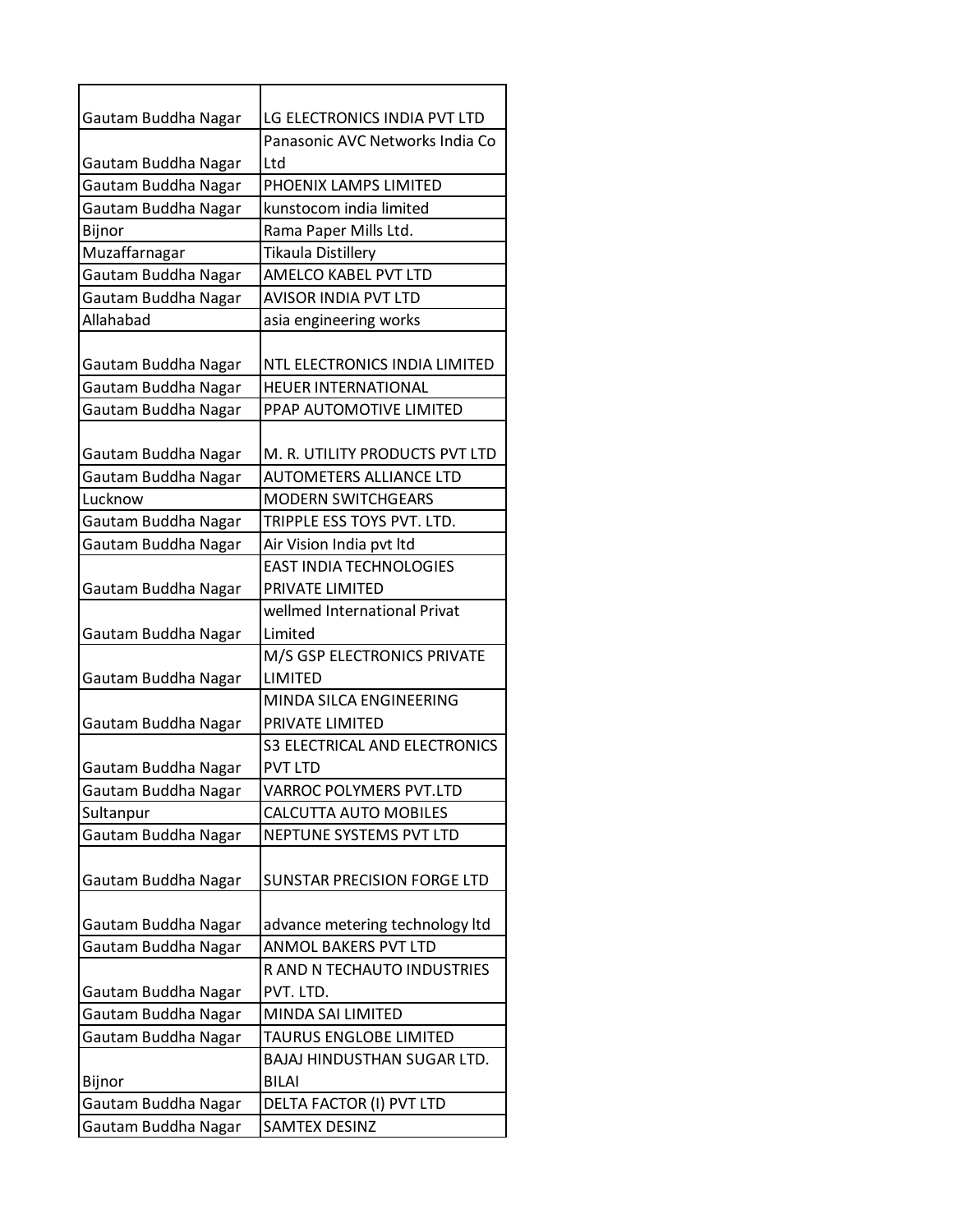| MOTHERSON AUTOMOTIVE<br><b>ELASTOMERS TECHNOLOGY</b><br>Gautam Buddha Nagar<br>Sir Shadilal Distillery & Chemical<br>Works<br>Muzaffarnagar<br>KALCO TRADING PVT. LTD<br>Gautam Buddha Nagar<br>TRIVENI ELECTROPLAST PVT. LTD.<br>Allahabad<br>Gautam Buddha Nagar<br>ILJIN ELECTRONICS INDIA PVT LTD<br>MALHOTRA ELECTRONICS PVT LTD<br>Gautam Buddha Nagar<br><b>BINDALS PAPERS MILLS LIMITED</b><br>Muzaffarnagar<br>PROTONICS SYSTEM INDIA<br>PRIVATE LIMITED<br>Gautam Buddha Nagar<br>Gautam Buddha Nagar<br>Maxis Motors Pvt. Ltd.<br><b>GURUAMARDASS</b><br>INTERNATIONAL (P) LTD.<br>Gautam Buddha Nagar<br>DELHI CONTROL AND DEVICES<br><b>PVT LTD</b><br>Gautam Buddha Nagar<br><b>NOIDA GENSETS SERVICES</b><br>Gautam Buddha Nagar<br><b>TECNOMAT COMPOSHEET PVT</b><br><b>LTD</b><br>Gautam Buddha Nagar<br>Amroha<br>Jubilant Ingrevia Limited<br>Gautam Buddha Nagar<br><b>AHUJA RADIOS</b><br>Gautam Buddha Nagar<br><b>INDUS TUBES LIMITED</b><br><b>SMR AUTOMOTIIVE SYSTEMS</b><br><b>INDIA LIMITED</b><br>Gautam Buddha Nagar<br>Sterling agro industries limited<br>Kasganj<br>DAIRY INDIA PVT.LTD CHAUBARA<br>LINK ROAD GAJRAULA DISTT-<br>Amroha<br><b>AMROHA 244235</b><br>Motherson Sumi Systems limited<br>Gautam Buddha Nagar<br>SMIIEL (A UNIT OF MOTHERSON<br>SUMI SYSTEMS LIMITED.)<br>Gautam Buddha Nagar<br><b>Bulandshahr</b><br>PARAM DAIRY LTD<br>P.T.C Industries Ltd.<br>Lucknow<br>Amroha<br>NIRMAL FIBERS PVT LTD.<br>Lucknow<br>VIJAY PARADISE HOTELS PVT. LTD<br>The Oberoi Amarvilas C/O<br>Mumtaz Hotel Limited<br>Agra |  |
|--------------------------------------------------------------------------------------------------------------------------------------------------------------------------------------------------------------------------------------------------------------------------------------------------------------------------------------------------------------------------------------------------------------------------------------------------------------------------------------------------------------------------------------------------------------------------------------------------------------------------------------------------------------------------------------------------------------------------------------------------------------------------------------------------------------------------------------------------------------------------------------------------------------------------------------------------------------------------------------------------------------------------------------------------------------------------------------------------------------------------------------------------------------------------------------------------------------------------------------------------------------------------------------------------------------------------------------------------------------------------------------------------------------------------------------------------------------------------------------------------------------------------------------------------------------------|--|
|                                                                                                                                                                                                                                                                                                                                                                                                                                                                                                                                                                                                                                                                                                                                                                                                                                                                                                                                                                                                                                                                                                                                                                                                                                                                                                                                                                                                                                                                                                                                                                    |  |
|                                                                                                                                                                                                                                                                                                                                                                                                                                                                                                                                                                                                                                                                                                                                                                                                                                                                                                                                                                                                                                                                                                                                                                                                                                                                                                                                                                                                                                                                                                                                                                    |  |
|                                                                                                                                                                                                                                                                                                                                                                                                                                                                                                                                                                                                                                                                                                                                                                                                                                                                                                                                                                                                                                                                                                                                                                                                                                                                                                                                                                                                                                                                                                                                                                    |  |
|                                                                                                                                                                                                                                                                                                                                                                                                                                                                                                                                                                                                                                                                                                                                                                                                                                                                                                                                                                                                                                                                                                                                                                                                                                                                                                                                                                                                                                                                                                                                                                    |  |
|                                                                                                                                                                                                                                                                                                                                                                                                                                                                                                                                                                                                                                                                                                                                                                                                                                                                                                                                                                                                                                                                                                                                                                                                                                                                                                                                                                                                                                                                                                                                                                    |  |
|                                                                                                                                                                                                                                                                                                                                                                                                                                                                                                                                                                                                                                                                                                                                                                                                                                                                                                                                                                                                                                                                                                                                                                                                                                                                                                                                                                                                                                                                                                                                                                    |  |
|                                                                                                                                                                                                                                                                                                                                                                                                                                                                                                                                                                                                                                                                                                                                                                                                                                                                                                                                                                                                                                                                                                                                                                                                                                                                                                                                                                                                                                                                                                                                                                    |  |
|                                                                                                                                                                                                                                                                                                                                                                                                                                                                                                                                                                                                                                                                                                                                                                                                                                                                                                                                                                                                                                                                                                                                                                                                                                                                                                                                                                                                                                                                                                                                                                    |  |
|                                                                                                                                                                                                                                                                                                                                                                                                                                                                                                                                                                                                                                                                                                                                                                                                                                                                                                                                                                                                                                                                                                                                                                                                                                                                                                                                                                                                                                                                                                                                                                    |  |
|                                                                                                                                                                                                                                                                                                                                                                                                                                                                                                                                                                                                                                                                                                                                                                                                                                                                                                                                                                                                                                                                                                                                                                                                                                                                                                                                                                                                                                                                                                                                                                    |  |
|                                                                                                                                                                                                                                                                                                                                                                                                                                                                                                                                                                                                                                                                                                                                                                                                                                                                                                                                                                                                                                                                                                                                                                                                                                                                                                                                                                                                                                                                                                                                                                    |  |
|                                                                                                                                                                                                                                                                                                                                                                                                                                                                                                                                                                                                                                                                                                                                                                                                                                                                                                                                                                                                                                                                                                                                                                                                                                                                                                                                                                                                                                                                                                                                                                    |  |
|                                                                                                                                                                                                                                                                                                                                                                                                                                                                                                                                                                                                                                                                                                                                                                                                                                                                                                                                                                                                                                                                                                                                                                                                                                                                                                                                                                                                                                                                                                                                                                    |  |
|                                                                                                                                                                                                                                                                                                                                                                                                                                                                                                                                                                                                                                                                                                                                                                                                                                                                                                                                                                                                                                                                                                                                                                                                                                                                                                                                                                                                                                                                                                                                                                    |  |
|                                                                                                                                                                                                                                                                                                                                                                                                                                                                                                                                                                                                                                                                                                                                                                                                                                                                                                                                                                                                                                                                                                                                                                                                                                                                                                                                                                                                                                                                                                                                                                    |  |
|                                                                                                                                                                                                                                                                                                                                                                                                                                                                                                                                                                                                                                                                                                                                                                                                                                                                                                                                                                                                                                                                                                                                                                                                                                                                                                                                                                                                                                                                                                                                                                    |  |
|                                                                                                                                                                                                                                                                                                                                                                                                                                                                                                                                                                                                                                                                                                                                                                                                                                                                                                                                                                                                                                                                                                                                                                                                                                                                                                                                                                                                                                                                                                                                                                    |  |
|                                                                                                                                                                                                                                                                                                                                                                                                                                                                                                                                                                                                                                                                                                                                                                                                                                                                                                                                                                                                                                                                                                                                                                                                                                                                                                                                                                                                                                                                                                                                                                    |  |
|                                                                                                                                                                                                                                                                                                                                                                                                                                                                                                                                                                                                                                                                                                                                                                                                                                                                                                                                                                                                                                                                                                                                                                                                                                                                                                                                                                                                                                                                                                                                                                    |  |
|                                                                                                                                                                                                                                                                                                                                                                                                                                                                                                                                                                                                                                                                                                                                                                                                                                                                                                                                                                                                                                                                                                                                                                                                                                                                                                                                                                                                                                                                                                                                                                    |  |
|                                                                                                                                                                                                                                                                                                                                                                                                                                                                                                                                                                                                                                                                                                                                                                                                                                                                                                                                                                                                                                                                                                                                                                                                                                                                                                                                                                                                                                                                                                                                                                    |  |
|                                                                                                                                                                                                                                                                                                                                                                                                                                                                                                                                                                                                                                                                                                                                                                                                                                                                                                                                                                                                                                                                                                                                                                                                                                                                                                                                                                                                                                                                                                                                                                    |  |
|                                                                                                                                                                                                                                                                                                                                                                                                                                                                                                                                                                                                                                                                                                                                                                                                                                                                                                                                                                                                                                                                                                                                                                                                                                                                                                                                                                                                                                                                                                                                                                    |  |
|                                                                                                                                                                                                                                                                                                                                                                                                                                                                                                                                                                                                                                                                                                                                                                                                                                                                                                                                                                                                                                                                                                                                                                                                                                                                                                                                                                                                                                                                                                                                                                    |  |
|                                                                                                                                                                                                                                                                                                                                                                                                                                                                                                                                                                                                                                                                                                                                                                                                                                                                                                                                                                                                                                                                                                                                                                                                                                                                                                                                                                                                                                                                                                                                                                    |  |
|                                                                                                                                                                                                                                                                                                                                                                                                                                                                                                                                                                                                                                                                                                                                                                                                                                                                                                                                                                                                                                                                                                                                                                                                                                                                                                                                                                                                                                                                                                                                                                    |  |
|                                                                                                                                                                                                                                                                                                                                                                                                                                                                                                                                                                                                                                                                                                                                                                                                                                                                                                                                                                                                                                                                                                                                                                                                                                                                                                                                                                                                                                                                                                                                                                    |  |
|                                                                                                                                                                                                                                                                                                                                                                                                                                                                                                                                                                                                                                                                                                                                                                                                                                                                                                                                                                                                                                                                                                                                                                                                                                                                                                                                                                                                                                                                                                                                                                    |  |
|                                                                                                                                                                                                                                                                                                                                                                                                                                                                                                                                                                                                                                                                                                                                                                                                                                                                                                                                                                                                                                                                                                                                                                                                                                                                                                                                                                                                                                                                                                                                                                    |  |
|                                                                                                                                                                                                                                                                                                                                                                                                                                                                                                                                                                                                                                                                                                                                                                                                                                                                                                                                                                                                                                                                                                                                                                                                                                                                                                                                                                                                                                                                                                                                                                    |  |
|                                                                                                                                                                                                                                                                                                                                                                                                                                                                                                                                                                                                                                                                                                                                                                                                                                                                                                                                                                                                                                                                                                                                                                                                                                                                                                                                                                                                                                                                                                                                                                    |  |
|                                                                                                                                                                                                                                                                                                                                                                                                                                                                                                                                                                                                                                                                                                                                                                                                                                                                                                                                                                                                                                                                                                                                                                                                                                                                                                                                                                                                                                                                                                                                                                    |  |
|                                                                                                                                                                                                                                                                                                                                                                                                                                                                                                                                                                                                                                                                                                                                                                                                                                                                                                                                                                                                                                                                                                                                                                                                                                                                                                                                                                                                                                                                                                                                                                    |  |
|                                                                                                                                                                                                                                                                                                                                                                                                                                                                                                                                                                                                                                                                                                                                                                                                                                                                                                                                                                                                                                                                                                                                                                                                                                                                                                                                                                                                                                                                                                                                                                    |  |
|                                                                                                                                                                                                                                                                                                                                                                                                                                                                                                                                                                                                                                                                                                                                                                                                                                                                                                                                                                                                                                                                                                                                                                                                                                                                                                                                                                                                                                                                                                                                                                    |  |
|                                                                                                                                                                                                                                                                                                                                                                                                                                                                                                                                                                                                                                                                                                                                                                                                                                                                                                                                                                                                                                                                                                                                                                                                                                                                                                                                                                                                                                                                                                                                                                    |  |
|                                                                                                                                                                                                                                                                                                                                                                                                                                                                                                                                                                                                                                                                                                                                                                                                                                                                                                                                                                                                                                                                                                                                                                                                                                                                                                                                                                                                                                                                                                                                                                    |  |
|                                                                                                                                                                                                                                                                                                                                                                                                                                                                                                                                                                                                                                                                                                                                                                                                                                                                                                                                                                                                                                                                                                                                                                                                                                                                                                                                                                                                                                                                                                                                                                    |  |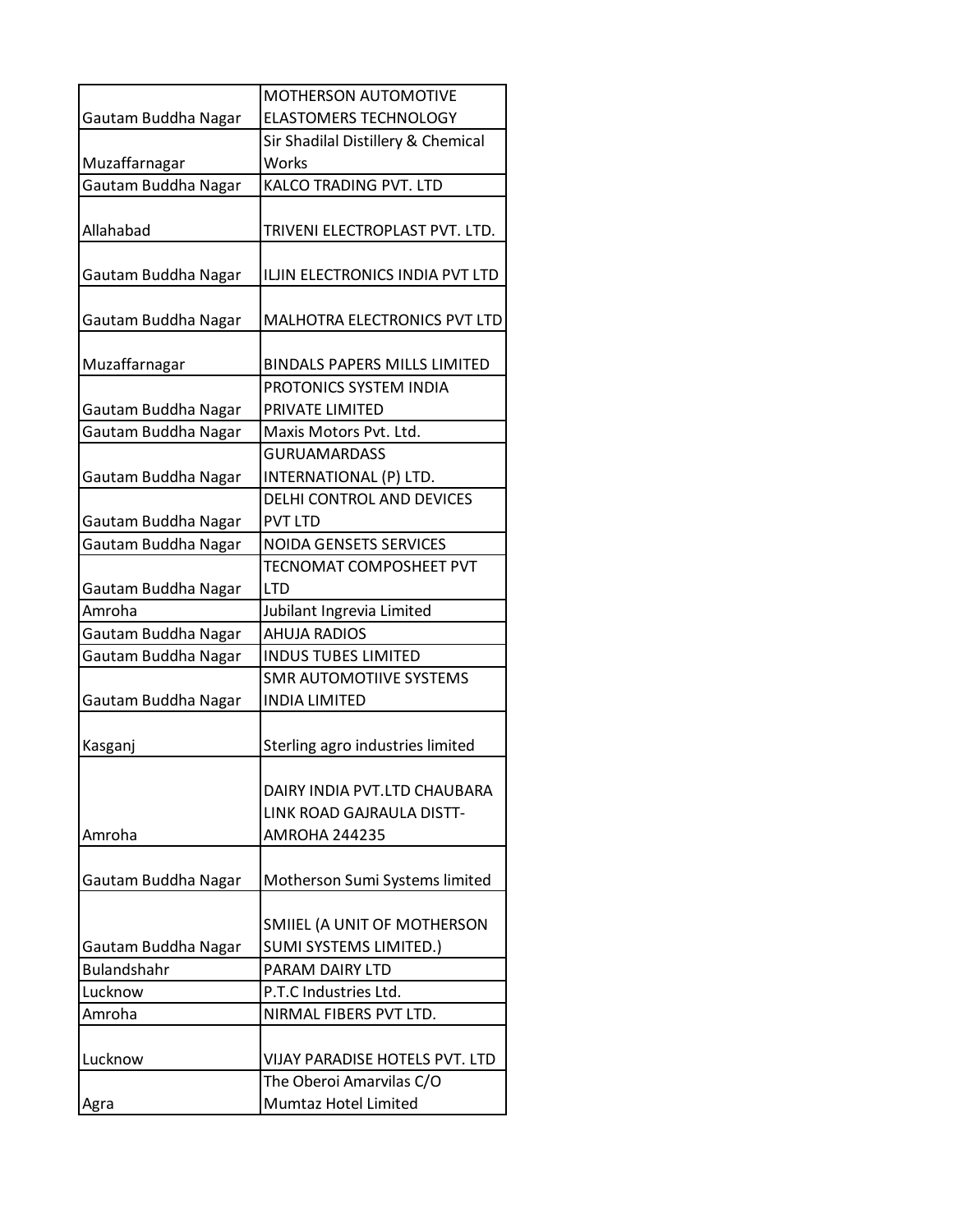|                     | POWERSPACK AUTOMATION                  |
|---------------------|----------------------------------------|
| Gautam Buddha Nagar | PRIVATE LIMITED                        |
| Gautam Buddha Nagar | <b>ESS KAY FABRICATIONS</b>            |
| Pilibhit            | <b>MODI NATURALS LIMITED</b>           |
|                     | DCM SHRIRAM INDUSTRIES LTD             |
|                     | UNIT DAURALA ORGANICS                  |
| Meerut              | DAURALA                                |
|                     | <b>Four Points Care of Prime Plaza</b> |
| Agra                | Hotels                                 |
|                     | Triveni Engg. & Industries Limited     |
| <b>Bulandshahr</b>  | Sugar Unit sabitgarh                   |
|                     | <b>WAVE DISTILLERIES &amp;</b>         |
| Aligarh             | <b>BREWERIES LTD</b>                   |
| Ghaziabad           | <b>ALBERT DAVID LIMITED</b>            |
| Kanpur Nagar        | J.K. INDUSTRIES                        |
|                     | Hindustan Coca-Cola Beverages          |
| Varanasi            | <b>Private Limited</b>                 |
| Mathura             | <b>GINNI FILAMENTS LTD.</b>            |
|                     | <b>BRINDAVAN AGRO INDUSTRIES</b>       |
| Mathura             | PRIVE LIMITED                          |
|                     |                                        |
| Fatehpur            | SAGAR KRISHI YANTRA PVT. LTD.          |
| Mathura             | Varun beverages Ltd                    |
| Amethi              | M/s Bajrangbali Enterprises            |
| Sitapur             | CONCEPTCARS PVT. LTD.                  |
| Mathura             | <b>VACMET INDIA LIMITED</b>            |
| Agra                | <b>KALYAN AUTO SALES</b>               |
|                     | M/S SAMSUNG INDIA                      |
| <b>Banda</b>        | <b>ELECTRONICS PVT LTD</b>             |
|                     | <b>CHAND RANI SOCIAL WALFARE</b>       |
| Saharanpur          | <b>SOCIETY</b>                         |
|                     | <b>Edge Grinding Technologies Pvt</b>  |
| Ghaziabad           | Ltd                                    |
|                     | OSWAL OVERSEAS LTD (SUGAR              |
| <b>Bareilly</b>     | DIVISION)                              |
| <b>Barabanki</b>    | <b>Techno Engineers</b>                |
|                     |                                        |
|                     | ALISHA LIGHTS & CONTROLS (A            |
| Gautam Buddha Nagar | DIV OF COSMO FERRITES LTD)             |
|                     |                                        |
|                     | ASSOCIATION OF DEVELOPING              |
|                     | <b>AMICABLE RESOURCE FOR</b>           |
| Ghaziabad           | SOCIAL HERITAGE (ADARSH)               |
|                     | <b>Mahendra Educational Private</b>    |
| Lucknow             | Limited                                |
|                     | <b>Extramarks Education India</b>      |
| Gautam Buddha Nagar | Private Limited                        |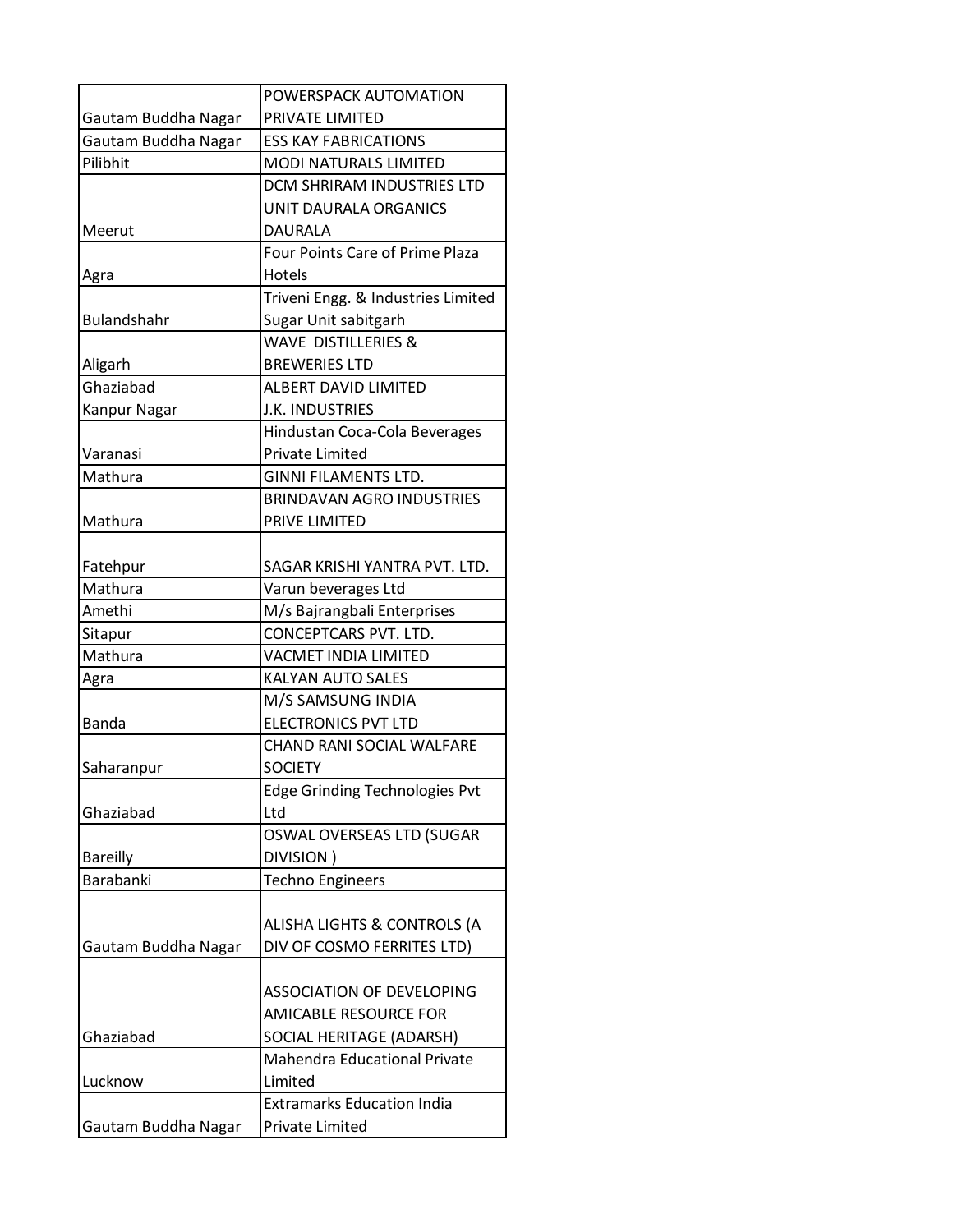|                     | <b>SHAKTI AUTO VALVES &amp; ENGG.</b>                            |
|---------------------|------------------------------------------------------------------|
| Ghaziabad           | <b>COMPANY PVT LTD</b>                                           |
|                     | ULTRATECH CEMENT LTD TANDA                                       |
| Ambedkar Nagar      | <b>CEMENT WORKS</b>                                              |
|                     |                                                                  |
| Ghaziabad           | DIVY POWER PRIVATE LIMITED                                       |
|                     | <b>CITY DIESEL SERVICE KHAIN</b>                                 |
| Meerut              | <b>NAGAR MEERUT</b>                                              |
|                     |                                                                  |
| Lucknow             | Satma Industries Private Limited                                 |
|                     | <b>BESTEK ENGINEERING PRIVATE</b>                                |
| Hapur               | LIMITED                                                          |
|                     | <b>SHRI RAMSWAROOP MULTI</b><br><b>ENGINEERING SOLUTIONS PVT</b> |
| Lucknow             | LTD                                                              |
|                     | <b>CHHATARPUR FURNITURE MART</b>                                 |
| <b>Banda</b>        | <b>BANDA</b>                                                     |
|                     |                                                                  |
| Lucknow             | LG ELECTRONICS INDIA PVT LTD.                                    |
| Gautam Buddha Nagar | <b>Lemon Electronics Limited</b>                                 |
| Kanpur Nagar        | <b>FRIENDS ENTERPRISES</b>                                       |
|                     | <b>CUTTINGEDGE TRANSLATION</b>                                   |
| Gautam Buddha Nagar | <b>SERVICES PVT LTD</b>                                          |
|                     | <b>ESSEL FOUNDRIES PRIVATE</b>                                   |
| Ghaziabad           | LIMITED                                                          |
| Kanpur Nagar        | <b>HITEK ENGINEERS</b>                                           |
|                     | LEGERO LIGHTING INDIA PVT.                                       |
| Gautam Buddha Nagar | LTD.                                                             |
|                     |                                                                  |
| Gautam Buddha Nagar | <b>GAZTRON ENGINEERING PVT LTD</b>                               |
|                     | <b>NEOLI SUGAR FACTORY NEOLI</b>                                 |
| Kasganj             | <b>KASGANJ</b>                                                   |
| <b>Bulandshahr</b>  | <b>Amrest Electricals Limited</b>                                |
| Agra                | <b>ARVIND MOTORS</b>                                             |
| Unnao               | <b>CHATURBHUJ MOTORS</b>                                         |
| Saharanpur          | SAURABH COMMUNICATION                                            |
| Gautam Buddha Nagar | PRAGATI PACK INDIA PVT LTD                                       |
|                     |                                                                  |
| Jalaun              | LAKSHMI CONCEPTS PVT. LTD.                                       |
|                     | Triveni Engineering & industries                                 |
|                     | Ltd. Distillery Unit - Sabitgarh<br>Bulandshahr                  |
| <b>Bulandshahr</b>  |                                                                  |
| Gonda               | ANSHUMAN TRADERS GONDA                                           |
|                     | <b>GOPALA THERMOPACKS INDIA</b>                                  |
| Kanpur Nagar        | <b>PVT LTD</b>                                                   |
| <b>Baghpat</b>      | FELICITY MACHINES PVT LTD                                        |
|                     |                                                                  |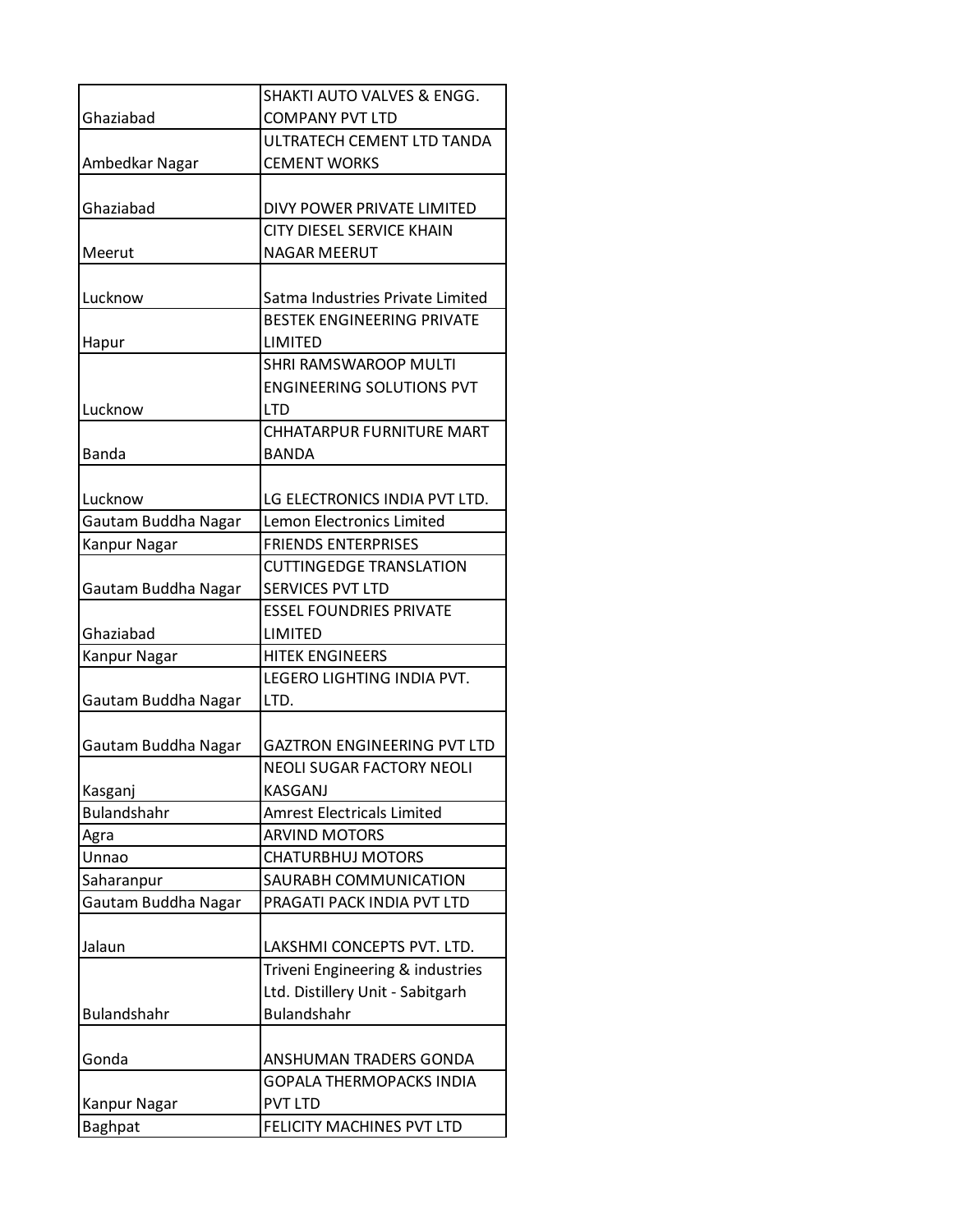|                     | <b>ENEROIL OFFSHORE DRILLING</b>     |
|---------------------|--------------------------------------|
| Ghaziabad           | LIMITED                              |
| Meerut              | <b>METRO SALES CORPORATION</b>       |
| <b>Barabanki</b>    | DAYAL INDUSTRIES PVT LTD             |
|                     |                                      |
| Gautam Buddha Nagar | <b>Sconce Global Private Limited</b> |
| Mathura             | USHER AGRO LTD                       |
|                     |                                      |
| Gautam Buddha Nagar | Motherson Sumi Electric Wires        |
|                     | UNITED SPIRITS LIMITED MEERUT        |
| Meerut              | <b>CANTT</b>                         |
|                     | <b>SUPER SEAL FLEXIBLE HOSE</b>      |
| Gautam Buddha Nagar | LIMITED                              |
|                     | SARDAR MOTARS 2/1/16 CIVIL           |
| Faizabad            | <b>LINES FAIZABAD</b>                |
| Agra                | SIYARAM MOTORS PVT LTD               |
|                     |                                      |
|                     | chandan diagnostic centre (A unit    |
| Lucknow             | of chandan health care ltd)          |
| Varanasi            | <b>BENARES HOTELS LIMITED</b>        |
| Meerut              | <b>Angel Enterprises</b>             |
| Meerut              | <b>Colter Automobiles</b>            |
| Ghaziabad           | <b>DABUR INDIA LTD</b>               |
| Varanasi            | KISHAN ENGINEERING WORKS             |
| Gautam Buddha Nagar | HITCO ELECTRICALS PVT LTD            |
|                     | M/s Friends Refrigeration            |
| <b>Bulandshahr</b>  | Manufacturers                        |
|                     | Nalanda Robotic & Innovative         |
| Ghaziabad           | Engineering                          |
| Lucknow             | <b>CHARTERED HOTELS PVT. LTD.</b>    |
|                     | Shri Gang industries allied          |
| Bulandshahr         | sikandrabad                          |
| Kanpur Nagar        | dtc appliances                       |
|                     | Uttam Sugar Mills Ltd. (Unit - 4)    |
| Saharanpur          | Saharanpur                           |
|                     |                                      |
| Saharanpur          | Maya Machinery Private Limited       |
| Saharanpur          | Krishna Hosiery Saharanpur           |
| Gautam Buddha Nagar | M/S GINNI FILAMENTS LTD              |
|                     |                                      |
| Gautam Buddha Nagar | LAVA INTERNATIONAL LIMITED           |
|                     | SELVO ELECTRICALS INDIA PVT.         |
| Ghaziabad           | LTD.                                 |
|                     | <b>ESTER INDIA CHEMICALS PRIVATE</b> |
| Ghaziabad           | <b>LIMITED</b>                       |
| Kanpur Nagar        | Rataka private limited               |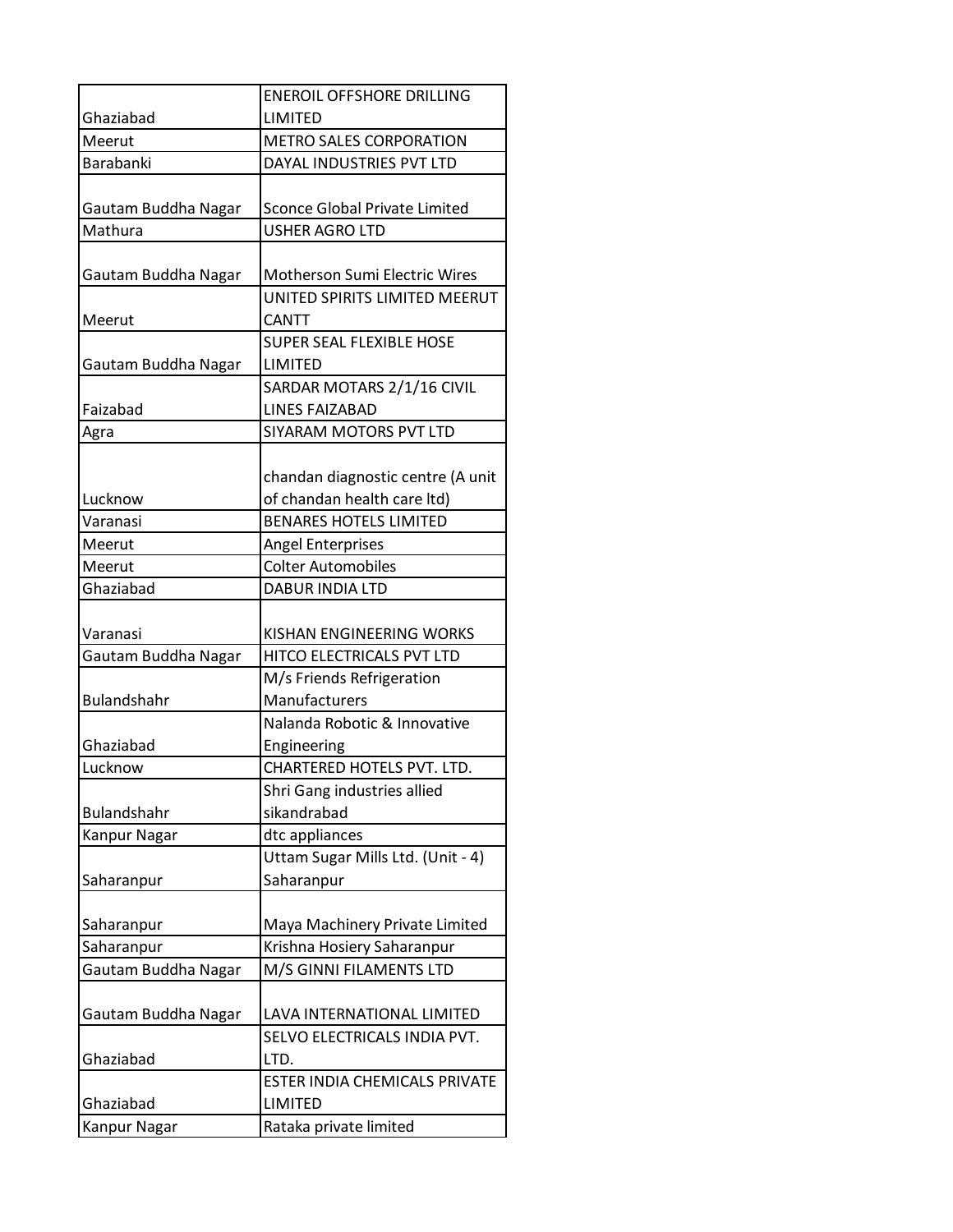| Gautam Buddha Nagar | OM TECHNO TOOLS                  |
|---------------------|----------------------------------|
| Kanpur Nagar        | Venus enterprises                |
| Aligarh             | <b>IBP Electronic Solution</b>   |
| Kanpur Nagar        | Heat n boilers                   |
|                     | HINDUSTAN TRACTORS DEVBAND       |
| Saharanpur          | SAHARANPUR                       |
| Gautam Buddha Nagar | ADEPT INTERIORS PVT.LTD.         |
| <b>Bareilly</b>     | <b>Eternity Motors LLP</b>       |
| Gautam Buddha Nagar | Reliable Packaging               |
| Kanpur Nagar        | <b>INDCOAT SHOE ACCESSORIES</b>  |
| Ghaziabad           | SRB MACHINES PVT.LTD.            |
| Rampur              | VIKAS PLYWOOD PVT LTD            |
| Ghaziabad           | KISAAN DIE TECH PVT. LTD.        |
|                     |                                  |
| Ghaziabad           | Sanberg Global Machines Pvt. Ltd |
| Gautam Buddha Nagar | curio crafts                     |
| Gautam Buddha Nagar | MY TECHNOLOGY                    |
| Rampur              | PERFECT TEST HOUSE               |
|                     | Mushroomante arte retail         |
| <b>Kanpur Nagar</b> | ventures                         |
|                     |                                  |
| <b>Bulandshahr</b>  | GOPALJEE DAIRY FOODS PVT. LTD.   |
|                     |                                  |
|                     | M/S AGLOW EXPORTS INC 15 KM      |
|                     | MILE STONE NH 24 DELHI ROAD      |
|                     | VILLAGE CHAUDHARPUR              |
| Amroha              | AMROHA -244221                   |
| Amroha              | <b>GPL EXPORTS LIMITED</b>       |
|                     |                                  |
| Amroha              | DELMAR INTERNATIONAL INC.        |
| Firozabad           | <b>HIND LAMPS LIMITED</b>        |
|                     | SAIRAJ PUBLIC BEAUTY CARE        |
| Lucknow             | <b>SERVICES</b>                  |
| Lucknow             | PREM PRINTING PVT. LTD.          |
|                     |                                  |
| Hamirpur            | HI TECH SATLUJ MOTORS PVT LTD    |
|                     | <b>OM NAMAH SHIVAY</b>           |
| Hamirpur            | <b>AUTOMOBILE</b>                |
|                     | <b>ECDM TECHNOLOGY PRIVATE</b>   |
| Gautam Buddha Nagar | LIMITED                          |
| Lucknow             | sonia interio solutions          |
| Chandauli           | <b>SANDEEP ENTERPRISES</b>       |
|                     | JAI LAKSHMI SOLVENTS PRIVATE     |
| Gorakhpur           | LIMITED                          |
| Etah                | <b>SHREE KRISHNA MOTORS</b>      |
| Allahabad           | <b>NEW SONAL ELECTRICALS</b>     |
| Allahabad           | <b>ABR ELECTRONICS</b>           |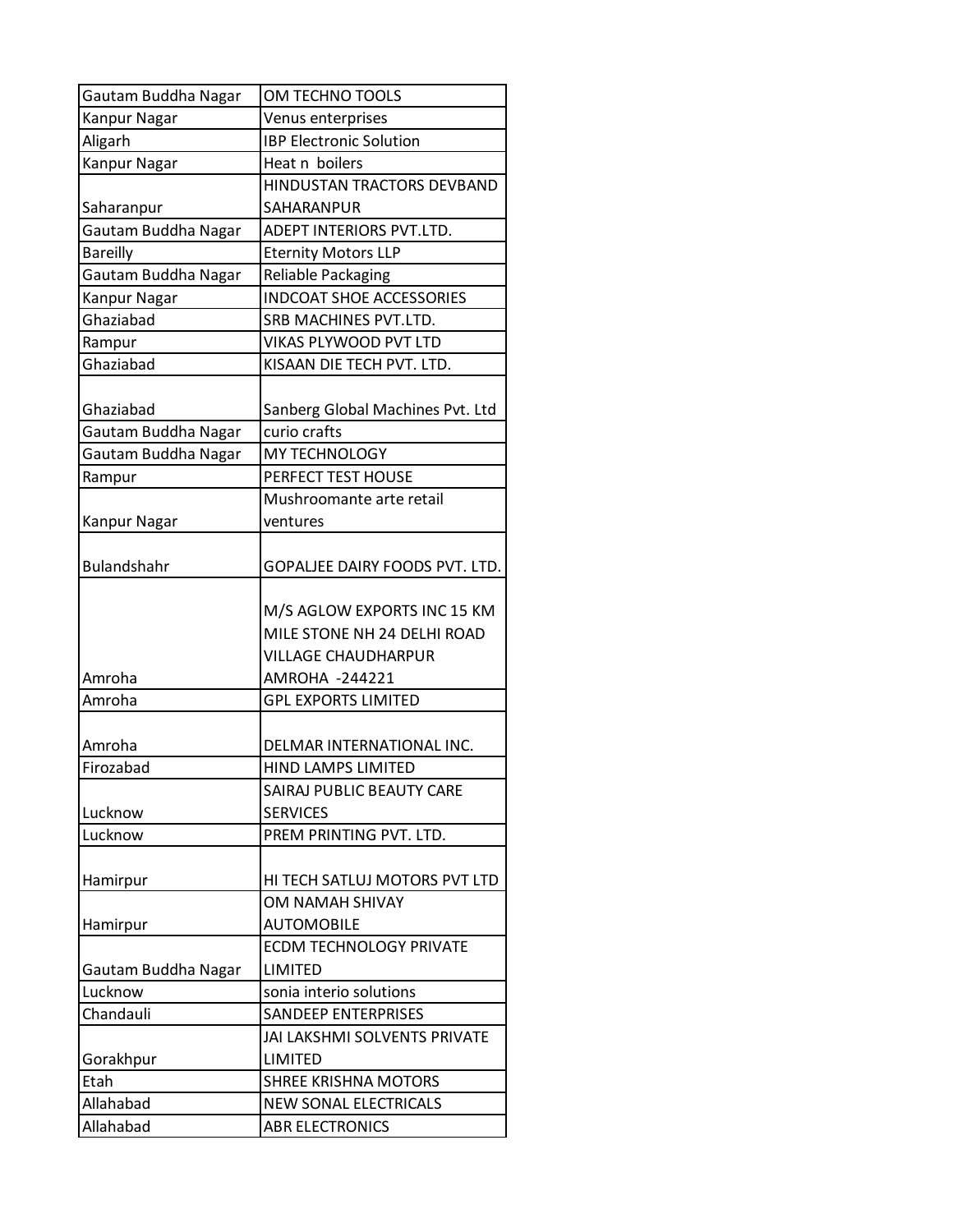|                     | <b>BALRAMPUR CHINI MILLS LTD.</b>     |
|---------------------|---------------------------------------|
| Gonda               | <b>UNIT MAIZAPUR</b>                  |
|                     |                                       |
| Gautam Buddha Nagar | SCHENCK ROTEC INDIA LIMITED           |
| Meerut              | <b>VEGA INDUSTRIES</b>                |
| Gonda               | A. K. MOTORS                          |
|                     | SAHASRADHARA ENERGY PRIVATE           |
| Mainpuri            | LIMITED                               |
|                     |                                       |
| Shahjahanpur        | ALAM TAILORS AND CLOTH STORE          |
| Bijnor              | <b>CHAUDHARY MOTORS</b>               |
| Jhansi              | PREM MOTORS                           |
| <b>Bulandshahr</b>  | ACME ORGANICS PVT. LTD.               |
|                     | <b>ARISTOCRAFT PAPERS PRIVATE</b>     |
| Muzaffarnagar       | LIMITED                               |
| Muzaffarnagar       | Magma Industries Limited              |
| Muzaffarnagar       | <b>RAVI ORGANICS LIMITED</b>          |
|                     | <b>VEHLNA STEELS &amp; ALLOYS PVT</b> |
| Muzaffarnagar       | <b>LTD</b>                            |
| Gautam Buddha Nagar | SARA ELECTRICA PVT LTD                |
| Gautam Buddha Nagar | APT ELECTRONICS PVT LTD               |
|                     |                                       |
| Moradabad           | ABHINANDAN AUTOZONE LLP               |
| Agra                | <b>A2Z Solutions</b>                  |
| Sultanpur           | K.L. TECH INDIA                       |
|                     | <b>ELWORLD AGRO &amp; ORGANIC</b>     |
| Gautam Buddha Nagar | <b>FOODS PVT LTD</b>                  |
| <b>Bareilly</b>     | Kavisha Motors Pvt Ltd.               |
| Gonda               | <b>STEEL FABRICATORS</b>              |
| Sitapur             | MADHU INDIA DECO LIMITED              |
| Ghaziabad           | <b>EXCELLENT AUTOMOBILES</b>          |
| Shahjahanpur        | AKC AUTO PRIVATE LIMITED              |
|                     | Visual Technologies India Private     |
| Gautam Buddha Nagar | Limited                               |
| Sitapur             | CONCEPT CARS LTD.                     |
| Varanasi            | Arun Enterprises                      |
| Varanasi            | <b>TIWARI TRACTORS</b>                |
| Varanasi            | TIWARI MOTOR PVT. LIMITED             |
|                     | <b>Brijlax Motor Private Limited</b>  |
|                     | Phulwariya Road Lahartara             |
| Varanasi            | Varanasi                              |
|                     | MOTHERSON SUMI SYSTEMS                |
| Lucknow             | <b>UNIT LUCKNOW</b>                   |
|                     | Cinni Eng Works Korouta Lohta         |
| Varanasi            | Varanasi                              |
| <b>Bulandshahr</b>  | Orient Bell Ltd                       |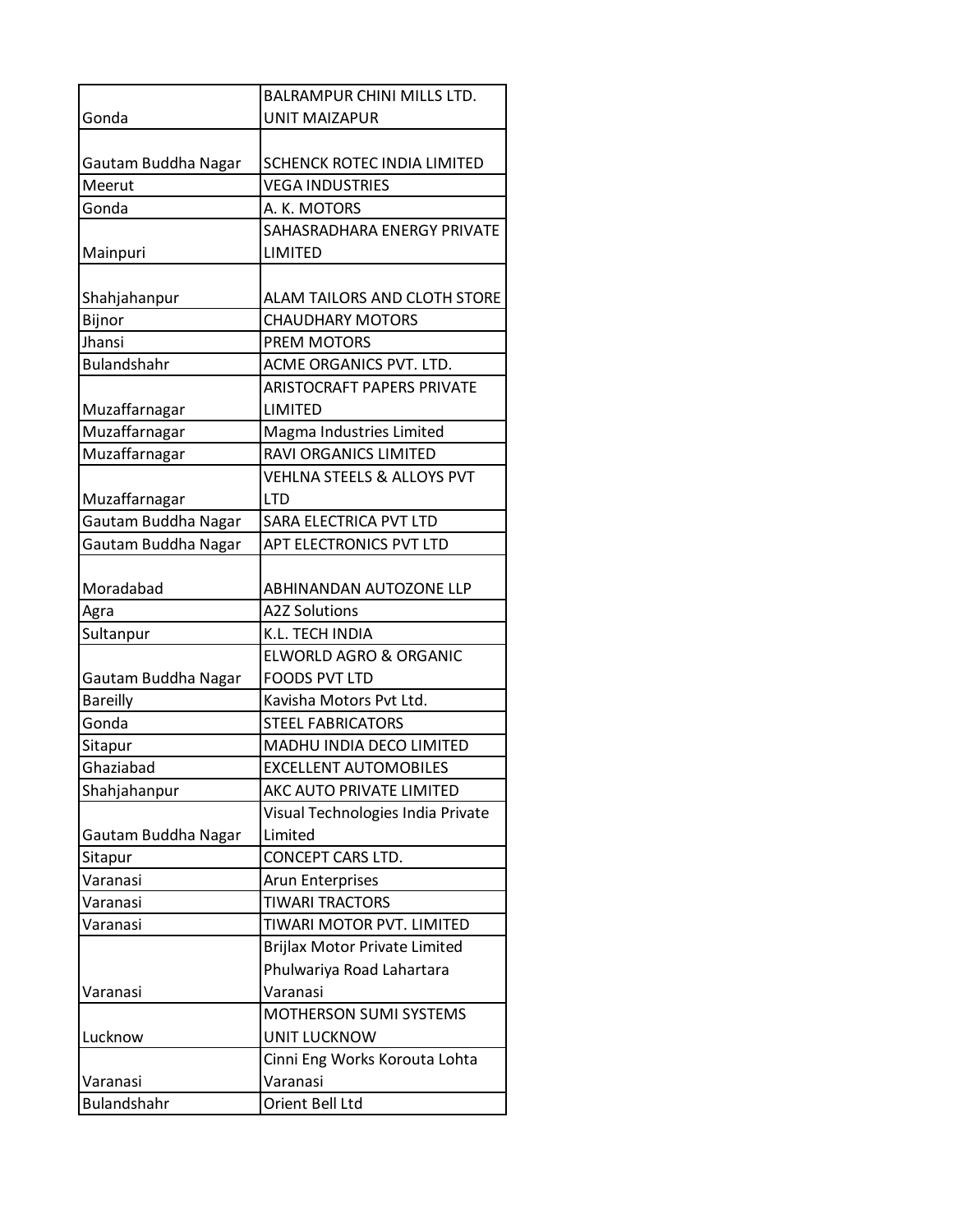|                     | SPHEROS MOTHERSON THERMAL           |
|---------------------|-------------------------------------|
| Gautam Buddha Nagar | <b>SYSTEM LTD</b>                   |
| Ghaziabad           | RPL INDUSTRIES LIMITED              |
| Ghaziabad           | <b>FLOWMORE LIMITED UNIT- II</b>    |
|                     |                                     |
| Gautam Buddha Nagar | ADITYA THERMOPACK PVT LTD           |
| Gautam Buddha Nagar | Angel Baby Products Pvt. Ltd.       |
| Gautam Buddha Nagar | MOSAIC HOTELS LIMITED               |
| Ghaziabad           | <b>Bhushan Steel Limited</b>        |
|                     | 45/1 NEW IND.AREA SAHIBABAD         |
| Ghaziabad           | <b>GHAZIABAD</b>                    |
|                     | COOPER-STANDARD INDIA               |
| Ghaziabad           | PVT.LTD                             |
|                     |                                     |
| Saharanpur          | BAJAJ HINDUSTHAN SUGAR LTD.         |
|                     | <b>Shanu Auto Electrical Works</b>  |
| Varanasi            | Nadeshar Varanasi                   |
| <b>Hathras</b>      | <b>KRISHNA CARPET</b>               |
| Gautam Buddha Nagar | <b>VARUN BEVERAGES LTD</b>          |
| Saharanpur          | <b>CCMC SAHARANPUR</b>              |
|                     | Fragrance & Flavour                 |
| Kannauj             | <b>Development Centre</b>           |
| Hamirpur            | Anand Auto Care Pvt. Ltd.           |
| Lucknow             | PRAKASH PACKAGERS                   |
|                     | <b>VIDYA PLY AND BOARD PRIVATE</b>  |
| Shahjahanpur        | LIMITED                             |
| Amroha              | <b>BEST CORP SCIENCE LLP</b>        |
| Shahjahanpur        | <b>G. SURGIWEAR LIMITED</b>         |
|                     | <b>NEW LUCKNOW HOSPITAL &amp;</b>   |
| Lucknow             | <b>TRAUMA CENTRE</b>                |
| Lucknow             | <b>E2IT SOLUTIONS</b>               |
|                     |                                     |
| Lucknow             | LUCKNOW SMART CITY LIMITED          |
| Varanasi            | <b>B D FOODS PRIVATE LIMITED</b>    |
| Allahabad           | R.K.REFRIGERATION                   |
| <b>Hathras</b>      | <b>KAMDHENU MOTORS</b>              |
|                     | Jaiswal tyres mrf tyres and service |
| Lucknow             | franchise                           |
| <b>Hathras</b>      | <b>KAMDHENU MOTOR PVT LTD</b>       |
| Kanpur Nagar        | Techno air services                 |
| Kanpur Nagar        | Air system & soutions               |
| Kanpur Nagar        | Vijay laxmi RO world                |
| Meerut              | neha enterprises                    |
| Moradabad           | m/s karan ashok auto pvt ltd        |
| Agra                | <b>KISHOR EXPORTS</b>               |
|                     |                                     |
| Gautam Buddha Nagar | ADVANCE VALVES GLOBAL LLP           |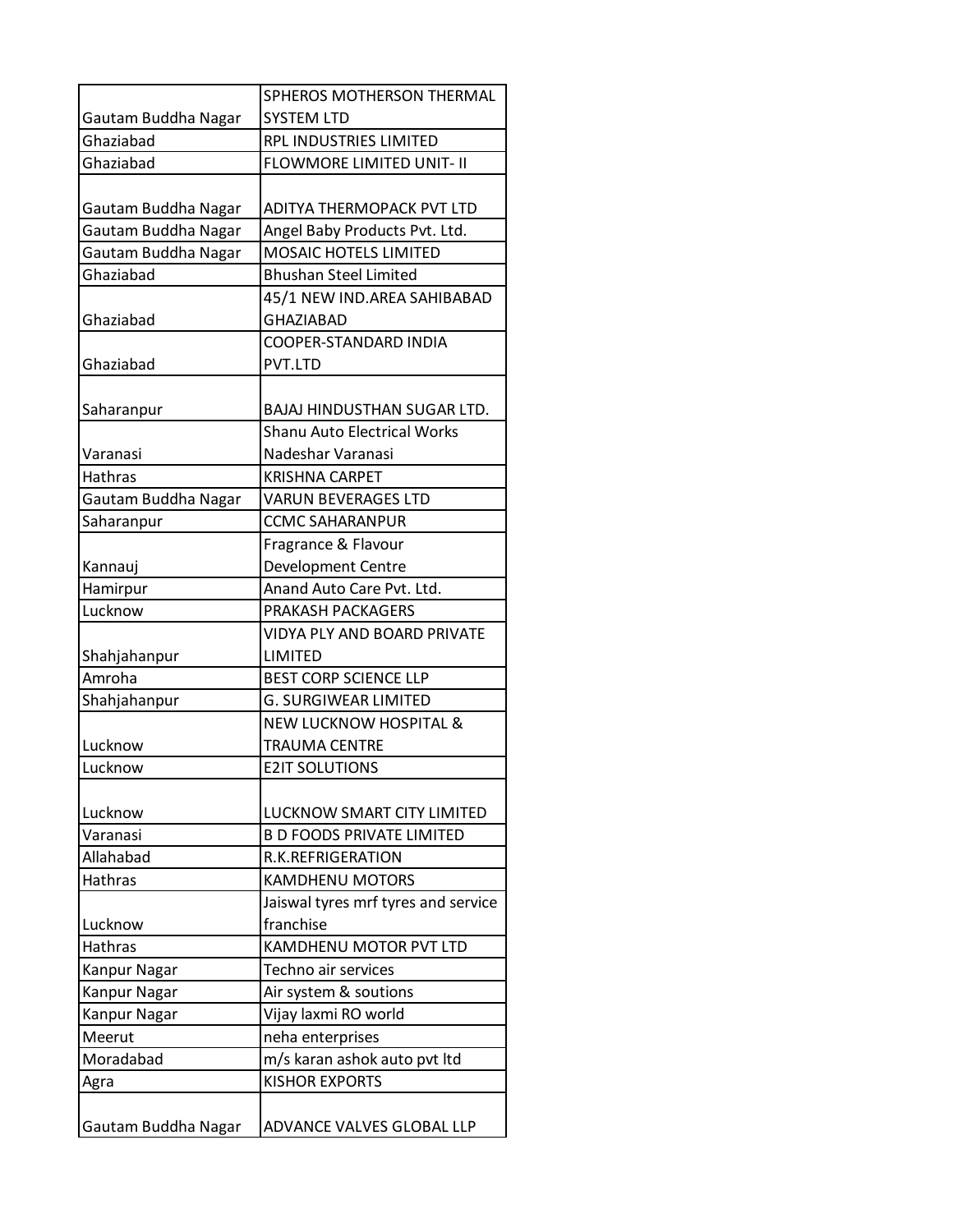| Agra                | <b>KRISHNA ENTERPRISES</b>             |
|---------------------|----------------------------------------|
| <b>Kanpur Nagar</b> | <b>BALAJI INFOTECH</b>                 |
| Moradabad           | RANA SUGARS LTD.                       |
| Agra                | Bhardwaj Media                         |
|                     | Sai industrial training institute      |
|                     | Aurangabad jagir vistar Bijnour        |
| Lucknow             | Lucknow                                |
|                     | <b>GBET ENGINEERING LIMITED</b>        |
| Gautam Buddha Nagar | <b>LIABILITY PARTNERSHIP</b>           |
| Meerut              | Garima Technocrates                    |
| Agra                | <b>FRONTLINE TRADERS</b>               |
| Gonda               | ARYAN MOTORS TVS GONDA                 |
|                     | <b>IONOTRONICS TECHNOLOGIES</b>        |
| Gautam Buddha Nagar | <b>PVT LTD</b>                         |
| Agra                | <b>JAGDAMBA ENTERPRISES</b>            |
|                     |                                        |
| Lucknow             | M L K EXPORTS PRIVATE LIMITED          |
|                     | G. S. Pharmbutor Private Limited       |
| Ghaziabad           | (Nutrition Division)                   |
|                     | <b>LUCKNOW INSTITUTE OF</b>            |
| Lucknow             | <b>TECHNOLOGY</b>                      |
|                     |                                        |
|                     | <b>INSTITUTE OF ENGINEERINGH</b>       |
| Lucknow             | AND TECHNOLOGY                         |
|                     | <b>INDU ENGINEERING &amp; TEXTILES</b> |
| Agra                | LIMITED                                |
| Lucknow             | <b>SURYA PVT ITI</b>                   |
|                     | nikhar Womens Training and             |
| Fatehpur            | Development Institute                  |
|                     |                                        |
| Ghaziabad           | <b>EASY PHOTOVOLTECH PVT LTD</b>       |
| <b>Bareilly</b>     | JAI BALAJI ELECTRONICS                 |
| Gautam Buddha Nagar | Masoom Playmates Pvt Ltd               |
|                     |                                        |
| Gautam Buddha Nagar | LRP CAPTIVATORS PRIVATE LTD            |
|                     |                                        |
| Mainpuri            | Jay Computer Education Center          |
| Firozabad           | <b>HIND LAMPS LTD</b>                  |
|                     | ZYDUS WELLNESS PRODUCTS                |
| Aligarh             | LIMITED                                |
|                     | PEARL INFRASOLUTIONS PVT.              |
| Meerut              | LTD.                                   |
| Gautam Buddha Nagar | <b>VEIRA ELECTRONICS PVT LTD</b>       |
| Gautam Buddha Nagar | <b>Star Sintered Products Ltd</b>      |
| Bulandshahr         | K.M. PROCESSORS                        |
| Bulandshahr         | ANNU ELECTRICALS                       |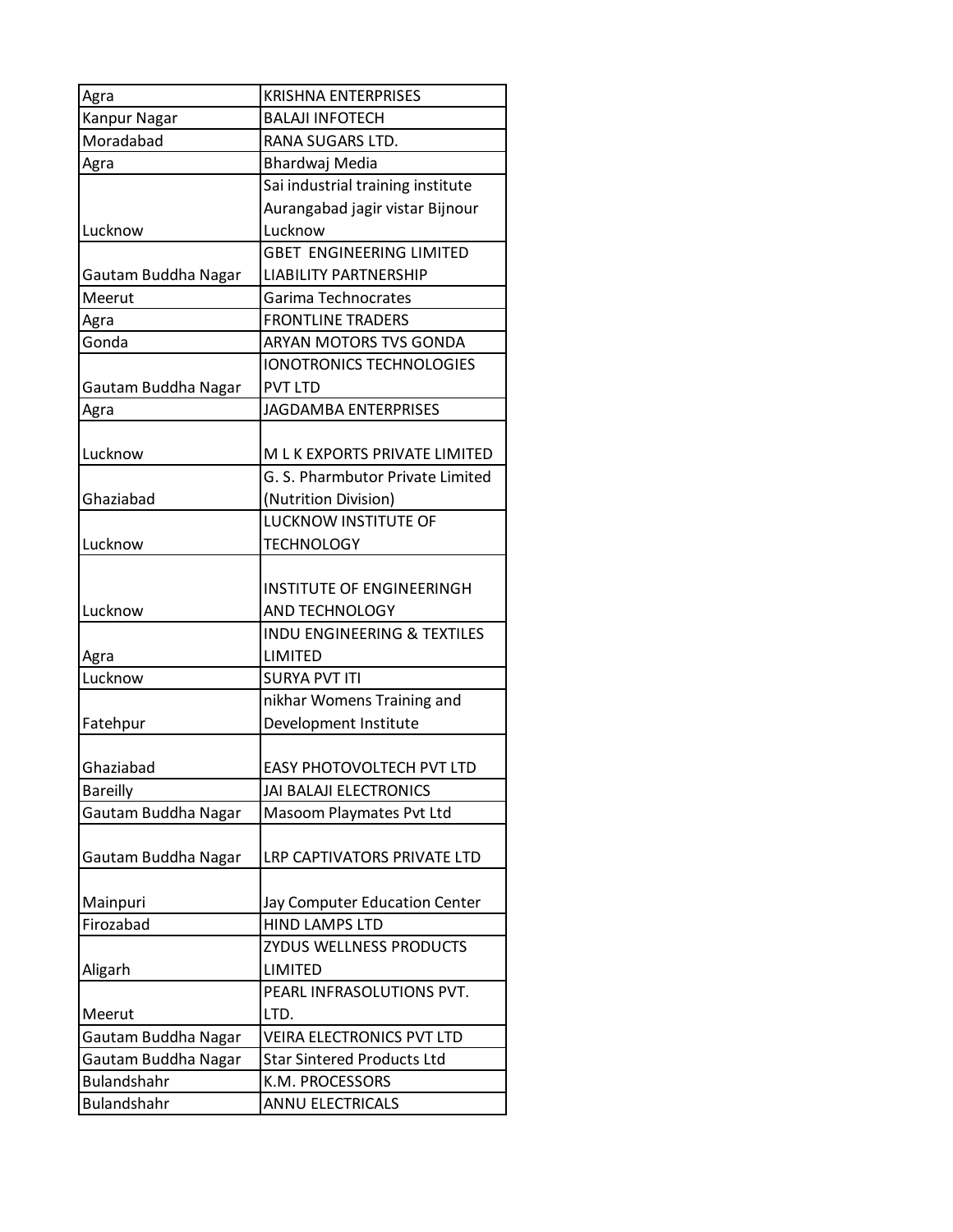|                     | TROPICAL AGROSYSTEM(INDIA)       |
|---------------------|----------------------------------|
| Bulandshahr         | PVT. LTD.                        |
|                     | STATCON ELECTRONICS INDIA        |
| Gautam Buddha Nagar | LIMITED                          |
| <b>Bulandshahr</b>  | P.S. Agritech Pvt Ltd            |
|                     |                                  |
| Bulandshahr         | MAHAVIRTRANSMISSION LTD.         |
|                     | NATASHA AUTOMOBILES PVT.         |
| <b>Bareilly</b>     | LTD.                             |
| Gautam Buddha Nagar | sarvamangalam impex pvt ltd      |
|                     | <b>HONDA SIEL POWER PRODUCTS</b> |
| Gautam Buddha Nagar | LIMITED                          |
|                     |                                  |
| Allahabad           | JAYPEE CEMET BLENDING UNIT       |
|                     | KIRTIKUNJ AUTOMOBILES PVT        |
| Jaunpur             | <b>LTD</b>                       |
|                     | Diamond Cements (Prop.           |
|                     | HeidelbergCement India Limited)  |
| <b>Jhansi</b>       | Jhansi                           |
|                     |                                  |
| Gautam Buddha Nagar | MINDA CORPORATION LIMITED        |
| Gautam Buddha Nagar | universal services               |
|                     |                                  |
| Gautam Buddha Nagar | Hi Tech Engineering Industries   |
|                     | Progressive Tools & Ltd          |
| Ghaziabad           | Components (P)                   |
|                     | <b>PROGRESSIVE TOOLS &amp;</b>   |
| Ghaziabad           | <b>COMPONENTS</b>                |
| Ghaziabad           | autogears (P) Ltd                |
| Ghaziabad           | Ajay Industriel Corp. Ltd        |
| Ghaziabad           | RADIANT POLYMER PVT. LTD.        |
|                     | John Oakey & Mohan LTD (         |
| Ghaziabad           | Industry)                        |
|                     |                                  |
|                     | PILKHANI DISTILLERY &            |
| Saharanpur          | CHEMICAL WORKS SAHARANPUR        |
| Ghaziabad           | FEROLITE JOINTINGS LIMITED       |
|                     | <b>BANBROS ENGINEERING PVT.</b>  |
| Ghaziabad           | LTD.                             |
|                     |                                  |
| Ghaziabad           | SPARK ENGINEERING PVT. LTD.      |
| Ghaziabad           | RST ELECTRICALS PVT.LTD.         |
| Ghaziabad           | SRB MACHINE PVT. LTD.            |
|                     |                                  |
| Ghaziabad           | ATLAS CYCLES (HARYANA) LTD.      |
| Faizabad            | K.M. SUGAR MILLS LTD.            |
|                     |                                  |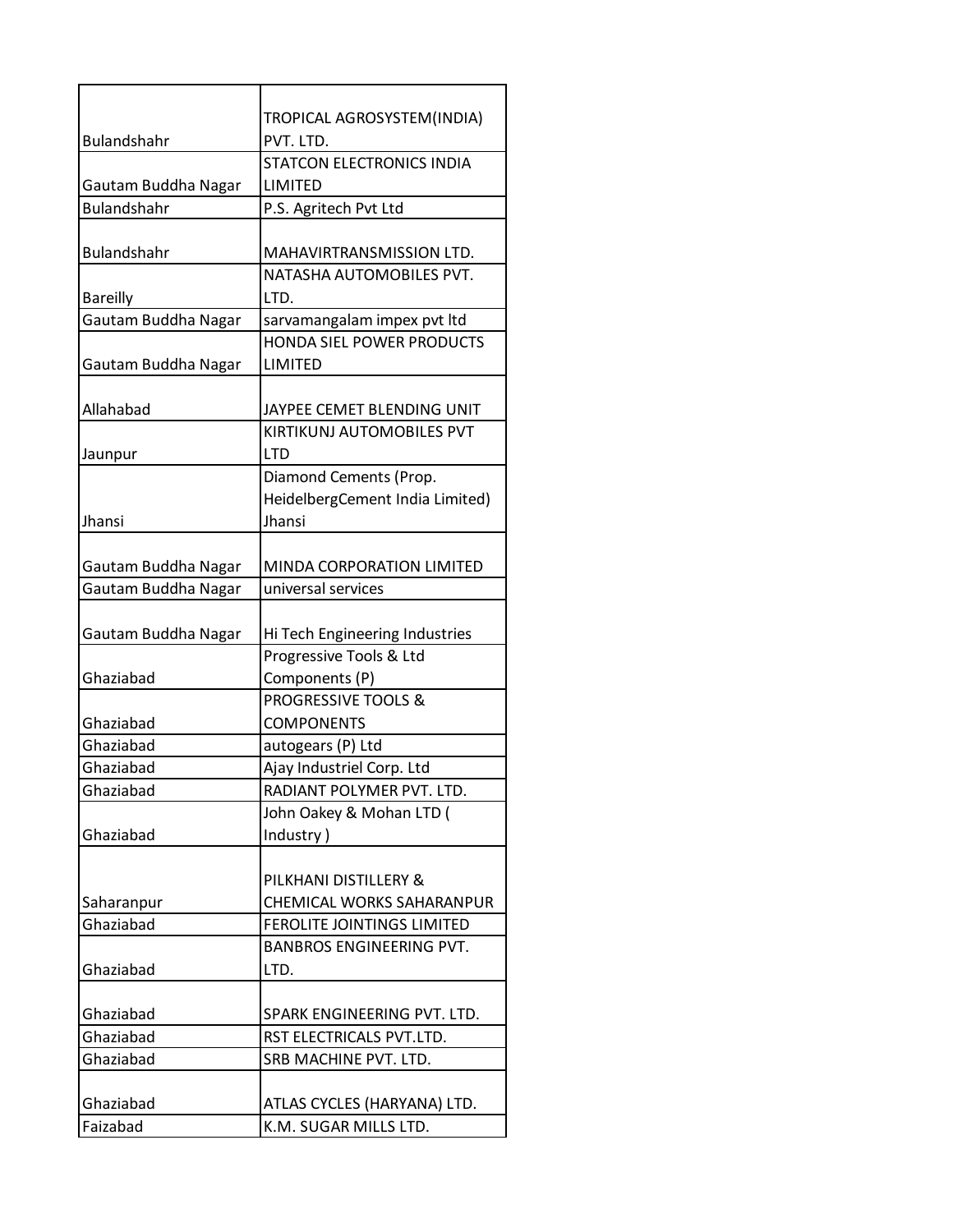| Gautam Buddha Nagar | <b>SUBROS LTD</b>                   |
|---------------------|-------------------------------------|
| Kanpur Nagar        | JET KNITWEARS LTD                   |
| Ghaziabad           | RATHI SUPER STEEL LTD.              |
|                     | <b>HOTEL HINDUSTHAN</b>             |
| Varanasi            | <b>INTERNATIONAL</b>                |
| Gautam Buddha Nagar | <b>SVS WIRES PVT LTD</b>            |
| Varanasi            | THe Amayaa                          |
|                     | TRIVENI ENGINEERING &               |
|                     | <b>INDUSTRIES CO-GEN UNIT</b>       |
| Saharanpur          | <b>DEOBAND</b>                      |
| Ghaziabad           | <b>ULTRA TECH MACHINES</b>          |
|                     | HINDON FILTERS PVT. LTD.            |
| Saharanpur          | SAHARANPUR                          |
| Ghaziabad           | <b>Genco Power Switch Gears</b>     |
|                     | AHUJA ANAD ANAND BUILDWELL          |
| Ghaziabad           | PVT. LTD.                           |
| Ghaziabad           | <b>SPACECHEM ENTERPRISES</b>        |
| Kanpur Nagar        | MARS AUTO PVT.LTD.                  |
| Ghaziabad           | <b>PARKER OVERSEAS</b>              |
| Ghaziabad           | <b>AADYA POWER PROJECTS</b>         |
| <b>Bareilly</b>     | <b>LOVEE ELECTRICALS</b>            |
| Ghaziabad           | ANKOL BAKERS PVT. LTD.              |
|                     | <b>KAPOOR ENGINEERING WORKS</b>     |
| Saharanpur          | SAHARANPUR                          |
| Gautam Buddha Nagar | <b>Asian Paints Limited</b>         |
| Gautam Buddha Nagar | <b>KIDY'S FOOD PRODUCTS</b>         |
| Gautam Buddha Nagar | Neo Vehicleaids Pvt Ltd             |
|                     |                                     |
| Ghaziabad           | MANNOHAR LAL HIRA LAL LTD.          |
|                     |                                     |
| Gautam Buddha Nagar | LAVA INTERNATIONAL LIMITED          |
|                     |                                     |
| Gautam Buddha Nagar | DIXON TECHNOLOGIES INDIA LTD        |
|                     | <b>GARG KNITTING WORKS</b>          |
| Saharanpur          | SAHARANPUR                          |
|                     | UM AUTOCOMP PRIVATE                 |
| Saharanpur          | <b>LIMITED SAHARANPUR</b>           |
| Sambhal             | A ONE TAILORS                       |
|                     | <b>GENGES APPAREL INDIA PRIVATE</b> |
| <b>Kanpur Nagar</b> | LIMITED                             |
|                     | M/S COMPETENT AUTOMOBILES           |
| Hamirpur            | CO LTD                              |
|                     |                                     |
| Agra                | LAMBA FOOTWEAR INDUSTRIES           |
|                     | M/S PRIYA BATTERY AND               |
| Faizabad            | <b>ELECTRONICS</b>                  |
| Faizabad            | <b>LUCKNOW ELECTRICALS</b>          |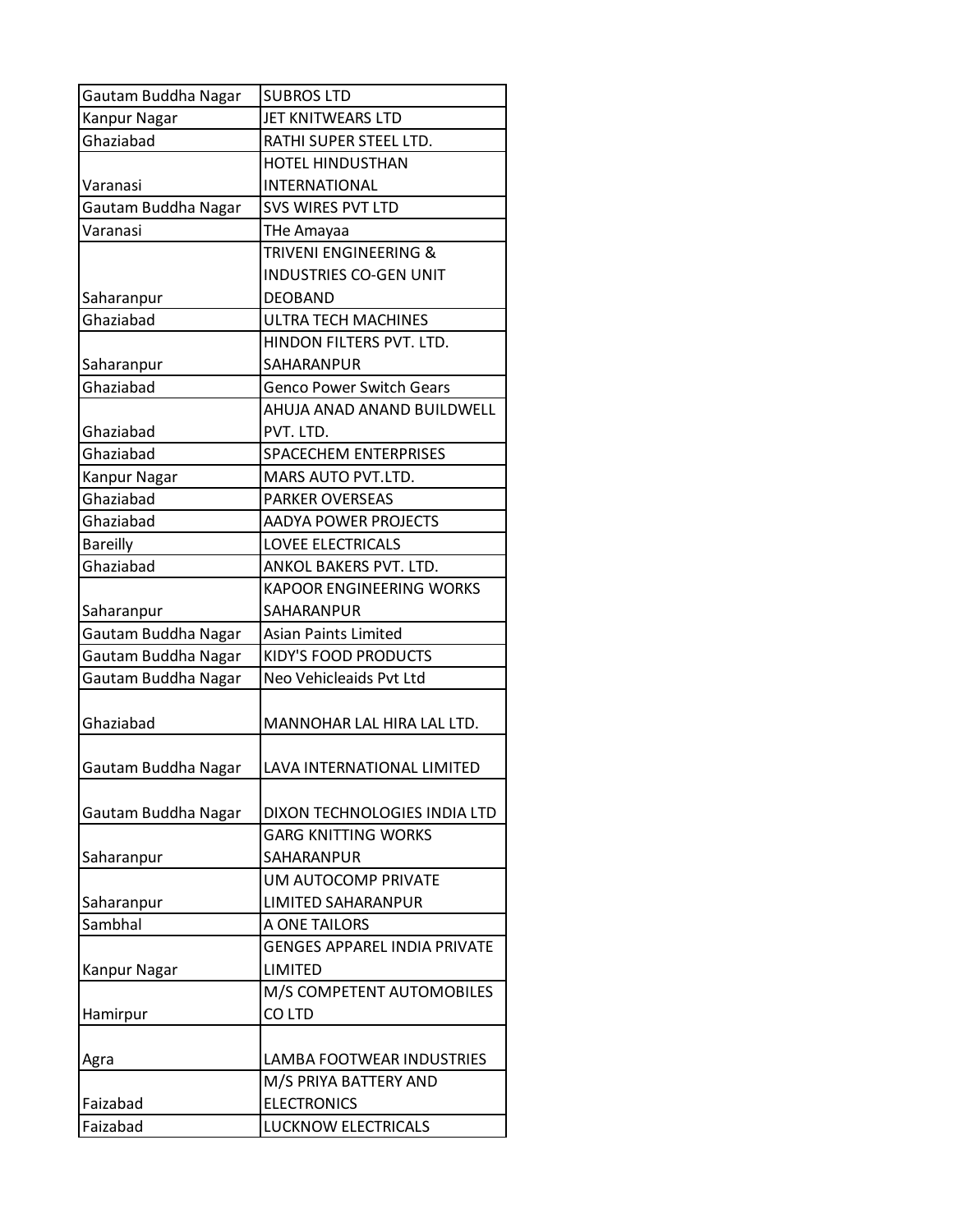|                         | RMS TECHNOSOLUTION INDIA                        |
|-------------------------|-------------------------------------------------|
| Lucknow                 | PVT. LTD.                                       |
| Ghaziabad               | <b>ROHAN MOTORS LIMITED</b>                     |
|                         | S.R.Ice&Cold Storage(P) Ltd.                    |
| Agra                    | (Wire Division)                                 |
|                         |                                                 |
| Kanpur Nagar            | <b>MAX-ION ENGINEERING SERVIES</b>              |
| Agra                    | <b>HOTEL PUSHP VILLA</b>                        |
| Kanpur Nagar            | M /S RADIX INDUSTRIES                           |
|                         |                                                 |
| Lucknow                 | AADHYA CONSUNTANTS PVT LTD.                     |
| <b>Baghpat</b>          | Kailash Motors                                  |
| Gautam Buddha Nagar     | <b>UD FABRICATOR</b>                            |
|                         | <b>WICAB ENGINEERING PRIVATE</b>                |
| Ghaziabad               | LIMITED                                         |
| Agra                    | <b>TRISHULI CREATIONS</b>                       |
| Kanpur Nagar            | Swarn cars pvt. Ltd                             |
| Kanpur Nagar            | M/S HGP CARS PVT LTD                            |
| Kanpur Nagar            | M/S R M P L CARS LLP                            |
|                         | LAXMI MOTORS OPP. SAVITRI                       |
|                         | <b>NURSING HOME SALEMPUR</b>                    |
| Deoria                  | ROAD DEORIA                                     |
| Agra<br>Firozabad       | <b>Perfect Services</b>                         |
|                         | M/S GOLDEN ENTERPRISES                          |
|                         | <b>SHREE TIRUPATI TRADING</b><br><b>COMPANY</b> |
| Aligarh<br>Kanpur Nagar | 360 degree solutions                            |
| Moradabad               | <b>MAHIR ASSOCIATES</b>                         |
|                         | <b>GANPATI AUTOMOBILE</b>                       |
| Deoria                  | <b>GORKHPUR ROAD DEORIA</b>                     |
| Agra                    | Sharda Oil Industries Pvt. Ltd.                 |
| <b>Bareilly</b>         | <b>BAREILLY BROOMSTICK</b>                      |
| Balrampur               | <b>SHRI BALAJI ENTERPRISES</b>                  |
| Lucknow                 | MLK EXPORTS PVT LIMITED.                        |
|                         | <b>VICTORIOUS ENGINEERING</b>                   |
| Chandauli               | <b>WORKS</b>                                    |
|                         | <b>NEEL KAMAL POLYTEX</b>                       |
| Chandauli               | INDUSTRIES PVT. LTD.                            |
|                         | SEMS WEBZ SOLUTIONS PRIVATE                     |
| Gautam Buddha Nagar     | LIMITED                                         |
| Baghpat                 | AMBE AGROFOODS PVT LTD                          |
| Agra                    | KIE ENGINEERING PVT LTD                         |
| Gautam Buddha Nagar     | <b>ACTIVE MOTORS PVT LTD</b>                    |
|                         | REDHULKS MANAGEMENT                             |
| Gautam Buddha Nagar     | SERVICES PVT LTD                                |
|                         |                                                 |
| Ghaziabad               | Abilities India Pistons & Rings Ltd.            |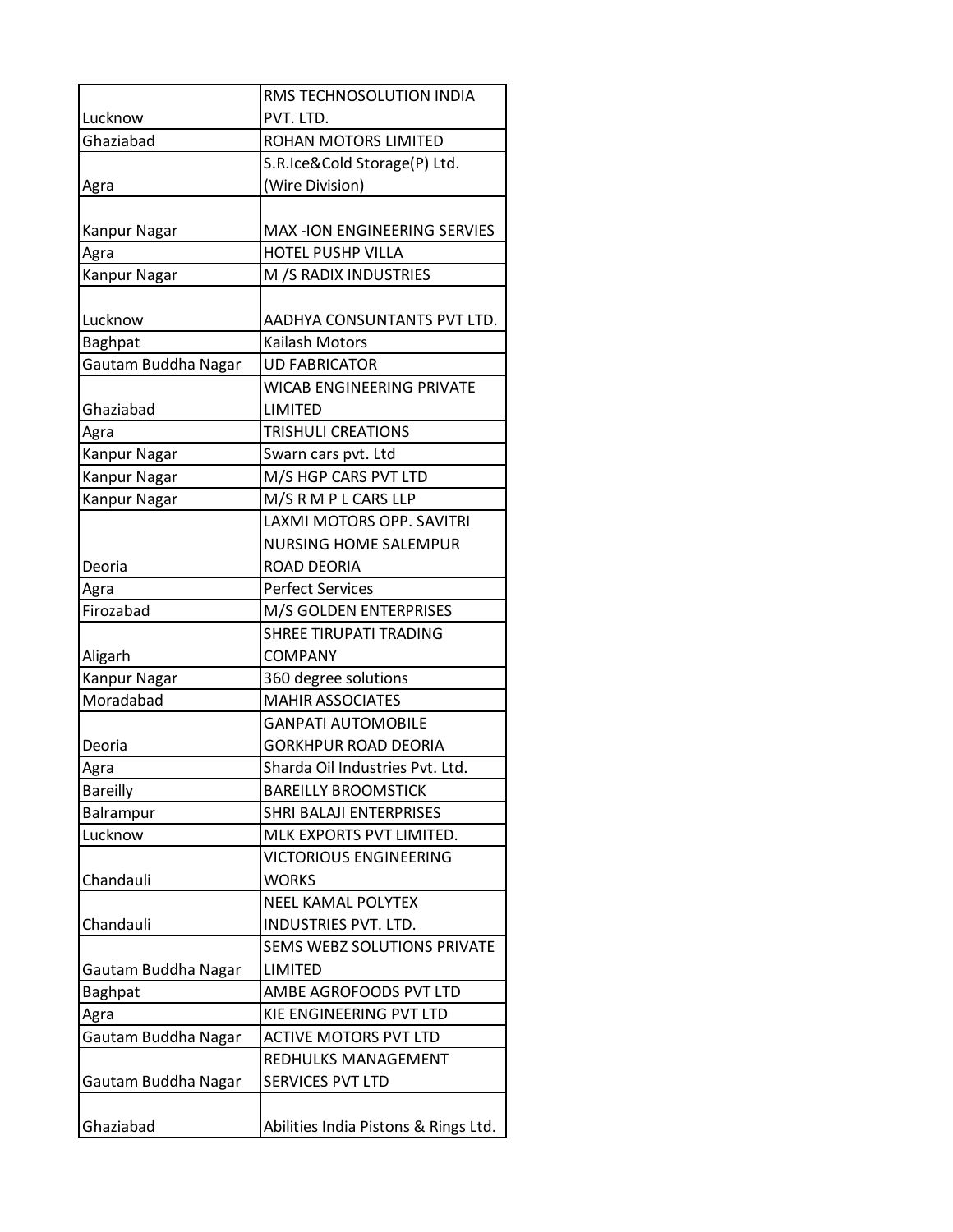| Gautam Buddha Nagar | <b>AMAR SHOE &amp; LEATHERWARS</b>   |
|---------------------|--------------------------------------|
|                     |                                      |
| Hathras             | serveshwar food products pvt. Itd    |
|                     | <b>Genpact India Private Limited</b> |
| Gautam Buddha Nagar | Noida                                |
|                     | Genpact India Private Limited        |
| Gautam Buddha Nagar | Stellar                              |
| Muzaffarnagar       | Perfect Products (India)             |
| Kanpur Nagar        | <b>MR SERVICES KANPUR</b>            |
| Gorakhpur           | <b>GALLANTT ISPAT LIMITED</b>        |
| Aligarh             | <b>Shree Shree Enterprises</b>       |
| Lucknow             | <b>Innovation Services</b>           |
|                     |                                      |
| Agra                | RAJESH SCIENTIFIC INDUSTRIES         |
|                     |                                      |
| Agra                | SHRI MAHARAJA ENTERPRISES            |
| Agra                | Service Point                        |
|                     |                                      |
| Lucknow             | CP Milk & Food Products Pvt. Ltd.    |
|                     | Wildnet Technologies Private         |
| Gautam Buddha Nagar | Limited                              |
|                     | S.R. Institute of Management &       |
| Lucknow             | Technology                           |
| Gautam Buddha Nagar | <b>Rohan Motors Limmited</b>         |
| Agra                | JIYA ENTERPRISES                     |
| Gautam Buddha Nagar | <b>VICTOR MEGNETICS PVT LTD</b>      |
|                     | M/s.R.Y.B INDUSTRIAL ELECTRIC        |
| Ghaziabad           | <b>AND FABRICATIONS</b>              |
| Agra                | Ratan Industries Ltd                 |
| Gautam Buddha Nagar | Vibracoustic Noida Pvt. Ltd.         |
|                     | Mithila Plywood Private Limited      |
| Chandauli           | (Plastic Div)                        |
| Moradabad           | R.A.MOTORS P. LTD.                   |
| Sonbhadra           | <b>ANAND MOTORS</b>                  |
|                     |                                      |
| Sitapur             | <b>GULSHAN PLYWOOD PRODUCTS</b>      |
| Agra                | <b>ANSH AUTOMOBILE</b>               |
| Agra                | <b>Ghughat Boutique</b>              |
|                     | <b>DNV INDUSTRIAL SYSTEMS</b>        |
| <b>Bulandshahr</b>  | PRIVATE LIMITED                      |
| Agra                | Axis tools and Equipments            |
| Agra                | <b>Shanti Sweets</b>                 |
|                     | <b>SURYA INDIA PALACE PRIVATE</b>    |
| Varanasi            | <b>LIMITED</b>                       |
| Etawah              | SAI AUTO SALE                        |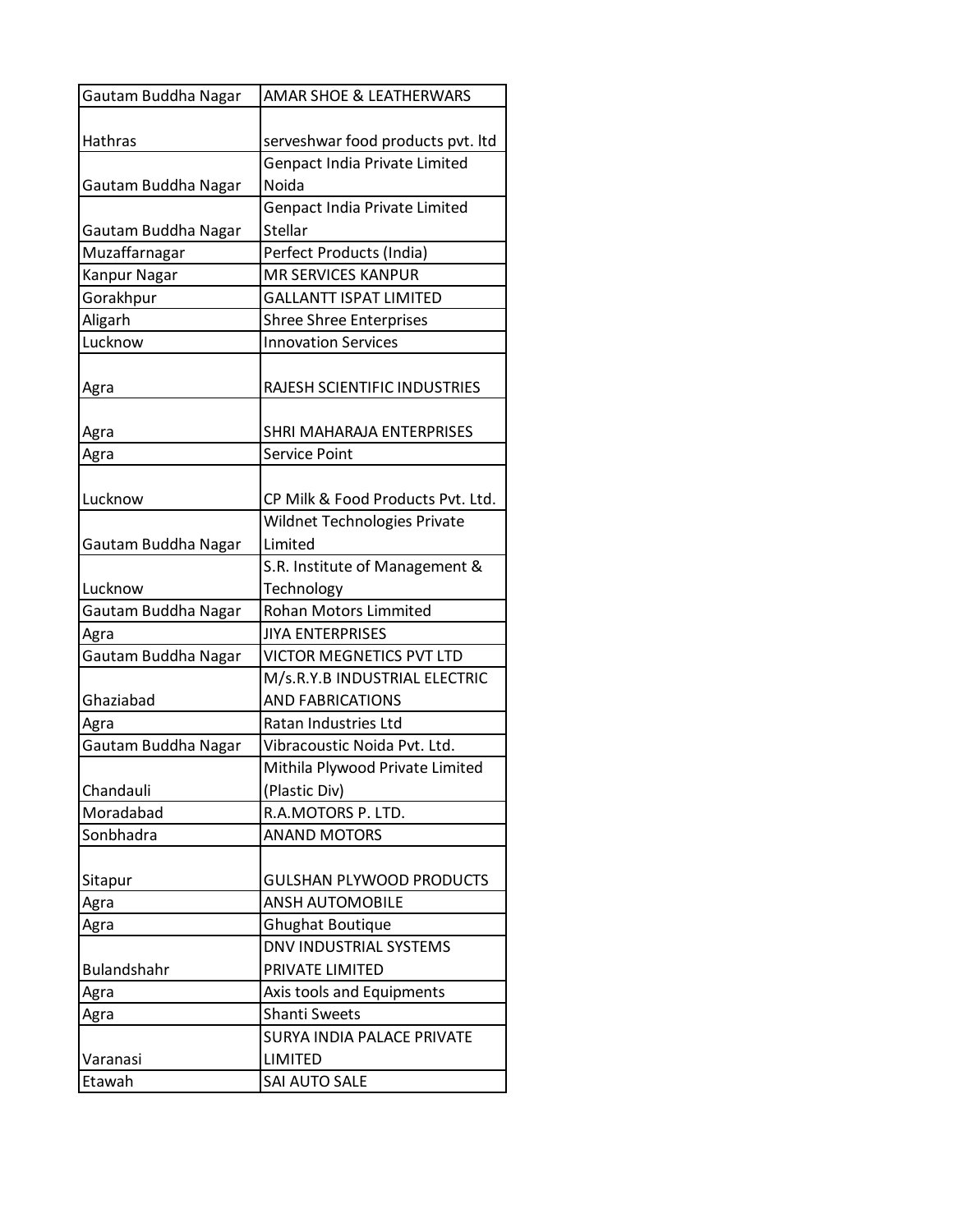|                     | PINNACLE GATE HOTEL- A UNIT           |
|---------------------|---------------------------------------|
|                     | OF V.R.K. ASSOCIATES PRIVATE          |
| Varanasi            | LIMITED                               |
| Agra                | <b>Hotel Mansingh Palace</b>          |
|                     |                                       |
| Mathura             | JAIN CORD INDUSTRIES PVT LTD          |
| <b>Bulandshahr</b>  | <b>Trident Structures PVt Ltd</b>     |
|                     | A R THERMOSETS PRIVATE                |
| Fatehpur            | LIMITED                               |
|                     | <b>VINAYAK MOTOR AKBARPUR</b>         |
| Kanpur Dehat        | <b>KANPUR DEHAT</b>                   |
|                     | <b>MAHINDRA FIRST CHOICE</b>          |
| Kanpur Dehat        | <b>KANPUR DEHAT</b>                   |
| Farrukhabad         | Asian Computer Institute              |
| Farrukhabad         | Rama Traders                          |
|                     |                                       |
|                     | <b>DCM SHRIRAM INDUSTRIES</b>         |
|                     | LIMITED UNIT- DAURALA SUGAR           |
|                     | <b>WORKS ( CHEMICAL PLANT)</b>        |
| Meerut              | DAURALA MEERUT (UP)                   |
| Chandauli           | <b>RB Pvt ITI</b>                     |
|                     |                                       |
| Gautam Buddha Nagar | <b>BUCK FOR INDIA PRIVATE LIMITED</b> |
|                     | <b>ASHISH ENTRPRIZES AND</b>          |
| Balrampur           | <b>SUPPLIERS</b>                      |
|                     |                                       |
| Balrampur           | <b>BUDDHA EDUCATIONAL SOCIETY</b>     |
|                     |                                       |
| Lucknow             | SHRI KARNI SECURITY SERVICES          |
| Gautam Buddha Nagar | Varroc Polymers Pvt Limited           |
| Gautam Buddha Nagar | <b>B2B Alliances Private Limited</b>  |
|                     |                                       |
| Sonbhadra           | LANCO ANPARA POWER LIMITED            |
| Gautam Buddha Nagar | Koolking udhyog Pvt.Ltd               |
| Meerut              | <b>BLUE HEAVENS MAKEUP STUDIO</b>     |
|                     |                                       |
| Faizabad            | <b>AVADHPURI AUTO MOTORS LLP</b>      |
| Shahjahanpur        | UNITED SPIRITS LIMITED                |
|                     | Gopaljee Dairy Foods Private          |
| Gautam Buddha Nagar | Limited                               |
|                     |                                       |
|                     | <b>JAGATPITA BALAJI FARMER</b>        |
| <b>Ballia</b>       | PRODUCER COMPANY LIMITED              |
|                     |                                       |
|                     | NSB BPO SOLUTIONS PVT. LTD.           |
| Gautam Buddha Nagar |                                       |
| Gautam Buddha Nagar | CAMOZZI INDIA PVT LTD                 |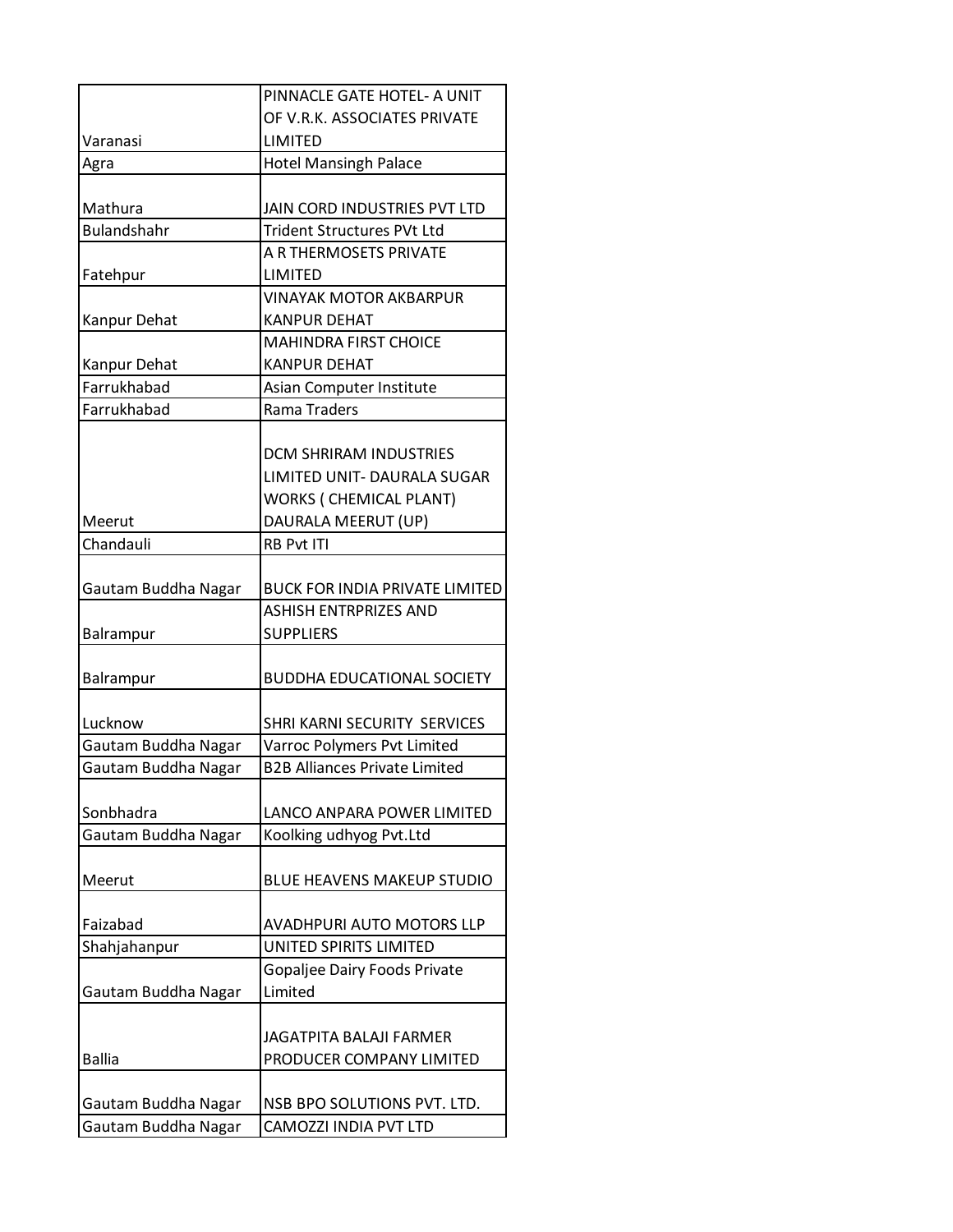| Varanasi            | <b>Freeman and Brother Associates</b>                                  |
|---------------------|------------------------------------------------------------------------|
| Varanasi            |                                                                        |
|                     | <b>SLMG Beverages Private Limited</b><br>MASL Control Cables Pvt. Ltd. |
| Gautam Buddha Nagar |                                                                        |
|                     | Insight Customer Call Solutions<br>Limited                             |
| Gautam Buddha Nagar | Deepam Contractor Private                                              |
| Gautam Buddha Nagar | Limited                                                                |
|                     | <b>DALMIA CHINI MILLS UNIT-</b>                                        |
| Shahjahanpur        | NIGOHI, SHAHJAHANPUR                                                   |
| <b>Bareilly</b>     | <b>BLAGRO INDUSTRIES LTD</b>                                           |
|                     | <b>COMBOLIFE MARKETING PRIVATE</b>                                     |
| Sambhal             | <b>LIMITED</b>                                                         |
| Ambedkar Nagar      | Ultratech cement                                                       |
|                     | C.P Milk And Food Products Pvt.                                        |
| Lucknow             | Ltd.                                                                   |
| Agra                | Popular sales corporation                                              |
| Gautam Buddha Nagar | Padget Electronic Pvt Ltd                                              |
|                     |                                                                        |
| Lucknow             | <b>Bhartiya Consultancy Services</b>                                   |
|                     |                                                                        |
| Kanpur Nagar        | <b>CAREER TECHNICAL INSTITUTE</b>                                      |
|                     |                                                                        |
| Gautam Buddha Nagar | Groz Engineering Tools Pvt Ltd                                         |
|                     | LIANCHUANG HONGSHENG                                                   |
| Gautam Buddha Nagar | <b>INDIA PRIVATE LIMITED</b>                                           |
|                     | <b>MAA CONSTRUCTION AND</b>                                            |
| Farrukhabad         | <b>GENERAL ORDER SUPPLIER</b>                                          |
|                     | <b>BARMANIA GOODS AND</b>                                              |
| Firozabad           | SERVICES PVT. LTD.                                                     |
| Gautam Buddha Nagar | G K Winding wires Itd                                                  |
|                     | shri jawaliram ramkali devi pvt iti                                    |
| Mathura             | mathura                                                                |
|                     |                                                                        |
| <b>Bareilly</b>     | ORIENTAL AROMATICS LIMITED                                             |
|                     | shri babulal jawaliram pvt iti                                         |
| Mathura             | mathura                                                                |
|                     |                                                                        |
|                     | NAVOHIT CORPORATE                                                      |
| Mathura             | SOULUTIONS PRIVATE LIMITED                                             |
|                     |                                                                        |
| Fatehpur            | A.R.THERMOSETS PVT. LTD. UNIT1                                         |
| Azamgarh            | <b>AEPL ENTERPRISE</b>                                                 |
| Mathura             | Shri Hardam Singh Vedic ITI                                            |
| Mathura             | H S V pvt ITI                                                          |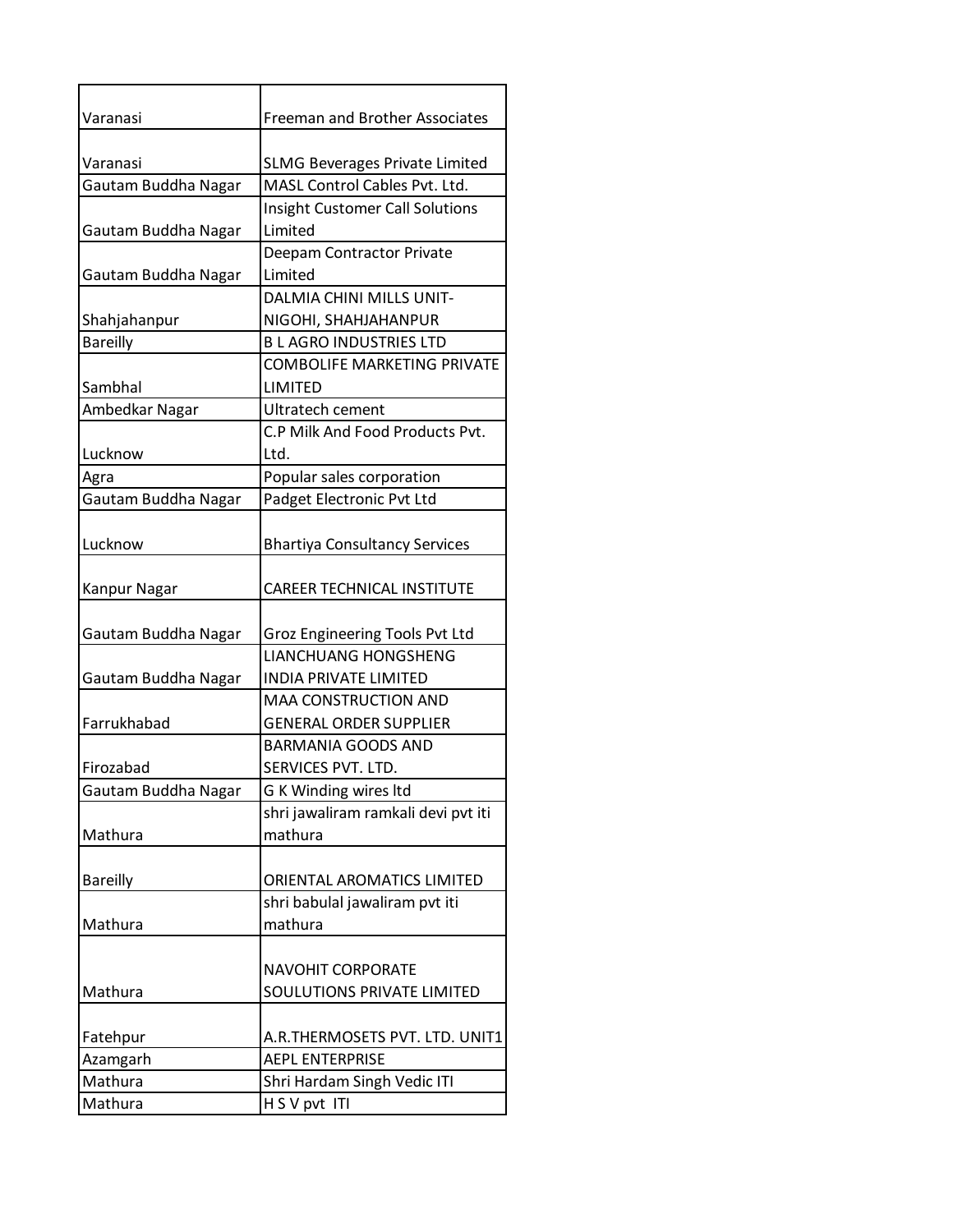|                     | Sisodia ice and cold storage              |
|---------------------|-------------------------------------------|
| Agra                | private limited                           |
| Kanpur Dehat        | PENTA PHARMA PVT LTD.                     |
| Kannauj             | <b>VIJAY TRACTORS</b>                     |
| Farrukhabad         | Asia Top Security opc pvt ltd             |
| Gautam Buddha Nagar | ConServe Infotech Pvt. Ltd.               |
|                     |                                           |
| Kheri               | <b>GOBIND SUGAR MILLS LIMITED</b>         |
| Mahoba              | <b>MS ROYAL ENTERPRISES</b>               |
|                     | <b>GYAN BHARTI PRIVATE ITI</b>            |
| Mathura             | <b>MATHURA</b>                            |
|                     | <b>ASPIRATION SERVICES PRIVATE</b>        |
| Agra                | LIMITED                                   |
| Mathura             | S.R.L. Private ITI                        |
| Sonbhadra           | <b>SHAMEED KHAN</b>                       |
|                     | PRESENTATION ITC SECTOR 8                 |
| Agra                | <b>AGRA UTTAR PRADESH</b>                 |
|                     | MRI CONCEPT BIOMEDICAL OPC                |
| Kanpur Dehat        | <b>PVT LTD</b>                            |
| Mathura             | kg private iti                            |
| Kanpur Dehat        | M/S ANSHIKA POLY PRINT                    |
| Mathura             | Dhanvantri Private ITI                    |
|                     | <b>B.D.M PVT ITI PAIGAON</b>              |
| Mathura             | <b>MATHURA</b>                            |
| Mathura             | SHRI MAHENDRA PVT ITI                     |
| Mathura             | SHRI NATTHI SINGH PVT ITI                 |
|                     | SHREE GIRRAJ MAHARAJ PVT. ITI<br>SAKARWA  |
| Mathura             |                                           |
| Mathura             | SHRI BHAGWAN SINGH PVT ITI                |
| Mathura             | Raj ITC                                   |
| Mathura             | <b>GD PRIVATE ITI</b>                     |
| Mathura             | MUKDAM BIHARI LAL PVT ITI                 |
| Mathura             | M S S PRIVATE ITI                         |
| Mathura             | R.K. PVT ITI                              |
|                     | MAA MOHANI MANSA DEVI                     |
| Mathura             | PRIVATE ITI                               |
| Mathura             | <b>SARASWATI PRIVATE ITI</b>              |
|                     | <b>Global Technical Institute Private</b> |
| Mau                 | <b>ITI Mau</b>                            |
|                     | LOTUS PVT ITI KOSI KHURD                  |
| Mathura             | <b>MATHURA</b>                            |
|                     |                                           |
| Mathura             | Dev Pratap Pvt Iti Farah Mathura          |
|                     |                                           |
| Mathura             | SHRI RAJENDRA SINGH PVT ITI               |
| Mathura             | Krishna Pvt ITI                           |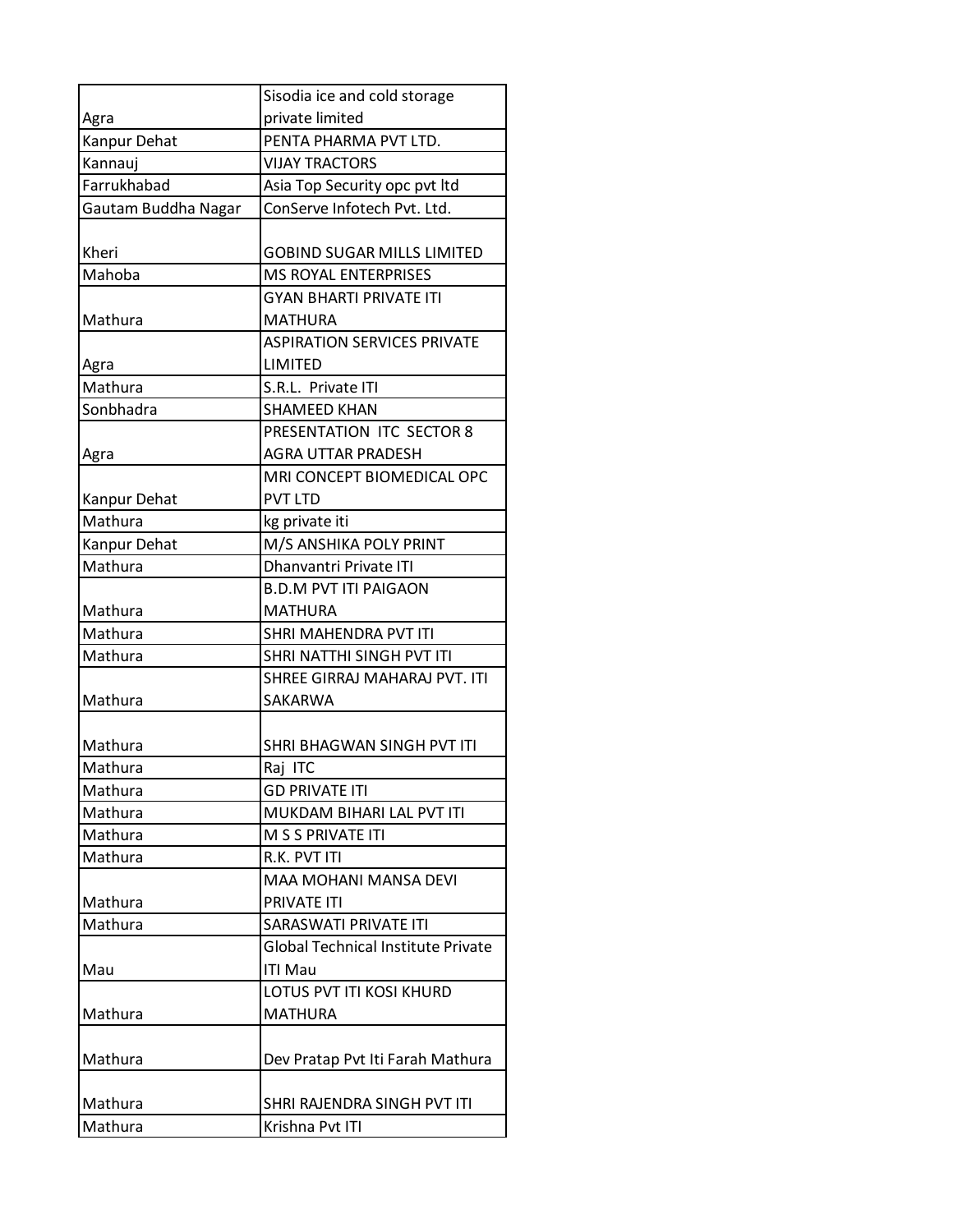| Mathura      | shree js pvt iti                    |
|--------------|-------------------------------------|
| Mathura      | <b>EDIFY PRIVATE ITI</b>            |
| Mathura      | Sobran singh pvt iti                |
| Agra         | SHRI V.S MAHERE (P) I.T.I           |
| Mathura      | MAA JAL DEVI PVT ITI                |
| Mathura      | SHRI MONI BABA PVT ITI              |
|              | <b>SMD PVT ITI SUKHDEV BURJ</b>     |
| Mathura      | <b>AKOS MATHURA</b>                 |
|              | <b>DUX PRIVATE INDUSTRIAL</b>       |
| Varanasi     | <b>TRAINING INSTITUTE</b>           |
| Mathura      | Kaka Dalchand Pvt I T I             |
| Mathura      | KD Pvt I.T.I                        |
| Hathras      | kaka dalchand pvt I.T.I             |
| Mathura      | <b>BABA JOHRI PRIVATE ITI</b>       |
| Mathura      | S.S. PVT ITI                        |
|              | <b>VELEMO MOTOHUB PRIVATE</b>       |
| Etawah       | <b>LIMITED</b>                      |
|              | SHRI RAM LAGAN CHANDRABALI          |
| Faizabad     | PVT. ITI                            |
| Mathura      | Shri jaswant i t i                  |
| Mathura      | <b>DEV PRIVATE ITI</b>              |
|              | KAMDHENU CATTLE FEEDS PVT.          |
| Kanpur Dehat | LTD.                                |
| Mathura      | Maa Atar Kaur (P) ITI               |
|              | LOVELY PVT ITI KOSI KHURD           |
| Mathura      | <b>MATHURA</b>                      |
|              | Shri shiv Charan Lal vidhya Devi    |
|              | industrial training institute       |
| Mathura      | shergarh                            |
|              | <b>THAKUR INDRAJEET SINGH</b>       |
| Mathura      | SHIKSHA PRASAR SAMITI               |
| Mathura      | <b>BRIJ SHIV PVT ITI</b>            |
| Shahjahanpur | <b>KRIBHCO Fertilizers Limited</b>  |
| Mathura      | Dropati devi private ITI            |
| Mathura      | <b>Bhoodev Pvt ITI</b>              |
| Mathura      | <b>B S PVT ITI</b>                  |
| Agra         | MS AMAN CONSTRUCTION                |
| Mathura      | T                                   |
|              |                                     |
| Mathura      | PSM PRIVAT ITI SONKH MATHURA        |
| Mathura      | SHRI MURARI LAL PRIVATE ITI         |
|              |                                     |
| Mathura      | Shree ji pvt iti kosi kalan mathura |
| Mathura      | shri krishna pvt iti                |
| Mathura      | <b>SMD PVT ITI</b>                  |
|              | <b>NEW HOPE CONSTRUCTION</b>        |
| Agra         | <b>WORKS</b>                        |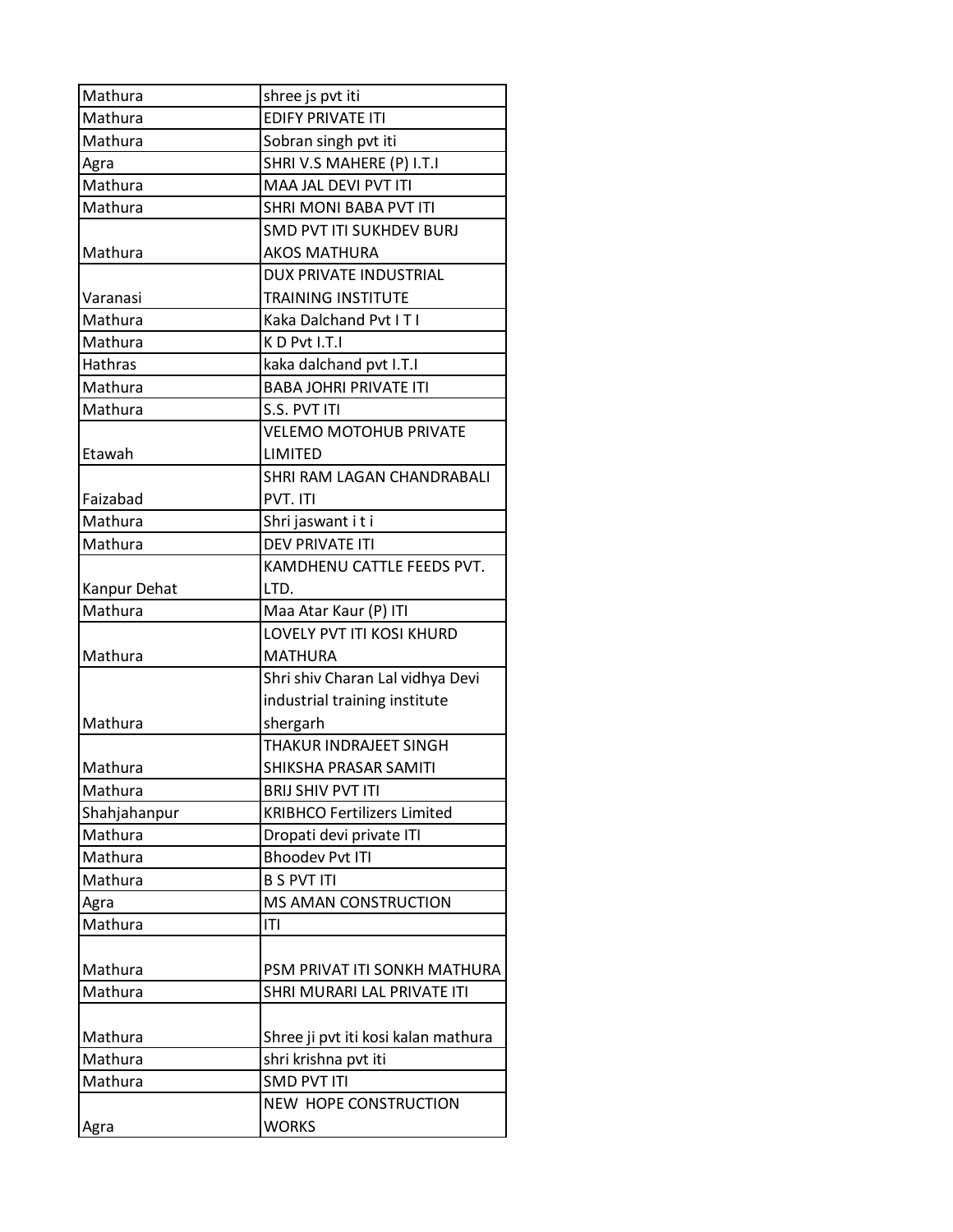|                     | <b>JANGID NETWORK PRIVATE</b>      |
|---------------------|------------------------------------|
| <b>Baghpat</b>      | LIMITED                            |
| Agra                | <b>Purushottam constructions</b>   |
| Agra                | SP Upadhyay private iti            |
| Mathura             | Shree Krishna Shiksha Samiti       |
|                     |                                    |
| Mathura             | Chaudhary Nirottam Singh PVT ITI   |
|                     |                                    |
| Mau                 | Banshidhar ITI Kushmaur Mau        |
| Mathura             | PANNA PRIVATE ITI                  |
| Mathura             | P P Private ITI                    |
|                     | SHRIMATI DHARAMWATI                |
| Mathura             | <b>BHEDJEET SINGH PVT ITI</b>      |
| Mathura             | <b>KESHAV DEV PRIVATE IT I</b>     |
| Mathura             | <b>SR PVT ITI</b>                  |
| Mathura             | SHRI HARI ADARSH PVT ITI           |
|                     |                                    |
| Etawah              | Shine Beauty Salon and Skin Care   |
| Mathura             | SRRPRIVATE ITI                     |
|                     | Vijay Singh Pachainya Pvt ITI      |
| Mathura             | Mathura                            |
| Mathura             | <b>DIXIT PVT ITI</b>               |
| Mathura             | Smt Urmila Pvt ITI Mathura         |
|                     |                                    |
| Mathura             | Pt Madan Lal educational institute |
| Agra                | Dawar Footwear industries          |
|                     |                                    |
| Agra                | JAY HANUMAN PRIVATE ITI AGRA       |
|                     | <b>Crompton Greave Consumer</b>    |
| Lucknow             | <b>Electricals Limited</b>         |
| Mahoba              | hsdghfjknjweklfjko                 |
| Agra                | Dular steel products               |
|                     | Global genius Pvt iti sonkh        |
| Mathura             | Mathura                            |
|                     | <b>SHRI BAJRANG ITI UMARI</b>      |
| Mathura             | <b>MATHURA</b>                     |
|                     | <b>GRFS CONSULTANCY PRIVATE</b>    |
| Etawah              | LIMITED                            |
|                     |                                    |
| Gautam Buddha Nagar | SUPRAJIT ENGINEERING LIMITED       |
| Mathura             | Natthi singh pvt iti               |
| Mathura             | B.G.H. PVT.I.T.I.                  |
|                     |                                    |
| Mathura             | RAYA PVT ITC RAYA MATHURA          |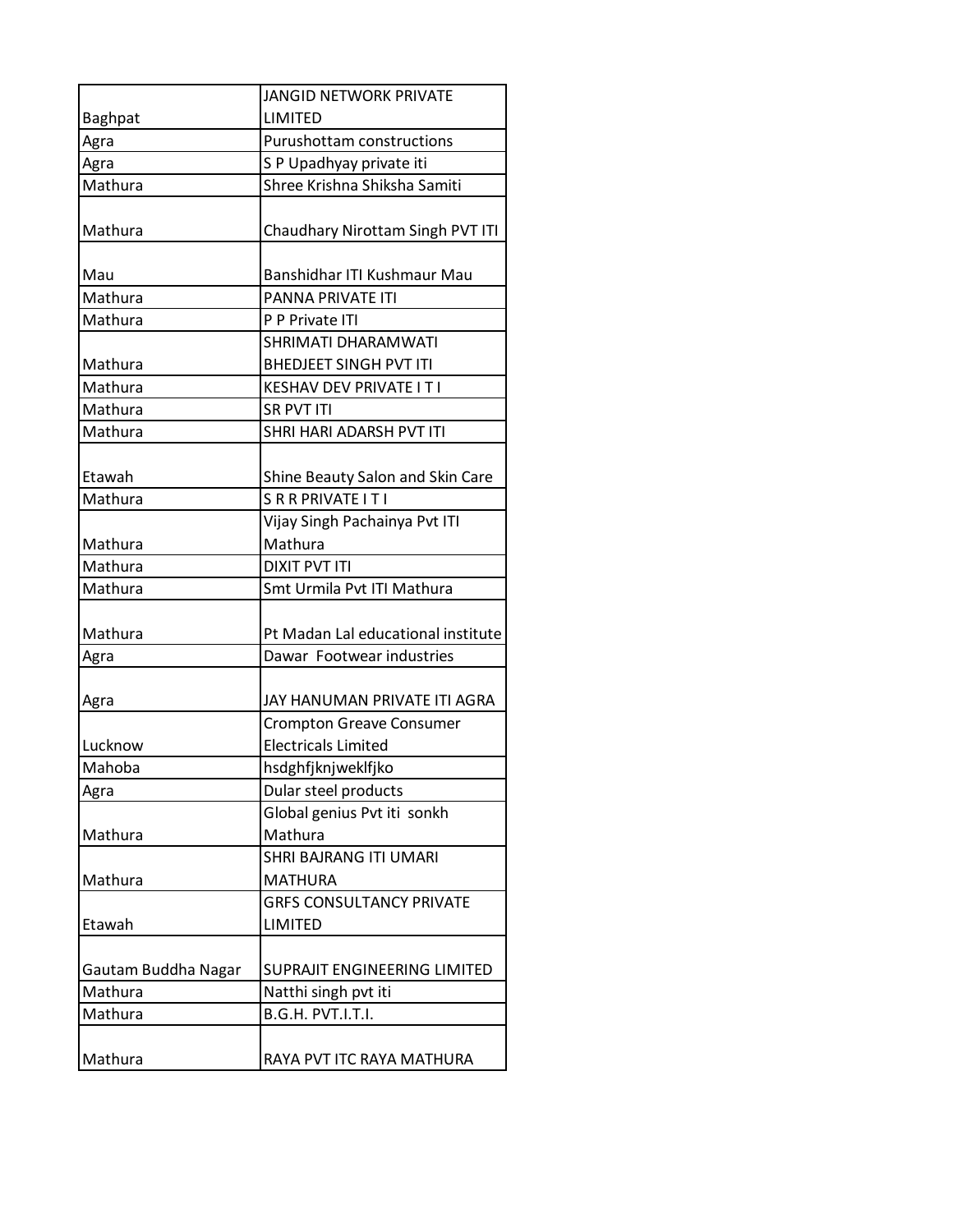|                | RAMAN LAL BRUBASI ACADEMY          |
|----------------|------------------------------------|
|                | <b>FOR FIRE AND DISASTER</b>       |
|                | MANAGEMENT Pvt. ITI                |
| Mathura        | MATHURA.                           |
|                | Gopal Chaudhary Pvt. ITI magorra   |
| Mathura        | mathura                            |
| Mathura        | Maharana Pratap Pvt iti            |
| Mathura        | S S LAL PVT I.T.I.                 |
|                | R.B.S.S. Pvt I.T.I Saidpur Baldeo  |
| Mathura        | Mathura                            |
| Mathura        | <b>LORD KRISHNA PVT ITI</b>        |
|                |                                    |
| Mathura        | SHRIMATI RAMDULARI PVT ITI         |
| Azamgarh       | <b>PRADIP KUMAR</b>                |
| Agra           | upkar prakashan                    |
| Mathura        | <b>FATEH SINGH PVT ITI</b>         |
| Agra           | G. LAL. ENTERPRISES                |
| Mathura        | HUKAM SINGH I.T.I. COLLEGE         |
| Agra           | <b>NATIONAL PRIVATE ITI</b>        |
| Mathura        | Pt. T.N. I.T.I Mathura             |
|                | Wits Technology and Educational    |
| Ambedkar Nagar | Institute                          |
|                |                                    |
| Mathura        | BANI SINGH SIKARWAR PVT ITI        |
| Mathura        | JAY PRIVATE ITI MATHURA            |
|                | SUKANYA DEVI DHRUV PRASAD          |
|                | <b>SINGH AUDHAUGIK</b>             |
| Faizabad       | PRASHIKSHAN SANSTHAN               |
|                |                                    |
| Mathura        | ACHARYA CHOB SINGH PVT ITI         |
|                | SUKANYA DEVI DHURUV PRASAD         |
| Faizabad       | SINGH INTER COLLEGE                |
|                |                                    |
| Mathura        | RKJ Pvt I.T.I TWONSHIP MATHURA     |
|                | Sarswati pvt. ITI tarsi chauraha   |
| Mathura        | mathura                            |
|                | Sarswati pvt. ITI brajraj colonial |
| Mathura        | maholi mathura                     |
| Mathura        | Captain Rakesh Iti                 |
|                |                                    |
| Mathura        | Captain Rakesh Ramesh Chand ITI    |
| Mathura        | <b>AMAR PVT ITI</b>                |
| Mathura        | SHRI SHANKAR SINGH PVT ITI         |
|                |                                    |
| Mathura        | RAJBIR SINGH SIKARWAR Pvt I.T.I    |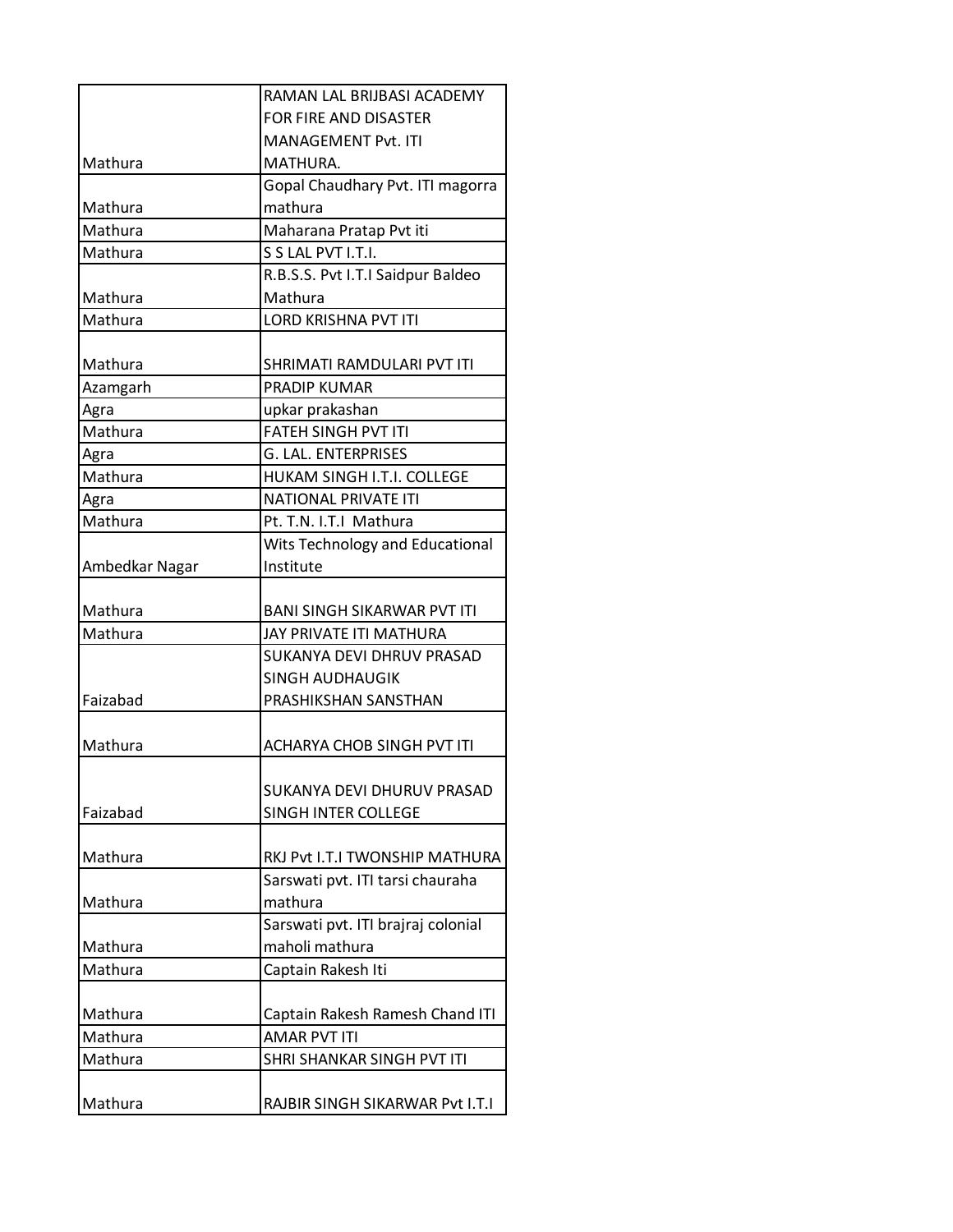|                     | <b>R.B.S Pyt I.T.I MADORA</b>          |
|---------------------|----------------------------------------|
| Mathura             | <b>MAHAVAN MATHURA</b>                 |
| Agra                | <b>Mehra Casting Works</b>             |
|                     |                                        |
| Mathura             | NIRPAT SINGH SIKARWAR Pvt I.T.I        |
|                     | MITHLESH SINGH SIKARWAR Pvt            |
| Mathura             | 1.7.1                                  |
| Mathura             | H.P.R.A Pvt I.T.I                      |
| Mathura             | MAA RAM KALI Pvt I.T.I                 |
| Mathura             | Tapasthali private ITI                 |
|                     | MANGE SINGH NAMBARDAR Pvt              |
| Mathura             | 1.7.1                                  |
| Mathura             | Daksh itc mathura                      |
| Mathura             | H S Solanki Pvt Ltd                    |
| Agra                | <b>KV Private ITI</b>                  |
|                     |                                        |
| Agra                | SMT BHUDEVI PRIVATE ITI AGRA           |
|                     | sri Mahatma Duda Dhari seth            |
|                     | Jiwaram Private ITI saleh Nagar        |
| Agra                | Barwar Agra                            |
|                     |                                        |
| Jhansi              | VIBHO ASSOCIATES OPC PVT LTD           |
| Agra                | PANDIT BEERI SINGH PVT ITI             |
| Mathura             | G G PVT ITI SONKH MATHURA              |
| Mathura             | SHYAMA Pvt I.T.I                       |
| Agra                | RAJ SONS INDUSTRIES                    |
| Chandauli           | DPS PVT. ITI                           |
|                     |                                        |
| Gautam Buddha Nagar | <b>Chartered Advisory Services LLP</b> |
|                     | UNISURVE COUNSELLING                   |
| Meerut              | <b>SERVICES PRIVATE LIMIT</b>          |
|                     | Swatantra Prabhat Media Private        |
| Lucknow             | Limited                                |
| Agra                | <b>MEGHDOOT PISTONS PVT LTD</b>        |
|                     |                                        |
| Sonbhadra           | ASTHA PRIVATE ITI - Sonebhadra         |
| Agra                | J.P.SHARMA I.T.I.                      |
| Muzaffarnagar       | <b>INDIAN POTASH LIMITED</b>           |
|                     | MUKUL OVERSEAS PRIVATE                 |
| Mainpuri            | LIMITED                                |
|                     | A D F S Private Industrial Training    |
| Agra                | Institute                              |
|                     | HAJI MUNEER PVT ITI ROPANPUR           |
| Mau                 | <b>HISHAMPUR MAU</b>                   |
| Gautam Buddha Nagar | <b>Smartchip Private Limited</b>       |
| Mathura             | M.S.D. ITI UMARI MATHURA               |
| Mathura             | Brij pvt iti                           |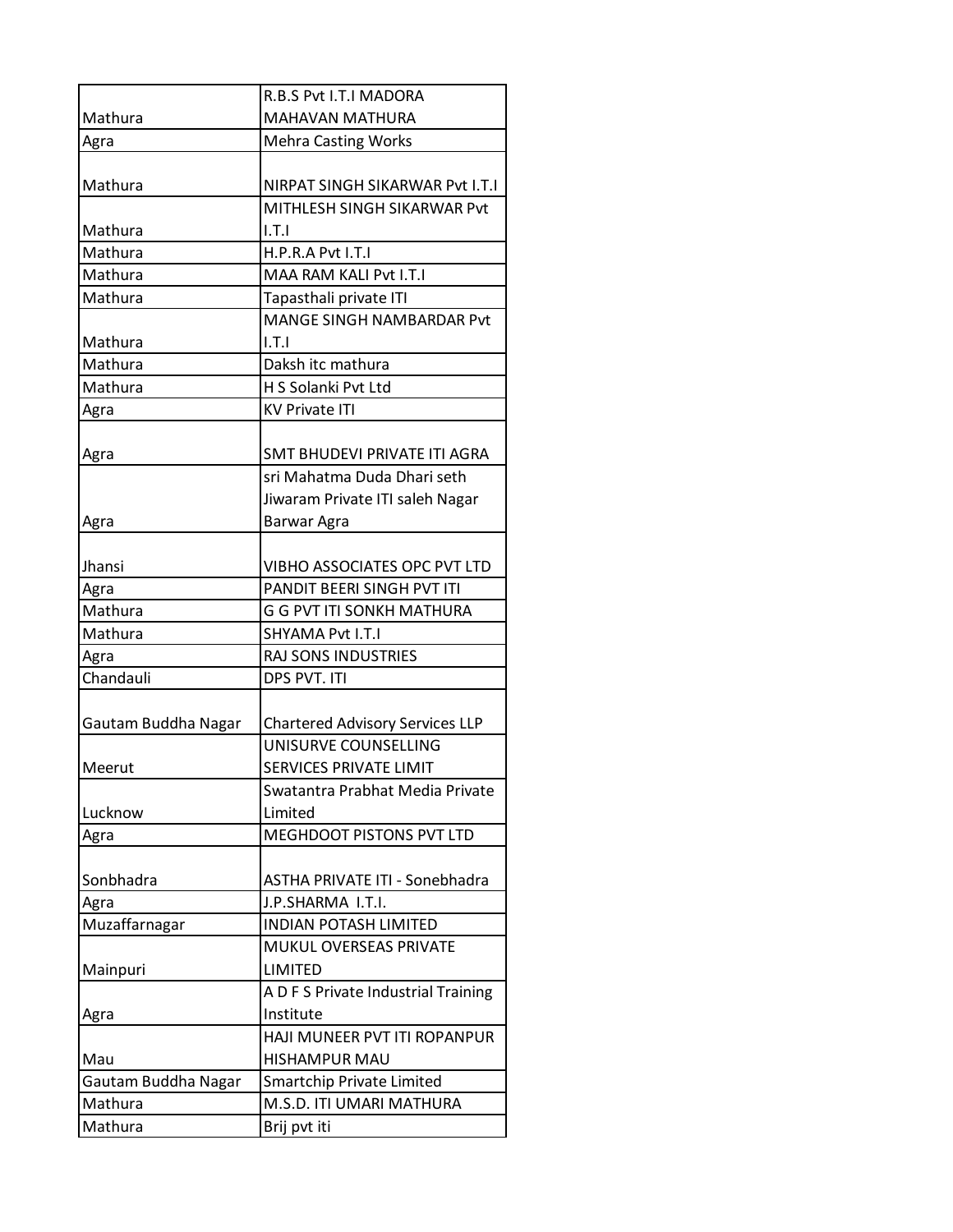| Mathura             | R.S.S. Pvt. I.T.I                  |
|---------------------|------------------------------------|
|                     | Mahaveer Trans Movers India Pvt    |
| Mainpuri            | Ltd                                |
|                     |                                    |
|                     | KRISHAK INDUSTRIAL TRAINING        |
| <b>Basti</b>        | <b>INSTITUTE GAUR BASTI U.P.</b>   |
|                     | <b>ACHNERA ITC FARAH ROAD</b>      |
| Agra                | <b>ACHNERA AGRA</b>                |
| Agra                | JOHN MILTON PRIVATE ITI            |
| Agra                | Adarsh Pvt iti                     |
| Gautam Buddha Nagar | SHEELA FOAM LIMITED                |
|                     | <b>AVADH FABRICATOR AND</b>        |
| Lucknow             | <b>ENGINEERING WORKS</b>           |
| Agra                | <b>VIDHYA PRIVATE ITI</b>          |
| Mathura             | Kunj Bihari Lal Private ITI        |
|                     |                                    |
| Agra                | Stonemen Crafts India Pvt. Ltd.    |
| Chandauli           | NIRMAL PRIVATE IT I                |
|                     |                                    |
| Hapur               | Abhimanyu Seeds Private limited    |
|                     | MICROPLEX AGRO CHEMICALS           |
| Hapur               | <b>AND FERTILIZERS</b>             |
|                     | NETAJI SUBHASH CHANDRA BOSE        |
| Agra                | PRIVATE ITI                        |
| Agra                | Dr APJ KALAM PRIVATE ITI           |
|                     | <b>BABA SAHAB AMBEDKAR</b>         |
| Agra                | <b>PRIVATE ITI</b>                 |
| Agra                | parth engineering                  |
| Agra                | <b>BALAJI ITI KIRAWALI AGRA</b>    |
|                     | <b>CONTINENTAL SEEDS AND</b>       |
| Sambhal             | <b>CHEMICAL LTD</b>                |
|                     | RAPIDCODE TECHNOLOGIES PVT         |
| Aligarh             | <b>LTD</b>                         |
|                     | <b>DWIVEDI PVT. INDRUSTRIAL</b>    |
| Chandauli           | TRENNING INSTITUTE                 |
| Meerut              | Beydest pvt Itd                    |
|                     |                                    |
| Jaunpur             | <b>GANESH LAXMI CEMENT PVT LTD</b> |
| Chandauli           | <b>IDEAL PVT ITI</b>               |
| Jaunpur             | PRABHA INDUSTRIES                  |
| Agra                | <b>VGMS OMR PRIVATE LIMITED</b>    |
| Agra                | Uttra devi sikarwar private iti    |
|                     | KISAN FODDER MILLS PRIVATE         |
| Chandauli           | LIMITED                            |
| Agra                | <b>SURESH INDUSTRIES</b>           |
|                     | <b>Applied GeoTech Solutions</b>   |
| Gautam Buddha Nagar | Private Limited                    |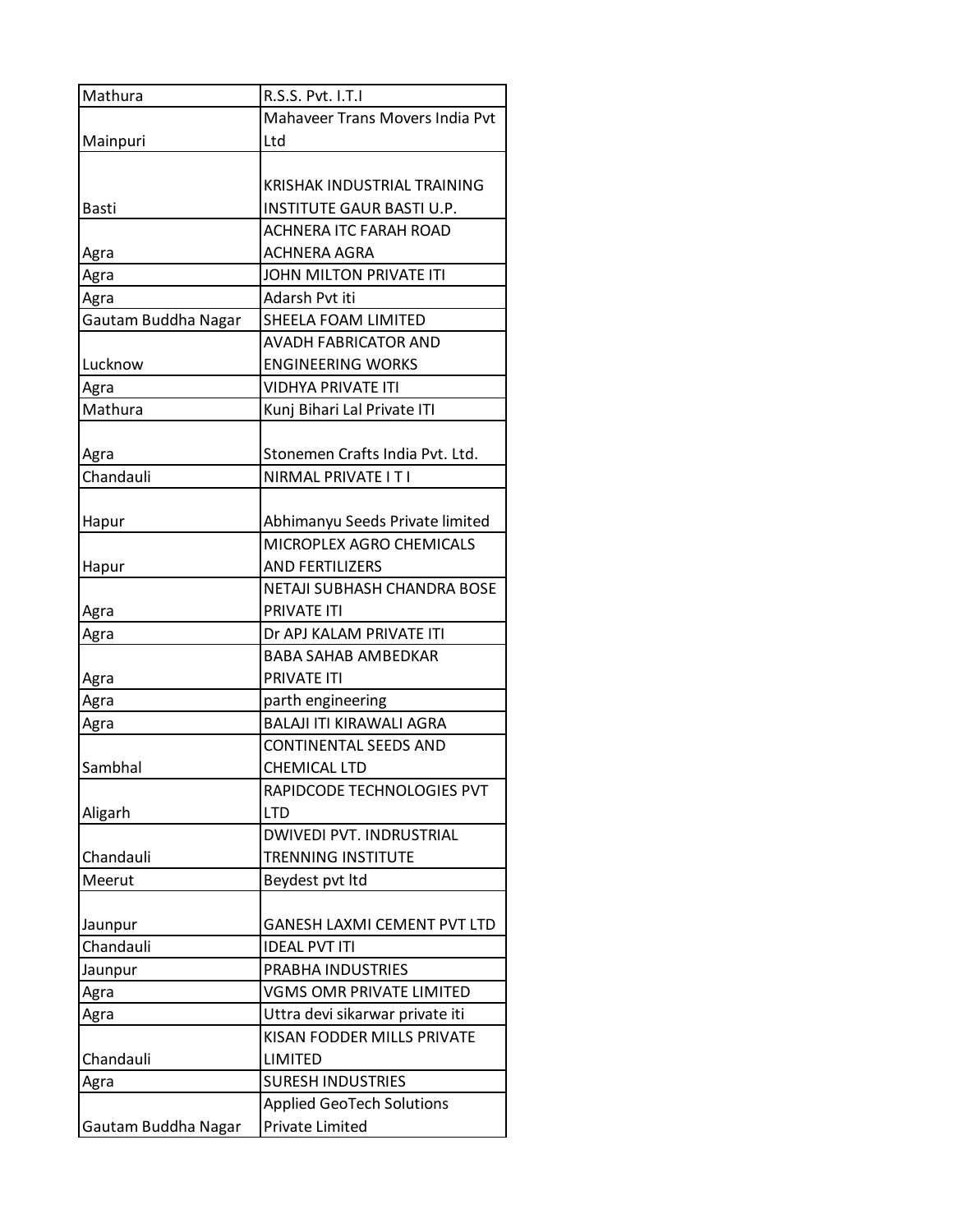|                     | <b>Wave Distilleries and Breweries</b> |
|---------------------|----------------------------------------|
| Aligarh             | Ltd                                    |
|                     |                                        |
|                     | ALL INDIA NETWORKING                   |
| Gautam Buddha Nagar | <b>FACULTY ICONS PRIVATE LIMITED</b>   |
| Mathura             | <b>MAMTA PVT ITI</b>                   |
|                     | Hind private iti Awajapur,             |
| Chandauli           | chandauli                              |
| Lucknow             | Rasa Aesthetic                         |
|                     | TAKNIKI VIKAS PRASHIKSHAN              |
| Hardoi              | SANTHAN                                |
| Chandauli           | <b>SHARDA PVT ITI</b>                  |
| Agra                | VIM SECURTAS PVT.LTD.                  |
|                     |                                        |
|                     | SMT SHANTI DEVI ITI INDAWALI           |
| Mathura             | <b>BALDEO MATHURA</b>                  |
|                     |                                        |
|                     | Metropolitan infrabuild                |
| Gautam Buddha Nagar | development and service Pvt. Ltd.      |
| Lucknow             | <b>GIRIRAJ UDYOG LTD</b>               |
|                     | TIRUBALA INTERNATIONAL PVT             |
| Kanpur Nagar        | <b>LTD</b>                             |
|                     | Foolmati Pvt ITI Pati Madhuban         |
| Mau                 | Mau                                    |
|                     | T.S PVT ITI INDAWALI BALDEO            |
| Mathura             | <b>MATHURA</b>                         |
|                     |                                        |
| Allahabad           | Veekay Connectors Private Limited      |
| Gautam Buddha Nagar | <b>Astro Devam Private Limited</b>     |
|                     | <b>ATLENGTH BUILDTECH AND</b>          |
| Gautam Buddha Nagar | <b>INTERIORS PRIVATE LIMITED</b>       |
|                     |                                        |
|                     | Ramugrah Singh Private ITI Mau         |
|                     | Jamalpura Stashan Road                 |
| Mau                 | Mohammdabad Ghona Mau UP               |
|                     | <b>GREEN INDIA AGRO COMPANY</b>        |
| Rae Bareli          | <b>LIMITED</b>                         |
|                     |                                        |
|                     | SHRI LAL BAHADUR SHASTRI PVT           |
| Gorakhpur           | ITI GOLA BAZAR GORAKHPUR               |
|                     |                                        |
| Varanasi            | Velika Industries Private Limited      |
|                     | <b>BIEZEL GREEN ENERGY PRIVATE</b>     |
| Mirzapur            | LIMITED                                |
| Chandauli           | Hari Om Seva private I.T.I.            |
| Mathura             | Mathura itc mathura                    |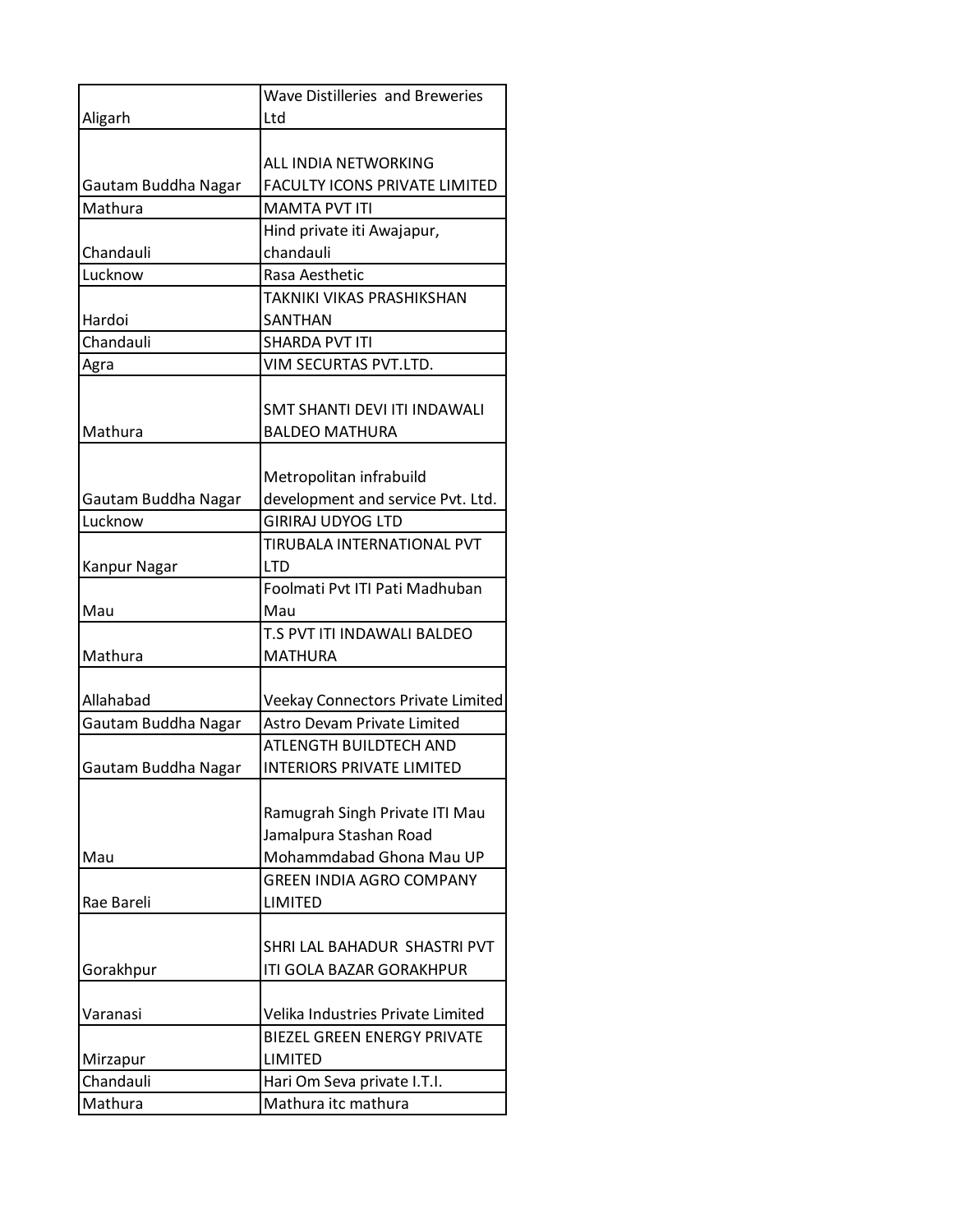|                     | <b>GULASHAN MEMORIAL PVT ITI</b>    |
|---------------------|-------------------------------------|
|                     | <b>COLLEGE SARAI CHAHANIYA</b>      |
| Chandauli           | CHANDAULI                           |
|                     |                                     |
| Gautam Buddha Nagar | <b>KRISHNA BEADS INDUSTRIES LLP</b> |
| <b>Bulandshahr</b>  | Apollo Metalex Private Limited      |
|                     | Palaku Pvt ITI Muskura Koiriyapar   |
| Mau                 | Mau                                 |
| Lucknow             | <b>MAK ENGINEERS INC</b>            |
| Mathura             | Govind pvt iti                      |
| Kasganj             | UMA AYURVEDICS PVT.LTD              |
| Gautam Buddha Nagar | AB3S SOLUTIONS PVT LTD              |
| Lucknow             | Microlit                            |
| Jaunpur             | Vishwakarma                         |
|                     | <b>BESTOPICK LIFE SCIENCES PVT</b>  |
| Hapur               | LTD.                                |
| Ghaziabad           | Punjab bevel gears Ltd.             |
|                     |                                     |
| Ghaziabad           | ALLIED NIPPON PRIVATE LIMITED       |
| Ghaziabad           | FEROLITE JOINTINGS LTD.             |
|                     |                                     |
|                     | vidya prasad private ITI village    |
| <b>Basti</b>        | kenauna post tharauyapur basti      |
|                     | <b>LAXMI AGRO INDUSTRIAL</b>        |
|                     | <b>CONSULTANTS AND EXPORTERS</b>    |
| Fatehpur            | LTD.                                |
|                     |                                     |
| Lucknow             | Oasis Ultratech Private Limited     |
| Ghazipur            | <b>GOPINATH PRIVATE I.T.I.</b>      |
|                     |                                     |
| Gautam Buddha Nagar | Clearpack Automation Pvt. Ltd.      |
| Agra                | <b>KTL PVT LTD</b>                  |
| Pilibhit            | <b>LH SUGAR FACTORIES LTD</b>       |
| Agra                | Shri Bankebihari Private ITI        |
| Agra                | Shri Udaibeer Singh ITI Agra        |
|                     |                                     |
|                     | <b>NEO ERA SOFTWARE</b>             |
| Aligarh             | CONSULTANTS PRIVATE LIMITED         |
| Varanasi            | PURVANCHAL ITI                      |
|                     |                                     |
|                     | KHADIM UL AWAM VOCATIONAL           |
| Hapur               | <b>EDUCATION SOCIETY</b>            |
|                     |                                     |
| Ghaziabad           | Ajay industrial corporation Itd     |
| Agra                | Safecon Lifesciences Pvt Ltd        |
| Meerut              | <b>CITYDEL PRIVATE LTD</b>          |
|                     |                                     |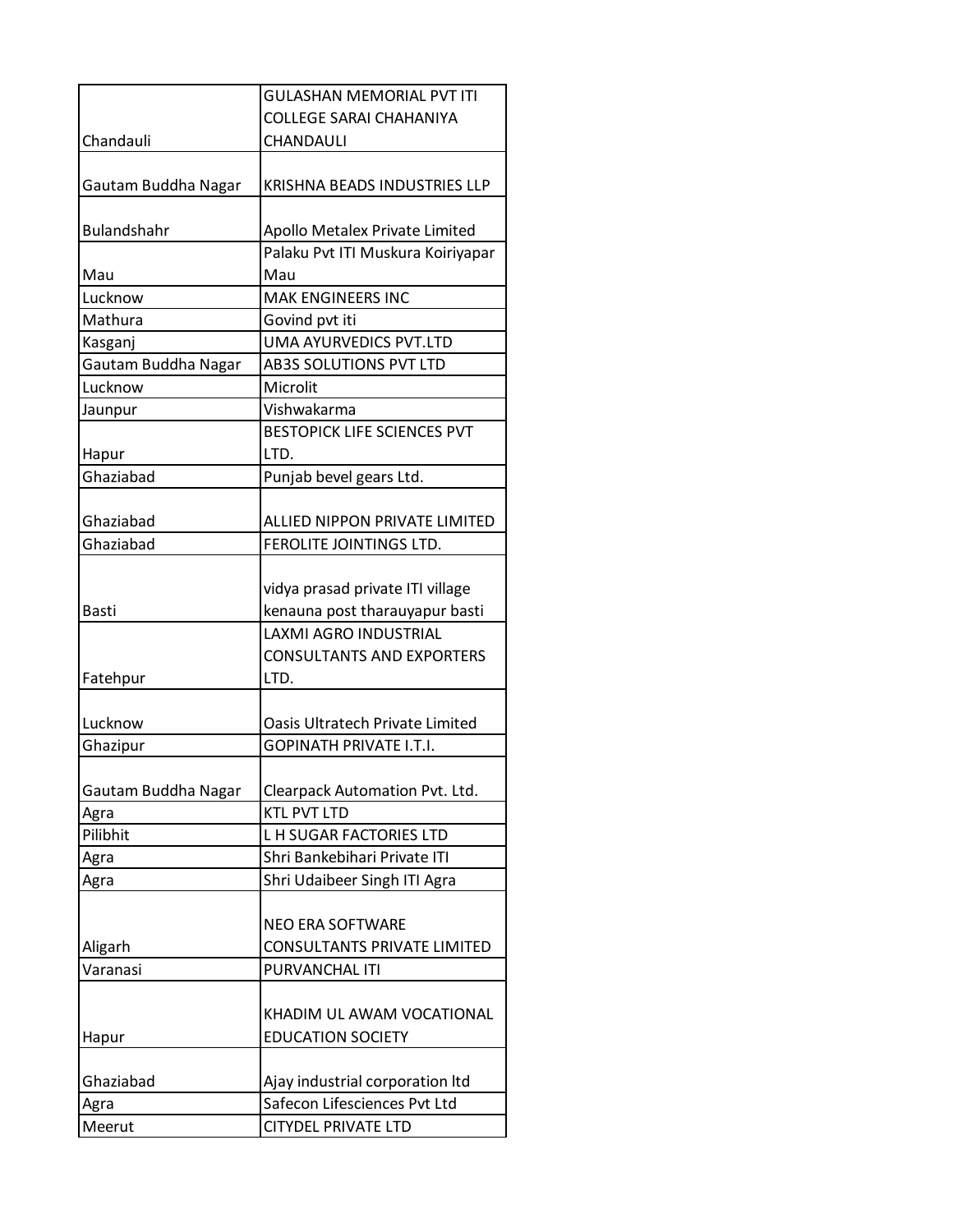| Ghaziabad           | SPECIAL TOOLS PVT. LTD.             |
|---------------------|-------------------------------------|
| Lucknow             | <b>SANAYA ENTERPRISES</b>           |
|                     | <b>TOPMARK SOLUTIONS PRIVATE</b>    |
| Lucknow             | LIMITED                             |
| Ghaziabad           | RST ELECTRICALS PVT.LTD.            |
| Ghaziabad           | SRB MACHINE PVT. LTD                |
| Shahjahanpur        | <b>G SURGIWEAR LIMITED</b>          |
| Gautam Buddha Nagar | <b>AQUA PLUS GLOBAL</b>             |
|                     | APSG GRAHASTI BAZAR OPC             |
| Agra                | PRIVATE LIMITED                     |
| Rae Bareli          | <b>G.L.FOODUNIT FLOOR MILL</b>      |
| Lucknow             | Eco Life Agritech                   |
|                     | <b>ZEENAL BIOTECH PRIVATE</b>       |
| Agra                | LIMITED                             |
|                     |                                     |
| <b>Ballia</b>       | Mahatama Ratan Gulzar PITI Ballia   |
| Aligarh             | <b>Allied India</b>                 |
|                     | TM Automotive Seating Systems       |
| Lucknow             | Pvt Ltd                             |
| Aligarh             | Kian International                  |
|                     | <b>Cromlech Industries Private</b>  |
| Agra                | Limited                             |
| Lucknow             | <b>ST. MARY'S POLYCLINIC</b>        |
|                     |                                     |
| Gautam Buddha Nagar | On Door Concepts Private Limited    |
|                     |                                     |
|                     |                                     |
|                     | <b>Consortium BioSolutions and</b>  |
| Agra                | Research Centre Private Limited     |
|                     | UNITED FACILITIES LOGISTICS         |
| Ghaziabad           | PRIVATE LIMITED                     |
|                     |                                     |
| Agra                | YUNTRA EXIM PRIVATE LIMITED         |
| Mathura             | TRUE VALUES PVT ITI                 |
| Mau                 | Santosh Kumar                       |
|                     | Krishna private industrial training |
| Faizabad            | institute                           |
| Agra                | v2orb services pvt ltd              |
| Barabanki           | <b>WABCO India Limited</b>          |
|                     |                                     |
| Ghaziabad           | Paharpur Cooling tower Limited      |
| <b>Bareilly</b>     | SUPERIOR INDUSTRIES LTD.            |
|                     | SHRI SUNDER SINGH PRIVATE ITI       |
| Mathura             | <b>MATHURA</b>                      |
|                     |                                     |
| Aligarh             | INDIAN DIECASTING INDUSTRIES        |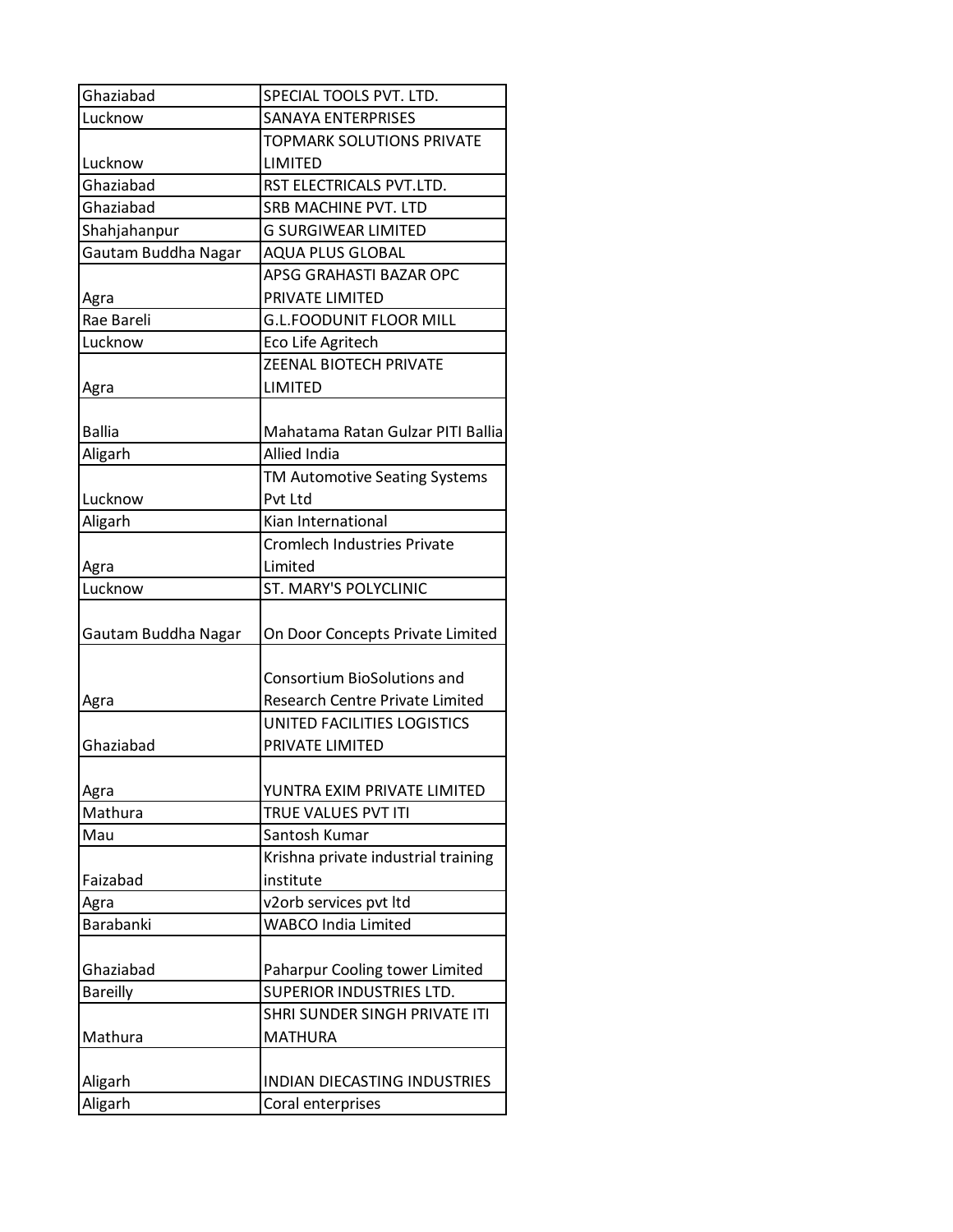| <b>Bareilly</b>     | Gourav EnerGen India Pvt. Ltd.          |
|---------------------|-----------------------------------------|
|                     | <b>MAHESH NAMKEEN PRIVATE</b>           |
| Lucknow             | <b>LIMITED</b>                          |
|                     | <b>Flyzer Product Marketing Private</b> |
|                     | Limited                                 |
| Agra                | U15136UP2019PTC120789                   |
| Lucknow             | <b>MAHESH FOODS INDUSTRIES</b>          |
|                     | <b>ADITYA COMMUNICATION AND</b>         |
| Lucknow             | <b>CONSTRACTION CSC</b>                 |
| <b>Basti</b>        | TARA PRIVATE ITI                        |
|                     | Sunlord Apparels Mfg. Co. Pvt.          |
| Gautam Buddha Nagar | Ltd.                                    |
|                     | R & N TECHAUTO INDUSTRIES               |
| Gautam Buddha Nagar | PVT.LTD.                                |
| Aligarh             | CCS Pvt ITI                             |
| Gautam Buddha Nagar | <b>MRL TYRES LIMITED</b>                |
| Aligarh             | UNIVERSAL EXPORTS                       |
| Mathura             | <b>ESHAN PRIVATE ITI</b>                |
| Lucknow             | <b>ENGINEERING ENTERPRISES</b>          |
| Meerut              | <b>Shyam Constructions</b>              |
| Lucknow             | <b>BBPL</b>                             |
| Aligarh             | <b>METAL CREATION</b>                   |
|                     | <b>BAJAJ HINDUSTHAN SUGAR</b>           |
| Shamli              | LIMITED                                 |
| Lucknow             | Midas Electronics Pvt Ltd.              |
| <b>Bareilly</b>     | KAVISHA MOTORS PVT LTD                  |
| Aligarh             | M M Builders                            |
|                     |                                         |
|                     | DONGYANG ELECTRIC AND                   |
| Gautam Buddha Nagar | POWER INDIA PRIVATE LIMITED             |
|                     | Remso Control Technologies Pvt.         |
| Gautam Buddha Nagar | Ltd.                                    |
|                     | SWADHA MILK PRODUCTS                    |
| Kheri               | PRIVATE LIMITED                         |
| Lucknow             | ME TECHNO SOLUTIONS LLP                 |
| Aligarh             | <b>AGARWAL METAL WORKS</b>              |
| Hathras             | <b>Baba Ent Udhyog</b>                  |
| Mathura             | <b>LALA ENGINEERS</b>                   |
|                     |                                         |
| Etawah              | Ram Gopal NIK Education Pvt. Ltd.       |
| Etawah              | Trimula Sponge Iron Pvt ltd             |
|                     | LAKSHYA COSMETICS AND                   |
| Mathura             | <b>ENTERPRISES</b>                      |
| Mathura             | <b>SARVESH ITI</b>                      |
| Etawah              | <b>Trilok Enterprise</b>                |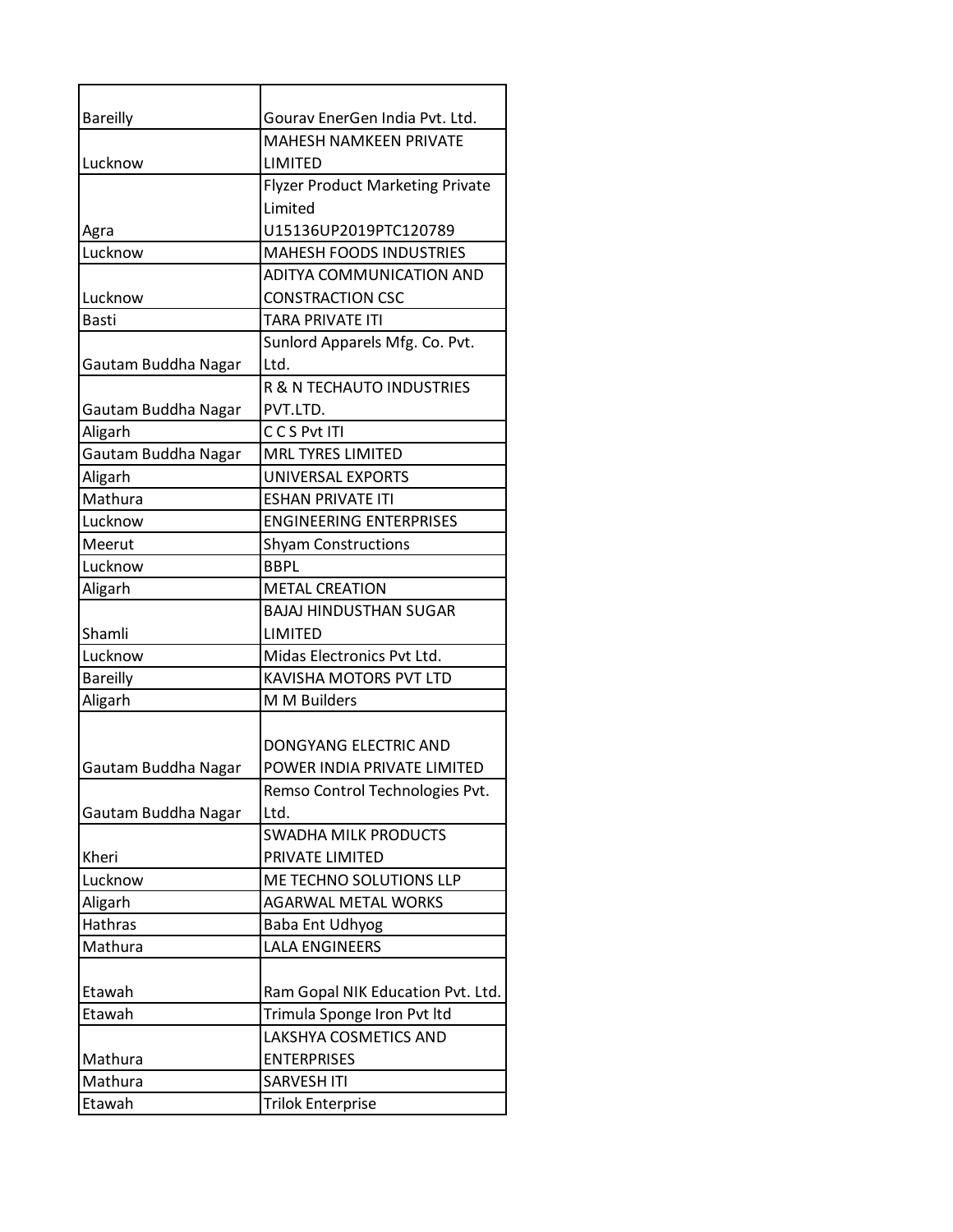|                       | <b>BKR TECHNO (OPC) PRIVATE</b>            |
|-----------------------|--------------------------------------------|
| Etawah                | LIMITED                                    |
| Ghaziabad             | Paharpur 3p Private Limited                |
|                       |                                            |
| Gautam Buddha Nagar   | Samsung Display Noida Pvt Ltd              |
| Mathura               | <b>DURGA DEVI PVT ITI</b>                  |
|                       | <b>AKSH HORTICULTURE PRIVATE</b>           |
| Etawah                | LIMITED                                    |
| Faizabad              | <b>NAVJYOTI PRIVATE ITI</b>                |
| Amethi                | cted food product                          |
|                       | Shakya Paradise Institute of               |
| Etawah                | Computer & Technology                      |
|                       | Sunlite Petrochem And                      |
| Etawah                | Automobiles pvt Ltd                        |
| <b>Bareilly</b>       | <b>VASTRA MAHAL</b>                        |
|                       | SHRI BENI MADHAV ITI GARIGANJ              |
| Amethi                | <b>AMETHI</b>                              |
| Aligarh               | <b>M.R.S COPRORATION</b>                   |
|                       | MEHDIPAL SOLUTIONS PRIVATE                 |
| Etawah                | LIMITED                                    |
| Muzaffarnagar         | <b>BEDI TRACTORS</b>                       |
| Chitrakoot            | <b>BRAJESH GRAMODYOG</b>                   |
|                       | Honda India Power Products                 |
| Gautam Buddha Nagar   | Limited                                    |
|                       | THAR BOARD OF SCHOOL AND                   |
| Etawah                | <b>TECHNICAL EDUCATION</b>                 |
| <b>Budaun</b>         | kyara Life Sciences Pvt.Ltd                |
|                       | Shri Narayan Pvt iti katailiya             |
| Mathura               | kosikhurd Mathura                          |
|                       | DONGYANG ELECTRIC & POWER                  |
| Gautam Buddha Nagar   | <b>INDIA PVT LTD</b>                       |
|                       | PRESSURE AND PROCESS BOILERS               |
| Saharanpur            | PRIVATE LIMITED                            |
| Pilibhit              | <b>THREADS BOUTIQUE</b>                    |
|                       | muskan beauty parlour and                  |
| Saharanpur<br>Sambhal | fashion dsigner                            |
|                       | St. Anthony Pvt. ITI                       |
| Etawah                | <b>VP AGRO SOLUTION PRIVATE</b><br>LIMITED |
| Meerut                | <b>SHRINE GLOBAL</b>                       |
|                       |                                            |
| Sant Kabeer Nagar     | KHALSA AUTOMOVERS PVT. LTD.                |
|                       |                                            |
| Sant Kabeer Nagar     | SARDAR AUTOMOBILE PVT. LTD.                |
|                       | SANBERG GLOBAL MACHINES                    |
| Ghaziabad             | PRIVATE LIMITED                            |
| Firozabad             | <b>CHOICE GLASS INDUSTRIES</b>             |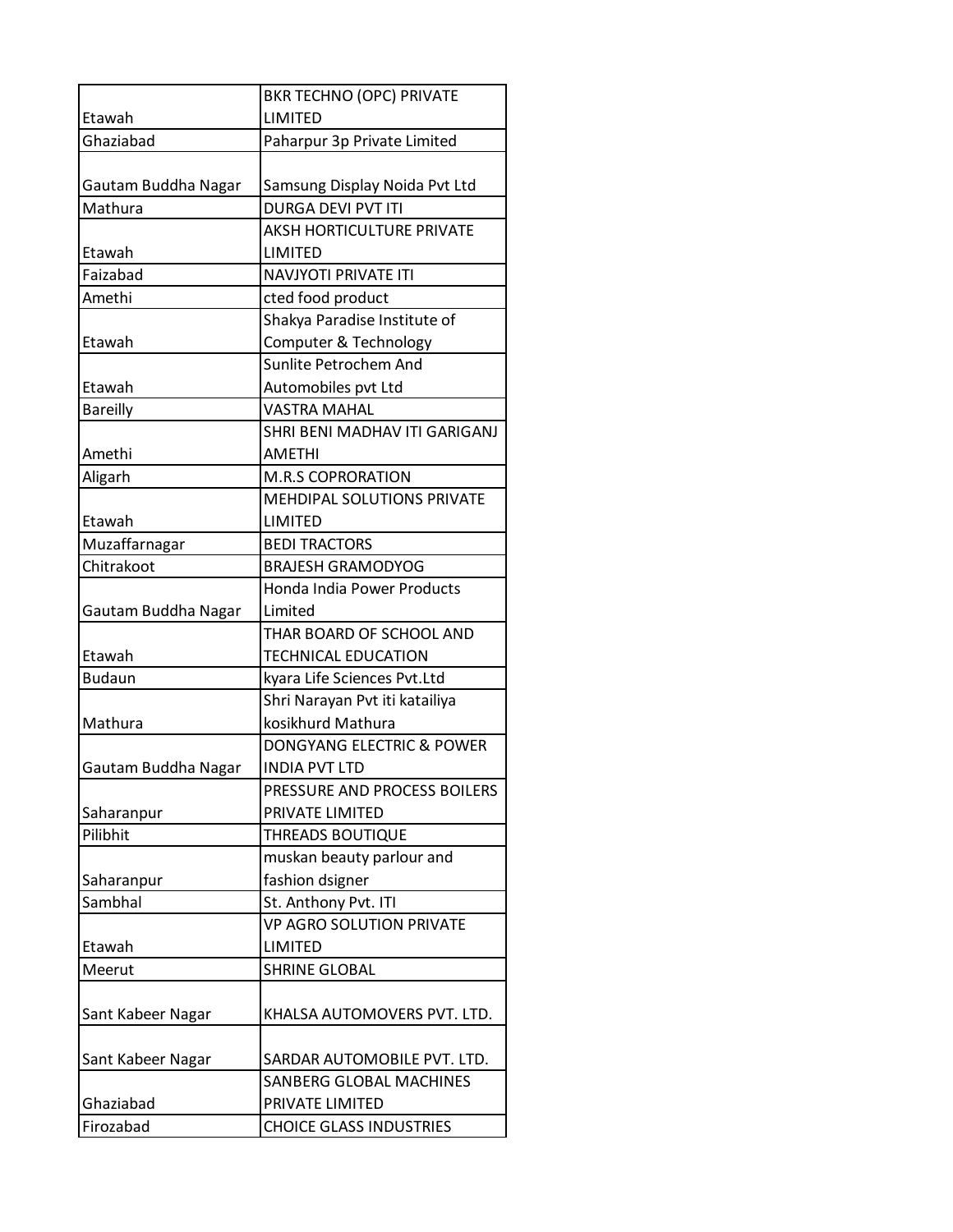| Saharanpur          | R C PAPER MACHINES                 |
|---------------------|------------------------------------|
| Rae Bareli          | Bajpai and Son's                   |
| Saharanpur          | <b>MAHABIR ENTERPRISES</b>         |
|                     |                                    |
| Gautam Buddha Nagar | Neokraft Global Private Limited    |
| Kanpur Nagar        | Skytech Switchgear Pvt Ltd         |
| Lucknow             | <b>Mithlesh Enterprises</b>        |
| Moradabad           | SIDDH HOSPITAL                     |
| Hapur               | <b>MOON BEVERAGES LTD</b>          |
|                     | CHAITANYA BHARAT SOCIAL            |
| Sant Kabeer Nagar   | PROMOTIONAL SOCIETY                |
|                     | THE STANDARD TYPE FOUNDRY          |
| Ghaziabad           | PRIVATE LIMITED                    |
|                     | JAYANAND PVT ITI BIKAPUR           |
| Faizabad            | AYODHYA                            |
| Gautam Buddha Nagar | <b>DEKI ELECTRONICS LIMITED</b>    |
| Ghaziabad           | RPL INDUSTRIES LIMITED             |
| Azamgarh            | <b>SHIV SHANKAR ENTERPRISES</b>    |
|                     |                                    |
| Gautam Buddha Nagar | Anjali Facility Services Pvt Ltd   |
| Unnao               | Maximania Apparels LLP             |
| Aligarh             | Durgesh International              |
| Chitrakoot          | <b>MVM Motors</b>                  |
| <b>Budaun</b>       | YADU SUGAR LIMITED                 |
|                     | SRI SATI DEVI VIDYA PEETH          |
| Faizabad            | HAJIPUR BARSENDI AYODHYA           |
|                     |                                    |
|                     | <b>JAYA NAND SPECIAL TEACHERS</b>  |
| Faizabad            | <b>TRAINING INSTITUTE</b>          |
|                     | JAY NAND UCHCHTAR MADHYMIK         |
| Faizabad            | <b>VIDYALAY</b>                    |
| Mainpuri            | svs pvt iti                        |
|                     | <b>BABA SAHAB AMBEDKAR PVT ITI</b> |
| Mathura             | <b>MATHURA</b>                     |
| <b>Banda</b>        | <b>AUCHI AND COMPONY</b>           |
|                     |                                    |
| Auraiya             | AS SHOE INDUSTRIES BABARPUR        |
|                     |                                    |
|                     | KAMAKHYA MANAGEMENTOR              |
| Mathura             | <b>INDIA PRIVATE LIMITED</b>       |
| Hapur               | Indira Gandhi Memorial ITI         |
| Agra                | <b>Popular Sales Corporation</b>   |
|                     |                                    |
|                     | AMS COMTEL BUSINESS PROCESS        |
| Gautam Buddha Nagar | MANAGEMENT SERVICE PVT. LTD        |
| Aligarh             | D'NEEMA OVERSEAS                   |
| Gautam Buddha Nagar | <b>GAUTAM BUDDHA ITI</b>           |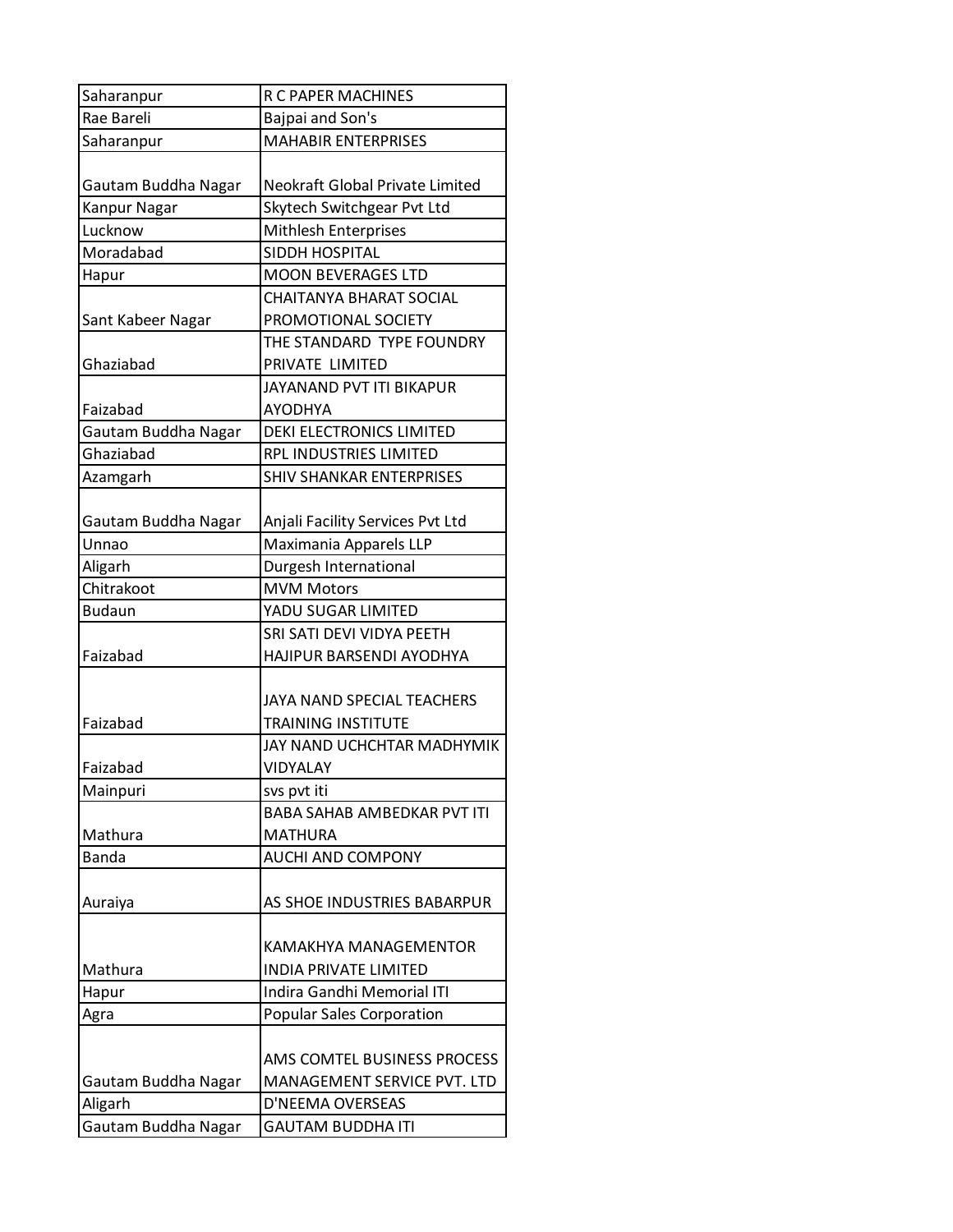|                     | LAXMI REMOTE (INDIA) PRIVATE             |
|---------------------|------------------------------------------|
| Gautam Buddha Nagar | <b>LIMITED</b>                           |
|                     | THAKUR BHARAT SINGH                      |
| Saharanpur          | <b>MEMORIAL PRIVATE ITI</b>              |
| Jhansi              | Shree ram raja cars Pvt ltd              |
| Kushi Nagar         | S. K. Electrical                         |
|                     |                                          |
| Ghaziabad           | <b>Rider Security And Allied Service</b> |
| Mathura             | <b>MALWA VEHICLES PVT LTD</b>            |
| Mathura             | VIMAL CARS PVT. LTD                      |
|                     |                                          |
| <b>Bareilly</b>     | <b>Agarwal Naveen and Company</b>        |
|                     | <b>SHRI RADHE KRISHNA</b>                |
| Mau                 | <b>ENTERPRISES</b>                       |
|                     |                                          |
|                     | CINNI ENGINEERING WORKS PER              |
| Varanasi            | PRO. CINNI PRIVATE LIMITED               |
|                     |                                          |
|                     | NEW LAL BAHADUR SHASTRI PVT              |
| Gorakhpur           | ITI MEHRAULI GORAKHPUR                   |
| Amroha              | ASP SEALING PRODUCTS LTD                 |
|                     | SUPAASI SOLAR AUTO TRACKING              |
| Ghaziabad           | <b>SYSTEMS PVT LTD</b>                   |
|                     | RAMESHWAR SINGH PVT ITI                  |
| Faizabad            | AYODHYA                                  |
| Amroha              | KISAN MACHINE TOOLS                      |
|                     |                                          |
| <b>Bareilly</b>     | Shivedic Technologies Pvt LTD            |
|                     |                                          |
|                     | SHRI JAGDISH DURGAWATI PVT               |
|                     | ITI STATION ROAD KHALILABAD              |
| Sant Kabeer Nagar   | <b>SANTKABIR NAGAR</b>                   |
|                     | NEW JAGDISH DURGAWATI PVT                |
|                     | <b>ITI KHALILABAD SANTKABIR</b>          |
| Sant Kabeer Nagar   | <b>NAGAR</b>                             |
|                     | <b>Hawk Vision Protection Services</b>   |
| Lucknow             | <b>Private Limited</b>                   |
|                     | New Vidya Bharti Private ITI             |
| Amroha              | Gajroula                                 |
| Kanpur Nagar        | <b>KTL Pvt Ltd</b>                       |
|                     | DELHI PUBLIC ITI KHORA                   |
| Ghaziabad           | <b>GHAZIABAD</b>                         |
| <b>Bareilly</b>     | <b>KESAR ENTERPRISES LIMITED</b>         |
|                     | PROELECTRIC PROJECTS PRIVATE             |
| Gautam Buddha Nagar | <b>LIMITED</b>                           |
| Sitapur             | MANISH HOSPITAL PVT LTD                  |
|                     |                                          |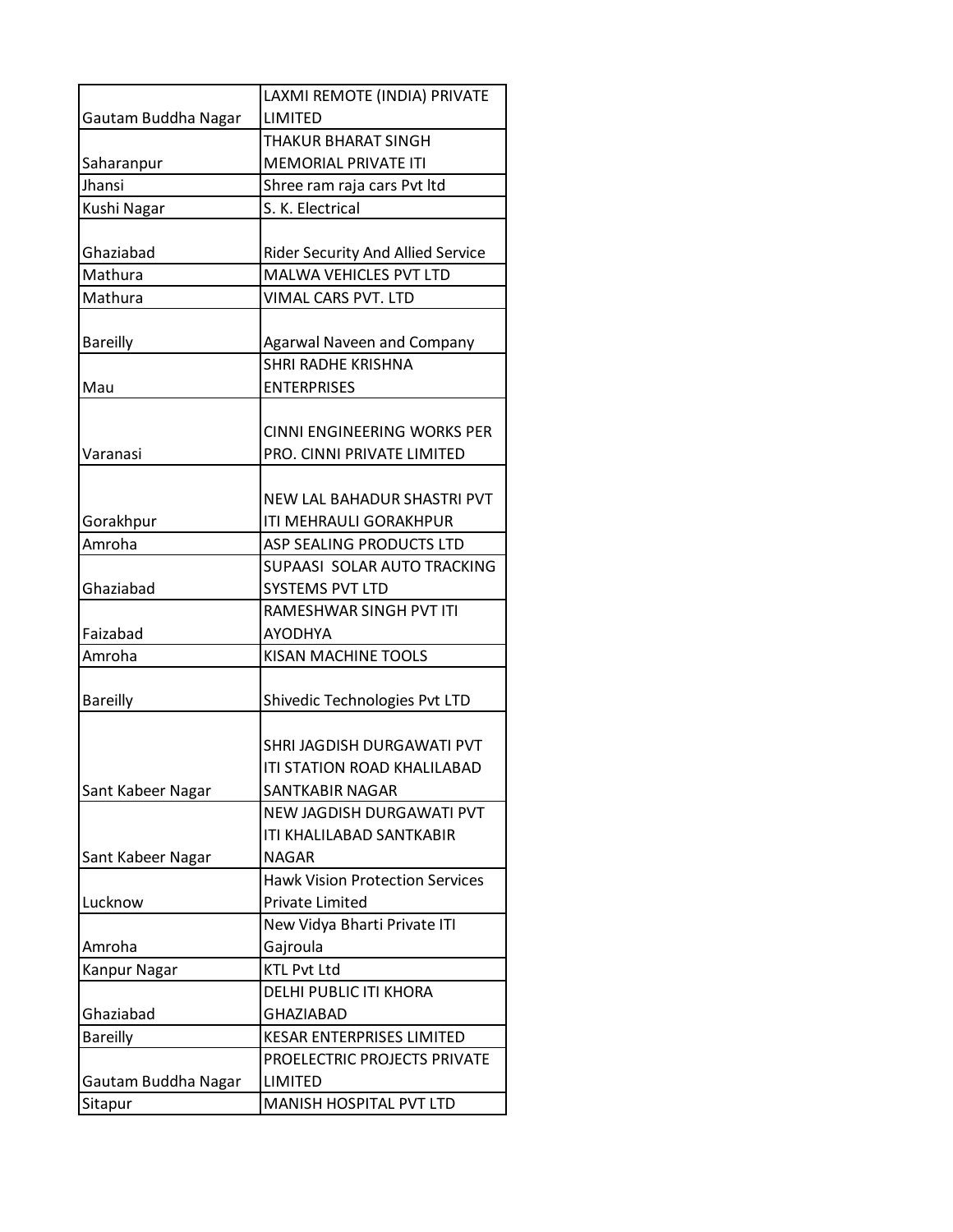|                     | Rosa Power Supply Coompany         |
|---------------------|------------------------------------|
| Shahjahanpur        | Limited                            |
|                     | RSBS ONLINE SERVICES PRIVATE       |
| <b>Bareilly</b>     | LIMITED                            |
|                     | Prayagraj Power Generation         |
| Allahabad           | <b>Company Limited</b>             |
|                     | HAFIZIA ART & CRAFTS PRIVATE       |
| Sitapur             | LIMITED                            |
| Mahoba              | Sahu Motors LLP                    |
| Lucknow             | <b>ARJ Foundation</b>              |
| <b>Bareilly</b>     | Atulyaa Technoskills Pvt. Ltd.     |
| Saharanpur          | <b>Shubh Industries</b>            |
| Lucknow             | <b>Cliquefix Solutions LLP</b>     |
|                     | OSO HEALTH CARE PRIVATE            |
| Sitapur             | <b>LIMITED COMPANY</b>             |
| Gautam Buddha Nagar | Falcon Autotech Pvt Ltd.           |
| Kanpur Nagar        | <b>Bosky Innovations</b>           |
|                     | <b>BACFO PHARMACEUTICALS INDIA</b> |
| Gautam Buddha Nagar | <b>LTD</b>                         |
| Faizabad            | <b>GEETA AUTO SALES</b>            |
| Gautam Buddha Nagar | DFM FOODS LTD                      |
|                     | <b>MADHU MATTOR PRIVATE</b>        |
| Sitapur             | <b>LIMITED</b>                     |
| Agra                | Pride International                |
| Agra                | Fortune Inc                        |
| Agra                | Rays Footcare                      |
| Agra                | S. S. Overseas                     |
| Agra                | Kimaya International               |
| Agra                | A. T. S. International             |
| Agra                | <b>Riron International</b>         |
| Agra                | <b>Hahan International</b>         |
| Agra                | Khushi Enterprises                 |
| Agra                | <b>Unique Enterprises</b>          |
|                     | <b>BAJAJ HINDUSTHAN SUGAR LTD</b>  |
| Saharanpur          | SAHARANPUR                         |
|                     | Sri Sai Private ITI Bankata        |
| Azamgarh            | Azamgarh                           |
| Etawah              | LRP MOTORS ETAWAH                  |
| Sant Kabeer Nagar   | LM SIDDHARTH PRIVATE ITI           |
| Agra                | Sisodiya Enterprises               |
| Kushi Nagar         | <b>MLSON HOME APPLIANCES</b>       |
| Gorakhpur           | Tirupati Fibers & Designers        |
| Kushi Nagar         | Shakti electronics                 |
| Kushi Nagar         | Simran electronics & electric      |
| Kushi Nagar         | Janta watch house                  |
| Mathura             | <b>GINNI FILAMENTS LIMITED</b>     |
| Kushi Nagar         | MS ASHA MOTORS                     |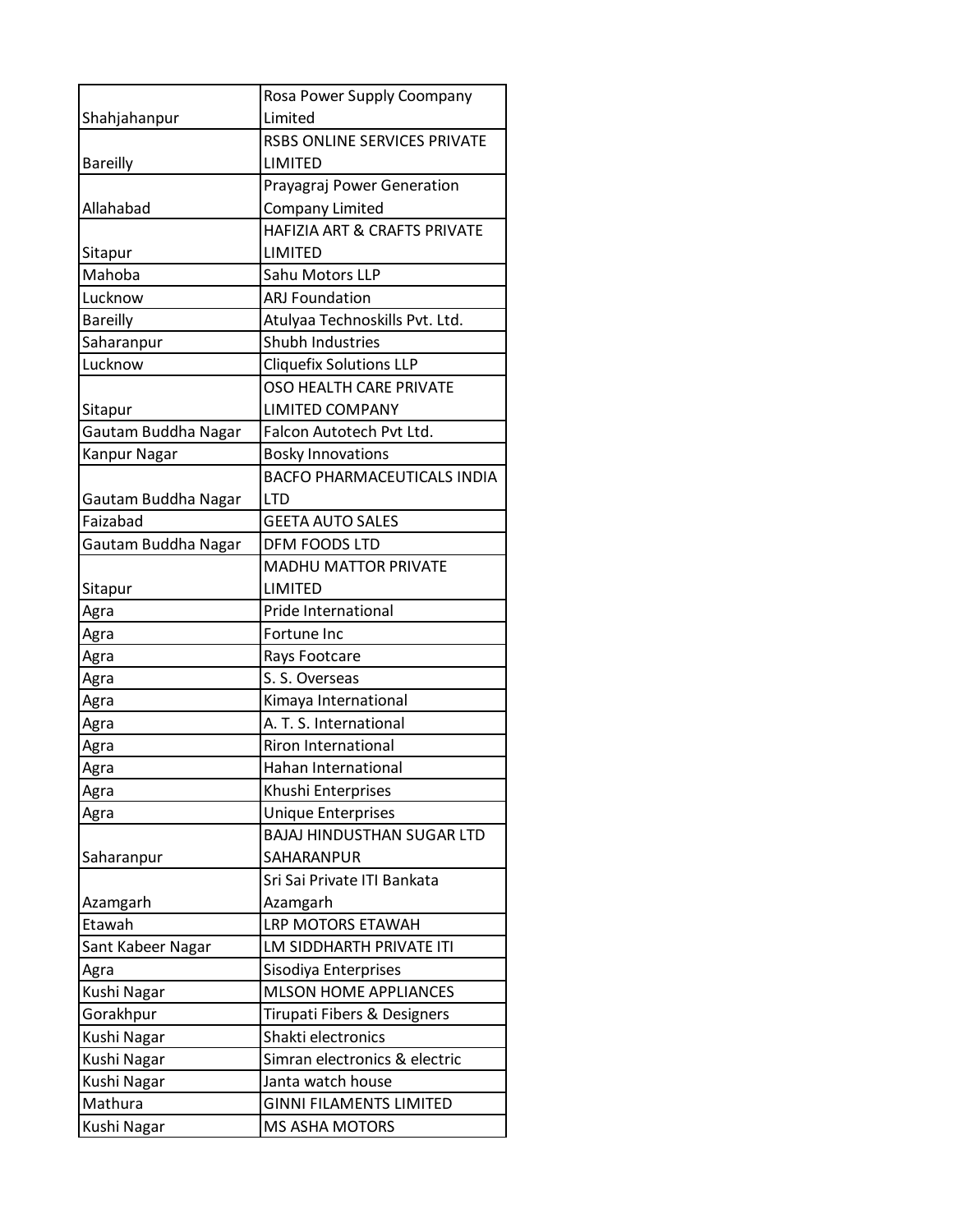| Kushi Nagar         | AMARNATH ENGG. WORKS                 |
|---------------------|--------------------------------------|
|                     |                                      |
| Varanasi            | PT. HARISH MISHRA PRIVATE I.T.I.     |
| Kheri               | <b>Agarwal Timber Traders</b>        |
|                     |                                      |
| Jhansi              | <b>ENGSKO KRISTONE INDIA PVT LTD</b> |
| Agra                | Chirag Footwear                      |
| Ghaziabad           | <b>TATA STEEL BSL LIMITED</b>        |
| Agra                | <b>Adees Export</b>                  |
| Agra                | <b>Chaudhary Enterprises</b>         |
| Agra                | <b>Gunjan Enterprises</b>            |
| Agra                | <b>Shree Maa Overseas</b>            |
| Hathras             | <b>Benchwork Technologies</b>        |
| Agra                | Almoda Overseas                      |
| Agra                | Doneria Pvt Ltd                      |
| Agra                | Asna Impex                           |
| Agra                | Ayushi Exports                       |
|                     | U. P. GRINDING UNIT A UNIT OF        |
| <b>Bulandshahr</b>  | <b>SHREE CEMENT LTD</b>              |
| Agra                | <b>Suyash Holdings</b>               |
| Agra                | Doneria Footwear Limited             |
| Firozabad           | V. K. Shoe Udyog & Traders           |
| Gautam Buddha Nagar | ADVANCE VALVES PVT. LTD.             |
|                     |                                      |
| Gautam Buddha Nagar | BRIGHT ENTERPRISES PVT. LTD.         |
| Unnao               | Max Breeches                         |
| Sambhal             | <b>DSM Sugar Rajpura</b>             |
|                     |                                      |
|                     | Gaurishankar Bio Energy Farmer       |
| Sitapur             | Producer Company Ltd                 |
| Agra                | A. K. International                  |
| Gautam Buddha Nagar | Printvell Printers Pvt Ltd           |
|                     | SINGH PAPER PRODUCT AND              |
| Basti               | <b>PRINTERS</b>                      |
|                     | PUNEET AUTOMOBILES PRIVATE           |
| Varanasi            | LIMITED                              |
|                     |                                      |
| Shahjahanpur        | SUMITRA DS MOTORS PVT. LTD.          |
| Fatehpur            | AARADHYA BEAUTY PARLOUR              |
| Agra                | S.C.L. CONTRACTOR                    |
| Agra                | S.C.L. shoe traders                  |
| Kanpur Dehat        | <b>FRONTIER SPRING LIMITED</b>       |
| <b>Bulandshahr</b>  | <b>Vectus Industries Limited</b>     |
| Aligarh             | PRASHANT ENTERPRISES                 |
| Kanpur Nagar        | <b>NYL EXPORT</b>                    |
| Rae Bareli          | RCCPL Pvt. Ltd.                      |
| Lucknow             | RIGHTWALK FOUNDATION                 |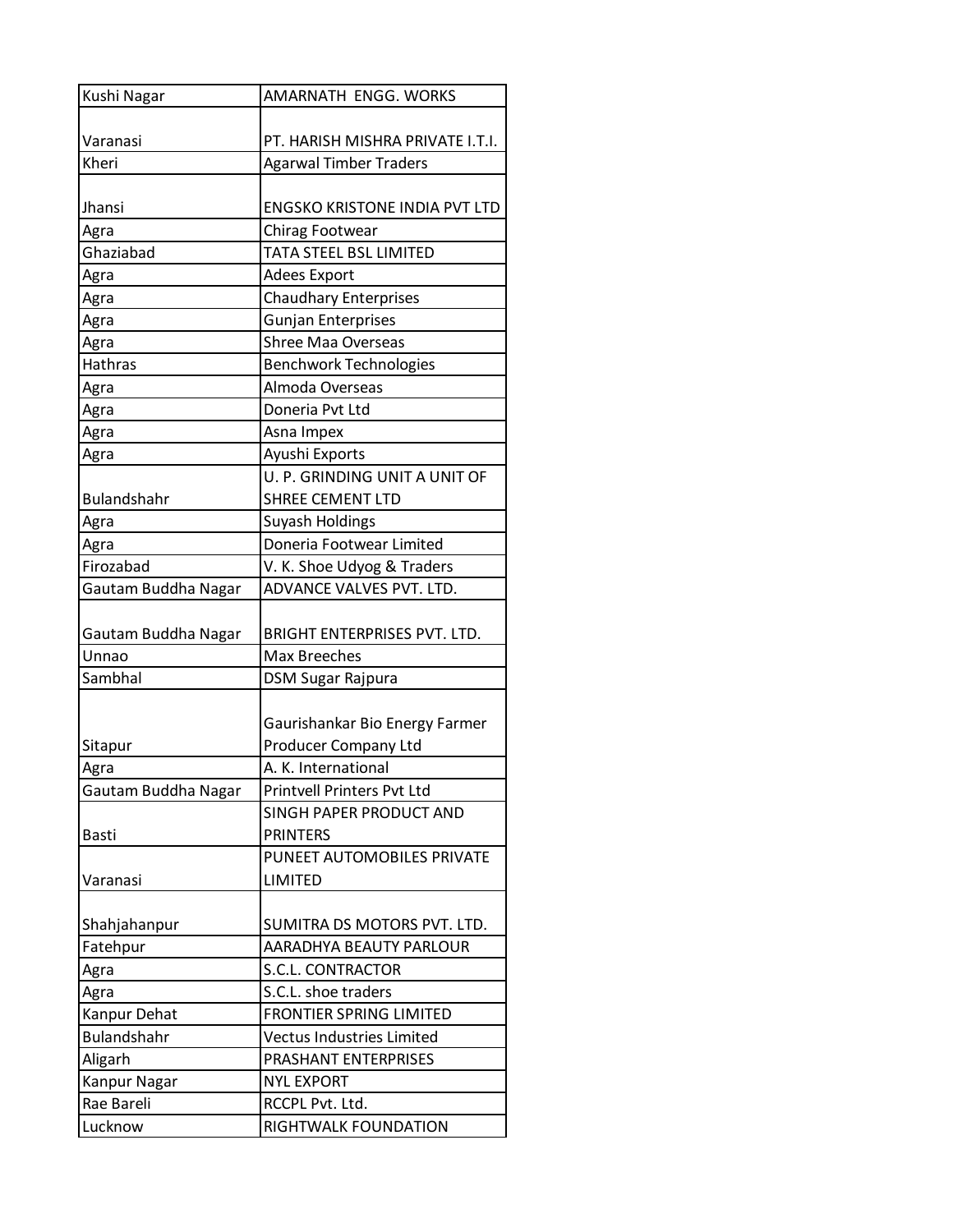|                     | <b>INDRARAJ VIMLA TRACTOR AND</b>     |
|---------------------|---------------------------------------|
| Faizabad            | <b>KRISHI YANTRA</b>                  |
|                     |                                       |
| Amroha              | Umang Dairies Limited Gajraula        |
|                     | <b>BABA SAHAB AMBEDKAR PVT ITI</b>    |
| Hathras             | <b>HATHRAS</b>                        |
|                     | AVADH SUGAR AND ENERGY                |
|                     | <b>LIMITED UNIT ROSA SUGAR</b>        |
| Shahjahanpur        | <b>WORKS</b>                          |
| Jhansi              | <b>RSPL LTD</b>                       |
|                     | Shri Ramji Pvt ITI Sultanpur Ghosi    |
| Mau                 | Mau 3231                              |
| Agra                | N. S. Footwear                        |
| Agra                | <b>SHOENIQUE INDUSTRIES</b>           |
| Agra                | <b>Dhooper Overseas</b>               |
| Agra                | <b>SENGER ENTERPRISES</b>             |
|                     | PUNEET CARS SALES PRIVATE             |
| Varanasi            | LIMITED                               |
| Kanpur Nagar        | <b>Global Creations</b>               |
| Kanpur Nagar        | AKI INTERNATIONAL (LEDER)             |
| Gautam Buddha Nagar | ELENTEC INDIA PVT LTD                 |
| Aligarh             | <b>MAXWEL FORGINGS</b>                |
|                     | <b>VERTEX POWER CONTROLS PVT</b>      |
| Gautam Buddha Nagar | <b>LTD</b>                            |
| Agra                | <b>D M OVERSEAS</b>                   |
| Agra                | <b>MANISH ENTERPRISES</b>             |
|                     |                                       |
| Fatehpur            | sri R. N. singh Vikram singh pri. ITI |
|                     |                                       |
| Gautam Buddha Nagar | ELENTEC POWER INDIA PVT LTYD          |
| Faizabad            | <b>JASRAJ PVT ITI</b>                 |
| Muzaffarnagar       | KHALSAE- VEHICLES PVT. LTD.           |
|                     | RADIAL NATURAL AROMATICS              |
| <b>Budaun</b>       | <b>PVT LTD</b>                        |
| Sitapur             | <b>VIKAS MOTORS</b>                   |
| Ghaziabad           | Magnum Ventures Limited               |
| Sitapur             | <b>GOMTI RUSK</b>                     |
| Kheri               | <b>AGARWAL RICE INDUSTRIES</b>        |
|                     | <b>GLOBAL COMPUTER EDUCATION</b>      |
| <b>Budaun</b>       | <b>SOCIETY</b>                        |
|                     | KHAITAN CHEMICALS AND                 |
| Jhansi              | FERTILIZERS LTD.                      |
|                     | <b>G N DESIGNER HANDLOOMS</b>         |
| Varanasi            | PRIVATE LIMITED                       |
| Ghaziabad           | VIKAS MACHINE TOOLS CNC               |
| Agra                | <b>Moderno Ventures</b>               |
| Ghaziabad           | <b>WPIL LIMITED</b>                   |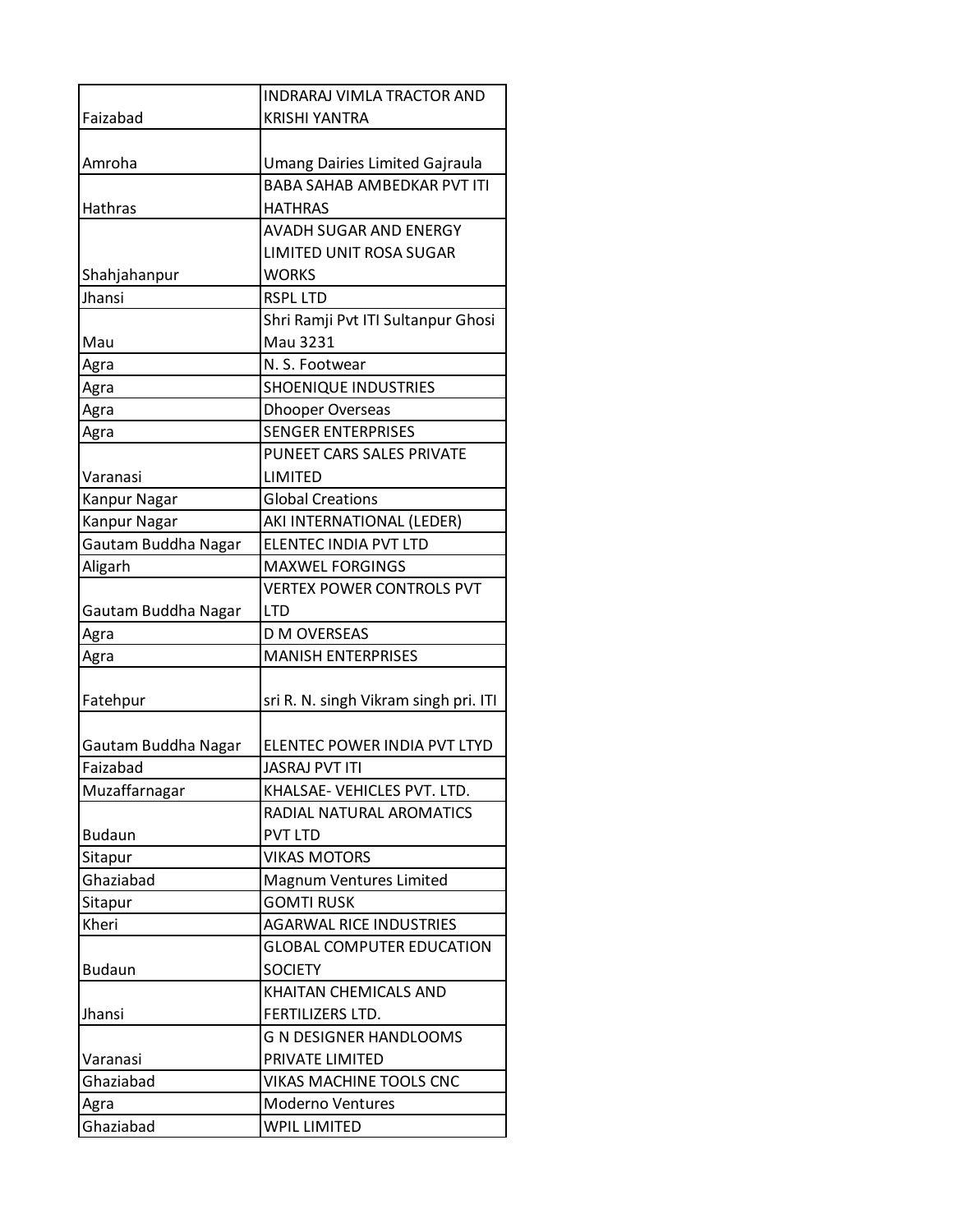| Varanasi            | NATURO ELECTRO PHARMA                |
|---------------------|--------------------------------------|
| Gautam Buddha Nagar | PUSHRAG TECHNOLOGIES LLP             |
|                     | Ram Gopal Pvt iti Badagaon Mau       |
| Mau                 | 3027                                 |
|                     |                                      |
| <b>Budaun</b>       | <b>Gem Aromatics Private Limited</b> |
| <b>Kanpur Nagar</b> | AKI India Ltd                        |
| Sitapur             | ANISA CARPETS LIMITED                |
|                     | Sree Raghavendra Electric            |
| Gautam Buddha Nagar | <b>Services Private Limited</b>      |
| Sitapur             | ANISA CARPETS LIMITED                |
| Sitapur             | ANISA CARPETS LIMITED                |
| Sitapur             | ANISA CARPETS LIMITED                |
| Hapur               | <b>MERINO INDUSTRIES LIMITED</b>     |
|                     | <b>REGIONAL INSTITUTE OF</b>         |
|                     | TECHNICAL AND SKILL                  |
| Lucknow             | DEVELOPMENT COUNCIL                  |
| Shahjahanpur        | K R Pulp and Papers Limited          |
|                     | Mau Publice Pvt ITI Belchuara        |
| Mau                 | Mau                                  |
| Kanpur Dehat        | Kansai Nerolac Paints Ltd.           |
| Barabanki           | <b>Allied Engineers Solution</b>     |
|                     |                                      |
| Mau                 | Krishak Pvt ITI Koiriyapar Mau       |
| Gonda               | <b>KAMAL MOTORS</b>                  |
|                     | <b>NENI MEMI FOODS PRIVATE</b>       |
| Shahjahanpur        | LIMITED                              |
|                     | <b>VANYA SECURITY SERVICES</b>       |
| Kanpur Nagar        | PRIVATE LIMITED                      |
|                     | RAMP DISPLAY SOLUTIONS               |
| Gautam Buddha Nagar | PRIVATE LIMITED                      |
|                     | Shree Baidyanath Ayurved             |
| Jhansi              | Bhawan Ltd. Jhansi                   |
|                     |                                      |
| Gautam Buddha Nagar | Sunce Renewable Private Limited      |
| Mau                 | SainiK Pvt ITI Tajopur Mau           |
|                     |                                      |
| Shamli              | Bajaj Hindusthan Sugar Limited       |
|                     | MAHARANI LUXMIBAI PRIVATE            |
| Shamli              | ITI BABRI SHAMLI                     |
| Gorakhpur           | <b>ABR Petro Products Ltd</b>        |
|                     | NATURAGREEN FOOD PRODUCTS            |
| <b>Budaun</b>       | PVT. LTD.                            |
| Barabanki           | <b>SLMG BEVERAGES P LTD</b>          |
|                     | <b>Posterity Consulting Private</b>  |
| Gautam Buddha Nagar | Limited                              |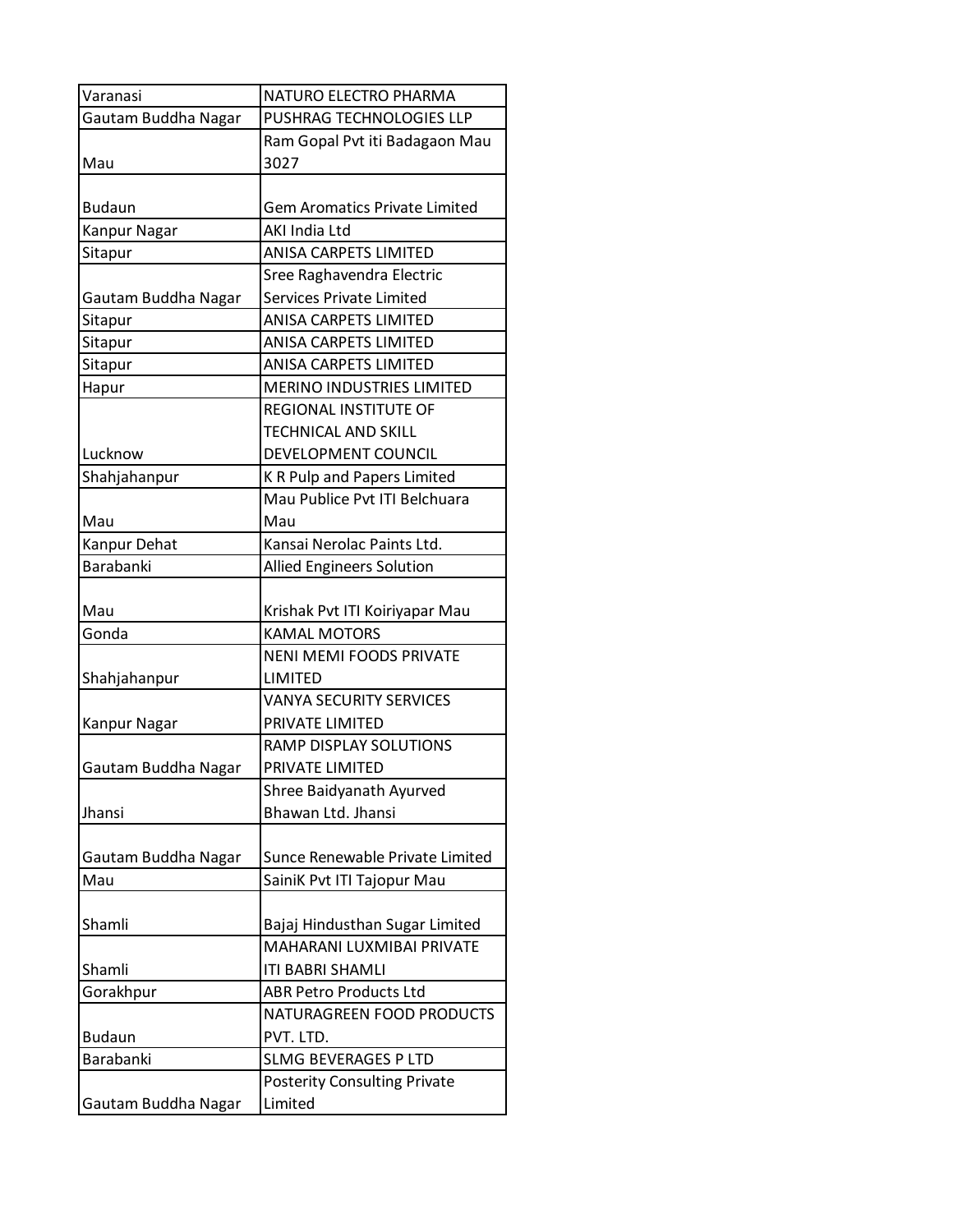|                     | Card Expertise India Private<br>Limited |
|---------------------|-----------------------------------------|
| Gautam Buddha Nagar |                                         |
|                     | ROHILLA AUDHOGIC                        |
| Saharanpur          | PRASHIKSHAN SANSTHAN                    |
| Farrukhabad         | <b>Town Store Pyt Ltd</b>               |
|                     | SIMBHAOLI SUGARS LTD UNIT               |
| Hapur               | <b>BRIJNATHPUR</b>                      |
| Agra                | Vishal Engineering corporation          |
| Gautam Buddha Nagar | Hunarmand India Private Limited         |
| <b>Bareilly</b>     | <b>NEELAM VINEERS</b>                   |
| <b>Bareilly</b>     | <b>KANCOR INGREDIENTS LTD</b>           |
| Gorakhpur           | SRI SIDHESHWARI UDYOG                   |
|                     | S D INTERNATIONAL PRIVATE               |
| Gorakhpur           | LIMITED                                 |
|                     | RELIANCE INDUSTRIES LIMITED             |
|                     | <b>BARABANKI MANUFACTURING</b>          |
| <b>Barabanki</b>    | <b>DIVISION</b>                         |
|                     |                                         |
| Gautam Buddha Nagar | SUNPLAST ELECTRONIC PVT LTD             |
| Faizabad            | <b>VISHAL SANITARY</b>                  |
|                     |                                         |
| Saharanpur          | S M C FOODS LTD SAHARANPUR              |
|                     | AASTHAVISION MOTORS PVT.                |
| Barabanki           | LTD.                                    |
|                     |                                         |
| Gautam Buddha Nagar | Megma RFID and Labels Pvt. Ltd.         |
| <b>Bulandshahr</b>  | <b>SANAT PRODUCTS LIMITED</b>           |
| Basti               | <b>MANIK BAKERS</b>                     |
| Agra                | <b>HARIT ENTERPRISES</b>                |
| Agra                | <b>CARSON OVERSEAS</b>                  |
| Barabanki           | <b>ARYAN MOTORS</b>                     |
|                     |                                         |
| Gautam Buddha Nagar | SUNVOICE ELECTRONICS PVT LTD            |
| Agra                | <b>ITC MUGHAL</b>                       |
| Agra                | <b>ITC MUGHAL</b>                       |
|                     | THE NEW STANDARD SECURITY               |
| Kanpur Nagar        | <b>SERVICES</b>                         |
|                     | Reinste Nano Ventures Private           |
| Gautam Buddha Nagar | Limited                                 |
| Gautam Buddha Nagar | Sanwariya Gas Limited                   |
| Muzaffarnagar       | <b>DSM SUGAR MANSURPUR</b>              |
|                     | ULTRATECH CEMENT LIMITED                |
|                     | UNIT OF ALIGARH CEMENT                  |
| Aligarh             | <b>WORKS</b>                            |
|                     |                                         |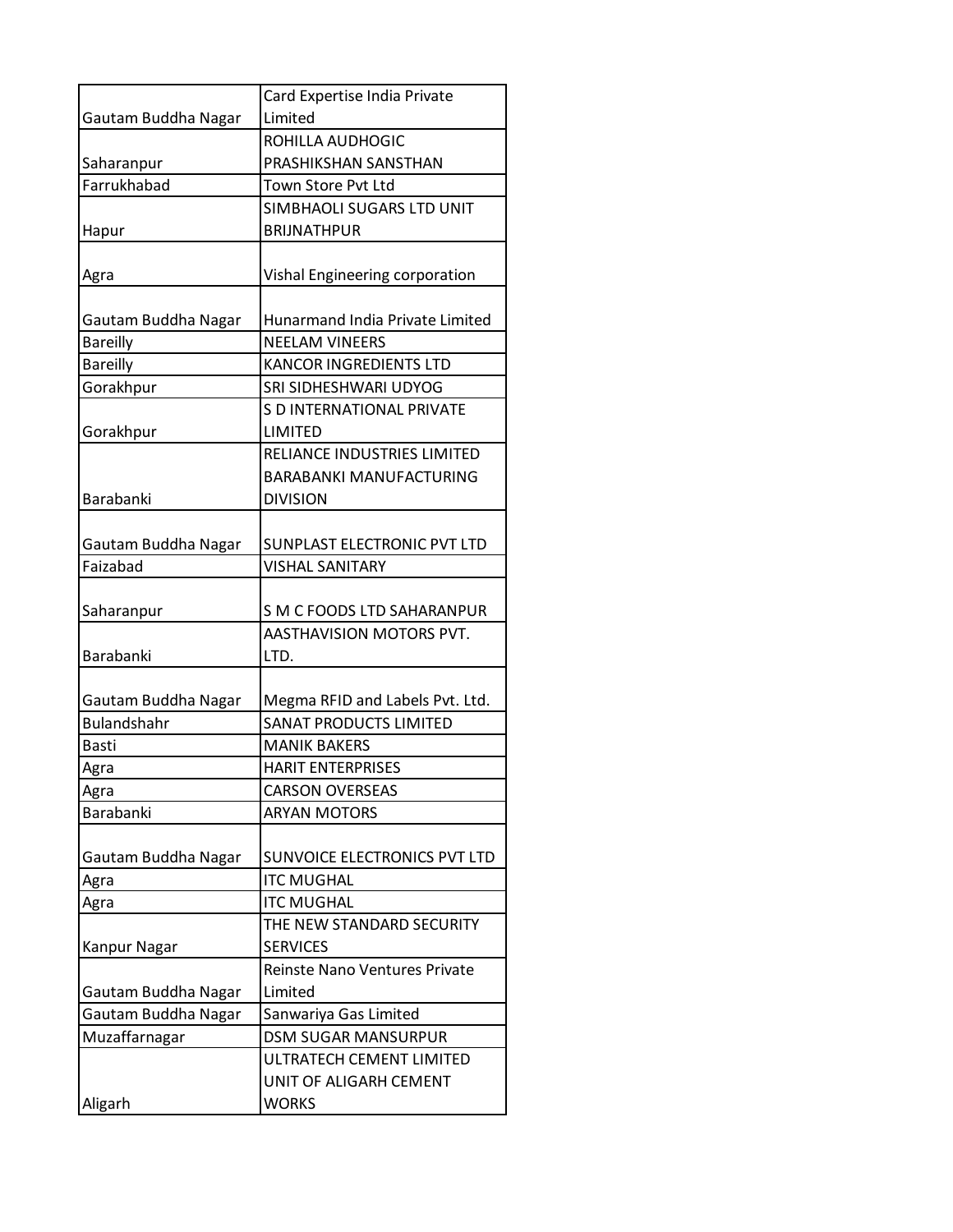|                     | SIDDHI VINAYAK SHIKSHAN            |
|---------------------|------------------------------------|
| Kanpur Nagar        | SANSTHAN                           |
|                     | <b>KAPIL ANAND AGRO PRIVATE</b>    |
| <b>Hathras</b>      | LIMITED                            |
|                     | <b>MS KHURSHEED ALAM</b>           |
| Shravasti           | <b>CONSTRUCTION</b>                |
| Hardoi              | <b>DSCL Sugar Rupapur</b>          |
|                     |                                    |
| Meerut              | NSA COATINGS PRIVATE LIMITED       |
| Faizabad            | PROF. K.K. YADAV PVT ITI           |
|                     | SHPRAAD ENTERPRISES PRIVATE        |
| Lucknow             | LIMITED                            |
| Moradabad           | <b>NODI EXPORTS</b>                |
|                     | Lemon Tree Hotel Aligarh A Unit    |
| Aligarh             | of Raj Prem Associates             |
| Gautam Buddha Nagar | <b>D.B.ENGINEERING PVT LTD</b>     |
| Allahabad           | <b>S.R.CANNERY</b>                 |
| Moradabad           | <b>DEWAN SONS</b>                  |
| Kanpur Nagar        | SHRI BALAJI CLOTH STORE            |
| Gautam Buddha Nagar | Sunstar Precision forge ltd.       |
|                     |                                    |
| Gautam Buddha Nagar | <b>ECDM TECHNOLOGY PVT LIMITED</b> |
|                     | JYOTECH ENGINEERING AND            |
| Gautam Buddha Nagar | <b>MARKETING CONSULTANTS</b>       |
|                     | BASERA VELOCITY AUTOHUB PVT.       |
| Jhansi              | LTD.                               |
|                     |                                    |
| Gautam Buddha Nagar | Ping Telematics Private Limited    |
|                     |                                    |
| Gautam Buddha Nagar | Gloenfield Technologies Pvt. Ltd.  |
| Moradabad           | <b>ACUBE KRAFT PVT LIMTED</b>      |
|                     |                                    |
| Moradabad           | ACUBE KRAFT CONCEPTS PVT LTD       |
| Ghaziabad           | <b>AMBICA STEELS LTD</b>           |
| Lucknow             | M/S Q Security Services            |
| Gautam Buddha Nagar | <b>KARVY INNOTECH LIMITED</b>      |
|                     |                                    |
| Gautam Buddha Nagar | Qualix Information System LLP      |
|                     | SAMKWANG INDIA ELECTRONIC          |
| Gautam Buddha Nagar | <b>PVT LTD</b>                     |
| Gautam Buddha Nagar | Soothe Healthcare Pvt. Ltd.        |
|                     | <b>ADDVERB TECHNOLOGIES</b>        |
| Gautam Buddha Nagar | PRIVATE LIMITED                    |
|                     | MAHLE Anand Thermal Systems        |
| Gautam Buddha Nagar | Pvt. Ltd                           |
| Moradabad           | <b>COMET HANDICRAFTS</b>           |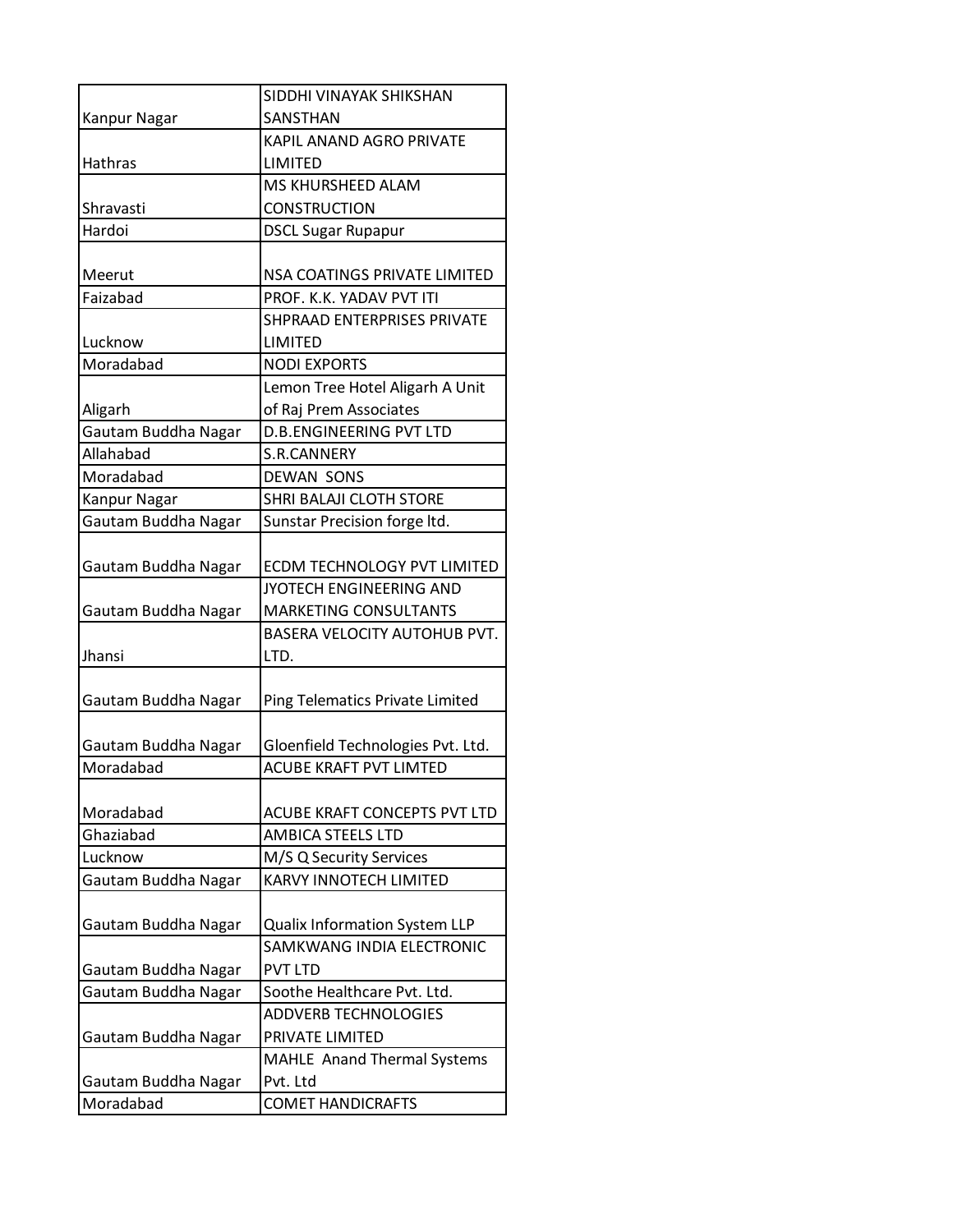|                     | <b>AVADH SUGAR AND ENERGY</b>        |
|---------------------|--------------------------------------|
|                     | LIMITED UNIT NEW INDIA SUGAR         |
| Kushi Nagar         | <b>MILLS</b>                         |
|                     |                                      |
| Moradabad           | <b>VIMAL transformer corporation</b> |
|                     | Jai Jagdamba Security and            |
| Gautam Buddha Nagar | <b>Placement Services</b>            |
|                     | <b>CENTRAL PRIVATE ITI RAHUL</b>     |
| Sultanpur           | CHAURAHA SULTANPUR U.P.              |
| Moradabad           | <b>NODI EXPORTS INC</b>              |
|                     |                                      |
|                     | PALLADIUM CONSTRUCTIONS              |
|                     | PVT. LTD. FOR COURTYARD BY           |
| Agra                | <b>MARRIOTT AGRA</b>                 |
|                     |                                      |
| Saharanpur          | PREM ENTERPRISES SAHARANPUR          |
|                     | Indian Potash Limit d Unit Titawi    |
| Muzaffarnagar       | <b>Sugar Complex</b>                 |
|                     | <b>TRIVENI ENGINEERING &amp;</b>     |
| Moradabad           | INDUSTRIES LIMITED                   |
|                     |                                      |
| Hamirpur            | BRIJESH MEMORIAL PRIVATE ITI         |
| Saharanpur          | RATHI CONSTRUCTION                   |
|                     | SAF YEAST COMPANY PRIVATE            |
| Hardoi              | LIMITED                              |
| Hardoi              | <b>INDIA PESTICIDES LIMITED</b>      |
|                     | <b>TRIVENI ENGINEERING &amp;</b>     |
|                     | <b>INDUSTRIES CO-GEN UNIT</b>        |
| Saharanpur          | <b>DEOBAND</b>                       |
| Moradabad           | RAJAN OVERSEAS INC.                  |
|                     | HORA MOTORRS, Sant Kabeer            |
| Sant Kabeer Nagar   | Nagar                                |
|                     |                                      |
| Mau                 | Baba bhrigu pvt iti Paliya Mau       |
| Jaunpur             | <b>VARUN BEVERAGES LIMITED</b>       |
|                     | <b>ASM TECHNOCRAT PRIVATE</b>        |
| Allahabad           | LIMITED                              |
| Allahabad           | PRAGYA ENTERPRISES                   |
| Kanpur Nagar        | <b>SUVITECH</b>                      |
| Hamirpur            | MAA PITAMBRA MOTORS                  |
| Hapur               | STATCON ENERGIAA PVT.LTD.            |
|                     | <b>EAST INDIA TECHNOLOGIES</b>       |
| Gautam Buddha Nagar | PRIVATE LIMITED                      |
| Agra                | RSV WORLDWIDE                        |
| Jalaun              | <b>AKASH KUMAR</b>                   |
| Mirzapur            | DINESH CHAND ANAND                   |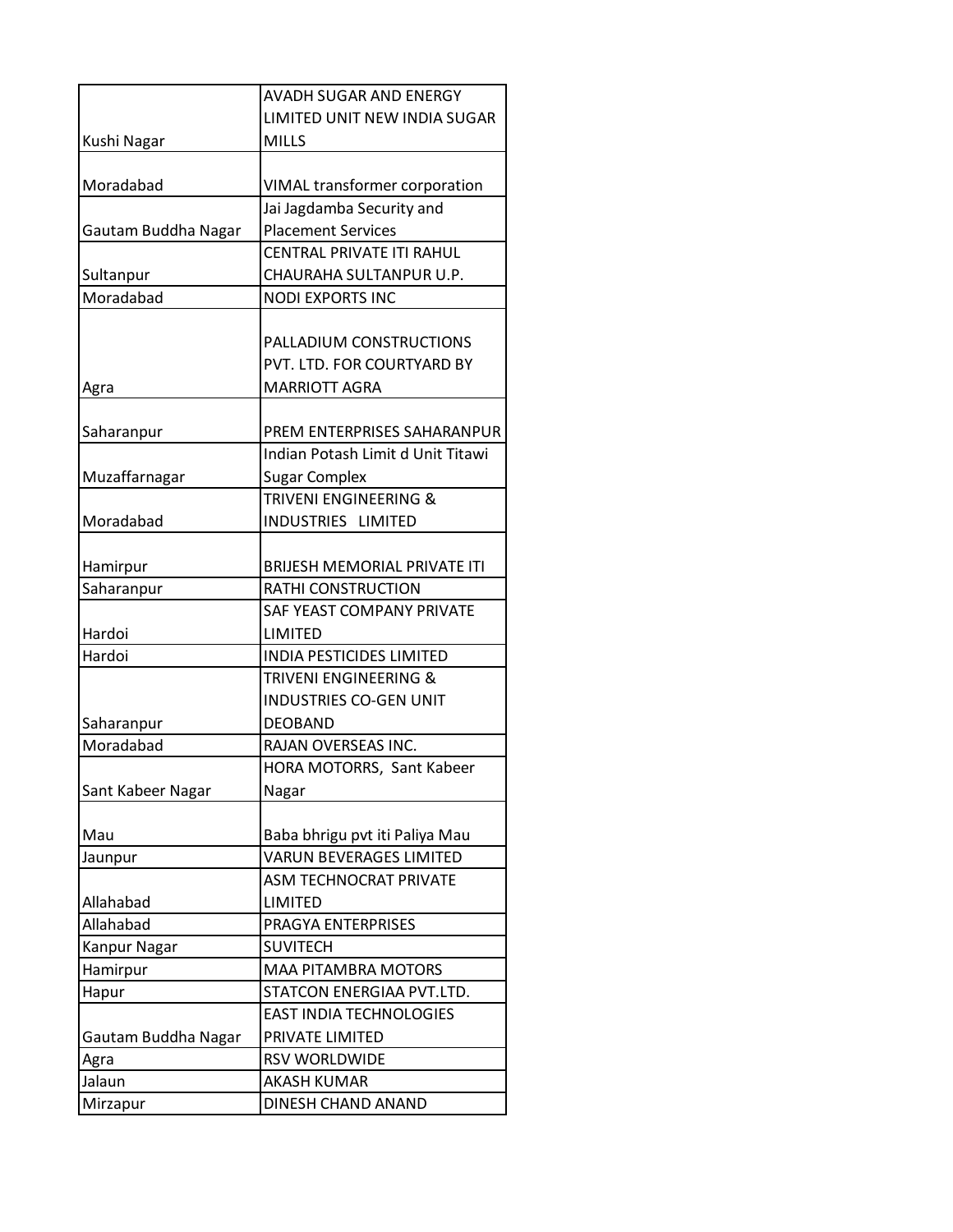| Agra                  | <b>SUNNY MOTOR PVT LTD AGRA</b>   |
|-----------------------|-----------------------------------|
| Saharanpur            | <b>Star Paper Mills Ltd</b>       |
|                       | <b>BAJAJ HINDUSTHAN SUGAR LTD</b> |
| Meerut                | KINAUNI MEERUT                    |
| Moradabad             | <b>HARI OM CREATIONS</b>          |
| Mathura               | <b>VARUN BEVERAGES LTD</b>        |
| Mau                   | SHRI KRISHNA PRIVATE ITI          |
|                       | Smith Industrial Corporation      |
| Ghaziabad             | <b>Private Limited</b>            |
| Kanpur Nagar          | <b>Associated Technologies</b>    |
|                       | <b>SHREE BAIDYANATH AYURVED</b>   |
| Allahabad             | <b>BHAWAN PVT. LTD</b>            |
|                       |                                   |
| Gautam Buddha Nagar   | KHVATEC INDIA PRIVATE LIMITED     |
| Ghaziabad             | JAI AUTO PRIVATE LTD              |
| <b>Bulandshahr</b>    | LIBRA INTERNATIONAL LTD.          |
| <b>Ballia</b>         | <b>MARG FOUNDATION</b>            |
| <b>Ballia</b>         | <b>IRAM FOUNDATION</b>            |
|                       |                                   |
| <b>Ballia</b>         | PURWANCHAL SAIKCHIK AWAM          |
|                       | SAMAJIK VIKAS SANSTHAN            |
|                       | DATA ASHRAM KHANKAH               |
| <b>Ballia</b>         | <b>CHARITABLE FOUNDATION</b>      |
| Lucknow               | <b>Prag Polymers</b>              |
| Sultanpur             | <b>KHAN TAILORS</b>               |
| <b>Ballia</b>         | <b>EVERGREEN CONTRACTORS</b>      |
|                       | <b>VIKASSHIL KISAN KRISHI</b>     |
|                       | PRODUCER COMPANY LIMITED.         |
| Deoria                |                                   |
|                       | <b>UDKAM PROCESS EQUIPMENT</b>    |
|                       | <b>INDIA PRIVATE LIMITED</b>      |
| Gautam Buddha Nagar   | M/s Nilambar Foods Pvt. Ltd.      |
| Ghazipur<br>Moradabad | Kenway Sartaj worldwide           |
|                       | AYODHYA GORAKHPUR SMS             |
|                       |                                   |
| Lucknow               | <b>TOLLS PRIVATE LIMITED</b>      |
| Moradabad             | <b>MARQUE IMPEX</b>               |
| Moradabad             | <b>MH EXPORTS</b>                 |
|                       |                                   |
| Gautam Buddha Nagar   | RFTECH MOBILE PRIVATE LIMITED     |
| Gautam Buddha Nagar   | Dixon Technologies India Ltd      |
|                       | JAIMINI BUSINESS SOLUTIONS        |
| <b>Ballia</b>         | PRIVATE LIMITED                   |
| Gautam Buddha Nagar   | <b>VEDANT ENTERPRISES</b>         |
| Jaunpur               | <b>VARUN BEVERAGES LIMITED</b>    |
| Mahoba                | Laxmi motors                      |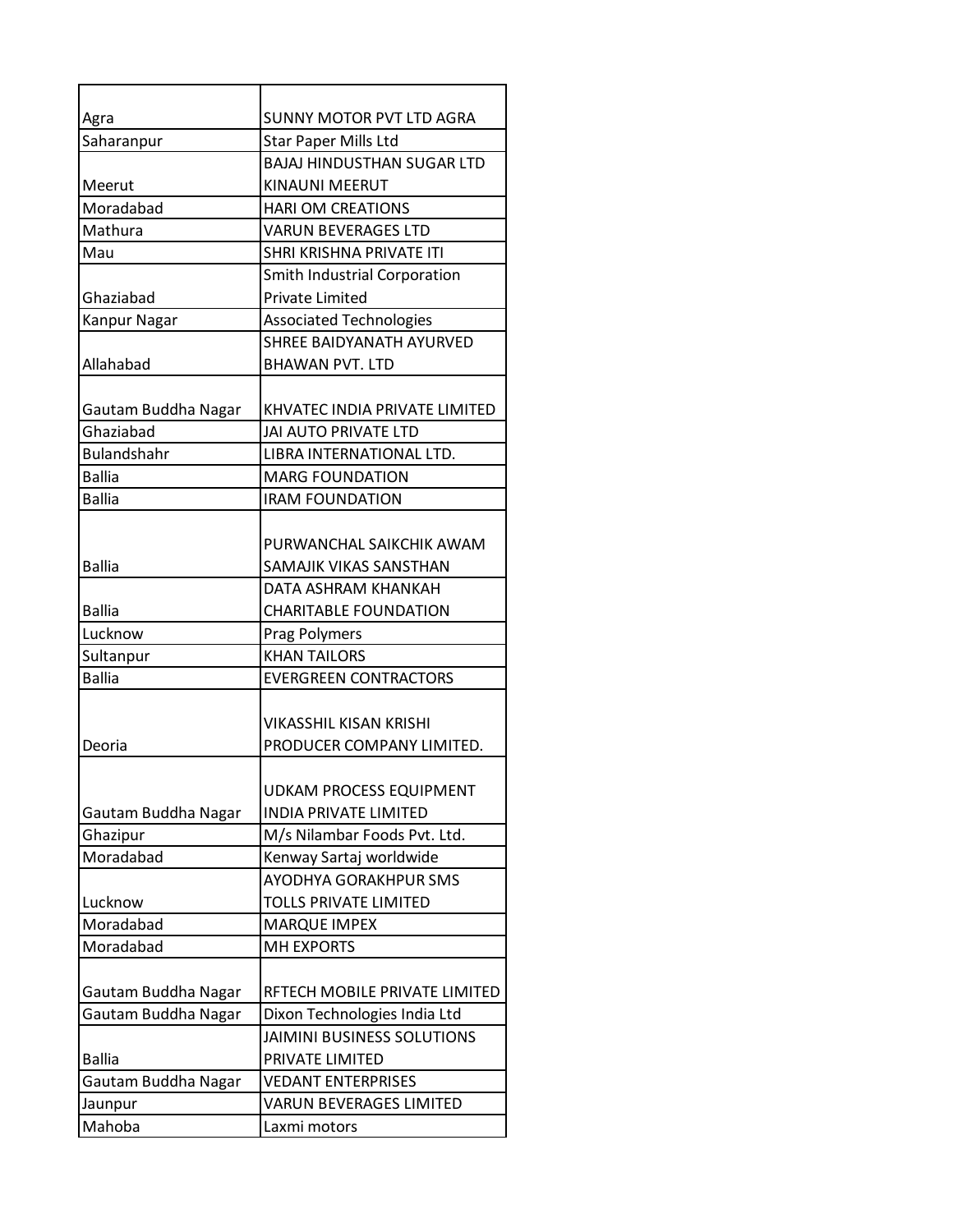| Rae Bareli                         | sushma motors                                            |
|------------------------------------|----------------------------------------------------------|
| Gorakhpur                          | SHRI SHYAM JI FOODS                                      |
| Gorakhpur                          | RISHIK SPINNING PRIVATE LTD.                             |
| Lucknow                            | MIDAS ELECTRONICS PVT. LTD.                              |
| Gautam Buddha Nagar                | VISIOCORP TECHNOLOGIES INDIA<br>PRIVATE LIMITED          |
| Jhansi                             | <b>INDO GULF INDUSTRIES LIMITED</b>                      |
| Kanpur Nagar                       | SOCIETY TRUCKING SERVICES<br>PRIVATE LIMITED             |
| Kanpur Nagar                       | SOCIETY MOTORS LIMITED                                   |
| Gautam Buddha Nagar                | <b>BRAKEWEL AUTOMOTIVE</b><br>COMPONENTS INDIA PVT. LTD. |
| Kanpur Nagar<br><b>Bulandshahr</b> | <b>Onstop Solution</b><br><b>Orient Bell Limited</b>     |
| Gautam Buddha Nagar                | <b>Globalpike Services LLP</b>                           |
|                                    | SHAKUMBHRI PULP AND PAPER                                |
| Muzaffarnagar                      | <b>MILLS LTD</b>                                         |
|                                    | <b>KAWAL MOTORS PRIVATE</b>                              |
| Kanpur Dehat                       | <b>LIMITED</b>                                           |
|                                    | SHAKUMBHARI EXPO IMPO                                    |
| Muzaffarnagar                      | LIMITED                                                  |
| Rae Bareli                         | <b>VISAKA INDUSTRIES LIMITED</b>                         |
| Sonbhadra                          | A realm Banaras                                          |
| Moradabad                          | AKANKSHA AUTOMOBILES PVT<br><b>LTD</b>                   |
| Gautam Buddha Nagar                | <b>NOVELCO TECHNOLOGIES</b><br>PRIVATE LIMITED           |
| Saharanpur                         | Alstom Manufacturing India<br>Private Limited            |
| Mau                                | SHYAMA DEVI ENTERPRISES                                  |
|                                    | ORA AAROGYA HELATH AND                                   |
| <b>Baghpat</b>                     | <b>BEAUTY</b>                                            |
| <b>Baghpat</b>                     | CARRY WELL PACKAGING PVT LTD                             |
| <b>Baghpat</b>                     | <b>AANYA ENTERPRISES</b>                                 |
| <b>Baghpat</b>                     | <b>AGATES N STONES</b>                                   |
| <b>Baghpat</b>                     | <b>VIDYA ENTERPRISES</b>                                 |
|                                    |                                                          |
| <b>Baghpat</b>                     | WINGS GOODS PACKERS (INDIA)                              |
| <b>Baghpat</b>                     | SHIV ENTERPRISES                                         |
| Varanasi                           | <b>Education dreams</b>                                  |
| Rae Bareli                         | <b>RCCPL PVT LTD</b>                                     |
| Kanpur Nagar                       | <b>İLIFEKOSH PRIVATE LIMITED</b>                         |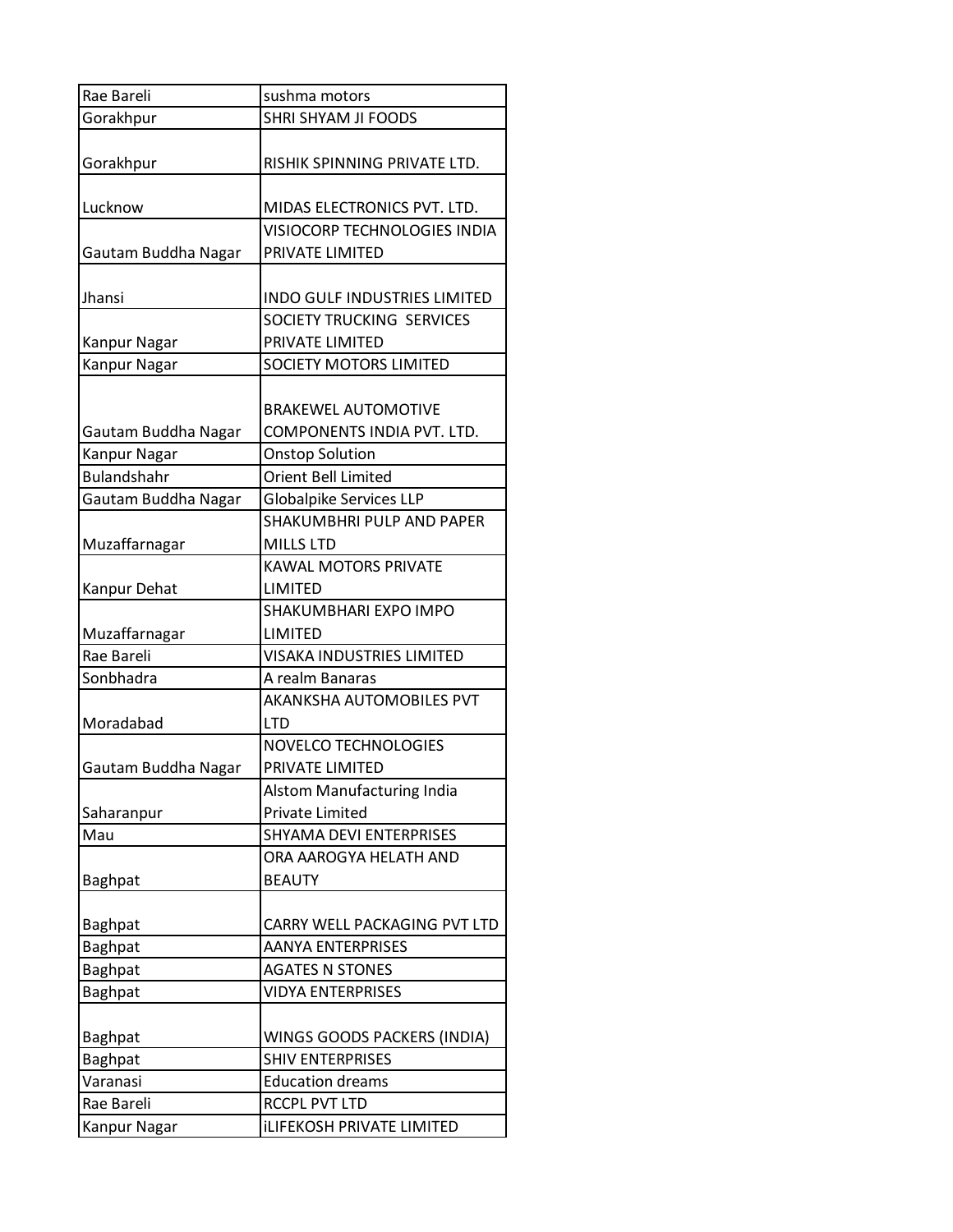| Kanpur Nagar                 | SOCMO CARS PRIVATE LIMITED                                        |
|------------------------------|-------------------------------------------------------------------|
| Ghaziabad                    | Hollteck India Guides Pvt. Ltd.                                   |
|                              |                                                                   |
|                              | KAUSHAL INDUSTRIAL TRAINING                                       |
| Fatehpur                     | <b>INSTITUTE FATEHPUR</b>                                         |
| Firozabad                    | NN AND COMPANY                                                    |
| Rae Bareli                   | Kirti Udyog                                                       |
| Varanasi                     | Singh's delight                                                   |
| Varanasi                     | Singh's delight                                                   |
|                              | advance institute of computer                                     |
| Aligarh                      | technology                                                        |
|                              | Telenity system Software India                                    |
| Gautam Buddha Nagar          | <b>Private Limited</b>                                            |
| Aligarh                      | <b>SyncThink Communication</b>                                    |
| Gautam Buddha Nagar          | <b>RACL Geartech Limited</b>                                      |
| <b>Bulandshahr</b>           | <b>SIMBA FRP PVT LTD</b>                                          |
| Gautam Buddha Nagar          | asfsgg                                                            |
|                              |                                                                   |
| Bulandshahr                  | CROP GROWTH INDIA PVT LTD                                         |
|                              | <b>ANHEUSER BUSCH INBEV INDIA</b>                                 |
| Meerut                       | <b>LIMITED</b>                                                    |
| Lucknow                      | <b>VIVA GLOBAL SOLUTIONS</b>                                      |
|                              |                                                                   |
| Bulandshahr                  | CELLCOM TELESERVICES PVT LTD                                      |
| Meerut                       | MODI HITECH INDIA LIMITED                                         |
|                              |                                                                   |
| Kanpur Nagar                 | Anand engineering corporation                                     |
|                              | <b>BAJRANGBALI SNACKS PRIVATE</b>                                 |
| Kanpur Dehat                 | LIMITED                                                           |
|                              | Taj Hotel And Convention Centre                                   |
| Agra                         | Agra                                                              |
|                              | A AND C BRAID AND ROPE                                            |
| Kanpur Dehat                 | <b>COMPANY PRIVATE LIMITED</b><br><b>AYUSHMAN ROPES AND TAPES</b> |
|                              | PRIVATE LIMITED                                                   |
| Kanpur Dehat<br>Kanpur Dehat | NIRANKARI UDYOG                                                   |
| Kanpur Dehat                 | <b>M V ENTERPRISES</b>                                            |
|                              |                                                                   |
| Moradabad                    | J.O. EXPORTS INTERNATIONAL                                        |
|                              | <b>AYNK STARTECH SOLUTIONS</b>                                    |
| Allahabad                    | PVT.LTD                                                           |
|                              | Mrs Bector Food Specialities                                      |
| Gautam Buddha Nagar          | Limited                                                           |
| Kanpur Nagar                 | <b>AGMOTEX FABRICS PVT LTD</b>                                    |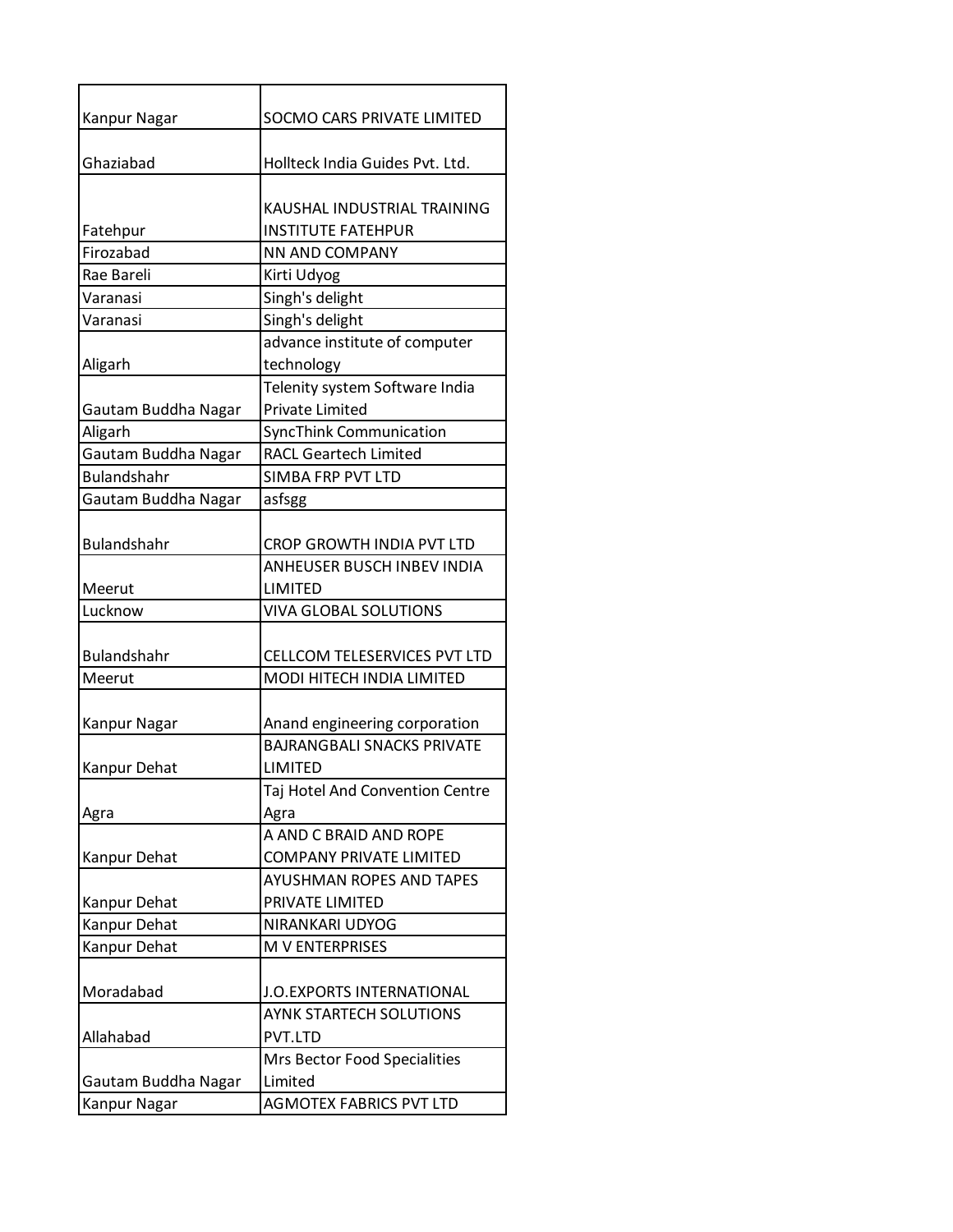|                     | <b>ANKUR TRADERS AND</b>                |
|---------------------|-----------------------------------------|
| Barabanki           | <b>MANUFACTURERS</b>                    |
| Fatehpur            | <b>MAHADEV INDUSTRIES</b>               |
| Gautam Buddha Nagar | <b>Ritik Enterprises</b>                |
|                     | ZICS INDIA TECHNOLOGIES                 |
| Ghaziabad           | PRIVATE LIMITED                         |
|                     | THE SUPREME INDUSTRIES                  |
| Kanpur Dehat        | LIMITED                                 |
|                     | Gayatri Ranjna Pragatisheel             |
| Pilibhit            | Shiksha prashikshan Samiti              |
| Rae Bareli          | <b>KYRA STICKS</b>                      |
| <b>Bulandshahr</b>  | VRS Foods Ltd.                          |
| Sant Kabeer Nagar   | <b>USHA ELECTRONIC</b>                  |
| Azamgarh            | S.K.D INTERLOCKING UDYOG                |
| Sant Kabeer Nagar   | <b>BALA JI TRADERS</b>                  |
|                     | ram sajivan general engineering         |
| Sant Kabeer Nagar   | works                                   |
|                     | <b>BADKUU ENGINEERING AND</b>           |
| Sant Kabeer Nagar   | <b>ORDER SUPLAIRS</b>                   |
|                     |                                         |
| Sant Kabeer Nagar   | vishwakerma engineering works           |
|                     | <b>MAGNUM FOOTWEAR PRIVATE</b>          |
| Agra                | <b>LIMTED</b>                           |
| Moradabad           | <b>Sarnath Motors</b>                   |
| Meerut              | <b>NYMPH ENGINEERS</b>                  |
|                     | DREAMS TECHNOLOGY                       |
| Saharanpur          | SAHARANPUR                              |
| Saharanpur          | ALPHA TECH SAHARANPUR                   |
|                     |                                         |
| Bulandshahr         | TRIDENT STRUCTURES PVT. LTD             |
| Sitapur             | AASAN                                   |
|                     |                                         |
| Sitapur             | <b>Bansal Rice Mill Private Limited</b> |
| Sitapur             | D.P. Foods Private Limited              |
|                     |                                         |
| Ghaziabad           | <b>PAN HR Solution Private Limited</b>  |
| Meerut              | <b>USHA FILTERS PVT LTD</b>             |
|                     | SAI ELECTRICALS A UNIT OF SAI           |
| Meerut              | <b>COMPUTERS LIMITED</b>                |
| Varanasi            | Ashish Kumar                            |
|                     | <b>BHAUTIK INFOTECH PRIVATE</b>         |
| Gautam Buddha Nagar | LIMITED                                 |
| Muzaffarnagar       | KHALSAE_VEHICLES PVT. LTD.              |
| <b>Bulandshahr</b>  | UK CROP SCIENCES PVT LTD                |
|                     |                                         |
| Etah                | MURLIKRISHNA FOODS PVT LTD              |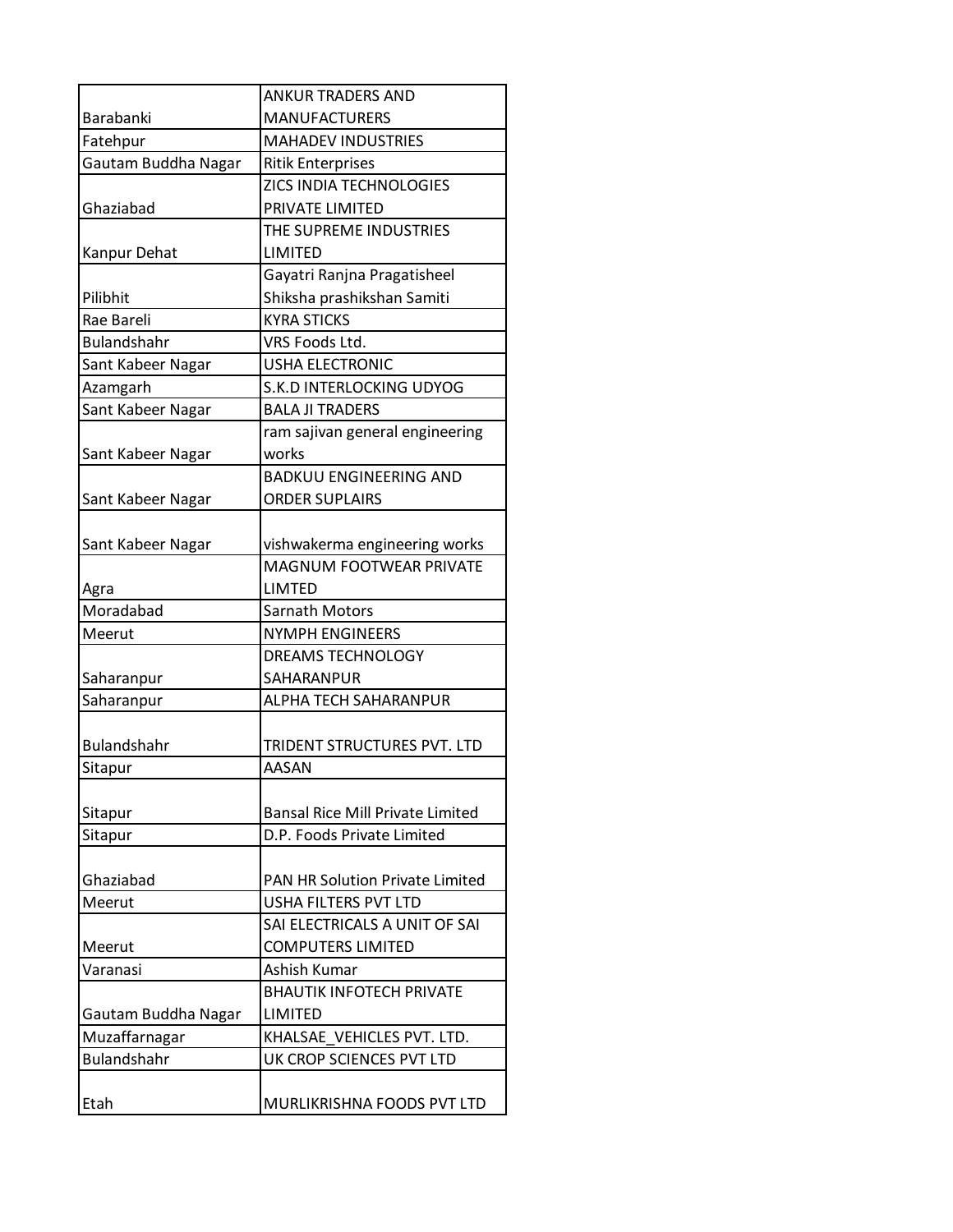|                     | MURLI KRISHNA CHCORY                 |
|---------------------|--------------------------------------|
| Etah                | PROCESSORS PVT LTD                   |
|                     | Hi tek electricals and battery       |
| Kushi Nagar         | house                                |
| Kushi Nagar         | Real power enterprises               |
|                     | RP PVT ITI BUDHAICH JALEAR           |
| Hathras             | <b>ROAD HATHRAS</b>                  |
|                     |                                      |
| Hapur               | <b>MERINO INDUSTRIES LTD UNIT II</b> |
| <b>Hathras</b>      | Captain P.L. Pvt. ITI                |
|                     |                                      |
| <b>Bahraich</b>     | <b>VISHWANATH FOODS PVT LTD</b>      |
| <b>Hathras</b>      | Gajanan Private ITI                  |
| <b>Bahraich</b>     | <b>BHANI AGRO INDIA PVT LTD</b>      |
|                     | SURAJ MAL ANIL KUMAR PVT.            |
| <b>Bahraich</b>     | LTD.                                 |
| <b>Bahraich</b>     | <b>AHMAD RICE MILLS</b>              |
|                     |                                      |
| <b>Bahraich</b>     | shree rameshwar lal foods pvt ltd    |
| <b>Bahraich</b>     | Sudhesh industries Pvt ltd           |
| <b>Bahraich</b>     | AVADH SOLVEX PVT LTD                 |
|                     | KRISHNA MOHAN FOODS PVT.             |
| <b>Bahraich</b>     | LTD.                                 |
|                     |                                      |
| <b>Bahraich</b>     | RITVIK STEEL PRIVATE LIMITED         |
|                     | RADHA MOHAN DEEPAK FOOD              |
| <b>Bahraich</b>     | PRIVATE LIMITED                      |
|                     | <b>GYAN ITI ETAH ROAD</b>            |
| Firozabad           | SHIKOHABAD                           |
|                     | KHACHERMAL SARASWAT PVT. I T         |
| <b>Hathras</b>      | I                                    |
|                     | <b>VENUS AUTOWHEELS PRIVATE</b>      |
| Kanpur Nagar        | LIMITED                              |
|                     | <b>GPMSS PVT ITI MANIKPUR</b>        |
| <b>Hathras</b>      | <b>HATHRAS</b>                       |
|                     | HINDUSTAN SCALE COMPANY              |
| Kanpur Nagar        | PRIVATE LIMITED                      |
| Gautam Buddha Nagar | Vision India Services Pvt Ltd        |
| Gautam Buddha Nagar | C & S ELECTRIC LIMITED               |
|                     |                                      |
| Kanpur Nagar        | PRINAV GIS TECHNOLOGIES P LTD        |
|                     |                                      |
| Hathras             | SMT MANWATI DEVI ITI HATHRAS         |
| <b>Hathras</b>      | S R G PRIVATE ITI                    |
| Hathras             | P K EDUCATIONAL PVT ITI              |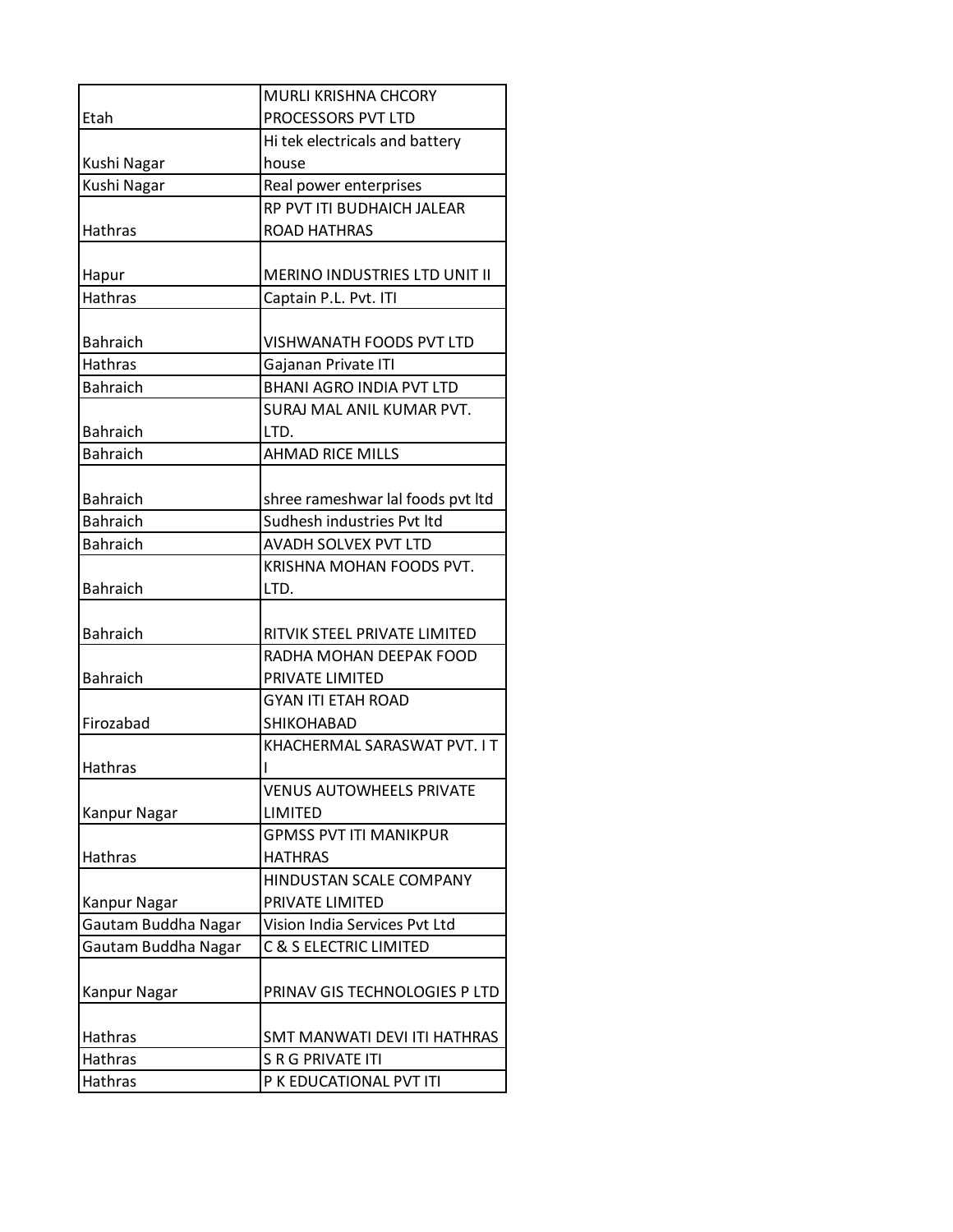|                     | SETHPREMCHANDRA OMSHRI               |
|---------------------|--------------------------------------|
|                     | PVT ITI AGSAULI SIKANDRA RAO         |
| Hathras             | HATHRAS                              |
| <b>Hathras</b>      | Kapoori devi memorial pvt iti        |
|                     |                                      |
|                     | SHRI R C KUSHWAH PRIVATE ITI         |
| <b>Hathras</b>      | <b>GAUHANA SASNI HATHRAS</b>         |
|                     | Ram Swaroop Private ITI Rati ka      |
| <b>Hathras</b>      | Nagla, Hathras                       |
|                     | SHREE RAGHAV PVT ITI MENDU           |
| Hathras             | <b>HATHRAS</b>                       |
| Agra                | R.P. Prvate ITI                      |
| <b>Hathras</b>      | Sankat Mochan Pvt. ITI               |
| <b>Hathras</b>      | <b>CHANDAN DEEP PRIVATE ITI</b>      |
|                     | SHRI RAGHAV PVT ITI MENDU            |
| <b>Hathras</b>      | <b>HATHRAS</b>                       |
|                     |                                      |
|                     | <b>SHREE LILADHAR PVT ITI</b>        |
| <b>Hathras</b>      | KANCHANA MURSAN HATHRAS              |
|                     | Sri Ram Rastriya Audhyogik           |
|                     | Prashikshan kendra mahow             |
| Aligarh             | hathras                              |
|                     | MAA PARVATI PVT ITI BANKA            |
| <b>Hathras</b>      | <b>MURSAN HATHRAS</b>                |
|                     | SHREE LILADHAR PRIVATE ITI           |
|                     | KANCHANA MURSAN HATHRAS              |
| <b>Hathras</b>      | 204213                               |
| Hathras             | maa kamlesh devi pvt iti             |
|                     | SHIV PRASAD Pvt. ITI Sant Kabir      |
| Sant Kabeer Nagar   | Nagar                                |
|                     | K L PRIVATE INDUSTRIAL               |
| Hathras             | <b>TRAINING INSTITUTE</b>            |
|                     | R S INDUSTRIAL TRAINING              |
| Hathras             | <b>INSTITUTE</b>                     |
|                     |                                      |
|                     | <b>BABA SAHEB AMBEDKAR PVT</b>       |
| Hathras             | <b>INDUSTRIAL TRAINING INSTITUTE</b> |
|                     | JAI SHIV INDUSTRIAL TRAINING         |
| <b>Hathras</b>      | <b>INSTITUTE</b>                     |
|                     | THE KANYA GURUKUL PRIVATE ITI        |
| <b>Hathras</b>      | <b>SASNI HATHRAS</b>                 |
|                     | RT VISION TECHNOLOGIES PVT.          |
| Gautam Buddha Nagar | LTD.                                 |
|                     | <b>BITCOMM TECHNOLOGIES PVT</b>      |
| Gautam Buddha Nagar | LTD.                                 |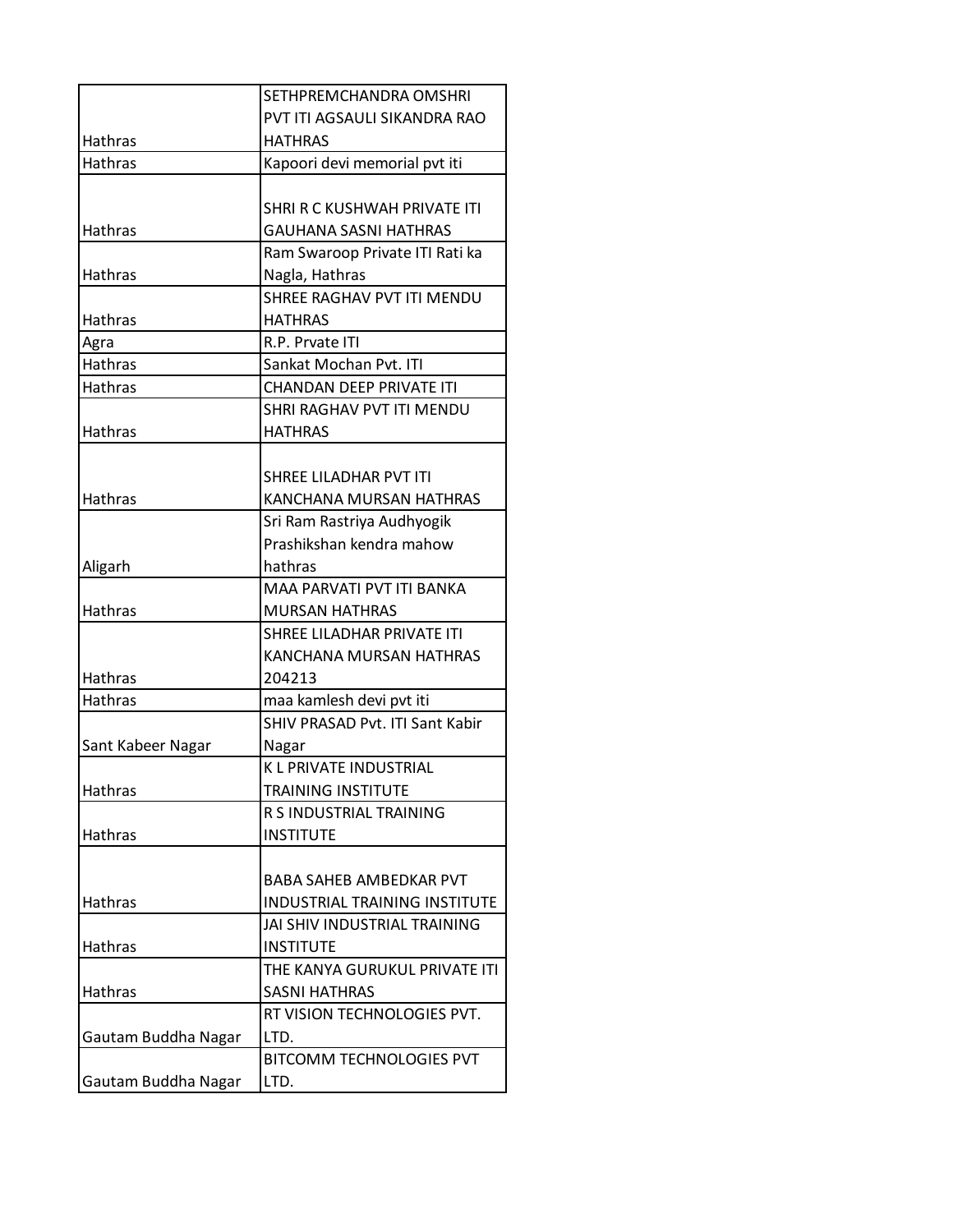|                   | <b>FATEHPUR PRIVATE INDUSTRIAL</b> |
|-------------------|------------------------------------|
| Fatehpur          | TRAINING INSTITUTE FATEHPUR        |
|                   |                                    |
| Hathras           | R V S PVT ITI HATHRAS JUNCTION     |
|                   |                                    |
| Hathras           | SMT MANWATI DEVI PRIVATE ITI       |
| Mirzapur          | <b>BHOLA</b>                       |
|                   | HIND PRIVATE ITI SIKNDRA RAO       |
| Hathras           | <b>HATHRAS</b>                     |
|                   | <b>UPADHYAY OUTSOURCING</b>        |
| Mathura           | PRIVATE LIMITED                    |
| Ghaziabad         | <b>Apex Enterprises</b>            |
|                   | <b>G.S.PHARMBUTOR PVT. LTD.</b>    |
| Ghaziabad         | <b>BETADINE PLANT</b>              |
| Hardoi            | <b>CONCEPT AUTOMOBILES</b>         |
| Hardoi            | <b>CONCEPT CARS LIMITED</b>        |
| Sitapur           | <b>CHAMAN ENTERPRISES</b>          |
| Sitapur           | MS RAGHAV UDYOG                    |
|                   | PALKI INDUSTRIES PRIVATE           |
| Mau               | LIMITED                            |
| Balrampur         | <b>BALARC FOUNDATION</b>           |
|                   |                                    |
| Kanpur Dehat      | SELZER INNOVEX PRIVATE LTD         |
| Pilibhit          | <b>ANALYZER INSTITUTE LLP</b>      |
| Jalaun            | ORAI FLOUR MILLS PVT LTD           |
|                   |                                    |
| Sonbhadra         | HINDALCO INDUSTRIES LIMITED        |
| Sonbhadra         | <b>Hindalco Industries Limited</b> |
|                   |                                    |
| Kanpur Dehat      | RAGHAV SURFACTANTS PVT. LTD.       |
| Kanpur Dehat      | <b>KPJ DISTRIBUTORS</b>            |
| Kushi Nagar       | <b>PUA INDUSTRIES</b>              |
|                   |                                    |
| Sant Kabeer Nagar | Pathik Ji Pvt ITI Sant Kabir Nagar |
|                   | HL AGRO PRODUCTS PVT. LTD.         |
| Kanpur Dehat      | UNIT II                            |
|                   |                                    |
| Shahjahanpur      | <b>NARAYAN POWER SOLUTIONS</b>     |
| Ghaziabad         | <b>DFM Foods Limited</b>           |
| Saharanpur        | <b>FAISAL COMPUTERS</b>            |
|                   | ETAWAH CADD DRAFTING               |
| Etawah            | <b>SERVICES</b>                    |
|                   | <b>INSTITUTE FOR COMPUTER</b>      |
|                   | EDUCATION AND VOCATIONAL           |
| Etawah            | <b>TRAINING</b>                    |
|                   |                                    |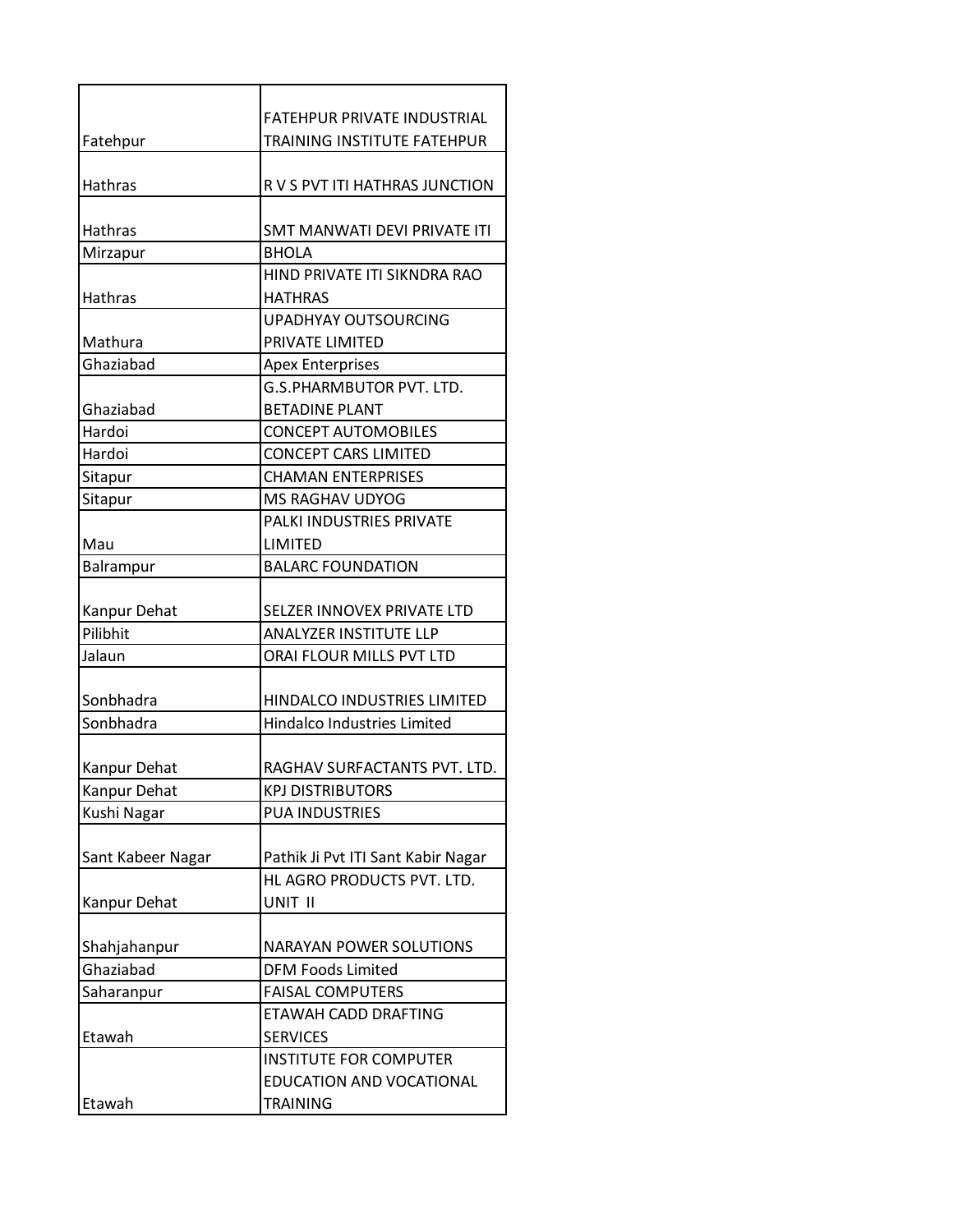| Lucknow             | Achievant Services Private Limited      |
|---------------------|-----------------------------------------|
|                     | <b>HAIER APPLIANCES INDIA</b>           |
| Gautam Buddha Nagar | PRIVATE LIMITED                         |
|                     | RJ TECHNOLOGY AND                       |
| Lucknow             | <b>CONSULTANCY SERVICES</b>             |
| Baghpat             | SBEC BIOENERGY LTD.                     |
|                     | <b>Bizdeed HR Solutions OPC Private</b> |
| Ghaziabad           | Limited                                 |
|                     | <b>RVJ FACILITIES SERVICES INDIA</b>    |
| Gautam Buddha Nagar | PRIVATE LIMITED                         |
|                     | Corporate Security & Intelligence       |
| Varanasi            | <b>Services</b>                         |
| Etawah              | <b>HOTEL ROYAL</b>                      |
|                     |                                         |
| Ghaziabad           | ROLLFORM EQUIPMENT PVT LTD              |
| Sitapur             | Munendra Kumar                          |
| Amethi              | <b>KTL AUTOMOBILE PVT LTD</b>           |
| Gautam Buddha Nagar | <b>SUGS LLOYD PRIVATE LIMITED</b>       |
| Jaunpur             | <b>UAL UTTAR PRADESH</b>                |
| Unnao               | <b>SHAKSHI TELE TOOLS</b>               |
| Unnao               | POLY TECH SERVICES                      |
| Kheri               | Balaji Computer Center                  |
| <b>Kanpur Nagar</b> | <b>KAYA ENTERPRISES</b>                 |
| Agra                | C L MEMORIAL PVT ITI                    |
| Agra                | maharana pratap private iti             |
|                     | SHRI NEHRU PRIVTE ITI GARWAR            |
| <b>Ballia</b>       | <b>BALLIA</b>                           |
| Gautam Buddha Nagar | <b>KANCHAN METALS PVT LTD</b>           |
|                     |                                         |
| Jalaun              | <b>SKAP SOLUTION PRIVATE LIMITED</b>    |
|                     | <b>ONETOWN ENGINEERING</b>              |
| Gautam Buddha Nagar | PRIVATE LIMITED                         |
| <b>Ballia</b>       | SURYA PRIVATE ITI                       |
| Agra                | <b>MD Private ITI</b>                   |
|                     |                                         |
| <b>Ballia</b>       | NEW NEHRU PRIVATE ITI BALLIA            |
|                     | MANJU MEMORIAL PRIVATE ITI,             |
|                     | PIPRAKHURD, MANPUR, CHIT                |
| <b>Ballia</b>       | <b>BARA GAON, BALLIA</b>                |
| Gautam Buddha Nagar | Lava International Limited              |
|                     | HINDUSTAN REFRIGERATION                 |
| Allahabad           | <b>SERVICE</b>                          |
|                     | SAVENCIA FROMAGE AND DAIRY              |
| Gautam Buddha Nagar | INDIA PVT LTD.                          |
|                     | PYRAMID IT CONSULTING                   |
| Gautam Buddha Nagar | PRIVATE LIMITED                         |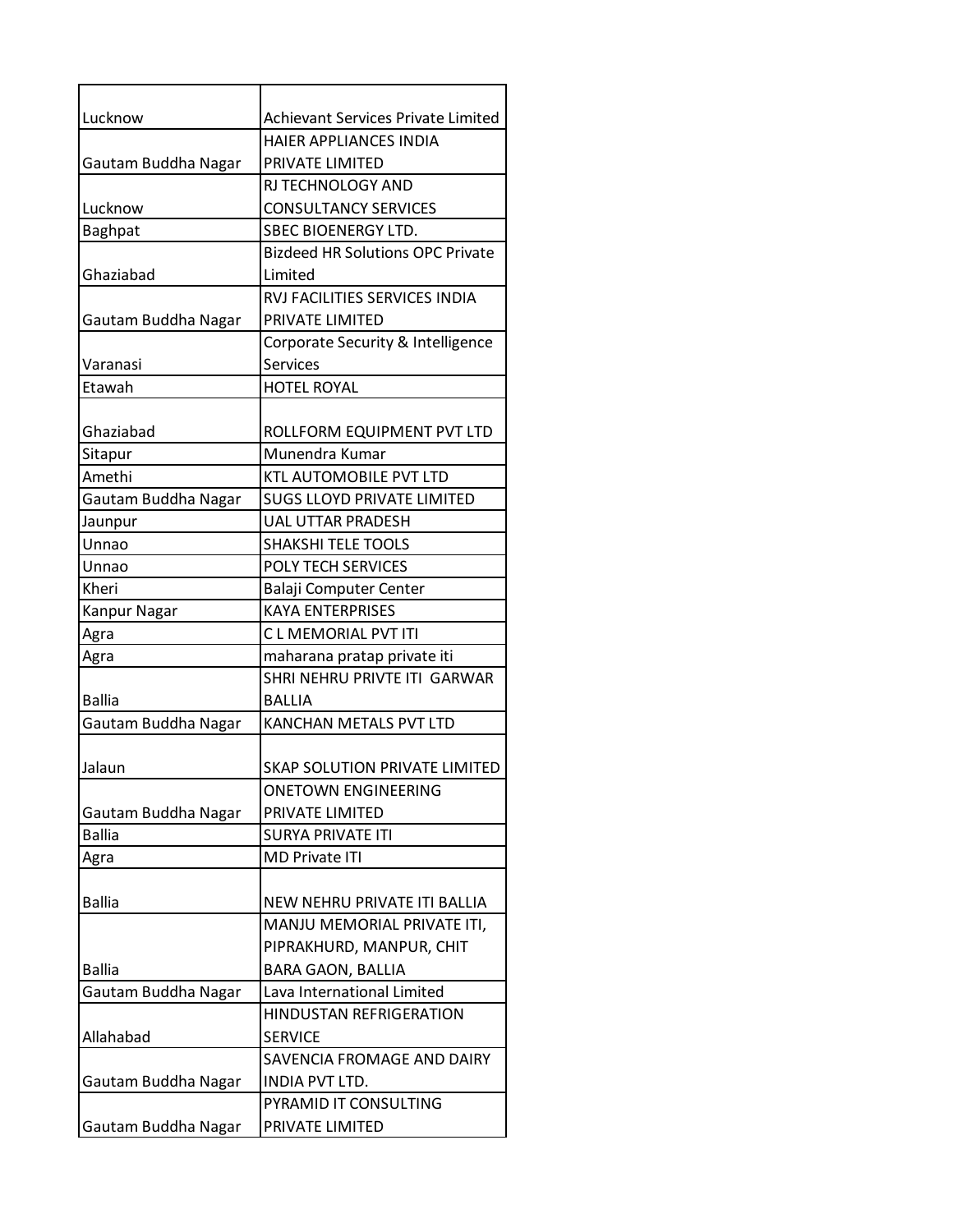|                     | Globe Data Services Institute and      |
|---------------------|----------------------------------------|
| Amroha              | Management                             |
|                     | Shivam Institute of Information        |
| Sant Kabeer Nagar   | Technology                             |
| Gautam Buddha Nagar | Legal Compliances                      |
| Lucknow             | <b>Param Engineering Services</b>      |
| Meerut              | <b>GUJRAL INTERNATIONAL</b>            |
|                     |                                        |
| Gautam Buddha Nagar | Sekisui DLJM Molding Pvt. Ltd.         |
| Muzaffarnagar       | RSW STEEL PRIVATE LIMITED              |
| <b>Kanpur Nagar</b> | N G ELECTRONICS PVT LTD                |
| <b>Bareilly</b>     | <b>NATIONAL VENEER</b>                 |
| Jalaun              | <b>S N T ENTERPRISES</b>               |
|                     |                                        |
| Gautam Buddha Nagar | D AND Y TECHNOLOGY PVT LTD             |
|                     | <b>FINESSE INTERNATIONAL DESIGN</b>    |
| Gautam Buddha Nagar | PVT. LTD.                              |
|                     |                                        |
| Gautam Buddha Nagar | DHARAMPAL SATYAPAL LIMITED             |
| Saharanpur          | <b>VARUN PUMPS</b>                     |
|                     | <b>Aerodry Plastics Automation Pvt</b> |
| Gautam Buddha Nagar | Ltd                                    |
|                     | Seven Seas Handmade Paper              |
| Jalaun              | Industries                             |
|                     | <b>IMP ENGINEERING AND POWER</b>       |
| Kanpur Nagar        | PRIVATE LIMITED                        |
|                     | <b>GOMTI AUTO SALES &amp; SERVICES</b> |
| Lucknow             | PVT.LTD                                |
| Lucknow             | Jainco                                 |
| Ghaziabad           | <b>Rimaco Machines</b>                 |
|                     | M/S S. S. REFRIGERATION &              |
| Lucknow             | <b>APPLIANCES</b>                      |
| Jalaun              | SIDDHI VINAYAK PVT. ITI                |
|                     | AYODHAYA PRASAD                        |
|                     |                                        |
| Jalaun              | VISHWAKARMA PVT ITI                    |
|                     |                                        |
| Muzaffarnagar       | <b>BLUE HEAVENS MAKEUP STUDIO</b>      |
|                     | Pt. Ghanaram hariram pvt. ITI          |
| Jalaun              | minaura orai jalaun                    |
|                     | <b>CENTRE FOR COMPUTER</b>             |
|                     | EDUCATION AND VOCATIONAL               |
| Auraiya             | <b>TRAINING</b>                        |
|                     | <b>BHAGWAN SINGH PRIVATE ITI</b>       |
| Jalaun              | <b>AJNARI ORAI</b>                     |
| Meerut              | ANSHDEEP MAKEUP STUDIO                 |
| Jhansi              | PREM MOTORS                            |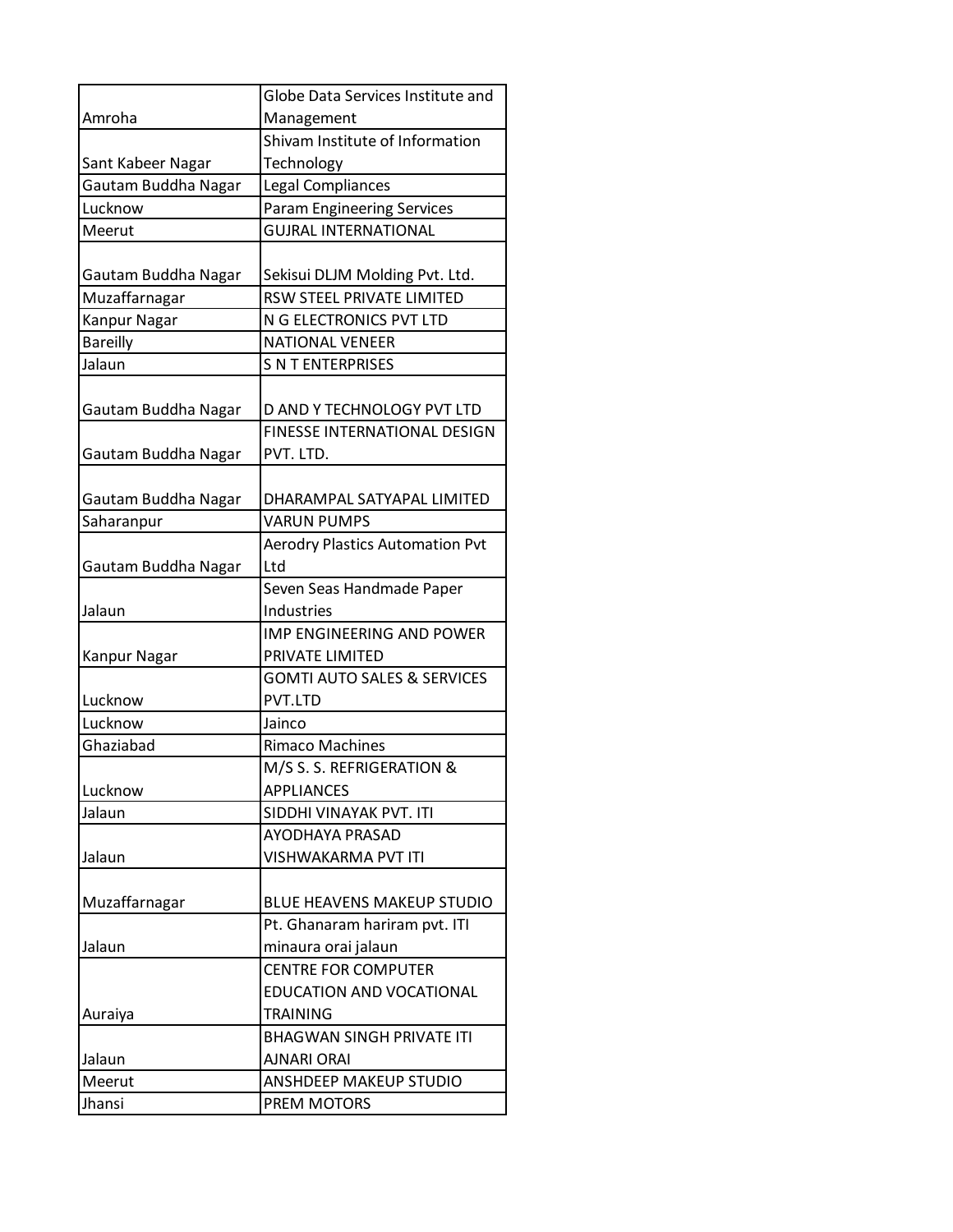| Meerut              | <b>BEAUTY LOOK MAKEUP STUDIO</b>   |
|---------------------|------------------------------------|
| Kasganj             | KIRAN ITC HIMMATPUR SAI<br>KASGANJ |
|                     |                                    |
| Gautam Buddha Nagar | VICTORA AUTO PRIVATE LIMITED       |
| Kanpur Dehat        | <b>SURYANSH MOTORS</b>             |
| Gautam Buddha Nagar | AVISOR INDIA PVT. LTD.             |
| Rae Bareli          | <b>SWARNIM ITC 1296</b>            |
| Kasganj             | MAA RAMAWATI PVT ITI               |
| Kasganj             | RAMWATI PVT ITI                    |
|                     | V.A.N.S. AGRO FOODS PRIVATE        |
| Sitapur             | LIMITED                            |
| Kasganj             | SHRIMATI RAMWATI PVT ITI           |
|                     | RECYCLE TRACK INDUSTRIAL           |
| Meerut              | <b>ENTERPRISE PVT LTD.</b>         |
| <b>Budaun</b>       | PUNJAB AGRI CO                     |
|                     |                                    |
|                     | SHREE BABU GHANSHYAM SINGH         |
| Mirzapur            | PRIVATE ITI (3050) MIRZAPUR        |
|                     | <b>VARAHAMURTI FLEXIRUB</b>        |
| Ghaziabad           | <b>INDUSTRIES PRIVATE LIMITED</b>  |
|                     |                                    |
| Lucknow             | Cecon Pollutech Systems Pvt Ltd    |
|                     |                                    |
| Hapur               | MOHAN RANA AUTO ELECTRICALS        |
|                     | SOLUM INDIA HIGHTECH PRIVATE       |
| Gautam Buddha Nagar | <b>LIMITED</b>                     |
| Sitapur             | MS indian industries               |
| Kanpur Dehat        | savitri industries                 |
| Sitapur             | J.P BHARTIYA RICE INDUSTRIES       |
| Sitapur             | Sameer enterprises                 |
| Varanasi            | <b>Benares Hotel Limited</b>       |
| Sitapur             | <b>R.S.AGRO INDUSTRIES</b>         |
| Etah                | R A MOTORS KASGANJ ROAD            |
| Kanpur Dehat        | Kumar Engineering works            |
| Sitapur             | B K DAL AND FLOUR MILL             |
| Sultanpur           | <b>MS SAHU INDUSTRIES</b>          |
| Ghaziabad           | <b>Toshi Automation Solutions</b>  |
|                     | AKASH ENTERPRISES AND              |
| <b>Bareilly</b>     | <b>SERVICES</b>                    |
| Lucknow             | Shivangi Engineering Works         |
| Meerut              | <b>SHAKTI ENTERPRISES</b>          |
|                     | PRACHI LEATHERS PRIVATE            |
| Kanpur Dehat        | LIMITED                            |
| Unnao               | <b>INDSYS TECHNOLOGIES</b>         |
|                     |                                    |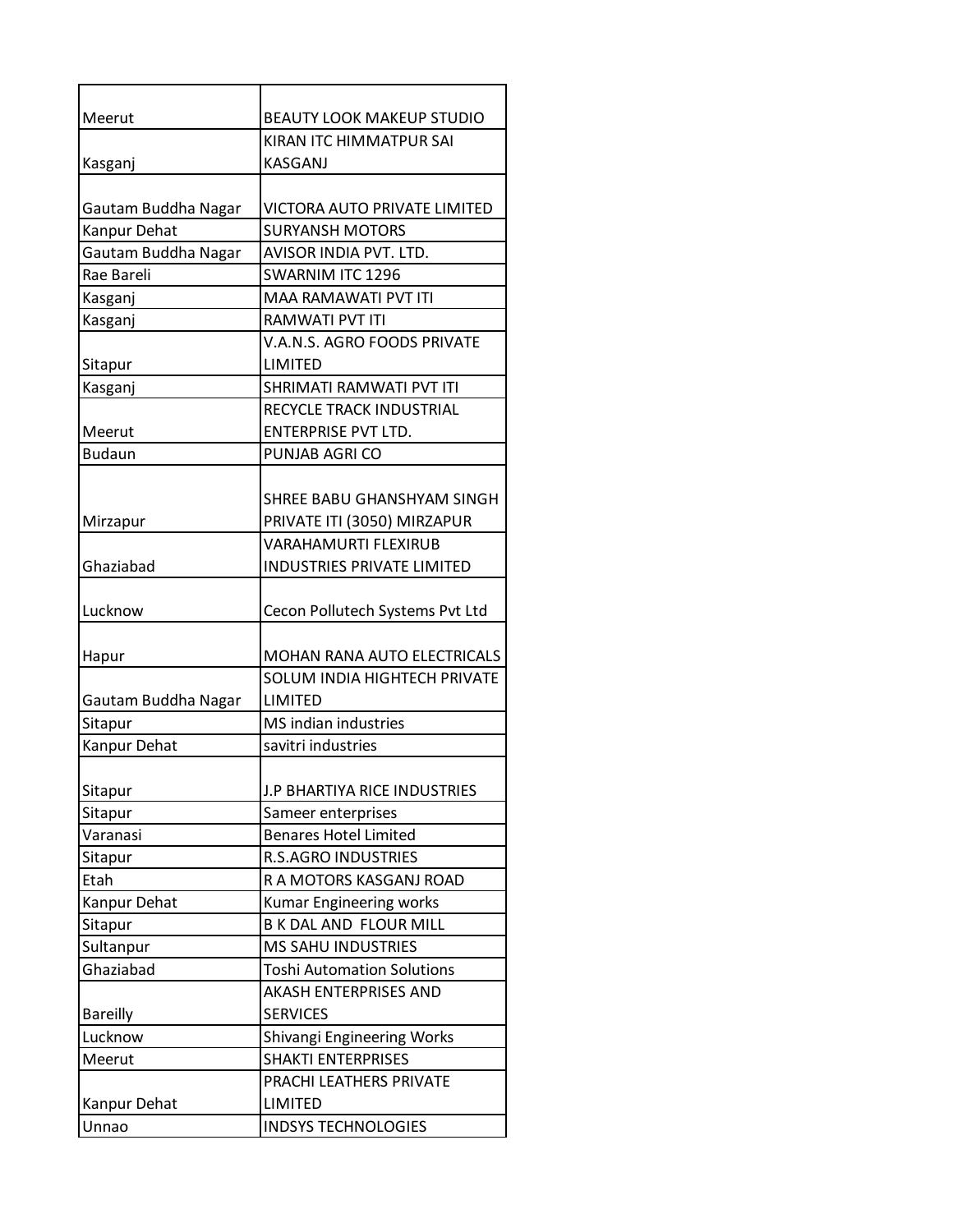| Varanasi                       | J & S Consultants                               |
|--------------------------------|-------------------------------------------------|
| Meerut                         | <b>SHREE RAMA INDUSTRIES</b>                    |
| Mau                            | Vijay Kumar Pvt ITI Hikma Mau                   |
|                                | HAJI ABDULLAH MAHILA MAHA                       |
| Ambedkar Nagar                 | VIDYALAY                                        |
| Varanasi                       | chitrakala print chandpur varanasi              |
|                                | <b>GLOBAL RURAL DEVELOPMENT</b><br>ORGANIZATION |
| Kasganj<br>Gautam Buddha Nagar | <b>TIRUPATI TOOLS</b>                           |
| Unnao                          | paagrovet                                       |
| <b>Bareilly</b>                | SAI BIRBAL DAS FOODS                            |
| Kaushambi                      | Kamdhenu Pvt ITI                                |
|                                |                                                 |
| Etawah                         | Shri Ramsevak Engineering Works                 |
|                                | ANB CEMENT AND ALLIED                           |
| Agra                           | <b>PRODUCTS</b>                                 |
| Mahoba                         | Bajaj motor                                     |
| Lucknow                        | <b>Supreme Plastics</b>                         |
| Balrampur                      | <b>MUDIT ENTERPRISES</b>                        |
| Meerut                         | <b>NAVYUG INDUSTRIES</b>                        |
| Meerut                         | <b>ARYA SPORTS INDUSTRIES</b>                   |
| Balrampur                      | <b>DELHI BAKERY</b>                             |
|                                | <b>BAJRANG PETRO CHEMICALS</b>                  |
| Kanpur Dehat                   | PRIVATE LIMITED                                 |
| Kanpur Dehat                   | Rakesh Masala Pvt Ltd                           |
| Kanpur Dehat                   | MAHAVEER THERMOPLAST LLP                        |
|                                | Er. MALWAR SINGH PVT ITI                        |
| Azamgarh                       | <b>AZAMGARH</b>                                 |
| Sonbhadra                      | RAJ AUTOMOBILES                                 |
| Amethi                         | AGARHARI MASALA UDYOG                           |
| Amethi                         | Rajesh Milk And Edible Pvt Ltd                  |
|                                | Dharmdev Pvt ITI Kajha Khurd                    |
| Mau                            | Mau                                             |
|                                | Sushil Memoriyal Pvt ITI Kajha                  |
| Mau                            | Khurd Mau                                       |
| Moradabad                      | Sainik Lifestyle Pvt.Ltd.                       |
| Ghaziabad                      | VISHAL ENGINEERING CO.                          |
| Aligarh                        | <b>GOGAJI ENTERPRISES</b>                       |
|                                |                                                 |
| Rae Bareli                     | KANCHAN PRIVATE ITI RAEBARELI                   |
|                                | KANCHAN PRIVATE ITI MANHERU                     |
| Rae Bareli                     | RAEBARELI                                       |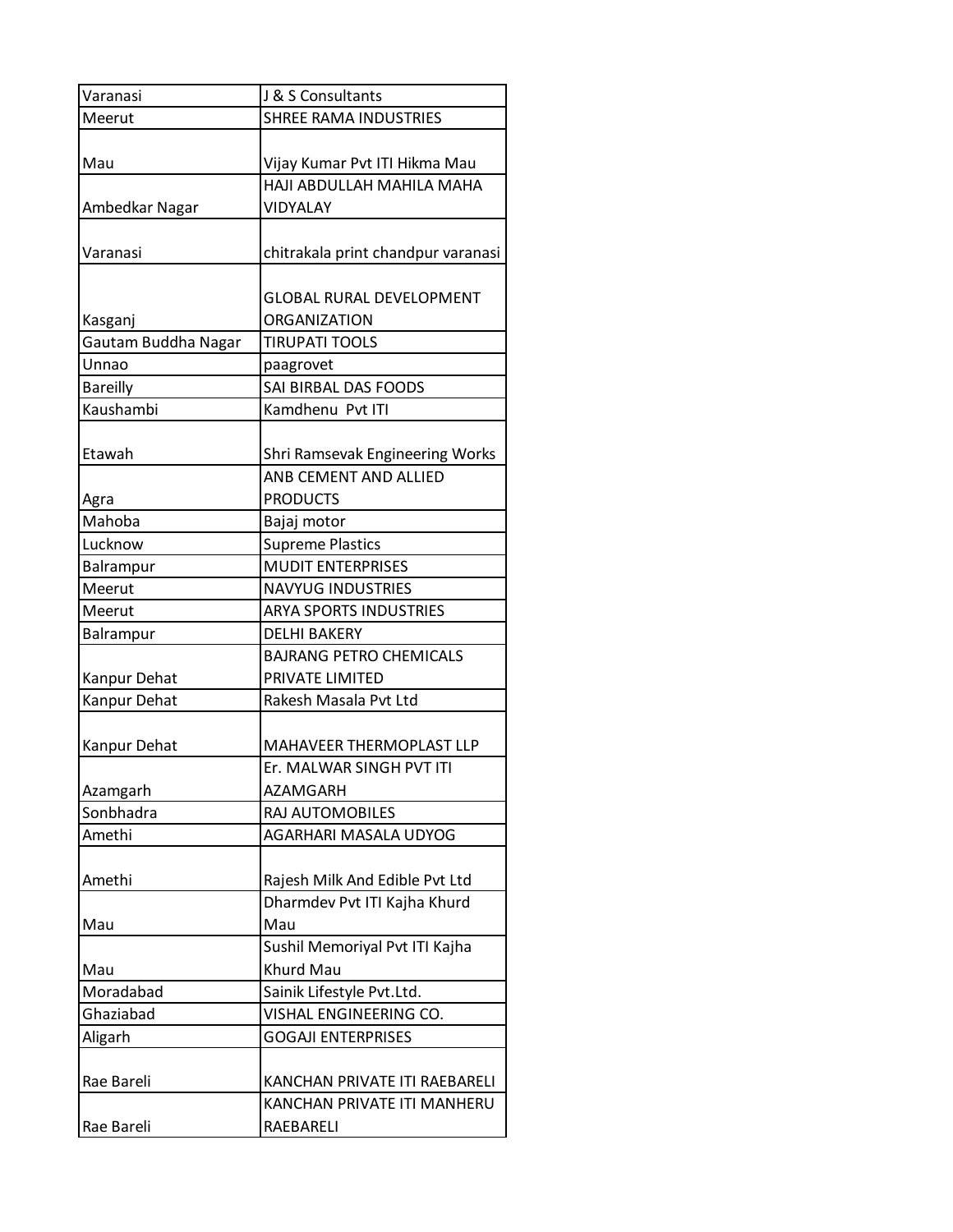| Aligarh             | preyes india                                                 |
|---------------------|--------------------------------------------------------------|
| Gautam Buddha Nagar | U.K.B Electronics Pvt. Ltd.                                  |
| Jalaun              | HINA TRADERS KRASHI YANTRA<br>AND ENGINEERING WORKSHOP       |
|                     |                                                              |
| Aligarh             | Spider Metal Products Pvt. Ltd.                              |
| Varanasi            | <b>SMRITI PRIVATE ITI</b>                                    |
|                     | S P JAISWAL ESTATES PRIVATE                                  |
| Varanasi            | <b>LIMITED</b>                                               |
| Barabanki           | ORGANIC INDIA PRIVATE LIMITED                                |
| <b>Bareilly</b>     | <b>Bareilly Broomstick</b>                                   |
|                     | <b>Maverick Power Solutions Private</b>                      |
| Ghaziabad           | <b>Limited Company</b>                                       |
| Etah                | <b>BALMUKUND MOTORS</b>                                      |
| Meerut              | <b>SHRI RAM TRANSFORMER</b>                                  |
|                     |                                                              |
| Saharanpur          | saharanpur inverter battery works<br>TALENTUP SERVICES INDIA |
| Ghaziabad           | PRIVATE LIMITED                                              |
|                     | PRERNA INNOVATIVE SOLUTIONS                                  |
| Gautam Buddha Nagar | PRIVATE LIMITED                                              |
| Mathura             | <b>SWASTIK PIPES LIMITED</b>                                 |
|                     |                                                              |
| Kanpur Dehat        | K.S. Motors Unit of kawal Motor                              |
| <b>Budaun</b>       | <b>ADARSH MOTORS</b>                                         |
|                     | <b>TAPARIA PRODUCTS PRIVATE</b>                              |
| Mainpuri            | LIMITED                                                      |
| Kasganj             | <b>SSJS PVT ITI</b>                                          |
| Varanasi            | <b>NIGAM TREES SERVICES</b>                                  |
|                     | RMS TECHNOSOLUTIONS INDIA                                    |
| Lucknow             | <b>PVT LTD</b>                                               |
|                     | <b>MOHAN NAGAR BREWERY &amp;</b>                             |
| Ghaziabad           | <b>ALLIED INDUSTRIES</b>                                     |
|                     | Mangalam private industrial                                  |
| Kanpur Dehat        | training institute                                           |
| Ghaziabad           | Rajiv Machines Pvt. Ltd.                                     |
| Lucknow             | <b>AASRA MARKETING</b>                                       |
| Meerut              | Premium Packagings                                           |
|                     | Ketaki Private Industrial Training                           |
| Kanpur Dehat        | Institute                                                    |
| Mathura             | <b>BALAJI POLY PRODUCT</b>                                   |
| Lucknow             | UP Apprenticeship Demo Pvt Ltd                               |
| Shahjahanpur        | <b>GOVIND TRACTORS</b>                                       |
| Kanpur Dehat        | Radhavallabh Industries LLP                                  |
|                     |                                                              |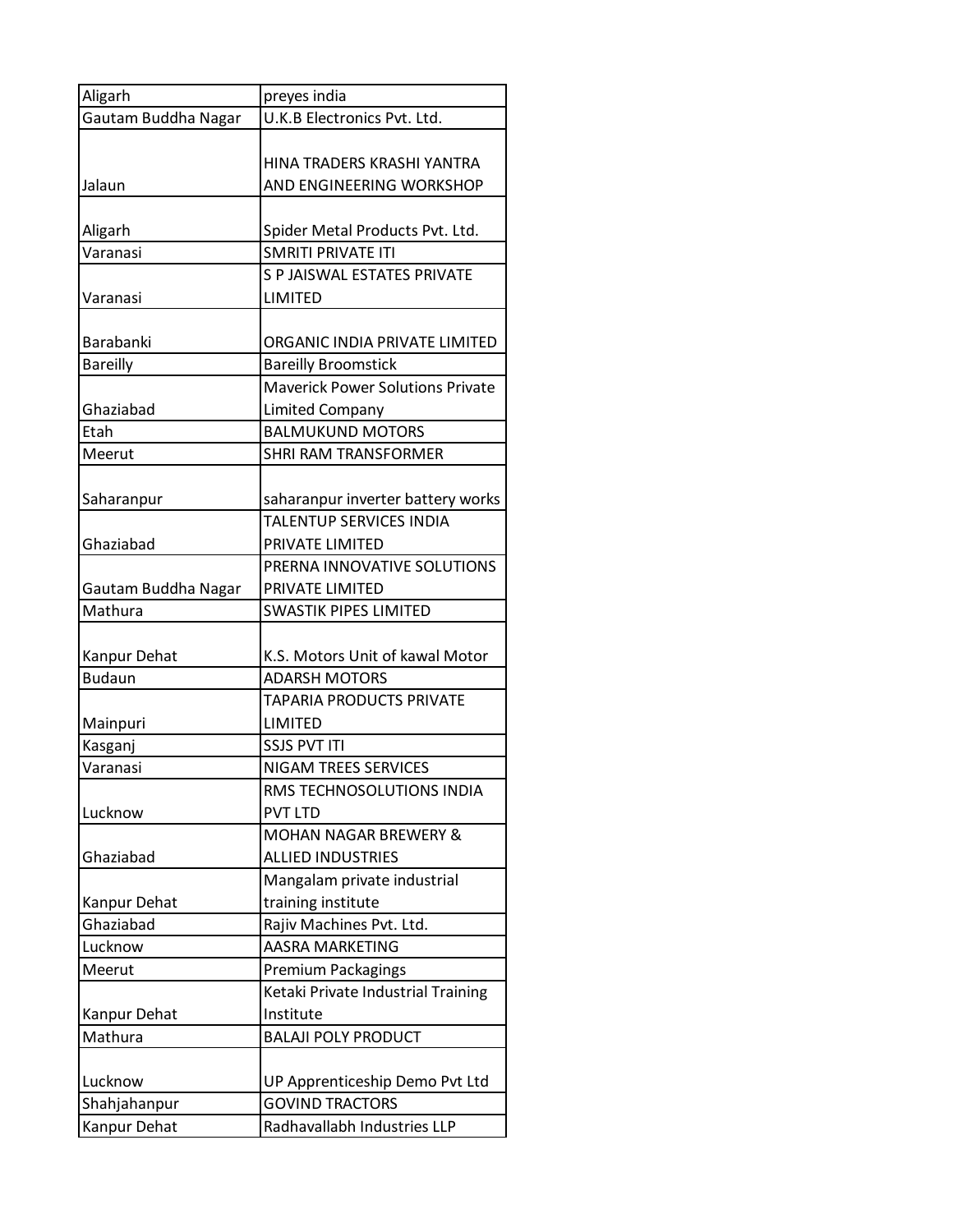| Kheri               | <b>GANESH PLYWOOD INDUSTRIES</b>   |
|---------------------|------------------------------------|
|                     | <b>Summercool Home Appliances</b>  |
| Ghaziabad           | Limited                            |
| <b>Budaun</b>       | Singh industrie                    |
|                     | Kirti Kunj Automobiles Private     |
| Jaunpur             | Limited                            |
|                     | Sunwin Textile industries pvt      |
| <b>Budaun</b>       | limited                            |
|                     | <b>Thermocool Home Appliances</b>  |
| Ghaziabad           | Limited                            |
| Shravasti           | A K AGENCIES                       |
|                     | <b>DMEGC CHENGJI ELECTRONICS</b>   |
| Gautam Buddha Nagar | <b>INDIA PVT LTD</b>               |
| Meerut              | <b>BS ENTERPRISES</b>              |
| Shravasti           | <b>BALARC FOUNDATION</b>           |
| Allahabad           | <b>AASTHA ENTERPRISES</b>          |
|                     |                                    |
| Etawah              | SHRI CHAUDHARY AUTO SALES          |
| Auraiya             | Tekorange Moterposrts llp          |
| Meerut              | <b>RKENGINEERS</b>                 |
| Auraiya             | Dharmendra Footwear                |
| Hathras             | OM SPICES AND FOODS PVT LTD        |
| <b>Budaun</b>       | Maheshwari Stainless               |
| Gonda               | N K ENTERPRISES                    |
| <b>Kanpur Nagar</b> | A.P.V. I.T.C                       |
|                     | <b>MAA BHAGWATI TECHNICAL</b>      |
|                     | <b>INSTITUTE PVT ITI OUT SIDE</b>  |
| Jhansi              | <b>BADAGAON GATE JHANSI</b>        |
| Rae Bareli          | <b>GYANODAYA PVT. ITI</b>          |
|                     | Siyal manufacturers private        |
| Hardoi              | limited                            |
| Mathura             | <b>GOPAL FOOD PRODUCT</b>          |
|                     |                                    |
| Mathura             | JUNO BITUMIX PRIVATE LIMITED       |
| <b>Ballia</b>       | JP PLASTIC ENTERPRISES             |
| Jhansi              | MAA PITAMBRA PVT. ITI              |
|                     | SHREE AKSHAIBAR NATH SINGH         |
| Mirzapur            | <b>PRIVATE ITI</b>                 |
| Agra                | Bright Future Pvt ITI              |
|                     |                                    |
| Barabanki           | AMIT ENGINEERING COMPANY           |
|                     | Ambrosia Natural Products India    |
| Shamli              | Pvt. Ltd.                          |
|                     | Veerangna Jhalkari Bai ITI Khailar |
| Jhansi              | Jhansi                             |
|                     |                                    |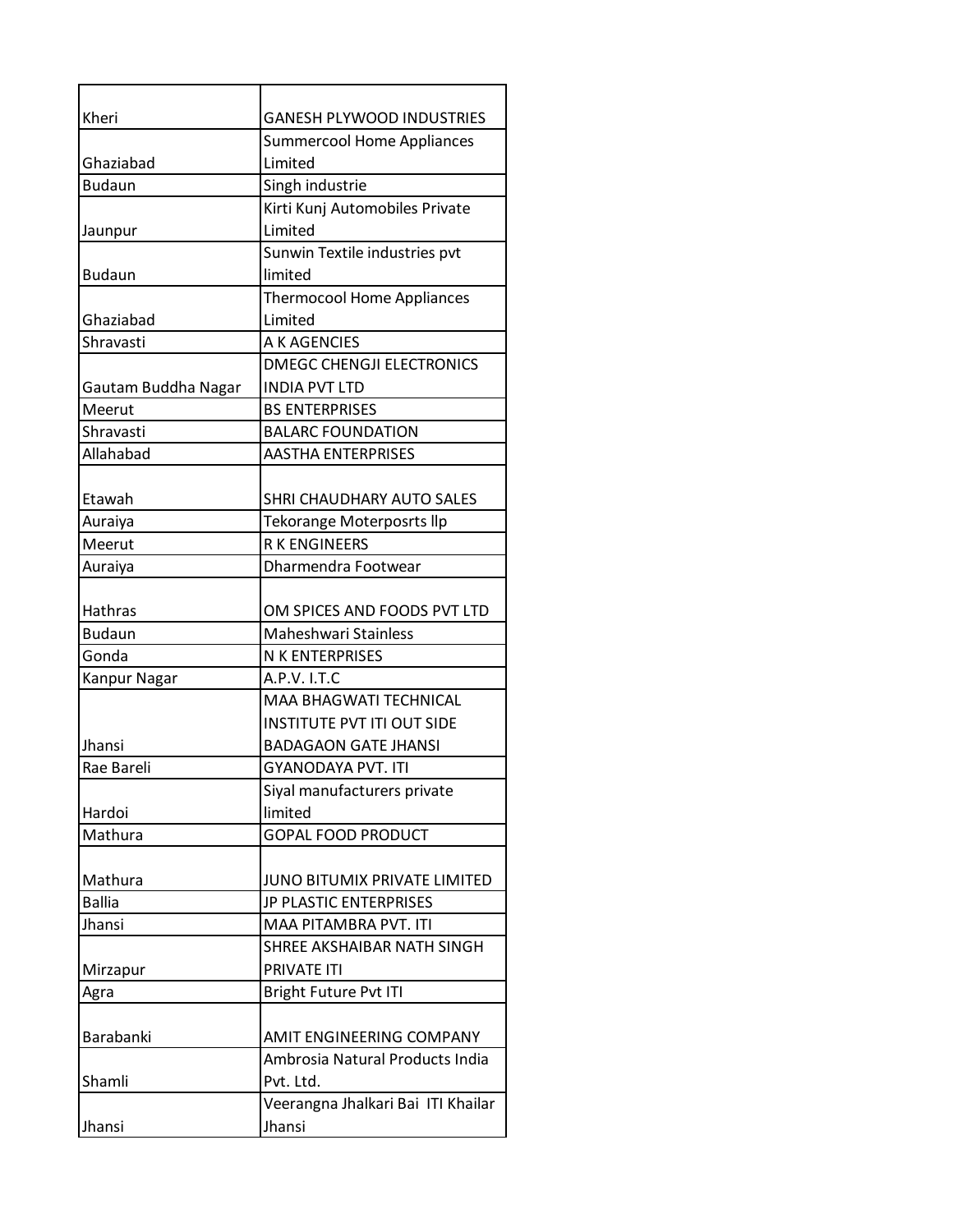| Mathura             | Svarn Tex Prints Pvt Ltd          |
|---------------------|-----------------------------------|
| Jhansi              | <b>VEERANGANA PVT ITI</b>         |
|                     |                                   |
| Chitrakoot          | Shredhara Rural Devp Projects     |
|                     | Indu Prakash Pvt ITI Bhudshuri    |
| Mau                 | Ratanpura Mau                     |
|                     |                                   |
|                     | <b>GANESHDUTT PVT ITI MALDEVA</b> |
| Sonbhadra           | DUDHI SONEBHADRA UP               |
|                     | MASTER PAHAL SINGH PVT ITI        |
| Saharanpur          | PILKHANI GHATHERA SRE             |
| Jaunpur             | Sanrise Enterprise                |
| Mathura             | OM SAI TEX                        |
| Unnao               | <b>MODEL EXIMS</b>                |
| Agra                | U.P. TECHNICAL PRIVATE ITI        |
|                     | DR B R Ambedakar Pvt ITI Sahroj   |
| Mau                 | Mau                               |
| <b>Budaun</b>       | <b>BHAGWATI ENTERPRISES</b>       |
| Gonda               | <b>STYLE N PASSION</b>            |
| Gautam Buddha Nagar | <b>Ideal Private ITI</b>          |
|                     | <b>KAPOOR PRIVATE ITI KANPUR</b>  |
| Kanpur Nagar        | <b>NAGAR</b>                      |
| Etawah              | <b>KRIPAL TRADERS</b>             |
|                     | SHRI KAPOOR PRIVATE ITI           |
| Kanpur Nagar        | <b>KANPUR NAGAR</b>               |
| Pilibhit            | OM RICE MILL                      |
|                     | YUVA SAMAJ SEVAK JAN KALYAN       |
| Pilibhit            | <b>SEVA SAMITI</b>                |
| <b>Barabanki</b>    | JP Pharmacy College               |
| Sultanpur           | <b>NEW BUILDING DESIGNER</b>      |
| Etawah              | Alpana Cosmetics                  |
| Hathras             | V K AUTO CENTER                   |
|                     |                                   |
|                     | KETAKI RAJ PRIVATE INDUSTRIAL     |
| Kanpur Dehat        | <b>TRAINING INSTITUTE</b>         |
|                     |                                   |
| Mainpuri            | SIDDHANT RICE INDIA PVT LTD       |
| <b>Ballia</b>       | SANT YATINATH PITI                |
|                     | Swami nath prashant ji gram vikas |
| Kanpur Dehat        | simiti                            |
| Mau                 | <b>TULASI PRIVATE ITI</b>         |
| Kasganj             | V.K.JAIN PVT. I.T.I               |
| Rae Bareli          | Savita Pvt ITI                    |
| Kanpur Nagar        | Subh Sneh Pvt. ITI                |
| Sonbhadra           | SRI RAM PRIVATE ITI               |
| Mathura             | KHANWELWAL CABLES LTD             |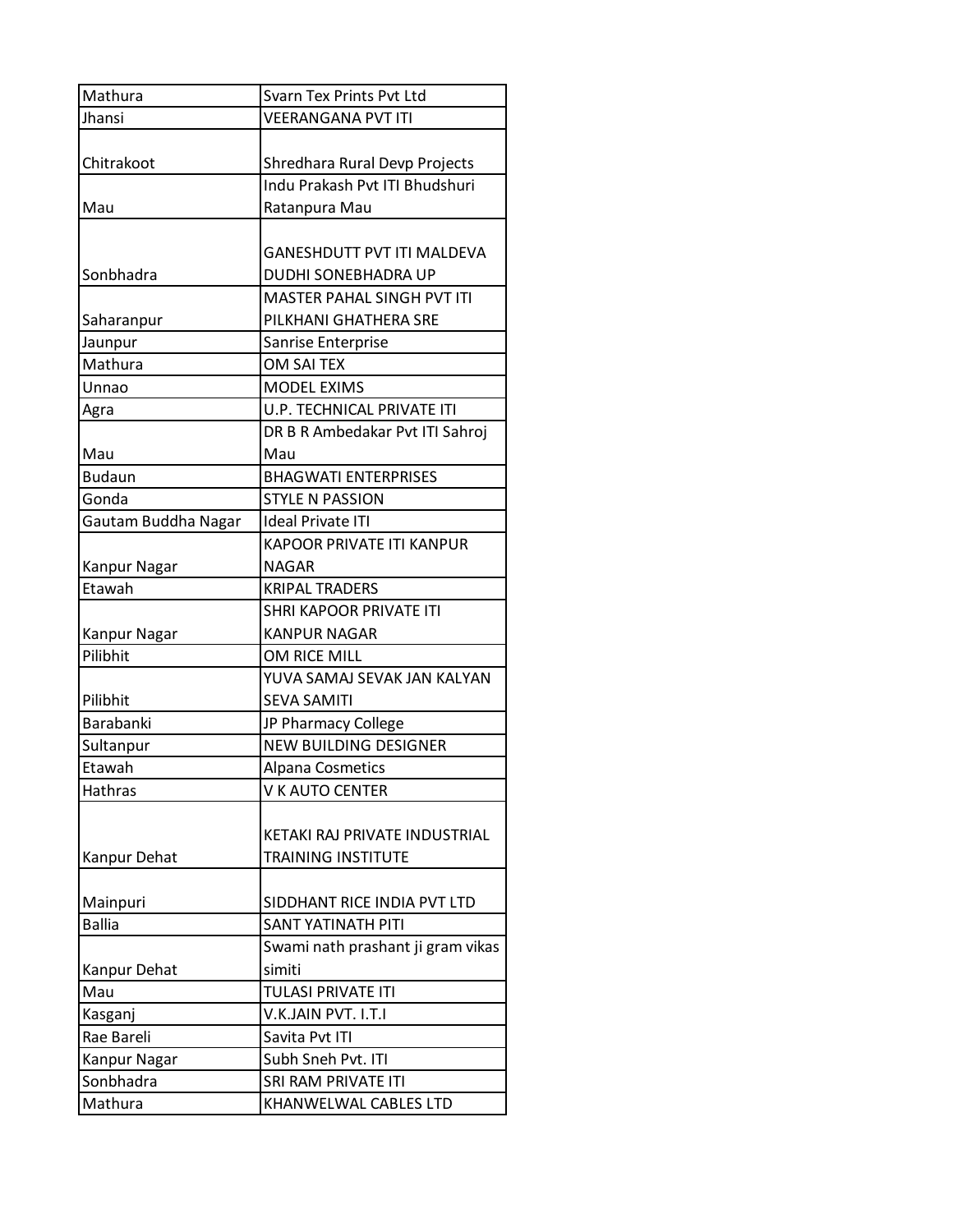|                         | CHHATRAPATI SHIVAJI Pvt.             |
|-------------------------|--------------------------------------|
| Mirzapur                | <b>INDUSTRIAL TRAINING INSTITUTE</b> |
| Firozabad               | <b>K S EXPORT</b>                    |
| Kushi Nagar             | Shri rama electricals                |
|                         |                                      |
| Mathura                 | BRIJBASI HITECH UDYOG LIMITED        |
| Ghaziabad               | A P INDUSTRIES                       |
|                         | SINGHAL SINTERED PRIVATE             |
| Mathura                 | LIMITED                              |
| <b>Hathras</b>          | <b>GOPAL METAL</b>                   |
|                         | PUJYA BHAURAO DEVRAS PVT. I T        |
| Kanpur Dehat<br>Mathura | <b>Nawal Motors</b>                  |
|                         | ICLINDUSTRIAL TRAINING               |
| Gautam Buddha Nagar     | INSTITUTE                            |
|                         | <b>INDIAN POTASH</b>                 |
|                         | LIMITED(SUGARS & CHEMICALS           |
|                         | DIVISION) SISWA                      |
| Maharajganj             | BAZAR, MAHARAJGANG                   |
| <b>Hathras</b>          | <b>PRACHI GARMENTS</b>               |
|                         | <b>GANPATI AGRI BUSINESS</b>         |
| Barabanki               | PRIVATE LIMITED                      |
|                         | <b>SUPER HOUSE LTD. GARMENT</b>      |
| Unnao                   | <b>DIVISON</b>                       |
|                         | LAL CHAND BHAGWAN DAS                |
| Agra                    | PRIVATE ITI AGRA                     |
| Kasganj                 | R N PVT ITI BILRAM                   |
| Kasganj                 | SRN PVT ITI KASGANJ                  |
| Sultanpur               | MEET ASSOCIATES PVT LTD              |
|                         |                                      |
| Maharajganj             | Basant Private ITI Maharajganj       |
| Kasganj                 | RN PVT ITI KASGANJ                   |
|                         | RS ITI JAMUNA BAGH JASWANT           |
| Etawah                  | NAGAR ETAWAH                         |
| Kasganj                 | Ch RP PVT ITI                        |
|                         |                                      |
| Agra                    | MANI RAM SINGH PRIVATE ITI           |
|                         | DASHRATH ENGINEERING WORK            |
| Jalaun                  | <b>SHOP</b>                          |
|                         | SAARTHAK AUTO SALES AND              |
| Pilibhit                | <b>SERVICE</b>                       |
| Sultanpur               | MS SHRI KESARI FURNITURE             |
| Mainpuri                | Moti Indane Gas Service              |
| Jaunpur                 | <b>Anand Industries</b>              |
|                         | Smt. SHAKUNTALA DEVI PRIVATE         |
| Agra                    | ΙTΙ                                  |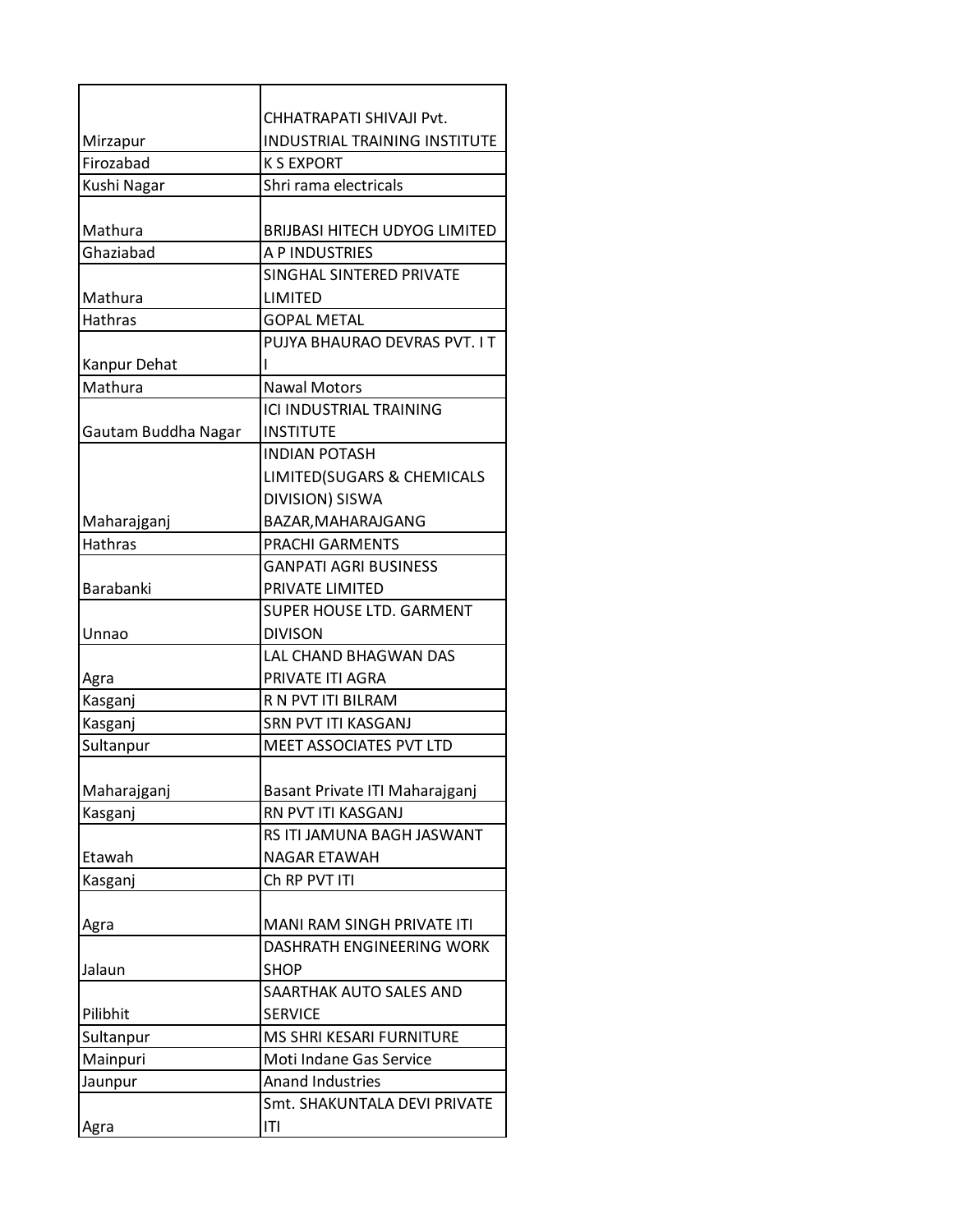|                     | CHAUDHARY DEEN DAYAL PATEL                           |
|---------------------|------------------------------------------------------|
| Rae Bareli          | PVT. ITI. (2350)                                     |
| Kasganj             | S.N. PVT ITI                                         |
| Kasganj             | MM COLLEGE PRIVATE ITI                               |
|                     |                                                      |
| Rae Bareli          | R.D.J.S. PRIVATE ITI CODE 2035                       |
| Maharajganj         | CHANDRAWATI DEVI PVT ITI                             |
| <b>Basti</b>        | <b>MEDHA PRIVATE ITI</b>                             |
| Sitapur             | RAJ AUTOMOBILE                                       |
|                     | Paramhans Singh Private ITI                          |
| Maharajganj         | Maharajganj                                          |
|                     | Smt Madhuri Maheshwari private                       |
| Kasganj             | ΙTΙ                                                  |
|                     |                                                      |
| Gautam Buddha Nagar | DHARAMPAL SATYAPAL LIMITED                           |
| Maharajganj         | RAMNAYAN KASHI JI PVT ITI                            |
|                     |                                                      |
| Gautam Buddha Nagar | DHARAMPAL SATYAPAL LIMITED                           |
|                     | SAHAB RAM SINGH PVT ITI                              |
| Shravasti           | <b>IKAUNA</b>                                        |
| Ghaziabad           | <b>CRANEX LIMITED</b>                                |
|                     | MAA PRABHAWATI GRAMIN P ITI                          |
| <b>Ballia</b>       | ROHANA RASRA BALLIA                                  |
| Kushi Nagar         | <b>LBS MOTERS</b>                                    |
|                     | SRI RAM SAHAY SINGH PRIVATE                          |
| <b>Basti</b>        | <b>ITI MAHRIPUR BASTI</b>                            |
|                     |                                                      |
| Gautam Buddha Nagar | DHARAMPAL SATYAPAL LIMITED                           |
| Sitapur             | <b>BUDHRAM AUTO</b>                                  |
|                     | OSHO PACKAGING PRIVATE                               |
| <b>Baghpat</b>      | LIMITED                                              |
|                     |                                                      |
| Mathura             | SARASWAT ENGINEERS PVT LTD                           |
|                     |                                                      |
|                     | SHRI SWAMI SATSANGANAND<br>AWAM PARMANAND SEVA       |
|                     |                                                      |
| Kanpur Dehat        | SAMITI PVT. ITI                                      |
|                     | Barasati Devi Private ITI                            |
| Maharajganj         | Maharajganj                                          |
| Rae Bareli          |                                                      |
|                     | HARTALIKA SINGH PVT ITI (1305)<br><b>SSD PVT ITI</b> |
| Agra                |                                                      |
|                     | MSR VIDYAPEETH PRIVATE ITI                           |
| Agra                |                                                      |
|                     | Late Bhabhuti Audyogik                               |
|                     | Prashikshan Kendra Maharajganj                       |
| Maharajganj         |                                                      |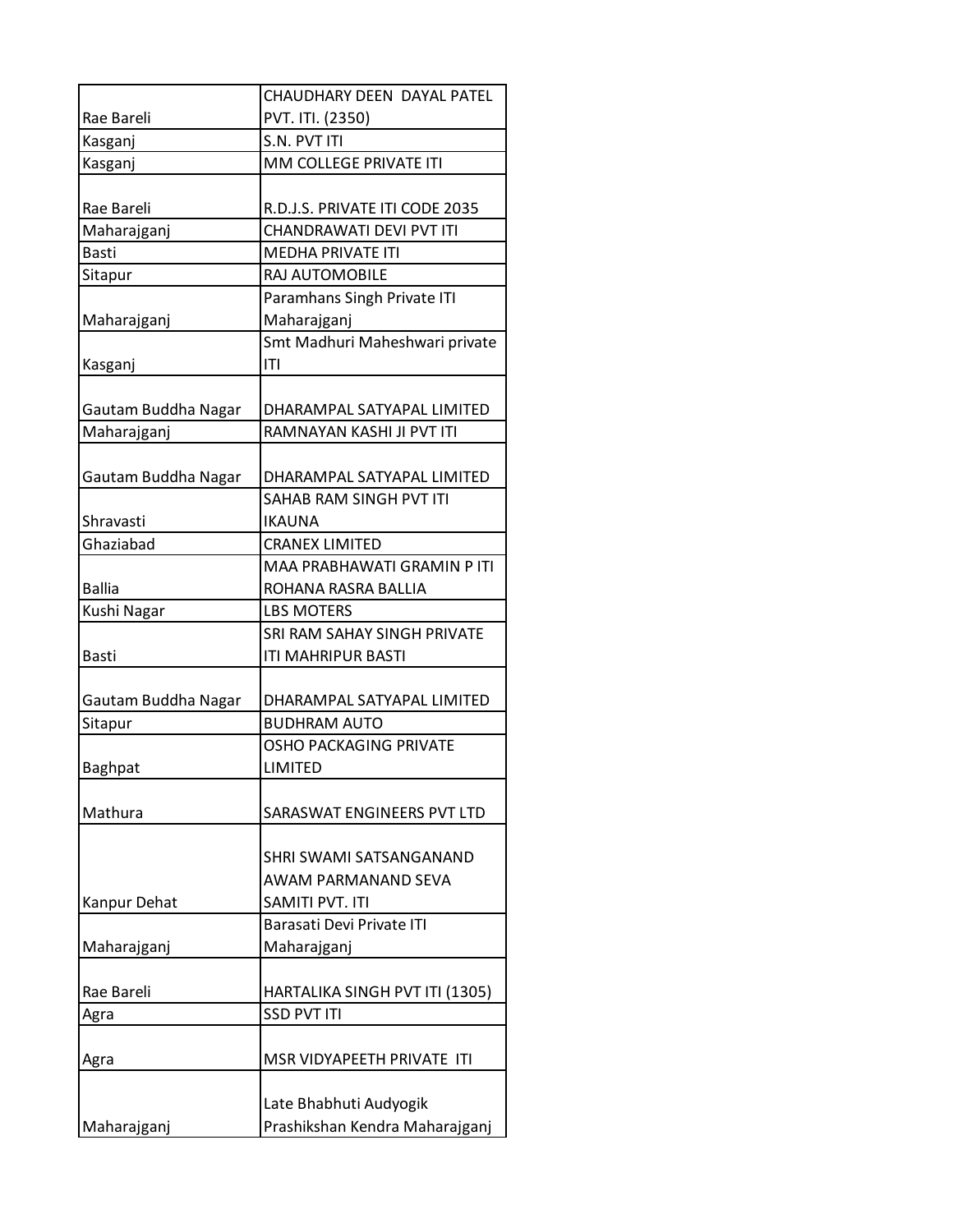| Unnao           | RIMJHIM STAINLESS STEEL LTD         |
|-----------------|-------------------------------------|
| Deoria          | <b>J K FOODS</b>                    |
| <b>Bahraich</b> | PINTU AUTO ELECTRICALS              |
|                 | <b>BAPPA DEVATA DEEN AGRAHARI</b>   |
| Rae Bareli      | PVT. ITI.(1232)                     |
|                 | Jhinky Devi Private ITI             |
| Maharajganj     | Maharajganj                         |
|                 | <b>SHRI YOGENDRA SINGH PRIVATE</b>  |
| Maharajganj     | ITI                                 |
| Sambhal         | ARORA AROMATICS PVT. LTD.           |
|                 |                                     |
| Meerut          | <b>ESPEE INDUSTRIAL CORPORATION</b> |
| Etawah          | ANNOT INFRA INDIA                   |
|                 | SINGH CEMENT BRICKS AND             |
| Pilibhit        | <b>TILES CENTER</b>                 |
| Kushi Nagar     | <b>Ishwer Online Center</b>         |
| Kushi Nagar     | Taj Electronics                     |
|                 | SITARAM CHAUDHARY APK               |
| <b>Basti</b>    | ASANHARA BELSAR BASTI               |
|                 | DEENBANDHU RAMRAJ A P K ITC         |
| <b>Basti</b>    | <b>BASTI</b>                        |
| <b>Bahraich</b> | <b>MS PANDEY CONSTRUCTION</b>       |
|                 | <b>MS SAFETY FIRST SECURITY</b>     |
| <b>Bahraich</b> | <b>AGENCY</b>                       |
| Kushi Nagar     | Shakti Automobiles                  |
|                 |                                     |
|                 | DENBANDHU GLOBAL PRIVATE ITI        |
| <b>Basti</b>    | JIGINA MANJHARIYA SADAR BASTI       |
| Agra            | <b>Mamta Presentation ITI</b>       |
| Sitapur         | Sawmill                             |
|                 |                                     |
| Sitapur         | Maata Shree Plywood Industries      |
| Kheri           | <b>US AUTOMOTIVES</b>               |
|                 | LALITA PETROCHEM PRIVATE            |
| Kushi Nagar     | <b>LIMITED</b>                      |
|                 |                                     |
| Kushi Nagar     | M/S HINDUSTAN ENTERPRISES           |
| Sitapur         | <b>MOHD MIRZA</b>                   |
| Kanpur Nagar    | <b>VIKAS PRIVATE ITI</b>            |
| <b>Budaun</b>   | <b>MAHESHWARI TRADERS</b>           |
| <b>Ballia</b>   | <b>SMT FULEHRA SMARAK PITI</b>      |
|                 |                                     |
| Pilibhit        | ARSHAD STEEL AND GRILL WORKS        |
| Mainpuri        | RAJ MOTORS                          |
| Mathura         | GTM INDUSTRIES PVT. LTD.            |
|                 |                                     |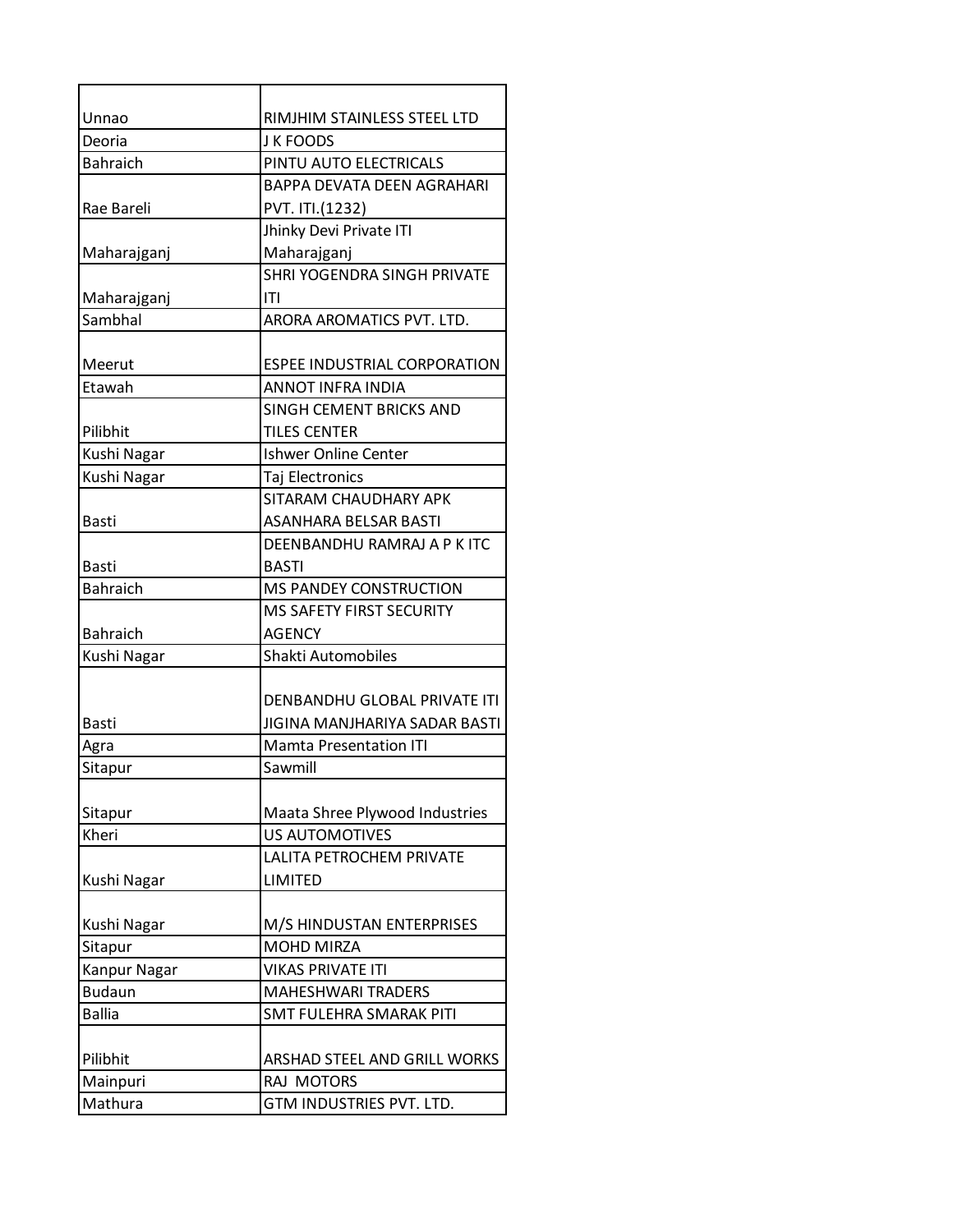| Pilibhit       | SHRI SAI NATH RICE INDUSTRIES    |
|----------------|----------------------------------|
| Sitapur        | <b>AVON PLYWOOD</b>              |
|                | LALITA CONSTRUCTIONS INDIA       |
| Kushi Nagar    | PVT. LTD.                        |
|                | Shikha All Type Work And General |
| Shravasti      | Order Supplier                   |
| Kushi Nagar    | <b>SHEETAL MOTORS</b>            |
|                | Gyadeen Maurya smarti Pvt ITI    |
| Rae Bareli     | (1292)                           |
|                | Dr. Ram Manohar Lohiya PITI      |
| Jhansi         | Moth                             |
|                |                                  |
| <b>Hathras</b> | SMT MITHLESH SHARMA PVT ITI      |
| Mathura        | Prabhat Rotopack PVT. LTD.       |
| Deoria         | <b>B B N ENTERPRISES</b>         |
|                |                                  |
| Hathras        | saweshwar food product pvt Ltd   |
|                | Swaroop Pharmaceuticals Pvt.     |
| Aligarh        | Ltd.                             |
| Sultanpur      | <b>JAGDISH PRASAD PVT ITI</b>    |
| Deoria         | MS SANDEEP AUTOMOBILES           |
|                | <b>FINE ARTS PHOTOGRAPHY</b>     |
| Agra           | TRAINING INSTITUTE AGRA          |
| <b>Hathras</b> | Mahaan milk Foods Ltd            |
| Sitapur        | NARENDRA AUTOMOBILES             |
| Mahoba         | <b>BALAJI AGRO INDUSTRIES</b>    |
| Deoria         | SRI BAJRANGBALI UDYOG            |
| <b>Hathras</b> | <b>BHOLEY BABA INDUSTRIES</b>    |
| Unnao          | ACI OILS PRIVATE LIMITED         |
| Mau            | JITM SKILLS PVT LTD              |
|                | MAA SITARANI BHAMASHAH ITI       |
| Etah           | <b>ETAH</b>                      |
| Mathura        | R S Agro India                   |
|                | <b>SHRI PRADEEP KUMAR</b>        |
|                | <b>BHAMASHAH ITI MEESA KALAN</b> |
| Etah           | <b>ETAH</b>                      |
|                |                                  |
| Hapur          | ASHTECH BUILPRO INDIA PVT. LTD   |
| Hardoi         | <b>MAHAVEER ELECTRICIAN</b>      |
|                |                                  |
|                | SHREE RAMPRAKASH PRADEEP         |
| Etah           | BHAMASHAH ITI CHILASHNI ETAH     |
| Hathras        | <b>EXCEL PHOSPHATES PVT.LTD</b>  |
| Rae Bareli     | DIPANJALI PVT. ITI. 2034         |
| Etah           | BHARTIA ITI HOLI GATE ETAH       |